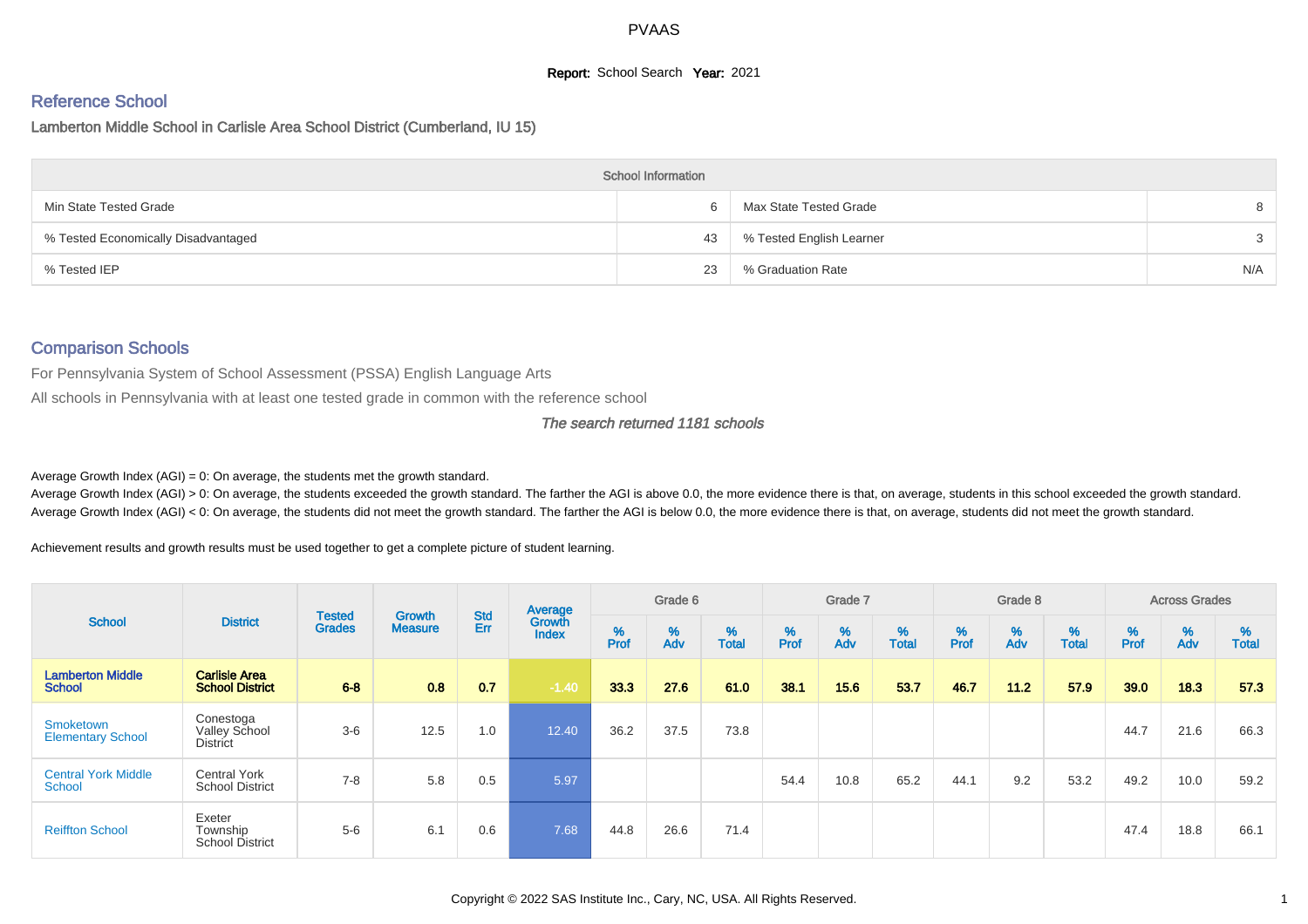|                                                                      |                                                                  |                         |                                 |                   |                                          |           | Grade 6  |                   |           | Grade 7  |                   |           | Grade 8  |                   |           | <b>Across Grades</b> |                   |
|----------------------------------------------------------------------|------------------------------------------------------------------|-------------------------|---------------------------------|-------------------|------------------------------------------|-----------|----------|-------------------|-----------|----------|-------------------|-----------|----------|-------------------|-----------|----------------------|-------------------|
| <b>School</b>                                                        | <b>District</b>                                                  | Tested<br><b>Grades</b> | <b>Growth</b><br><b>Measure</b> | <b>Std</b><br>Err | <b>Average</b><br>Growth<br><b>Index</b> | %<br>Prof | %<br>Adv | %<br><b>Total</b> | %<br>Prof | %<br>Adv | %<br><b>Total</b> | %<br>Prof | %<br>Adv | %<br><b>Total</b> | %<br>Prof | $\%$<br>Adv          | %<br><b>Total</b> |
| <b>Lamberton Middle</b><br><b>School</b>                             | <b>Carlisle Area</b><br><b>School District</b>                   | $6 - 8$                 | 0.8                             | 0.7               | $-1.40$                                  | 33.3      | 27.6     | 61.0              | 38.1      | 15.6     | 53.7              | 46.7      | 11.2     | 57.9              | 39.0      | 18.3                 | 57.3              |
| Homer-Center<br><b>Junior/Senior High</b><br>School                  | Homer-Center<br><b>School District</b>                           | $7 - 11$                | 10.2                            | 1.0               | 6.62                                     |           |          |                   | 48.0      | 8.2      | 56.2              | 50.8      | 14.9     | 65.7              | 49.3      | 11.4                 | 60.7              |
| Saegertown<br><b>Elementary School</b>                               | Penncrest<br><b>School District</b>                              | $3-6$                   | 10.8                            | 1.2               | 9.39                                     | 44.8      | 22.4     | 67.2              |           |          |                   |           |          |                   | 44.1      | 15.6                 | 59.7              |
| <b>Fort Couch Middle</b><br>School                                   | <b>Upper Saint</b><br>Clair School<br><b>District</b>            | $7 - 8$                 | 4.4                             | 0.5               | 2.22                                     |           |          |                   | 58.5      | 31.1     | 89.6              | 48.9      | 42.3     | 91.2              | 53.4      | 37.1                 | 90.5              |
| <b>Circle Of Seasons</b><br><b>Charter School</b>                    | Circle Of<br>Seasons<br><b>Charter School</b>                    | $3 - 8$                 | 11.4                            | 1.3               | 3.16                                     | 50.0      | 20.0     | 70.0              | 44.4      | 19.4     | 63.9              |           |          |                   | 50.8      | 18.6                 | 69.5              |
| <b>Eastern York Middle</b><br><b>School</b>                          | Eastern York<br><b>School District</b>                           | $6 - 8$                 | 4.9                             | 0.6               | 0.27                                     | 49.7      | 23.1     | 72.8              | 49.4      | 24.4     | 73.8              | 50.0      | 16.5     | 66.5              | 49.7      | 21.1                 | 70.8              |
| <b>Memphis Street</b><br><b>Academy Charter</b><br>School @ Jp Jones | <b>Memphis Street</b><br>Academy<br>Charter School<br>@ JP Jones | $5-8$                   | 4.3                             | 0.8               | $-0.02$                                  | 12.9      | 0.0      | 12.9              | 21.3      | 1.6      | 23.0              | 18.0      | 0.0      | 18.0              | 16.6      | 0.6                  | 17.2              |
| <b>Line Mountain Middle</b><br><b>School</b>                         | Line Mountain<br><b>School District</b>                          | $5-8$                   | 5.9                             | 0.7               | 1.92                                     | 43.1      | 23.6     | 66.7              | 48.0      | 21.4     | 69.4              | 43.7      | 11.3     | 54.9              | 45.0      | 17.9                 | 62.9              |
| <b>South Eastern Middle</b><br>School                                | South Eastern<br><b>School District</b>                          | $7 - 8$                 | 2.4                             | 0.7               | $-2.63$                                  |           |          |                   | 48.6      | 13.1     | 61.7              | 44.1      | 10.6     | 54.7              | 46.4      | 11.9                 | 58.3              |
| <b>General Nash</b><br><b>Elementary School</b>                      | North Penn<br><b>School District</b>                             | $3-6$                   | 9.1                             | 1.1               | 3.60                                     | 39.7      | 42.9     | 82.5              |           |          |                   |           |          |                   | 46.0      | 26.8                 | 72.8              |
| <b>Knapp Elementary</b><br>School                                    | North Penn<br><b>School District</b>                             | $3-6$                   | 9.3                             | 1.2               | 5.12                                     | 36.5      | 38.1     | 74.6              |           |          |                   |           |          |                   | 41.4      | 20.9                 | 62.3              |
| <b>Centerville Middle</b><br>School                                  | Hempfield<br>School District                                     | $7 - 8$                 | 4.8                             | 0.6               | 5.16                                     |           |          |                   | 41.8      | 24.2     | 66.1              | 39.1      | 25.9     | 65.0              | 40.6      | 25.0                 | 65.6              |
| <b>Upper Merion Middle</b><br>School                                 | <b>Upper Merion</b><br>Area School<br><b>District</b>            | $5-8$                   | 3.6                             | 0.5               | 3.08                                     | 45.2      | 26.4     | 71.6              | 53.5      | 10.8     | 64.3              | 43.3      | 14.0     | 57.3              | 49.6      | 14.6                 | 64.2              |
| <b>Cecil Intermediate</b><br><b>School</b>                           | Canon-<br>Mcmillan<br><b>School District</b>                     | $5-6$                   | 2.7                             | 0.7               | 4.03                                     | 38.2      | 36.0     | 74.2              |           |          |                   |           |          |                   | 46.3      | 24.3                 | 70.6              |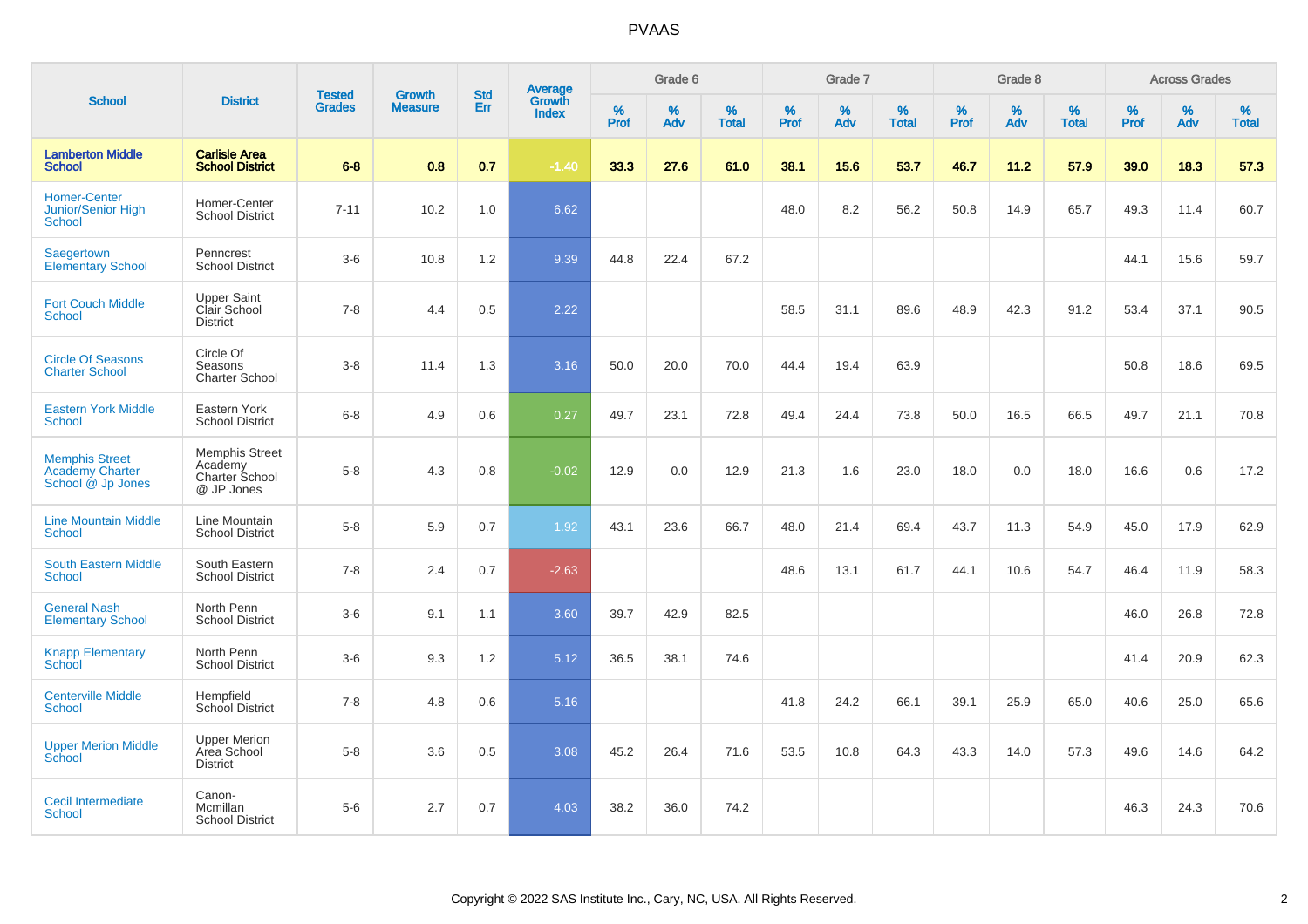|                                                                        |                                                              | <b>Tested</b> | <b>Growth</b>  | <b>Std</b> |                                          |           | Grade 6  |                   |           | Grade 7  |                   |           | Grade 8  |                   |              | <b>Across Grades</b> |                   |
|------------------------------------------------------------------------|--------------------------------------------------------------|---------------|----------------|------------|------------------------------------------|-----------|----------|-------------------|-----------|----------|-------------------|-----------|----------|-------------------|--------------|----------------------|-------------------|
| <b>School</b>                                                          | <b>District</b>                                              | <b>Grades</b> | <b>Measure</b> | Err        | <b>Average</b><br>Growth<br><b>Index</b> | %<br>Prof | %<br>Adv | %<br><b>Total</b> | %<br>Prof | %<br>Adv | %<br><b>Total</b> | %<br>Prof | %<br>Adv | %<br><b>Total</b> | $\%$<br>Prof | %<br>Adv             | %<br><b>Total</b> |
| <b>Lamberton Middle</b><br><b>School</b>                               | <b>Carlisle Area</b><br><b>School District</b>               | $6 - 8$       | 0.8            | 0.7        | $-1.40$                                  | 33.3      | 27.6     | 61.0              | 38.1      | 15.6     | 53.7              | 46.7      | 11.2     | 57.9              | 39.0         | 18.3                 | 57.3              |
| <b>Delahunty Middle</b><br><b>School</b>                               | Hermitage<br>School District                                 | $6 - 7$       | 5.7            | 0.7        | 4.64                                     | 33.3      | 40.3     | 73.6              | 50.4      | 24.5     | 74.8              |           |          |                   | 41.8         | 32.4                 | 74.2              |
| <b>Folk Arts-Cultural</b><br><b>Treasures Charter</b><br><b>School</b> | Folk Arts-<br>Cultural<br>Treasures<br><b>Charter School</b> | $3 - 7$       | 7.1            | 1.0        | 5.64                                     | 42.2      | 37.8     | 80.0              | 52.3      | 11.4     | 63.6              |           |          |                   | 46.5         | 14.6                 | 61.1              |
| <b>Curwensville Area</b><br><b>Elementary School</b>                   | Curwensville<br>Area School<br><b>District</b>               | $3-6$         | 9.3            | 1.2        | 7.63                                     | 39.1      | 30.4     | 69.6              |           |          |                   |           |          |                   | 45.6         | 20.8                 | 66.4              |
| <b>Glendale Elementary</b><br><b>School</b>                            | Glendale<br><b>School District</b>                           | $3-6$         | 6.7            | 1.3        | 5.26                                     | 40.7      | 24.1     | 64.8              |           |          |                   |           |          |                   | 48.7         | 13.8                 | 62.4              |
| <b>David E Williams</b><br><b>Middle School</b>                        | Montour School<br><b>District</b>                            | $5-8$         | 2.4            | 0.5        | $-2.20$                                  | 49.7      | 25.4     | 75.1              | 45.7      | 30.0     | 75.7              | 51.6      | 23.2     | 74.7              | 52.1         | 24.2                 | 76.3              |
| <b>Smethport Area</b><br>Elementary School                             | Smethport Area<br>School District                            | $3-6$         | 8.8            | 1.2        | 6.64                                     | 43.3      | 21.7     | 65.0              |           |          |                   |           |          |                   | 42.4         | 17.6                 | 60.0              |
| <b>Bedford Middle School</b>                                           | Bedford Area<br><b>School District</b>                       | $6 - 8$       | 4.8            | 0.7        | 3.98                                     | 37.1      | 16.4     | 53.4              | 44.8      | 13.8     | 58.6              | 42.8      | 12.2     | 55.0              | 41.6         | 14.0                 | 55.6              |
| Armstrong<br>Junior/Senior High<br>School                              | Armstrong<br><b>School District</b>                          | $6 - 11$      | 4.0            | 0.6        | 3.78                                     |           |          |                   | 47.7      | 8.4      | 56.1              | 46.0      | 9.2      | 55.2              | 46.8         | 8.8                  | 55.6              |
| <b>North Hills Elementary</b><br><b>School</b>                         | <b>Central York</b><br><b>School District</b>                | $3-6$         | 4.9            | 0.7        | 6.00                                     | 42.5      | 10.6     | 53.1              |           |          |                   |           |          |                   | 43.8         | 7.7                  | 51.6              |
| Spring-Ford<br><b>Intermediate School</b><br>5th/6th                   | Spring-Ford<br>Area School<br><b>District</b>                | $5-6$         | 2.7            | 0.4        | 4.43                                     | 51.9      | 27.2     | 79.1              |           |          |                   |           |          |                   | 56.7         | 20.6                 | 77.3              |
| <b>New Hope-Solebury</b><br>Middle School                              | New Hope-<br>Solebury<br>School District                     | $6-8$         | 3.0            | 0.7        | $-0.65$                                  | 46.1      | 25.5     | 71.6              | 50.0      | 22.9     | 72.9              | 60.2      | 25.9     | 86.1              | 52.3         | 24.8                 | 77.1              |
| Foot Of Ten<br><b>Elementary School</b>                                | Hollidaysburg<br>Area School<br><b>District</b>              | $3-6$         | 6.1            | 1.0        | 6.12                                     | 45.0      | 33.8     | 78.8              |           |          |                   |           |          |                   | 47.1         | 18.3                 | 65.4              |
| <b>Defranco Elementary</b><br><b>School (8450)</b>                     | Bangor Area<br>School District                               | $5-6$         | 4.9            | 0.7        | 5.68                                     | 45.3      | 16.7     | 62.0              |           |          |                   |           |          |                   | 41.9         | 15.5                 | 57.4              |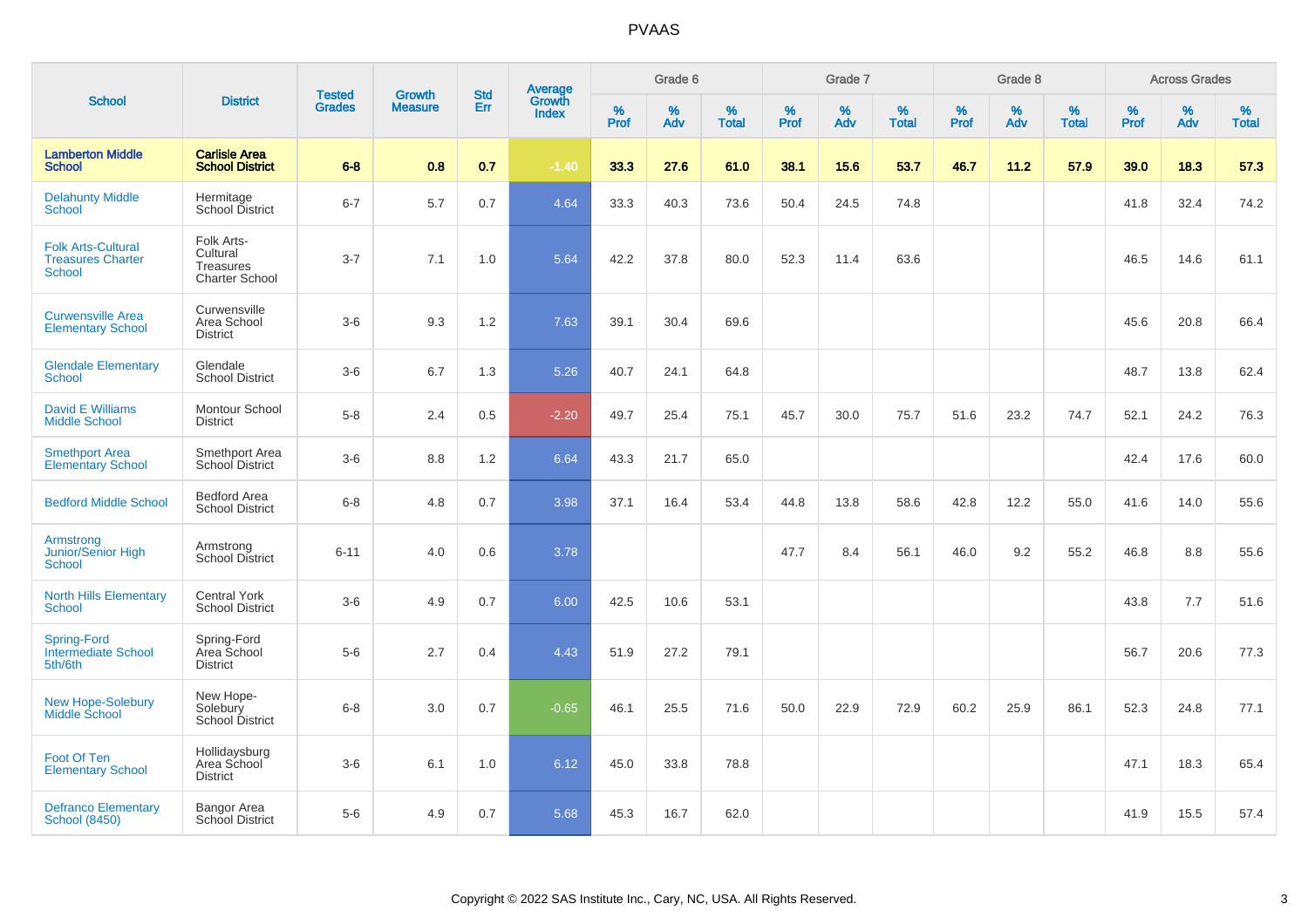|                                                                                 |                                                             |                                | <b>Growth</b>  | <b>Std</b> |                                          |              | Grade 6     |                   |           | Grade 7     |                      |              | Grade 8  |                   |              | <b>Across Grades</b> |                   |
|---------------------------------------------------------------------------------|-------------------------------------------------------------|--------------------------------|----------------|------------|------------------------------------------|--------------|-------------|-------------------|-----------|-------------|----------------------|--------------|----------|-------------------|--------------|----------------------|-------------------|
| <b>School</b>                                                                   | <b>District</b>                                             | <b>Tested</b><br><b>Grades</b> | <b>Measure</b> | <b>Err</b> | <b>Average</b><br>Growth<br><b>Index</b> | $\%$<br>Prof | $\%$<br>Adv | %<br><b>Total</b> | %<br>Prof | $\%$<br>Adv | $\%$<br><b>Total</b> | $\%$<br>Prof | %<br>Adv | %<br><b>Total</b> | $\%$<br>Prof | $\%$<br>Adv          | %<br><b>Total</b> |
| <b>Lamberton Middle</b><br><b>School</b>                                        | <b>Carlisle Area</b><br><b>School District</b>              | $6 - 8$                        | 0.8            | 0.7        | $-1.40$                                  | 33.3         | 27.6        | 61.0              | 38.1      | 15.6        | 53.7                 | 46.7         | 11.2     | 57.9              | 39.0         | 18.3                 | 57.3              |
| <b>Penns Valley Area</b><br><b>Elementary and</b><br><b>Intermediate School</b> | Penns Vallev<br>Area School<br><b>District</b>              | $3-6$                          | 4.7            | 0.9        | 5.33                                     | 41.8         | 33.0        | 74.8              |           |             |                      |              |          |                   | 46.9         | 17.7                 | 64.6              |
| Southern Columbia<br><b>Middle School</b>                                       | Southern<br>Columbia Area<br><b>School District</b>         | $5 - 8$                        | 1.6            | 0.7        | $-4.91$                                  | 46.9         | 25.0        | 71.9              | 51.5      | 14.8        | 66.3                 | 39.4         | 11.7     | 51.1              | 48.1         | 14.8                 | 62.9              |
| <b>Charles F Patton</b><br><b>Middle School</b>                                 | Unionville-<br><b>Chadds Ford</b><br><b>School District</b> | $6-8$                          | 1.1            | 0.4        | $-2.15$                                  | 48.8         | 36.0        | 84.8              | 54.4      | 26.8        | 81.2                 | 45.3         | 38.9     | 84.2              | 49.7         | 33.6                 | 83.3              |
| <b>Richard Allen</b><br><b>Preparatory Charter</b><br><b>School</b>             | <b>Richard Allen</b><br>Preparatory<br>Charter School       | $5-8$                          | 4.8            | 0.7        | 2.77                                     | 16.1         | 0.0         | 16.1              | 16.7      | 1.8         | 18.5                 | 19.1         | 1.8      | 20.9              | 16.4         | 1.1                  | 17.5              |
| <b>Tuscarora Middle</b><br><b>School</b>                                        | Juniata County<br>School District                           | $6 - 8$                        | 3.6            | 0.7        | 0.95                                     | 29.0         | 4.7         | 33.6              | 33.1      | 3.2         | 36.2                 | 31.4         | 10.2     | 41.5              | 31.2         | 6.0                  | 37.2              |
| <b>Saucon Valley Middle</b><br><b>School</b>                                    | Saucon Valley<br>School District                            | $5 - 8$                        | 3.7            | 0.5        | $-0.12$                                  | 43.6         | 21.5        | 65.1              | 42.4      | 18.0        | 60.4                 | 50.0         | 20.2     | 70.2              | 46.5         | 20.2                 | 66.7              |
| <b>Overlook School</b>                                                          | Abington<br>School District                                 | $3-6$                          | 6.0            | 1.2        | 4.96                                     | 39.2         | 47.1        | 86.3              |           |             |                      |              |          |                   | 44.0         | 25.3                 | 69.3              |
| <b>Southern Lehigh</b><br>Intermediate School                                   | Southern<br>Lehigh School<br><b>District</b>                | $4-6$                          | 4.1            | 0.7        | 6.17                                     | 37.4         | 44.8        | 82.2              |           |             |                      |              |          |                   | 45.7         | 31.3                 | 77.0              |
| <b>Universal Alcorn</b><br><b>Charter School</b>                                | Universal<br>Alcorn Charter<br>School                       | $3 - 8$                        | 6.0            | 0.9        | 1.47                                     | 34.0         | 6.0         | 40.0              | 37.5      | 3.6         | 41.1                 | 28.2         | 0.0      | 28.2              | 29.2         | 4.4                  | 33.6              |
| <b>Greenwood Middle</b><br><b>School</b>                                        | Greenwood<br><b>School District</b>                         | $6 - 10$                       | 6.5            | 1.0        | 1.55                                     | 45.3         | 28.3        | 73.6              | 43.6      | 9.1         | 52.7                 | 51.8         | 31.5     | 83.3              | 46.9         | 22.8                 | 69.8              |
| Cochranton<br><b>Junior/Senior High</b><br><b>School</b>                        | Crawford<br>Central School<br><b>District</b>               | $7 - 11$                       | 6.9            | 1.1        | 2.19                                     |              |             |                   | 44.8      | 24.1        | 69.0                 | 56.3         | 15.5     | 71.8              | 51.2         | 19.4                 | 70.5              |
| <b>Wissahickon Middle</b><br>School                                             | Wissahickon<br><b>School District</b>                       | $6 - 8$                        | 2.5            | 0.4        | 1.39                                     | 42.3         | 37.3        | 79.6              | 56.8      | 19.3        | 76.1                 | 49.7         | 28.8     | 78.5              | 49.5         | 28.6                 | 78.1              |
| <b>Sinking Springs</b><br><b>Elementary School</b>                              | <b>Central York</b><br><b>School District</b>               | $4 - 6$                        | 4.5            | 0.7        | 6.01                                     | 49.7         | 11.3        | 60.9              |           |             |                      |              |          |                   | 48.7         | 13.1                 | 61.8              |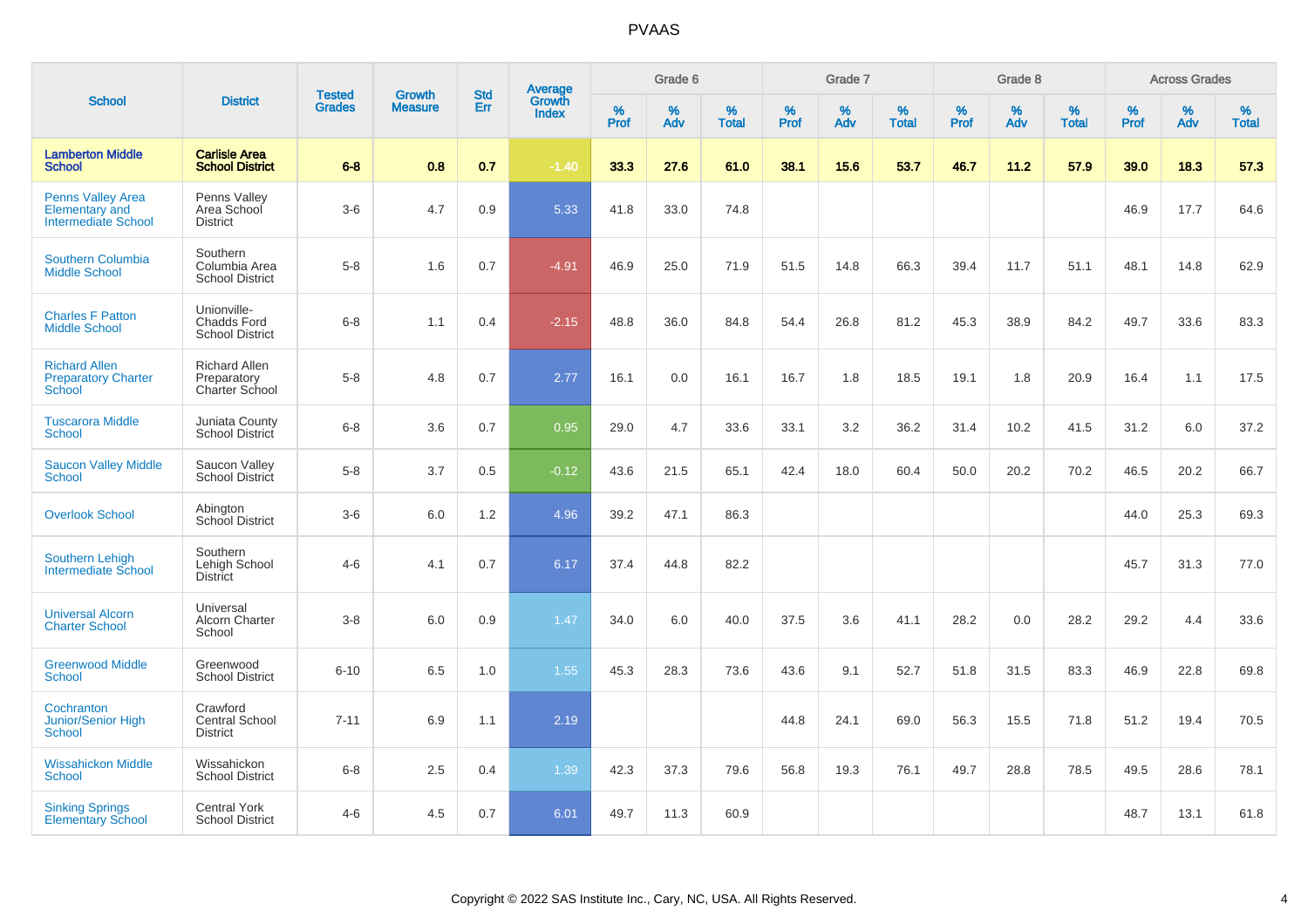| <b>School</b>                                                   |                                                   | <b>Tested</b> | <b>Growth</b>  | <b>Std</b> |                                          |                  | Grade 6  |                   |           | Grade 7  |                   |           | Grade 8  |                   |           | <b>Across Grades</b> |                   |
|-----------------------------------------------------------------|---------------------------------------------------|---------------|----------------|------------|------------------------------------------|------------------|----------|-------------------|-----------|----------|-------------------|-----------|----------|-------------------|-----------|----------------------|-------------------|
|                                                                 | <b>District</b>                                   | <b>Grades</b> | <b>Measure</b> | Err        | <b>Average</b><br>Growth<br><b>Index</b> | %<br><b>Prof</b> | %<br>Adv | %<br><b>Total</b> | %<br>Prof | %<br>Adv | %<br><b>Total</b> | %<br>Prof | %<br>Adv | %<br><b>Total</b> | %<br>Prof | %<br>Adv             | %<br><b>Total</b> |
| <b>Lamberton Middle</b><br><b>School</b>                        | <b>Carlisle Area</b><br><b>School District</b>    | $6 - 8$       | 0.8            | 0.7        | $-1.40$                                  | 33.3             | 27.6     | 61.0              | 38.1      | 15.6     | 53.7              | 46.7      | 11.2     | 57.9              | 39.0      | 18.3                 | 57.3              |
| Philadelphia Academy<br><b>Charter School</b>                   | Philadelphia<br>Academy<br>Charter School         | $3 - 11$      | 1.9            | 0.8        | 0.01                                     | 48.0             | 28.6     | 76.6              | 51.5      | 19.1     | 70.6              | 42.6      | 16.7     | 59.3              | 45.5      | 14.9                 | 60.4              |
| <b>Marticville Middle</b><br><b>School</b>                      | Penn Manor<br><b>School District</b>              | $7 - 8$       | 5.1            | 0.8        | 3.02                                     |                  |          |                   | 47.6      | 23.8     | 71.4              | 40.0      | 17.4     | 57.4              | 44.3      | 21.0                 | 65.3              |
| <b>Floyd C Fretz Middle</b><br>School                           | <b>Bradford Area</b><br><b>School District</b>    | $6 - 8$       | 3.7            | 0.6        | 2.56                                     | 40.7             | 19.2     | 59.9              | 47.0      | 11.6     | 58.6              | 46.4      | 16.1     | 62.6              | 44.7      | 15.6                 | 60.2              |
| Lake-Lehman<br>Junior/Senior High<br>School                     | Lake-Lehman<br><b>School District</b>             | $7 - 11$      | 5.2            | 0.8        | 4.20                                     |                  |          |                   | 53.0      | 9.6      | 62.6              | 52.2      | 8.7      | 60.9              | 52.6      | 9.1                  | 61.7              |
| <b>Bridle Path Elementary</b><br><b>School</b>                  | North Penn<br><b>School District</b>              | $3-6$         | 6.6            | 1.0        | 5.86                                     | 28.8             | 48.8     | 77.5              |           |          |                   |           |          |                   | 48.1      | 26.4                 | 74.4              |
| <b>Bear Creek</b><br><b>Community Charter</b><br><b>School</b>  | <b>Bear Creek</b><br>Community<br>Charter School  | $3 - 8$       | 5.5            | 0.9        | 2.43                                     | 47.1             | 19.6     | 66.7              | 42.3      | 7.7      | 50.0              | 34.7      | 10.2     | 44.9              | 45.2      | 12.1                 | 57.4              |
| <b>Snyder Elementary</b><br>School                              | Sayre Area<br>School District                     | $3-6$         | 7.1            | 1.1        | 5.87                                     | 51.8             | 19.8     | 71.6              |           |          |                   |           |          |                   | 45.4      | 13.2                 | 58.6              |
| <b>Central Columbia</b><br><b>Middle School</b>                 | Central<br>Columbia<br><b>School District</b>     | $5-8$         | 3.0            | 0.5        | 0.58                                     | 32.1             | 33.6     | 65.7              | 56.3      | 16.9     | 73.2              | 53.8      | 24.1     | 77.9              | 50.5      | 22.8                 | 73.3              |
| <b>Dubois Area Middle</b><br><b>School</b>                      | Dubois Area<br><b>School District</b>             | $5 - 8$       | $-0.5$         | 0.4        | $-2.47$                                  | 39.6             | 17.5     | 57.1              | 43.2      | 8.5      | 51.7              | 36.8      | 8.9      | 45.8              | 41.7      | 10.0                 | 51.7              |
| <b>Walton Farm</b><br><b>Elementary School</b>                  | North Penn<br><b>School District</b>              | $3-6$         | 4.1            | 1.0        | 4.07                                     | 53.6             | 27.4     | 81.0              |           |          |                   |           |          |                   | 46.3      | 20.5                 | 66.8              |
| Philadelphia<br><b>Performing Arts</b><br><b>Charter School</b> | Philadelphia<br>Performing Arts<br>Charter School | $3-9$         | 4.0            | 0.8        | 2.28                                     | 54.6             | 18.2     | 72.7              | 52.9      | 20.7     | 73.6              | 58.8      | 11.8     | 70.6              | 50.6      | 15.6                 | 66.2              |
| <b>Universal Institute</b><br><b>Charter School</b>             | Universal<br><b>Institute Charter</b><br>School   | $3 - 8$       | 2.4            | 0.7        | 0.43                                     | 21.9             | 1.4      | 23.3              | 28.6      | 0.0      | 28.6              | 35.2      | 3.4      | 38.6              | 26.8      | 1.5                  | 28.3              |
| <b>Central Dauphin East</b><br><b>Middle School</b>             | Central<br>Dauphin School<br><b>District</b>      | $6 - 8$       | 3.2            | 0.5        | 1.40                                     | 36.4             | 8.7      | 45.1              | 37.7      | 4.4      | 42.0              | 35.8      | 3.7      | 39.6              | 36.7      | 5.6                  | 42.3              |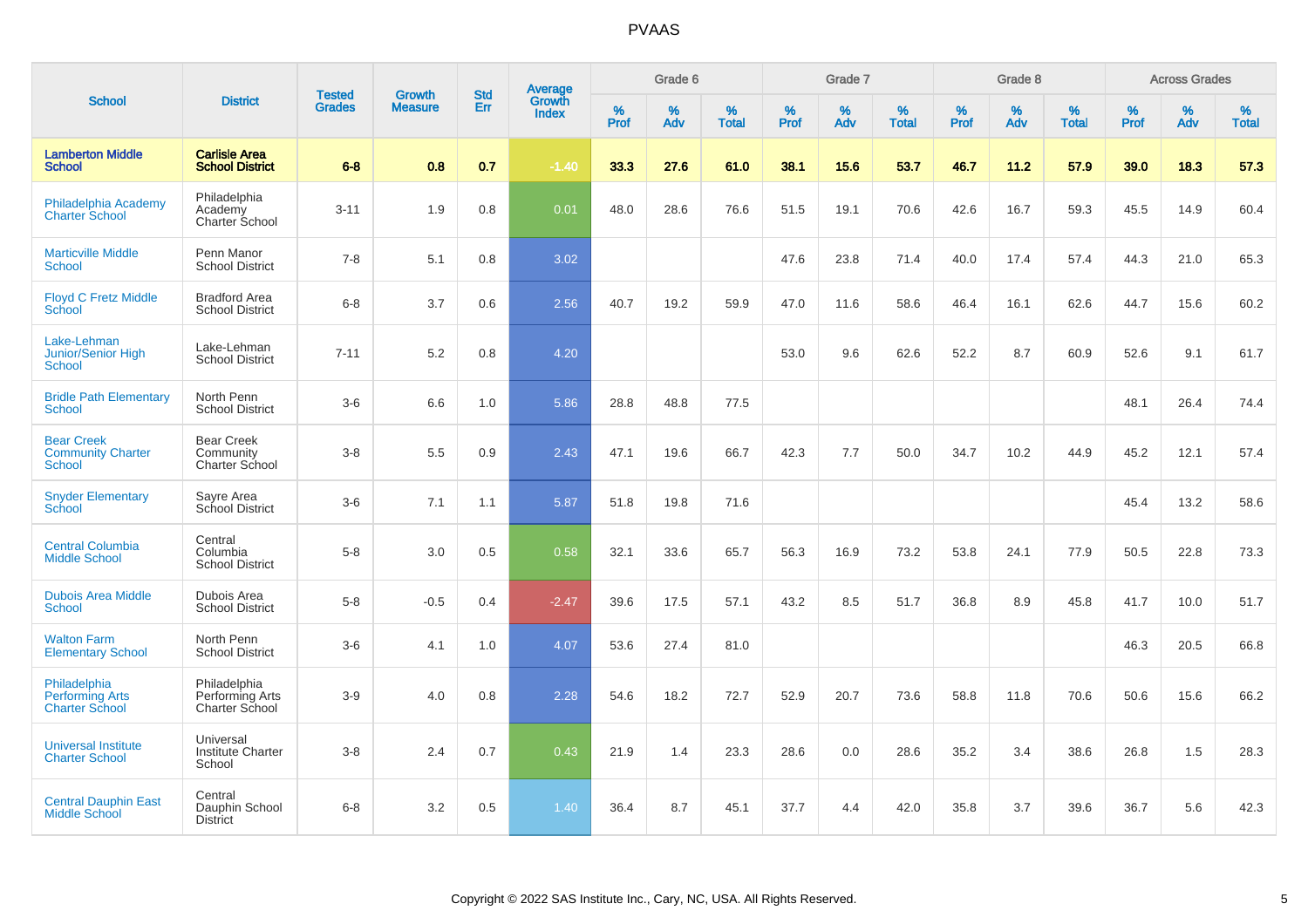|                                                         |                                                      |                                |                          | <b>Std</b> |                                          |                  | Grade 6  |                   |           | Grade 7  |                   |           | Grade 8  |                   |              | <b>Across Grades</b> |                   |
|---------------------------------------------------------|------------------------------------------------------|--------------------------------|--------------------------|------------|------------------------------------------|------------------|----------|-------------------|-----------|----------|-------------------|-----------|----------|-------------------|--------------|----------------------|-------------------|
| <b>School</b>                                           | <b>District</b>                                      | <b>Tested</b><br><b>Grades</b> | Growth<br><b>Measure</b> | Err        | <b>Average</b><br>Growth<br><b>Index</b> | %<br><b>Prof</b> | %<br>Adv | %<br><b>Total</b> | %<br>Prof | %<br>Adv | %<br><b>Total</b> | %<br>Prof | %<br>Adv | %<br><b>Total</b> | $\%$<br>Prof | %<br>Adv             | %<br><b>Total</b> |
| <b>Lamberton Middle</b><br><b>School</b>                | <b>Carlisle Area</b><br><b>School District</b>       | $6 - 8$                        | 0.8                      | 0.7        | $-1.40$                                  | 33.3             | 27.6     | 61.0              | 38.1      | 15.6     | 53.7              | 46.7      | 11.2     | 57.9              | 39.0         | 18.3                 | 57.3              |
| <b>Brownstown</b><br><b>Elementary School</b>           | Conestoga<br>Valley School<br><b>District</b>        | $3-6$                          | 6.2                      | 1.0        | 6.06                                     | 39.7             | 41.0     | 80.8              |           |          |                   |           |          |                   | 43.8         | 28.7                 | 72.4              |
| <b>Jersey Shore Middle</b><br>School                    | Jersey Shore<br>Area School<br><b>District</b>       | $6 - 8$                        | 1.4                      | 0.6        | $-5.27$                                  | 45.6             | 24.8     | 70.4              | 46.3      | 8.0      | 54.3              | 39.6      | 7.7      | 47.2              | 43.5         | 12.4                 | 55.9              |
| <b>Chester Community</b><br><b>Charter School</b>       | Chester<br>Community<br>Charter School               | $3-8$                          | 3.8                      | 0.6        | 2.71                                     | 11.9             | 1.8      | 13.8              | 15.2      | 1.0      | 16.2              | 14.8      | 0.0      | 14.8              | 13.2         | 0.7                  | 13.9              |
| <b>Ad Prima Charter</b><br>School                       | Ad Prima<br><b>Charter School</b>                    | $3-8$                          | 2.7                      | 0.8        | 1.40                                     | 34.7             | 16.3     | 51.0              | 36.1      | 3.3      | 39.3              | 27.4      | 4.8      | 32.3              | 33.2         | 4.8                  | 38.1              |
| <b>Bear Creek School</b>                                | Elizabethtown<br>Area School<br><b>District</b>      | $4 - 6$                        | 3.5                      | 0.6        | 3.60                                     | 38.4             | 27.4     | 65.9              |           |          |                   |           |          |                   | 42.6         | 22.9                 | 65.5              |
| <b>Spring-Ford Middle</b><br>School 8th Grade<br>Center | Spring-Ford<br>Area School<br><b>District</b>        | $8 - 8$                        | 3.4                      | 0.6        | 6.08                                     |                  |          |                   |           |          |                   | 52.5      | 21.8     | 74.4              | 52.5         | 21.8                 | 74.4              |
| <b>Hopewell Elementary</b><br>School                    | Oxford Area<br><b>School District</b>                | $5-6$                          | 3.8                      | 0.6        | 4.94                                     | 41.5             | 17.6     | 59.0              |           |          |                   |           |          |                   | 42.7         | 11.9                 | 54.6              |
| <b>Warrior Run Middle</b><br><b>School</b>              | <b>Warrior Run</b><br><b>School District</b>         | $4 - 8$                        | 2.6                      | 0.6        | 2.87                                     | 42.2             | 19.3     | 61.5              | 46.3      | 15.7     | 62.0              | 42.2      | 10.0     | 52.2              | 42.8         | 13.3                 | 56.1              |
| <b>Maple Avenue Middle</b><br><b>School</b>             | Littlestown Area<br><b>School District</b>           | $6 - 8$                        | 3.9                      | 0.7        | 1.57                                     | 50.8             | 15.6     | 66.4              | 37.4      | 7.5      | 44.9              | 55.6      | 6.4      | 61.9              | 48.4         | 9.9                  | 58.3              |
| <b>Central Dauphin</b><br><b>Middle School</b>          | Central<br>Dauphin School<br><b>District</b>         | $6 - 8$                        | 0.2                      | 0.5        | $-4.51$                                  | 48.1             | 21.2     | 69.3              | 50.2      | 14.4     | 64.6              | 49.5      | 17.0     | 66.5              | 49.3         | 17.6                 | 66.8              |
| <b>John R Bonfield</b><br><b>Elementary School</b>      | <b>Warwick School</b><br><b>District</b>             | $3-6$                          | 4.1                      | 1.0        | 4.00                                     | 40.7             | 25.4     | 66.1              |           |          |                   |           |          |                   | 44.8         | 10.7                 | 55.6              |
| <b>Moshannon Valley</b><br>Junior/Senior High<br>School | Moshannon<br><b>Valley School</b><br><b>District</b> | $7 - 10$                       | 6.1                      | 1.1        | 1.91                                     |                  |          |                   | 45.2      | 1.6      | 46.8              | 42.4      | 6.1      | 48.5              | 43.8         | 3.9                  | 47.7              |
| <b>Donald H Eichhorn</b><br><b>Middle School</b>        | Lewisburg Area<br><b>School District</b>             | $6-8$                          | 3.7                      | 0.6        | 2.27                                     | 38.8             | 38.8     | 77.7              | 42.6      | 30.9     | 73.5              | 42.5      | 31.3     | 73.9              | 41.4         | 33.5                 | 74.9              |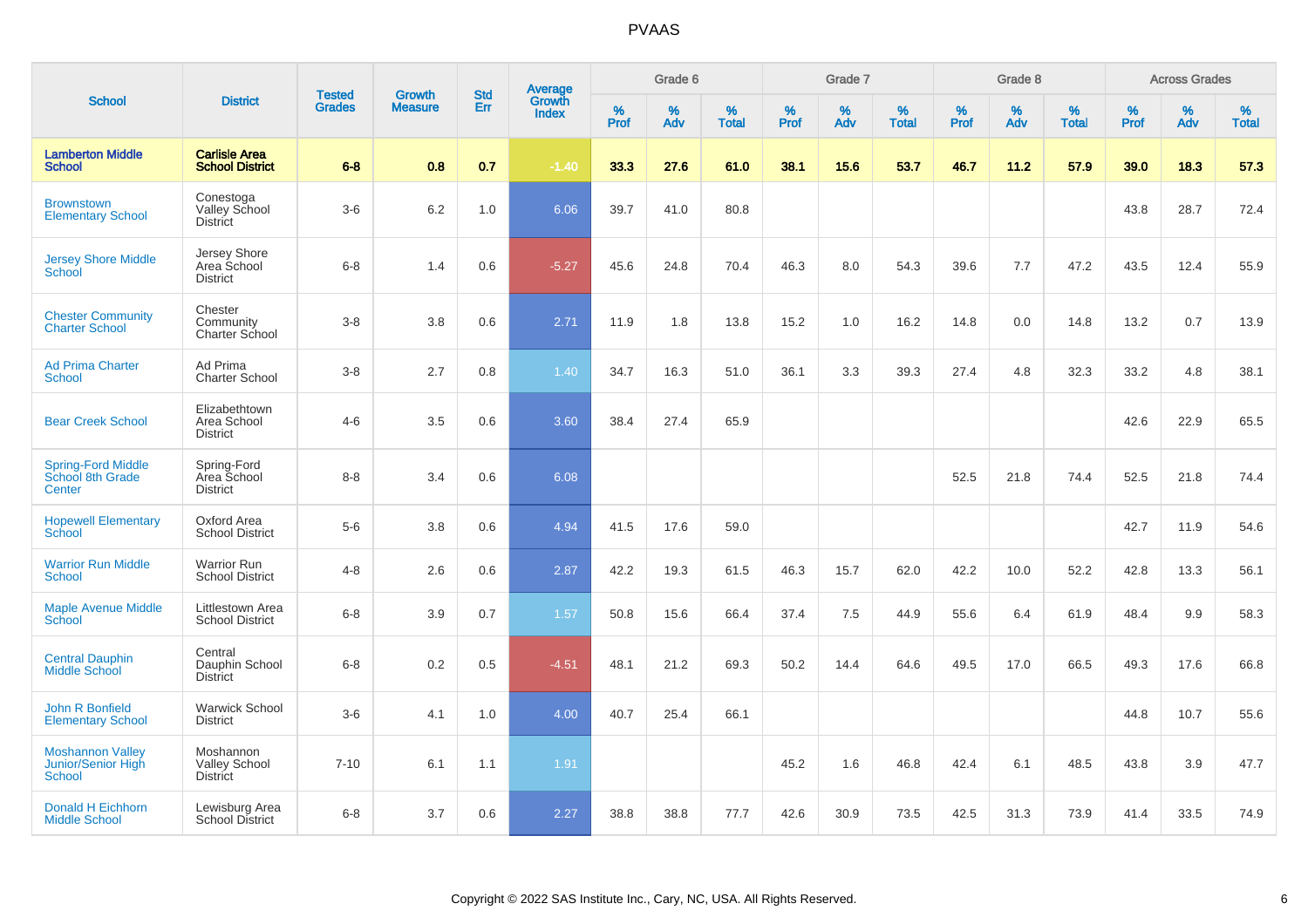|                                                                 |                                                |                                |                                 | <b>Std</b> |                                          |                  | Grade 6  |                   |           | Grade 7  |                   |           | Grade 8  |                   |           | <b>Across Grades</b> |                   |
|-----------------------------------------------------------------|------------------------------------------------|--------------------------------|---------------------------------|------------|------------------------------------------|------------------|----------|-------------------|-----------|----------|-------------------|-----------|----------|-------------------|-----------|----------------------|-------------------|
| <b>School</b>                                                   | <b>District</b>                                | <b>Tested</b><br><b>Grades</b> | <b>Growth</b><br><b>Measure</b> | Err        | <b>Average</b><br>Growth<br><b>Index</b> | %<br><b>Prof</b> | %<br>Adv | %<br><b>Total</b> | %<br>Prof | %<br>Adv | %<br><b>Total</b> | %<br>Prof | %<br>Adv | %<br><b>Total</b> | %<br>Prof | %<br>Adv             | %<br><b>Total</b> |
| <b>Lamberton Middle</b><br><b>School</b>                        | <b>Carlisle Area</b><br><b>School District</b> | $6 - 8$                        | 0.8                             | 0.7        | $-1.40$                                  | 33.3             | 27.6     | 61.0              | 38.1      | 15.6     | 53.7              | 46.7      | 11.2     | 57.9              | 39.0      | 18.3                 | 57.3              |
| <b>Sandy Run Middle</b><br>School                               | <b>Upper Dublin</b><br>School District         | $6 - 8$                        | 2.7                             | 0.5        | 0.87                                     | 45.4             | 34.4     | 79.8              | 59.5      | 20.0     | 79.5              | 55.1      | 22.0     | 77.1              | 53.1      | 25.7                 | 78.8              |
| <b>Montgomery</b><br><b>Elementary School</b>                   | North Penn<br><b>School District</b>           | $3-6$                          | 5.4                             | 0.9        | 4.79                                     | 33.3             | 48.3     | 81.6              |           |          |                   |           |          |                   | 47.3      | 27.0                 | 74.2              |
| <b>Dutch Ridge</b><br><b>Elementary School</b>                  | Beaver Area<br><b>School District</b>          | $3-6$                          | 2.0                             | 0.8        | 2.58                                     | 40.3             | 48.7     | 89.1              |           |          |                   |           |          |                   | 46.0      | 36.8                 | 82.8              |
| John B. Stetson<br><b>Charter School</b>                        | John B. Stetson<br>Charter School              | $5-8$                          | 3.5                             | 0.6        | 2.23                                     | 6.4              | 0.0      | 6.4               | 10.2      | 0.0      | 10.2              | 10.5      | 1.6      | 12.1              | 8.5       | 0.5                  | 8.9               |
| <b>West Perry Middle</b><br>School                              | <b>West Perry</b><br><b>School District</b>    | $6-8$                          | 3.1                             | 0.6        | 1.38                                     | 41.7             | 21.8     | 63.5              | 44.2      | 7.9      | 52.1              | 53.3      | 13.3     | 66.7              | 46.5      | 14.2                 | 60.7              |
| <b>Twin Valley Middle</b><br><b>School</b>                      | <b>Twin Valley</b><br><b>School District</b>   | $5-8$                          | 2.3                             | 0.5        | 2.61                                     | 41.1             | 26.7     | 67.8              | 40.6      | 19.2     | 59.9              | 55.4      | 15.0     | 70.5              | 47.2      | 17.8                 | 65.0              |
| <b>Eshleman Elementary</b><br><b>School</b>                     | Penn Manor<br><b>School District</b>           | $3-6$                          | 7.8                             | 1.4        | 4.79                                     | 37.1             | 42.9     | 80.0              |           |          |                   |           |          |                   | 46.5      | 26.5                 | 72.9              |
| Midd-West High<br>School                                        | Midd-West<br><b>School District</b>            | $7 - 11$                       | 6.1                             | 1.1        | 5.44                                     |                  |          |                   |           |          |                   | 48.8      | 8.0      | 56.8              | 48.8      | 8.0                  | 56.8              |
| <b>Cowanesque Valley</b><br>Junior/Senior High<br><b>School</b> | Northern Tioga<br><b>School District</b>       | $7 - 12$                       | 7.3                             | 1.3        | 3.59                                     |                  |          |                   | 43.5      | 13.0     | 56.5              | 48.3      | 13.8     | 62.1              | 44.9      | 13.3                 | 58.2              |
| <b>Brockway Area</b><br><b>Elementary School</b>                | <b>Brockway Area</b><br><b>School District</b> | $3-6$                          | 5.4                             | 1.0        | 5.37                                     | 40.6             | 34.8     | 75.4              |           |          |                   |           |          |                   | 46.3      | 21.6                 | 67.8              |
| <b>Millville Area</b><br>Junior/Senior High<br>School           | Millville Area<br><b>School District</b>       | $7 - 12$                       | 7.6                             | 1.4        | 3.28                                     |                  |          |                   | 44.4      | 13.3     | 57.8              | 52.6      | 10.5     | 63.2              | 48.2      | 12.0                 | 60.2              |
| <b>Wyalusing Valley</b><br><b>Elementary School</b>             | <b>Wyalusing Area</b><br>School District       | $3-6$                          | 0.1                             | 0.9        | 0.09                                     | 43.1             | 13.7     | 56.9              |           |          |                   |           |          |                   | 39.7      | 11.1                 | 50.8              |
| <b>Smith Middle School</b>                                      | Solanco School<br><b>District</b>              | $6 - 8$                        | 3.2                             | 0.6        | 0.40                                     | 51.3             | 17.6     | 68.9              | 39.3      | 12.4     | 51.7              | 41.0      | 12.0     | 53.0              | 43.7      | 14.0                 | 57.7              |
| <b>Upper Perkiomen</b><br><b>Middle School</b>                  | Upper<br>Perkiomen<br><b>School District</b>   | $6 - 8$                        | 1.2                             | 0.5        | $-1.46$                                  | 45.7             | 12.0     | 57.7              | 48.7      | 11.5     | 60.2              | 46.0      | 12.4     | 58.4              | 46.9      | 12.0                 | 58.8              |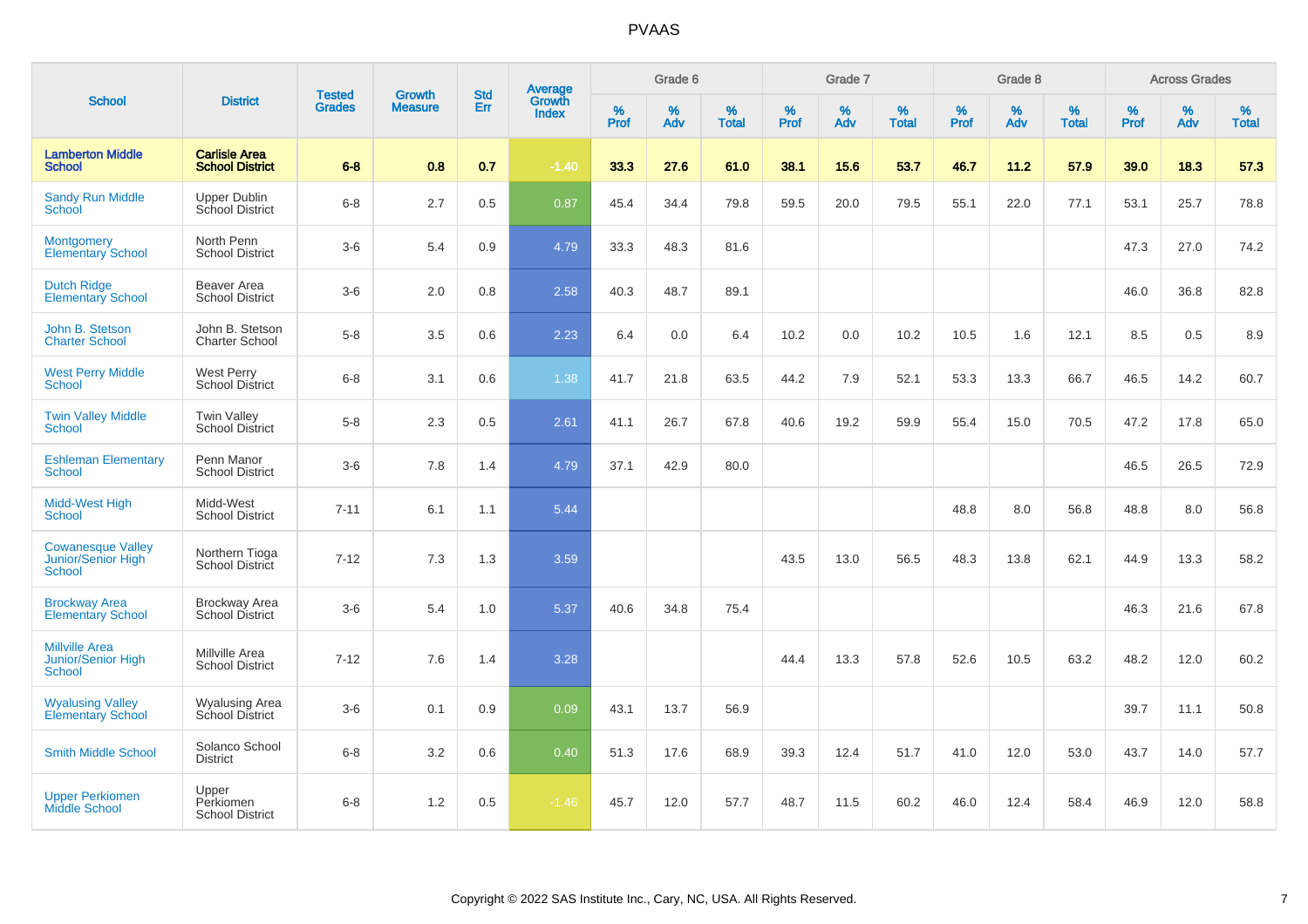|                                                            |                                                            | <b>Tested</b> | Growth         | <b>Std</b> |                                          |           | Grade 6  |                   |           | Grade 7  |                   |           | Grade 8  |                   |           | <b>Across Grades</b> |                   |
|------------------------------------------------------------|------------------------------------------------------------|---------------|----------------|------------|------------------------------------------|-----------|----------|-------------------|-----------|----------|-------------------|-----------|----------|-------------------|-----------|----------------------|-------------------|
| <b>School</b>                                              | <b>District</b>                                            | <b>Grades</b> | <b>Measure</b> | Err        | <b>Average</b><br>Growth<br><b>Index</b> | %<br>Prof | %<br>Adv | %<br><b>Total</b> | %<br>Prof | %<br>Adv | %<br><b>Total</b> | %<br>Prof | %<br>Adv | %<br><b>Total</b> | %<br>Prof | %<br>Adv             | %<br><b>Total</b> |
| <b>Lamberton Middle</b><br><b>School</b>                   | <b>Carlisle Area</b><br><b>School District</b>             | $6 - 8$       | 0.8            | 0.7        | $-1.40$                                  | 33.3      | 27.6     | 61.0              | 38.1      | 15.6     | 53.7              | 46.7      | 11.2     | 57.9              | 39.0      | 18.3                 | 57.3              |
| <b>Greencastle-Antrim</b><br><b>Middle School</b>          | Greencastle-<br>Antrim School<br><b>District</b>           | $6 - 8$       | 2.5            | 0.5        | 1.89                                     | 41.0      | 28.2     | 69.2              | 45.4      | 20.7     | 66.1              | 51.7      | 14.7     | 66.4              | 46.0      | 21.2                 | 67.2              |
| <b>Butler Middle School</b>                                | <b>Butler Area</b><br><b>School District</b>               | $5-6$         | 2.3            | 0.4        | 2.18                                     | 44.1      | 18.4     | 62.5              |           |          |                   |           |          |                   | 47.1      | 15.5                 | 62.6              |
| <b>Richland High School</b>                                | Richland<br><b>School District</b>                         | $7 - 11$      | 4.0            | 0.8        | 1.70                                     |           |          |                   | 51.6      | 14.1     | 65.6              | 53.8      | 15.1     | 68.9              | 52.6      | 14.5                 | 67.1              |
| <b>Towanda Area</b><br><b>Elementary School</b>            | Towanda Area<br><b>School District</b>                     | $3-6$         | 3.3            | 0.8        | 4.07                                     | 36.4      | 19.6     | 56.1              |           |          |                   |           |          |                   | 34.4      | 12.8                 | 47.2              |
| <b>Milton Area Middle</b><br><b>School</b>                 | <b>Milton Area</b><br><b>School District</b>               | $6 - 11$      | 3.4            | 0.6        | 0.71                                     | 40.3      | 12.4     | 52.7              | 48.9      | 13.3     | 62.2              | 40.9      | 16.5     | 57.5              | 43.5      | 14.1                 | 57.5              |
| <b>Bucks County</b><br><b>Montessori Charter</b><br>School | <b>Bucks County</b><br>Montessori<br><b>Charter School</b> | $3-6$         | 10.3           | 1.9        | 3.15                                     | 35.7      | 57.1     | 92.9              |           |          |                   |           |          |                   | 51.1      | 35.1                 | 86.2              |
| <b>Central Mountain</b><br><b>Middle School</b>            | Keystone<br>Central School<br><b>District</b>              | $5-8$         | 2.2            | 0.4        | 1.79                                     | 37.8      | 14.2     | 52.0              | 33.7      | 4.9      | 38.7              | 36.9      | 3.2      | 40.1              | 35.9      | 6.3                  | 42.2              |
| <b>Mercer Area</b><br><b>Elementary School</b>             | Mercer Area<br><b>School District</b>                      | $3-6$         | 4.9            | 1.1        | 4.46                                     | 31.3      | 35.8     | 67.2              |           |          |                   |           |          |                   | 42.5      | 19.7                 | 62.2              |
| <b>Belmont Charter</b><br><b>School</b>                    | <b>Belmont</b><br><b>Charter School</b>                    | $3 - 10$      | 2.8            | 0.9        | $-1.72$                                  | 25.5      | 2.0      | 27.4              | 22.9      | 0.0      | 22.9              | 28.0      | 0.0      | 28.0              | 18.0      | 1.9                  | 19.9              |
| <b>Northley Middle</b><br><b>School</b>                    | Penn-Delco<br><b>School District</b>                       | $6 - 8$       | 1.5            | 0.5        | $-2.27$                                  | 40.8      | 17.9     | 58.7              | 48.7      | 16.8     | 65.4              | 45.8      | 6.2      | 52.1              | 45.0      | 13.7                 | 58.7              |
| <b>Otto-Eldred</b><br>Junior/Senior High<br><b>School</b>  | Otto-Eldred<br><b>School District</b>                      | $7 - 11$      | 6.6            | 1.3        | 3.30                                     |           |          |                   | 42.2      | 11.1     | 53.3              | 35.4      | 12.5     | 47.9              | 38.7      | 11.8                 | 50.5              |
| <b>Independence Middle</b><br>School                       | <b>Bethel Park</b><br><b>School District</b>               | $5-8$         | 2.9            | 0.6        | 3.23                                     |           |          |                   | 58.0      | 17.1     | 75.1              | 54.5      | 19.6     | 74.1              | 56.4      | 18.3                 | 74.6              |
| <b>Universal Vare Charter</b><br><b>School</b>             | Universal Vare<br><b>Charter School</b>                    | $6 - 8$       | 6.8            | 1.3        | 2.67                                     | 11.8      | 17.6     | 29.4              | 16.7      | 0.0      | 16.7              | 28.6      | 1.6      | 30.2              | 22.7      | 3.6                  | 26.4              |
| <b>Spring-Ford Middle</b><br>School 7th Grade<br>Center    | Spring-Ford<br>Area School<br><b>District</b>              | $7 - 7$       | 2.7            | 0.5        | 5.10                                     |           |          |                   | 52.7      | 21.3     | 74.0              |           |          |                   | 52.7      | 21.3                 | 74.0              |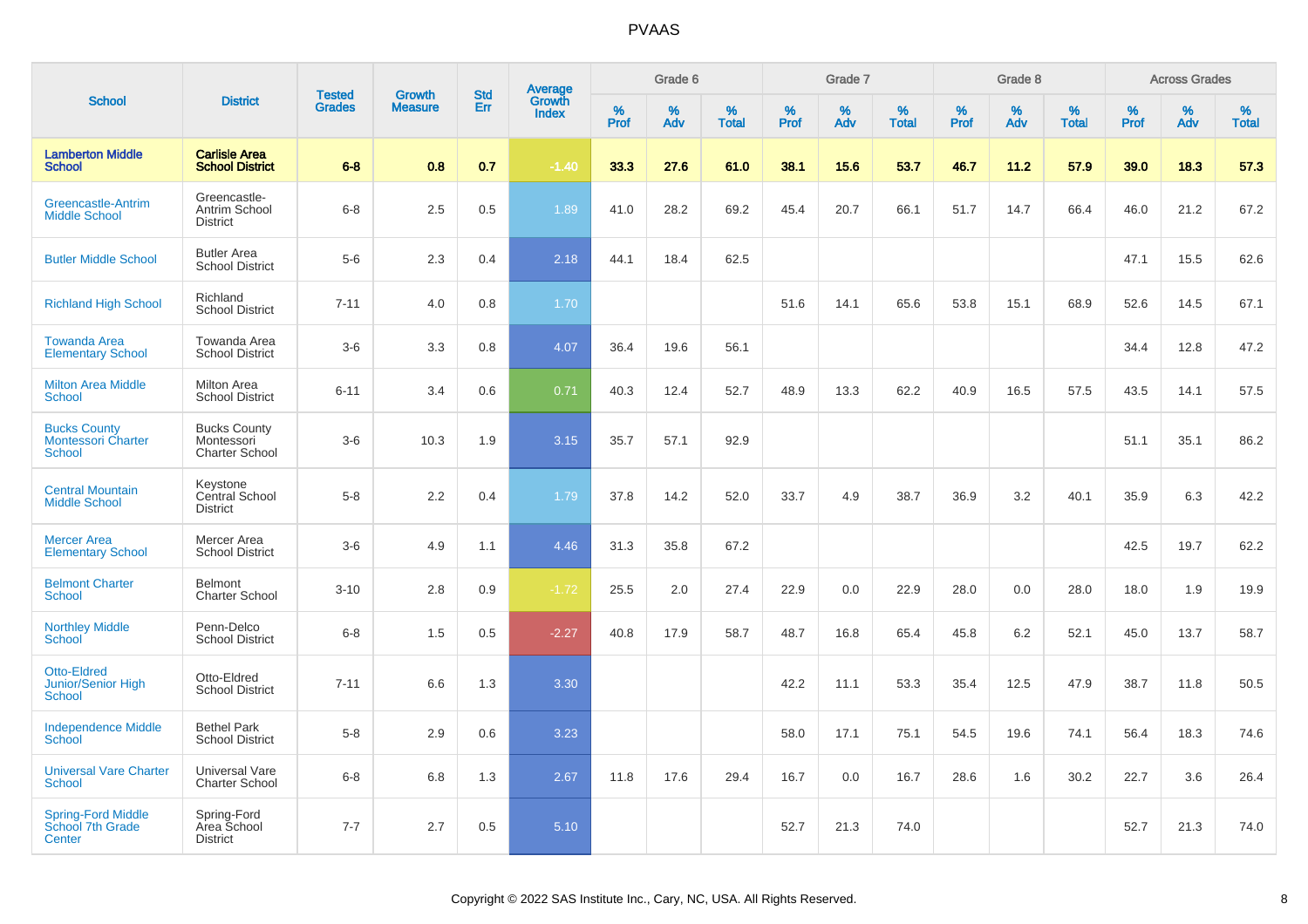| <b>School</b>                                     |                                                       |                                |                                 | <b>Std</b> |                                          |           | Grade 6     |                   |           | Grade 7  |                   |           | Grade 8  |                   |              | <b>Across Grades</b> |                   |
|---------------------------------------------------|-------------------------------------------------------|--------------------------------|---------------------------------|------------|------------------------------------------|-----------|-------------|-------------------|-----------|----------|-------------------|-----------|----------|-------------------|--------------|----------------------|-------------------|
|                                                   | <b>District</b>                                       | <b>Tested</b><br><b>Grades</b> | <b>Growth</b><br><b>Measure</b> | Err        | <b>Average</b><br>Growth<br><b>Index</b> | %<br>Prof | $\%$<br>Adv | %<br><b>Total</b> | %<br>Prof | %<br>Adv | %<br><b>Total</b> | %<br>Prof | %<br>Adv | %<br><b>Total</b> | $\%$<br>Prof | $\%$<br>Adv          | %<br><b>Total</b> |
| <b>Lamberton Middle</b><br><b>School</b>          | <b>Carlisle Area</b><br><b>School District</b>        | $6 - 8$                        | 0.8                             | 0.7        | $-1.40$                                  | 33.3      | 27.6        | 61.0              | 38.1      | 15.6     | 53.7              | 46.7      | 11.2     | 57.9              | 39.0         | 18.3                 | 57.3              |
| <b>Universal Daroff</b><br><b>Charter School</b>  | <b>Universal Daroff</b><br><b>Charter School</b>      | $3-8$                          | 4.3                             | 0.8        | 2.37                                     | 20.4      | 1.8         | 22.2              | 12.5      | 2.1      | 14.6              | 21.8      | 0.0      | 21.8              | 15.2         | 1.3                  | 16.5              |
| <b>Cambria Heights</b><br><b>Middle School</b>    | Cambria<br><b>Heights School</b><br><b>District</b>   | $6 - 8$                        | 1.3                             | 0.7        | $-2.37$                                  | 43.0      | 25.0        | 68.0              | 51.0      | 5.2      | 56.2              | 48.2      | 13.4     | 61.6              | 47.4         | 14.6                 | 62.0              |
| <b>Canonsburg Middle</b><br>School                | Canon-<br>Mcmillan<br><b>School District</b>          | $7 - 8$                        | 1.3                             | 0.5        | $-0.84$                                  |           |             |                   | 51.6      | 18.2     | 69.7              | 57.3      | 17.8     | 75.1              | 54.1         | 18.0                 | 72.1              |
| <b>Shallow Brook Inter</b><br><b>School</b>       | Northeastern<br><b>York School</b><br><b>District</b> | $4 - 6$                        | 4.3                             | 0.8        | 2.01                                     | 43.4      | 14.2        | 57.6              |           |          |                   |           |          |                   | 46.2         | 17.6                 | 63.8              |
| <b>First District</b><br><b>Elementary School</b> | Crawford<br>Central School<br><b>District</b>         | $3-6$                          | 7.2                             | 1.4        | 4.30                                     | 47.7      | 11.4        | 59.1              |           |          |                   |           |          |                   | 43.9         | 8.7                  | 52.6              |
| <b>Franklin Regional</b><br><b>Middle School</b>  | Franklin<br>Regional<br>School District               | $6 - 8$                        | 1.3                             | 0.5        | $-0.30$                                  | 36.5      | 42.3        | 78.8              | 55.2      | 18.9     | 74.1              | 46.1      | 16.8     | 62.8              | 45.8         | 26.6                 | 72.3              |
| <b>Clearview Elementary</b><br><b>School</b>      | Red Lion Area<br><b>School District</b>               | $3-6$                          | 1.3                             | 1.4        | 0.89                                     | 42.5      | 27.5        | 70.0              |           |          |                   |           |          |                   | 41.7         | 11.1                 | 52.8              |
| <b>Wayne Highlands</b><br>Middle School           | Wayne<br>Highlands<br>School District                 | $6 - 8$                        | 2.8                             | 0.7        | $-0.21$                                  | 50.4      | 17.1        | 67.6              | 50.0      | 18.1     | 68.1              | 48.4      | 13.9     | 62.3              | 49.6         | 16.3                 | 65.9              |
| <b>Danville Area Middle</b><br><b>School</b>      | Danville Area<br><b>School District</b>               | $6 - 8$                        | 1.3                             | 0.6        | $-1.18$                                  | 41.0      | 27.1        | 68.1              | 52.9      | 20.3     | 73.2              | 43.3      | 21.7     | 65.0              | 45.8         | 22.9                 | 68.7              |
| <b>West Hills</b><br><b>Intermediate School</b>   | Armstrong<br>School District                          | $4 - 6$                        | 3.5                             | 0.7        | 3.51                                     | 41.9      | 18.9        | 60.8              |           |          |                   |           |          |                   | 43.1         | 15.8                 | 58.9              |
| <b>Discovery Charter</b><br><b>School</b>         | Discovery<br>Charter School                           | $3-8$                          | 4.6                             | 0.9        | 2.43                                     | 27.3      | 9.1         | 36.4              | 35.6      | 3.4      | 39.0              | 45.7      | 5.7      | 51.4              | 29.8         | 3.4                  | 33.2              |
| <b>Locust Grove</b><br><b>Elementary School</b>   | Red Lion Area<br><b>School District</b>               | $3-6$                          | 6.2                             | 1.3        | 4.89                                     | 40.9      | 22.7        | 63.6              |           |          |                   |           |          |                   | 44.2         | 12.6                 | 56.8              |
| <b>Wattsburg Area Middle</b><br><b>School</b>     | Wattsburg Area<br><b>School District</b>              | $5-9$                          | 3.0                             | 0.6        | 0.15                                     | 52.7      | 18.3        | 71.0              | 46.2      | 13.2     | 59.3              | 60.8      | 5.9      | 66.7              | 52.4         | 11.5                 | 63.9              |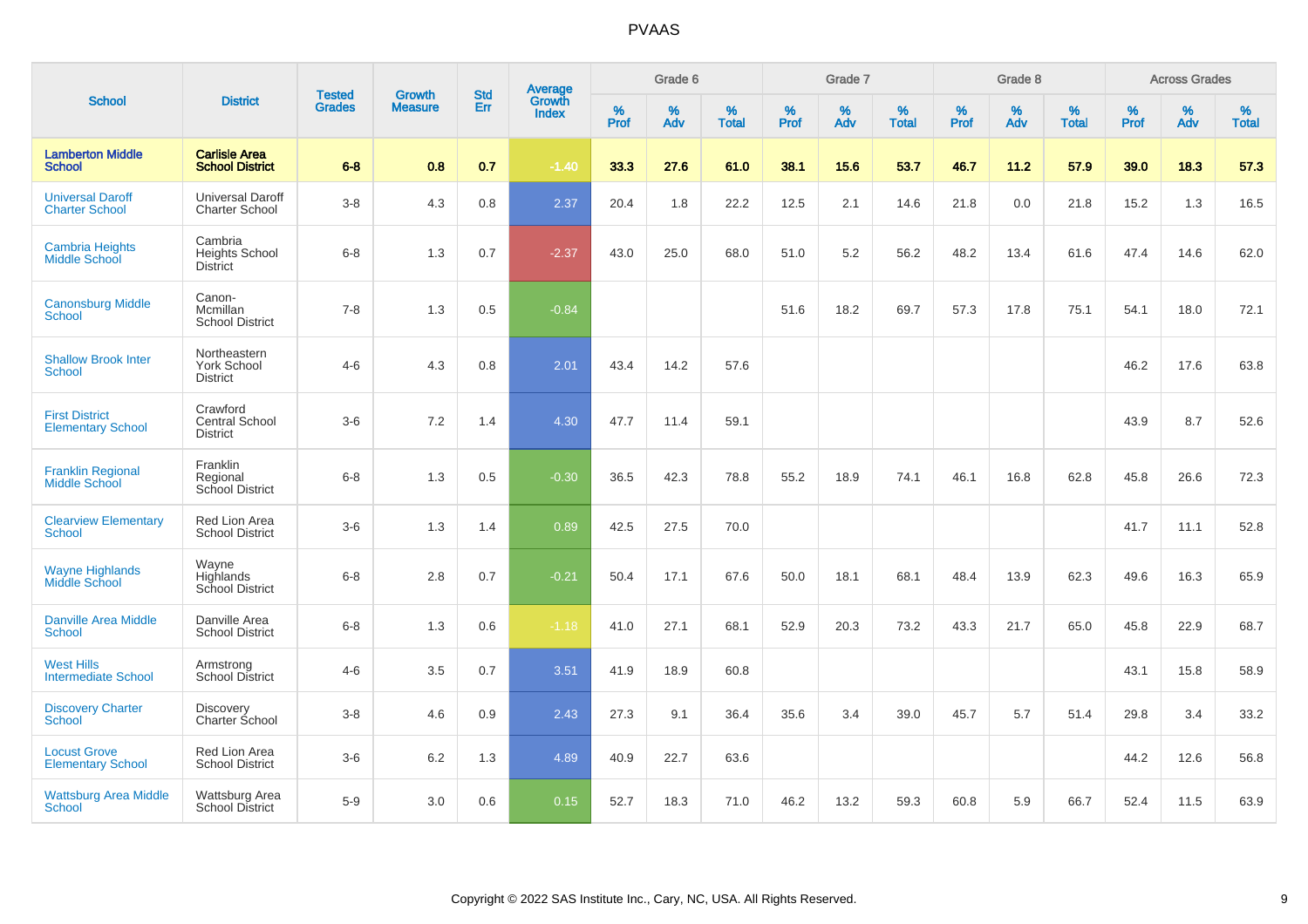|                                                                  |                                                     |                                |                                 | <b>Std</b> | Average                |                  | Grade 6  |                   |                  | Grade 7  |                   |                  | Grade 8  |                   |           | <b>Across Grades</b> |                   |
|------------------------------------------------------------------|-----------------------------------------------------|--------------------------------|---------------------------------|------------|------------------------|------------------|----------|-------------------|------------------|----------|-------------------|------------------|----------|-------------------|-----------|----------------------|-------------------|
| <b>School</b>                                                    | <b>District</b>                                     | <b>Tested</b><br><b>Grades</b> | <b>Growth</b><br><b>Measure</b> | Err        | Growth<br><b>Index</b> | %<br><b>Prof</b> | %<br>Adv | %<br><b>Total</b> | %<br><b>Prof</b> | %<br>Adv | %<br><b>Total</b> | %<br><b>Prof</b> | %<br>Adv | %<br><b>Total</b> | %<br>Prof | %<br>Adv             | %<br><b>Total</b> |
| <b>Lamberton Middle</b><br><b>School</b>                         | <b>Carlisle Area</b><br><b>School District</b>      | $6 - 8$                        | 0.8                             | 0.7        | $-1.40$                | 33.3             | 27.6     | 61.0              | 38.1             | 15.6     | 53.7              | 46.7             | 11.2     | 57.9              | 39.0      | 18.3                 | 57.3              |
| <b>Pennwood Middle</b><br><b>School</b>                          | Pennsbury<br><b>School District</b>                 | $6 - 8$                        | 0.1                             | 0.5        | $-2.67$                | 52.7             | 20.4     | 73.1              | 52.3             | 13.7     | 66.0              | 48.4             | 12.6     | 61.0              | 51.1      | 15.5                 | 66.7              |
| <b>Esperanza Academy</b><br><b>Charter School</b>                | Esperanza<br>Academy<br>Charter School              | $4 - 11$                       | $1.2$                           | 0.5        | $-2.91$                | 17.4             | 0.5      | 17.9              | 22.3             | 1.4      | 23.6              | 18.9             | 0.5      | 19.4              | 19.0      | 0.9                  | 19.9              |
| Somerset Area Jr-Sr<br><b>High School</b>                        | Somerset Area<br><b>School District</b>             | $6 - 11$                       | 0.7                             | 0.6        | $-3.13$                | 42.4             | 28.8     | 71.2              | 46.7             | 17.5     | 64.2              | 52.5             | 12.8     | 65.2              | 47.3      | 19.5                 | 66.8              |
| <b>Gettysburg Area</b><br><b>Middle School</b>                   | Gettysburg<br>Area School<br><b>District</b>        | $6 - 8$                        | 2.4                             | 0.5        | 2.01                   | 43.6             | 23.4     | 67.0              | 48.7             | 11.6     | 60.3              | 46.0             | 10.7     | 56.7              | 46.2      | 14.9                 | 61.2              |
| Pittsburgh Capa 6-12                                             | Pittsburgh<br>School District                       | $6 - 11$                       | $0.0\,$                         | 0.7        | $-2.97$                | 44.7             | 37.2     | 81.9              | 58.3             | 27.0     | 85.2              | 42.7             | 30.1     | 72.8              | 49.0      | 31.1                 | 80.1              |
| <b>Cambridge Springs</b><br><b>Elementary School</b>             | Penncrest<br><b>School District</b>                 | $3-6$                          | 5.7                             | 1.2        | 3.02                   | 34.7             | 14.3     | 49.0              |                  |          |                   |                  |          |                   | 40.4      | 13.2                 | 53.5              |
| <b>Delaware Valley</b><br><b>Middle School</b>                   | Delaware<br><b>Valley School</b><br><b>District</b> | $6 - 8$                        | 2.3                             | 0.6        | $-0.70$                | 47.3             | 17.6     | 64.9              | 50.8             | 21.0     | 71.8              | 51.9             | 20.2     | 72.1              | 50.0      | 19.5                 | 69.5              |
| <b>Oil City Area Middle</b><br>School                            | Oil City Area<br>School District                    | $5-8$                          | 2.6                             | 0.5        | 0.85                   | 41.1             | 9.7      | 50.8              | 33.1             | 4.7      | 37.8              | 42.0             | 7.6      | 49.6              | 41.1      | 6.1                  | 47.2              |
| <b>Wyalusing Valley</b><br>Junior/Senior High<br><b>School</b>   | <b>Wyalusing Area</b><br>School District            | $7 - 12$                       | 2.0                             | 0.9        | $-1.80$                |                  |          |                   | 43.5             | 12.0     | 55.4              | 36.8             | 3.8      | 40.6              | 39.9      | 7.6                  | 47.5              |
| <b>Hanover Middle</b><br><b>School</b>                           | <b>Hanover Public</b><br><b>School District</b>     | $5-8$                          | 1.6                             | 0.5        | 0.20                   | 42.8             | 9.4      | 52.2              | 46.1             | 6.2      | 52.3              | 39.0             | 7.3      | 46.3              | 42.2      | 6.5                  | 48.7              |
| <b>Sayre Area High</b><br>School                                 | Sayre Area<br>School District                       | $7 - 11$                       | 1.6                             | 1.0        | $-2.25$                |                  |          |                   | 47.0             | 8.4      | 55.4              | 39.0             | 4.9      | 43.9              | 43.0      | 6.7                  | 49.7              |
| <b>Avella Area</b><br><b>Junior/Senior High</b><br><b>School</b> | Avella Area<br><b>School District</b>               | $7 - 12$                       | 6.3                             | 1.5        | 0.80                   |                  |          |                   | 60.0             | 5.7      | 65.7              | 63.0             | 18.5     | 81.5              | 61.3      | 11.3                 | 72.6              |
| <b>Harlan Rowe Middle</b><br><b>School</b>                       | Athens Area<br><b>School District</b>               | $6 - 8$                        | 2.9                             | 0.6        | 0.73                   | 39.6             | 18.7     | 58.2              | 56.9             | 5.1      | 62.0              | 45.3             | 7.2      | 52.5              | 47.3      | 10.2                 | 57.6              |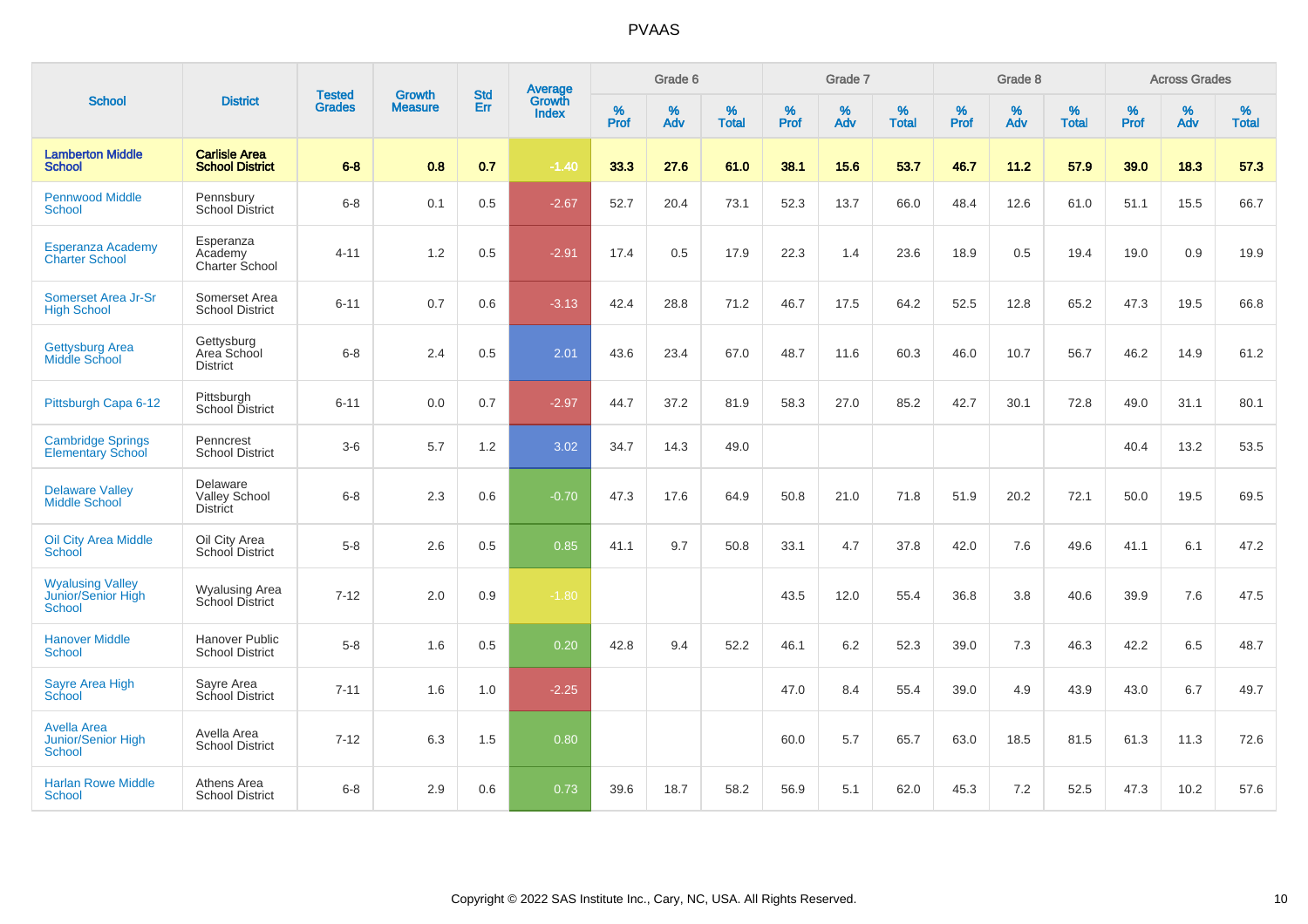|                                                                   |                                                               |                                | <b>Growth</b>  | <b>Std</b> |                                          |                     | Grade 6  |                   |              | Grade 7     |                   |           | Grade 8  |                   |              | <b>Across Grades</b> |                   |
|-------------------------------------------------------------------|---------------------------------------------------------------|--------------------------------|----------------|------------|------------------------------------------|---------------------|----------|-------------------|--------------|-------------|-------------------|-----------|----------|-------------------|--------------|----------------------|-------------------|
| <b>School</b>                                                     | <b>District</b>                                               | <b>Tested</b><br><b>Grades</b> | <b>Measure</b> | Err        | <b>Average</b><br>Growth<br><b>Index</b> | $\%$<br><b>Prof</b> | %<br>Adv | %<br><b>Total</b> | $\%$<br>Prof | $\%$<br>Adv | %<br><b>Total</b> | %<br>Prof | %<br>Adv | %<br><b>Total</b> | $\%$<br>Prof | $\%$<br>Adv          | %<br><b>Total</b> |
| <b>Lamberton Middle</b><br><b>School</b>                          | <b>Carlisle Area</b><br><b>School District</b>                | $6 - 8$                        | 0.8            | 0.7        | $-1.40$                                  | 33.3                | 27.6     | 61.0              | 38.1         | 15.6        | 53.7              | 46.7      | 11.2     | 57.9              | 39.0         | 18.3                 | 57.3              |
| Pennsylvania Distance<br><b>Learning Charter</b><br><b>School</b> | Pennsylvania<br><b>Distance</b><br>Learning<br>Charter School | $3 - 12$                       | 0.0            | 0.7        | $-1.90$                                  | 16.2                | 4.0      | 20.3              | 25.6         | 1.2         | 26.7              | 33.3      | 2.3      | 35.6              | 25.8         | 3.0                  | 28.8              |
| <b>Tussey Mountain</b><br><b>Middle School</b>                    | Tussey<br>Mountain<br><b>School District</b>                  | $5-8$                          | 1.8            | 0.8        | 0.21                                     | 46.3                | 8.5      | 54.9              | 45.2         | 0.0         | 45.2              | 47.2      | 2.8      | 50.0              | 46.0         | 4.0                  | 50.0              |
| <b>Rhodes E Washington</b><br>School                              | Philadelphia<br>City School<br><b>District</b>                | $3 - 8$                        | 5.1            | 1.7        | $-0.19$                                  |                     |          |                   | 0.0          | 0.0         | 0.0               | 9.1       | 0.0      | 9.1               | 4.4          | 0.0                  | 4.4               |
| <b>Universal Creighton</b><br><b>Charter School</b>               | Universal<br>Creighton<br>Charter School                      | $3 - 8$                        | $-0.0$         | 0.7        | $-3.71$                                  | 25.6                | 2.3      | 27.9              | 15.4         | 4.6         | 20.0              | 34.9      | 5.8      | 40.7              | 28.8         | 4.7                  | 33.5              |
| <b>Wilson Middle School</b>                                       | Carlisle Area<br><b>School District</b>                       | $6 - 8$                        | 2.4            | 0.6        | $-1.27$                                  | 42.0                | 14.0     | 56.0              | 45.6         | 10.6        | 56.2              | 38.6      | 10.3     | 49.0              | 42.2         | 11.6                 | 53.8              |
| <b>Camp Curtin Academy</b>                                        | Harrisburg City<br>School District                            | $5-8$                          | 2.7            | 0.6        | 1.25                                     | 6.2                 | 0.0      | 6.2               | 5.3          | 0.8         | 6.1               | 6.6       | 0.0      | 6.6               | 4.9          | 0.2                  | 5.1               |
| <b>Decatur Stephen</b><br>School                                  | Philadelphia<br>City School<br><b>District</b>                | $3 - 8$                        | 5.0            | 1.1        | 1.52                                     | 22.2                | 11.1     | 33.3              | 38.9         | 5.6         | 44.4              | 50.0      | 0.0      | 50.0              | 41.1         | 7.5                  | 48.6              |
| Hartman Intermediate<br><b>School</b>                             | <b>Ellwood City</b><br>Area School<br><b>District</b>         | $5-6$                          | 3.7            | 0.8        | 3.45                                     | 47.0                | 14.8     | 61.7              |              |             |                   |           |          |                   | 50.2         | 13.2                 | 63.5              |
| <b>Freire Charter School</b>                                      | <b>Freire Charter</b><br>School                               | $5 - 11$                       | 1.6            | 0.7        | $-0.46$                                  | 31.4                | 1.4      | 32.9              | 28.3         | 2.0         | 30.3              | 33.6      | 3.7      | 37.4              | 27.6         | 1.9                  | 29.5              |
| <b>Tacony Academy</b><br><b>Charter School</b>                    | Tacony<br>Academy<br>Charter School                           | $3 - 11$                       | $-3.1$         | 0.8        | $-5.44$                                  | 21.7                | 4.4      | 26.1              | 48.0         | 1.4         | 49.3              | 17.1      | 5.7      | 22.9              | 25.6         | 2.4                  | 28.0              |
| Williamsburg<br>Community<br>Junior/Senior High<br><b>School</b>  | Williamsburg<br>Community<br><b>School District</b>           | $7 - 11$                       | 6.3            | 1.4        | 1.93                                     |                     |          |                   | 47.6         | 9.5         | 57.1              | 43.8      | 12.5     | 56.2              | 46.0         | 10.8                 | 56.8              |
| <b>Hollidaysburg Area</b><br>Junior High School                   | Hollidaysburg<br>Area School<br><b>District</b>               | $7 - 9$                        | $-0.6$         | 0.6        | $-5.75$                                  |                     |          |                   | 46.8         | 17.3        | 64.1              | 45.3      | 12.0     | 57.3              | 46.0         | 14.7                 | 60.8              |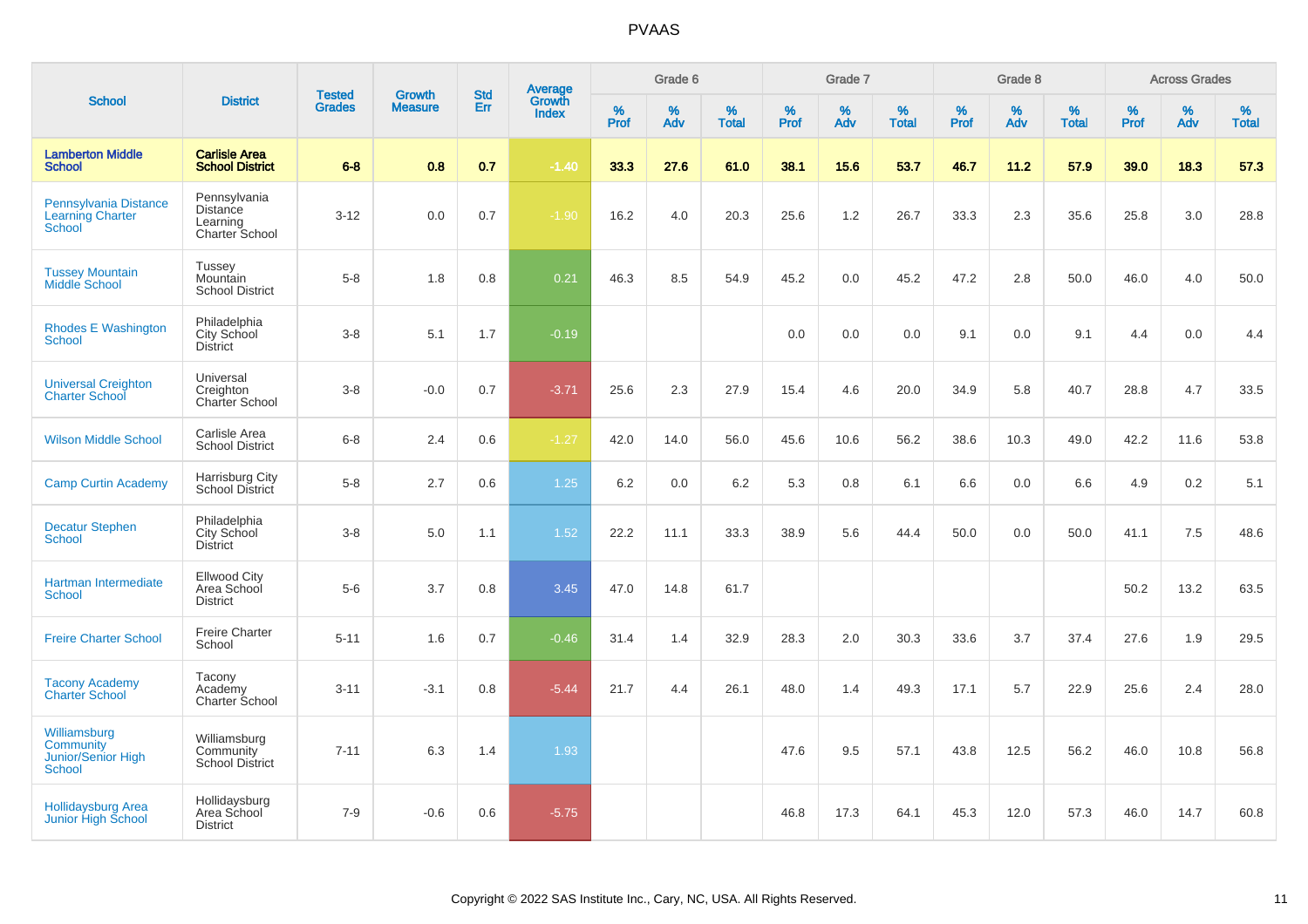|                                                         |                                                         |                                | <b>Growth</b>  |                   |                                          |                  | Grade 6     |                   |           | Grade 7  |                   |           | Grade 8  |                   |              | <b>Across Grades</b> |                   |
|---------------------------------------------------------|---------------------------------------------------------|--------------------------------|----------------|-------------------|------------------------------------------|------------------|-------------|-------------------|-----------|----------|-------------------|-----------|----------|-------------------|--------------|----------------------|-------------------|
| <b>School</b>                                           | <b>District</b>                                         | <b>Tested</b><br><b>Grades</b> | <b>Measure</b> | <b>Std</b><br>Err | <b>Average</b><br>Growth<br><b>Index</b> | %<br><b>Prof</b> | $\%$<br>Adv | %<br><b>Total</b> | %<br>Prof | %<br>Adv | %<br><b>Total</b> | %<br>Prof | %<br>Adv | %<br><b>Total</b> | $\%$<br>Prof | $\%$<br>Adv          | %<br><b>Total</b> |
| <b>Lamberton Middle</b><br><b>School</b>                | <b>Carlisle Area</b><br><b>School District</b>          | $6 - 8$                        | 0.8            | 0.7               | $-1.40$                                  | 33.3             | 27.6        | 61.0              | 38.1      | 15.6     | 53.7              | 46.7      | 11.2     | 57.9              | 39.0         | 18.3                 | 57.3              |
| <b>Spring Cove Middle</b><br>School                     | Spring Cove<br>School District                          | $6 - 8$                        | 0.7            | 0.6               | $-1.46$                                  | 42.1             | 13.5        | 55.6              | 48.8      | 6.3      | 55.1              | 34.6      | 11.8     | 46.5              | 41.8         | 10.5                 | 52.4              |
| <b>East Coventry</b><br><b>Elementary School</b>        | Owen J Roberts<br><b>School District</b>                | $3-6$                          | 4.7            | 1.0               | 2.53                                     | 43.1             | 31.9        | 75.0              |           |          |                   |           |          |                   | 54.0         | 21.1                 | 75.1              |
| <b>Annville Elementary</b><br>School                    | Annville-Cleona<br><b>School District</b>               | $3-6$                          | 2.9            | 0.9               | 3.08                                     | 39.6             | 21.9        | 61.5              |           |          |                   |           |          |                   | 44.4         | 15.7                 | 60.2              |
| <b>Lycoming Valley</b><br>Intermediate School           | Williamsport<br>Area School<br><b>District</b>          | $4 - 6$                        | 1.0            | 0.7               | 1.42                                     | 50.0             | 7.3         | 57.3              |           |          |                   |           |          |                   | 48.6         | 10.1                 | 58.7              |
| <b>Rowland Academy</b>                                  | Harrisburg City<br><b>School District</b>               | $5 - 8$                        | 0.7            | 0.6               | $-0.15$                                  | 10.7             | 2.3         | 13.0              | 6.4       | 2.7      | 9.1               | 12.3      | 0.9      | 13.2              | 7.8          | 1.5                  | 9.3               |
| Daniel Boone Area<br><b>Middle School</b>               | Daniel Boone<br>Area School<br><b>District</b>          | $6 - 8$                        | 1.9            | 0.5               | 0.63                                     | 31.7             | 16.1        | 47.8              | 46.1      | 7.4      | 53.4              | 43.0      | 9.3      | 52.3              | 40.4         | 10.8                 | 51.2              |
| <b>Peters Township</b><br><b>Middle School</b>          | Peters<br>Township<br>School District                   | $6 - 8$                        | 2.4            | 0.5               | 2.73                                     |                  |             |                   | 57.8      | 25.7     | 83.5              | 63.8      | 20.1     | 83.9              | 61.0         | 22.7                 | 83.7              |
| <b>Old Forge</b><br>Junior/Senior High<br><b>School</b> | Old Forge<br>School District                            | $7 - 12$                       | 0.7            | 1.1               | $-3.27$                                  |                  |             |                   | 33.3      | 24.2     | 57.6              | 44.1      | 6.8      | 50.8              | 38.4         | 16.0                 | 54.4              |
| <b>John Beck Elementary</b><br><b>School</b>            | <b>Warwick School</b><br><b>District</b>                | $3-6$                          | 4.0            | 1.1               | 3.61                                     | 42.4             | 32.2        | 74.6              |           |          |                   |           |          |                   | 49.4         | 18.6                 | 68.0              |
| <b>Oakview Elementary</b><br><b>School</b>              | <b>West Middlesex</b><br>Area School<br><b>District</b> | $4 - 6$                        | 5.2            | 1.2               | 2.85                                     | 41.0             | 26.2        | 67.2              |           |          |                   |           |          |                   | 43.0         | 18.0                 | 61.0              |
| Jefferson-Morgan<br><b>Middle/High School</b>           | Jefferson-<br>Morgan School<br><b>District</b>          | $7 - 10$                       | 4.7            | $1.2$             | 0.88                                     |                  |             |                   | 41.8      | 5.4      | 47.3              | 44.4      | 6.7      | 51.1              | 43.0         | 6.0                  | 49.0              |
| <b>Lenape Elementary</b><br>School                      | Armstrong<br>School District                            | $3-6$                          | 3.7            | 0.9               | 4.12                                     | 43.6             | 16.8        | 60.4              |           |          |                   |           |          |                   | 39.8         | 11.9                 | 51.7              |
| <b>Elk Lake Junior/Senior</b><br><b>High School</b>     | Elk Lake School<br><b>District</b>                      | $7 - 11$                       | 2.3            | 0.9               | $-0.66$                                  |                  |             |                   | 39.8      | 11.4     | 51.1              | 35.8      | 6.2      | 42.0              | 37.9         | 8.9                  | 46.8              |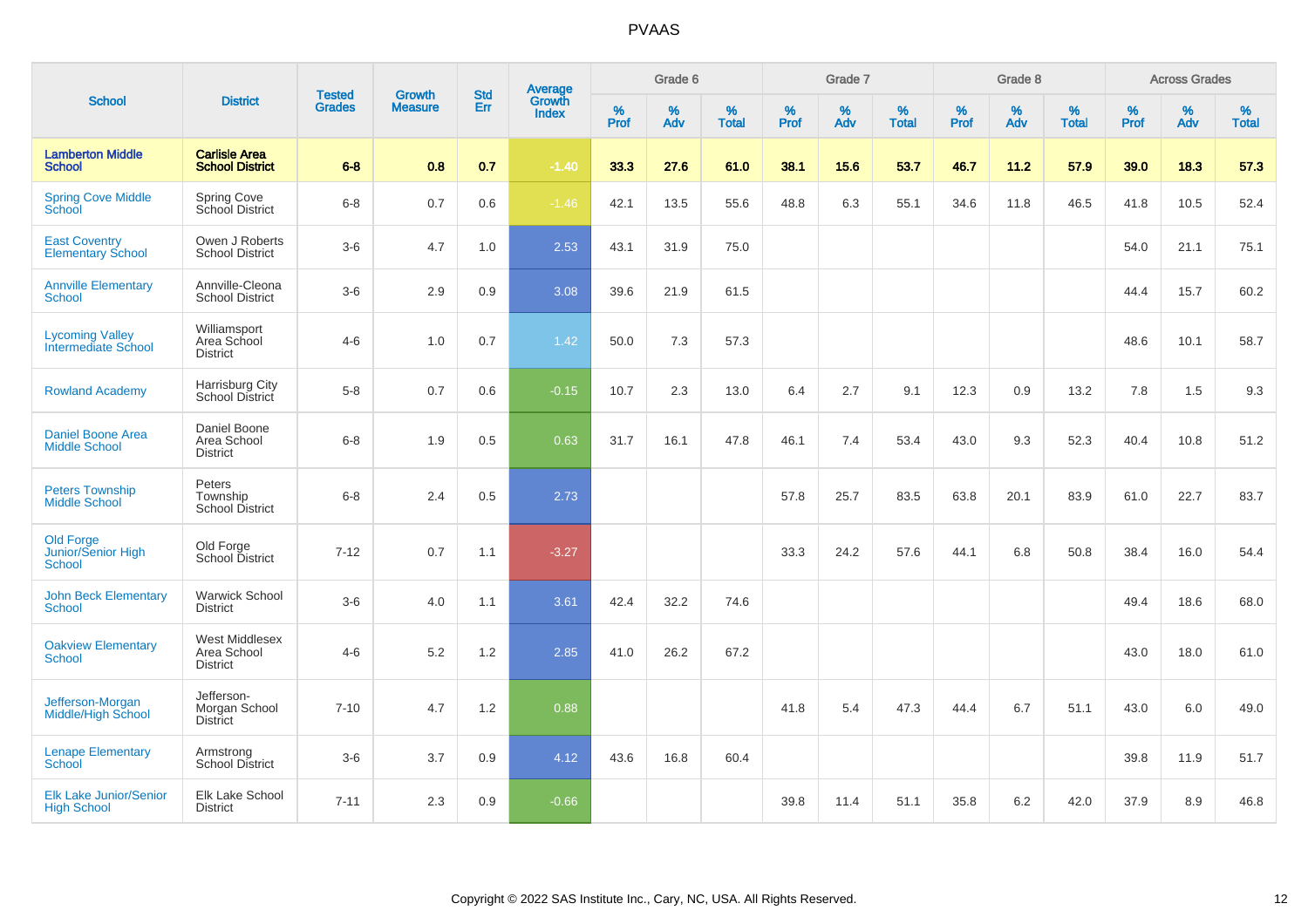|                                                      |                                                       | <b>Tested</b> | <b>Growth</b>  | <b>Std</b> |                                          |                  | Grade 6  |                   |              | Grade 7     |                   |           | Grade 8  |                   |           | <b>Across Grades</b> |                   |
|------------------------------------------------------|-------------------------------------------------------|---------------|----------------|------------|------------------------------------------|------------------|----------|-------------------|--------------|-------------|-------------------|-----------|----------|-------------------|-----------|----------------------|-------------------|
| <b>School</b>                                        | <b>District</b>                                       | <b>Grades</b> | <b>Measure</b> | Err        | <b>Average</b><br>Growth<br><b>Index</b> | %<br><b>Prof</b> | %<br>Adv | %<br><b>Total</b> | $\%$<br>Prof | $\%$<br>Adv | %<br><b>Total</b> | %<br>Prof | %<br>Adv | %<br><b>Total</b> | %<br>Prof | $\%$<br>Adv          | %<br><b>Total</b> |
| <b>Lamberton Middle</b><br><b>School</b>             | <b>Carlisle Area</b><br><b>School District</b>        | $6 - 8$       | 0.8            | 0.7        | $-1.40$                                  | 33.3             | 27.6     | 61.0              | 38.1         | 15.6        | 53.7              | 46.7      | 11.2     | 57.9              | 39.0      | 18.3                 | 57.3              |
| <b>Provident Charter</b><br>School                   | Provident<br><b>Charter School</b>                    | $3 - 8$       | 4.1            | 1.1        | $-1.11$                                  | 15.8             | 5.3      | 21.0              | 13.6         | 0.0         | 13.6              | 17.2      | 3.4      | 20.7              | 16.4      | 2.9                  | 19.3              |
| <b>Ward L Myers</b><br><b>Elementary School</b>      | Muncy School<br>District                              | $3-6$         | 1.1            | 1.0        | 1.03                                     | 48.7             | 30.8     | 79.5              |              |             |                   |           |          |                   | 48.8      | 19.0                 | 67.7              |
| <b>Broughal Middle</b><br><b>School</b>              | Bethlehem Area<br><b>School District</b>              | $6 - 8$       | 3.4            | 0.9        | 0.30                                     | 39.2             | 3.8      | 43.0              | 23.6         | 0.0         | 23.6              | 25.8      | 3.2      | 29.0              | 30.0      | 2.4                  | 32.4              |
| <b>Pleasant Valley Middle</b><br>School              | <b>Pleasant Valley</b><br>School District             | $7 - 8$       | 2.6            | 0.7        | 1.39                                     |                  |          |                   | 47.2         | 10.7        | 57.9              | 52.6      | 7.7      | 60.3              | 49.6      | 9.4                  | 58.9              |
| Pennsylvania Cyber<br><b>Charter School</b>          | Pennsylvania<br>Cyber Charter<br>School               | $3 - 11$      | 2.1            | 0.5        | 2.03                                     | 39.5             | 11.2     | 50.7              | 42.9         | 3.4         | 46.4              | 39.5      | 2.6      | 42.0              | 40.1      | 7.4                  | 47.5              |
| <b>Shenandoah Valley</b><br><b>Elementary School</b> | Shenandoah<br><b>Valley School</b><br><b>District</b> | $3-6$         | 5.1            | 1.2        | 4.21                                     | 31.4             | 9.8      | 41.2              |              |             |                   |           |          |                   | 35.6      | 6.9                  | 42.5              |
| <b>Pine Grove Area</b><br><b>Middle School</b>       | Pine Grove<br>Area School<br><b>District</b>          | $5-8$         | 0.9            | 0.6        | $-0.49$                                  | 41.0             | 14.5     | 55.6              | 44.7         | 0.8         | 45.5              | 45.5      | 6.2      | 51.8              | 46.3      | 5.8                  | 52.1              |
| <b>Clark Wood</b><br><b>Elementary School</b>        | Northern Tioga<br><b>School District</b>              | $3-6$         | 6.3            | 1.5        | 3.66                                     | 36.8             | 18.4     | 55.3              |              |             |                   |           |          |                   | 41.7      | 10.9                 | 52.6              |
| <b>Pottsgrove Middle</b><br>School                   | Pottsgrove<br>School District                         | $6 - 8$       | 0.3            | 0.5        | $-3.00$                                  | 42.3             | 6.4      | 48.7              | 53.1         | 9.1         | 62.3              | 40.4      | 3.7      | 44.2              | 45.1      | 6.3                  | 51.4              |
| <b>Springton Lake Middle</b><br>School               | Rose Tree<br>Media School<br><b>District</b>          | $6-8$         | 0.3            | 0.5        | $-2.54$                                  | 41.0             | 44.4     | 85.4              | 51.8         | 27.0        | 78.8              | 56.2      | 22.8     | 79.0              | 49.2      | 32.1                 | 81.3              |
| <b>Kulp Elementary</b><br>School                     | North Penn<br><b>School District</b>                  | $3-6$         | 3.8            | 1.1        | 3.56                                     | 42.6             | 29.4     | 72.1              |              |             |                   |           |          |                   | 50.4      | 17.9                 | 68.3              |
| <b>Rock L Butler Middle</b><br><b>School</b>         | Wellsboro Area<br><b>School District</b>              | $5-8$         | $-0.6$         | 0.6        | $-4.12$                                  | 41.8             | 15.3     | 57.1              | 46.6         | 15.2        | 61.9              | 44.3      | 15.5     | 59.8              | 49.2      | 13.0                 | 62.2              |
| Landisville<br><b>Intermediate Center</b>            | Hempfield<br><b>School District</b>                   | $4 - 6$       | 3.1            | 0.8        | 3.92                                     | 39.3             | 36.6     | 75.9              |              |             |                   |           |          |                   | 46.3      | 26.4                 | 72.8              |
| <b>Moon Area Upper</b><br><b>Middle School</b>       | Moon Area<br><b>School District</b>                   | $7 - 8$       | $-0.9$         | 0.5        | $-6.58$                                  |                  |          |                   | 51.6         | 10.8        | 62.4              | 52.0      | 17.4     | 69.4              | 51.8      | 14.1                 | 65.9              |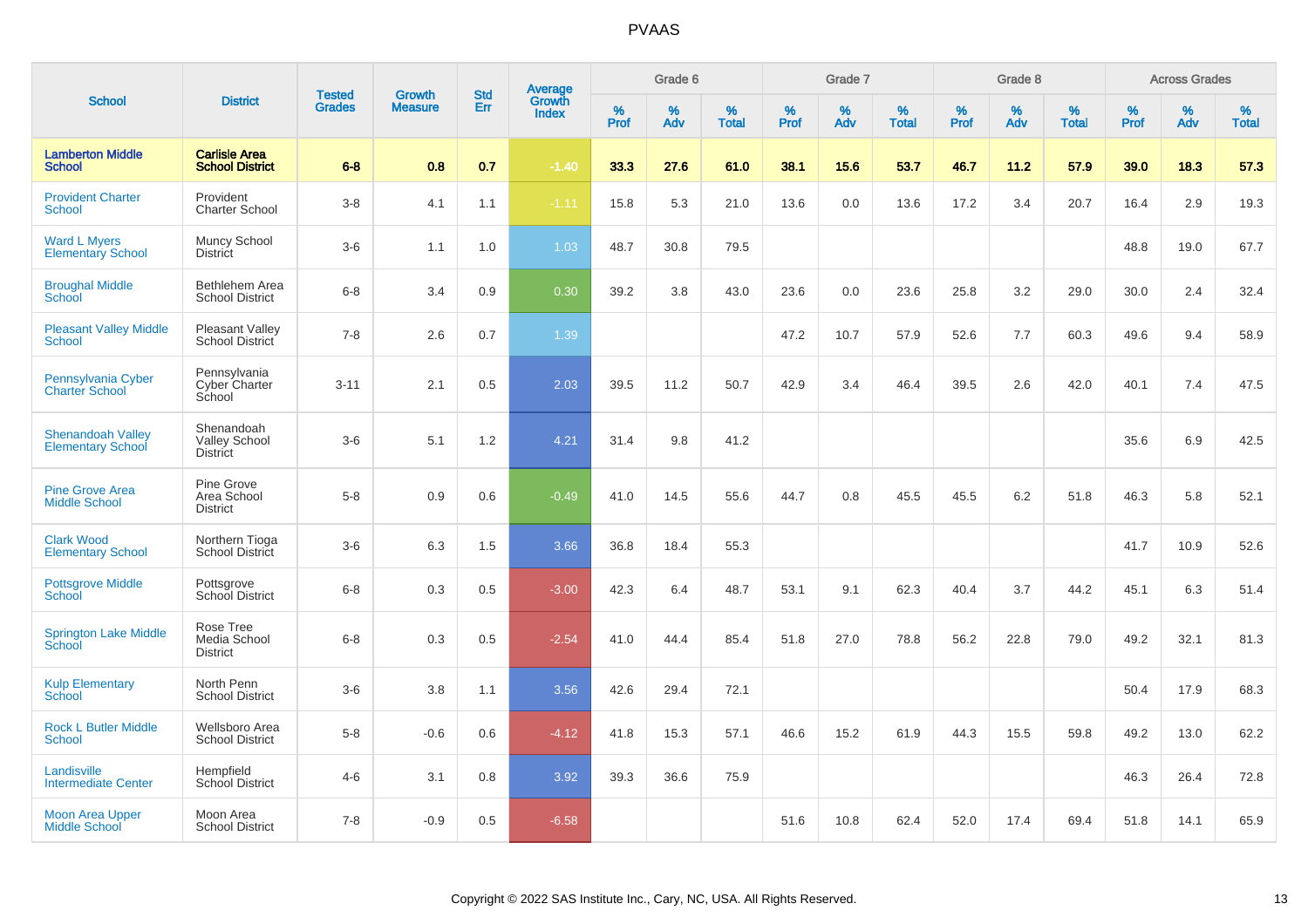|                                                                           |                                                                |                                | <b>Growth</b>  | <b>Std</b> |                                          |                  | Grade 6     |                   |           | Grade 7  |                   |           | Grade 8  |                   |              | <b>Across Grades</b> |                   |
|---------------------------------------------------------------------------|----------------------------------------------------------------|--------------------------------|----------------|------------|------------------------------------------|------------------|-------------|-------------------|-----------|----------|-------------------|-----------|----------|-------------------|--------------|----------------------|-------------------|
| <b>School</b>                                                             | <b>District</b>                                                | <b>Tested</b><br><b>Grades</b> | <b>Measure</b> | Err        | <b>Average</b><br>Growth<br><b>Index</b> | %<br><b>Prof</b> | $\%$<br>Adv | %<br><b>Total</b> | %<br>Prof | %<br>Adv | %<br><b>Total</b> | %<br>Prof | %<br>Adv | %<br><b>Total</b> | $\%$<br>Prof | $\%$<br>Adv          | %<br><b>Total</b> |
| <b>Lamberton Middle</b><br><b>School</b>                                  | <b>Carlisle Area</b><br><b>School District</b>                 | $6 - 8$                        | 0.8            | 0.7        | $-1.40$                                  | 33.3             | 27.6        | 61.0              | 38.1      | 15.6     | 53.7              | 46.7      | 11.2     | 57.9              | 39.0         | 18.3                 | 57.3              |
| <b>Mid Valley Elementary</b><br>Center                                    | Mid Valley<br><b>School District</b>                           | $3-6$                          | 2.6            | 0.8        | 3.22                                     | 48.8             | 10.4        | 59.2              |           |          |                   |           |          |                   | 43.3         | 10.6                 | 53.9              |
| California Area Middle<br><b>School</b>                                   | California Area<br><b>School District</b>                      | $7 - 9$                        | 3.3            | 1.2        | $-0.06$                                  |                  |             |                   | 45.4      | 18.2     | 63.6              | 50.0      | 18.5     | 68.5              | 47.7         | 18.4                 | 66.1              |
| <b>Kane Area Middle</b><br>School                                         | Kane Area<br><b>School District</b>                            | $6 - 10$                       | 3.3            | 0.8        | 0.65                                     | 40.6             | 15.6        | 56.2              | 50.8      | 6.0      | 56.7              | 50.0      | 9.8      | 59.8              | 47.4         | 10.3                 | 57.8              |
| <b>Linglestown Middle</b><br>School                                       | Central<br>Dauphin School<br><b>District</b>                   | $6 - 8$                        | 1.3            | 0.5        | $-1.36$                                  | 45.2             | 18.8        | 63.9              | 45.4      | 7.7      | 53.1              | 40.4      | 14.5     | 54.9              | 43.8         | 13.6                 | 57.4              |
| <b>Troy Area</b><br>Junior/Senior High<br><b>School</b>                   | <b>Troy Area</b><br>School District                            | $7 - 10$                       | 3.5            | 0.9        | 2.14                                     |                  |             |                   | 45.6      | 6.5      | 52.2              | 42.4      | 10.2     | 52.5              | 43.8         | 8.6                  | 52.4              |
| East Pennsboro Area<br><b>Middle School</b>                               | East Pennsboro<br>Area School<br><b>District</b>               | $6 - 8$                        | 2.3            | 0.6        | $-0.26$                                  | 35.0             | 18.1        | 53.1              | 50.6      | 10.0     | 60.6              | 47.1      | 8.2      | 55.3              | 44.5         | 12.0                 | 56.5              |
| <b>Union High School</b>                                                  | Union School<br><b>District</b>                                | $6 - 12$                       | 3.1            | 1.1        | $-0.02$                                  | 40.9             | 20.4        | 61.4              | 40.5      | 0.0      | 40.5              | 40.0      | 6.7      | 46.7              | 40.5         | 9.5                  | 50.0              |
| <b>Robert Benjamin Wiley</b><br><b>Community Charter</b><br><b>School</b> | Robert<br>Benjamin Wiley<br>Community<br><b>Charter School</b> | $3-8$                          | 3.6            | 0.9        | 2.78                                     | 23.4             | 4.3         | 27.7              | 28.1      | 1.8      | 29.8              | 31.1      | 0.0      | 31.1              | 24.2         | 2.4                  | 26.5              |
| <b>Portage Area</b><br><b>Elementary School</b>                           | Portage Area<br>School District                                | $3-6$                          | 5.2            | 1.3        | 3.73                                     | 52.0             | 28.0        | 80.0              |           |          |                   |           |          |                   | 51.4         | 21.4                 | 72.9              |
| <b>Laboratory Charter</b><br><b>School</b>                                | Laboratory<br>Charter School                                   | $3-8$                          | 3.4            | 1.2        | 2.35                                     | 26.2             | 7.1         | 33.3              | 52.0      | 0.0      | 52.0              | 33.3      | 4.8      | 38.1              | 27.2         | 2.4                  | 29.6              |
| <b>Riverside Middle</b><br><b>School</b>                                  | Riverside<br><b>Beaver County</b><br><b>School District</b>    | $6 - 8$                        | 1.6            | 0.7        | $-2.64$                                  | 37.0             | 36.0        | 73.0              | 48.8      | 12.5     | 61.2              | 51.6      | 15.8     | 67.4              | 45.4         | 22.2                 | 67.6              |
| <b>Chestnut Ridge Senior</b><br><b>High School</b>                        | Chestnut Ridge<br>School District                              | $8 - 12$                       | 5.0            | 1.2        | 4.00                                     |                  |             |                   |           |          |                   | 50.5      | 6.2      | 56.7              | 50.5         | 6.2                  | 56.7              |
| <b>Butler Elementary</b><br><b>School</b>                                 | <b>Central Bucks</b><br><b>School District</b>                 | $3-6$                          | 0.1            | 0.9        | 0.08                                     | 42.7             | 37.5        | 80.2              |           |          |                   |           |          |                   | 52.0         | 21.3                 | 73.3              |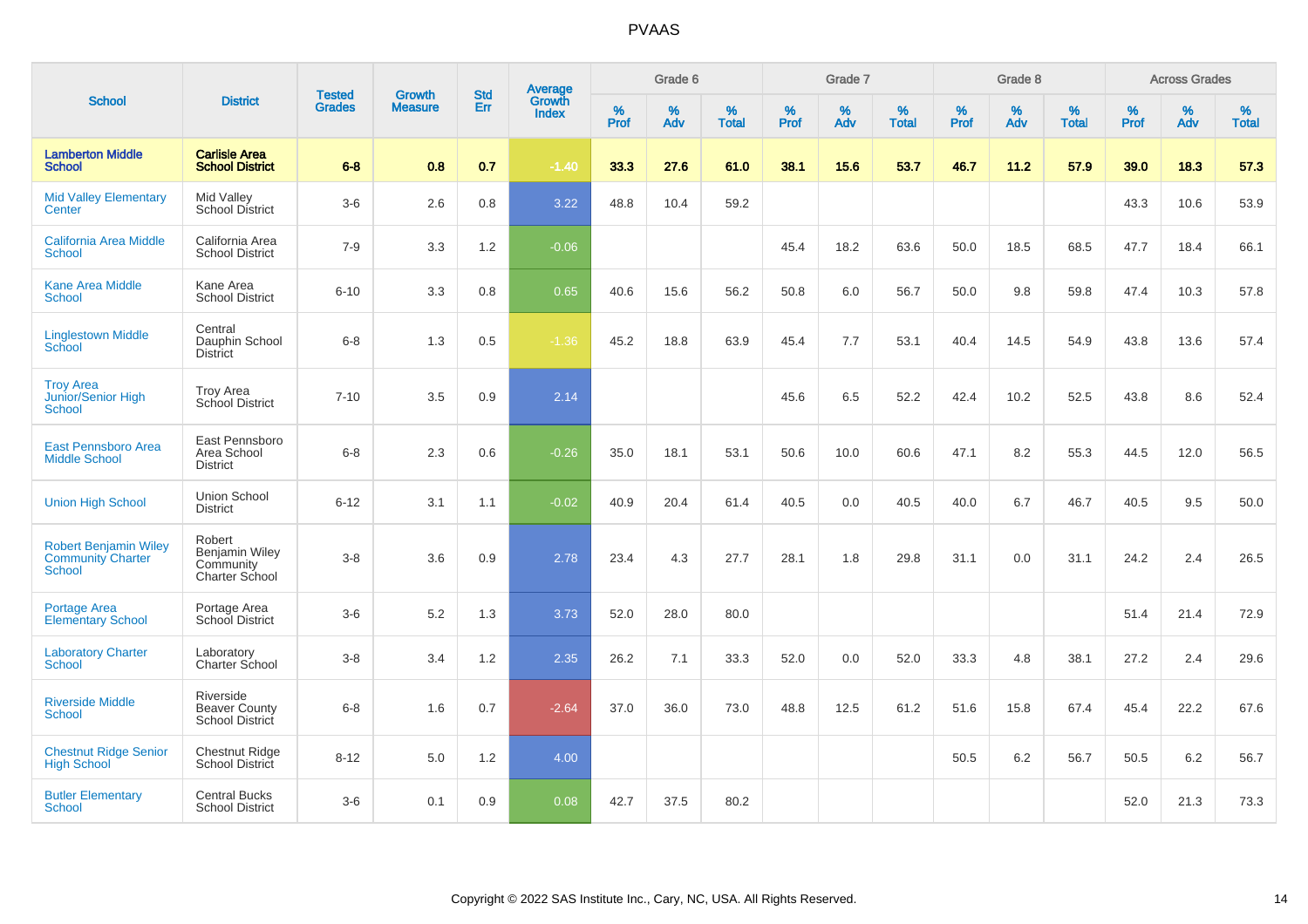|                                                     |                                                         |                                |                                 |                   |                                          |           | Grade 6     |                   |           | Grade 7  |                   |           | Grade 8  |                   |           | <b>Across Grades</b> |                   |
|-----------------------------------------------------|---------------------------------------------------------|--------------------------------|---------------------------------|-------------------|------------------------------------------|-----------|-------------|-------------------|-----------|----------|-------------------|-----------|----------|-------------------|-----------|----------------------|-------------------|
| <b>School</b>                                       | <b>District</b>                                         | <b>Tested</b><br><b>Grades</b> | <b>Growth</b><br><b>Measure</b> | <b>Std</b><br>Err | <b>Average</b><br>Growth<br><b>Index</b> | %<br>Prof | $\%$<br>Adv | %<br><b>Total</b> | %<br>Prof | %<br>Adv | %<br><b>Total</b> | %<br>Prof | %<br>Adv | %<br><b>Total</b> | %<br>Prof | %<br>Adv             | %<br><b>Total</b> |
| <b>Lamberton Middle</b><br><b>School</b>            | <b>Carlisle Area</b><br><b>School District</b>          | $6 - 8$                        | 0.8                             | 0.7               | $-1.40$                                  | 33.3      | 27.6        | 61.0              | 38.1      | 15.6     | 53.7              | 46.7      | 11.2     | 57.9              | 39.0      | 18.3                 | 57.3              |
| <b>Klinger Middle School</b>                        | Centennial<br><b>School District</b>                    | $6 - 8$                        | 0.5                             | 0.5               | $-1.37$                                  | 39.9      | 10.1        | 50.0              | 44.2      | 6.4      | 50.5              | 52.0      | 4.0      | 55.9              | 45.4      | 6.8                  | 52.2              |
| <b>Redbank Valley High</b><br>School                | <b>Redbank Valley</b><br><b>School District</b>         | $6 - 11$                       | 3.3                             | 0.8               | 1.03                                     | 38.8      | 13.8        | 52.5              | 54.6      | 12.5     | 67.0              | 55.4      | 15.4     | 70.8              | 49.4      | 13.7                 | 63.1              |
| <b>Grove City Area</b><br><b>Middle School</b>      | Grove City Area<br><b>School District</b>               | $6 - 8$                        | 0.7                             | 0.7               | $-1.21$                                  | 36.9      | 23.8        | 60.7              | 58.9      | 16.1     | 75.0              | 47.1      | 12.6     | 59.7              | 47.3      | 17.6                 | 64.9              |
| <b>Big Spring Middle</b><br>School                  | <b>Big Spring</b><br>School District                    | $6 - 8$                        | $-0.5$                          | 0.6               | $-4.01$                                  | 45.6      | 12.0        | 57.6              | 52.2      | 8.8      | 61.0              | 49.7      | 9.2      | 58.9              | 48.8      | 10.2                 | 59.0              |
| <b>Cold Spring</b><br>Elementary School             | <b>Central Bucks</b><br><b>School District</b>          | $3-6$                          | 4.4                             | 1.1               | 3.27                                     | 64.8      | 21.1        | 85.9              |           |          |                   |           |          |                   | 54.8      | 18.4                 | 73.2              |
| <b>Moshannon Valley</b><br><b>Elementary School</b> | Moshannon<br><b>Valley School</b><br><b>District</b>    | $3-6$                          | 4.8                             | 1.2               | 2.22                                     | 24.5      | 22.6        | 47.2              |           |          |                   |           |          |                   | 37.3      | 10.4                 | 47.8              |
| <b>Southern Fulton</b><br><b>Elementary School</b>  | Southern Fulton<br><b>School District</b>               | $3-6$                          | 1.7                             | 1.2               | 1.37                                     | 41.4      | 15.5        | 56.9              |           |          |                   |           |          |                   | 46.9      | 10.0                 | 56.9              |
| <b>KIPP Philadelphia</b><br><b>Charter School</b>   | <b>KIPP</b><br>Philadelphia<br>Charter School           | $3-8$                          | 2.8                             | 0.9               | 0.52                                     | 28.0      | 0.0         | 28.0              | 29.0      | 0.0      | 29.0              | 25.6      | 0.0      | 25.6              | 21.5      | 0.4                  | 21.9              |
| <b>People For People</b><br><b>Charter School</b>   | People For<br>People Charter<br>School                  | $3 - 12$                       | 3.5                             | 1.0               | 1.73                                     | 19.4      | 0.0         | 19.4              | 23.1      | 0.0      | 23.1              | 6.8       | 0.0      | 6.8               | 13.2      | 0.4                  | 13.6              |
| <b>Wyoming Valley West</b><br><b>Middle School</b>  | <b>Wyoming Valley</b><br>West School<br><b>District</b> | $6 - 8$                        | 1.6                             | 0.6               | 0.18                                     | 32.6      | 7.6         | 40.3              | 40.5      | 4.2      | 44.6              | 30.1      | 12.1     | 42.2              | 34.3      | 8.0                  | 42.3              |
| <b>Marshall Thurgood</b>                            | Philadelphia<br>City School<br><b>District</b>          | $3 - 8$                        | 7.4                             | 1.9               | 2.10                                     | 5.9       | 0.0         | 5.9               | 25.0      | 6.2      | 31.2              | 4.4       | 0.0      | 4.4               | 15.2      | 0.9                  | 16.1              |
| <b>Marshall Middle</b><br>School                    | North Allegheny<br>School District                      | $6 - 8$                        | 0.2                             | 0.5               | $-1.92$                                  | 43.6      | 37.0        | 80.6              | 52.8      | 31.4     | 84.3              | 51.1      | 28.1     | 79.2              | 49.3      | 32.0                 | 81.3              |
| <b>Russell Byers Charter</b><br><b>School</b>       | <b>Russell Byers</b><br>Charter School                  | $3 - 8$                        | 1.4                             | 0.9               | $-0.79$                                  | 36.8      | 0.0         | 36.8              | 28.1      | 0.0      | 28.1              | 14.3      | 2.0      | 16.3              | 22.4      | 3.0                  | 25.3              |
| Altoona Area Jr High<br>School                      | Altoona Area<br><b>School District</b>                  | $6 - 8$                        | 0.6                             | 0.3               | $-1.90$                                  | 31.0      | 11.4        | 42.4              | 38.5      | 4.6      | 43.0              | 43.9      | 7.4      | 51.3              | 37.7      | 7.8                  | 45.6              |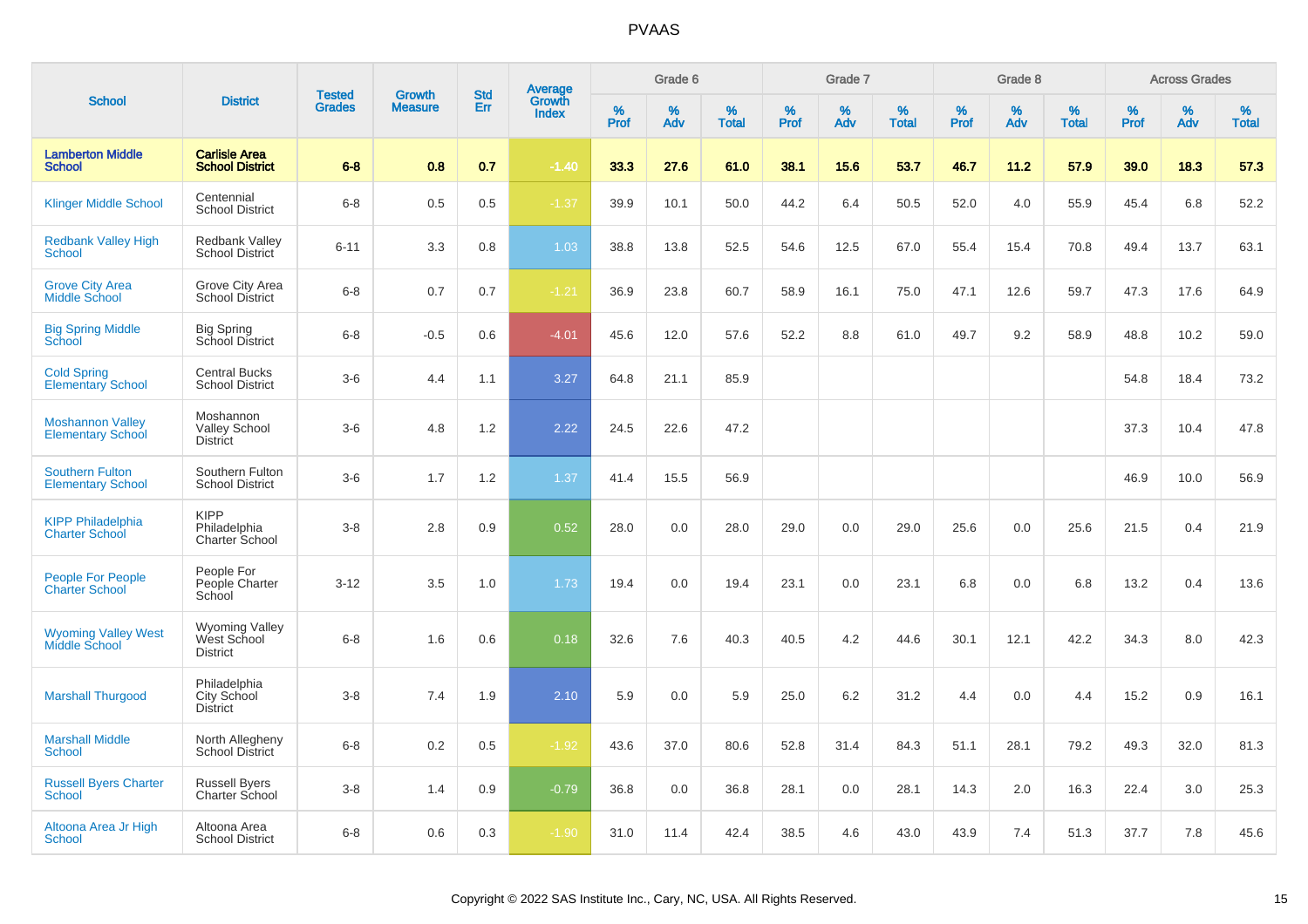|                                                     |                                                 |                                | <b>Growth</b>  | <b>Std</b> |                                          |           | Grade 6     |                   |           | Grade 7     |                   |           | Grade 8  |                   |              | <b>Across Grades</b> |                   |
|-----------------------------------------------------|-------------------------------------------------|--------------------------------|----------------|------------|------------------------------------------|-----------|-------------|-------------------|-----------|-------------|-------------------|-----------|----------|-------------------|--------------|----------------------|-------------------|
| <b>School</b>                                       | <b>District</b>                                 | <b>Tested</b><br><b>Grades</b> | <b>Measure</b> | Err        | <b>Average</b><br>Growth<br><b>Index</b> | %<br>Prof | $\%$<br>Adv | %<br><b>Total</b> | %<br>Prof | $\%$<br>Adv | %<br><b>Total</b> | %<br>Prof | %<br>Adv | %<br><b>Total</b> | $\%$<br>Prof | $\%$<br>Adv          | %<br><b>Total</b> |
| <b>Lamberton Middle</b><br><b>School</b>            | <b>Carlisle Area</b><br><b>School District</b>  | $6 - 8$                        | 0.8            | 0.7        | $-1.40$                                  | 33.3      | 27.6        | 61.0              | 38.1      | 15.6        | 53.7              | 46.7      | 11.2     | 57.9              | 39.0         | 18.3                 | 57.3              |
| <b>North Strabane</b><br><b>Intermediate School</b> | Canon-<br>Mcmillan<br><b>School District</b>    | $5-6$                          | 2.8            | 0.7        | 3.75                                     | 46.0      | 26.1        | 72.0              |           |             |                   |           |          |                   | 55.5         | 18.7                 | 74.2              |
| <b>Wind Gap Middle</b><br><b>School</b>             | Pen Argyl Area<br>School District               | $4 - 8$                        | 2.2            | 0.6        | $-0.56$                                  | 43.9      | 13.4        | 57.3              | 44.6      | 9.1         | 53.6              | 44.7      | 4.8      | 49.5              | 44.6         | 11.6                 | 56.2              |
| <b>Towamensing</b><br><b>Elementary School</b>      | Palmerton Area<br><b>School District</b>        | $3-6$                          | 4.7            | 1.6        | 2.88                                     | 48.6      | 29.7        | 78.4              |           |             |                   |           |          |                   | 45.1         | 19.6                 | 64.7              |
| <b>Tenth Street</b><br><b>Elementary School</b>     | Riverview<br><b>School District</b>             | $3-6$                          | 1.7            | 1.4        | 1.24                                     | 37.0      | 41.3        | 78.3              |           |             |                   |           |          |                   | 53.3         | 31.1                 | 84.4              |
| <b>Riverside</b><br>Junior/Senior High<br>School    | Riverside<br><b>School District</b>             | $7 - 11$                       | 2.4            | 0.9        | 0.11                                     |           |             |                   | 45.0      | 12.0        | 57.0              | 45.4      | 8.3      | 53.7              | 45.2         | 10.1                 | 55.3              |
| <b>Charles H Boehm</b><br><b>Middle School</b>      | Pennsbury<br><b>School District</b>             | $6 - 8$                        | 2.1            | 0.5        | $-0.16$                                  | 45.3      | 21.6        | 66.8              | 53.4      | 15.5        | 68.9              | 49.7      | 23.4     | 73.0              | 49.3         | 20.2                 | 69.6              |
| <b>Pequea Valley</b><br>Intermediate School         | Pequea Valley<br>School District                | $7 - 8$                        | 3.2            | 0.8        | 2.27                                     |           |             |                   | 43.2      | 4.8         | 48.0              | 37.6      | 6.9      | 44.6              | 40.7         | 5.8                  | 46.5              |
| <b>Marshall Math Science</b><br>Academy             | Harrisburg City<br><b>School District</b>       | $5 - 8$                        | 1.4            | 0.8        | $-2.28$                                  | 45.2      | 5.5         | 50.7              | 57.1      | 4.8         | 61.9              | 57.4      | 8.8      | 66.2              | 47.4         | 5.2                  | 52.6              |
| <b>Neason Hill</b><br><b>Elementary School</b>      | Crawford<br>Central School<br><b>District</b>   | $3-6$                          | 5.6            | 1.5        | 2.02                                     | 25.0      | 7.5         | 32.5              |           |             |                   |           |          |                   | 33.8         | 8.6                  | 42.4              |
| <b>Derry Area Middle</b><br>School                  | Derry Area<br>School District                   | $6 - 8$                        | 1.8            | 0.7        | $-0.12$                                  | 45.2      | 29.6        | 74.8              | 49.6      | 17.1        | 66.7              | 43.1      | 12.9     | 56.0              | 46.0         | 19.8                 | 65.8              |
| <b>Wallenpaupack Area</b><br>Middle School          | Wallenpaupack<br>Area School<br><b>District</b> | $6 - 8$                        | 1.3            | 0.6        | $-0.06$                                  | 52.4      | 8.5         | 61.0              | 49.3      | 12.8        | 62.2              | 40.4      | 6.8      | 47.3              | 47.6         | 9.4                  | 57.0              |
| <b>East Hills Middle</b><br><b>School</b>           | Bethlehem Area<br><b>School District</b>        | $6 - 8$                        | 2.1            | 0.9        | $-0.45$                                  | 47.5      | 12.1        | 59.6              | 58.1      | 7.0         | 65.1              | 53.2      | 6.4      | 59.6              | 52.6         | 9.0                  | 61.6              |
| <b>Ridgway Area Middle</b><br><b>School</b>         | Ridgway Area<br>School District                 | $6 - 8$                        | 3.3            | 1.0        | $-0.57$                                  | 45.9      | 32.8        | 78.7              | 48.3      | 8.3         | 56.7              | 57.4      | 8.2      | 65.6              | 50.6         | 16.5                 | 67.0              |
| <b>Jeannette Mckee</b><br><b>Elementary School</b>  | Jeannette City<br>School District               | $3-6$                          | 3.0            | 1.1        | 2.63                                     | 34.0      | 18.9        | 52.8              |           |             |                   |           |          |                   | 38.1         | 8.1                  | 46.2              |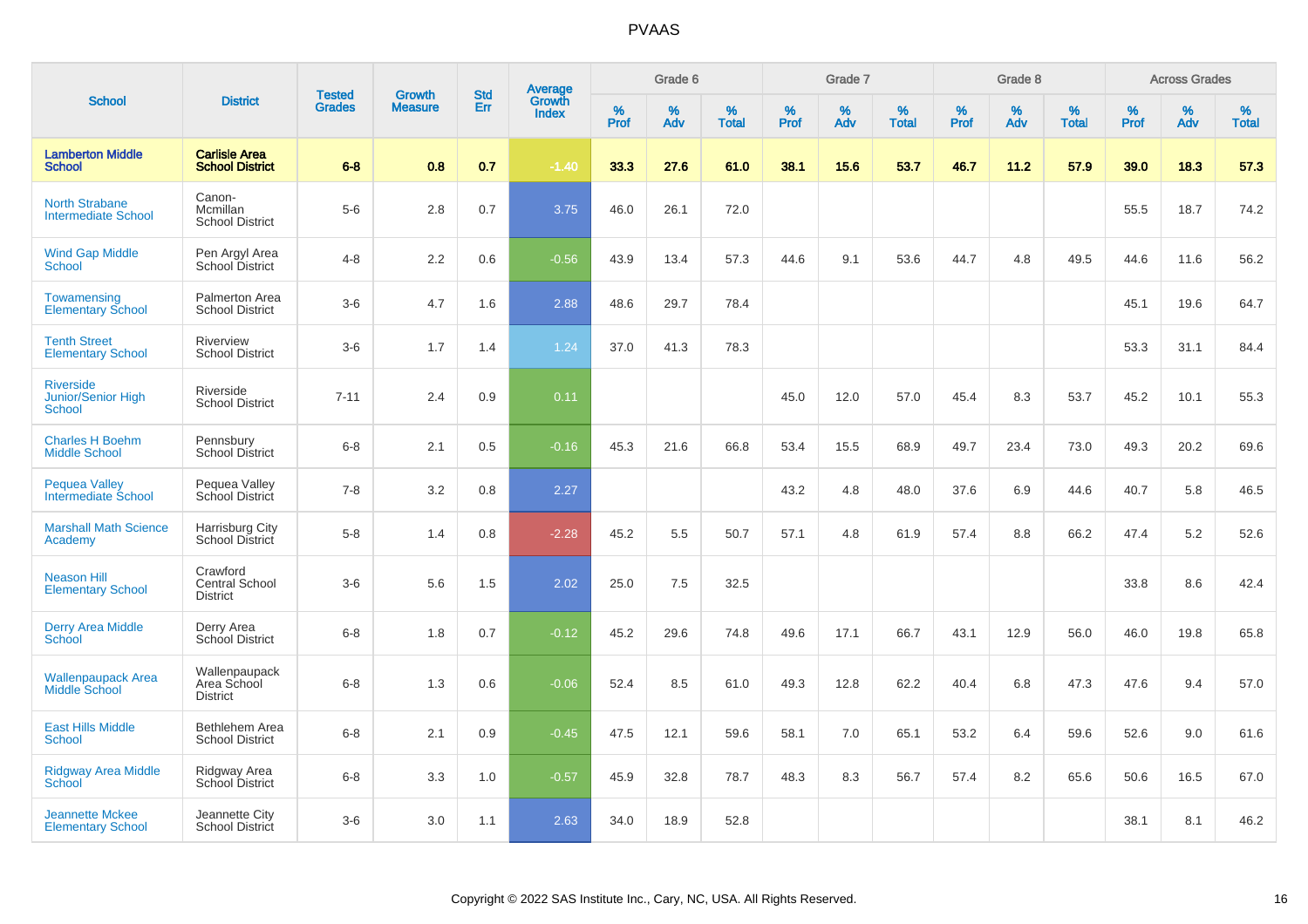|                                                         |                                                          |                                |                                 | <b>Std</b> |                                          |                  | Grade 6  |                   |           | Grade 7  |                   |           | Grade 8  |                   |           | <b>Across Grades</b> |                   |
|---------------------------------------------------------|----------------------------------------------------------|--------------------------------|---------------------------------|------------|------------------------------------------|------------------|----------|-------------------|-----------|----------|-------------------|-----------|----------|-------------------|-----------|----------------------|-------------------|
| <b>School</b>                                           | <b>District</b>                                          | <b>Tested</b><br><b>Grades</b> | <b>Growth</b><br><b>Measure</b> | Err        | <b>Average</b><br>Growth<br><b>Index</b> | %<br><b>Prof</b> | %<br>Adv | %<br><b>Total</b> | %<br>Prof | %<br>Adv | %<br><b>Total</b> | %<br>Prof | %<br>Adv | %<br><b>Total</b> | %<br>Prof | %<br>Adv             | %<br><b>Total</b> |
| <b>Lamberton Middle</b><br><b>School</b>                | <b>Carlisle Area</b><br><b>School District</b>           | $6 - 8$                        | 0.8                             | 0.7        | $-1.40$                                  | 33.3             | 27.6     | 61.0              | 38.1      | 15.6     | 53.7              | 46.7      | 11.2     | 57.9              | 39.0      | 18.3                 | 57.3              |
| <b>South Fayette Middle</b><br><b>School</b>            | South Fayette<br>Township<br>School District             | $6 - 8$                        | 0.4                             | 0.4        | $-1.75$                                  | 44.7             | 39.0     | 83.7              | 56.4      | 27.0     | 83.4              | 46.8      | 40.6     | 87.4              | 49.3      | 35.6                 | 84.9              |
| <b>Mastery Charter</b><br><b>School-Gratz Campus</b>    | <b>Mastery Charter</b><br>School - Gratz<br>Campus       | $7 - 10$                       | 5.0                             | 1.4        | 1.26                                     |                  |          |                   | 19.4      | 0.0      | 19.4              | 7.3       | 0.0      | 7.3               | 13.0      | 0.0                  | 13.0              |
| <b>Southern Elementary</b><br><b>School</b>             | Southern York<br>County School<br><b>District</b>        | $3-6$                          | 2.1                             | 1.1        | 1.90                                     | 56.2             | 21.2     | 77.5              |           |          |                   |           |          |                   | 53.6      | 15.3                 | 69.0              |
| <b>Bald Eagle Area</b><br>Junior/Senior High<br>School  | <b>Bald Eagle</b><br>Area School<br><b>District</b>      | $6 - 11$                       | 0.3                             | 0.7        | $-2.55$                                  | 41.6             | 7.9      | 49.5              | 32.2      | 2.5      | 34.8              | 34.2      | 14.0     | 48.2              | 35.7      | 8.1                  | 43.8              |
| <b>Sto-Rox Upper</b><br><b>Elementary School</b>        | Sto-Rox School<br><b>District</b>                        | $4-6$                          | 2.3                             | 1.0        | 2.36                                     | 28.2             | 1.2      | 29.4              |           |          |                   |           |          |                   | 18.0      | 1.6                  | 19.6              |
| <b>Keith Valley Middle</b><br><b>School</b>             | Hatboro-<br>Horsham<br><b>School District</b>            | $6-8$                          | 1.0                             | 0.4        | $-0.68$                                  | 49.0             | 19.5     | 68.5              | 52.9      | 10.9     | 63.8              | 51.3      | 9.1      | 60.5              | 51.2      | 13.0                 | 64.2              |
| <b>Souderton Charter</b><br><b>School Collaborative</b> | Souderton<br><b>Charter School</b><br>Collaborative      | $3 - 8$                        | 4.3                             | 1.3        | $-0.07$                                  | 48.0             | 48.0     | 96.0              | 33.3      | 61.9     | 95.2              | 47.1      | 41.2     | 88.2              | 50.7      | 40.8                 | 91.6              |
| <b>Swift Middle School</b>                              | Solanco School<br><b>District</b>                        | $6 - 8$                        | 2.7                             | 0.7        | 0.83                                     | 53.8             | 16.1     | 69.9              | 32.1      | 19.0     | 51.2              | 39.6      | 18.0     | 57.7              | 42.0      | 17.7                 | 59.7              |
| <b>Keystone Elementary</b><br>School                    | Keystone<br>School District                              | $3-6$                          | 4.2                             | 1.1        | 0.66                                     | 50.0             | 17.3     | 67.3              |           |          |                   |           |          |                   | 45.2      | 25.8                 | 71.0              |
| <b>Clairton Middle/High</b><br><b>School</b>            | <b>Clairton City</b><br><b>School District</b>           | $6 - 11$                       | 0.5                             | 0.9        | $-1.63$                                  | 22.4             | 6.0      | 28.4              | 17.7      | 0.0      | 17.7              | 25.5      | 0.0      | 25.5              | 21.7      | 2.2                  | 23.9              |
| <b>Brecknock Elementary</b><br><b>School</b>            | Eastern<br>Lancaster<br>County School<br><b>District</b> | $3-6$                          | 2.3                             | 1.1        | 2.02                                     | 36.1             | 3.3      | 39.3              |           |          |                   |           |          |                   | 40.5      | 5.6                  | 46.0              |
| Susquehanna<br><b>Township Middle</b><br><b>School</b>  | Susquehanna<br>Township<br>School District               | $6 - 8$                        | $-0.1$                          | 0.5        | $-2.28$                                  | 31.9             | 2.1      | 34.0              | 26.9      | 2.9      | 29.7              | 34.4      | 6.2      | 40.5              | 31.2      | 3.8                  | 35.0              |
| <b>Northeast Middle</b><br><b>School</b>                | Bethlehem Area<br><b>School District</b>                 | $6-9$                          | 4.3                             | 1.2        | 0.63                                     | 50.9             | 7.6      | 58.5              | 33.3      | 8.3      | 41.7              | 27.0      | 8.1      | 35.1              | 38.9      | 7.9                  | 46.8              |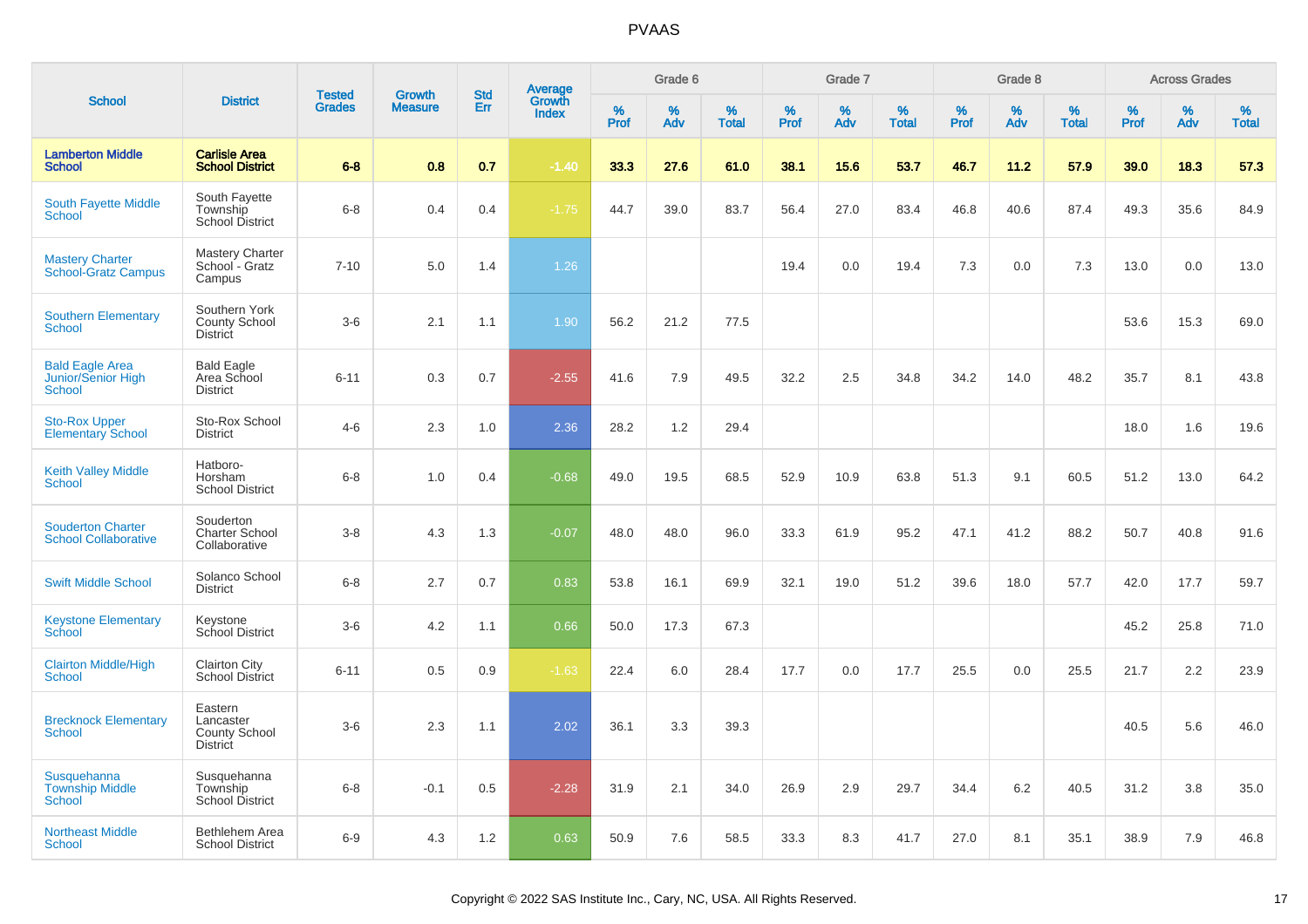|                                                              |                                                      |                                |                                 | <b>Std</b> |                                          |              | Grade 6     |                      |              | Grade 7     |                   |              | Grade 8     |                      |              | <b>Across Grades</b> |                   |
|--------------------------------------------------------------|------------------------------------------------------|--------------------------------|---------------------------------|------------|------------------------------------------|--------------|-------------|----------------------|--------------|-------------|-------------------|--------------|-------------|----------------------|--------------|----------------------|-------------------|
| <b>School</b>                                                | <b>District</b>                                      | <b>Tested</b><br><b>Grades</b> | <b>Growth</b><br><b>Measure</b> | Err        | <b>Average</b><br>Growth<br><b>Index</b> | $\%$<br>Prof | $\%$<br>Adv | $\%$<br><b>Total</b> | $\%$<br>Prof | $\%$<br>Adv | %<br><b>Total</b> | $\%$<br>Prof | $\%$<br>Adv | $\%$<br><b>Total</b> | $\%$<br>Prof | $\%$<br>Adv          | %<br><b>Total</b> |
| <b>Lamberton Middle</b><br><b>School</b>                     | <b>Carlisle Area</b><br><b>School District</b>       | $6-8$                          | 0.8                             | 0.7        | $-1.40$                                  | 33.3         | 27.6        | 61.0                 | 38.1         | 15.6        | 53.7              | 46.7         | 11.2        | 57.9                 | 39.0         | 18.3                 | 57.3              |
| <b>Lengel Middle School</b>                                  | Pottsville Area<br><b>School District</b>            | $5-8$                          | $-1.5$                          | 0.5        | $-5.35$                                  | 39.2         | 7.7         | 46.8                 | 34.4         | 4.9         | 39.3              | 40.0         | 4.1         | 44.1                 | 39.0         | 5.1                  | 44.0              |
| <b>Corry Area Middle</b><br>School                           | Corry Area<br>School District                        | $6 - 8$                        | 2.3                             | 0.6        | 1.01                                     | 40.5         | 16.2        | 56.8                 | 42.0         | 6.5         | 48.6              | 33.8         | 9.5         | 43.2                 | 38.5         | 10.3                 | 48.9              |
| <b>Loyalsock Township</b><br><b>Middle School</b>            | Loyalsock<br>Township<br>School District             | $6 - 8$                        | 0.0                             | 0.7        | $-1.90$                                  | 43.9         | 17.4        | 61.2                 | 51.2         | 7.1         | 58.3              | 51.0         | 5.0         | 56.0                 | 48.9         | 9.5                  | 58.5              |
| <b>Rice Avenue Middle</b><br><b>School</b>                   | <b>Girard School</b><br><b>District</b>              | $5 - 8$                        | 1.9                             | 0.6        | $-2.32$                                  | 38.1         | 22.9        | 61.0                 | 47.7         | 16.5        | 64.2              | 54.1         | 7.3         | 61.5                 | 48.4         | 15.0                 | 63.4              |
| <b>Jamestown Area</b><br><b>Elementary School</b>            | Jamestown<br>Area School<br><b>District</b>          | $3-6$                          | 2.5                             | 1.5        | 1.69                                     | 30.6         | 19.4        | 50.0                 |              |             |                   |              |             |                      | 38.6         | 9.6                  | 48.2              |
| <b>Riverside Elementary</b><br><b>School East</b>            | Riverside<br><b>School District</b>                  | $3-6$                          | 3.1                             | 0.9        | 3.13                                     | 45.4         | 13.1        | 58.6                 |              |             |                   |              |             |                      | 44.4         | 11.2                 | 55.6              |
| <b>Shrewsbury</b><br><b>Elementary School</b>                | Southern York<br>County School<br><b>District</b>    | $3-6$                          | $-0.7$                          | 1.1        | $-0.59$                                  | 45.9         | 29.5        | 75.4                 |              |             |                   |              |             |                      | 38.0         | 21.6                 | 59.6              |
| <b>Hampton Middle</b><br><b>School</b>                       | Hampton<br>Township<br>School District               | $6 - 8$                        | 0.9                             | 0.5        | $-3.40$                                  | 35.8         | 44.4        | 80.2                 | 54.9         | 26.5        | 81.4              | 46.9         | 34.3        | 81.1                 | 46.1         | 34.8                 | 80.9              |
| <b>East Juniata</b><br><b>Elementary School</b>              | Juniata County<br>School District                    | $3-6$                          | 3.5                             | 1.1        | 3.19                                     | 37.7         | 9.4         | 47.2                 |              |             |                   |              |             |                      | 39.4         | 12.8                 | 52.3              |
| <b>Easton Area Middle</b><br><b>School</b>                   | Easton Area<br><b>School District</b>                | $6-8$                          | 0.4                             | 0.4        | $-1.50$                                  | 34.0         | 8.0         | 42.0                 | 39.9         | 7.3         | 47.2              | 35.4         | 6.0         | 41.4                 | 36.4         | 7.1                  | 43.6              |
| Williamsburg<br><b>Community</b><br><b>Elementary School</b> | Williamsburg<br>Community<br><b>School District</b>  | $3-6$                          | $-0.2$                          | 1.5        | $-0.12$                                  | 51.4         | 17.1        | 68.6                 |              |             |                   |              |             |                      | 41.9         | 18.6                 | 60.5              |
| Claysburg-Kimmel<br><b>High School</b>                       | Claysburg-<br>Kimmel School<br><b>District</b>       | $7 - 11$                       | 3.7                             | 1.1        | 1.06                                     |              |             |                      | 35.1         | 8.8         | 43.9              | 43.9         | 7.0         | 50.9                 | 39.5         | 7.9                  | 47.4              |
| <b>Leola Elementary</b><br><b>School</b>                     | Conestoga<br><b>Valley School</b><br><b>District</b> | $3-6$                          | 4.5                             | 1.3        | 1.98                                     | 34.6         | 17.3        | 51.9                 |              |             |                   |              |             |                      | 37.1         | 11.8                 | 48.9              |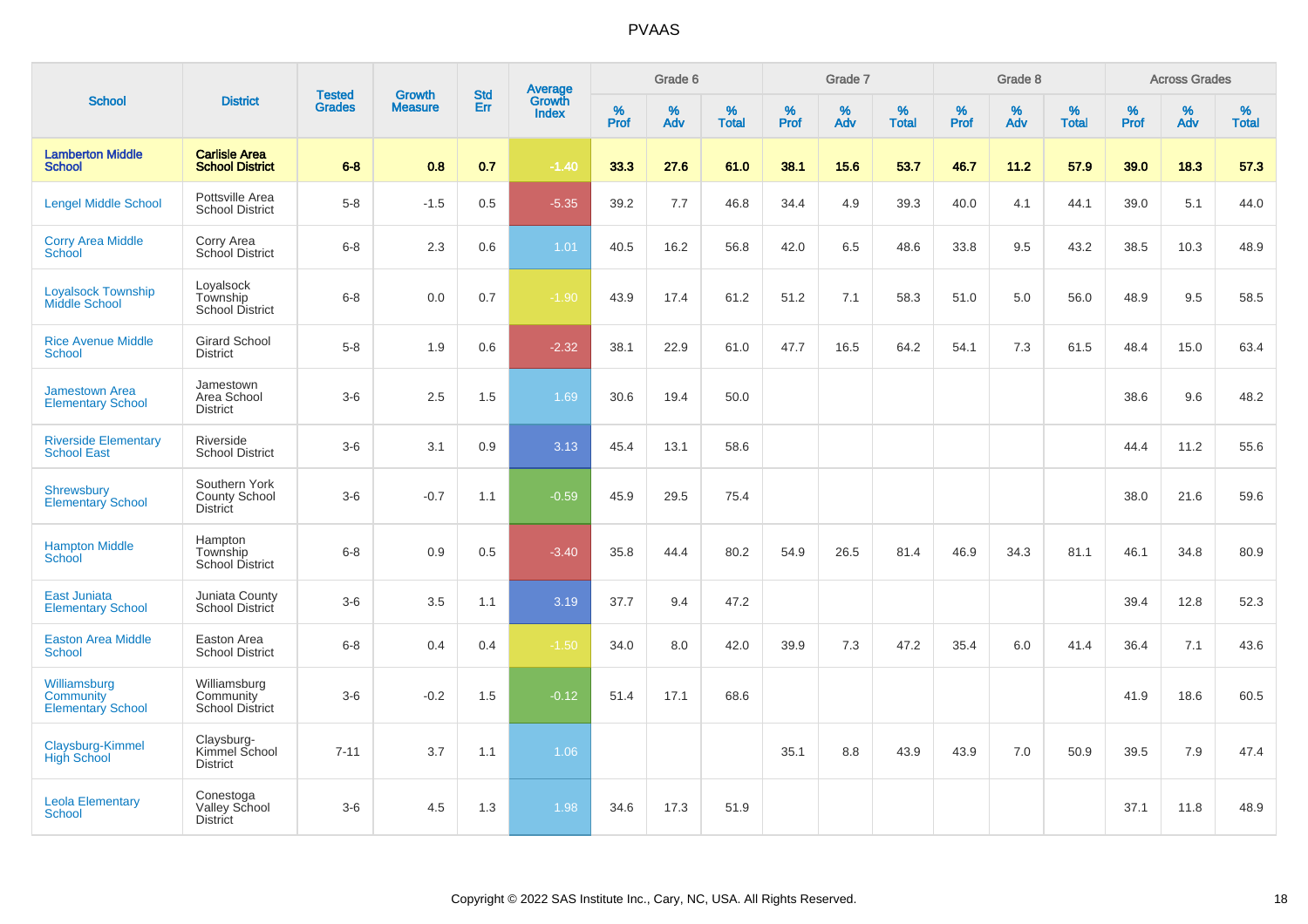|                                                        |                                                      |                                | <b>Growth</b>  | <b>Std</b> |                                          |                     | Grade 6     |                   |                     | Grade 7  |                   |                     | Grade 8     |                   |              | <b>Across Grades</b> |                   |
|--------------------------------------------------------|------------------------------------------------------|--------------------------------|----------------|------------|------------------------------------------|---------------------|-------------|-------------------|---------------------|----------|-------------------|---------------------|-------------|-------------------|--------------|----------------------|-------------------|
| <b>School</b>                                          | <b>District</b>                                      | <b>Tested</b><br><b>Grades</b> | <b>Measure</b> | Err        | <b>Average</b><br>Growth<br><b>Index</b> | $\%$<br><b>Prof</b> | $\%$<br>Adv | %<br><b>Total</b> | $\%$<br><b>Prof</b> | %<br>Adv | %<br><b>Total</b> | $\%$<br><b>Prof</b> | $\%$<br>Adv | %<br><b>Total</b> | $\%$<br>Prof | $\%$<br>Adv          | %<br><b>Total</b> |
| <b>Lamberton Middle</b><br><b>School</b>               | <b>Carlisle Area</b><br><b>School District</b>       | $6 - 8$                        | 0.8            | 0.7        | $-1.40$                                  | 33.3                | 27.6        | 61.0              | 38.1                | 15.6     | 53.7              | 46.7                | 11.2        | 57.9              | 39.0         | 18.3                 | 57.3              |
| <b>Richland Elementary</b><br><b>School</b>            | Richland<br><b>School District</b>                   | $3-6$                          | 3.1            | 0.9        | $-0.07$                                  | 54.7                | 20.0        | 74.7              |                     |          |                   |                     |             |                   | 50.0         | 21.4                 | 71.4              |
| <b>Mastery Charter</b><br>School - Shoemaker<br>Campus | Mastery Charter<br>School-<br>Shoemaker<br>Campus    | $7 - 10$                       | 5.8            | 1.6        | 1.55                                     |                     |             |                   | 26.7                | 6.7      | 33.3              | 25.9                | 0.0         | 25.9              | 26.3         | 3.5                  | 29.8              |
| <b>Linden Elementary</b><br><b>School</b>              | <b>Central Bucks</b><br><b>School District</b>       | $3-6$                          | 4.5            | 1.4        | 3.32                                     | 38.6                | 36.4        | 75.0              |                     |          |                   |                     |             |                   | 54.1         | 25.4                 | 79.6              |
| <b>Stroudsburg Middle</b><br><b>School</b>             | Stroudsburg<br>Area School<br><b>District</b>        | $5 - 7$                        | 1.1            | 0.5        | 2.17                                     | 39.0                | 11.2        | 50.2              | 46.6                | 8.5      | 55.2              |                     |             |                   | 41.6         | 7.9                  | 49.5              |
| <b>Clarion-Limestone</b><br><b>Elementary School</b>   | Clarion-<br>Limestone Area<br><b>School District</b> | $3-6$                          | 4.2            | 1.2        | 1.20                                     | 57.7                | 26.9        | 84.6              |                     |          |                   |                     |             |                   | 48.8         | 23.5                 | 72.4              |
| Pittsburgh Schiller 6-8                                | Pittsburgh<br>School District                        | $6-8$                          | 0.4            | 0.9        | $-1.11$                                  | 38.4                | 9.6         | 48.0              | 43.6                | 3.8      | 47.4              | 36.6                | 4.9         | 41.5              | 40.1         | 6.2                  | 46.4              |
| <b>Blue Ball Elementary</b><br><b>School</b>           | Eastern<br>Lancaster<br>County School<br>District    | $3-6$                          | 3.9            | 1.1        | 1.77                                     | 39.7                | 7.9         | 47.6              |                     |          |                   |                     |             |                   | 42.1         | 7.9                  | 50.0              |
| <b>Millersburg Area</b><br><b>Middle School</b>        | Millersburg<br>Area School<br><b>District</b>        | $6-9$                          | 0.1            | 0.9        | $-2.85$                                  | 40.4                | 0.0         | 40.4              | 51.6                | 3.1      | 54.7              | 40.3                | 3.2         | 43.6              | 44.4         | 2.2                  | 46.6              |
| Frankstown<br><b>Elementary School</b>                 | Hollidaysburg<br>Area School<br><b>District</b>      | $3-6$                          | 3.1            | 0.9        | 3.48                                     | 38.4                | 29.1        | 67.4              |                     |          |                   |                     |             |                   | 44.2         | 23.3                 | 67.6              |
| <b>Jeannette High School</b>                           | Jeannette City<br>School District                    | $7 - 11$                       | 4.1            | 1.2        | 1.54                                     |                     |             |                   | 46.0                | 9.5      | 55.6              | 48.1                | 7.7         | 55.8              | 47.0         | 8.7                  | 55.6              |
| <b>Lamberton Middle</b><br><b>School</b>               | <b>Carlisle Area</b><br><b>School District</b>       | $6 - 8$                        | 0.8            | 0.7        | $-1.40$                                  | 33.3                | 27.6        | 61.0              | 38.1                | 15.6     | 53.7              | 46.7                | 11.2        | 57.9              | 39.0         | 18.3                 | 57.3              |
| <b>Susquenita Middle</b><br>School                     | Susquenita<br>School District                        | $5 - 8$                        | 0.7            | 0.6        | $-1.53$                                  | 45.3                | 8.5         | 53.8              | 38.0                | 7.4      | 45.4              | 42.1                | 6.5         | 48.6              | 43.0         | 7.9                  | 50.9              |
| <b>East Petersburg</b><br><b>Elementary School</b>     | Hempfield<br>School District                         | $3-6$                          | 3.7            | 1.1        | 3.27                                     | 51.5                | 16.2        | 67.6              |                     |          |                   |                     |             |                   | 44.7         | 13.6                 | 58.3              |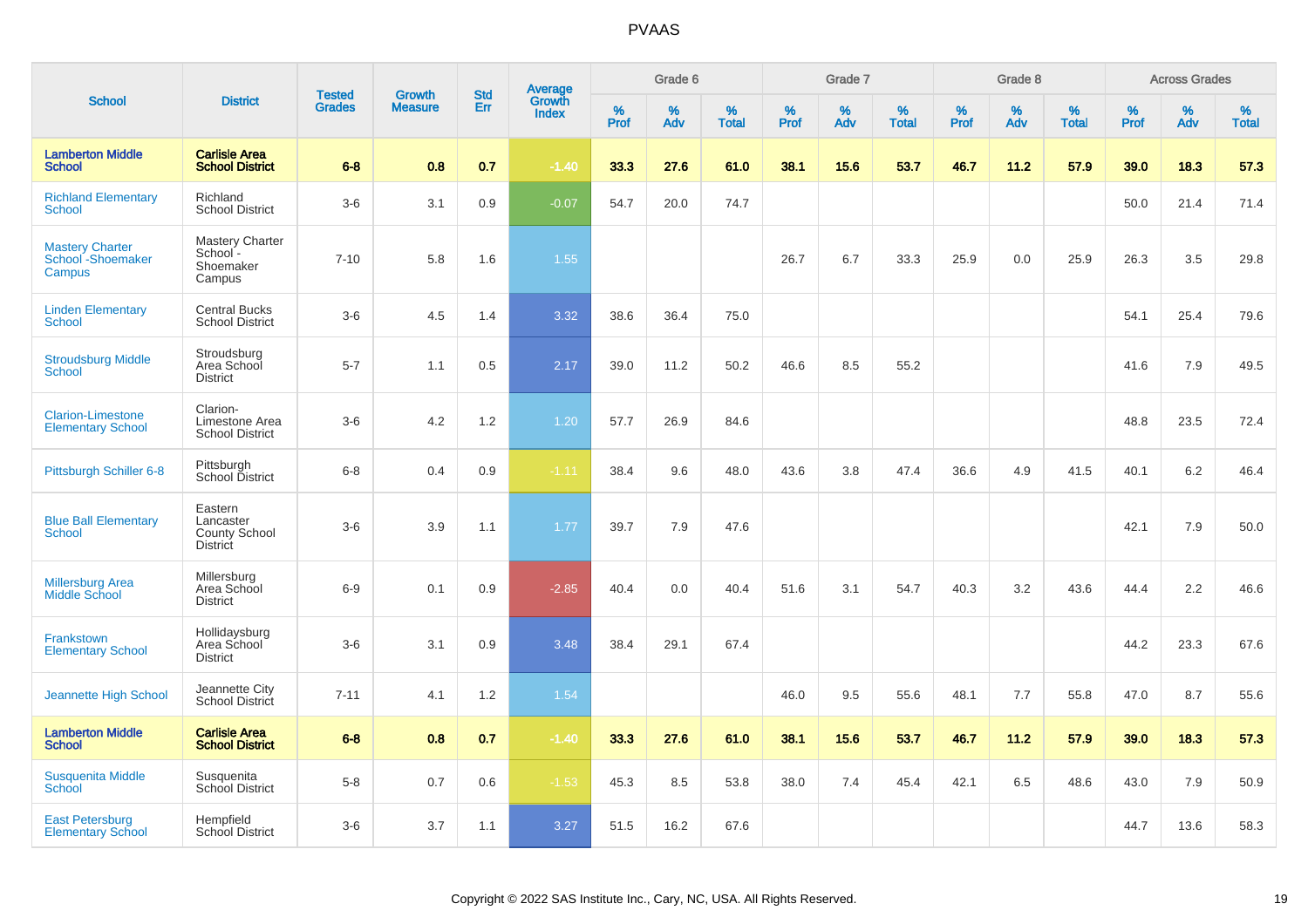|                                                        |                                                             |                                |                                 | <b>Std</b> |                                          |                  | Grade 6  |                   |                  | Grade 7  |                   |                  | Grade 8  |                   |           | <b>Across Grades</b> |                   |
|--------------------------------------------------------|-------------------------------------------------------------|--------------------------------|---------------------------------|------------|------------------------------------------|------------------|----------|-------------------|------------------|----------|-------------------|------------------|----------|-------------------|-----------|----------------------|-------------------|
| <b>School</b>                                          | <b>District</b>                                             | <b>Tested</b><br><b>Grades</b> | <b>Growth</b><br><b>Measure</b> | Err        | <b>Average</b><br>Growth<br><b>Index</b> | %<br><b>Prof</b> | %<br>Adv | %<br><b>Total</b> | %<br><b>Prof</b> | %<br>Adv | %<br><b>Total</b> | %<br><b>Prof</b> | %<br>Adv | %<br><b>Total</b> | %<br>Prof | %<br>Adv             | %<br><b>Total</b> |
| <b>Lamberton Middle</b><br><b>School</b>               | <b>Carlisle Area</b><br><b>School District</b>              | $6 - 8$                        | 0.8                             | 0.7        | $-1.40$                                  | 33.3             | 27.6     | 61.0              | 38.1             | 15.6     | 53.7              | 46.7             | 11.2     | 57.9              | 39.0      | 18.3                 | 57.3              |
| <b>Conneaut Lake Middle</b><br><b>School</b>           | Conneaut<br><b>School District</b>                          | $5-8$                          | 1.1                             | 0.7        | $-2.38$                                  | 36.4             | 25.8     | 62.1              | 50.8             | 4.5      | 55.2              | 49.3             | 5.3      | 54.7              | 44.0      | 9.2                  | 53.2              |
| <b>Drums</b><br>Elementary/Middle<br><b>School</b>     | Hazleton Area<br><b>School District</b>                     | $3-8$                          | 3.7                             | 1.1        | $-0.13$                                  | 50.0             | 5.6      | 55.6              | 37.1             | 8.6      | 45.7              | 40.7             | 25.9     | 66.7              | 42.7      | 12.0                 | 54.8              |
| <b>Mcconnellsburg Middle</b><br>School                 | <b>Central Fulton</b><br><b>School District</b>             | $6 - 8$                        | 1.5                             | 0.9        | $-1.74$                                  | 36.2             | 8.7      | 44.9              | 43.2             | 2.7      | 46.0              | 53.6             | 16.1     | 69.6              | 43.7      | 8.5                  | 52.3              |
| <b>Turner Intermediate</b><br><b>School</b>            | Wilkinsburg<br>Borough School<br><b>District</b>            | $3-6$                          | 4.9                             | 1.4        | 0.81                                     | 26.2             | 2.4      | 28.6              |                  |          |                   |                  |          |                   | 23.5      | 1.0                  | 24.5              |
| <b>Gateway Middle</b><br><b>School</b>                 | Gateway<br>School District                                  | $7 - 8$                        | 2.1                             | 0.6        | 2.06                                     |                  |          |                   | 50.2             | 11.0     | 61.2              | 43.9             | 14.0     | 57.9              | 47.0      | 12.5                 | 59.6              |
| <b>Inglewood Elementary</b><br>School                  | North Penn<br><b>School District</b>                        | $3-6$                          | 4.2                             | 1.2        | 0.79                                     | 57.1             | 19.6     | 76.8              |                  |          |                   |                  |          |                   | 51.5      | 15.5                 | 67.0              |
| <b>Gwynedd Square</b><br><b>Elementary School</b>      | North Penn<br><b>School District</b>                        | $3-6$                          | 3.8                             | 1.1        | 1.43                                     | 43.3             | 45.0     | 88.3              |                  |          |                   |                  |          |                   | 48.5      | 26.9                 | 75.4              |
| <b>Northern Bedford</b><br><b>County Middle School</b> | Northern<br><b>Bedford County</b><br><b>School District</b> | $6 - 8$                        | $-0.2$                          | 0.9        | $-2.81$                                  | 57.6             | 28.8     | 86.4              | 43.1             | 17.2     | 60.3              | 50.0             | 15.6     | 65.6              | 50.3      | 20.4                 | 70.7              |
| <b>Punxsutawney Area</b><br><b>High School</b>         | Punxsutawney<br>Area School<br><b>District</b>              | $7 - 11$                       | 1.8                             | 0.8        | $-0.17$                                  |                  |          |                   | 37.7             | 5.7      | 43.4              | 40.0             | 5.4      | 45.4              | 38.9      | 5.6                  | 44.4              |
| <b>Mifflin County Middle</b><br>School                 | <b>Mifflin County</b><br><b>School District</b>             | $6 - 7$                        | 1.6                             | 0.5        | 1.98                                     | 35.1             | 15.2     | 50.3              | 45.2             | 7.3      | 52.5              |                  |          |                   | 40.2      | 11.2                 | 51.4              |
| <b>Greater Johnstown</b><br><b>Senior High School</b>  | Greater<br>Johnstown<br><b>School District</b>              | $8 - 11$                       | 3.4                             | 1.0        | 3.38                                     |                  |          |                   |                  |          |                   | 23.4             | 0.6      | 24.0              | 23.4      | 0.6                  | 24.0              |
| <b>West Vincent</b><br><b>Elementary School</b>        | Owen J Roberts<br><b>School District</b>                    | $3-6$                          | 2.8                             | 1.0        | 2.72                                     | 40.0             | 51.4     | 91.4              |                  |          |                   |                  |          |                   | 48.8      | 32.6                 | 81.4              |
| <b>Quaker Valley Middle</b><br>School                  | Quaker Valley<br>School District                            | $6 - 8$                        | 2.1                             | 0.6        | 1.70                                     | 33.6             | 45.4     | 79.0              | 53.5             | 25.7     | 79.2              | 57.6             | 23.5     | 81.1              | 48.9      | 30.9                 | 79.8              |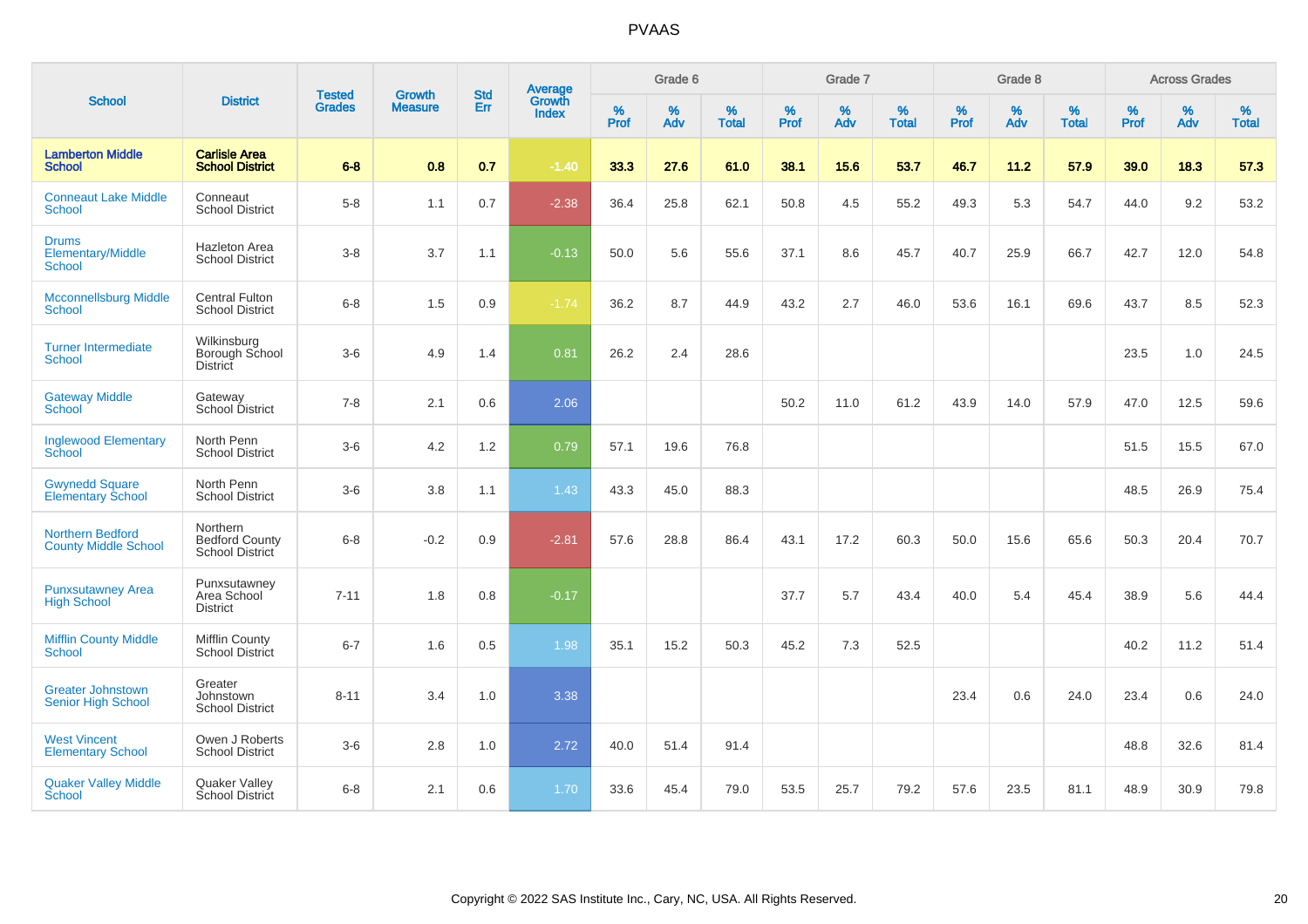|                                                                            |                                                                  |                                | <b>Growth</b>  | <b>Std</b> |                                          |                  | Grade 6     |                   |              | Grade 7     |                      |              | Grade 8  |                   |              | <b>Across Grades</b> |                   |
|----------------------------------------------------------------------------|------------------------------------------------------------------|--------------------------------|----------------|------------|------------------------------------------|------------------|-------------|-------------------|--------------|-------------|----------------------|--------------|----------|-------------------|--------------|----------------------|-------------------|
| <b>School</b>                                                              | <b>District</b>                                                  | <b>Tested</b><br><b>Grades</b> | <b>Measure</b> | Err        | <b>Average</b><br>Growth<br><b>Index</b> | %<br><b>Prof</b> | $\%$<br>Adv | %<br><b>Total</b> | $\%$<br>Prof | $\%$<br>Adv | $\%$<br><b>Total</b> | $\%$<br>Prof | %<br>Adv | %<br><b>Total</b> | $\%$<br>Prof | $\%$<br>Adv          | %<br><b>Total</b> |
| <b>Lamberton Middle</b><br><b>School</b>                                   | <b>Carlisle Area</b><br><b>School District</b>                   | $6 - 8$                        | 0.8            | 0.7        | $-1.40$                                  | 33.3             | 27.6        | 61.0              | 38.1         | 15.6        | 53.7                 | 46.7         | 11.2     | 57.9              | 39.0         | 18.3                 | 57.3              |
| <b>Western Beaver</b><br><b>County Junior/Senior</b><br><b>High School</b> | <b>Western Beaver</b><br><b>County School</b><br><b>District</b> | $6 - 11$                       | 1.4            | 1.1        | $-1.64$                                  | 57.1             | 31.0        | 88.1              | 52.1         | 8.3         | 60.4                 | 52.8         | 5.6      | 58.3              | 54.0         | 15.1                 | 69.0              |
| <b>South Eastern</b><br><b>Intermediate School</b>                         | South Eastern<br><b>School District</b>                          | $5-6$                          | 2.2            | 0.7        | 1.05                                     | 42.9             | 16.5        | 59.4              |              |             |                      |              |          |                   | 49.1         | 11.3                 | 60.5              |
| <b>Mazie Gable</b><br><b>Elementary School</b>                             | Red Lion Area<br><b>School District</b>                          | $3-6$                          | 0.7            | 1.2        | 0.64                                     | 32.4             | 7.4         | 39.7              |              |             |                      |              |          |                   | 34.0         | 5.1                  | 39.2              |
| <b>Weatherly Area Middle</b><br><b>School</b>                              | <b>Weatherly Area</b><br><b>School District</b>                  | $6-8$                          | 2.0            | 1.3        | $-1.97$                                  | 48.5             | 15.2        | 63.6              | 51.7         | 3.4         | 55.2                 | 29.7         | 13.5     | 43.2              | 42.4         | 11.1                 | 53.5              |
| <b>Boys Latin Of</b><br>Philadelphia Charter<br><b>School</b>              | Boys Latin Of<br>Philadelphia<br>Charter School                  | $6 - 12$                       | 2.7            | 0.8        | 1.58                                     | 9.0              | 1.5         | 10.4              | 18.1         | 1.2         | 19.3                 | 22.6         | 1.1      | 23.7              | 17.3         | 1.2                  | 18.5              |
| <b>Southern Middle</b><br><b>School</b>                                    | Reading School<br>District                                       | $5-8$                          | 1.6            | 0.9        | $-0.07$                                  | 9.2              | 1.5         | 10.8              | 10.6         | 0.0         | 10.6                 | 21.6         | 0.0      | 21.6              | 13.3         | 0.8                  | 14.2              |
| <b>Conemaugh Township</b><br>Area Middle/Senior<br><b>High School</b>      | Conemaugh<br>Township Area<br><b>School District</b>             | $6 - 12$                       | 1.2            | 0.9        | $-1.21$                                  | 36.1             | 36.1        | 72.1              | 62.5         | 18.1        | 80.6                 | 50.7         | 16.4     | 67.1              | 50.5         | 22.8                 | 73.3              |
| <b>Northeast Bradford</b><br>Junior/Senior High<br><b>School</b>           | Northeast<br><b>Bradford School</b><br><b>District</b>           | $7 - 10$                       | 3.8            | 1.2        | 1.49                                     |                  |             |                   | 40.4         | 11.5        | 51.9                 | 39.3         | 7.1      | 46.4              | 39.8         | 9.3                  | 49.1              |
| Pennsylvania Virtual<br><b>Charter School</b>                              | Pennsylvania<br>Virtual Charter<br>School                        | $3 - 11$                       | 2.2            | 0.7        | 2.03                                     | 41.9             | 14.0        | 55.9              | 38.4         | 13.1        | 51.5                 | 43.8         | 9.0      | 52.8              | 42.3         | 11.6                 | 53.9              |
| <b>Young Scholars Of</b><br><b>Central PA Charter</b><br>School            | Young Scholars<br>Of Central PA<br><b>Charter School</b>         | $3-8$                          | 3.9            | 1.2        | $-0.10$                                  | 28.0             | 12.0        | 40.0              | 50.0         | 14.3        | 64.3                 | 43.8         | 0.0      | 43.8              | 42.6         | 11.6                 | 54.2              |
| <b>Chambersburg Area</b><br>Middle School - North                          | Chambersburg<br>Area School<br><b>District</b>                   | $6-8$                          | 1.2            | 0.4        | 0.61                                     | 34.2             | 21.4        | 55.6              | 39.1         | 9.9         | 49.0                 | 38.3         | 14.9     | 53.2              | 37.2         | 15.4                 | 52.6              |
| Donegal Intermediate<br>School                                             | Donegal School<br><b>District</b>                                | $3-6$                          | 1.8            | 0.6        | 2.86                                     | 40.9             | 18.8        | 59.7              |              |             |                      |              |          |                   | 40.0         | 16.9                 | 56.8              |
| <b>Grandview Elementary</b><br>School                                      | Derry Area<br>School District                                    | $3-6$                          | 3.7            | 1.2        | 3.22                                     |                  |             |                   |              |             |                      |              |          |                   | 42.3         | 15.2                 | 57.4              |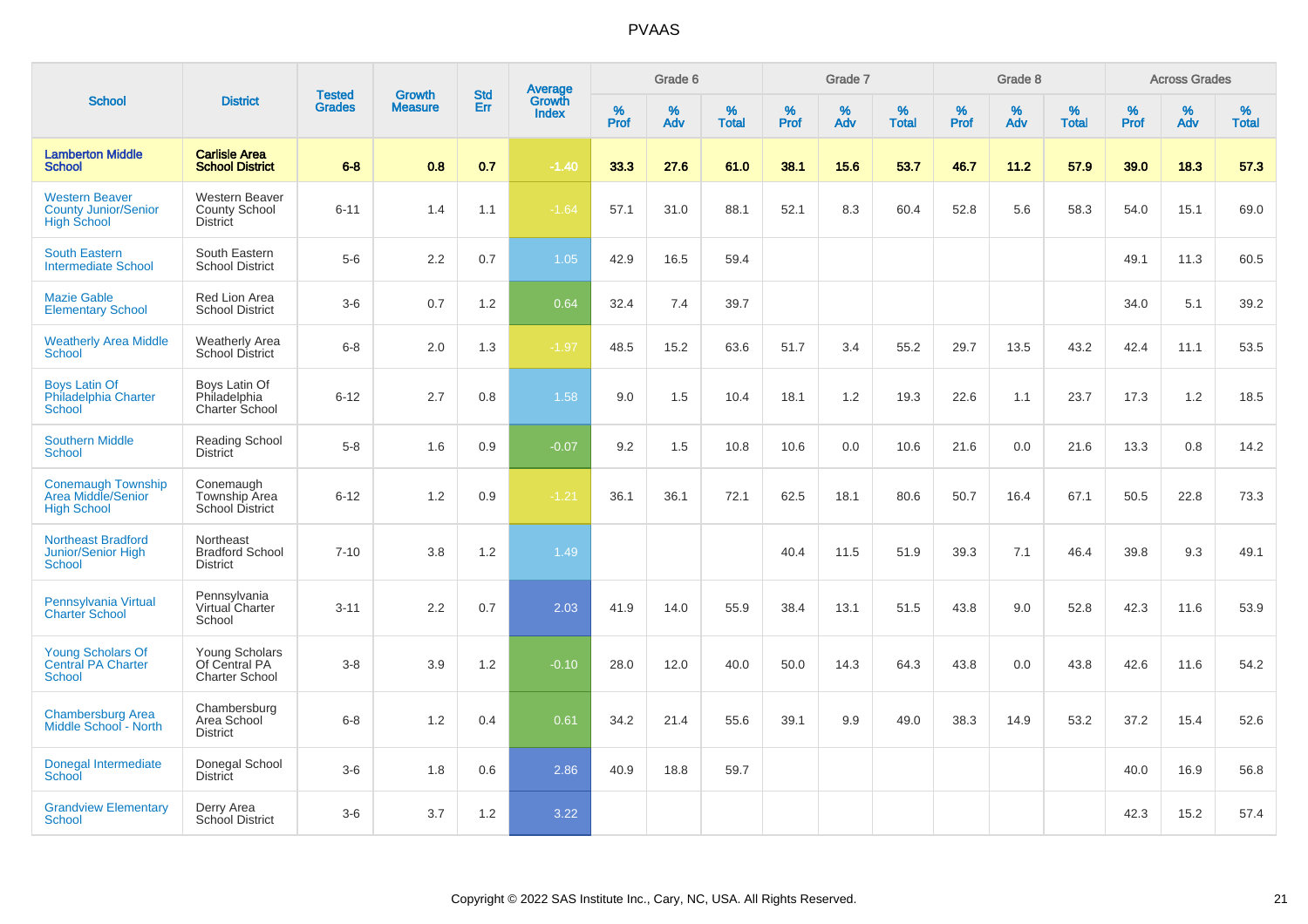|                                                                      |                                                           |                                |                                 | <b>Std</b> |                                          |           | Grade 6  |                   |           | Grade 7  |                   |           | Grade 8  |                   |              | <b>Across Grades</b> |                   |
|----------------------------------------------------------------------|-----------------------------------------------------------|--------------------------------|---------------------------------|------------|------------------------------------------|-----------|----------|-------------------|-----------|----------|-------------------|-----------|----------|-------------------|--------------|----------------------|-------------------|
| <b>School</b>                                                        | <b>District</b>                                           | <b>Tested</b><br><b>Grades</b> | <b>Growth</b><br><b>Measure</b> | Err        | <b>Average</b><br>Growth<br><b>Index</b> | %<br>Prof | %<br>Adv | %<br><b>Total</b> | %<br>Prof | %<br>Adv | %<br><b>Total</b> | %<br>Prof | %<br>Adv | %<br><b>Total</b> | $\%$<br>Prof | $\%$<br>Adv          | %<br><b>Total</b> |
| <b>Lamberton Middle</b><br><b>School</b>                             | <b>Carlisle Area</b><br><b>School District</b>            | $6 - 8$                        | 0.8                             | 0.7        | $-1.40$                                  | 33.3      | 27.6     | 61.0              | 38.1      | 15.6     | 53.7              | 46.7      | 11.2     | 57.9              | 39.0         | 18.3                 | 57.3              |
| <b>United Junior/Senior</b><br><b>High School</b>                    | <b>United School</b><br><b>District</b>                   | $7 - 11$                       | 1.6                             | 1.1        | $-1.11$                                  |           |          |                   | 52.3      | 7.7      | 60.0              | 35.8      | 16.4     | 52.2              | 43.9         | 12.1                 | 56.1              |
| <b>Second District</b><br><b>Elementary School</b>                   | Crawford<br>Central School<br><b>District</b>             | $3-6$                          | 4.4                             | 1.4        | 1.73                                     | 47.8      | 6.5      | 54.4              |           |          |                   |           |          |                   | 39.5         | 6.6                  | 46.0              |
| Pan American<br><b>Academy Charter</b><br>School                     | Pan American<br>Academy<br>Charter School                 | $3 - 8$                        | 0.9                             | 0.8        | 0.71                                     | 17.1      | 0.0      | 17.1              | 28.1      | 1.8      | 29.8              | 21.3      | 1.6      | 23.0              | 19.6         | 2.0                  | 21.5              |
| <b>Slippery Rock Area</b><br>Middle School                           | <b>Slippery Rock</b><br>Area School<br><b>District</b>    | $6-8$                          | 0.3                             | 0.6        | $-2.14$                                  | 42.1      | 32.3     | 74.4              | 51.6      | 6.6      | 58.2              | 47.2      | 18.1     | 65.4              | 46.9         | 19.4                 | 66.2              |
| <b>Smethport Area</b><br>Junior/Senior High<br><b>School</b>         | Smethport Area<br>School District                         | $7 - 12$                       | 3.5                             | 1.1        | 2.07                                     |           |          |                   | 33.8      | 9.2      | 43.1              | 46.9      | 12.5     | 59.4              | 40.3         | 10.8                 | 51.2              |
| <b>Devers School</b>                                                 | York City<br>School District                              | $3 - 8$                        | 2.4                             | 0.8        | 0.72                                     | 20.3      | 1.4      | 21.6              | 13.3      | 0.0      | 13.3              | 20.0      | 0.0      | 20.0              | 16.8         | 0.6                  | 17.4              |
| <b>Bellwood Antis Middle</b><br><b>School</b>                        | Bellwood-Antis<br><b>School District</b>                  | $5-8$                          | 1.5                             | 0.7        | 0.46                                     | 34.4      | 16.7     | 51.1              | 44.0      | 10.7     | 54.8              | 41.3      | 26.1     | 67.4              | 41.4         | 14.4                 | 55.8              |
| <b>Northwest Middle</b><br><b>School</b>                             | <b>Reading School</b><br><b>District</b>                  | $5-8$                          | 2.0                             | 1.0        | 1.11                                     | 14.0      | 2.3      | 16.3              | 17.1      | 0.0      | 17.1              | 23.3      | 0.0      | 23.3              | 15.6         | 0.5                  | 16.1              |
| Pittsburgh Arsenal 6-8                                               | Pittsburgh<br>School District                             | $6-8$                          | 2.9                             | 1.2        | $-0.05$                                  | 33.3      | 2.4      | 35.7              | 31.0      | 2.4      | 33.3              | 13.5      | 0.0      | 13.5              | 26.4         | 1.6                  | 28.1              |
| Rohrerstown<br><b>Elementary School</b>                              | Hempfield<br><b>School District</b>                       | $3-6$                          | 3.7                             | 1.2        | 1.67                                     | 44.0      | 26.0     | 70.0              |           |          |                   |           |          |                   | 46.8         | 21.3                 | 68.1              |
| <b>Spring Grove Area</b><br>Intermediate School                      | Spring Grove<br>Area School<br><b>District</b>            | $5-6$                          | 0.8                             | 0.6        | 1.33                                     | 40.6      | 25.1     | 65.7              |           |          |                   |           |          |                   | 44.6         | 21.2                 | 65.9              |
| <b>Lincoln Leadership</b><br><b>Academy Charter</b><br><b>School</b> | Lincoln<br>Leadership<br>Academy<br><b>Charter School</b> | $3 - 12$                       | 1.6                             | 0.9        | $-0.39$                                  | 25.0      | 12.5     | 37.5              | 24.5      | 5.7      | 30.2              | 22.0      | 2.4      | 24.4              | 28.4         | 5.4                  | 33.8              |
| <b>Elk Lake Elementary</b><br>School                                 | Elk Lake School<br><b>District</b>                        | $3-6$                          | 2.9                             | 0.9        | 1.27                                     | 35.8      | 21.0     | 56.8              |           |          |                   |           |          |                   | 38.5         | 13.3                 | 51.8              |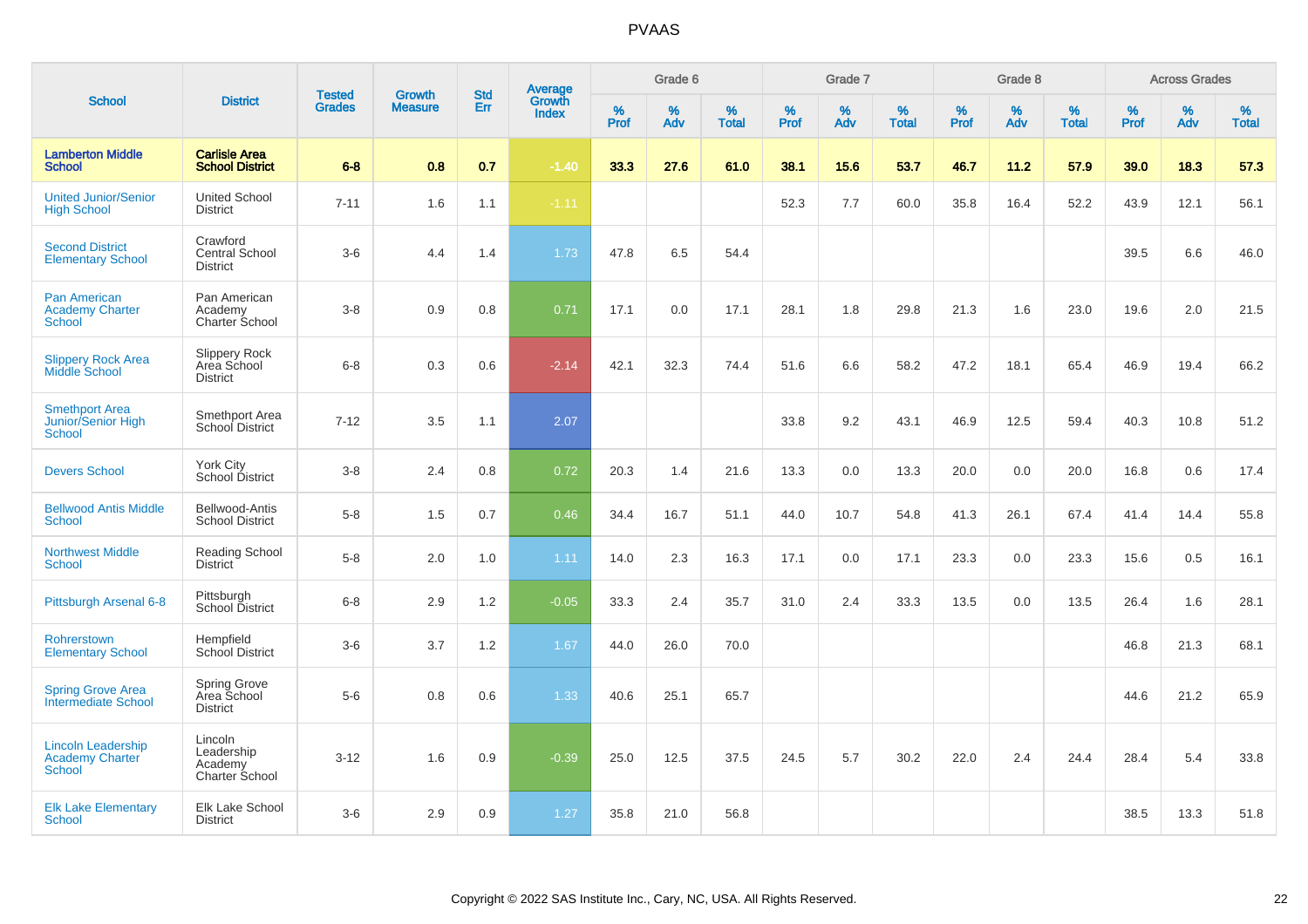|                                                                    |                                                       |                                |                                 | <b>Std</b> |                                          |           | Grade 6  |                   |                  | Grade 7  |                   |           | Grade 8  |                   |              | <b>Across Grades</b> |                   |
|--------------------------------------------------------------------|-------------------------------------------------------|--------------------------------|---------------------------------|------------|------------------------------------------|-----------|----------|-------------------|------------------|----------|-------------------|-----------|----------|-------------------|--------------|----------------------|-------------------|
| <b>School</b>                                                      | <b>District</b>                                       | <b>Tested</b><br><b>Grades</b> | <b>Growth</b><br><b>Measure</b> | Err        | <b>Average</b><br>Growth<br><b>Index</b> | %<br>Prof | %<br>Adv | %<br><b>Total</b> | %<br><b>Prof</b> | %<br>Adv | %<br><b>Total</b> | %<br>Prof | %<br>Adv | %<br><b>Total</b> | $\%$<br>Prof | $\%$<br>Adv          | %<br><b>Total</b> |
| <b>Lamberton Middle</b><br><b>School</b>                           | <b>Carlisle Area</b><br><b>School District</b>        | $6 - 8$                        | 0.8                             | 0.7        | $-1.40$                                  | 33.3      | 27.6     | 61.0              | 38.1             | 15.6     | 53.7              | 46.7      | 11.2     | 57.9              | 39.0         | 18.3                 | 57.3              |
| <b>West Allegheny Middle</b><br><b>School</b>                      | West Allegheny<br>School District                     | $6 - 8$                        | $-1.0$                          | 0.5        | $-4.79$                                  | 44.4      | 28.3     | 72.6              | 56.6             | 17.0     | 73.6              | 50.7      | 12.1     | 62.8              | 50.6         | 19.4                 | 69.9              |
| <b>Mechanicsburg Middle</b><br><b>School</b>                       | Mechanicsburg<br>Area School<br><b>District</b>       | $6 - 8$                        | 0.0                             | 0.4        | $-2.84$                                  | 45.6      | 16.3     | 61.9              | 46.2             | 12.4     | 58.6              | 52.3      | 8.7      | 61.0              | 47.9         | 12.4                 | 60.3              |
| <b>Lititz Elementary</b><br><b>School</b>                          | <b>Warwick School</b><br><b>District</b>              | $3-6$                          | 2.7                             | 1.1        | 2.37                                     | 39.7      | 23.8     | 63.5              |                  |          |                   |           |          |                   | 39.5         | 16.0                 | 55.6              |
| Dingman-Delaware<br>Middle School                                  | Delaware<br><b>Valley School</b><br><b>District</b>   | $6 - 8$                        | 1.9                             | 0.6        | 0.55                                     | 45.6      | 14.0     | 59.6              | 50.8             | 9.1      | 59.8              | 39.1      | 13.7     | 52.8              | 44.8         | 12.4                 | 57.1              |
| Arcola Intermediate<br><b>School</b>                               | Methacton<br><b>School District</b>                   | $5-8$                          | 1.6                             | 0.5        | 2.05                                     |           |          |                   | 56.8             | 11.2     | 68.0              | 49.7      | 21.0     | 70.7              | 53.2         | 16.1                 | 69.4              |
| <b>Central Middle School</b>                                       | Reading School<br><b>District</b>                     | $5-8$                          | 1.8                             | 0.6        | 0.14                                     | 16.3      | 2.2      | 18.5              | 12.4             | 1.8      | 14.2              | 10.7      | 0.0      | 10.7              | 14.1         | 1.2                  | 15.4              |
| <b>Brockway Area</b><br><b>Junior/Senior High</b><br><b>School</b> | <b>Brockway Area</b><br>School District               | $7 - 11$                       | 3.1                             | 1.0        | 1.99                                     |           |          |                   | 44.4             | 9.9      | 54.3              | 50.0      | 9.7      | 59.7              | 47.1         | 9.8                  | 56.9              |
| <b>Mckinley School</b>                                             | <b>York City</b><br>School District                   | $3-8$                          | 2.6                             | 0.8        | $-0.22$                                  | 20.6      | 1.4      | 21.9              | 7.8              | 0.0      | 7.8               | 12.1      | 0.0      | 12.1              | 12.7         | 1.2                  | 13.8              |
| <b>Lionville Middle School</b>                                     | Downingtown<br>Area School<br><b>District</b>         | $7 - 8$                        | $-1.3$                          | 0.7        | $-7.11$                                  |           |          |                   | 50.0             | 27.7     | 77.7              | 50.3      | 34.9     | 85.2              | 50.1         | 30.6                 | 80.7              |
| <b>Preston School</b>                                              | Wayne<br>Highlands<br>School District                 | $3-8$                          | 4.5                             | 1.6        | 0.08                                     | 64.7      | 5.9      | 70.6              | 41.2             | 5.9      | 47.1              | 53.8      | 0.0      | 53.8              | 48.5         | 8.1                  | 56.6              |
| <b>Conestoga Elementary</b><br><b>School</b>                       | Penn Manor<br><b>School District</b>                  | $3-6$                          | 4.0                             | 1.3        | 1.88                                     | 39.5      | 46.5     | 86.0              |                  |          |                   |           |          |                   | 49.7         | 24.9                 | 74.6              |
| <b>Northeastern Middle</b><br>School                               | Northeastern<br><b>York School</b><br><b>District</b> | $7 - 9$                        | 1.2                             | 0.6        | $-0.02$                                  |           |          |                   | 48.7             | 10.6     | 59.3              | 43.4      | 18.3     | 61.8              | 46.0         | 14.6                 | 60.6              |
| <b>West Hill Elementary</b><br><b>School</b>                       | Sharon City<br><b>School District</b>                 | $3-6$                          | 2.2                             | 1.5        | 1.46                                     | 34.4      | 6.2      | 40.6              |                  |          |                   |           |          |                   | 24.6         | 4.0                  | 28.6              |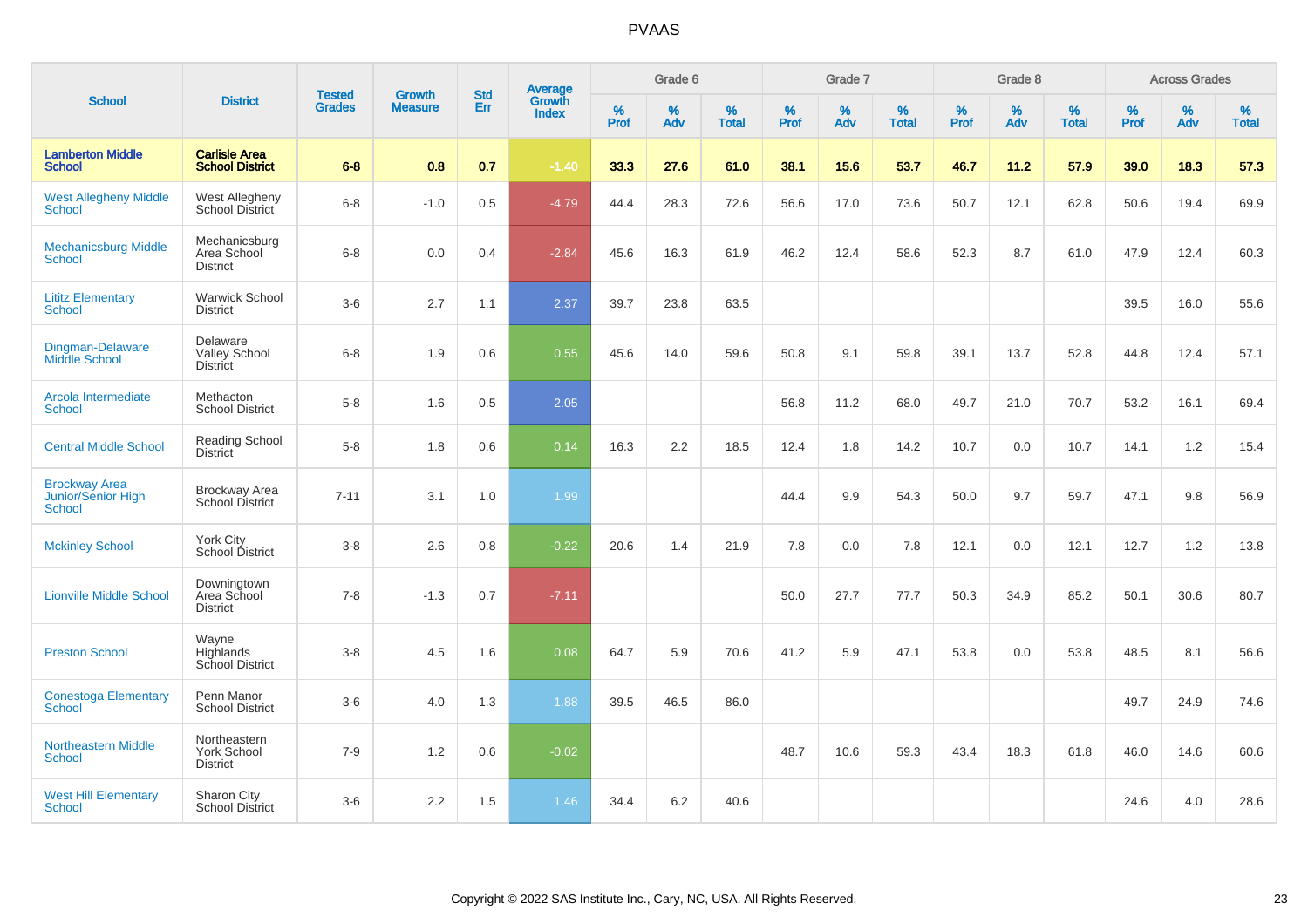| <b>School</b>                                                      |                                                        |                                |                                 | <b>Std</b> |                                          |           | Grade 6     |                   |           | Grade 7  |                   |           | Grade 8  |                   |           | <b>Across Grades</b> |                   |
|--------------------------------------------------------------------|--------------------------------------------------------|--------------------------------|---------------------------------|------------|------------------------------------------|-----------|-------------|-------------------|-----------|----------|-------------------|-----------|----------|-------------------|-----------|----------------------|-------------------|
|                                                                    | <b>District</b>                                        | <b>Tested</b><br><b>Grades</b> | <b>Growth</b><br><b>Measure</b> | Err        | <b>Average</b><br>Growth<br><b>Index</b> | %<br>Prof | $\%$<br>Adv | %<br><b>Total</b> | %<br>Prof | %<br>Adv | %<br><b>Total</b> | %<br>Prof | %<br>Adv | %<br><b>Total</b> | %<br>Prof | %<br>Adv             | %<br><b>Total</b> |
| <b>Lamberton Middle</b><br><b>School</b>                           | <b>Carlisle Area</b><br><b>School District</b>         | $6 - 8$                        | 0.8                             | 0.7        | $-1.40$                                  | 33.3      | 27.6        | 61.0              | 38.1      | 15.6     | 53.7              | 46.7      | 11.2     | 57.9              | 39.0      | 18.3                 | 57.3              |
| <b>North Pocono Middle</b><br><b>School</b>                        | North Pocono<br><b>School District</b>                 | $6 - 8$                        | 1.2                             | 0.7        | $-0.97$                                  | 57.8      | 12.1        | 69.8              | 61.3      | 16.0     | 77.3              | 48.7      | 12.4     | 61.1              | 56.0      | 13.5                 | 69.5              |
| <b>Bentworth Middle</b><br><b>School</b>                           | Bentworth<br><b>School District</b>                    | $5 - 8$                        | 2.1                             | 0.7        | 1.15                                     | 46.1      | 6.7         | 52.8              | 52.5      | 20.0     | 72.5              | 43.3      | 11.9     | 55.2              | 50.6      | 13.4                 | 64.0              |
| <b>Jamestown Area</b><br>Junior/Senior High<br><b>School</b>       | Jamestown<br>Area School<br><b>District</b>            | $7 - 11$                       | 2.8                             | 1.8        | $-0.42$                                  |           |             |                   | 41.4      | 6.9      | 48.3              | 54.6      | 0.0      | 54.6              | 47.1      | 3.9                  | 51.0              |
| Joseph C Ashkar<br><b>Elementary School</b>                        | East Lycoming<br>School District                       | $3-6$                          | 1.5                             | 1.1        | 1.39                                     | 45.9      | 26.2        | 72.1              |           |          |                   |           |          |                   | 47.0      | 18.3                 | 65.3              |
| <b>Eagle View Middle</b><br>School                                 | Cumberland<br>Valley School<br><b>District</b>         | $5-8$                          | 0.8                             | 0.4        | $-0.75$                                  | 43.5      | 25.5        | 69.0              | 51.6      | 12.4     | 64.1              | 53.5      | 17.3     | 70.8              | 49.4      | 18.4                 | 67.8              |
| <b>Case Avenue</b><br><b>Elementary School</b>                     | Sharon City<br><b>School District</b>                  | $3-6$                          | 3.1                             | 1.0        | 2.66                                     | 31.2      | 19.7        | 50.8              |           |          |                   |           |          |                   | 39.3      | 9.3                  | 48.6              |
| <b>Shawmont School</b>                                             | Philadelphia<br>City School<br><b>District</b>         | $3 - 8$                        | 4.3                             | 1.6        | 0.80                                     | 30.0      | 5.0         | 35.0              | 60.0      | 5.0      | 65.0              |           |          |                   | 35.0      | 6.0                  | 41.0              |
| <b>Harding Warren G</b><br><b>Middle School</b>                    | Philadelphia<br>City School<br><b>District</b>         | $6 - 8$                        | 3.8                             | 1.6        | 0.20                                     | 12.8      | 5.1         | 18.0              | 15.0      | 0.0      | 15.0              | 20.0      | 3.3      | 23.3              | 15.6      | 2.8                  | 18.4              |
| <b>Glendale Junior/Senior</b><br><b>High School</b>                | Glendale<br><b>School District</b>                     | $7 - 10$                       | 1.0                             | 1.2        | $-1.44$                                  |           |             |                   | 44.6      | 20.0     | 64.6              | 44.9      | 14.3     | 59.2              | 44.7      | 17.5                 | 62.3              |
| <b>Hopewell Junior High</b><br>School                              | Hopewell Area<br>School District                       | $5-8$                          | $-0.4$                          | 0.5        | $-1.88$                                  | 50.0      | 19.2        | 69.2              | 49.3      | 11.1     | 60.4              | 43.3      | 6.7      | 50.0              | 49.3      | 9.7                  | 59.0              |
| <b>Marion Center Area</b><br>Jr/Sr High School                     | <b>Marion Center</b><br>Area School<br><b>District</b> | $7 - 10$                       | 2.0                             | 0.9        | 0.03                                     |           |             |                   | 52.9      | 5.9      | 58.8              | 49.5      | 7.4      | 56.8              | 51.1      | 6.7                  | 57.8              |
| <b>Ben Franklin School</b>                                         | Uniontown Area<br><b>School District</b>               | $3 - 8$                        | 2.5                             | 1.1        | $-1.16$                                  | 44.1      | 20.6        | 64.7              | 47.5      | 5.0      | 52.5              | 50.0      | 7.9      | 57.9              | 41.9      | 10.2                 | 52.2              |
| <b>North Penn-Mansfield</b><br>Junior/Senior High<br><b>School</b> | Southern Tioga<br><b>School District</b>               | $7 - 10$                       | 2.8                             | 0.9        | 1.21                                     |           |             |                   | 43.6      | 5.3      | 48.9              | 35.8      | 6.2      | 42.0              | 40.0      | 5.7                  | 45.7              |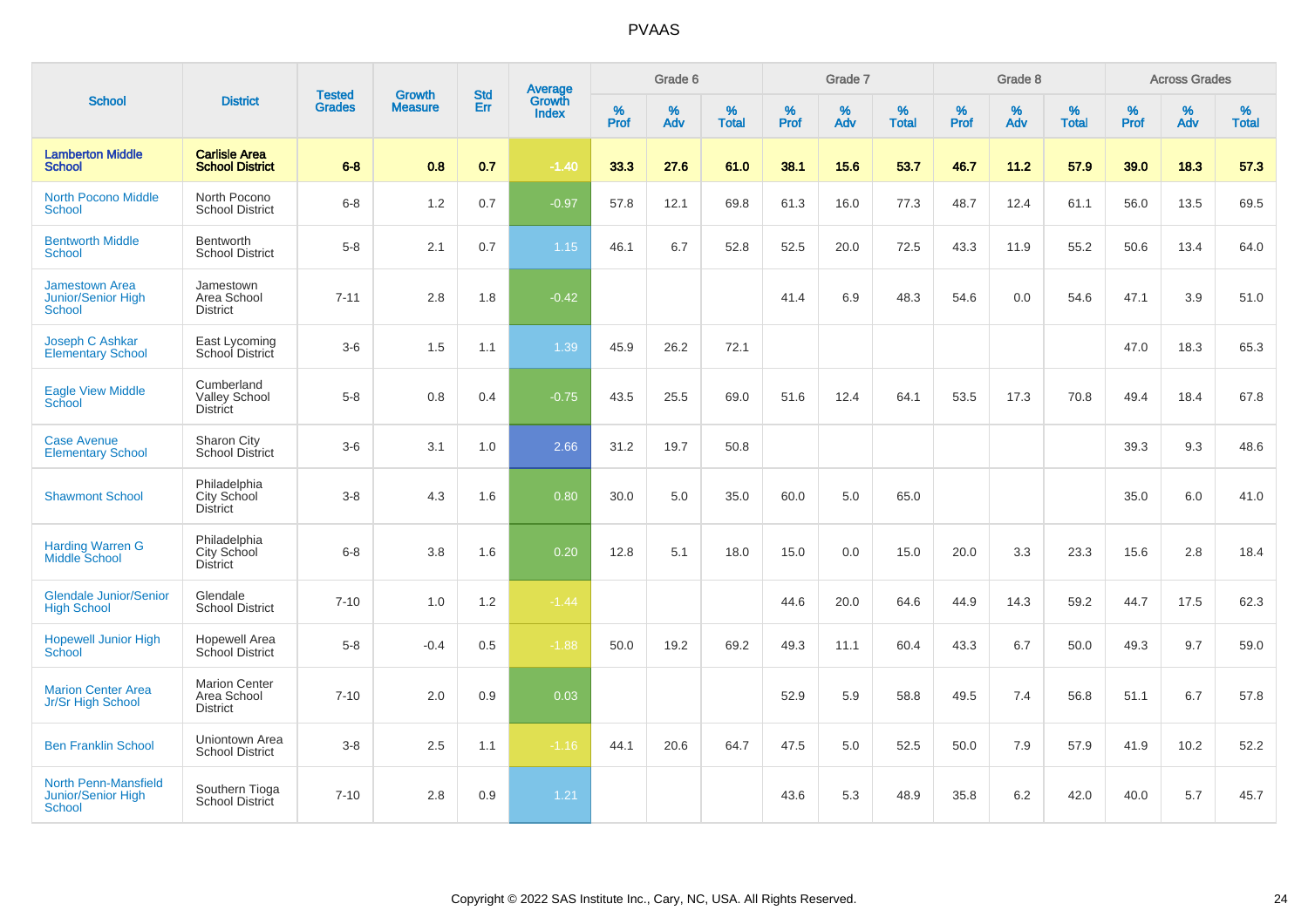|                                                      |                                                 |                                |                          | <b>Std</b> |                                          |                     | Grade 6     |                   |              | Grade 7  |                      |           | Grade 8  |                   |              | <b>Across Grades</b> |                   |
|------------------------------------------------------|-------------------------------------------------|--------------------------------|--------------------------|------------|------------------------------------------|---------------------|-------------|-------------------|--------------|----------|----------------------|-----------|----------|-------------------|--------------|----------------------|-------------------|
| <b>School</b>                                        | <b>District</b>                                 | <b>Tested</b><br><b>Grades</b> | Growth<br><b>Measure</b> | Err        | <b>Average</b><br>Growth<br><b>Index</b> | $\%$<br><b>Prof</b> | $\%$<br>Adv | %<br><b>Total</b> | $\%$<br>Prof | %<br>Adv | $\%$<br><b>Total</b> | %<br>Prof | %<br>Adv | %<br><b>Total</b> | $\%$<br>Prof | $\%$<br>Adv          | %<br><b>Total</b> |
| <b>Lamberton Middle</b><br><b>School</b>             | <b>Carlisle Area</b><br><b>School District</b>  | $6 - 8$                        | 0.8                      | 0.7        | $-1.40$                                  | 33.3                | 27.6        | 61.0              | 38.1         | 15.6     | 53.7                 | 46.7      | 11.2     | 57.9              | 39.0         | 18.3                 | 57.3              |
| <b>Selinsgrove Area</b><br>Middle School             | Selinsgrove<br>Area School<br><b>District</b>   | $6-9$                          | $-0.8$                   | 0.6        | $-3.69$                                  | 46.4                | 19.0        | 65.4              | 40.0         | 16.8     | 56.8                 | 47.6      | 12.6     | 60.2              | 44.9         | 15.8                 | 60.7              |
| <b>Shannock Valley</b><br><b>Elementary School</b>   | Armstrong<br>School District                    | $3-6$                          | 3.5                      | 1.3        | 2.59                                     | 43.6                | 20.5        | 64.1              |              |          |                      |           |          |                   | 44.9         | 14.4                 | 59.4              |
| <b>Pleasant Valley</b><br><b>Intermediate School</b> | Pleasant Valley<br>School District              | $4 - 6$                        | 0.1                      | 0.6        | 0.13                                     | 50.5                | 8.4         | 58.9              |              |          |                      |           |          |                   | 48.8         | 5.4                  | 54.2              |
| Maplewood<br><b>Elementary School</b>                | Penncrest<br><b>School District</b>             | $3-6$                          | 3.2                      | 1.1        | 0.10                                     | 39.1                | 20.3        | 59.4              |              |          |                      |           |          |                   | 39.4         | 10.0                 | 49.4              |
| <b>Eisenhower M/Hs</b>                               | <b>Warren County</b><br>School District         | $6 - 11$                       | 1.8                      | 0.9        | $-1.11$                                  | 38.0                | 16.9        | 54.9              | 32.7         | 3.6      | 36.4                 | 48.2      | 11.1     | 59.3              | 39.4         | 11.1                 | 50.6              |
| <b>Russell B Walter</b><br><b>Elementary School</b>  | Northern Tioga<br>School District               | $3-6$                          | 3.3                      | 1.1        | 2.84                                     | 59.7                | 4.8         | 64.5              |              |          |                      |           |          |                   | 48.4         | 12.0                 | 60.3              |
| <b>Buckingham</b><br><b>Elementary School</b>        | <b>Central Bucks</b><br><b>School District</b>  | $3-6$                          | 0.1                      | 1.2        | 0.05                                     | 51.5                | 38.2        | 89.7              |              |          |                      |           |          |                   | 49.5         | 30.3                 | 79.8              |
| Ephrata Intermediate<br>School                       | Ephrata Area<br>School District                 | $5-6$                          | 1.5                      | 0.5        | $-2.85$                                  | 48.7                | 13.2        | 61.9              |              |          |                      |           |          |                   | 50.0         | 11.8                 | 61.8              |
| <b>Northern Cambria</b><br><b>Middle School</b>      | Northern<br>Cambria School<br><b>District</b>   | $5 - 11$                       | 1.6                      | 0.8        | $-0.86$                                  | 33.3                | 7.4         | 40.7              | 52.8         | 5.7      | 58.5                 | 47.7      | 4.6      | 52.3              | 43.6         | 5.7                  | 49.3              |
| <b>Manchester Academic</b><br><b>Charter School</b>  | Manchester<br>Academic<br><b>Charter School</b> | $3-8$                          | 2.1                      | 1.1        | 1.75                                     | 35.7                | 3.6         | 39.3              | 46.2         | 0.0      | 46.2                 | 31.4      | 0.0      | 31.4              | 30.7         | 1.7                  | 32.4              |
| <b>Cornell Elementary</b><br><b>School</b>           | Cornell School<br><b>District</b>               | $3-6$                          | 0.1                      | 1.5        | 0.06                                     | 34.9                | 7.0         | 41.9              |              |          |                      |           |          |                   | 34.3         | 8.8                  | 43.1              |
| <b>Minersville Area</b><br><b>Elementary Center</b>  | Minersville Area<br><b>School District</b>      | $3-6$                          | 1.1                      | 1.0        | 1.09                                     | 38.7                | 24.0        | 62.7              |              |          |                      |           |          |                   | 41.8         | 13.8                 | 55.6              |
| <b>Hatfield Elementary</b><br><b>School</b>          | North Penn<br><b>School District</b>            | $3-6$                          | 3.4                      | 1.2        | 1.82                                     | 33.8                | 27.9        | 61.8              |              |          |                      |           |          |                   | 41.8         | 16.3                 | 58.2              |
| <b>Penn Bernville</b><br><b>Elementary School</b>    | Tulpehocken<br>Area School<br><b>District</b>   | $3-6$                          | 1.8                      | 1.2        | 1.47                                     | 36.2                | 22.4        | 58.6              |              |          |                      |           |          |                   | 44.4         | 12.7                 | 57.1              |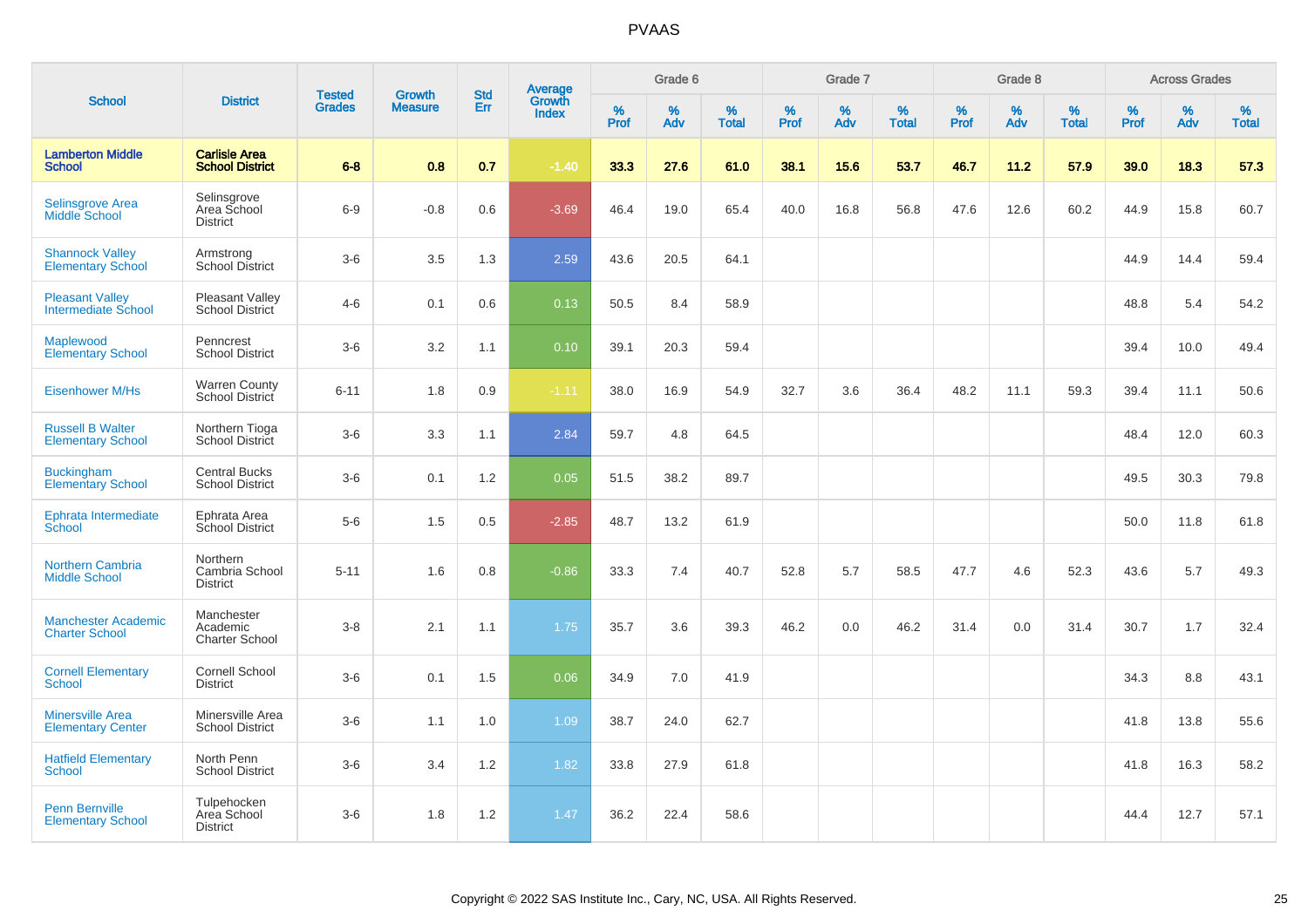| <b>School</b>                                                      |                                                          | <b>Tested</b> | Growth         | <b>Std</b> |                                          |           | Grade 6  |                   |           | Grade 7  |                   |           | Grade 8  |                   |           | <b>Across Grades</b> |                   |
|--------------------------------------------------------------------|----------------------------------------------------------|---------------|----------------|------------|------------------------------------------|-----------|----------|-------------------|-----------|----------|-------------------|-----------|----------|-------------------|-----------|----------------------|-------------------|
|                                                                    | <b>District</b>                                          | <b>Grades</b> | <b>Measure</b> | Err        | <b>Average</b><br>Growth<br><b>Index</b> | %<br>Prof | %<br>Adv | %<br><b>Total</b> | %<br>Prof | %<br>Adv | %<br><b>Total</b> | %<br>Prof | %<br>Adv | %<br><b>Total</b> | %<br>Prof | %<br>Adv             | %<br><b>Total</b> |
| <b>Lamberton Middle</b><br><b>School</b>                           | <b>Carlisle Area</b><br><b>School District</b>           | $6 - 8$       | 0.8            | 0.7        | $-1.40$                                  | 33.3      | 27.6     | 61.0              | 38.1      | 15.6     | 53.7              | 46.7      | 11.2     | 57.9              | 39.0      | 18.3                 | 57.3              |
| <b>Palmerton Area Junior</b><br><b>High School</b>                 | Palmerton Area<br><b>School District</b>                 | $7 - 8$       | 1.1            | 0.8        | $-0.74$                                  |           |          |                   | 43.3      | 11.8     | 55.1              | 38.3      | 11.2     | 49.5              | 41.0      | 11.5                 | 52.6              |
| <b>Gerald G Huesken</b><br><b>Middle School</b>                    | Conestoga<br>Valley School<br><b>District</b>            | $7 - 8$       | 1.6            | 0.6        | 1.50                                     |           |          |                   | 44.6      | 10.7     | 55.4              | 39.9      | 18.5     | 58.4              | 42.2      | 14.6                 | 56.9              |
| <b>Gwyn-Nor Elementary</b><br>School                               | North Penn<br><b>School District</b>                     | $3-6$         | 3.3            | 1.2        | 1.45                                     | 62.7      | 20.3     | 83.0              |           |          |                   |           |          |                   | 45.9      | 21.2                 | 67.1              |
| <b>Mastery Charter</b><br>School - Hardy<br><b>Williams</b>        | <b>Mastery Charter</b><br>School - Hardy<br>Williams     | $3 - 11$      | 0.9            | 1.2        | 0.01                                     | 37.8      | 13.5     | 51.4              | 29.2      | 0.0      | 29.2              |           |          |                   | 21.1      | 3.6                  | 24.7              |
| <b>Jenkintown</b><br><b>Elementary School</b>                      | Jenkintown<br><b>School District</b>                     | $3-6$         | 3.0            | 1.3        | 2.24                                     | 54.0      | 18.9     | 73.0              |           |          |                   |           |          |                   | 54.1      | 24.3                 | 78.4              |
| <b>Sugarcreek</b><br><b>Elementary School</b>                      | Karns City Area<br><b>School District</b>                | $3-6$         | 4.2            | 1.5        | 2.74                                     | 57.1      | 17.1     | 74.3              |           |          |                   |           |          |                   | 53.2      | 11.3                 | 64.5              |
| <b>North Clarion County</b><br>Junior/Senior High<br><b>School</b> | North Clarion<br><b>County School</b><br><b>District</b> | $7 - 12$      | 3.1            | 1.4        | 0.36                                     |           |          |                   | 45.2      | 4.8      | 50.0              | 54.6      | 11.4     | 65.9              | 50.0      | 8.1                  | 58.1              |
| <b>Tidioute Community</b><br><b>Charter School</b>                 | Tidioute<br>Community<br>Charter School                  | $3 - 11$      | 2.0            | 1.5        | 0.12                                     | 61.1      | 5.6      | 66.7              | 26.3      | 0.0      | 26.3              | 37.0      | 0.0      | 37.0              | 43.2      | 4.0                  | 47.2              |
| <b>Avon Grove Charter</b><br>School                                | Avon Grove<br><b>Charter School</b>                      | $3 - 11$      | 1.7            | 0.6        | 0.18                                     | 47.4      | 18.2     | 65.7              | 51.1      | 16.3     | 67.4              | 38.6      | 9.9      | 48.5              | 42.6      | 14.8                 | 57.4              |
| <b>Apollo-Ridge Middle</b><br>School                               | Apollo-Ridge<br><b>School District</b>                   | $6 - 8$       | $-2.7$         | 0.8        | $-4.51$                                  | 25.3      | 9.6      | 34.9              | 34.6      | 0.0      | 34.6              | 42.1      | 5.3      | 47.4              | 33.8      | 5.0                  | 38.8              |
| <b>York Academy</b><br><b>Regional Charter</b><br><b>School</b>    | York Academy<br>Regional<br>Charter School               | $3 - 11$      | 0.3            | 0.8        | $-0.33$                                  | 55.9      | 11.9     | 67.8              | 47.3      | 7.3      | 54.6              | 35.1      | 12.3     | 47.4              | 40.8      | 14.1                 | 54.9              |
| <b>MaST Community</b><br><b>Charter School</b>                     | MaST<br>Community<br>Charter School                      | $3 - 10$      | $-4.3$         | 0.6        | $-7.06$                                  | 45.3      | 21.7     | 67.0              | 59.8      | 12.8     | 72.6              | 54.4      | 12.6     | 67.0              | 51.0      | 14.1                 | 65.2              |
| <b>Tredyffrin-Easttown</b><br><b>Middle School</b>                 | Tredyffrin-<br>Easttown<br><b>School District</b>        | $5-8$         | 0.4            | 0.6        | $-1.88$                                  | 52.8      | 34.0     | 86.8              | 54.4      | 30.4     | 84.8              | 42.1      | 46.0     | 88.2              | 55.8      | 30.8                 | 86.6              |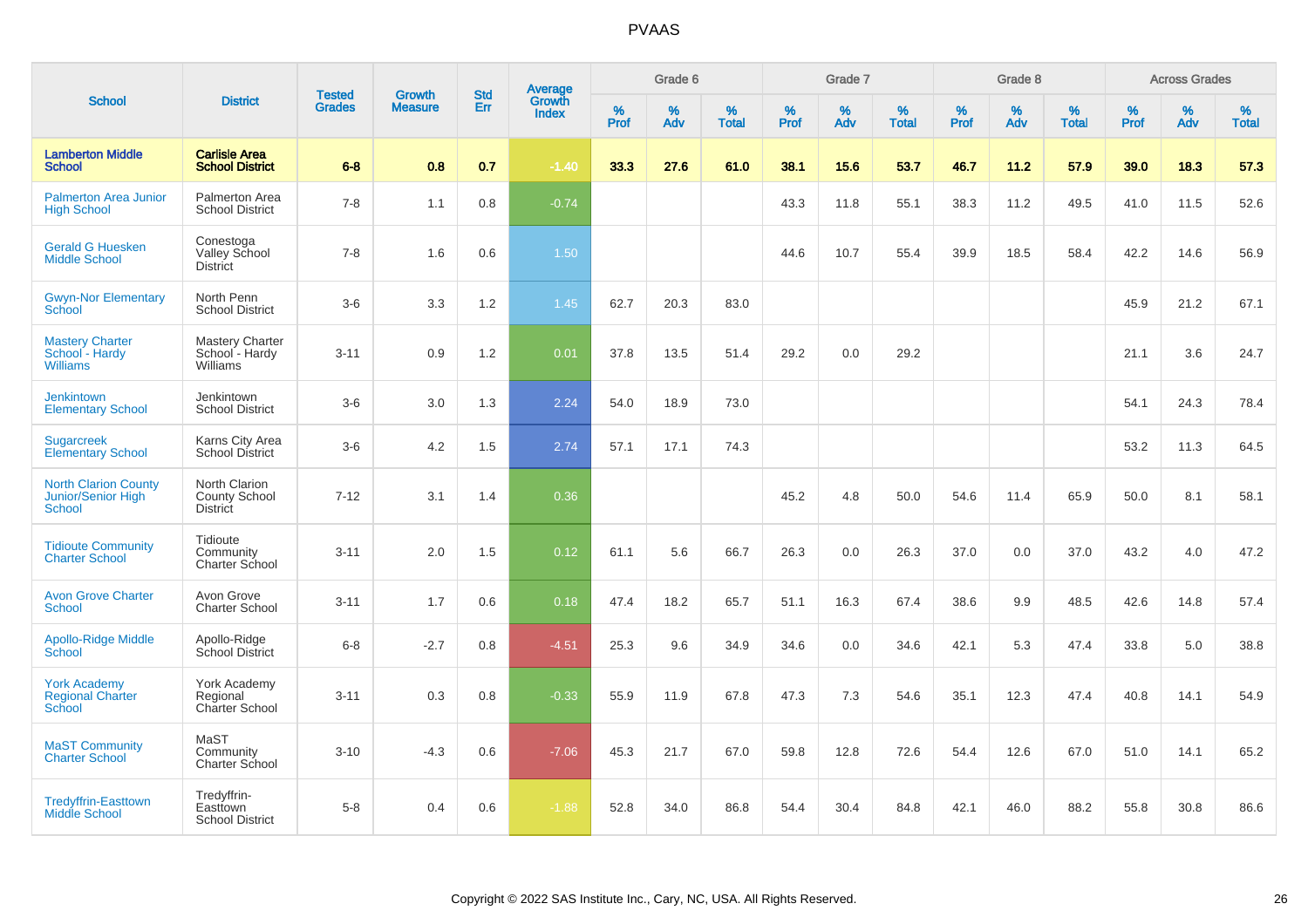|                                                   |                                                       | <b>Tested</b> | <b>Growth</b>  | <b>Std</b> |                                          |                  | Grade 6  |                   |                     | Grade 7  |                   |              | Grade 8  |                   |              | <b>Across Grades</b> |                   |
|---------------------------------------------------|-------------------------------------------------------|---------------|----------------|------------|------------------------------------------|------------------|----------|-------------------|---------------------|----------|-------------------|--------------|----------|-------------------|--------------|----------------------|-------------------|
| <b>School</b>                                     | <b>District</b>                                       | <b>Grades</b> | <b>Measure</b> | Err        | <b>Average</b><br>Growth<br><b>Index</b> | %<br><b>Prof</b> | %<br>Adv | %<br><b>Total</b> | $\%$<br><b>Prof</b> | %<br>Adv | %<br><b>Total</b> | $\%$<br>Prof | %<br>Adv | %<br><b>Total</b> | $\%$<br>Prof | $\%$<br>Adv          | %<br><b>Total</b> |
| <b>Lamberton Middle</b><br><b>School</b>          | <b>Carlisle Area</b><br><b>School District</b>        | $6 - 8$       | 0.8            | 0.7        | $-1.40$                                  | 33.3             | 27.6     | 61.0              | 38.1                | 15.6     | 53.7              | 46.7         | 11.2     | 57.9              | 39.0         | 18.3                 | 57.3              |
| <b>Conewago Valley</b><br>Intermediate School     | Conewago<br>Valley School<br><b>District</b>          | $4 - 6$       | 1.5            | 0.5        | 2.35                                     | 44.7             | 14.1     | 58.8              |                     |          |                   |              |          |                   | 46.6         | 11.0                 | 57.6              |
| <b>North East Middle</b><br><b>School</b>         | North East<br><b>School District</b>                  | $6 - 8$       | 0.5            | 0.6        | $-0.64$                                  | 44.8             | 21.6     | 66.4              | 50.7                | 9.4      | 60.1              | 56.9         | 16.8     | 73.7              | 50.9         | 15.9                 | 66.8              |
| Fanny Jackson Coppin<br><b>School</b>             | Philadelphia<br>City School<br>District               | $3 - 8$       | 8.0            | 2.9        | 2.78                                     |                  |          |                   |                     |          |                   |              |          |                   | 29.7         | $6.2\,$              | 35.9              |
| <b>Millville Area</b><br><b>Elementary School</b> | Millville Area<br><b>School District</b>              | $3-6$         | 2.5            | 1.2        | 2.00                                     | 43.4             | 22.6     | 66.0              |                     |          |                   |              |          |                   | 51.2         | 13.8                 | 64.9              |
| <b>Mountville Elementary</b><br><b>School</b>     | Hempfield<br>School District                          | $3-6$         | 3.2            | 1.1        | 1.38                                     | 40.8             | 12.2     | 53.1              |                     |          |                   |              |          |                   | 40.3         | 15.7                 | 56.0              |
| <b>Farrell Area Es/Lms</b>                        | <b>Farrell Area</b><br><b>School District</b>         | $3-6$         | 2.4            | 1.3        | 1.77                                     | 32.5             | 2.5      | 35.0              |                     |          |                   |              |          |                   | 26.9         | 3.4                  | 30.3              |
| <b>Northeast Middle</b><br><b>School</b>          | <b>Reading School</b><br><b>District</b>              | $5-8$         | 2.5            | 0.9        | 1.62                                     | 19.2             | 4.1      | 23.3              | 22.0                | 4.0      | 26.0              | 25.0         | 2.5      | 27.5              | 20.4         | 2.5                  | 22.9              |
| Claysburg-Kimmel<br><b>Elementary School</b>      | Claysburg-<br>Kimmel School<br><b>District</b>        | $3-6$         | 2.0            | 1.2        | 1.71                                     | 33.3             | 15.7     | 49.0              |                     |          |                   |              |          |                   | 45.4         | 9.2                  | 54.6              |
| <b>Mccall Gen George A</b><br><b>School</b>       | Philadelphia<br>City School<br>District               | $3 - 8$       | 8.0            | 3.0        | 2.68                                     |                  |          |                   |                     |          |                   |              |          |                   | 50.5         | 33.3                 | 83.9              |
| <b>Shamokin Area Middle</b><br><b>School</b>      | Shamokin Area<br><b>School District</b>               | $7 - 8$       | 2.0            | 0.7        | 1.74                                     |                  |          |                   | 44.0                | 1.5      | 45.5              | 31.3         | 5.5      | 36.8              | 37.0         | 3.7                  | 40.7              |
| <b>Everett Area Middle</b><br><b>School</b>       | Everett Area<br><b>School District</b>                | $6 - 11$      | 0.0            | 0.8        | $-3.51$                                  | 34.9             | 11.6     | 46.5              | 47.5                | 5.9      | 53.5              | 37.3         | 9.3      | 46.7              | 40.5         | 8.8                  | 49.2              |
| <b>New Foundations</b><br><b>Charter School</b>   | New<br>Foundations<br><b>Charter School</b>           | $3 - 11$      | $-0.9$         | 0.8        | $-1.93$                                  | 38.1             | 9.5      | 47.6              | 50.8                | 3.3      | 54.1              | 36.1         | 6.0      | 42.2              | 41.1         | 6.7                  | 47.8              |
| <b>Finletter Thomas K</b><br><b>School</b>        | Philadelphia<br><b>City School</b><br><b>District</b> | $3 - 8$       | 3.5            | 1.9        | 0.37                                     |                  |          |                   | 14.3                | 21.4     | 35.7              | 11.8         | 0.0      | 11.8              | 16.2         | 5.0                  | 21.2              |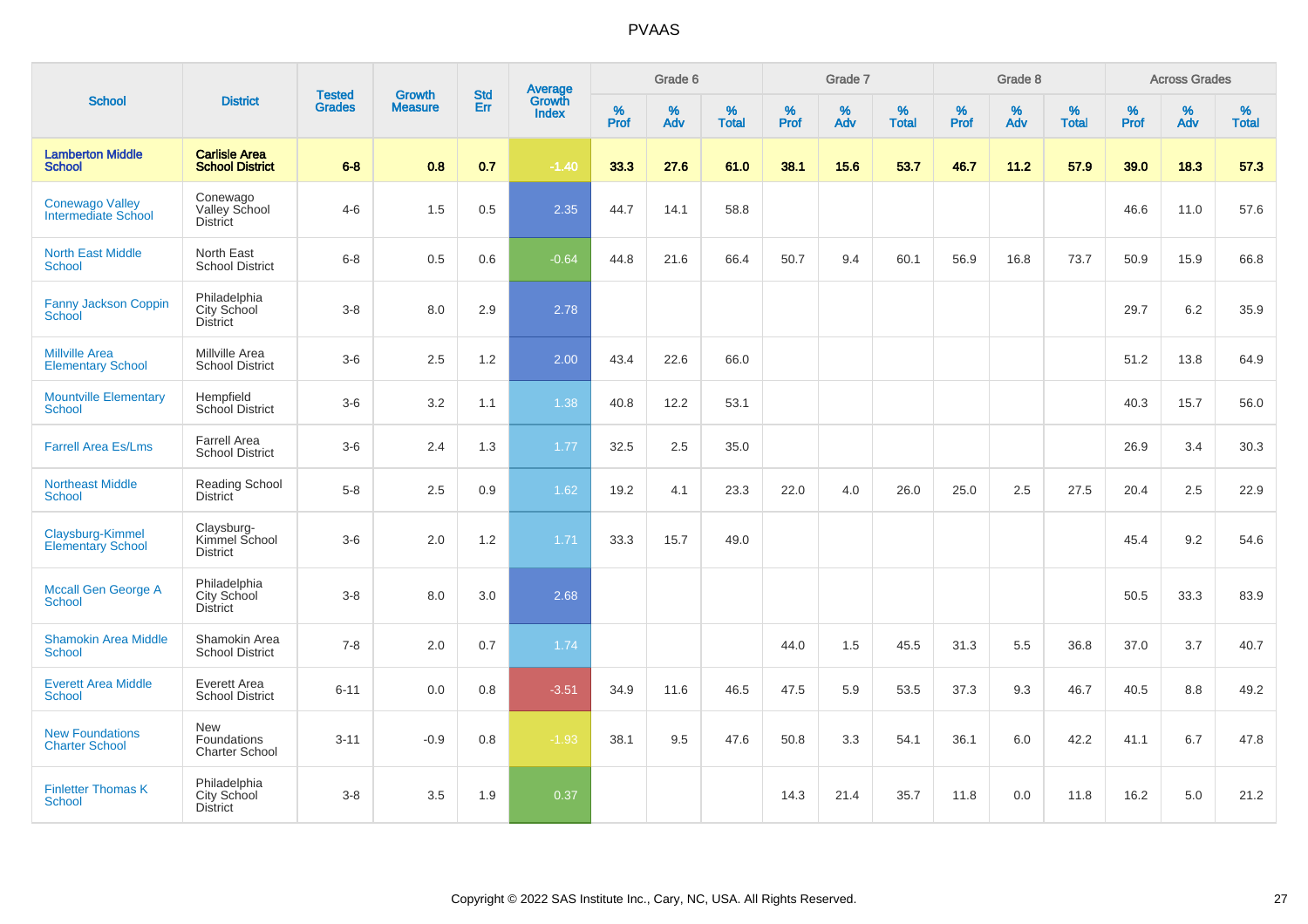| <b>School</b>                                                                    |                                                                |                                |                                 |                   |                                          |           | Grade 6  |                   |           | Grade 7          |                   |           | Grade 8  |                   |           | <b>Across Grades</b> |                   |
|----------------------------------------------------------------------------------|----------------------------------------------------------------|--------------------------------|---------------------------------|-------------------|------------------------------------------|-----------|----------|-------------------|-----------|------------------|-------------------|-----------|----------|-------------------|-----------|----------------------|-------------------|
|                                                                                  | <b>District</b>                                                | <b>Tested</b><br><b>Grades</b> | <b>Growth</b><br><b>Measure</b> | <b>Std</b><br>Err | <b>Average</b><br>Growth<br><b>Index</b> | %<br>Prof | %<br>Adv | %<br><b>Total</b> | %<br>Prof | %<br>Adv         | %<br><b>Total</b> | %<br>Prof | %<br>Adv | %<br><b>Total</b> | %<br>Prof | $\%$<br>Adv          | %<br><b>Total</b> |
| <b>Lamberton Middle</b><br><b>School</b>                                         | <b>Carlisle Area</b><br><b>School District</b>                 | $6 - 8$                        | 0.8                             | 0.7               | $-1.40$                                  | 33.3      | 27.6     | 61.0              | 38.1      | 15.6             | 53.7              | 46.7      | 11.2     | 57.9              | 39.0      | 18.3                 | 57.3              |
| Rockwood Area<br><b>Elementary School</b>                                        | Rockwood Area<br><b>School District</b>                        | $3-6$                          | 3.6                             | 1.3               | $-0.34$                                  | 38.1      | 31.0     | 69.0              |           |                  |                   |           |          |                   | 49.7      | 13.2                 | 62.9              |
| <b>Ardmore Avenue</b><br><b>School</b>                                           | William Penn<br><b>School District</b>                         | $3-6$                          | 4.0                             | 1.5               | 2.59                                     | 38.2      | 2.9      | 41.2              |           |                  |                   |           |          |                   | 27.0      | 4.6                  | 31.6              |
| <b>Blue Mountain Middle</b><br><b>School</b>                                     | <b>Blue Mountain</b><br><b>School District</b>                 | $6-8$                          | $-0.7$                          | 0.6               | $-2.43$                                  | 50.9      | 12.4     | 63.3              | 52.0      | 10.1             | 62.0              | 47.3      | 11.5     | 58.8              | 50.2      | 11.3                 | 61.5              |
| <b>Tinicum School</b>                                                            | Interboro<br><b>School District</b>                            | $3 - 8$                        | 2.7                             | 1.0               | 0.98                                     | 47.6      | 14.3     | 61.9              | 48.6      | 8.6              | 57.1              | 36.4      | 9.1      | 45.4              | 41.4      | 10.2                 | 51.6              |
| <b>Valley Forge Middle</b><br>School                                             | Tredyffrin-<br>Easttown<br><b>School District</b>              | $5 - 8$                        | 0.7                             | 0.6               | 0.20                                     | 40.8      | 47.5     | 88.3              | 58.5      | 28.8             | 87.3              | 55.9      | 33.8     | 89.7              | 53.9      | 34.1                 | 88.0              |
| <b>Young Scholars Of</b><br><b>Western Pennsylvania</b><br><b>Charter School</b> | Young Scholars<br>Of Western<br>Pennsylvania<br>Charter School | $3-8$                          | 2.0                             | 1.1               | 0.21                                     | 40.6      | 6.2      | 46.9              | 32.1      | 3.6              | 35.7              | 43.5      | 8.7      | 52.2              | 31.2      | 9.1                  | 40.3              |
| <b>Port Allegany</b><br><b>Junior/Senior High</b><br>School                      | Port Allegany<br>School District                               | $7 - 11$                       | $-1.2$                          | 1.1               | $-3.97$                                  |           |          |                   | 32.9      | 5.7              | 38.6              | 40.3      | 3.2      | 43.6              | 36.4      | 4.6                  | 40.9              |
| <b>Harris School</b>                                                             | Southeast<br>Delco School<br><b>District</b>                   | $3 - 8$                        | $-0.6$                          | 1.1               | $-1.53$                                  | 25.0      | 0.0      | 25.0              | 32.6      | $2.2\phantom{0}$ | 34.8              | 26.9      | 7.7      | 34.6              | 23.9      | 2.7                  | 26.6              |
| <b>Wendover Middle</b><br><b>School</b>                                          | Hempfield Area<br>School District                              | $6 - 8$                        | 0.3                             | 0.6               | $-1.52$                                  | 41.4      | 26.9     | 68.3              | 54.8      | 21.2             | 76.0              | 52.1      | 15.7     | 67.9              | 49.4      | 21.4                 | 70.8              |
| <b>Propel Charter School-</b><br>East                                            | Propel Charter<br>School - East                                | $3 - 8$                        | 1.1                             | 1.0               | $-2.14$                                  | 34.3      | 11.4     | 45.7              | 33.3      | 9.1              | 42.4              | 29.4      | 0.0      | 29.4              | 31.6      | 4.7                  | 36.3              |
| <b>Beverly Hills Middle</b><br>School                                            | <b>Upper Darby</b><br>School District                          | $6 - 8$                        | 1.4                             | 0.5               | $-0.53$                                  | 17.7      | 5.9      | 23.7              | 25.6      | 1.4              | 27.0              | 23.0      | 3.0      | 26.1              | 22.2      | 3.4                  | 25.6              |
| <b>Valley View Middle</b><br>School                                              | <b>Valley View</b><br><b>School District</b>                   | $6 - 8$                        | 0.8                             | 0.9               | $-2.68$                                  | 41.4      | 10.3     | 51.7              | 53.7      | 4.9              | 58.5              | 42.6      | 4.9      | 47.5              | 44.4      | 7.4                  | 51.8              |
| <b>Curtin Intermediate</b><br>School                                             | Williamsport<br>Area School<br><b>District</b>                 | $4 - 6$                        | $-0.0$                          | 0.7               | $-0.00$                                  | 37.9      | 10.5     | 48.4              |           |                  |                   |           |          |                   | 37.6      | 9.7                  | 47.2              |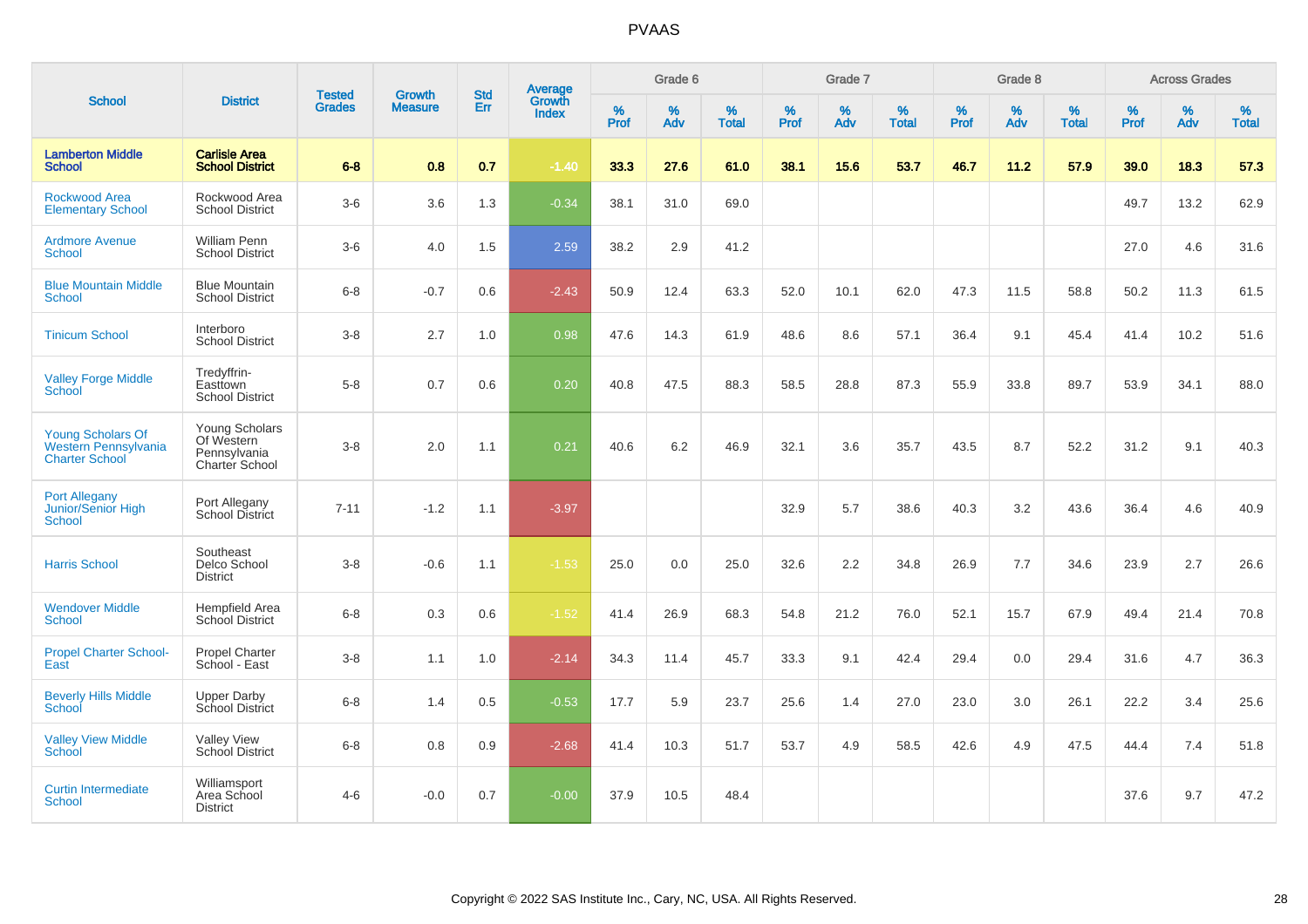| <b>School</b>                                                       |                                                       |                                |                                 |                   |                                          |           | Grade 6  |                   |           | Grade 7  |                   |           | Grade 8  |                   |              | <b>Across Grades</b> |                   |
|---------------------------------------------------------------------|-------------------------------------------------------|--------------------------------|---------------------------------|-------------------|------------------------------------------|-----------|----------|-------------------|-----------|----------|-------------------|-----------|----------|-------------------|--------------|----------------------|-------------------|
|                                                                     | <b>District</b>                                       | <b>Tested</b><br><b>Grades</b> | <b>Growth</b><br><b>Measure</b> | <b>Std</b><br>Err | <b>Average</b><br>Growth<br><b>Index</b> | %<br>Prof | %<br>Adv | %<br><b>Total</b> | %<br>Prof | %<br>Adv | %<br><b>Total</b> | %<br>Prof | %<br>Adv | %<br><b>Total</b> | $\%$<br>Prof | %<br>Adv             | %<br><b>Total</b> |
| <b>Lamberton Middle</b><br><b>School</b>                            | <b>Carlisle Area</b><br><b>School District</b>        | $6 - 8$                        | 0.8                             | 0.7               | $-1.40$                                  | 33.3      | 27.6     | 61.0              | 38.1      | 15.6     | 53.7              | 46.7      | 11.2     | 57.9              | 39.0         | 18.3                 | 57.3              |
| <b>North Star East Middle</b><br><b>School</b>                      | North Star<br><b>School District</b>                  | $5 - 8$                        | $-0.3$                          | 0.7               | $-0.54$                                  | 35.9      | 17.2     | 53.1              | 44.4      | 8.3      | 52.8              | 49.5      | 17.2     | 66.7              | 43.8         | 11.8                 | 55.6              |
| <b>Aspira Bilingual Cyber</b><br><b>Charter School</b>              | Aspira Bilingual<br>Cyber Charter<br>School           | $3 - 11$                       | 2.8                             | 1.6               | $-0.41$                                  | 12.9      | 0.0      | 12.9              | 0.0       | 0.0      | 0.0               | 0.0       | 0.0      | 0.0               | 5.9          | 0.0                  | 5.9               |
| <b>Elmer L Meyers</b><br><b>Junior/Senior High</b><br><b>School</b> | <b>Wilkes-Barre</b><br>Area School<br><b>District</b> | $7 - 11$                       | 1.8                             | 1.6               | $-0.68$                                  |           |          |                   | 32.6      | 4.1      | 36.7              | 43.3      | 6.7      | 50.0              | 36.7         | 5.1                  | 41.8              |
| <b>Otto-Eldred</b><br><b>Elementary School</b>                      | Otto-Eldred<br><b>School District</b>                 | $3-6$                          | 3.6                             | 1.4               | 2.50                                     | 47.5      | 15.0     | 62.5              |           |          |                   |           |          |                   | 47.0         | 10.6                 | 57.6              |
| <b>Clarion Area</b><br>Junior/Senior High<br><b>School</b>          | <b>Clarion Area</b><br><b>School District</b>         | $7 - 11$                       | 2.2                             | 1.1               | 0.05                                     |           |          |                   | 44.8      | 4.5      | 49.2              | 39.0      | 11.9     | 50.8              | 42.1         | 7.9                  | 50.0              |
| <b>Gayman Elementary</b><br>School                                  | <b>Central Bucks</b><br><b>School District</b>        | $3-6$                          | 1.9                             | 1.2               | 1.60                                     | 52.6      | 31.6     | 84.2              |           |          |                   |           |          |                   | 58.8         | 22.0                 | 80.9              |
| <b>Shenango High School</b>                                         | Shenango Area<br>School District                      | $7 - 11$                       | 2.4                             | 0.9               | 1.54                                     |           |          |                   | 45.7      | 9.6      | 55.3              | 41.1      | 18.9     | 60.0              | 43.5         | 14.1                 | 57.6              |
| <b>Damascus Area</b><br><b>School</b>                               | Wayne<br>Highlands<br>School District                 | $3 - 8$                        | 2.9                             | 1.2               | $-0.01$                                  | 30.0      | 50.0     | 80.0              | 35.3      | 32.4     | 67.6              | 53.6      | 21.4     | 75.0              | 45.0         | 30.2                 | 75.2              |
| <b>Palisades Middle</b><br>School                                   | Palisades<br><b>School District</b>                   | $6 - 8$                        | $-0.5$                          | 0.7               | $-3.54$                                  | 48.5      | 19.2     | 67.7              | 60.2      | 10.7     | 70.9              | 43.2      | 9.1      | 52.3              | 51.0         | 13.1                 | 64.1              |
| <b>St Marys Area Middle</b><br>School                               | <b>Saint Marys</b><br>Area School<br><b>District</b>  | $5-8$                          | $-0.7$                          | 0.6               | $-3.59$                                  | 42.7      | 13.7     | 56.4              | 40.8      | 7.7      | 48.5              | 46.4      | 8.0      | 54.3              | 43.5         | 9.6                  | 53.1              |
| <b>Bucktail Area Middle</b><br><b>School</b>                        | Keystone<br>Central School<br><b>District</b>         | $5 - 8$                        | $-0.3$                          | 1.2               | $-0.87$                                  | 44.0      | 12.0     | 56.0              | 31.2      | 0.0      | 31.2              | 40.7      | 7.4      | 48.2              | 38.9         | 4.6                  | 43.5              |
| <b>Walnut Creek Middle</b><br><b>School</b>                         | Millcreek<br>Township<br><b>School District</b>       | $6 - 8$                        | 0.6                             | 0.6               | $-2.22$                                  | 46.0      | 27.7     | 73.7              | 50.3      | 25.5     | 75.8              | 47.1      | 20.0     | 67.1              | 47.9         | 24.4                 | 72.3              |
| <b>Penn Cambria Middle</b><br><b>School</b>                         | Penn Cambria<br><b>School District</b>                | $5-8$                          | $-0.4$                          | 0.6               | $-3.46$                                  | 45.9      | 7.1      | 53.1              | 58.1      | 7.7      | 65.8              | 52.0      | 8.0      | 60.0              | 53.8         | 6.0                  | 59.8              |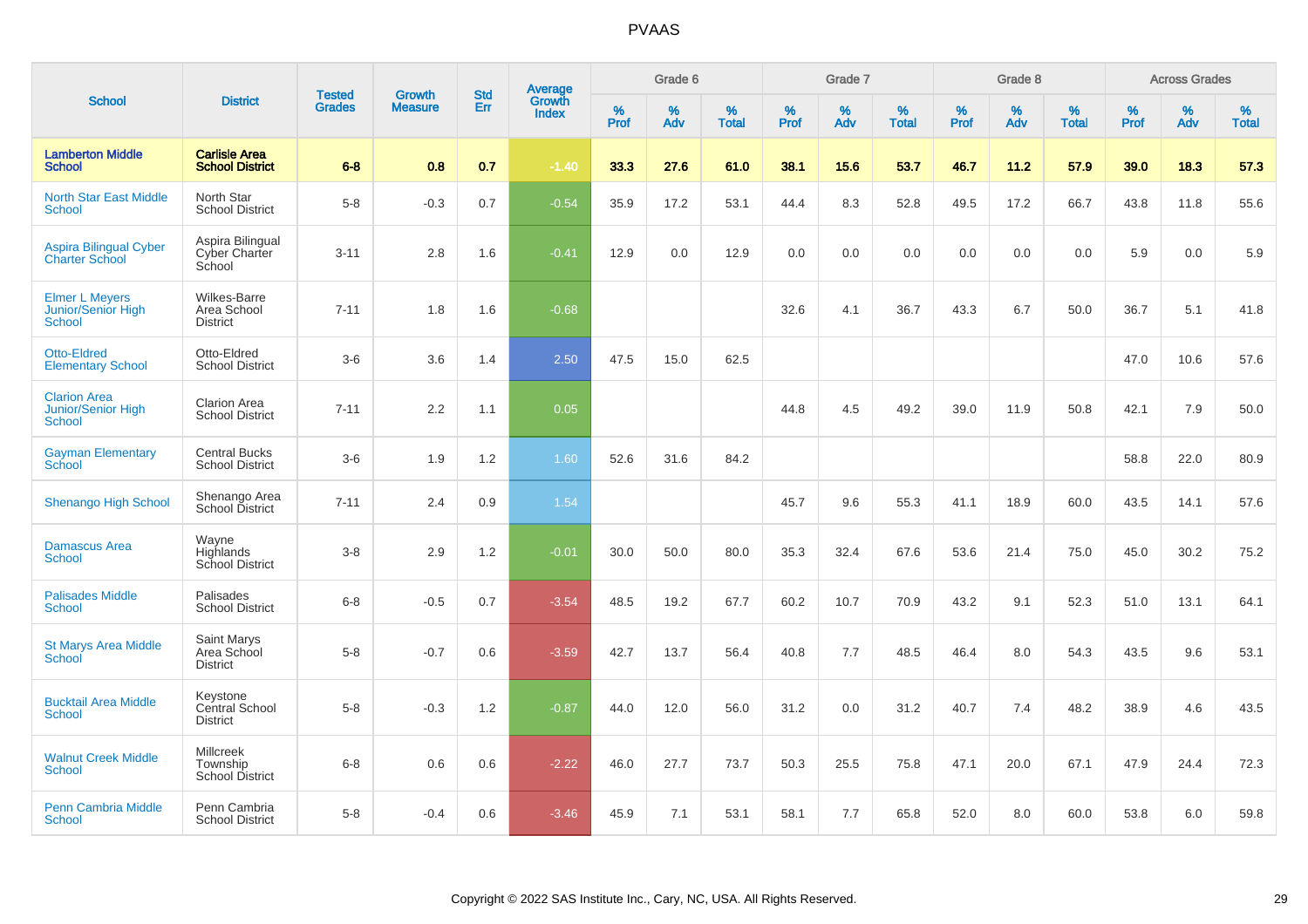| <b>School</b>                                                   |                                                        |                                |                                 |                   |                                          |           | Grade 6  |                   |           | Grade 7  |                   |           | Grade 8  |                   |              | <b>Across Grades</b> |                   |
|-----------------------------------------------------------------|--------------------------------------------------------|--------------------------------|---------------------------------|-------------------|------------------------------------------|-----------|----------|-------------------|-----------|----------|-------------------|-----------|----------|-------------------|--------------|----------------------|-------------------|
|                                                                 | <b>District</b>                                        | <b>Tested</b><br><b>Grades</b> | <b>Growth</b><br><b>Measure</b> | <b>Std</b><br>Err | <b>Average</b><br>Growth<br><b>Index</b> | %<br>Prof | %<br>Adv | %<br><b>Total</b> | %<br>Prof | %<br>Adv | %<br><b>Total</b> | %<br>Prof | %<br>Adv | %<br><b>Total</b> | $\%$<br>Prof | $\%$<br>Adv          | %<br><b>Total</b> |
| <b>Lamberton Middle</b><br><b>School</b>                        | <b>Carlisle Area</b><br><b>School District</b>         | $6 - 8$                        | 0.8                             | 0.7               | $-1.40$                                  | 33.3      | 27.6     | 61.0              | 38.1      | 15.6     | 53.7              | 46.7      | 11.2     | 57.9              | 39.0         | 18.3                 | 57.3              |
| <b>Swatara Middle School</b>                                    | Central<br>Dauphin School<br><b>District</b>           | $6 - 8$                        | 1.4                             | 0.6               | 1.12                                     | 28.5      | 10.1     | 38.6              | 30.2      | 2.9      | 33.1              | 27.3      | 4.7      | 32.0              | 28.8         | 5.8                  | 34.6              |
| <b>Holland Elementary</b><br><b>School</b>                      | Council Rock<br><b>School District</b>                 | $3-6$                          | 2.8                             | 1.1               | 2.30                                     | 44.8      | 25.9     | 70.7              |           |          |                   |           |          |                   | 48.1         | 16.9                 | 65.0              |
| <b>Dallastown Area</b><br><b>Intermediate School</b>            | Dallastown<br>Area School<br><b>District</b>           | $4 - 6$                        | $-0.6$                          | 0.5               | $-1.25$                                  | 44.7      | 30.8     | 75.5              |           |          |                   |           |          |                   | 44.5         | 23.6                 | 68.1              |
| <b>Greater Latrobe Junior</b><br><b>High School</b>             | <b>Greater Latrobe</b><br><b>School District</b>       | $7 - 8$                        | $-0.8$                          | 0.6               | $-4.38$                                  |           |          |                   | 49.0      | 10.1     | 59.1              | 46.2      | 20.0     | 66.2              | 47.6         | 15.2                 | 62.8              |
| Southwest Leadership<br><b>Academy Charter</b><br><b>School</b> | Southwest<br>Leadership<br>Academy<br>Charter School   | $3 - 8$                        | 0.2                             | 1.1               | 0.19                                     | 16.1      | 6.4      | 22.6              | 15.8      | 2.6      | 18.4              | 20.8      | 0.0      | 20.8              | 19.0         | 3.3                  | 22.3              |
| <b>Bangor Area Middle</b><br><b>School</b>                      | <b>Bangor Area</b><br>School District                  | $7 - 8$                        | 1.8                             | 0.7               | 1.44                                     |           |          |                   | 47.3      | 9.5      | 56.8              | 43.3      | 8.0      | 51.3              | 45.3         | 8.7                  | 54.0              |
| Pittsburgh Classical 6-<br>8                                    | Pittsburgh<br>School District                          | $6-8$                          | 0.6                             | 0.9               | $-1.69$                                  | 19.7      | 6.6      | 26.2              | 32.2      | 3.3      | 35.6              | 35.3      | 0.0      | 35.3              | 29.2         | 3.5                  | 32.7              |
| <b>Ingomar Middle School</b>                                    | North Allegheny<br><b>School District</b>              | $6 - 8$                        | 0.1                             | 0.6               | $-2.72$                                  | 43.4      | 33.5     | 76.9              | 53.0      | 27.6     | 80.6              | 57.6      | 26.7     | 84.2              | 50.9         | 29.5                 | 80.5              |
| <b>Allegheny-Clarion</b><br>Valley High School                  | Allegheny-<br>Clarion Valley<br><b>School District</b> | $7 - 10$                       | 3.4                             | 1.4               | 1.00                                     |           |          |                   | 43.9      | 2.4      | 46.3              | 40.0      | 0.0      | 40.0              | 42.1         | 1.3                  | 43.4              |
| <b>George A Ferrell</b><br><b>Elementary School</b>             | East Lycoming<br>School District                       | $3-6$                          | 4.9                             | 2.0               | 2.10                                     | 23.8      | 42.9     | 66.7              |           |          |                   |           |          |                   | 41.9         | 21.6                 | 63.5              |
| <b>Penn Wood Middle</b><br><b>School</b>                        | <b>William Penn</b><br><b>School District</b>          | $7 - 8$                        | 1.5                             | 0.7               | 0.74                                     |           |          |                   | 30.8      | 0.6      | 31.4              | 21.8      | 2.4      | 24.2              | 26.4         | 1.5                  | 27.8              |
| Northwood Academy<br><b>Charter School</b>                      | Northwood<br>Academy<br><b>Charter School</b>          | $3 - 8$                        | $-0.1$                          | 0.7               | $-0.12$                                  | 44.2      | 6.5      | 50.6              | 37.5      | 5.6      | 43.1              | 29.6      | 13.0     | 42.6              | 31.0         | 5.4                  | 36.4              |
| <b>Mastery Charter</b><br><b>School-Harrity</b><br>Campus       | <b>Mastery Charter</b><br>School - Harrity<br>Campus   | $3 - 8$                        | 0.5                             | 1.2               | 0.04                                     | 12.8      | 2.1      | 14.9              | 26.5      | 0.0      | 26.5              | 11.1      | 7.4      | 18.5              | 18.2         | 2.0                  | 20.2              |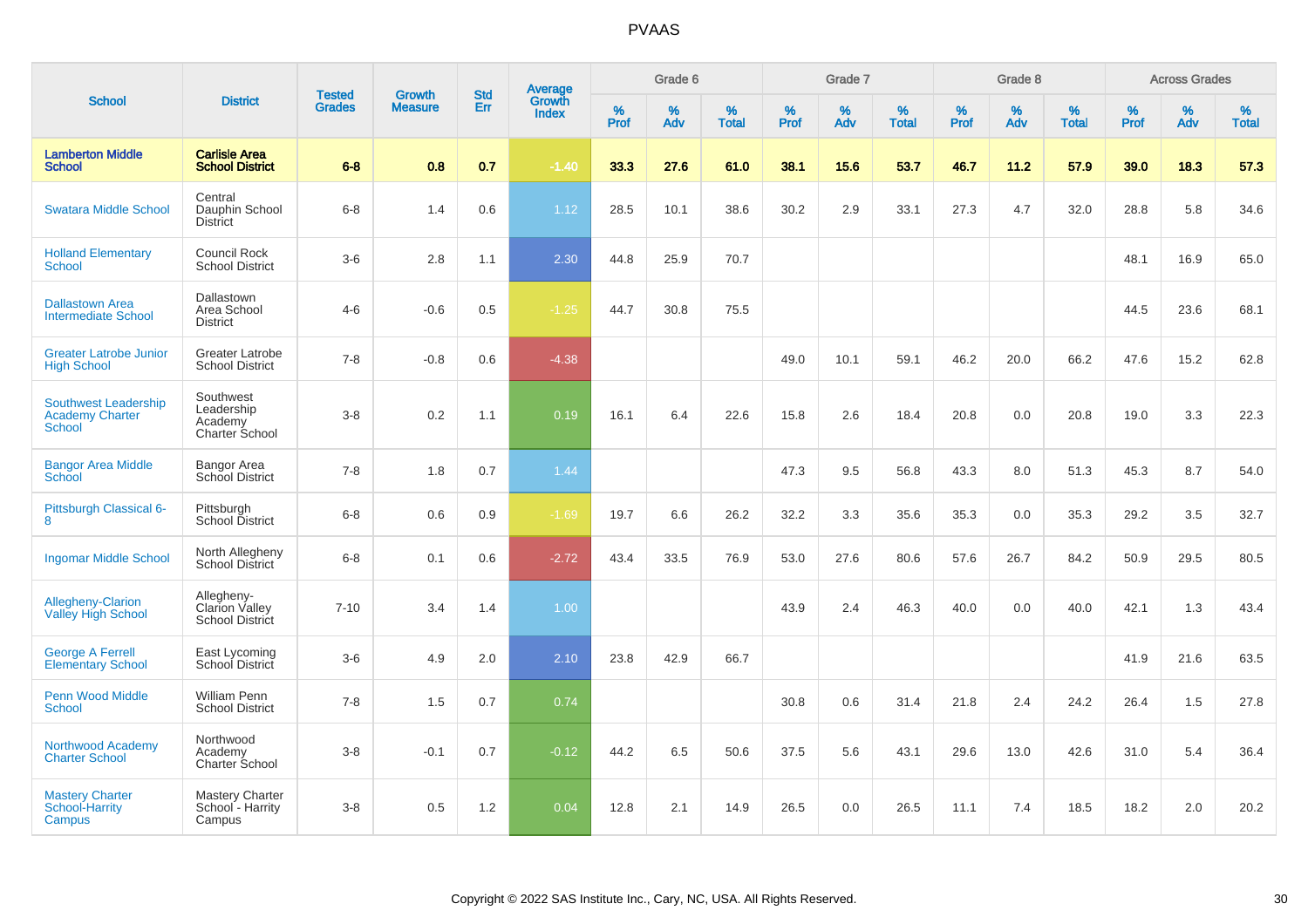| <b>School</b>                                    |                                                |                                | <b>Growth</b>  | <b>Std</b> |                                          |                  | Grade 6     |                   |           | Grade 7  |                   |           | Grade 8  |                   |              | <b>Across Grades</b> |                   |
|--------------------------------------------------|------------------------------------------------|--------------------------------|----------------|------------|------------------------------------------|------------------|-------------|-------------------|-----------|----------|-------------------|-----------|----------|-------------------|--------------|----------------------|-------------------|
|                                                  | <b>District</b>                                | <b>Tested</b><br><b>Grades</b> | <b>Measure</b> | Err        | <b>Average</b><br>Growth<br><b>Index</b> | %<br><b>Prof</b> | $\%$<br>Adv | %<br><b>Total</b> | %<br>Prof | %<br>Adv | %<br><b>Total</b> | %<br>Prof | %<br>Adv | %<br><b>Total</b> | $\%$<br>Prof | $\%$<br>Adv          | %<br><b>Total</b> |
| <b>Lamberton Middle</b><br><b>School</b>         | <b>Carlisle Area</b><br><b>School District</b> | $6 - 8$                        | 0.8            | 0.7        | $-1.40$                                  | 33.3             | 27.6        | 61.0              | 38.1      | 15.6     | 53.7              | 46.7      | 11.2     | 57.9              | 39.0         | 18.3                 | 57.3              |
| <b>Dorseyville Middle</b><br>School              | Fox Chapel<br>Area School<br><b>District</b>   | $4 - 8$                        | $-0.3$         | 0.5        | $-5.13$                                  | 34.8             | 51.8        | 86.6              | 50.0      | 27.0     | 77.0              | 52.9      | 31.4     | 84.3              | 46.0         | 36.7                 | 82.6              |
| <b>Muncy Junior/Senior</b><br><b>High School</b> | Muncy School<br><b>District</b>                | $7 - 11$                       | $-0.5$         | 1.0        | $-3.34$                                  |                  |             |                   | 58.0      | 8.7      | 66.7              | 44.4      | 12.2     | 56.7              | 50.3         | 10.7                 | 61.0              |
| <b>Delcroft School</b>                           | Southeast<br>Delco School<br><b>District</b>   | $3-8$                          | $-0.2$         | 1.1        | $-0.69$                                  | 37.5             | 0.0         | 37.5              | 15.4      | 0.0      | 15.4              | 34.2      | 0.0      | 34.2              | 28.9         | 1.0                  | 29.9              |
| <b>Welsh Valley Middle</b><br><b>School</b>      | Lower Merion<br><b>School District</b>         | $6 - 10$                       | $-0.3$         | 0.4        | $-1.87$                                  | 46.7             | 33.5        | 80.2              | 55.2      | 25.2     | 80.4              | 51.8      | 28.3     | 80.2              | 51.3         | 28.9                 | 80.2              |
| <b>Southwark School</b>                          | Philadelphia<br>City School<br><b>District</b> | $3-8$                          | 1.4            | 1.3        | $-0.57$                                  | 23.8             | 0.0         | 23.8              | 17.2      | 6.9      | 24.1              | 31.2      | 0.0      | 31.2              | 19.0         | 4.4                  | 23.4              |
| <b>Penn Middle School</b>                        | Penn-Trafford<br><b>School District</b>        | $6 - 8$                        | 0.3            | 0.6        | $-1.07$                                  | 47.5             | 32.5        | 80.0              | 58.9      | 22.2     | 81.1              | 55.8      | 14.0     | 69.8              | 54.3         | 22.7                 | 77.0              |
| <b>New Oxford Middle</b><br><b>School</b>        | Conewago<br>Valley School<br><b>District</b>   | $7 - 8$                        | $-0.0$         | 0.5        | $-2.43$                                  |                  |             |                   | 46.6      | 8.9      | 55.5              | 46.8      | 5.7      | 52.5              | 46.7         | 7.3                  | 54.0              |
| <b>Union City Middle</b><br>School               | Union City Area<br>School District             | $6 - 11$                       | 0.1            | 0.8        | $-1.88$                                  | 35.5             | 16.1        | 51.6              | 44.7      | 10.5     | 55.3              | 42.2      | 8.9      | 51.1              | 41.2         | 11.4                 | 52.6              |
| <b>S S Palmer</b><br><b>Elementary School</b>    | Palmerton Area<br><b>School District</b>       | $3-6$                          | 0.8            | 1.1        | 0.77                                     | 46.5             | 5.6         | 52.1              |           |          |                   |           |          |                   | 49.0         | 7.5                  | 56.5              |
| <b>Toby Farms</b><br><b>Intermediate School</b>  | Chester-Upland<br><b>School District</b>       | $5-8$                          | 1.2            | 1.0        | $-0.31$                                  | 17.9             | 3.6         | 21.4              | 7.5       | 0.0      | 7.5               | 7.3       | 0.0      | 7.3               | 11.4         | 1.2                  | 12.6              |
| <b>Haverford Middle</b><br>School                | Haverford<br>Township<br>School District       | $6 - 8$                        | 0.1            | 0.4        | $-2.65$                                  | 51.1             | 27.6        | 78.7              | 55.0      | 18.3     | 73.3              | 44.5      | 32.3     | 76.7              | 50.6         | 25.7                 | 76.3              |
| Youngsville<br>Middle/High School                | <b>Warren County</b><br>School District        | $6 - 11$                       | 2.5            | 1.0        | 0.44                                     | 42.3             | 9.6         | 51.9              | 24.0      | 0.0      | 24.0              | 42.5      | 0.0      | 42.5              | 35.9         | 3.5                  | 39.4              |
| <b>Founders Hall Middle</b><br>School            | Mckeesport<br>Area School<br><b>District</b>   | $6 - 8$                        | $-0.4$         | 0.5        | $-3.84$                                  | 29.1             | 1.3         | 30.4              | 24.1      | 0.0      | 24.1              | 22.9      | 1.1      | 23.9              | 25.1         | 0.7                  | 25.9              |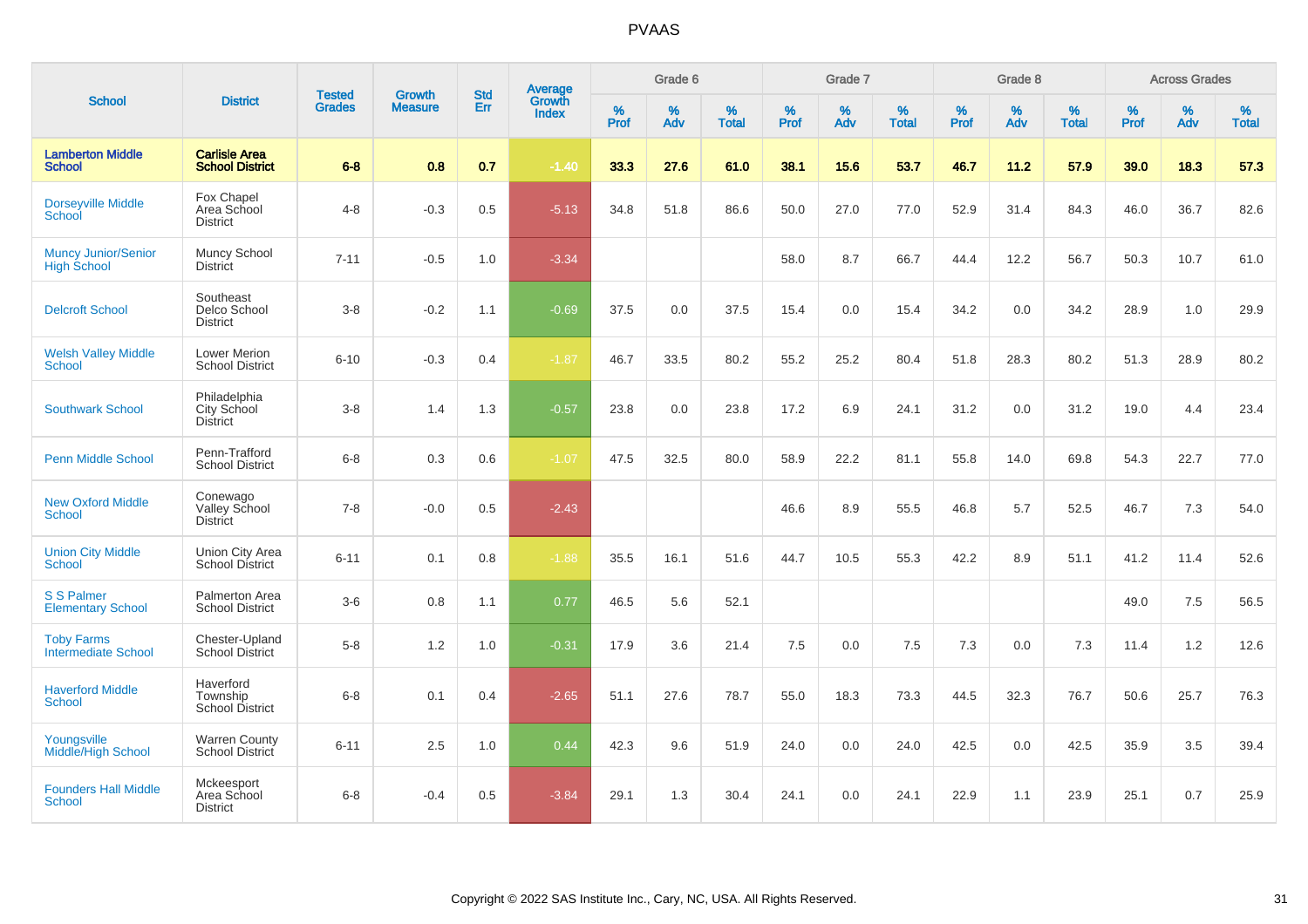| <b>School</b>                                           |                                                          |                                | <b>Growth</b>  | <b>Std</b> |                                          |           | Grade 6  |                   |           | Grade 7     |                   |           | Grade 8  |                   |           | <b>Across Grades</b> |                   |
|---------------------------------------------------------|----------------------------------------------------------|--------------------------------|----------------|------------|------------------------------------------|-----------|----------|-------------------|-----------|-------------|-------------------|-----------|----------|-------------------|-----------|----------------------|-------------------|
|                                                         | <b>District</b>                                          | <b>Tested</b><br><b>Grades</b> | <b>Measure</b> | <b>Err</b> | <b>Average</b><br>Growth<br><b>Index</b> | %<br>Prof | %<br>Adv | %<br><b>Total</b> | %<br>Prof | $\%$<br>Adv | %<br><b>Total</b> | %<br>Prof | %<br>Adv | %<br><b>Total</b> | %<br>Prof | $\%$<br>Adv          | %<br><b>Total</b> |
| <b>Lamberton Middle</b><br><b>School</b>                | <b>Carlisle Area</b><br><b>School District</b>           | $6 - 8$                        | 0.8            | 0.7        | $-1.40$                                  | 33.3      | 27.6     | 61.0              | 38.1      | 15.6        | 53.7              | 46.7      | 11.2     | 57.9              | 39.0      | 18.3                 | 57.3              |
| <b>Marshall Academy</b>                                 | Harrisburg City<br>School District                       | $5-8$                          | 4.2            | 1.7        | 0.92                                     | 8.7       | 0.0      | 8.7               | 0.0       | 0.0         | 0.0               | 11.8      | 0.0      | 11.8              | 5.9       | 0.0                  | 5.9               |
| <b>Fritz Elementary</b><br><b>School</b>                | Conestoga<br>Valley School<br><b>District</b>            | $3-6$                          | 2.3            | 1.0        | 1.53                                     | 39.1      | 16.1     | 55.2              |           |             |                   |           |          |                   | 43.6      | 13.5                 | 57.1              |
| <b>Pittsburgh South Hills</b><br>$6 - 8$                | Pittsburgh<br>School District                            | $6 - 8$                        | $-0.9$         | 0.8        | $-3.86$                                  | 25.2      | 5.4      | 30.6              | 22.2      | 5.6         | 27.8              | 23.3      | 0.0      | 23.3              | 23.7      | 3.8                  | 27.5              |
| <b>Fort Leboeuf Middle</b><br><b>School</b>             | Fort Leboeuf<br><b>School District</b>                   | $6 - 8$                        | $-0.7$         | 0.6        | $-2.85$                                  | 39.4      | 26.8     | 66.2              | 49.4      | 15.2        | 64.6              | 42.1      | 16.6     | 58.6              | 44.1      | 19.1                 | 63.2              |
| N Hopewell-<br>Winterstown<br><b>Elementary School</b>  | Red Lion Area<br><b>School District</b>                  | $3-6$                          | 2.2            | 1.6        | 1.39                                     | 46.9      | 21.9     | 68.8              |           |             |                   |           |          |                   | 41.5      | 17.0                 | 58.5              |
| <b>Mastery Charter</b><br>School-Pickett<br>Campus      | <b>Mastery Charter</b><br>School - Pickett<br>Campus     | $6 - 10$                       | 1.6            | 1.1        | $-0.80$                                  | 4.9       | 0.0      | 4.9               | 15.4      | 0.0         | 15.4              | 8.8       | 2.9      | 11.8              | 9.6       | 0.9                  | 10.5              |
| <b>Conemaugh Valley</b><br>Junior/Senior High<br>School | Conemaugh<br>Valley School<br><b>District</b>            | $7 - 12$                       | 2.4            | 1.2        | 0.50                                     |           |          |                   | 45.1      | 5.9         | 51.0              | 49.1      | 9.4      | 58.5              | 47.1      | 7.7                  | 54.8              |
| Aliquippa<br>Junior/Senior High<br><b>School</b>        | Aliquippa<br>School District                             | $7 - 11$                       | 1.8            | 1.1        | $-0.04$                                  |           |          |                   | 27.4      | 2.7         | 30.1              | 14.1      | 0.0      | 14.1              | 21.2      | 1.5                  | 22.6              |
| <b>Lower Macungie</b><br><b>Middle School</b>           | East Penn<br><b>School District</b>                      | $6 - 8$                        | 0.4            | 0.4        | $-1.54$                                  | 41.8      | 15.4     | 57.1              | 52.5      | 9.4         | 62.0              | 51.4      | 12.7     | 64.1              | 48.6      | 12.5                 | 61.1              |
| <b>Pittsburgh Sterrett 6-8</b>                          | Pittsburgh<br>School District                            | $5-8$                          | 0.4            | 0.8        | $-1.93$                                  | 18.6      | 4.3      | 22.9              | 19.0      | 3.6         | 22.6              | 31.7      | 1.7      | 33.3              | 22.3      | 3.3                  | 25.6              |
| <b>Albert Gallatin South</b><br><b>Middle School</b>    | <b>Albert Gallatin</b><br>Area School<br><b>District</b> | $6 - 8$                        | 1.7            | 0.8        | 0.50                                     | 29.5      | 12.6     | 42.1              | 31.9      | 3.2         | 35.1              | 42.4      | 8.2      | 50.6              | 34.3      | 8.0                  | 42.3              |
| <b>Blue Ridge Middle</b><br>School                      | <b>Blue Ridge</b><br><b>School District</b>              | $6 - 8$                        | 1.9            | 0.9        | $-0.10$                                  | 46.0      | 8.1      | 54.0              | 50.0      | 16.1        | 66.1              | 47.1      | 8.6      | 55.7              | 47.6      | 10.7                 | 58.2              |
| <b>Newport Middle</b><br><b>School</b>                  | Newport School<br><b>District</b>                        | $6 - 8$                        | 0.6            | 0.9        | $-1.64$                                  | 44.4      | 11.1     | 55.6              | 41.3      | 1.6         | 42.9              | 43.8      | 7.8      | 51.6              | 43.2      | 7.0                  | 50.2              |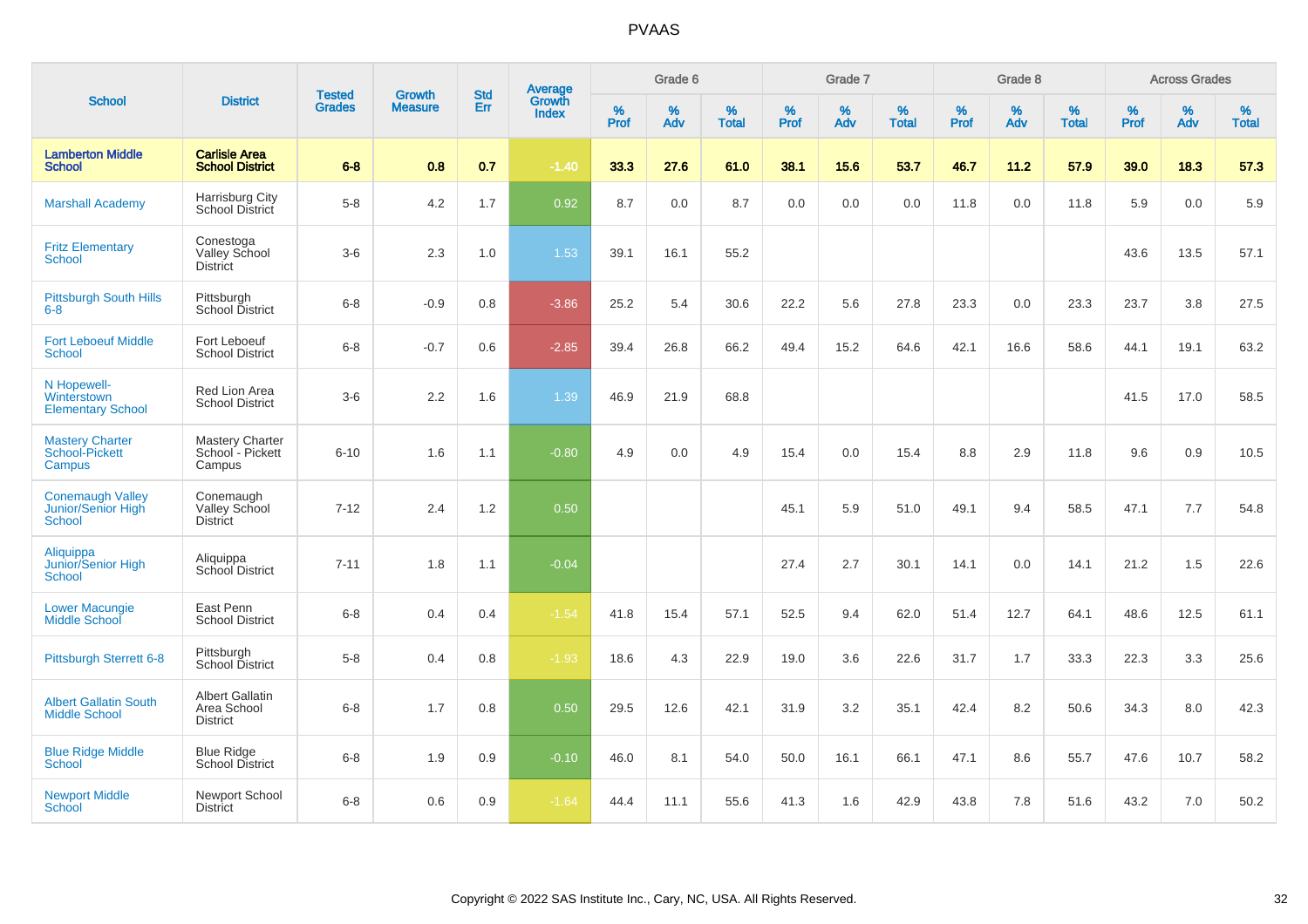| <b>School</b>                                                     |                                                              |                                |                                 | <b>Std</b> |                                          |                  | Grade 6     |                      |           | Grade 7  |                   |           | Grade 8  |                   |              | <b>Across Grades</b> |                   |
|-------------------------------------------------------------------|--------------------------------------------------------------|--------------------------------|---------------------------------|------------|------------------------------------------|------------------|-------------|----------------------|-----------|----------|-------------------|-----------|----------|-------------------|--------------|----------------------|-------------------|
|                                                                   | <b>District</b>                                              | <b>Tested</b><br><b>Grades</b> | <b>Growth</b><br><b>Measure</b> | Err        | <b>Average</b><br>Growth<br><b>Index</b> | %<br><b>Prof</b> | $\%$<br>Adv | $\%$<br><b>Total</b> | %<br>Prof | %<br>Adv | %<br><b>Total</b> | %<br>Prof | %<br>Adv | %<br><b>Total</b> | $\%$<br>Prof | $\%$<br>Adv          | %<br><b>Total</b> |
| <b>Lamberton Middle</b><br><b>School</b>                          | <b>Carlisle Area</b><br><b>School District</b>               | $6 - 8$                        | 0.8                             | 0.7        | $-1.40$                                  | 33.3             | 27.6        | 61.0                 | 38.1      | 15.6     | 53.7              | 46.7      | 11.2     | 57.9              | 39.0         | 18.3                 | 57.3              |
| <b>Stewart Middle School</b>                                      | Norristown Area<br><b>School District</b>                    | $5-8$                          | $-0.0$                          | 0.7        | $-2.72$                                  | 34.3             | 3.0         | 37.3                 | 25.0      | 5.4      | 30.4              | 22.5      | 4.2      | 26.8              | 24.6         | 3.5                  | 28.2              |
| <b>Duquesne Elementary</b><br>School                              | Duquesne City<br>School District                             | $3-6$                          | 3.1                             | 1.3        | 0.74                                     | 10.8             | 2.7         | 13.5                 |           |          |                   |           |          |                   | 15.2         | 0.6                  | 15.8              |
| <b>Pequea Elementary</b><br><b>School</b>                         | Penn Manor<br><b>School District</b>                         | $3-6$                          | 2.7                             | 1.4        | 1.88                                     | 51.6             | 12.9        | 64.5                 |           |          |                   |           |          |                   | 49.7         | 16.6                 | 66.3              |
| <b>Mastery Charter</b><br>School - Cleveland<br><b>Elementary</b> | <b>Mastery Charter</b><br>School-<br>Cleveland<br>Elementary | $3-8$                          | 2.7                             | 1.3        | 0.20                                     | 23.5             | 0.0         | 23.5                 | 24.1      | 3.4      | 27.6              | 21.7      | 0.0      | 21.7              | 18.8         | 1.9                  | 20.6              |
| <b>Skyview Upper</b><br><b>Elementary School</b>                  | Methacton<br><b>School District</b>                          | $5-6$                          | $-0.7$                          | 0.5        | $-1.42$                                  | 54.8             | 21.0        | 75.8                 |           |          |                   |           |          |                   | 59.6         | 14.9                 | 74.5              |
| <b>Deer Lakes Middle</b><br><b>School</b>                         | Deer Lakes<br><b>School District</b>                         | $6 - 8$                        | $-0.3$                          | 0.7        | $-2.25$                                  | 47.2             | 22.0        | 69.1                 | 42.4      | 10.6     | 53.0              | 45.1      | 10.8     | 55.9              | 44.8         | 14.6                 | 59.4              |
| <b>Central Elementary</b><br><b>School</b>                        | Franklin Area<br><b>School District</b>                      | $3-6$                          | 2.6                             | 1.2        | 1.46                                     | 40.4             | 11.5        | 51.9                 |           |          |                   |           |          |                   | 36.4         | 4.3                  | 40.7              |
| <b>Ferndale Area</b><br>Junior/Senior High<br><b>School</b>       | Ferndale Area<br><b>School District</b>                      | $7 - 10$                       | 3.1                             | 1.4        | 1.45                                     |                  |             |                      | 61.5      | 5.1      | 66.7              | 54.4      | 4.4      | 58.7              | 57.6         | 4.7                  | 62.4              |
| <b>Hannah Penn</b>                                                | York City<br>School District                                 | $3 - 8$                        | 1.5                             | 0.9        | 0.31                                     | 9.8              | 0.0         | 9.8                  | 7.0       | 0.0      | 7.0               | 10.4      | 2.1      | 12.5              | 8.6          | 0.3                  | 8.9               |
| <b>James W Parker</b><br><b>Middle School</b>                     | <b>General Mclane</b><br><b>School District</b>              | $5-8$                          | 0.2                             | 0.5        | $-0.87$                                  | 45.7             | 23.5        | 69.1                 | 50.3      | 15.6     | 66.0              | 44.9      | 12.2     | 57.0              | 49.5         | 15.0                 | 64.5              |
| <b>Conneaut Valley</b><br><b>Middle School</b>                    | Conneaut<br><b>School District</b>                           | $5 - 8$                        | $-1.1$                          | 0.8        | $-3.14$                                  | 55.2             | 10.3        | 65.5                 | 52.2      | 9.0      | 61.2              | 45.8      | 5.6      | 51.4              | 50.2         | 8.3                  | 58.5              |
| <b>Kutz Elementary</b><br><b>School</b>                           | <b>Central Bucks</b><br><b>School District</b>               | $3-6$                          | 1.2                             | 1.1        | 1.10                                     | 37.7             | 50.7        | 88.4                 |           |          |                   |           |          |                   | 47.2         | 33.5                 | 80.7              |
| <b>Manor Middle School</b>                                        | Penn Manor<br><b>School District</b>                         | $7 - 8$                        | 1.5                             | 0.7        | 0.90                                     |                  |             |                      | 49.0      | 9.0      | 58.1              | 46.3      | 14.0     | 60.4              | 47.6         | 11.6                 | 59.2              |
| <b>Eisenhower Middle</b><br><b>School</b>                         | Norristown Area<br><b>School District</b>                    | $5-8$                          | $-0.2$                          | 0.7        | $-1.75$                                  | 31.5             | 4.6         | 36.1                 | 21.8      | 3.8      | 25.6              | 32.1      | 3.7      | 35.8              | 28.1         | 3.4                  | 31.5              |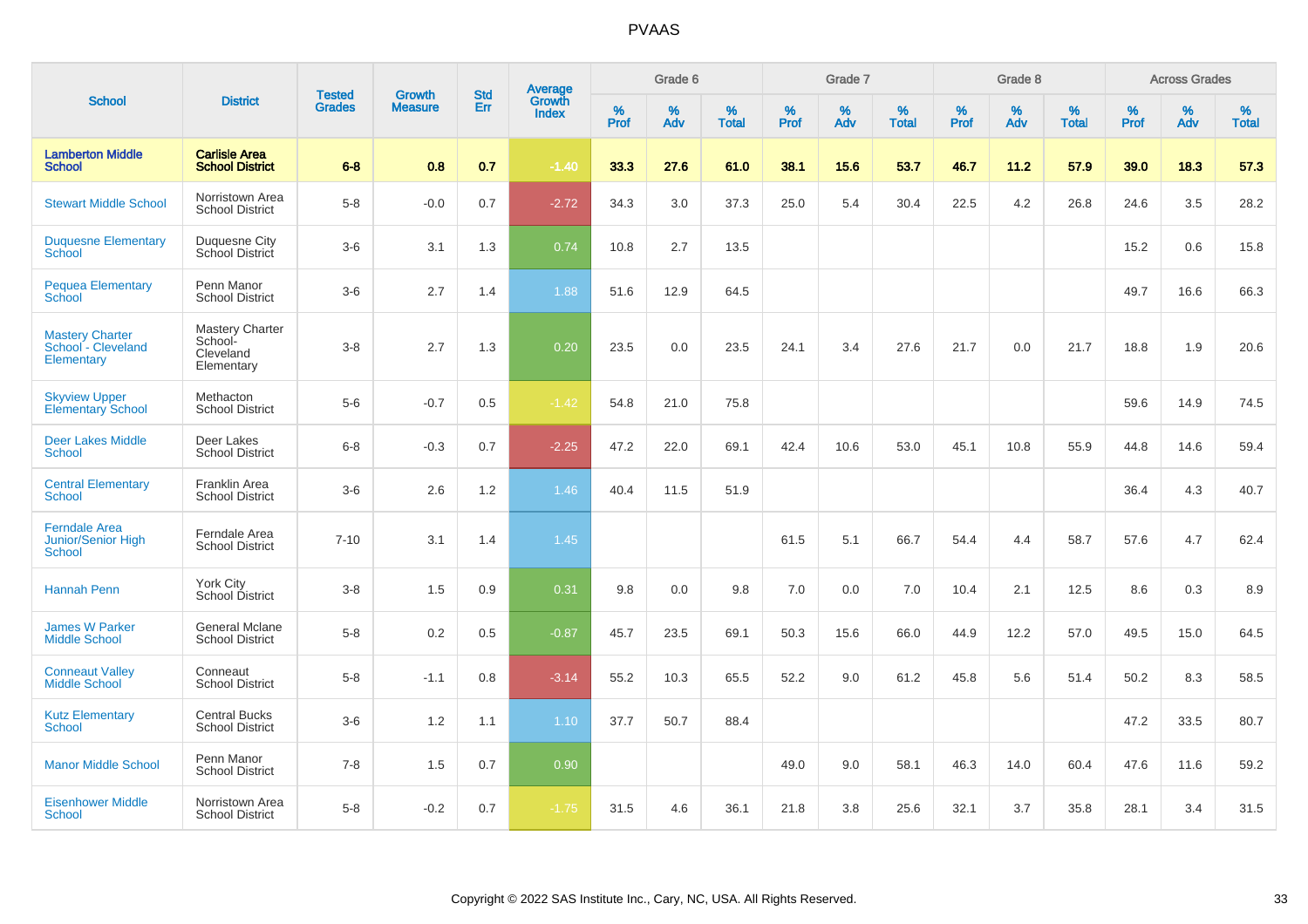| <b>School</b>                                                       |                                                        |                                |                                 | <b>Std</b> |                                          |           | Grade 6  |                   |           | Grade 7  |                   |           | Grade 8  |                   |              | <b>Across Grades</b> |                   |
|---------------------------------------------------------------------|--------------------------------------------------------|--------------------------------|---------------------------------|------------|------------------------------------------|-----------|----------|-------------------|-----------|----------|-------------------|-----------|----------|-------------------|--------------|----------------------|-------------------|
|                                                                     | <b>District</b>                                        | <b>Tested</b><br><b>Grades</b> | <b>Growth</b><br><b>Measure</b> | Err        | <b>Average</b><br>Growth<br><b>Index</b> | %<br>Prof | %<br>Adv | %<br><b>Total</b> | %<br>Prof | %<br>Adv | %<br><b>Total</b> | %<br>Prof | %<br>Adv | %<br><b>Total</b> | $\%$<br>Prof | $\%$<br>Adv          | %<br><b>Total</b> |
| <b>Lamberton Middle</b><br><b>School</b>                            | <b>Carlisle Area</b><br><b>School District</b>         | $6 - 8$                        | 0.8                             | 0.7        | $-1.40$                                  | 33.3      | 27.6     | 61.0              | 38.1      | 15.6     | 53.7              | 46.7      | 11.2     | 57.9              | 39.0         | 18.3                 | 57.3              |
| Eastern Lebanon<br><b>County Middle School</b>                      | Eastern<br>Lebanon<br>County School<br><b>District</b> | $6 - 8$                        | $-1.1$                          | 0.6        | $-4.82$                                  | 42.0      | 9.1      | 51.1              | 45.1      | 8.0      | 53.1              | 29.8      | 7.0      | 36.8              | 38.9         | 8.1                  | 47.0              |
| <b>Lindley Academy</b><br><b>Charter School At</b><br><b>Birney</b> | Lindley<br>Academy<br>Charter School<br>At Birney      | $3-8$                          | 1.0                             | 0.7        | $-0.04$                                  | 24.0      | 2.5      | 26.6              | 20.6      | 3.2      | 23.8              | 19.4      | 4.8      | 24.2              | 19.6         | 2.3                  | 21.9              |
| <b>Log College Middle</b><br><b>School</b>                          | Centennial<br><b>School District</b>                   | $6 - 8$                        | 1.2                             | 0.5        | 0.17                                     | 43.4      | 12.5     | 56.0              | 49.1      | 8.0      | 57.1              | 35.1      | 6.3      | 41.4              | 42.4         | 8.9                  | 51.3              |
| <b>Westlake Middle</b><br><b>School</b>                             | <b>Millcreek</b><br>Township<br>School District        | $6 - 8$                        | 1.3                             | 0.6        | 0.57                                     | 40.9      | 20.5     | 61.4              | 42.3      | 13.1     | 55.5              | 44.9      | 17.7     | 62.7              | 42.9         | 17.1                 | 60.0              |
| <b>Conrad Weiser Middle</b><br><b>School</b>                        | <b>Conrad Weiser</b><br>Area School<br><b>District</b> | $5-8$                          | $-2.3$                          | 0.5        | $-7.45$                                  | 40.0      | 8.7      | 48.7              | 26.2      | 2.7      | 28.9              | 30.0      | 3.4      | 33.5              | 34.7         | 3.7                  | 38.4              |
| <b>Red Lion Area Junior</b><br><b>High School</b>                   | Red Lion Area<br><b>School District</b>                | $7 - 8$                        | 0.6                             | 0.6        | $-0.57$                                  |           |          |                   | 41.7      | 10.5     | 52.3              | 38.9      | 7.5      | 46.5              | 40.4         | 9.2                  | 49.6              |
| <b>Jackson School</b>                                               | York City<br>School District                           | $3-8$                          | 1.8                             | 1.0        | 0.57                                     | 10.4      | 2.1      | 12.5              | 22.2      | 0.0      | 22.2              | 24.3      | 0.0      | 24.3              | 15.9         | 0.7                  | 16.6              |
| <b>Mifflinburg Area Middle</b><br>School                            | Mifflinburg Area<br><b>School District</b>             | $6-9$                          | 0.1                             | 0.7        | $-2.08$                                  | 47.8      | 20.7     | 68.5              | 47.5      | 5.8      | 53.3              | 53.8      | 8.6      | 62.5              | 49.6         | 11.6                 | 61.2              |
| <b>Yellow Breeches</b><br><b>Middle School</b>                      | South<br>Middleton<br><b>School District</b>           | $6 - 8$                        | 0.0                             | 0.6        | $-3.57$                                  | 45.2      | 21.0     | 66.1              | 44.4      | 12.9     | 57.3              | 42.1      | 12.0     | 54.1              | 43.9         | 15.0                 | 58.9              |
| <b>Spring Grove Area</b><br>Middle School                           | <b>Spring Grove</b><br>Area School<br><b>District</b>  | $7 - 8$                        | $-0.9$                          | 0.6        | $-4.46$                                  |           |          |                   | 48.0      | 15.7     | 63.7              | 50.6      | 6.8      | 57.4              | 49.3         | 11.3                 | 60.6              |
| <b>Coudersport Area</b><br><b>Elementary School</b>                 | Coudersport<br>Area School<br><b>District</b>          | $3-6$                          | 2.8                             | 1.3        | 1.69                                     | 40.5      | 4.8      | 45.2              |           |          |                   |           |          |                   | 43.9         | 3.9                  | 47.8              |
| <b>Carl G Renn</b><br><b>Elementary School</b>                      | East Lycoming<br>School District                       | $3-6$                          | 1.1                             | 1.6        | 0.70                                     | 62.5      | 4.2      | 66.7              |           |          |                   |           |          |                   | 47.3         | 9.8                  | 57.1              |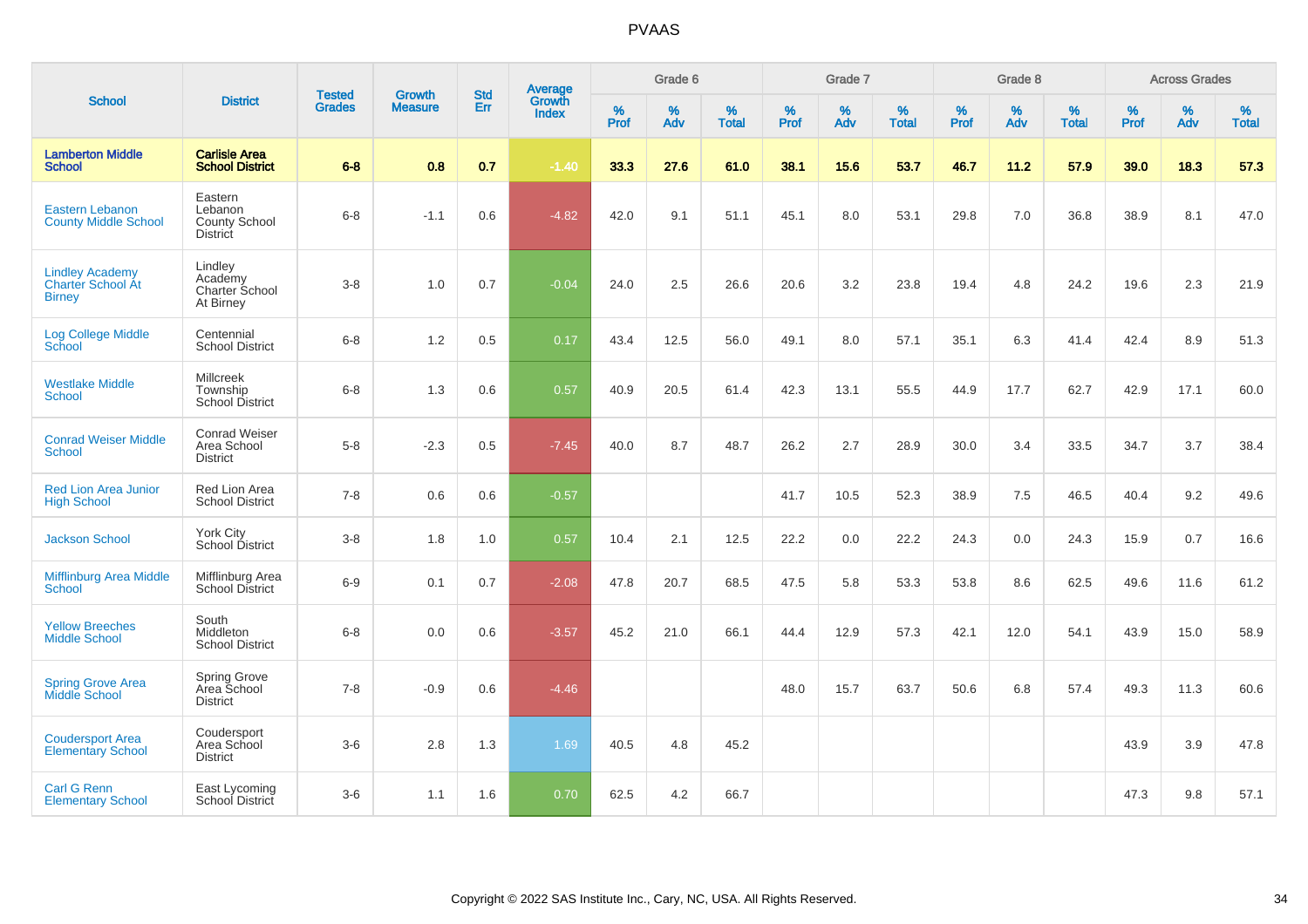| <b>School</b>                                                         |                                                        |                                |                                 | <b>Std</b> |                                          |                  | Grade 6     |                   |                     | Grade 7     |                   |              | Grade 8  |                   |              | <b>Across Grades</b> |                   |
|-----------------------------------------------------------------------|--------------------------------------------------------|--------------------------------|---------------------------------|------------|------------------------------------------|------------------|-------------|-------------------|---------------------|-------------|-------------------|--------------|----------|-------------------|--------------|----------------------|-------------------|
|                                                                       | <b>District</b>                                        | <b>Tested</b><br><b>Grades</b> | <b>Growth</b><br><b>Measure</b> | Err        | <b>Average</b><br>Growth<br><b>Index</b> | %<br><b>Prof</b> | $\%$<br>Adv | %<br><b>Total</b> | $\%$<br><b>Prof</b> | $\%$<br>Adv | %<br><b>Total</b> | $\%$<br>Prof | %<br>Adv | %<br><b>Total</b> | $\%$<br>Prof | %<br>Adv             | %<br><b>Total</b> |
| <b>Lamberton Middle</b><br><b>School</b>                              | <b>Carlisle Area</b><br><b>School District</b>         | $6 - 8$                        | 0.8                             | 0.7        | $-1.40$                                  | 33.3             | 27.6        | 61.0              | 38.1                | 15.6        | 53.7              | 46.7         | 11.2     | 57.9              | 39.0         | 18.3                 | 57.3              |
| <b>Penns Manor Area</b><br><b>Junior/Senior High</b><br><b>School</b> | Penns Manor<br>Area School<br><b>District</b>          | $6 - 12$                       | 1.6                             | 1.0        | $-1.17$                                  | 30.9             | 3.6         | 34.6              | 39.2                | 3.9         | 43.1              | 31.0         | 12.1     | 43.1              | 33.5         | 6.7                  | 40.2              |
| <b>West Oak Lane</b><br><b>Charter School</b>                         | West Oak Lane<br><b>Charter School</b>                 | $3 - 8$                        | 0.8                             | 0.7        | $-0.74$                                  | 26.5             | 2.9         | 29.4              | 35.1                | 6.8         | 41.9              | 41.5         | 4.6      | 46.2              | 31.4         | 4.3                  | 35.8              |
| Antonia Pantoja<br><b>Community Charter</b><br>School                 | Antonia Pantoja<br>Community<br>Charter School         | $3 - 8$                        | 0.5                             | 0.9        | $-0.94$                                  | 32.3             | 6.4         | 38.7              | 37.0                | 2.2         | 39.1              | 35.1         | 8.1      | 43.2              | 25.4         | 3.3                  | 28.7              |
| Leechburg Area<br>Middle School                                       | Leechburg Area<br>School District                      | $6 - 8$                        | $-2.4$                          | 1.1        | $-3.60$                                  | 29.7             | 2.7         | 32.4              | 42.9                | 0.0         | 42.9              | 51.2         | 11.6     | 62.8              | 41.9         | 4.6                  | 46.5              |
| <b>Hope For Hyndman</b><br><b>Charter School</b>                      | Hope For<br>Hyndman<br>Charter School                  | $3 - 11$                       | 4.1                             | 1.9        | 0.17                                     | 12.5             | 6.2         | 18.8              | 41.7                | 8.3         | 50.0              | 37.5         | 0.0      | 37.5              | 27.4         | 6.0                  | 33.3              |
| <b>Ferguson School</b>                                                | York City<br>School District                           | $3 - 8$                        | 0.5                             | 0.8        | $-0.67$                                  | 15.0             | 3.3         | 18.3              | 8.5                 | 0.0         | 8.5               | 12.3         | 0.0      | 12.3              | 10.3         | 0.6                  | 10.8              |
| <b>Meadville Middle</b><br>School                                     | Crawford<br>Central School<br><b>District</b>          | $7 - 8$                        | 1.4                             | 0.7        | 0.77                                     |                  |             |                   | 40.7                | 9.9         | 50.6              | 36.8         | 11.0     | 47.9              | 38.7         | 10.5                 | 49.2              |
| Gettysburg Montessori<br><b>Charter School</b>                        | Gettysburg<br>Montessori<br>Charter School             | $3-6$                          | 2.6                             | 2.0        | 1.29                                     | 44.4             | 22.2        | 66.7              |                     |             |                   |              |          |                   | 43.0         | 14.0                 | 57.0              |
| <b>Mastery Charter</b><br>School - Thomas<br>Campus                   | <b>Mastery Charter</b><br>School -<br>Thomas<br>Campus | $3 - 10$                       | 0.4                             | 1.0        | $-1.24$                                  | 17.1             | 0.0         | 17.1              | 20.9                | 2.3         | 23.3              | 28.9         | 0.0      | 28.9              | 24.9         | 2.3                  | 27.2              |
| <b>Wissahickon Charter</b><br><b>School</b>                           | Wissahickon<br><b>Charter School</b>                   | $3 - 8$                        | $-1.5$                          | 0.7        | $-2.41$                                  | 20.5             | 6.0         | 26.5              | 24.1                | 1.2         | 25.3              | 22.1         | 0.0      | 22.1              | 22.4         | 2.8                  | 25.2              |
| <b>Chicora Elementary</b><br>School                                   | Karns City Area<br><b>School District</b>              | $3-6$                          | 1.4                             | 1.2        | 1.17                                     | 38.5             | 13.5        | 51.9              |                     |             |                   |              |          |                   | 40.1         | 9.5                  | 49.6              |
| <b>Mount Union Area</b><br><b>Junior High School</b>                  | Mount Union<br>Area School<br><b>District</b>          | $6 - 8$                        | 1.7                             | 0.8        | 0.87                                     | 28.4             | 0.0         | 28.4              | 28.9                | 4.8         | 33.7              | 36.9         | 1.2      | 38.1              | 31.4         | 2.0                  | 33.5              |
| Cochranton<br><b>Elementary School</b>                                | Crawford<br>Central School<br><b>District</b>          | $3-6$                          | 2.2                             | 1.2        | 1.83                                     | 31.9             | 21.3        | 53.2              |                     |             |                   |              |          |                   | 38.8         | 10.6                 | 49.5              |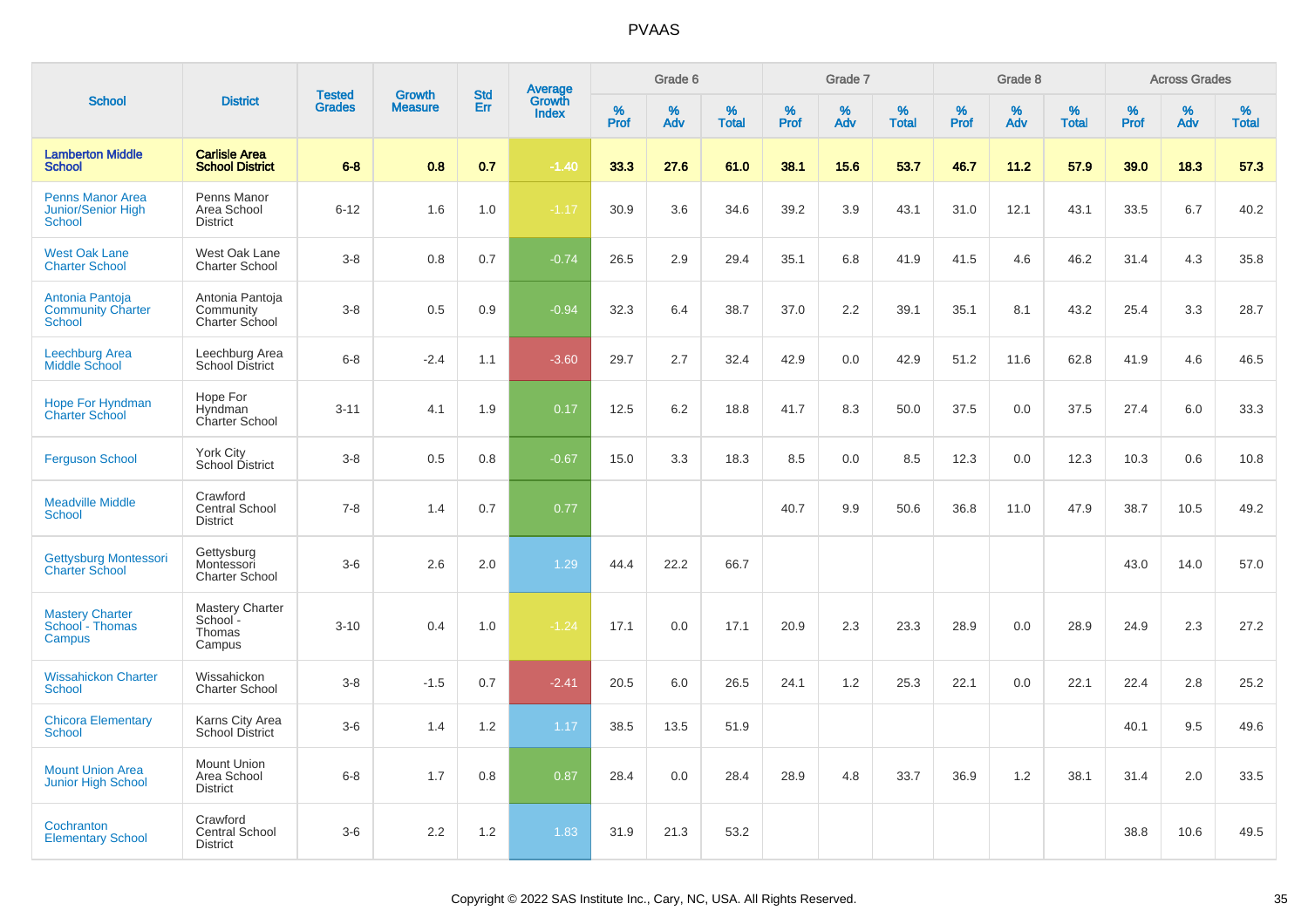| <b>School</b>                                     | <b>District</b>                                            | <b>Tested</b><br><b>Grades</b> | <b>Growth</b><br><b>Measure</b> | <b>Std</b><br>Err | <b>Average</b><br>Growth<br><b>Index</b> | Grade 6   |             |                   | Grade 7      |             |                      | Grade 8      |          |                   | <b>Across Grades</b> |             |                   |
|---------------------------------------------------|------------------------------------------------------------|--------------------------------|---------------------------------|-------------------|------------------------------------------|-----------|-------------|-------------------|--------------|-------------|----------------------|--------------|----------|-------------------|----------------------|-------------|-------------------|
|                                                   |                                                            |                                |                                 |                   |                                          | %<br>Prof | $\%$<br>Adv | %<br><b>Total</b> | $\%$<br>Prof | $\%$<br>Adv | $\%$<br><b>Total</b> | $\%$<br>Prof | %<br>Adv | %<br><b>Total</b> | $\%$<br>Prof         | $\%$<br>Adv | %<br><b>Total</b> |
| <b>Lamberton Middle</b><br><b>School</b>          | <b>Carlisle Area</b><br><b>School District</b>             | $6 - 8$                        | 0.8                             | 0.7               | $-1.40$                                  | 33.3      | 27.6        | 61.0              | 38.1         | 15.6        | 53.7                 | 46.7         | 11.2     | 57.9              | 39.0                 | 18.3        | 57.3              |
| <b>Mountain View</b><br><b>Elementary School</b>  | <b>Mountain View</b><br><b>School District</b>             | $3-6$                          | 2.5                             | 1.2               | 1.01                                     | 49.0      | 6.1         | 55.1              |              |             |                      |              |          |                   | 42.0                 | 4.5         | 46.4              |
| <b>Propel Charter School-</b><br><b>Northside</b> | <b>Propel Charter</b><br>School-<br>Northside              | $3 - 8$                        | $-1.3$                          | 1.0               | $-2.13$                                  | 14.6      | 0.0         | 14.6              | 5.0          | 0.0         | 5.0                  | 10.0         | 0.0      | 10.0              | 9.0                  | 0.0         | 9.0               |
| <b>Childs George W</b><br>School                  | Philadelphia<br>City School<br><b>District</b>             | $3 - 8$                        | $-0.0$                          | 1.9               | $-0.90$                                  |           |             |                   | 17.6         | 11.8        | 29.4                 | 22.2         | 0.0      | 22.2              | 15.4                 | 1.8         | 17.3              |
| <b>Elderton Elementary</b><br><b>School</b>       | Armstrong<br><b>School District</b>                        | $3-6$                          | 1.2                             | 1.7               | 0.72                                     | 53.8      | 11.5        | 65.4              |              |             |                      |              |          |                   | 50.5                 | 11.6        | 62.1              |
| <b>West Reading</b><br><b>Elementary Center</b>   | Wyomissing<br>Area School<br><b>District</b>               | $5-6$                          | 1.7                             | 0.8               | $-0.53$                                  | 50.5      | 21.8        | 72.3              |              |             |                      |              |          |                   | 48.7                 | 17.8        | 66.5              |
| <b>Schuylkill Valley</b><br>Middle School         | Schuylkill Valley<br>School District                       | $5-8$                          | 0.6                             | 0.6               | $-0.37$                                  | 44.4      | 16.9        | 61.3              | 42.9         | 7.5         | 50.4                 | 45.0         | 6.3      | 51.4              | 46.4                 | 8.5         | 54.8              |
| <b>Meyersdale Area</b><br>Middle School           | Meyersdale<br>Area School<br><b>District</b>               | $6 - 8$                        | 1.0                             | 0.9               | $-1.65$                                  | 55.4      | 12.3        | 67.7              | 62.3         | 1.9         | 64.2                 | 54.2         | 5.1      | 59.3              | 57.1                 | 6.8         | 63.8              |
| <b>Groveland Elementary</b><br>School             | <b>Central Bucks</b><br><b>School District</b>             | $3-6$                          | 1.7                             | 0.8               | 0.64                                     | 56.8      | 20.0        | 76.8              |              |             |                      |              |          |                   | 55.1                 | 15.2        | 70.3              |
| <b>Salisbury Middle</b><br>School                 | Salisbury<br>Township<br><b>School District</b>            | $5-8$                          | $-1.7$                          | 0.6               | $-5.09$                                  | 33.0      | 22.0        | 55.0              | 34.8         | 4.4         | 39.1                 | 47.1         | 12.6     | 59.8              | 38.2                 | 11.5        | 49.7              |
| Pittsburgh King K-8                               | Pittsburgh<br>School District                              | $3-8$                          | $-1.6$                          | 1.2               | $-1.56$                                  | 19.4      | 0.0         | 19.4              | 30.0         | 0.0         | 30.0                 | 17.6         | 0.0      | 17.6              | 21.4                 | 0.6         | 22.0              |
| Huntingdon Area<br><b>Middle School</b>           | Huntingdon<br>Area School<br><b>District</b>               | $6 - 8$                        | 0.1                             | 0.6               | $-4.06$                                  | 33.0      | 11.9        | 44.9              | 34.5         | 7.9         | 42.4                 | 34.9         | 7.1      | 42.1              | 34.2                 | 8.9         | 43.1              |
| Southern Huntingdon<br><b>County HS/MS</b>        | Southern<br>Huntingdon<br>County School<br><b>District</b> | $6 - 11$                       | 0.1                             | 0.8               | $-0.84$                                  | 26.6      | 7.6         | 34.2              | 43.2         | 4.6         | 47.7                 | 41.5         | 3.7      | 45.1              | 37.4                 | 5.2         | 42.6              |
| <b>Lathrop Street</b><br><b>Elementary School</b> | Montrose Area<br><b>School District</b>                    | $3-6$                          | 2.7                             | 1.3               | 0.62                                     | 32.6      | 36.7        | 69.4              |              |             |                      |              |          |                   | 41.4                 | 21.0        | 62.4              |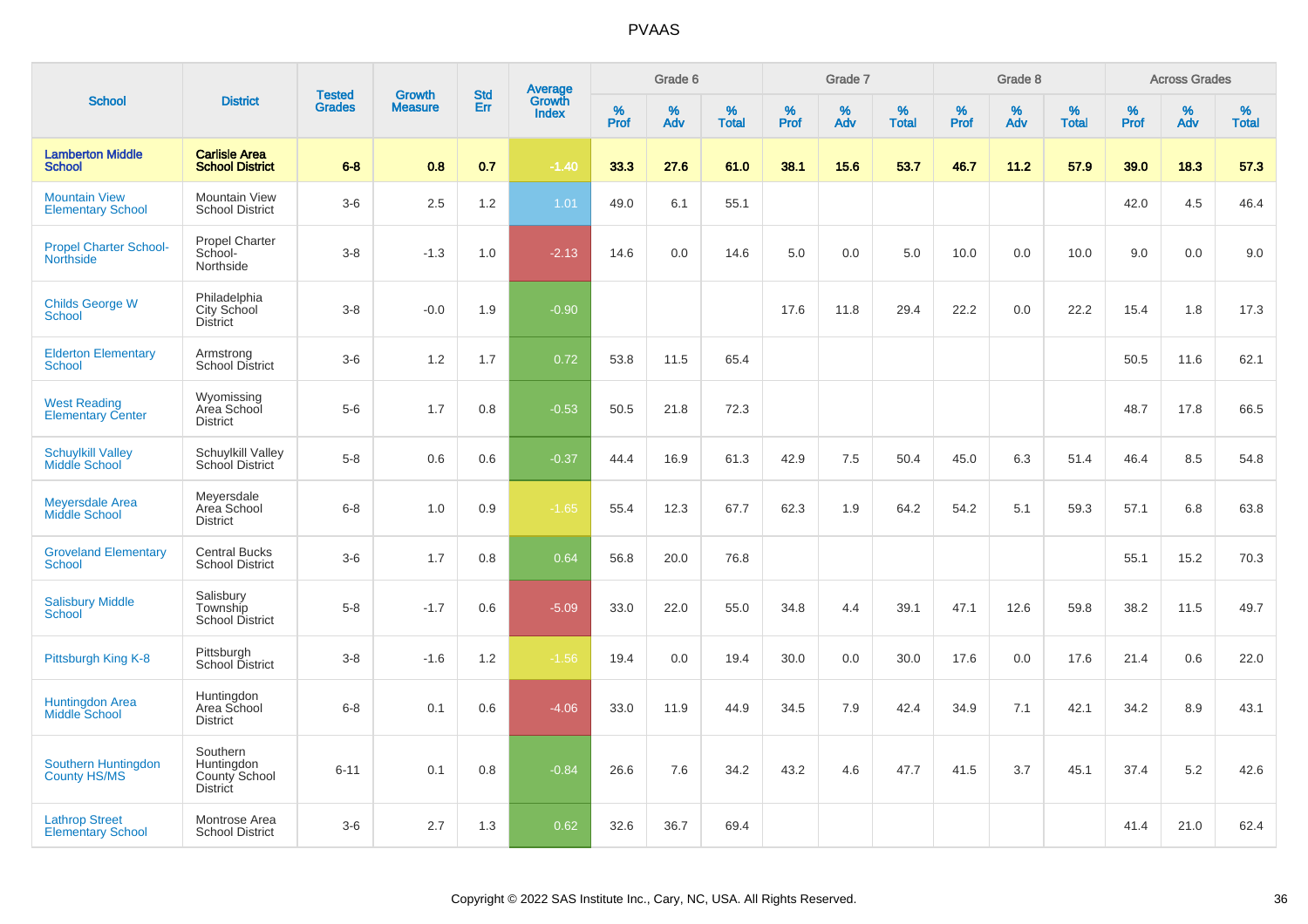|                                                                            |                                                                        |                                |                                 |                   |                                          |                  | Grade 6  |                   |           | Grade 7     |                   |           | Grade 8  |                   |           | <b>Across Grades</b> |                   |
|----------------------------------------------------------------------------|------------------------------------------------------------------------|--------------------------------|---------------------------------|-------------------|------------------------------------------|------------------|----------|-------------------|-----------|-------------|-------------------|-----------|----------|-------------------|-----------|----------------------|-------------------|
| <b>School</b>                                                              | <b>District</b>                                                        | <b>Tested</b><br><b>Grades</b> | <b>Growth</b><br><b>Measure</b> | <b>Std</b><br>Err | <b>Average</b><br>Growth<br><b>Index</b> | %<br><b>Prof</b> | %<br>Adv | %<br><b>Total</b> | %<br>Prof | $\%$<br>Adv | %<br><b>Total</b> | %<br>Prof | %<br>Adv | %<br><b>Total</b> | %<br>Prof | $\%$<br>Adv          | %<br><b>Total</b> |
| <b>Lamberton Middle</b><br><b>School</b>                                   | <b>Carlisle Area</b><br><b>School District</b>                         | $6 - 8$                        | 0.8                             | 0.7               | $-1.40$                                  | 33.3             | 27.6     | 61.0              | 38.1      | 15.6        | 53.7              | 46.7      | 11.2     | 57.9              | 39.0      | 18.3                 | 57.3              |
| <b>Chester Charter</b><br><b>Scholars Academy</b><br><b>Charter School</b> | <b>Chester Charter</b><br><b>Scholars</b><br>Academy<br>Charter School | $3 - 12$                       | 0.0                             | 0.9               | 0.02                                     | 31.9             | 4.3      | 36.2              | 37.5      | 4.2         | 41.7              | 16.0      | 0.0      | 16.0              | 23.8      | 1.8                  | 25.6              |
| Churchville<br><b>Elementary School</b>                                    | <b>Council Rock</b><br><b>School District</b>                          | $3-6$                          | 0.2                             | 1.0               | 0.15                                     | 50.0             | 18.2     | 68.2              |           |             |                   |           |          |                   | 46.1      | 15.8                 | 62.0              |
| <b>Shenango Elementary</b><br><b>School</b>                                | Shenango Area<br>School District                                       | $3-6$                          | 1.5                             | 1.1               | 1.46                                     | 37.5             | 25.0     | 62.5              |           |             |                   |           |          |                   | 41.6      | 21.7                 | 63.3              |
| <b>Schuylkill Haven</b><br><b>Middle School</b>                            | Schuylkill<br>Haven Area<br><b>School District</b>                     | $5 - 7$                        | $-1.1$                          | $0.8\,$           | $-1.38$                                  | 47.5             | 6.2      | 53.8              | 50.0      | 8.7         | 58.7              |           |          |                   | 47.2      | 5.5                  | 52.8              |
| <b>Vida Charter School</b>                                                 | Vida Charter<br>School                                                 | $3-6$                          | 3.8                             | 1.9               | $-0.39$                                  | 27.8             | 27.8     | 55.6              |           |             |                   |           |          |                   | 33.7      | 19.8                 | 53.5              |
| <b>French Creek</b><br><b>Elementary School</b>                            | Owen J Roberts<br><b>School District</b>                               | $3-6$                          | 2.2                             | 1.1               | 1.87                                     | 48.4             | 43.6     | 91.9              |           |             |                   |           |          |                   | 52.4      | 25.1                 | 77.5              |
| <b>Northeast Bradford</b><br><b>Elementary School</b>                      | Northeast<br><b>Bradford School</b><br><b>District</b>                 | $3-6$                          | 2.1                             | 1.4               | 1.56                                     | 37.8             | 11.1     | 48.9              |           |             |                   |           |          |                   | 48.6      | 10.4                 | 59.0              |
| <b>Reynolds</b><br>Junior/Senior High<br>School                            | Reynolds<br>School District                                            | $7 - 10$                       | $-1.0$                          | 1.1               | $-2.88$                                  |                  |          |                   | 36.0      | 8.0         | 44.0              | 47.1      | 8.8      | 55.9              | 42.4      | 8.5                  | 50.8              |
| <b>Green Woods Charter</b><br><b>School</b>                                | Green Woods<br>Charter School                                          | $3 - 8$                        | 1.6                             | 0.8               | $-0.37$                                  | 39.3             | 19.7     | 59.0              | 43.9      | 12.3        | 56.1              | 39.2      | 17.6     | 56.9              | 40.6      | 17.4                 | 58.0              |
| Pittsburgh Obama 6-<br>$12 \overline{ }$                                   | Pittsburgh<br>School District                                          | $6 - 11$                       | $-1.9$                          | 0.7               | $-5.96$                                  | 33.3             | 10.3     | 43.6              | 34.3      | 2.9         | 37.1              | 38.1      | 3.6      | 41.7              | 35.0      | 5.9                  | 40.8              |
| <b>West End Elementary</b><br>School                                       | Crawford<br>Central School<br><b>District</b>                          | $3-6$                          | 1.7                             | 1.2               | 1.37                                     | 37.2             | 15.7     | 52.9              |           |             |                   |           |          |                   | 45.7      | 10.3                 | 56.0              |
| <b>Allen Middle School</b>                                                 | <b>West Shore</b><br><b>School District</b>                            | $6 - 8$                        | 1.2                             | 0.6               | 0.67                                     | 52.0             | 13.0     | 65.1              | 50.0      | 7.2         | 57.2              | 39.0      | 16.2     | 55.2              | 46.8      | 12.3                 | 59.1              |
| <b>Tyrone Area Middle</b><br>School                                        | <b>Tyrone Area</b><br><b>School District</b>                           | $5-8$                          | $-2.0$                          | 0.6               | $-3.55$                                  | 43.4             | 10.1     | 53.5              | 43.8      | 5.0         | 48.8              | 44.7      | 6.1      | 50.9              | 45.7      | 6.0                  | 51.7              |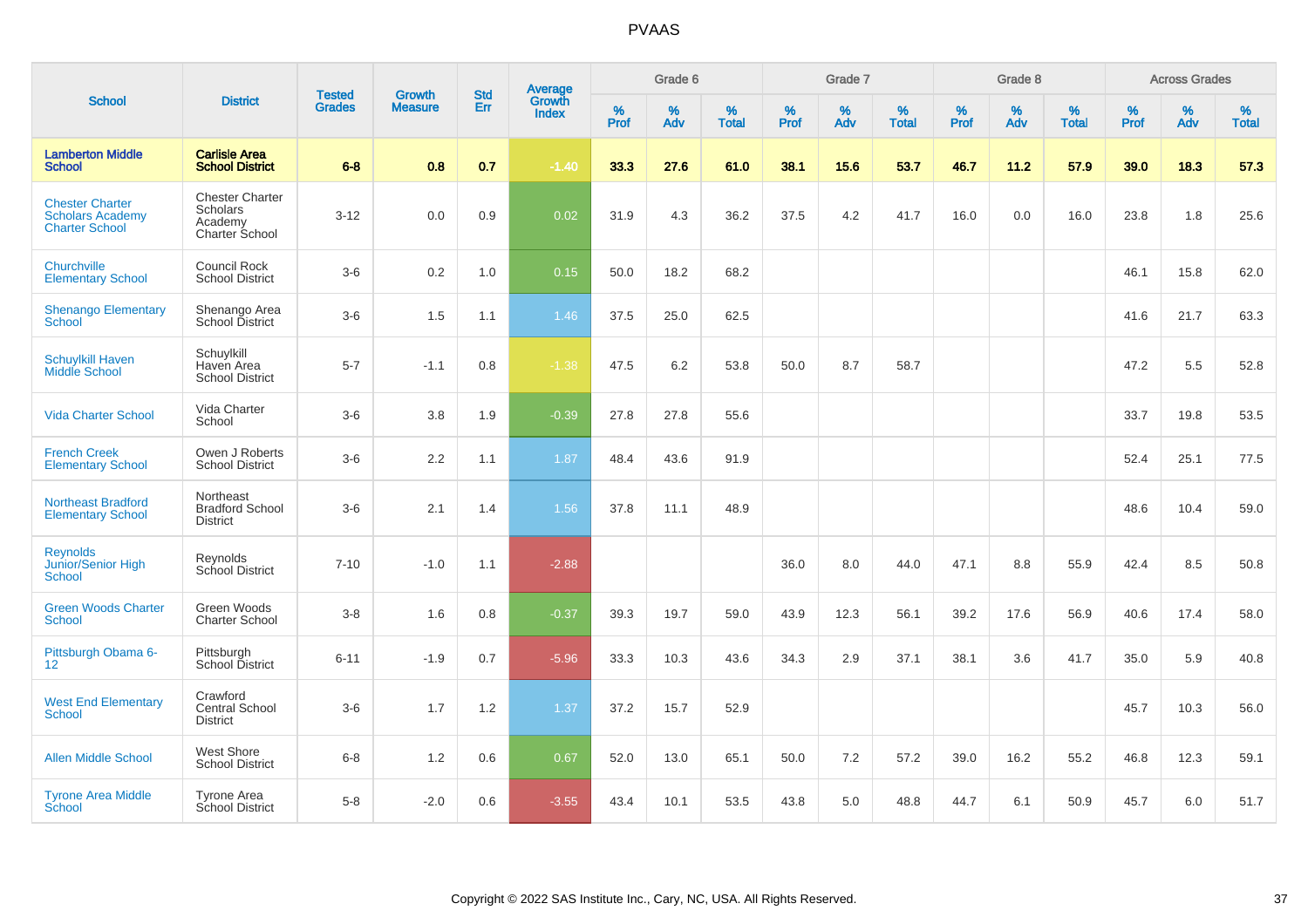|                                                                    |                                                        | <b>Tested</b> | <b>Growth</b>  | <b>Std</b> | Average                |                     | Grade 6     |                   |              | Grade 7  |                   |              | Grade 8  |                   |              | <b>Across Grades</b> |                   |
|--------------------------------------------------------------------|--------------------------------------------------------|---------------|----------------|------------|------------------------|---------------------|-------------|-------------------|--------------|----------|-------------------|--------------|----------|-------------------|--------------|----------------------|-------------------|
| <b>School</b>                                                      | <b>District</b>                                        | <b>Grades</b> | <b>Measure</b> | Err        | Growth<br><b>Index</b> | $\%$<br><b>Prof</b> | $\%$<br>Adv | %<br><b>Total</b> | $\%$<br>Prof | %<br>Adv | %<br><b>Total</b> | $\%$<br>Prof | %<br>Adv | %<br><b>Total</b> | $\%$<br>Prof | $\%$<br>Adv          | %<br><b>Total</b> |
| <b>Lamberton Middle</b><br><b>School</b>                           | <b>Carlisle Area</b><br><b>School District</b>         | $6 - 8$       | 0.8            | 0.7        | $-1.40$                | 33.3                | 27.6        | 61.0              | 38.1         | 15.6     | 53.7              | 46.7         | 11.2     | 57.9              | 39.0         | 18.3                 | 57.3              |
| Pittsburgh Langley K-8                                             | Pittsburgh<br>School District                          | $3-8$         | $-0.9$         | 1.1        | $-2.67$                | 15.9                | 0.0         | 15.9              | 15.7         | 0.0      | 15.7              | 7.7          | 0.0      | 7.7               | 11.7         | 0.4                  | 12.1              |
| <b>West Scranton</b><br><b>Intermediate School</b>                 | Scranton<br><b>School District</b>                     | $6 - 8$       | 0.9            | 0.9        | $-0.96$                | 32.9                | 6.3         | 39.2              | 23.4         | 0.0      | 23.4              | 26.4         | 6.9      | 33.3              | 27.9         | 4.6                  | 32.6              |
| <b>North Schuylkill</b><br><b>Elementary School</b>                | North Schuylkill<br><b>School District</b>             | $3-6$         | 0.4            | 0.8        | 0.49                   | 42.7                | 8.9         | 51.6              |              |          |                   |              |          |                   | 37.9         | 11.0                 | 48.9              |
| <b>Innovative Arts</b><br><b>Academy Charter</b><br><b>School</b>  | <b>Innovative Arts</b><br>Academy<br>Charter School    | $6 - 11$      | $-2.2$         | 0.9        | $-3.49$                | 15.4                | 1.9         | 17.3              | 19.1         | 0.0      | 19.1              | 15.4         | 1.1      | 16.5              | 16.6         | 1.0                  | 17.5              |
| <b>West Shamokin</b><br><b>Junior/Senior High</b><br><b>School</b> | Armstrong<br>School District                           | $7 - 10$      | 1.4            | 0.8        | 0.29                   |                     |             |                   | 50.9         | 9.6      | 60.5              | 44.1         | 17.6     | 61.8              | 47.7         | 13.4                 | 61.1              |
| <b>Park Forest Middle</b><br><b>School</b>                         | <b>State College</b><br>Area School<br><b>District</b> | $6 - 8$       | 0.7            | 0.6        | $-0.37$                | 49.4                | 22.0        | 71.3              | 59.8         | 17.5     | 77.4              | 48.3         | 17.0     | 65.2              | 52.5         | 19.1                 | 71.6              |
| <b>Oley Valley Middle</b><br><b>School</b>                         | Oley Valley<br>School District                         | $6 - 8$       | 0.9            | 0.7        | $-1.76$                | 40.0                | 19.0        | 59.0              | 50.0         | 7.8      | 57.8              | 54.8         | 5.4      | 60.2              | 48.1         | 10.8                 | 58.9              |
| <b>Middle Years</b><br><b>Alternative</b>                          | Philadelphia<br>City School<br>District                | $5-8$         | 1.0            | 1.8        | $-2.26$                | 7.1                 | 0.0         | 7.1               | 35.7         | 0.0      | 35.7              | 33.3         | 0.0      | 33.3              | 25.0         | 0.0                  | 25.0              |
| <b>Taggart John H School</b>                                       | Philadelphia<br>City School<br><b>District</b>         | $3-8$         | 2.6            | 2.1        | 1.22                   | 33.3                | 0.0         | 33.3              |              |          |                   |              |          |                   | 19.2         | 0.0                  | 19.2              |
| <b>Homer-Center</b><br><b>Elementary School</b>                    | Homer-Center<br><b>School District</b>                 | $3-6$         | 2.3            | 1.2        | 1.92                   | 47.7                | 13.6        | 61.4              |              |          |                   |              |          |                   | 42.7         | 11.8                 | 54.6              |
| <b>Phoenixville Area</b><br><b>Middle School</b>                   | Phoenixville<br>Area School<br><b>District</b>         | $6 - 8$       | $-1.6$         | 0.5        | $-4.84$                | 46.3                | 27.5        | 73.8              | 45.6         | 19.4     | 65.0              | 52.8         | 12.7     | 65.5              | 48.0         | 20.1                 | 68.1              |
| <b>Mahanov Area</b><br><b>Elementary School</b>                    | Mahanoy Area<br>School District                        | $3-6$         | 0.4            | 1.1        | 0.32                   | 31.5                | 8.2         | 39.7              |              |          |                   |              |          |                   | 32.1         | 4.0                  | 36.1              |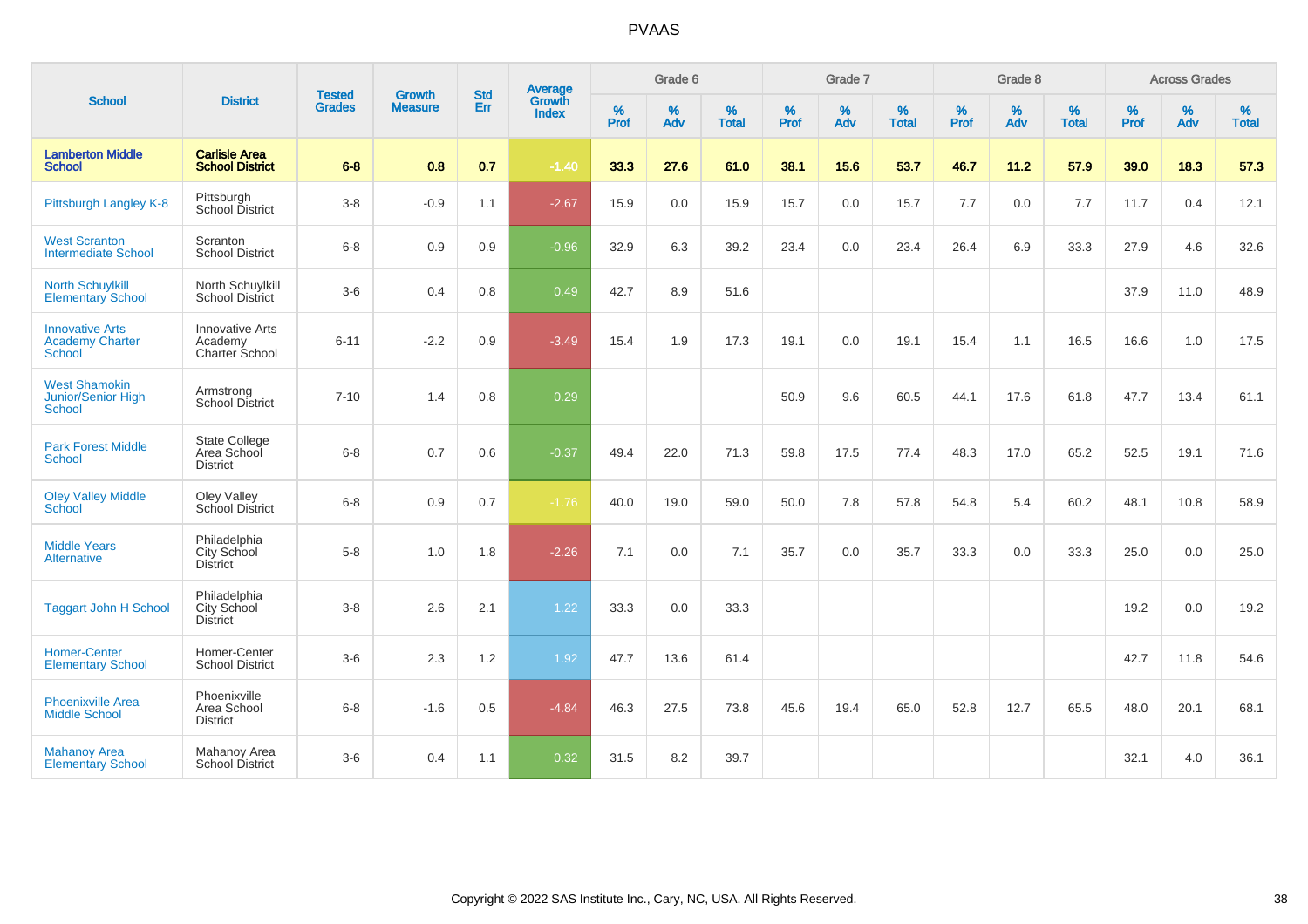|                                                                                            |                                                                                    |                                |                                 | <b>Std</b> |                                          |                     | Grade 6     |                   |              | Grade 7  |                      |           | Grade 8  |                   |              | <b>Across Grades</b> |                   |
|--------------------------------------------------------------------------------------------|------------------------------------------------------------------------------------|--------------------------------|---------------------------------|------------|------------------------------------------|---------------------|-------------|-------------------|--------------|----------|----------------------|-----------|----------|-------------------|--------------|----------------------|-------------------|
| <b>School</b>                                                                              | <b>District</b>                                                                    | <b>Tested</b><br><b>Grades</b> | <b>Growth</b><br><b>Measure</b> | Err        | <b>Average</b><br>Growth<br><b>Index</b> | $\%$<br><b>Prof</b> | $\%$<br>Adv | %<br><b>Total</b> | $\%$<br>Prof | %<br>Adv | $\%$<br><b>Total</b> | %<br>Prof | %<br>Adv | %<br><b>Total</b> | $\%$<br>Prof | $\%$<br>Adv          | %<br><b>Total</b> |
| <b>Lamberton Middle</b><br><b>School</b>                                                   | <b>Carlisle Area</b><br><b>School District</b>                                     | $6 - 8$                        | 0.8                             | 0.7        | $-1.40$                                  | 33.3                | 27.6        | 61.0              | 38.1         | 15.6     | 53.7                 | 46.7      | 11.2     | 57.9              | 39.0         | 18.3                 | 57.3              |
| The Philadelphia<br><b>Charter School for Arts</b><br>and Sciences at HR<br><b>Edmunds</b> | The<br>Philadelphia<br>Charter School<br>for Arts and<br>Sciences at HR<br>Edmunds | $3-8$                          | $-1.2$                          | 0.7        | $-2.66$                                  | 18.6                | 0.0         | 18.6              | 17.2         | 0.0      | 17.2                 | 24.4      | 0.0      | 24.4              | 16.1         | 0.6                  | 16.7              |
| <b>Benjamin Rush</b><br><b>Elementary School</b>                                           | Bensalem<br>Township<br><b>School District</b>                                     | $3-6$                          | 2.5                             | 1.3        | 1.91                                     | 28.6                | 12.5        | 41.1              |              |          |                      |           |          |                   | 23.7         | 4.7                  | 28.4              |
| <b>Johnsonburg Area</b><br><b>Elementary School</b>                                        | Johnsonburg<br>Area School<br><b>District</b>                                      | $3-6$                          | 0.1                             | 1.4        | 0.06                                     | 60.6                | 12.1        | 72.7              |              |          |                      |           |          |                   | 56.1         | 12.8                 | 68.9              |
| <b>Norwood School</b>                                                                      | Interboro<br><b>School District</b>                                                | $3 - 8$                        | 0.6                             | 0.9        | 0.43                                     | 39.1                | 13.0        | 52.2              | 45.3         | 13.2     | 58.5                 | 40.5      | 2.7      | 43.2              | 41.4         | 8.8                  | 50.2              |
| <b>Antietam Middle/High</b><br>School                                                      | Antietam<br><b>School District</b>                                                 | $7 - 10$                       | 1.4                             | 1.2        | $-0.34$                                  |                     |             |                   | 29.1         | 0.0      | 29.1                 | 34.0      | 1.9      | 35.8              | 31.5         | 0.9                  | 32.4              |
| <b>Laurel Middle School</b>                                                                | Laurel School<br><b>District</b>                                                   | $7 - 8$                        | 1.9                             | 1.0        | 1.23                                     |                     |             |                   | 60.8         | 10.1     | 70.9                 | 50.8      | 10.4     | 61.2              | 56.2         | 10.3                 | 66.4              |
| Vare-Washington<br><b>Elementary School</b>                                                | Philadelphia<br>City School<br><b>District</b>                                     | $3 - 8$                        | 6.2                             | 3.3        | 1.88                                     |                     |             |                   |              |          |                      | 70.6      | 17.6     | 88.2              | 39.4         | 15.2                 | 54.6              |
| <b>North Schuylkill</b><br><b>Junior/Senior High</b><br>School                             | North Schuylkill<br><b>School District</b>                                         | $7 - 11$                       | 1.1                             | 0.7        | 0.34                                     |                     |             |                   | 41.3         | 3.9      | 45.2                 | 50.0      | 5.2      | 55.2              | 45.3         | 4.5                  | 49.8              |
| <b>Fort Cherry</b><br>Junior/Senior High<br><b>School</b>                                  | Fort Cherry<br><b>School District</b>                                              | $7 - 10$                       | $-0.6$                          | 1.0        | $-2.29$                                  |                     |             |                   | 45.6         | 8.8      | 54.4                 | 39.5      | 26.7     | 66.3              | 42.0         | 19.6                 | 61.5              |
| <b>Carnegie Elementary</b><br>School                                                       | Carlynton<br>School District                                                       | $3-6$                          | 1.3                             | 1.2        | 1.10                                     | 48.0                | 16.0        | 64.0              |              |          |                      |           |          |                   | 43.7         | 10.0                 | 53.7              |
| <b>Spring Forge</b><br>Intermediate School                                                 | Northeastern<br>York School<br><b>District</b>                                     | $4 - 6$                        | $-0.8$                          | 0.9        | $-0.91$                                  | 46.6                | 29.1        | 75.7              |              |          |                      |           |          |                   | 43.9         | 19.0                 | 62.9              |
| <b>Turkeyfoot Valley Area</b><br>Junior/Senior High<br><b>School</b>                       | Turkeyfoot<br>Valley Area<br>School District                                       | $7 - 12$                       | 3.3                             | 1.9        | 0.47                                     |                     |             |                   | 30.0         | 5.0      | 35.0                 | 30.4      | 0.0      | 30.4              | 30.2         | 2.3                  | 32.6              |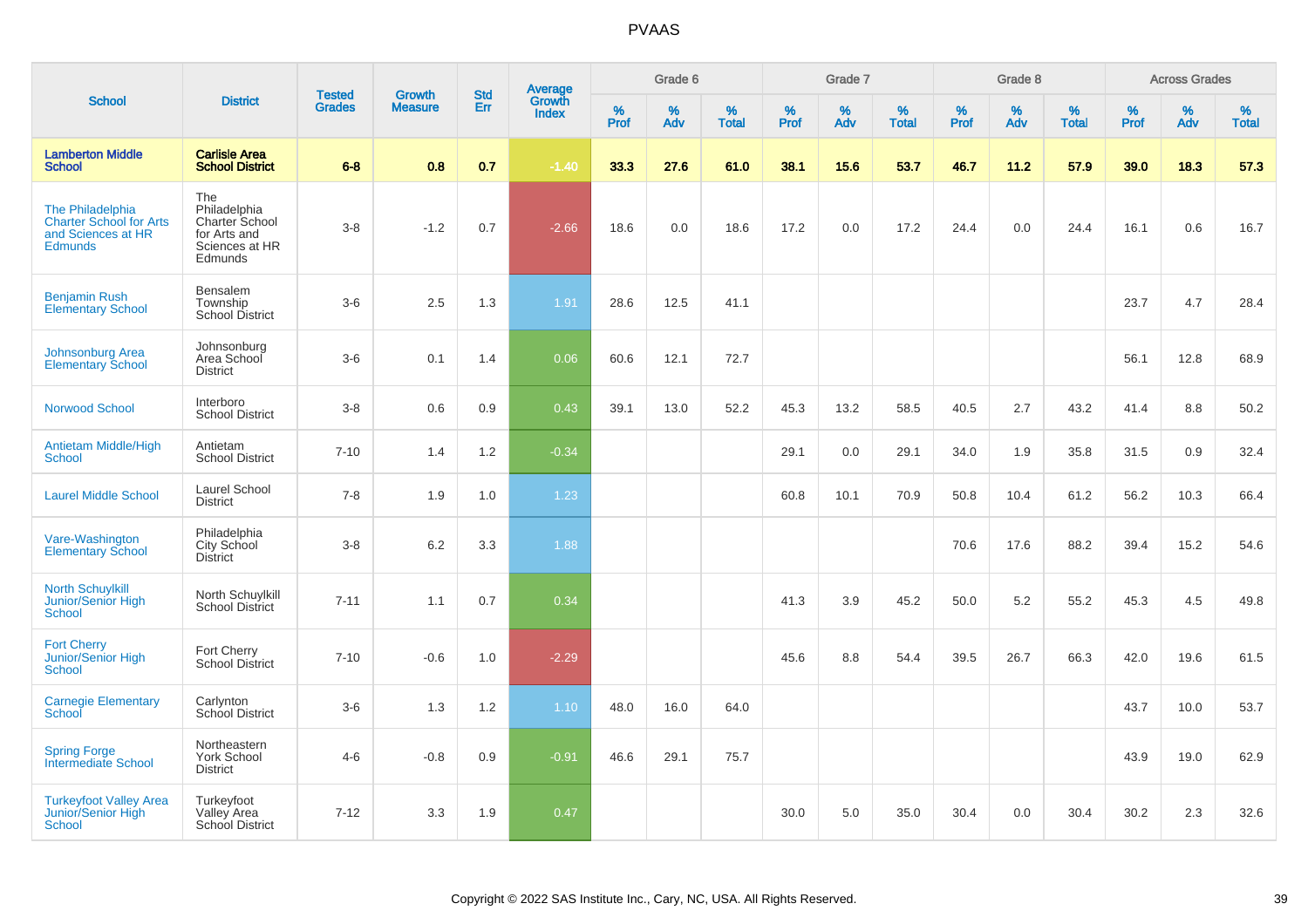|                                                                 |                                                        |                                |                          |                   |                                          |                  | Grade 6     |                   |                  | Grade 7  |                   |           | Grade 8  |                   |           | <b>Across Grades</b> |                   |
|-----------------------------------------------------------------|--------------------------------------------------------|--------------------------------|--------------------------|-------------------|------------------------------------------|------------------|-------------|-------------------|------------------|----------|-------------------|-----------|----------|-------------------|-----------|----------------------|-------------------|
| <b>School</b>                                                   | <b>District</b>                                        | <b>Tested</b><br><b>Grades</b> | Growth<br><b>Measure</b> | <b>Std</b><br>Err | <b>Average</b><br>Growth<br><b>Index</b> | %<br><b>Prof</b> | $\%$<br>Adv | %<br><b>Total</b> | %<br><b>Prof</b> | %<br>Adv | %<br><b>Total</b> | %<br>Prof | %<br>Adv | %<br><b>Total</b> | %<br>Prof | %<br>Adv             | %<br><b>Total</b> |
| <b>Lamberton Middle</b><br><b>School</b>                        | <b>Carlisle Area</b><br><b>School District</b>         | $6 - 8$                        | 0.8                      | 0.7               | $-1.40$                                  | 33.3             | 27.6        | 61.0              | 38.1             | 15.6     | 53.7              | 46.7      | 11.2     | 57.9              | 39.0      | 18.3                 | 57.3              |
| <b>Fairview Middle</b><br>School                                | <b>Fairview School</b><br><b>District</b>              | $5-8$                          | $-1.8$                   | 0.5               | $-5.43$                                  | 47.8             | 30.6        | 78.4              | 46.6             | 26.7     | 73.3              | 55.9      | 16.9     | 72.8              | 52.8      | 21.2                 | 74.0              |
| <b>Warwick Elementary</b><br><b>School</b>                      | <b>Central Bucks</b><br><b>School District</b>         | $3-6$                          | 2.0                      | 1.1               | 0.85                                     | 49.2             | 24.6        | 73.8              |                  |          |                   |           |          |                   | 54.6      | 22.1                 | 76.7              |
| <b>Dayton Elementary</b><br>School                              | Armstrong<br>School District                           | $3-6$                          | 0.6                      | 1.7               | 0.34                                     | 56.0             | 12.0        | 68.0              |                  |          |                   |           |          |                   | 56.6      | 14.2                 | 70.8              |
| <b>Western Wayne</b><br><b>Middle School</b>                    | Western Wayne<br><b>School District</b>                | $6 - 8$                        | $-0.3$                   | 0.7               | $-2.12$                                  | 43.0             | 21.5        | 64.5              | 45.6             | 10.7     | 56.3              | 45.8      | 15.0     | 60.8              | 44.8      | 15.8                 | 60.6              |
| <b>Governor Mifflin</b><br><b>Middle School</b>                 | Governor Mifflin<br><b>School District</b>             | $7 - 8$                        | 0.6                      | 0.6               | $-0.35$                                  |                  |             |                   | 44.4             | 8.3      | 52.8              | 45.8      | 5.5      | 51.3              | 45.2      | 6.8                  | 52.0              |
| <b>Hamburg Area Middle</b><br>School                            | Hamburg Area<br>School District                        | $6 - 8$                        | $-0.4$                   | 0.6               | $-3.49$                                  | 43.6             | 6.4         | 50.0              | 33.1             | 1.9      | 35.0              | 32.4      | 3.5      | 35.9              | 36.0      | 3.7                  | 39.7              |
| <b>Greenberg Joseph</b><br>School                               | Philadelphia<br>City School<br><b>District</b>         | $3 - 8$                        | 3.2                      | 1.8               | 0.67                                     | 54.6             | 9.1         | 63.6              | 50.0             | 27.3     | 77.3              |           |          |                   | 53.2      | 16.1                 | 69.4              |
| <b>Roslyn School</b>                                            | Abington<br>School District                            | $3-6$                          | 1.5                      | 1.2               | 1.31                                     | 53.6             | 14.3        | 67.9              |                  |          |                   |           |          |                   | 50.0      | 15.7                 | 65.7              |
| <b>Gillingham Charter</b><br><b>School</b>                      | Gillingham<br>Charter School                           | $3 - 11$                       | 2.2                      | 2.0               | 1.08                                     | 38.5             | 0.0         | 38.5              |                  |          |                   | 30.8      | 15.4     | 46.2              | 34.3      | 4.3                  | 38.6              |
| <b>Chartiers-Houston</b><br><b>Junior/Senior High</b><br>School | Chartiers-<br><b>Houston School</b><br><b>District</b> | $7 - 10$                       | 0.3                      | 1.0               | $-1.44$                                  |                  |             |                   | 53.5             | 5.6      | 59.2              | 55.1      | 7.2      | 62.3              | 54.3      | 6.4                  | 60.7              |
| <b>Fannett-Metal Middle</b><br><b>School</b>                    | Fannett-Metal<br><b>School District</b>                | $6 - 8$                        | $-0.7$                   | 1.2               | $-1.76$                                  | 44.8             | 6.9         | 51.7              | 38.7             | 3.2      | 41.9              | 33.3      | 2.2      | 35.6              | 38.1      | 3.8                  | 41.9              |
| <b>Cougar Academy</b>                                           | Harrisburg City<br>School District                     | $3 - 10$                       | 1.7                      | 1.2               | 0.08                                     | 9.1              | 0.0         | 9.1               | 16.0             | 0.0      | 16.0              | 18.2      | 0.0      | 18.2              | 11.7      | 0.0                  | 11.7              |
| <b>Canton Area</b><br><b>Elementary School</b>                  | Canton Area<br><b>School District</b>                  | $3-6$                          | $-0.1$                   | 1.2               | $-0.10$                                  | 46.0             | 4.8         | 50.8              |                  |          |                   |           |          |                   | 46.2      | 9.2                  | 55.5              |
| <b>Northern Potter</b><br><b>Childrens School</b>               | Northern Potter<br><b>School District</b>              | $3-6$                          | 0.2                      | 1.5               | 0.14                                     | 31.0             | 14.3        | 45.2              |                  |          |                   |           |          |                   | 31.9      | 9.7                  | 41.7              |
| <b>Avella Elementary</b><br>Center                              | Avella Area<br><b>School District</b>                  | $3-6$                          | $-1.0$                   | 1.5               | $-0.69$                                  | 42.4             | 18.2        | 60.6              |                  |          |                   |           |          |                   | 40.2      | 13.1                 | 53.3              |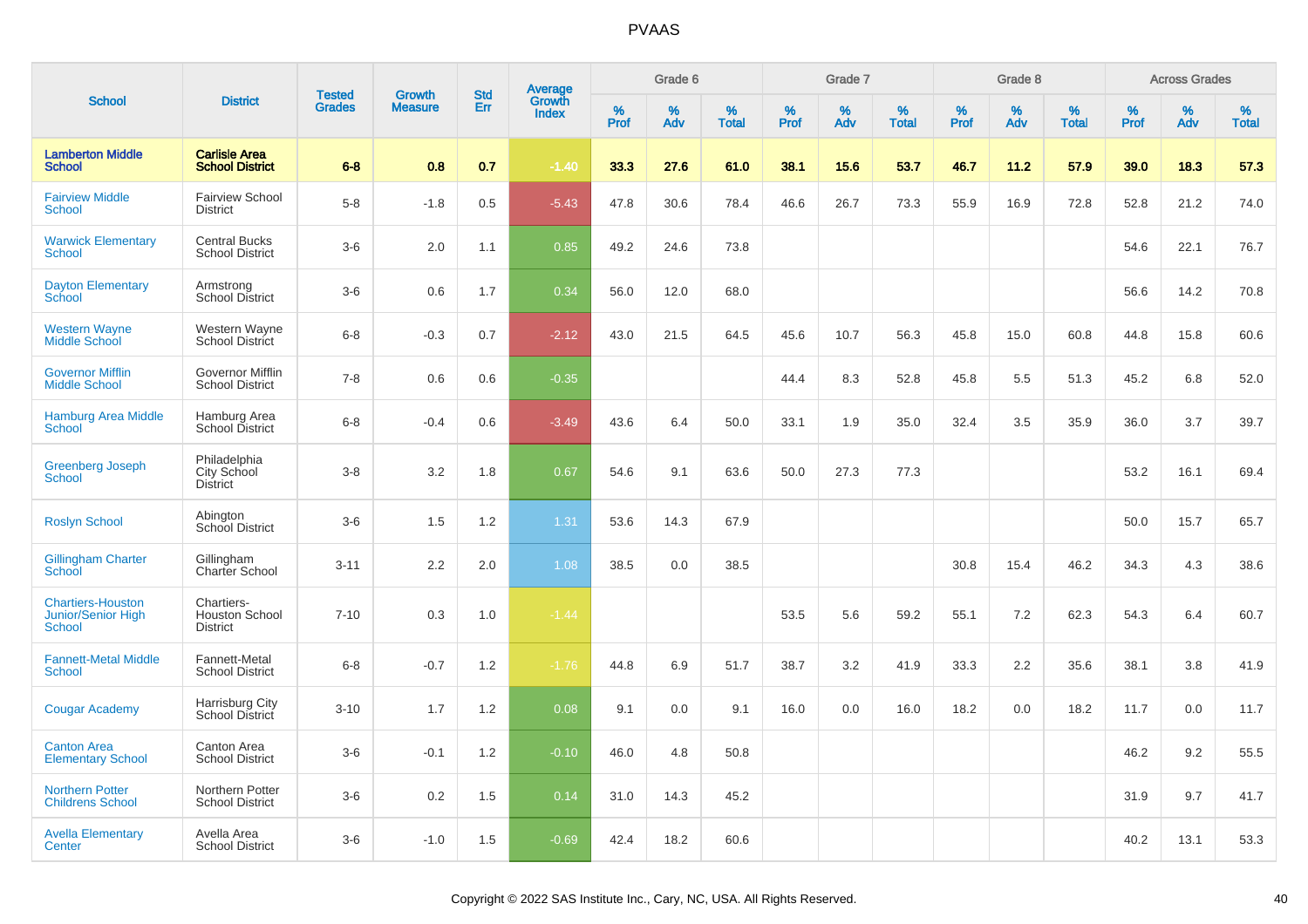| <b>School</b>                                               |                                                          |                                |                                 | <b>Std</b> |                                          |                  | Grade 6     |                   |                  | Grade 7     |                   |              | Grade 8  |                   |              | <b>Across Grades</b> |                   |
|-------------------------------------------------------------|----------------------------------------------------------|--------------------------------|---------------------------------|------------|------------------------------------------|------------------|-------------|-------------------|------------------|-------------|-------------------|--------------|----------|-------------------|--------------|----------------------|-------------------|
|                                                             | <b>District</b>                                          | <b>Tested</b><br><b>Grades</b> | <b>Growth</b><br><b>Measure</b> | Err        | <b>Average</b><br>Growth<br><b>Index</b> | %<br><b>Prof</b> | $\%$<br>Adv | %<br><b>Total</b> | %<br><b>Prof</b> | $\%$<br>Adv | %<br><b>Total</b> | $\%$<br>Prof | %<br>Adv | %<br><b>Total</b> | $\%$<br>Prof | $\%$<br>Adv          | %<br><b>Total</b> |
| <b>Lamberton Middle</b><br><b>School</b>                    | <b>Carlisle Area</b><br><b>School District</b>           | $6 - 8$                        | 0.8                             | 0.7        | $-1.40$                                  | 33.3             | 27.6        | 61.0              | 38.1             | 15.6        | 53.7              | 46.7         | 11.2     | 57.9              | 39.0         | 18.3                 | 57.3              |
| <b>New Holland</b><br>Elementary                            | Eastern<br>Lancaster<br>County School<br><b>District</b> | $3-6$                          | 2.0                             | 1.1        | 1.72                                     | 40.3             | 23.9        | 64.2              |                  |             |                   |              |          |                   | 39.4         | 13.3                 | 52.7              |
| <b>Feltonville School Of</b><br><b>Arts &amp; Sciences</b>  | Philadelphia<br>City School<br><b>District</b>           | $6 - 8$                        | $6.2\,$                         | 3.4        | 1.80                                     | 18.8             | 0.0         | 18.8              |                  |             |                   |              |          |                   | 13.5         | 0.0                  | 13.5              |
| <b>Mckinley School</b>                                      | Abington<br>School District                              | $3-6$                          | $-2.4$                          | 1.0        | $-2.31$                                  | 46.2             | 24.6        | 70.8              |                  |             |                   |              |          |                   | 43.9         | 17.6                 | 61.5              |
| <b>South Scranton</b><br><b>Intermediate School</b>         | Scranton<br><b>School District</b>                       | $6 - 8$                        | $-1.1$                          | 0.9        | $-3.27$                                  | 27.5             | 1.8         | 29.4              | 31.2             | 1.3         | 32.5              | 20.0         | 5.4      | 25.4              | 27.0         | 2.5                  | 29.5              |
| <b>United Elementary</b><br><b>School</b>                   | <b>United School</b><br><b>District</b>                  | $3-6$                          | $-0.2$                          | 1.1        | $-0.21$                                  | 54.0             | 14.3        | 68.2              |                  |             |                   |              |          |                   | 49.2         | 12.6                 | 61.8              |
| <b>Midland</b><br><b>Elementary/Middle</b><br><b>School</b> | Midland<br>Borough School<br>District                    | $3-8$                          | 0.1                             | 1.3        | $-0.58$                                  | 52.4             | 9.5         | 61.9              | 42.9             | 7.1         | 50.0              | 47.6         | 0.0      | 47.6              | 49.3         | 5.7                  | 55.0              |
| <b>School Lane Charter</b><br><b>School</b>                 | School Lane<br><b>Charter School</b>                     | $3 - 11$                       | 0.1                             | 0.7        | $-0.99$                                  | 40.0             | 18.3        | 58.3              | 43.8             | 6.8         | 50.7              | 40.9         | 21.2     | 62.1              | 43.3         | 14.5                 | 57.9              |
| <b>Heights Terrace</b><br>Elementary/Middle<br>School       | <b>Hazleton Area</b><br><b>School District</b>           | $3 - 8$                        | 0.9                             | 1.3        | 0.00                                     | 21.9             | 3.1         | 25.0              | 13.3             | 0.0         | 13.3              | 8.3          | 0.0      | 8.3               | 22.7         | 1.0                  | 23.7              |
| <b>Park Lane Elementary</b><br>School                       | <b>William Penn</b><br><b>School District</b>            | $3-6$                          | 1.1                             | 2.0        | 0.55                                     | 37.0             | 0.0         | 37.0              |                  |             |                   |              |          |                   | 26.0         | 1.0                  | 26.9              |
| <b>Brownsville Area</b><br><b>Middle School</b>             | <b>Brownsville</b><br>Area School<br><b>District</b>     | $6 - 8$                        | 0.9                             | 0.8        | $-0.17$                                  | 24.7             | 1.2         | 25.9              | 30.0             | 3.8         | 33.8              | 37.0         | 1.4      | 38.4              | 30.3         | 2.1                  | 32.5              |
| <b>Swiftwater</b><br><b>Intermediate School</b><br>(8281)   | Pocono<br>Mountain<br><b>School District</b>             | $4 - 6$                        | 1.6                             | 1.0        | 1.62                                     | 43.7             | 14.1        | 57.8              |                  |             |                   |              |          |                   | 44.7         | 13.4                 | 58.2              |
| Springdale<br>Junior/Senior High<br><b>School</b>           | Allegheny<br>Valley School<br><b>District</b>            | $7 - 11$                       | $-1.3$                          | 1.1        | $-3.51$                                  |                  |             |                   | 38.8             | 6.0         | 44.8              | 44.3         | 13.1     | 57.4              | 41.4         | 9.4                  | 50.8              |
| <b>Carson Middle School</b>                                 | North Allegheny<br><b>School District</b>                | $6 - 8$                        | $-1.4$                          | 0.5        | $-5.29$                                  | 46.5             | 28.2        | 74.7              | 51.1             | 27.2        | 78.3              | 59.2         | 18.9     | 78.1              | 52.6         | 24.6                 | 77.1              |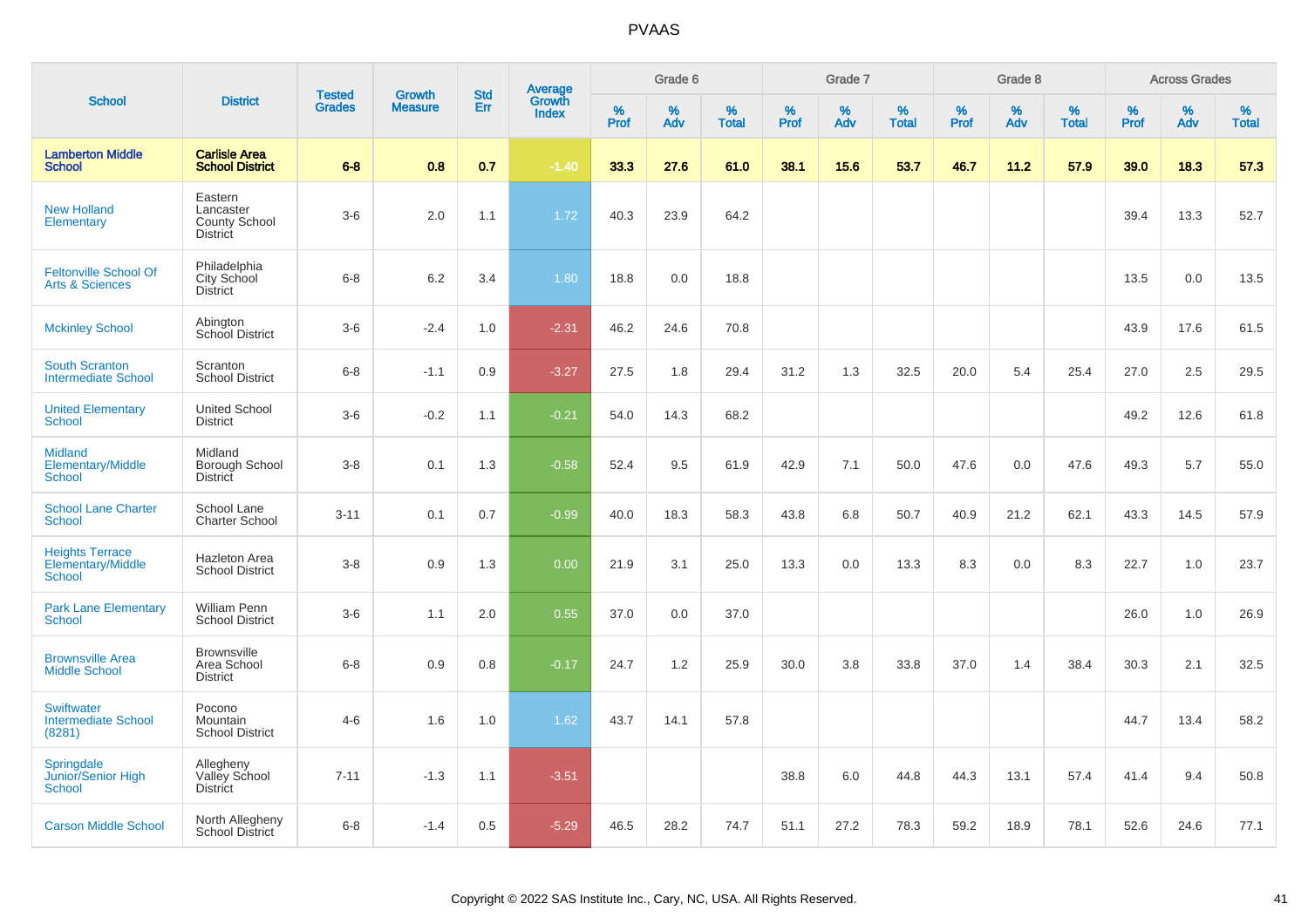|                                                     |                                                |                                | <b>Growth</b>  | <b>Std</b> |                                          |                  | Grade 6     |                   |              | Grade 7  |                   |           | Grade 8  |                   |                     | <b>Across Grades</b> |                   |
|-----------------------------------------------------|------------------------------------------------|--------------------------------|----------------|------------|------------------------------------------|------------------|-------------|-------------------|--------------|----------|-------------------|-----------|----------|-------------------|---------------------|----------------------|-------------------|
| <b>School</b>                                       | <b>District</b>                                | <b>Tested</b><br><b>Grades</b> | <b>Measure</b> | Err        | <b>Average</b><br>Growth<br><b>Index</b> | %<br><b>Prof</b> | $\%$<br>Adv | %<br><b>Total</b> | $\%$<br>Prof | %<br>Adv | %<br><b>Total</b> | %<br>Prof | %<br>Adv | %<br><b>Total</b> | $\%$<br><b>Prof</b> | $\%$<br>Adv          | %<br><b>Total</b> |
| <b>Lamberton Middle</b><br><b>School</b>            | <b>Carlisle Area</b><br><b>School District</b> | $6 - 8$                        | 0.8            | 0.7        | $-1.40$                                  | 33.3             | 27.6        | 61.0              | 38.1         | 15.6     | 53.7              | 46.7      | 11.2     | 57.9              | 39.0                | 18.3                 | 57.3              |
| <b>Jefferson Middle</b><br>School                   | Mt Lebanon<br><b>School District</b>           | $6-8$                          | $-0.9$         | 0.6        | $-3.67$                                  | 40.3             | 51.1        | 91.4              | 48.7         | 33.6     | 82.4              | 53.9      | 37.6     | 91.5              | 47.6                | 41.1                 | 88.7              |
| <b>Berwick Area Middle</b><br><b>School</b>         | <b>Berwick Area</b><br><b>School District</b>  | $5-8$                          | $-0.6$         | 0.5        | $-1.19$                                  | 44.2             | 19.0        | 63.3              | 48.4         | 13.2     | 61.6              | 41.4      | 11.5     | 52.9              | 44.6                | 12.5                 | 57.1              |
| <b>Rochester Middle</b><br><b>School</b>            | Rochester Area<br><b>School District</b>       | $6 - 8$                        | $-1.8$         | 1.0        | $-4.42$                                  | 40.4             | 13.5        | 53.8              | 24.5         | 2.0      | 26.5              | 47.2      | 1.9      | 49.1              | 37.7                | 5.8                  | 43.5              |
| <b>Martic Elementary</b><br>School                  | Penn Manor<br><b>School District</b>           | $3-6$                          | 0.8            | 1.5        | 0.51                                     | 54.8             | 25.8        | 80.6              |              |          |                   |           |          |                   | 46.8                | 18.0                 | 64.7              |
| <b>Boyce Middle School</b>                          | Upper Saint<br>Clair School<br><b>District</b> | $5-6$                          | 0.9            | 0.5        | $-1.06$                                  | 47.8             | 39.3        | 87.1              |              |          |                   |           |          |                   | 48.7                | 37.7                 | 86.5              |
| <b>Lakeland Junior/Senior</b><br><b>High School</b> | Lakeland<br><b>School District</b>             | $7 - 11$                       | $-0.1$         | 0.9        | $-1.73$                                  |                  |             |                   | 49.1         | 9.4      | 58.5              | 39.3      | 5.6      | 44.9              | 44.6                | 7.7                  | 52.3              |
| <b>East Lansdowne</b><br><b>Elementary School</b>   | William Penn<br><b>School District</b>         | $3-6$                          | 2.9            | 1.7        | $1.21$                                   | 29.6             | 3.7         | 33.3              |              |          |                   |           |          |                   | 27.2                | 5.4                  | 32.6              |
| <b>Forbes Road</b><br><b>Elementary School</b>      | <b>Forbes Road</b><br><b>School District</b>   | $3-6$                          | 0.6            | 2.0        | 0.31                                     | 40.0             | 6.7         | 46.7              |              |          |                   |           |          |                   | 49.0                | 10.0                 | 59.0              |
| <b>Letort Elementary</b><br><b>School</b>           | Penn Manor<br><b>School District</b>           | $3-6$                          | 1.1            | 1.5        | 0.77                                     | 53.3             | 28.9        | 82.2              |              |          |                   |           |          |                   | 48.0                | 30.9                 | 79.0              |
| <b>Bala-Cynwyd Middle</b><br>School                 | <b>Lower Merion</b><br><b>School District</b>  | $6 - 8$                        | 0.7            | 0.4        | 0.37                                     | 41.7             | 46.7        | 88.5              | 53.7         | 33.6     | 87.3              | 47.2      | 30.6     | 77.8              | 47.0                | 37.5                 | 84.5              |
| <b>Sharon Hill School</b>                           | Southeast<br>Delco School<br><b>District</b>   | $3-8$                          | 1.6            | 1.5        | $-2.04$                                  | 37.5             | 4.2         | 41.7              | 42.9         | 0.0      | 42.9              | 53.3      | 6.7      | 60.0              | 31.9                | 3.5                  | 35.4              |
| <b>Chambersburg Area</b><br>Middle School - South   | Chambersburg<br>Area School<br><b>District</b> | $6 - 8$                        | $-0.9$         | 0.4        | $-3.23$                                  | 34.3             | 10.7        | 45.0              | 37.5         | 6.7      | 44.2              | 39.6      | 8.2      | 47.8              | 37.2                | 8.6                  | 45.7              |
| <b>Propel Charter School-</b><br>Homestead          | Propel Charter<br>School-<br>Homestead         | $3 - 11$                       | $-1.0$         | 1.0        | $-1.58$                                  | 16.7             | 5.6         | 22.2              | 11.8         | 0.0      | 11.8              | 9.5       | 2.4      | 11.9              | 15.3                | 2.2                  | 17.6              |
| <b>Charleroi Area Middle</b><br><b>School</b>       | Charleroi<br><b>School District</b>            | $6 - 8$                        | $-1.1$         | 0.7        | $-3.53$                                  | 44.0             | 11.0        | 55.0              | 37.7         | 11.3     | 49.1              | 45.3      | 4.2      | 49.5              | 42.2                | 9.0                  | 51.2              |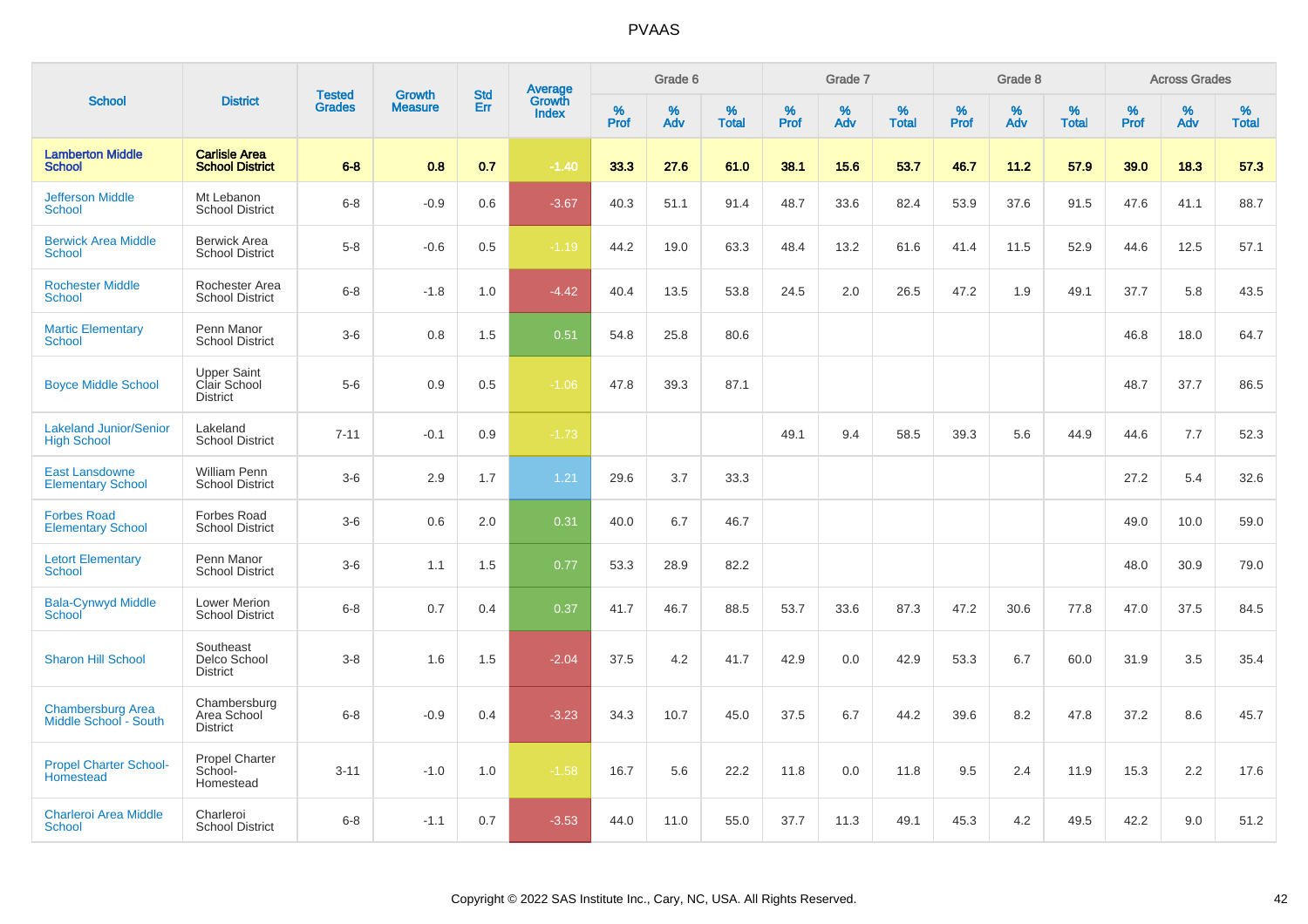|                                                          |                                                          |                                |                                 |                          |                                          |           | Grade 6  |                   |           | Grade 7  |                   |           | Grade 8  |                   |           | <b>Across Grades</b> |                   |
|----------------------------------------------------------|----------------------------------------------------------|--------------------------------|---------------------------------|--------------------------|------------------------------------------|-----------|----------|-------------------|-----------|----------|-------------------|-----------|----------|-------------------|-----------|----------------------|-------------------|
| <b>School</b>                                            | <b>District</b>                                          | <b>Tested</b><br><b>Grades</b> | <b>Growth</b><br><b>Measure</b> | <b>Std</b><br><b>Err</b> | <b>Average</b><br>Growth<br><b>Index</b> | %<br>Prof | %<br>Adv | %<br><b>Total</b> | %<br>Prof | %<br>Adv | %<br><b>Total</b> | %<br>Prof | %<br>Adv | %<br><b>Total</b> | %<br>Prof | %<br>Adv             | %<br><b>Total</b> |
| <b>Lamberton Middle</b><br><b>School</b>                 | <b>Carlisle Area</b><br><b>School District</b>           | $6 - 8$                        | 0.8                             | 0.7                      | $-1.40$                                  | 33.3      | 27.6     | 61.0              | 38.1      | 15.6     | 53.7              | 46.7      | 11.2     | 57.9              | 39.0      | 18.3                 | 57.3              |
| <b>Renaissance Academy</b><br><b>Charter School</b>      | Renaissance<br>Academy<br>Charter School                 | $3 - 11$                       | $-1.3$                          | 0.7                      | $-1.72$                                  | 39.7      | 16.4     | 56.2              | 50.7      | 5.3      | 56.0              | 40.6      | 18.8     | 59.4              | 41.0      | 10.8                 | 51.8              |
| <b>Hazleton</b><br>Elementary/Middle<br>School           | Hazleton Area<br><b>School District</b>                  | $3 - 8$                        | 1.4                             | 1.3                      | $-0.06$                                  | 23.1      | 0.0      | 23.1              | 7.7       | 0.0      | 7.7               | 12.9      | 0.0      | 12.9              | 19.4      | 0.5                  | 19.9              |
| <b>Penns Valley Area</b><br>Junior/Senior High<br>School | Penns Valley<br>Area School<br><b>District</b>           | $6 - 12$                       | 0.3                             | 0.9                      | $-1.19$                                  |           |          |                   | 45.7      | 1.9      | 47.6              | 35.8      | 8.5      | 44.3              | 40.8      | 5.2                  | 46.0              |
| <b>Halifax Area Middle</b><br><b>School</b>              | <b>Halifax Area</b><br><b>School District</b>            | $6 - 8$                        | 0.8                             | 0.9                      | $-1.26$                                  | 51.8      | 20.4     | 72.2              | 41.6      | 6.5      | 48.0              | 35.5      | 2.6      | 38.2              | 42.0      | 8.7                  | 50.7              |
| <b>Mount Nittany Middle</b><br>School                    | <b>State College</b><br>Area School<br><b>District</b>   | $6 - 8$                        | 0.5                             | 0.6                      | $-0.23$                                  | 44.5      | 30.8     | 75.3              | 64.6      | 13.3     | 77.8              | 45.4      | 16.5     | 62.0              | 52.2      | 20.2                 | 72.5              |
| Shanksville-<br><b>Stonycreek Middle</b><br>School       | Shanksville-<br>Stonycreek<br>School District            | $6 - 8$                        | 2.5                             | 1.5                      | 0.34                                     | 41.7      | 16.7     | 58.3              | 45.0      | 5.0      | 50.0              | 44.4      | 5.6      | 50.0              | 43.6      | 9.7                  | 53.2              |
| <b>York Suburban Middle</b><br>School                    | York Suburban<br><b>School District</b>                  | $6 - 8$                        | 0.9                             | 0.6                      | 0.19                                     | 44.5      | 25.0     | 69.5              | 51.9      | 18.1     | 70.0              | 37.9      | 20.3     | 58.2              | 44.9      | 21.2                 | 66.0              |
| <b>Juniata Valley</b><br>Junior/Senior High<br>School    | Juniata Valley<br>School District                        | $6 - 11$                       | $-1.5$                          | 1.0                      | $-4.40$                                  | 35.7      | 8.9      | 44.6              | 50.9      | 5.3      | 56.1              | 33.3      | 4.2      | 37.5              | 40.4      | 6.2                  | 46.6              |
| <b>Westfield Area</b><br><b>Elementary School</b>        | Northern Tioga<br>School District                        | $3-6$                          | 1.7                             | 1.2                      | 1.42                                     | 43.9      | 9.8      | 53.7              |           |          |                   |           |          |                   | 41.9      | 8.6                  | 50.5              |
| <b>Galeton Area School</b>                               | Galeton Area<br><b>School District</b>                   | $3 - 11$                       | 2.2                             | 1.3                      | 0.68                                     | 38.1      | 14.3     | 52.4              | 28.0      | 0.0      | 28.0              | 35.0      | 5.0      | 40.0              | 37.7      | 6.9                  | 44.6              |
| <b>Sugar Valley Rural</b><br><b>Charter School</b>       | <b>Sugar Valley</b><br><b>Rural Charter</b><br>School    | $3 - 11$                       | 0.5                             | 1.0                      | $-0.14$                                  | 34.2      | 7.9      | 42.1              | 21.0      | 5.3      | 26.3              | 8.6       | 2.9      | 11.4              | 25.4      | 4.7                  | 30.0              |
| <b>Sharpsville Area</b><br><b>Middle School</b>          | Sharpsville<br>Area School<br><b>District</b>            | $6 - 8$                        | 0.3                             | 0.9                      | $-1.87$                                  | 52.9      | 19.1     | 72.1              | 40.0      | 10.8     | 50.8              | 47.1      | 12.9     | 60.0              | 46.8      | 14.3                 | 61.1              |
| <b>North Clarion County</b><br><b>Elementary School</b>  | North Clarion<br><b>County School</b><br><b>District</b> | $3-6$                          | 2.1                             | 1.3                      | $-0.17$                                  | 46.3      | 19.5     | 65.8              |           |          |                   |           |          |                   | 42.5      | 14.4                 | 56.9              |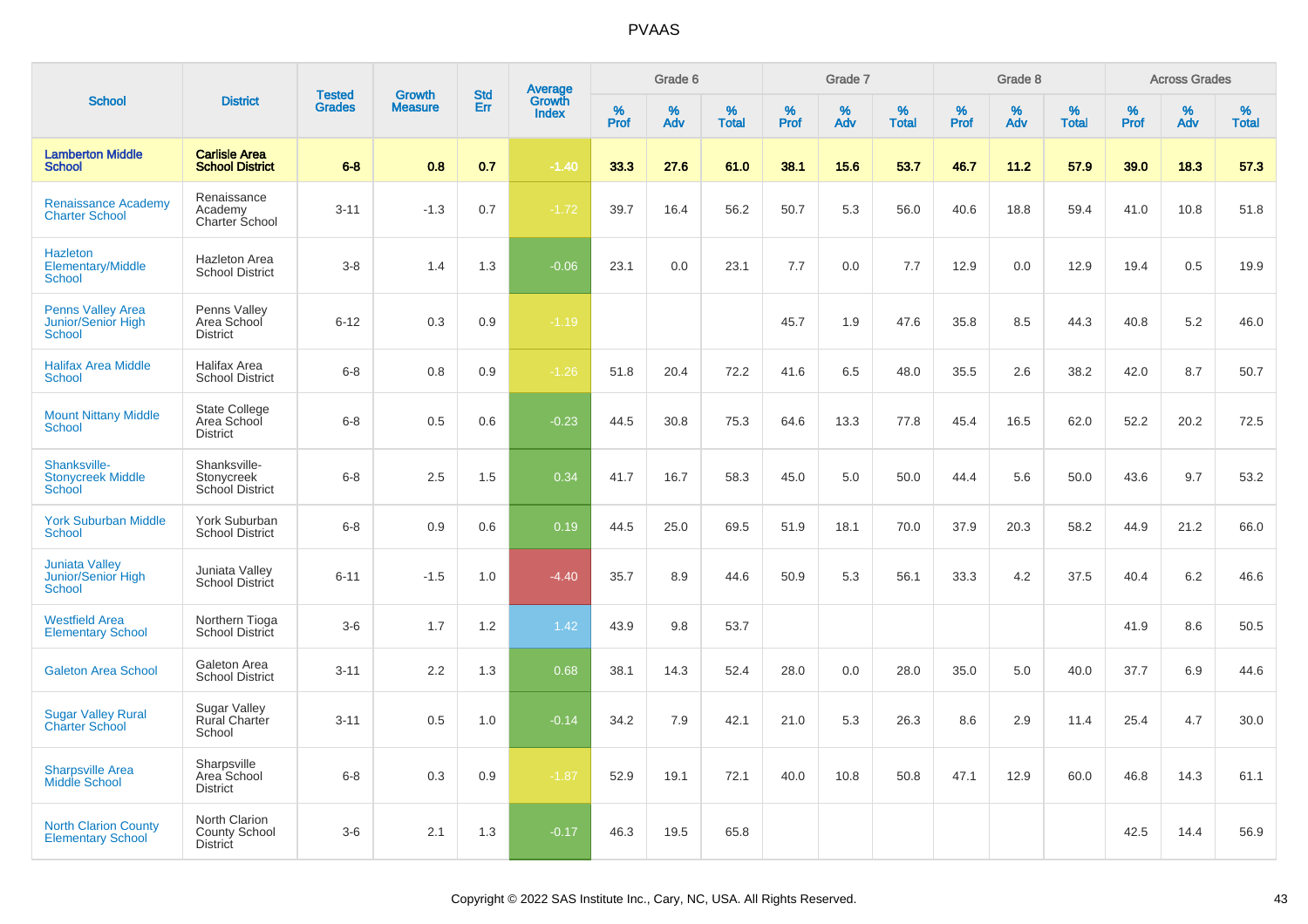|                                                                          |                                                               | <b>Tested</b> | <b>Growth</b>  | <b>Std</b> |                                          |                  | Grade 6     |                   |           | Grade 7     |                   |           | Grade 8  |                   |              | <b>Across Grades</b> |                   |
|--------------------------------------------------------------------------|---------------------------------------------------------------|---------------|----------------|------------|------------------------------------------|------------------|-------------|-------------------|-----------|-------------|-------------------|-----------|----------|-------------------|--------------|----------------------|-------------------|
| <b>School</b>                                                            | <b>District</b>                                               | <b>Grades</b> | <b>Measure</b> | Err        | <b>Average</b><br>Growth<br><b>Index</b> | %<br><b>Prof</b> | $\%$<br>Adv | %<br><b>Total</b> | %<br>Prof | $\%$<br>Adv | %<br><b>Total</b> | %<br>Prof | %<br>Adv | %<br><b>Total</b> | $\%$<br>Prof | $\%$<br>Adv          | %<br><b>Total</b> |
| <b>Lamberton Middle</b><br><b>School</b>                                 | <b>Carlisle Area</b><br><b>School District</b>                | $6 - 8$       | 0.8            | 0.7        | $-1.40$                                  | 33.3             | 27.6        | 61.0              | 38.1      | 15.6        | 53.7              | 46.7      | 11.2     | 57.9              | 39.0         | 18.3                 | 57.3              |
| <b>Rayne Elementary</b><br>School                                        | <b>Marion Center</b><br>Area School<br><b>District</b>        | $3-6$         | 2.1            | 1.4        | 1.53                                     | 52.1             | 18.8        | 70.8              |           |             |                   |           |          |                   | 51.6         | 15.5                 | 67.1              |
| Indiana Area Junior<br><b>High School</b>                                | Indiana Area<br><b>School District</b>                        | $6 - 8$       | 0.6            | 0.5        | $-0.74$                                  | 37.5             | 22.5        | 60.0              | 53.6      | 16.6        | 70.2              | 52.0      | 16.3     | 68.4              | 47.5         | 18.5                 | 66.0              |
| <b>Penn-Kidder Campus</b>                                                | Jim Thorpe<br>Area School<br><b>District</b>                  | $3 - 8$       | $-3.4$         | 0.9        | $-3.74$                                  | 24.5             | 6.1         | 30.6              | 46.6      | 5.2         | 51.7              | 31.8      | 4.6      | 36.4              | 38.1         | 6.9                  | 45.0              |
| <b>Pittston Area Middle</b><br>School                                    | Pittston Area<br><b>School District</b>                       | $5-8$         | $-3.7$         | 0.8        | $-4.83$                                  | 35.5             | 4.3         | 39.8              | 28.8      | 1.5         | 30.3              | 35.1      | 3.5      | 38.6              | 34.2         | 2.8                  | 36.9              |
| <b>Rydal East School</b>                                                 | Abington<br>School District                                   | $3-6$         | $-1.0$         | 1.1        | $-0.91$                                  | 51.4             | 28.6        | 80.0              |           |             |                   |           |          |                   | 46.6         | 28.0                 | 74.6              |
| <b>Frederick Douglass</b><br><b>Mastery Charter</b><br>School            | Frederick<br>Douglass<br>Mastery Charter<br>School            | $3-8$         | 1.8            | 1.4        | $-0.08$                                  | 22.2             | 0.0         | 22.2              | 14.3      | 0.0         | 14.3              | 34.6      | 3.8      | 38.5              | 19.1         | 0.9                  | 20.0              |
| <b>East Vincent</b><br><b>Elementary School</b>                          | Owen J Roberts<br><b>School District</b>                      | $3-6$         | 1.7            | 1.0        | 0.91                                     | 38.5             | 40.0        | 78.5              |           |             |                   |           |          |                   | 48.5         | 24.6                 | 73.1              |
| <b>Marion Elementary</b><br><b>School</b>                                | <b>Belle Vernon</b><br>Area School<br><b>District</b>         | $3-6$         | 1.8            | 1.1        | 1.05                                     | 53.2             | 21.0        | 74.2              |           |             |                   |           |          |                   | 46.2         | 12.2                 | 58.4              |
| <b>Pittsburgh Greenfield</b><br>$K-8$                                    | Pittsburgh<br>School District                                 | $3 - 8$       | $-3.2$         | 1.1        | $-2.87$                                  | 47.5             | 25.0        | 72.5              | 60.5      | 2.6         | 63.2              | 29.6      | 3.7      | 33.3              | 45.2         | 16.1                 | 61.3              |
| <b>Menallen School</b>                                                   | Uniontown Area<br><b>School District</b>                      | $3-6$         | 2.6            | 1.8        | 1.45                                     | 65.5             | 10.3        | 75.9              |           |             |                   |           |          |                   | 51.9         | 14.2                 | 66.0              |
| <b>Cecelia Snyder Middle</b><br><b>School</b>                            | Bensalem<br>Township<br><b>School District</b>                | $7 - 8$       | 1.0            | 0.8        | 0.20                                     |                  |             |                   | 29.4      | 3.7         | 33.1              | 39.4      | 2.4      | 41.7              | 34.2         | 3.0                  | 37.3              |
| <b>Lehigh Valley</b><br><b>Academy Regional</b><br><b>Charter School</b> | Lehigh Valley<br>Academy<br>Regional<br><b>Charter School</b> | $3 - 11$      | 0.4            | 0.6        | $-1.72$                                  | 38.3             | 18.8        | 57.0              | 50.9      | 3.8         | 54.7              | 51.8      | 4.6      | 56.4              | 46.4         | 11.0                 | 57.4              |
| <b>Glenolden School</b>                                                  | Interboro<br><b>School District</b>                           | $3 - 8$       | $-0.9$         | 0.8        | $-2.62$                                  | 40.7             | 13.6        | 54.2              | 51.6      | 6.4         | 58.1              | 47.0      | 7.6      | 54.6              | 42.9         | 8.2                  | 51.1              |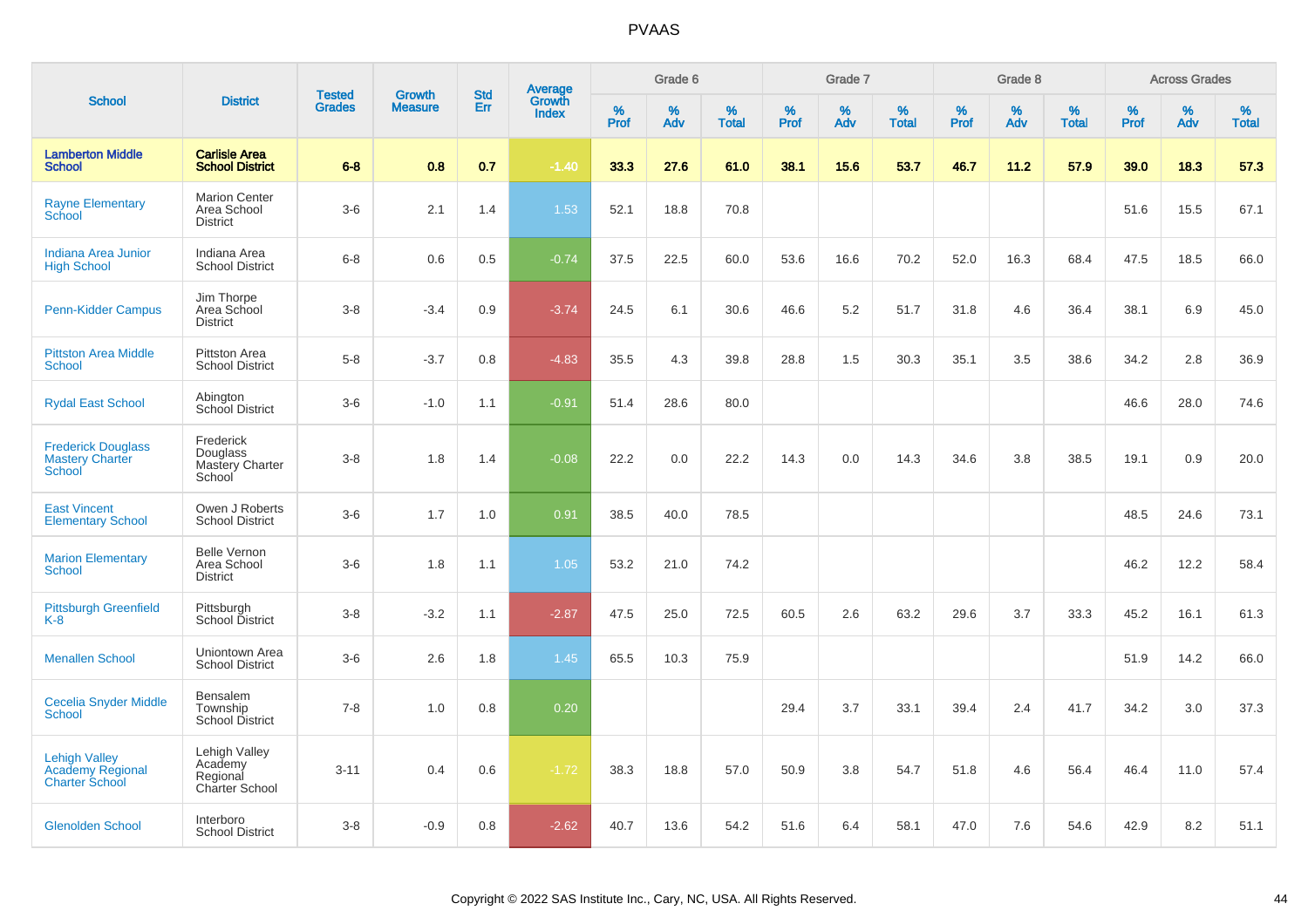|                                                                       |                                                         | <b>Tested</b> | <b>Growth</b>  | <b>Std</b> |                                          |                  | Grade 6     |                   |           | Grade 7  |                   |           | Grade 8  |                   |              | <b>Across Grades</b> |                   |
|-----------------------------------------------------------------------|---------------------------------------------------------|---------------|----------------|------------|------------------------------------------|------------------|-------------|-------------------|-----------|----------|-------------------|-----------|----------|-------------------|--------------|----------------------|-------------------|
| <b>School</b>                                                         | <b>District</b>                                         | <b>Grades</b> | <b>Measure</b> | Err        | <b>Average</b><br>Growth<br><b>Index</b> | %<br><b>Prof</b> | $\%$<br>Adv | %<br><b>Total</b> | %<br>Prof | %<br>Adv | %<br><b>Total</b> | %<br>Prof | %<br>Adv | %<br><b>Total</b> | $\%$<br>Prof | %<br>Adv             | %<br><b>Total</b> |
| <b>Lamberton Middle</b><br><b>School</b>                              | <b>Carlisle Area</b><br><b>School District</b>          | $6 - 8$       | 0.8            | 0.7        | $-1.40$                                  | 33.3             | 27.6        | 61.0              | 38.1      | 15.6     | 53.7              | 46.7      | 11.2     | 57.9              | 39.0         | 18.3                 | 57.3              |
| <b>Deburgos Bilingual</b><br><b>Magnet Middle School</b>              | Philadelphia<br>City School<br><b>District</b>          | $3 - 8$       | 1.1            | 1.7        | $-0.56$                                  | 11.8             | 0.0         | 11.8              | 33.3      | 0.0      | 33.3              | 13.3      | 0.0      | 13.3              | 20.0         | 0.0                  | 20.0              |
| <b>West Greene</b><br><b>Junior/Senior High</b><br><b>School</b>      | West Greene<br><b>School District</b>                   | $7 - 11$      | 1.8            | 1.2        | 0.51                                     |                  |             |                   | 28.3      | 11.3     | 39.6              | 36.0      | 4.0      | 40.0              | 32.0         | 7.8                  | 39.8              |
| <b>Sheffield M/Hs</b>                                                 | <b>Warren County</b><br>School District                 | $6 - 11$      | 0.9            | 1.2        | $-0.81$                                  | 35.1             | 0.0         | 35.1              | 42.4      | 3.0      | 45.4              | 38.7      | 3.2      | 41.9              | 38.6         | 2.0                  | 40.6              |
| <b>East Middle School</b>                                             | Erie City School<br><b>District</b>                     | $6 - 8$       | $-1.4$         | 0.6        | $-4.38$                                  | 10.6             | 0.0         | 10.6              | 9.0       | 0.0      | 9.0               | 10.4      | 0.0      | 10.4              | 10.1         | 0.0                  | 10.1              |
| <b>James Buchanan</b><br><b>Middle School</b>                         | Tuscarora<br><b>School District</b>                     | $6 - 8$       | 0.1            | 0.5        | $-1.91$                                  | 43.7             | 11.9        | 55.6              | 45.8      | 5.6      | 51.4              | 45.6      | 6.3      | 51.8              | 45.1         | 7.7                  | 52.8              |
| <b>Oak Park Elementary</b><br><b>School</b>                           | North Penn<br><b>School District</b>                    | $3-6$         | 0.9            | 1.2        | 0.73                                     | 42.1             | 17.5        | 59.6              |           |          |                   |           |          |                   | 41.4         | 13.0                 | 54.4              |
| South Williamsport<br><b>Area Junior/Senior</b><br><b>High School</b> | South<br>Williamsport<br>Area School<br><b>District</b> | $7 - 10$      | 0.3            | 0.9        | $-1.09$                                  |                  |             |                   | 40.5      | 8.3      | 48.8              | 43.2      | 12.5     | 55.7              | 41.9         | 10.5                 | 52.3              |
| <b>Baldwin Senior High</b><br><b>School</b>                           | Baldwin-<br>Whitehall<br><b>School District</b>         | $7 - 11$      | $-1.3$         | 0.6        | $-4.85$                                  |                  |             |                   | 48.6      | 8.3      | 56.8              | 45.1      | 7.0      | 52.0              | 46.8         | 7.6                  | 54.4              |
| Valley<br>Elementary/Middle<br><b>School</b>                          | <b>Hazleton Area</b><br><b>School District</b>          | $3 - 8$       | 0.0            | 1.1        | $-1.45$                                  | 40.6             | 15.6        | 56.2              | 34.5      | 0.0      | 34.5              | 36.4      | 12.1     | 48.5              | 43.9         | 8.0                  | 51.9              |
| <b>Murray Avenue School</b>                                           | Lower Moreland<br>Township<br><b>School District</b>    | $6 - 8$       | $-0.9$         | 0.5        | $-3.83$                                  | 50.0             | 25.9        | 75.9              | 55.2      | 14.7     | 69.9              | 49.3      | 19.0     | 68.2              | 51.3         | 19.8                 | 71.1              |
| <b>Highlands Middle</b><br>School                                     | Highlands<br>School District                            | $5 - 8$       | $-0.6$         | 0.5        | $-2.16$                                  | 37.1             | 9.8         | 46.8              | 42.2      | 5.4      | 47.6              | 39.2      | 9.5      | 48.6              | 41.5         | 6.2                  | 47.7              |
| <b>Beaty-Warren Middle</b><br><b>School</b>                           | <b>Warren County</b><br>School District                 | $5 - 8$       | $-0.8$         | 0.6        | $-2.12$                                  | 43.3             | 5.2         | 48.5              | 34.9      | 5.9      | 40.8              | 43.0      | 3.4      | 46.3              | 38.9         | 5.0                  | 43.9              |
| <b>Elizabeth Forward</b><br><b>Middle School</b>                      | Elizabeth<br><b>Forward School</b><br><b>District</b>   | $6 - 8$       | $-0.3$         | 0.6        | $-1.84$                                  | 47.5             | 18.5        | 66.0              | 56.9      | 11.1     | 68.0              | 50.6      | 6.3      | 56.9              | 51.5         | 11.9                 | 63.4              |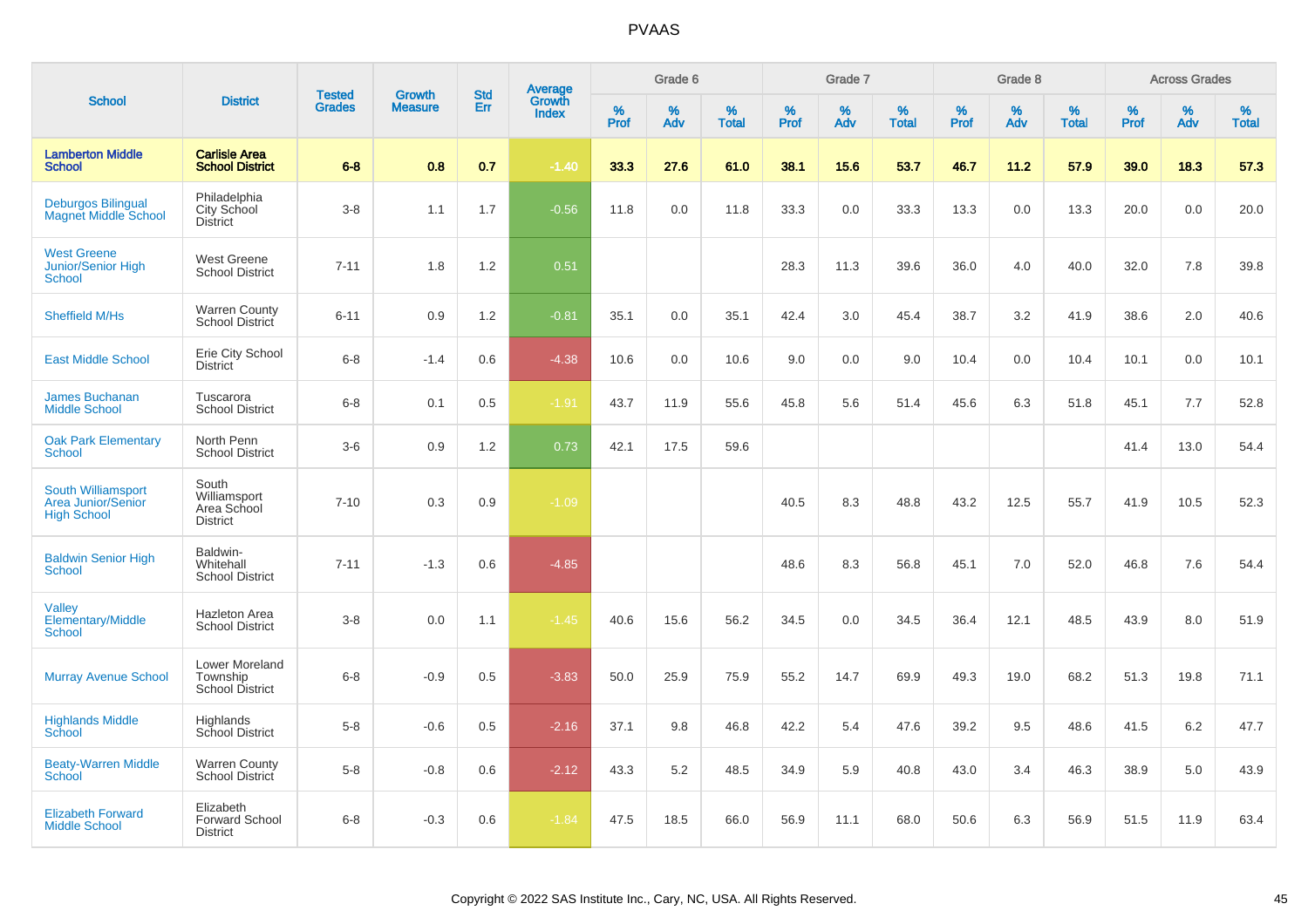|                                                                 |                                                       | <b>Tested</b> | <b>Growth</b>  | <b>Std</b> | <b>Average</b><br>Growth |           | Grade 6  |                   |           | Grade 7  |                   |           | Grade 8  |                   |           | <b>Across Grades</b> |                   |
|-----------------------------------------------------------------|-------------------------------------------------------|---------------|----------------|------------|--------------------------|-----------|----------|-------------------|-----------|----------|-------------------|-----------|----------|-------------------|-----------|----------------------|-------------------|
| <b>School</b>                                                   | <b>District</b>                                       | <b>Grades</b> | <b>Measure</b> | Err        | <b>Index</b>             | %<br>Prof | %<br>Adv | %<br><b>Total</b> | %<br>Prof | %<br>Adv | %<br><b>Total</b> | %<br>Prof | %<br>Adv | %<br><b>Total</b> | %<br>Prof | %<br>Adv             | %<br><b>Total</b> |
| <b>Lamberton Middle</b><br><b>School</b>                        | <b>Carlisle Area</b><br><b>School District</b>        | $6 - 8$       | 0.8            | 0.7        | $-1.40$                  | 33.3      | 27.6     | 61.0              | 38.1      | 15.6     | 53.7              | 46.7      | 11.2     | 57.9              | 39.0      | 18.3                 | 57.3              |
| <b>Bridge Valley</b><br><b>Elementary School</b>                | <b>Central Bucks</b><br><b>School District</b>        | $3-6$         | 1.2            | 0.9        | 1.29                     | 45.5      | 32.7     | 78.2              |           |          |                   |           |          |                   | 48.5      | 26.0                 | 74.5              |
| <b>Newtown Middle</b><br>School                                 | <b>Council Rock</b><br><b>School District</b>         | $7 - 8$       | $-0.7$         | 0.5        | $-3.47$                  |           |          |                   | 53.7      | 21.6     | 75.3              | 51.8      | 19.6     | 71.4              | 52.8      | 20.7                 | 73.5              |
| <b>Mountain View Middle</b><br><b>School</b>                    | Cumberland<br><b>Valley School</b><br><b>District</b> | $6 - 8$       | $-1.1$         | 0.4        | $-4.46$                  | 46.1      | 24.3     | 70.4              | 55.1      | 20.2     | 75.3              | 49.5      | 16.7     | 66.2              | 50.2      | 20.5                 | 70.7              |
| Pittsburgh Arlington K-<br>8                                    | Pittsburgh<br>School District                         | $3 - 8$       | $-1.7$         | 1.2        | $-2.00$                  | 9.4       | 3.1      | 12.5              | 8.6       | 0.0      | 8.6               | 5.3       | 0.0      | 5.3               | 10.2      | 1.1                  | 11.4              |
| <b>Shenandoah Valley</b><br>Junior/Senior High<br><b>School</b> | Shenandoah<br><b>Valley School</b><br><b>District</b> | $7 - 11$      | $-1.8$         | 1.2        | $-3.54$                  |           |          |                   | 36.2      | 1.7      | 37.9              | 26.3      | 0.0      | 26.3              | 31.3      | 0.9                  | 32.2              |
| <b>Eyer Middle School</b>                                       | East Penn<br><b>School District</b>                   | $6 - 8$       | 0.6            | 0.5        | $-0.52$                  | 49.6      | 21.3     | 70.9              | 52.3      | 21.5     | 73.8              | 55.6      | 16.5     | 72.2              | 52.5      | 19.8                 | 72.3              |
| <b>Stroudsburg Junior</b><br><b>High School</b>                 | Stroudsburg<br>Area School<br><b>District</b>         | $8 - 9$       | 1.2            | 0.8        | 1.43                     |           |          |                   |           |          |                   | 48.9      | 7.8      | 56.7              | 48.9      | 7.8                  | 56.7              |
| <b>Prospect Park School</b>                                     | Interboro<br><b>School District</b>                   | $3-8$         | $-0.6$         | 0.8        | $-1.30$                  | 35.2      | 7.4      | 42.6              | 32.1      | 7.6      | 39.6              | 50.0      | 9.6      | 59.6              | 42.6      | 8.5                  | 51.1              |
| <b>Warren L Miller</b><br><b>Elementary School</b>              | Southern Tioga<br>School District                     | $3-6$         | 1.3            | 1.2        | 1.13                     | 40.9      | 18.2     | 59.1              |           |          |                   |           |          |                   | 37.8      | 10.0                 | 47.9              |
| <b>Davis School</b>                                             | York City<br>School District                          | $3 - 8$       | $-1.9$         | 1.0        | $-1.78$                  | 6.4       | 0.0      | 6.4               | 7.7       | 0.0      | 7.7               | 2.5       | 0.0      | 2.5               | 9.2       | 0.4                  | 9.7               |
| <b>Nebinger George W</b><br>School                              | Philadelphia<br>City School<br><b>District</b>        | $3 - 8$       | 0.5            | 2.5        | $-1.12$                  |           |          |                   | 46.2      | 0.0      | 46.2              | 23.1      | 0.0      | 23.1              | 30.8      | 10.6                 | 41.5              |
| <b>Kennett Middle School</b>                                    | Kennett<br>Consolidated<br><b>School District</b>     | $6 - 8$       | 0.4            | 0.5        | $-1.43$                  | 35.8      | 24.1     | 59.9              | 44.2      | 15.2     | 59.4              | 45.2      | 5.8      | 51.0              | 41.6      | 15.6                 | 57.2              |
| <b>Colonial Middle School</b>                                   | <b>Colonial School</b><br><b>District</b>             | $6 - 8$       | $-0.2$         | 0.4        | $-2.45$                  | 43.0      | 38.9     | 81.8              | 49.7      | 19.2     | 68.9              | 52.2      | 17.0     | 69.2              | 48.1      | 25.3                 | 73.5              |
| Jenkintown<br>Middle/High School                                | Jenkintown<br><b>School District</b>                  | $6 - 11$      | 0.0            | 1.4        | $-1.17$                  |           |          |                   | 42.9      | 35.7     | 78.6              | 60.6      | 21.2     | 81.8              | 50.7      | 29.3                 | 80.0              |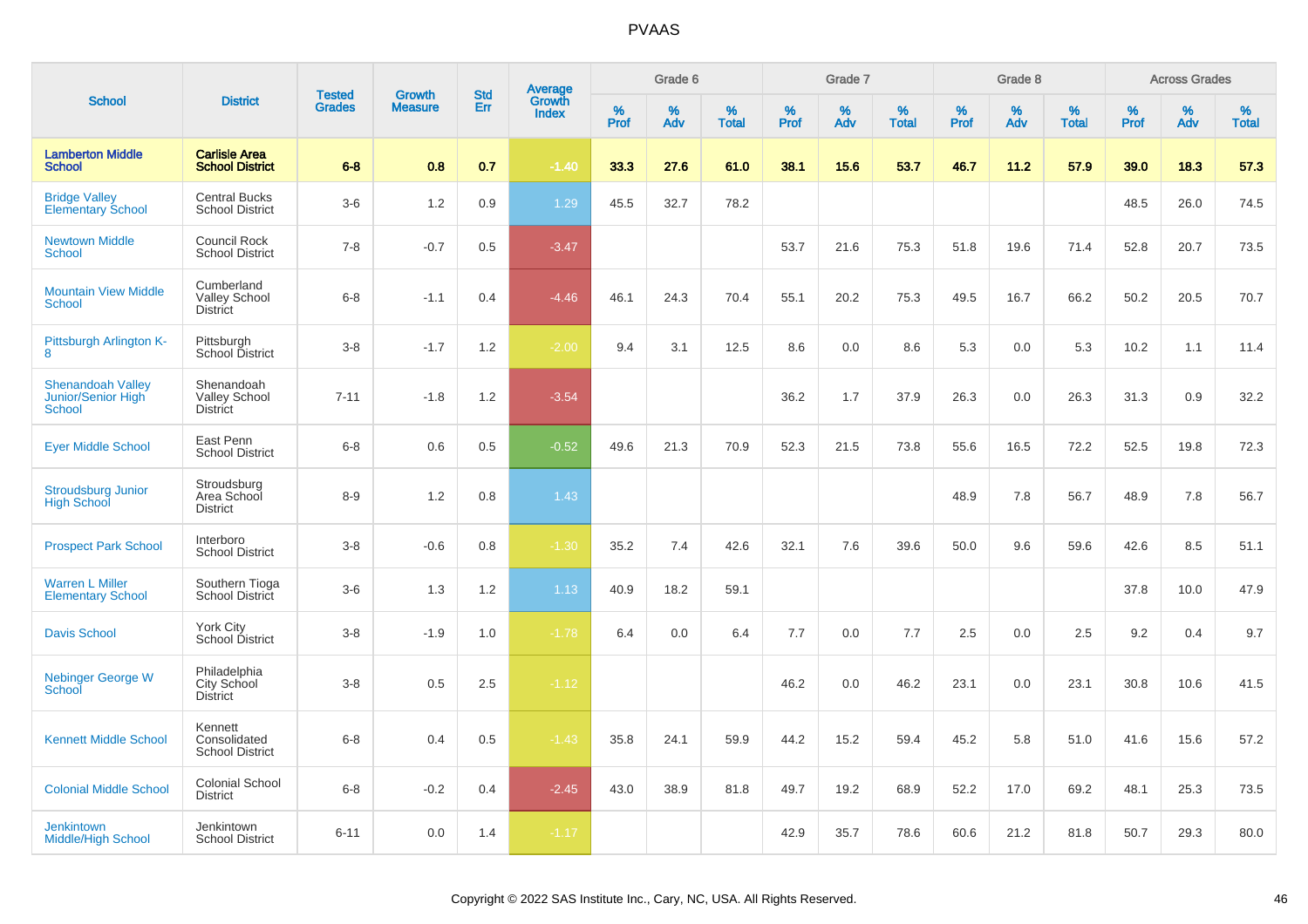|                                                             |                                                     |                                |                                 |                   |                                          |           | Grade 6  |                   |           | Grade 7  |                   |           | Grade 8     |                   |           | <b>Across Grades</b> |                   |
|-------------------------------------------------------------|-----------------------------------------------------|--------------------------------|---------------------------------|-------------------|------------------------------------------|-----------|----------|-------------------|-----------|----------|-------------------|-----------|-------------|-------------------|-----------|----------------------|-------------------|
| <b>School</b>                                               | <b>District</b>                                     | <b>Tested</b><br><b>Grades</b> | <b>Growth</b><br><b>Measure</b> | <b>Std</b><br>Err | <b>Average</b><br>Growth<br><b>Index</b> | %<br>Prof | %<br>Adv | %<br><b>Total</b> | %<br>Prof | %<br>Adv | %<br><b>Total</b> | %<br>Prof | $\%$<br>Adv | %<br><b>Total</b> | %<br>Prof | $\%$<br>Adv          | %<br><b>Total</b> |
| <b>Lamberton Middle</b><br><b>School</b>                    | <b>Carlisle Area</b><br><b>School District</b>      | $6 - 8$                        | 0.8                             | 0.7               | $-1.40$                                  | 33.3      | 27.6     | 61.0              | 38.1      | 15.6     | 53.7              | 46.7      | 11.2        | 57.9              | 39.0      | 18.3                 | 57.3              |
| <b>Goode School</b>                                         | <b>York City</b><br>School District                 | $3 - 8$                        | $-0.7$                          | 0.9               | $-0.81$                                  | 14.9      | 0.0      | 14.9              | 16.1      | 0.0      | 16.1              | 12.3      | 0.0         | 12.3              | 15.0      | 0.3                  | 15.3              |
| <b>Sharon Middle School</b>                                 | Sharon City<br>School District                      | $7 - 8$                        | $-0.5$                          | 0.8               | $-2.40$                                  |           |          |                   | 33.3      | 1.8      | 35.2              | 42.1      | 6.4         | 48.4              | 38.0      | 4.3                  | 42.3              |
| <b>Mcguffey Middle</b><br>School                            | Mcguffey<br>School District                         | $6-9$                          | $-1.0$                          | 0.7               | $-5.09$                                  | 43.1      | 12.8     | 55.9              | 35.2      | 0.9      | 36.1              | 38.0      | 4.1         | 42.2              | 38.7      | 5.7                  | 44.4              |
| <b>Moon Area Lower</b><br><b>Middle School</b>              | Moon Area<br><b>School District</b>                 | $5-6$                          | 0.8                             | 0.6               | $-3.29$                                  | 49.6      | 19.3     | 68.9              |           |          |                   |           |             |                   | 53.5      | 18.0                 | 71.6              |
| <b>Rolling Ridge</b><br><b>Elementary School</b>            | Harbor Creek<br><b>School District</b>              | $3-6$                          | $-0.0$                          | 1.1               | $-0.01$                                  | 30.4      | 40.5     | 70.9              |           |          |                   |           |             |                   | 44.9      | 34.2                 | 79.1              |
| <b>Clear Run</b><br><b>Intermediate School</b>              | Pocono<br>Mountain<br><b>School District</b>        | $3-6$                          | 1.4                             | 1.1               | 1.23                                     | 37.5      | 4.7      | 42.2              |           |          |                   |           |             |                   | 38.1      | 5.4                  | 43.6              |
| <b>West Branch Middle</b><br><b>School</b>                  | West Branch<br>Area School<br><b>District</b>       | $5-8$                          | 0.4                             | 0.8               | $-0.63$                                  | 32.8      | 6.6      | 39.3              | 48.6      | 6.8      | 55.4              | 50.0      | 3.0         | 53.0              | 42.6      | 4.9                  | 47.5              |
| <b>Turkeyfoot Valley Area</b><br><b>Elementary School</b>   | Turkeyfoot<br>Valley Area<br><b>School District</b> | $3 - 11$                       | $-2.2$                          | 1.9               | $-1.18$                                  | 38.1      | 9.5      | 47.6              |           |          |                   |           |             |                   | 34.8      | 4.4                  | 39.1              |
| Pittsburgh Colfax K-8                                       | Pittsburgh<br>School District                       | $3 - 8$                        | $-2.1$                          | 0.8               | $-3.13$                                  | 17.2      | 48.3     | 65.5              | 41.8      | 28.4     | 70.2              | 43.1      | 27.7        | 70.8              | 36.0      | 34.6                 | 70.6              |
| <b>Benton Area Middle</b><br><b>School</b>                  | <b>Benton Area</b><br><b>School District</b>        | $7 - 8$                        | 0.5                             | 1.3               | $-1.07$                                  |           |          |                   | 37.3      | 5.1      | 42.4              | 46.2      | 2.6         | 48.7              | 40.8      | 4.1                  | 44.9              |
| J.E. Harrison<br><b>Education Center</b>                    | Baldwin-<br>Whitehall<br><b>School District</b>     | $3-6$                          | $-0.5$                          | 0.7               | $-0.72$                                  | 49.0      | 11.9     | 60.9              |           |          |                   |           |             |                   | 46.3      | 10.7                 | 57.0              |
| <b>Mifflin County Junior</b><br><b>High School</b>          | <b>Mifflin County</b><br>School District            | $8 - 9$                        | 0.9                             | 0.7               | 1.36                                     |           |          |                   |           |          |                   | 40.4      | 4.9         | 45.3              | 40.4      | 4.9                  | 45.3              |
| <b>Trafford Middle School</b>                               | Penn-Trafford<br><b>School District</b>             | $6 - 8$                        | $-0.1$                          | 0.7               | $-2.35$                                  | 42.4      | 38.8     | 81.2              | 51.6      | 25.3     | 76.9              | 51.6      | 16.5        | 68.0              | 48.7      | 26.4                 | 75.1              |
| <b>Franklin Area</b><br>Junior/Senior High<br><b>School</b> | Franklin Area<br><b>School District</b>             | $7 - 11$                       | $-1.2$                          | 0.8               | $-3.42$                                  |           |          |                   | 36.6      | 4.9      | 41.5              | 42.9      | 6.0         | 48.9              | 39.8      | 5.5                  | 45.3              |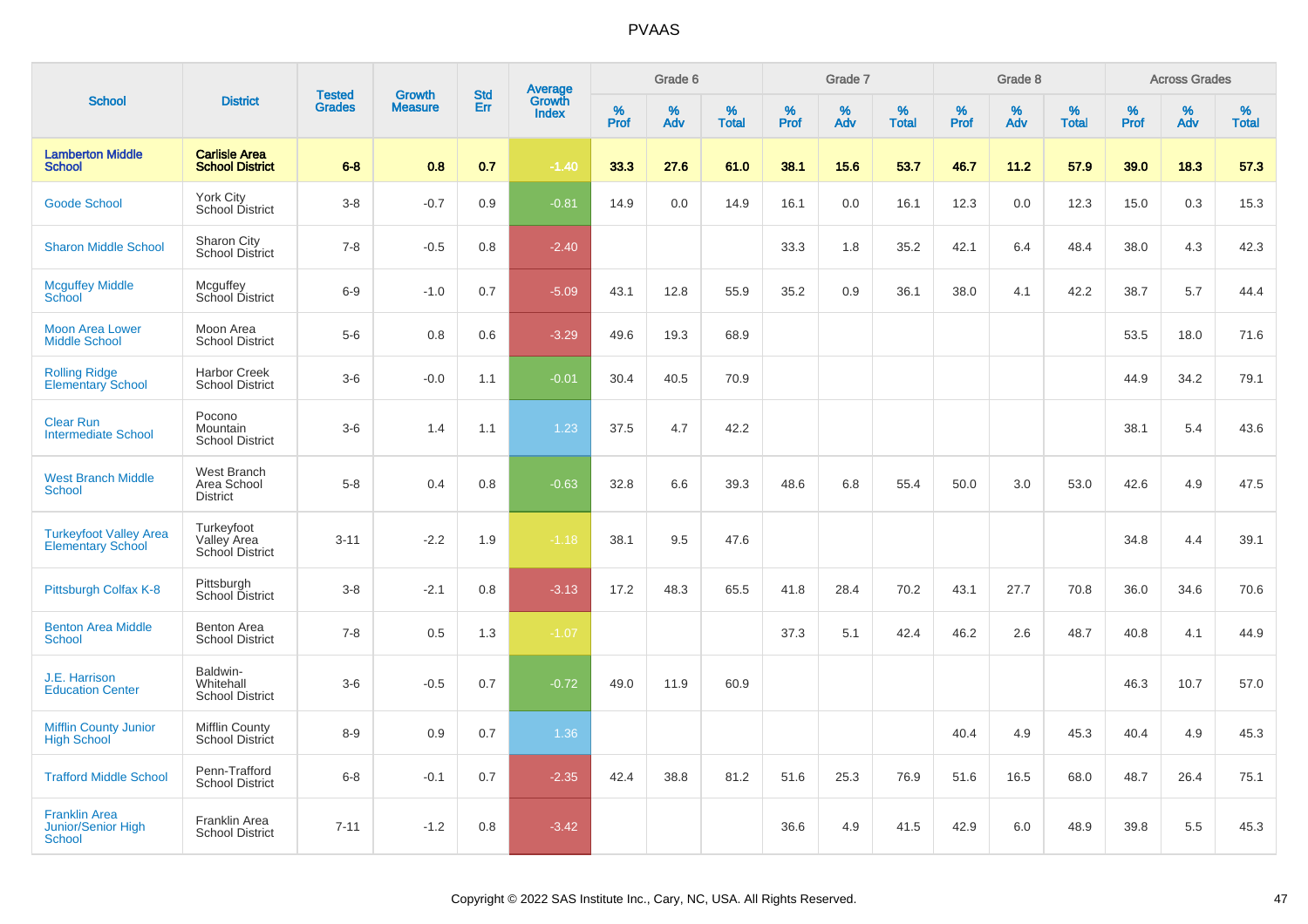|                                                                                |                                                                        |                                |                                 | <b>Std</b> |                                          |                  | Grade 6  |                   |           | Grade 7  |                   |           | Grade 8  |                   |           | <b>Across Grades</b> |                   |
|--------------------------------------------------------------------------------|------------------------------------------------------------------------|--------------------------------|---------------------------------|------------|------------------------------------------|------------------|----------|-------------------|-----------|----------|-------------------|-----------|----------|-------------------|-----------|----------------------|-------------------|
| <b>School</b>                                                                  | <b>District</b>                                                        | <b>Tested</b><br><b>Grades</b> | <b>Growth</b><br><b>Measure</b> | Err        | <b>Average</b><br>Growth<br><b>Index</b> | %<br><b>Prof</b> | %<br>Adv | %<br><b>Total</b> | %<br>Prof | %<br>Adv | %<br><b>Total</b> | %<br>Prof | %<br>Adv | %<br><b>Total</b> | %<br>Prof | %<br>Adv             | %<br><b>Total</b> |
| <b>Lamberton Middle</b><br><b>School</b>                                       | <b>Carlisle Area</b><br><b>School District</b>                         | $6 - 8$                        | 0.8                             | 0.7        | $-1.40$                                  | 33.3             | 27.6     | 61.0              | 38.1      | 15.6     | 53.7              | 46.7      | 11.2     | 57.9              | 39.0      | 18.3                 | 57.3              |
| <b>Warren Snyder-John</b><br><b>Girotti Elementary</b><br><b>School</b>        | <b>Bristol Borough</b><br>School District                              | $3-6$                          | 0.5                             | 1.0        | 0.54                                     | 28.4             | 18.2     | 46.6              |           |          |                   |           |          |                   | 33.2      | 8.7                  | 41.9              |
| <b>Freedom Area Middle</b><br>School                                           | Freedom Area<br><b>School District</b>                                 | $5-8$                          | $-1.9$                          | 0.7        | $-2.86$                                  | 36.8             | 12.6     | 49.4              | 37.9      | 1.9      | 39.8              | 40.3      | 1.3      | 41.6              | 37.7      | 4.5                  | 42.2              |
| <b>Howard Gardner</b><br><b>Multiple Intelligence</b><br><b>Charter School</b> | Howard<br>Gardner<br><b>Multiple</b><br>Intelligence<br>Charter School | $3 - 8$                        | $-1.2$                          | 1.2        | $-2.23$                                  | 39.4             | 3.0      | 42.4              | 63.6      | 0.0      | 63.6              | 55.6      | 11.1     | 66.7              | 48.8      | 7.1                  | 55.9              |
| <b>Edgar Fahs Smith</b><br><b>Steam Academy</b>                                | <b>York City</b><br>School District                                    | $3 - 8$                        | 1.1                             | 0.8        | $-0.15$                                  | 32.4             | 5.9      | 38.2              | 34.4      | 0.0      | 34.4              | 36.2      | 0.0      | 36.2              | 34.0      | 1.4                  | 35.4              |
| <b>Colwyn Elementary</b><br><b>School</b>                                      | <b>William Penn</b><br><b>School District</b>                          | $3-6$                          | 2.8                             | 2.1        | 0.67                                     | 13.3             | 6.7      | 20.0              |           |          |                   |           |          |                   | 19.7      | 4.6                  | 24.2              |
| <b>Friendship Elementary</b><br><b>School</b>                                  | Southern York<br>County School<br><b>District</b>                      | $3-6$                          | $-2.3$                          | 1.4        | $-1.59$                                  | 47.4             | 23.7     | 71.0              |           |          |                   |           |          |                   | 40.9      | 10.9                 | 51.8              |
| <b>Bethlehem-Center</b><br><b>Middle School</b>                                | Bethlehem-<br>Center School<br><b>District</b>                         | $6 - 8$                        | $-2.1$                          | 0.9        | $-4.12$                                  | 29.8             | 1.5      | 31.3              | 29.0      | 0.0      | 29.0              | 29.2      | 0.0      | 29.2              | 29.3      | 0.5                  | 29.8              |
| <b>Belle Vernon Area</b><br><b>Middle School</b>                               | <b>Belle Vernon</b><br>Area School<br><b>District</b>                  | $7 - 8$                        | 0.9                             | 0.9        | 0.23                                     |                  |          |                   | 48.6      | 4.5      | 53.2              | 44.1      | 6.4      | 50.5              | 46.6      | 5.4                  | 52.0              |
| <b>Mohawk Elementary</b><br><b>School</b>                                      | Mohawk Area<br><b>School District</b>                                  | $3-6$                          | 1.2                             | 0.9        | $-2.13$                                  | 44.7             | 21.3     | 66.0              |           |          |                   |           |          |                   | 41.5      | 21.4                 | 62.9              |
| Wrightstown<br><b>Elementary School</b>                                        | Council Rock<br><b>School District</b>                                 | $3-6$                          | 1.6                             | 1.2        | 1.21                                     | 59.6             | 25.0     | 84.6              |           |          |                   |           |          |                   | 53.8      | 22.4                 | 76.2              |
| Freeland<br><b>Elementary/Middle</b><br>School                                 | <b>Hazleton Area</b><br><b>School District</b>                         | $3 - 8$                        | 0.7                             | 1.2        | $-0.68$                                  | 9.7              | 3.2      | 12.9              | 19.0      | 9.5      | 28.6              | 42.9      | 4.8      | 47.6              | 23.8      | 3.5                  | 27.3              |
| <b>Fell Charter School</b>                                                     | <b>Fell Charter</b><br>School                                          | $3 - 8$                        | 3.1                             | 2.3        | 0.37                                     | 50.0             | 6.2      | 56.2              |           |          |                   |           |          |                   | 60.5      | 4.0                  | 64.5              |
| <b>KIPP West</b><br><b>Philadelphia Charter</b><br>School                      | <b>KIPP West</b><br>Philadelphia<br><b>Charter School</b>              | $3 - 8$                        | $-0.4$                          | 1.2        | $-0.75$                                  | 19.4             | 0.0      | 19.4              | 25.0      | 0.0      | 25.0              | 16.7      | 0.0      | 16.7              | 17.6      | 0.6                  | 18.1              |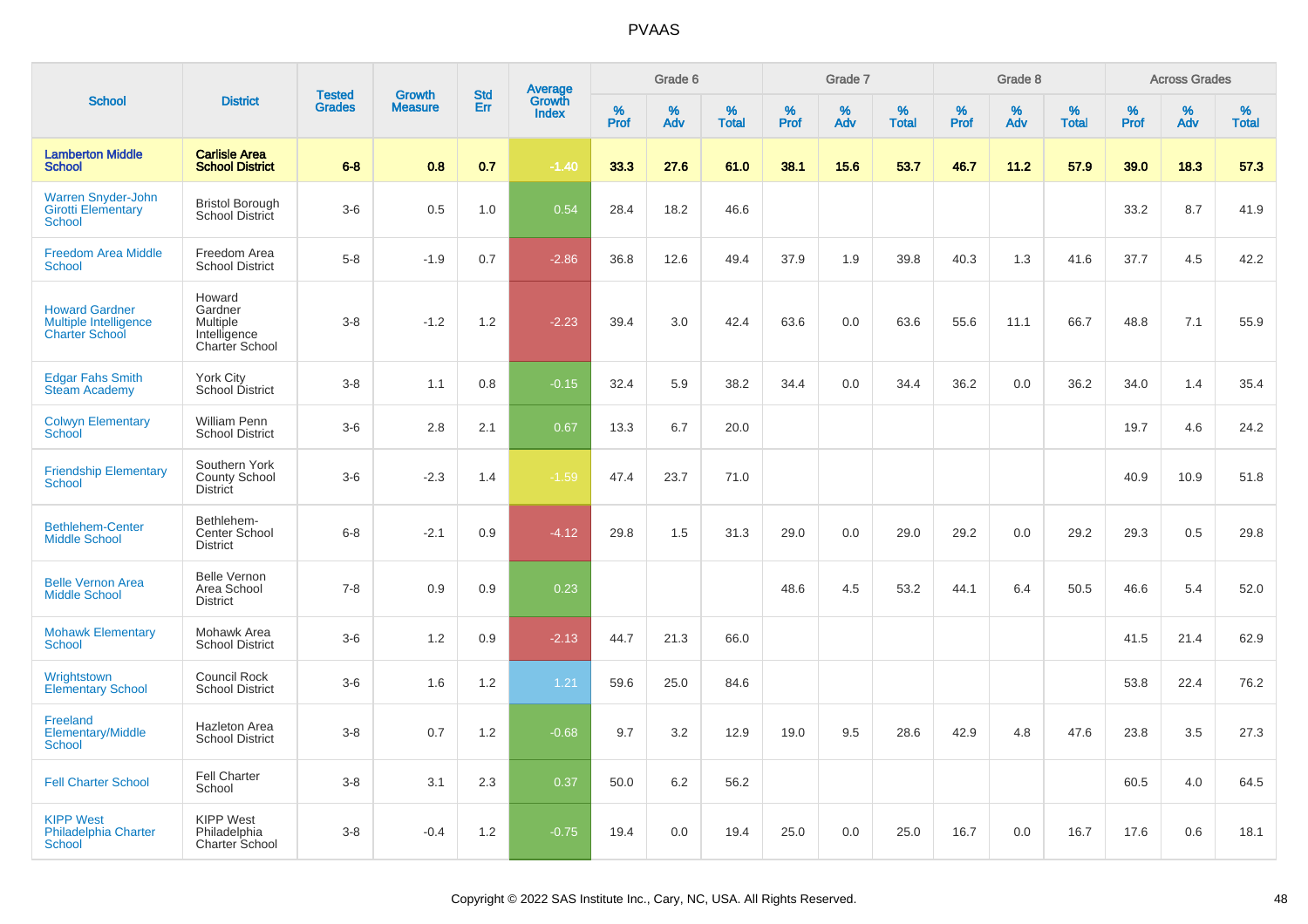|                                                                     |                                                         |                                |                                 |                   |                                          |              | Grade 6  |                   |           | Grade 7     |                   |           | Grade 8  |                   |              | <b>Across Grades</b> |                   |
|---------------------------------------------------------------------|---------------------------------------------------------|--------------------------------|---------------------------------|-------------------|------------------------------------------|--------------|----------|-------------------|-----------|-------------|-------------------|-----------|----------|-------------------|--------------|----------------------|-------------------|
| <b>School</b>                                                       | <b>District</b>                                         | <b>Tested</b><br><b>Grades</b> | <b>Growth</b><br><b>Measure</b> | <b>Std</b><br>Err | <b>Average</b><br>Growth<br><b>Index</b> | $\%$<br>Prof | %<br>Adv | %<br><b>Total</b> | %<br>Prof | $\%$<br>Adv | %<br><b>Total</b> | %<br>Prof | %<br>Adv | %<br><b>Total</b> | $\%$<br>Prof | $\%$<br>Adv          | %<br><b>Total</b> |
| <b>Lamberton Middle</b><br><b>School</b>                            | <b>Carlisle Area</b><br><b>School District</b>          | $6 - 8$                        | 0.8                             | 0.7               | $-1.40$                                  | 33.3         | 27.6     | 61.0              | 38.1      | 15.6        | 53.7              | 46.7      | 11.2     | 57.9              | 39.0         | 18.3                 | 57.3              |
| <b>James S Wilson</b><br><b>Middle School</b>                       | Millcreek<br>Township<br><b>School District</b>         | $6 - 8$                        | 0.1                             | 0.6               | $-1.44$                                  | 44.4         | 19.2     | 63.6              | 48.8      | 14.3        | 63.1              | 43.1      | 14.4     | 57.5              | 45.6         | 15.9                 | 61.4              |
| Northeast Intermediate<br><b>School</b>                             | Scranton<br><b>School District</b>                      | $6 - 8$                        | 0.4                             | 0.9               | $-1.15$                                  | 28.4         | 6.0      | 34.3              | 20.6      | 7.4         | 27.9              | 32.4      | 5.4      | 37.8              | 27.3         | 6.2                  | 33.5              |
| <b>Harrold Middle School</b>                                        | Hempfield Area<br>School District                       | $6 - 8$                        | 0.7                             | 0.7               | $-0.21$                                  | 42.6         | 15.6     | 58.2              | 58.2      | 8.2         | 66.4              | 49.6      | 8.7      | 58.3              | 50.1         | 10.9                 | 61.0              |
| <b>Clemente Roberto</b><br><b>Middle School</b>                     | Philadelphia<br>City School<br><b>District</b>          | $6 - 8$                        | 4.9                             | 3.7               | 1.32                                     |              |          |                   |           |             |                   | 7.7       | 0.0      | 7.7               | 8.0          | 0.0                  | 8.0               |
| <b>Mellon Middle School</b>                                         | Mt Lebanon<br><b>School District</b>                    | $6 - 8$                        | $-0.4$                          | 0.6               | $-1.93$                                  | 39.2         | 49.4     | 88.6              | 45.3      | 36.7        | 82.0              | 51.1      | 34.1     | 85.2              | 44.8         | 40.6                 | 85.4              |
| <b>Cranberry Area</b><br><b>Junior/Senior High</b><br><b>School</b> | <b>Cranberry Area</b><br><b>School District</b>         | $7 - 12$                       | 0.9                             | 1.0               | $-0.17$                                  |              |          |                   | 41.0      | 2.1         | 43.2              | 46.7      | 9.3      | 56.0              | 43.5         | 5.3                  | 48.8              |
| <b>Fairview Elementary</b><br><b>School</b>                         | Crestwood<br><b>School District</b>                     | $3-6$                          | 1.3                             | 1.1               | 1.18                                     | 51.4         | 23.0     | 74.3              |           |             |                   |           |          |                   | 48.7         | 17.8                 | 66.5              |
| <b>Greater Nanticoke</b><br><b>Area Educational</b><br>Center       | Greater<br>Nanticoke Area<br><b>School District</b>     | $6 - 8$                        | 0.5                             | 0.7               | $-0.25$                                  | 27.0         | 6.1      | 33.0              | 23.8      | 1.9         | 25.7              | 35.6      | 3.5      | 39.1              | 29.0         | 3.9                  | 32.8              |
| Northwestern Lehigh<br><b>Middle School</b>                         | Northwestern<br>Lehigh School<br><b>District</b>        | $6 - 8$                        | $-2.2$                          | 0.6               | $-6.02$                                  | 46.0         | 15.3     | 61.3              | 51.0      | 7.1         | 58.1              | 40.1      | 16.6     | 56.7              | 45.7         | 13.0                 | 58.7              |
| W.A. Mccreery<br><b>Elementary School</b>                           | <b>Marion Center</b><br>Area School<br><b>District</b>  | $3-6$                          | 1.7                             | 1.3               | $-1.43$                                  | 40.0         | 25.4     | 65.4              |           |             |                   |           |          |                   | 45.2         | 18.4                 | 63.7              |
| <b>Manheim Central</b><br><b>Middle School</b>                      | Manheim<br><b>Central School</b><br><b>District</b>     | $5 - 8$                        | $-0.3$                          | 0.5               | $-0.71$                                  | 48.3         | 9.2      | 57.5              | 37.6      | 6.2         | 43.8              | 41.9      | 11.7     | 53.6              | 40.6         | 8.2                  | 48.8              |
| <b>William Penn Middle</b><br><b>School</b>                         | Pennsbury<br><b>School District</b>                     | $6 - 8$                        | $-0.5$                          | 0.5               | $-1.85$                                  | 48.4         | 23.7     | 72.2              | 51.7      | 15.2        | 66.8              | 51.3      | 19.5     | 70.8              | 50.4         | 19.5                 | 69.9              |
| <b>Mastery Charter</b><br>School-Clymer<br>Elementary               | <b>Mastery Charter</b><br>School - Clymer<br>Elementary | $3-6$                          | 1.7                             | 1.5               | 1.09                                     | 24.1         | 3.4      | 27.6              |           |             |                   |           |          |                   | 17.5         | 0.8                  | 18.3              |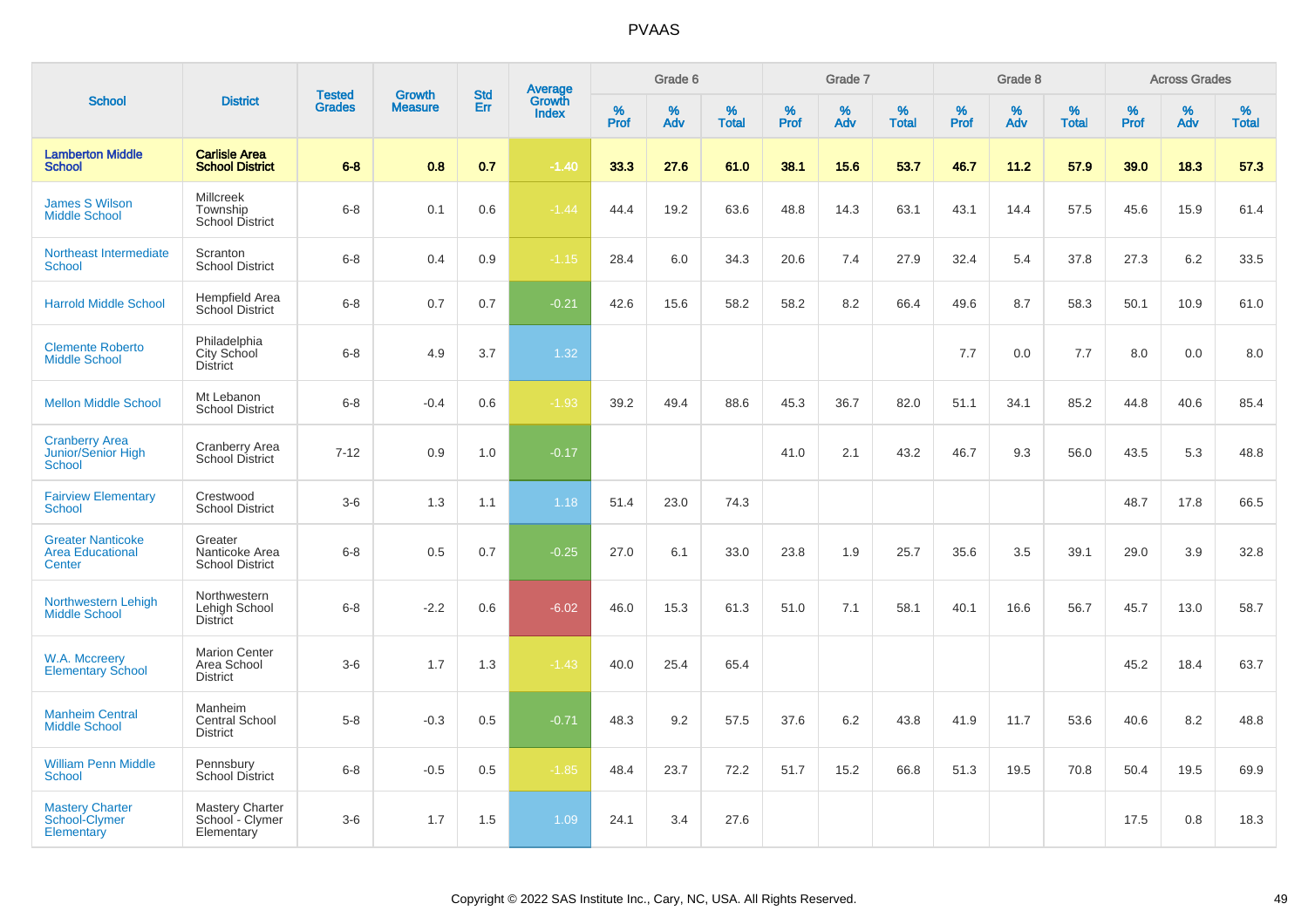|                                                                    |                                                             |                                |                                 | <b>Std</b> |                                          |                  | Grade 6  |                   |           | Grade 7  |                   |              | Grade 8  |                   |           | <b>Across Grades</b> |                   |
|--------------------------------------------------------------------|-------------------------------------------------------------|--------------------------------|---------------------------------|------------|------------------------------------------|------------------|----------|-------------------|-----------|----------|-------------------|--------------|----------|-------------------|-----------|----------------------|-------------------|
| <b>School</b>                                                      | <b>District</b>                                             | <b>Tested</b><br><b>Grades</b> | <b>Growth</b><br><b>Measure</b> | Err        | <b>Average</b><br>Growth<br><b>Index</b> | %<br><b>Prof</b> | %<br>Adv | %<br><b>Total</b> | %<br>Prof | %<br>Adv | %<br><b>Total</b> | $\%$<br>Prof | %<br>Adv | %<br><b>Total</b> | %<br>Prof | %<br>Adv             | %<br><b>Total</b> |
| <b>Lamberton Middle</b><br><b>School</b>                           | <b>Carlisle Area</b><br><b>School District</b>              | $6 - 8$                        | 0.8                             | 0.7        | $-1.40$                                  | 33.3             | 27.6     | 61.0              | 38.1      | 15.6     | 53.7              | 46.7         | 11.2     | 57.9              | 39.0      | 18.3                 | 57.3              |
| <b>Bloomsburg Area</b><br><b>Middle School</b>                     | Bloomsburg<br>Area School<br><b>District</b>                | $6 - 8$                        | $-0.6$                          | 0.7        | $-2.23$                                  | 43.3             | 15.6     | 58.9              | 36.6      | 7.9      | 44.6              | 50.5         | 6.1      | 56.6              | 43.4      | 9.7                  | 53.1              |
| Jefferson-Morgan<br><b>Elementary School</b>                       | Jefferson-<br>Morgan School<br><b>District</b>              | $3-6$                          | 0.7                             | 1.1        | 0.58                                     | 40.0             | 7.3      | 47.3              |           |          |                   |              |          |                   | 41.1      | 6.8                  | 47.9              |
| <b>Albert Gallatin North</b><br><b>Middle School</b>               | <b>Albert Gallatin</b><br>Area School<br><b>District</b>    | $6 - 8$                        | $-0.1$                          | 0.8        | $-2.30$                                  | 38.3             | 4.3      | 42.6              | 47.8      | 1.1      | 48.9              | 32.3         | 1.5      | 33.8              | 40.2      | 2.4                  | 42.6              |
| <b>Aldan Elementary</b><br><b>School</b>                           | <b>William Penn</b><br><b>School District</b>               | $3-6$                          | $-0.6$                          | 2.1        | $-0.28$                                  | 28.6             | 7.1      | 35.7              |           |          |                   |              |          |                   | 35.7      | 2.0                  | 37.8              |
| <b>Mars Area Centennial</b><br><b>School</b>                       | Mars Area<br><b>School District</b>                         | $5-6$                          | 0.1                             | 0.6        | 0.13                                     | 45.1             | 33.8     | 79.0              |           |          |                   |              |          |                   | 55.4      | 22.6                 | 78.0              |
| <b>North Penn-Liberty</b><br>Junior/Senior High<br><b>School</b>   | Southern Tioga<br>School District                           | $7 - 11$                       | 1.7                             | 1.4        | 0.50                                     |                  |          |                   | 47.7      | 0.0      | 47.7              | 40.0         | 12.5     | 52.5              | 44.0      | 6.0                  | 50.0              |
| <b>Upper Moreland</b><br>Middle School                             | <b>Upper Moreland</b><br>Township<br><b>School District</b> | $6 - 8$                        | $-1.1$                          | 0.5        | $-3.92$                                  | 42.4             | 21.0     | 63.4              | 53.7      | 8.4      | 62.1              | 41.0         | 14.2     | 55.1              | 45.4      | 14.9                 | 60.3              |
| <b>Radnor Middle School</b>                                        | Radnor<br>Township<br>School District                       | $6 - 8$                        | 0.6                             | 0.5        | 0.63                                     | 53.9             | 37.8     | 91.7              | 48.0      | 32.3     | 80.3              | 51.4         | 36.7     | 88.1              | 51.3      | 35.7                 | 87.0              |
| <b>Bristol Middle School</b>                                       | <b>Bristol Borough</b><br><b>School District</b>            | $7 - 8$                        | 0.3                             | 1.0        | $-0.80$                                  |                  |          |                   | 40.0      | 7.5      | 47.5              | 27.7         | 6.0      | 33.7              | 33.7      | 6.8                  | 40.5              |
| <b>Keystone Academy</b><br><b>Charter School</b>                   | Keystone<br>Academy<br>Charter School                       | $3 - 8$                        | 0.9                             | 0.8        | $-0.53$                                  | 38.7             | 19.4     | 58.1              | 47.4      | 3.5      | 50.9              | 40.7         | 8.5      | 49.2              | 40.7      | 7.4                  | 48.1              |
| Amy NW                                                             | Philadelphia<br>City School<br><b>District</b>              | $6 - 8$                        | $-0.1$                          | 1.5        | $-2.23$                                  | 21.7             | 4.4      | 26.1              | 54.6      | 0.0      | 54.6              | 38.5         | 3.8      | 42.3              | 38.0      | 2.8                  | 40.8              |
| <b>Greenville Elementary</b><br>School                             | Greenville Area<br><b>School District</b>                   | $3-6$                          | 1.2                             | 0.9        | $-0.17$                                  | 52.5             | 11.2     | 63.8              |           |          |                   |              |          |                   | 44.1      | 10.9                 | 55.0              |
| <b>Montrose Area</b><br><b>Junior/Senior High</b><br><b>School</b> | Montrose Area<br><b>School District</b>                     | $7 - 10$                       | 0.2                             | 1.0        | $-0.90$                                  |                  |          |                   | 38.2      | 13.2     | 51.5              | 45.0         | 10.0     | 55.0              | 41.9      | 11.5                 | 53.4              |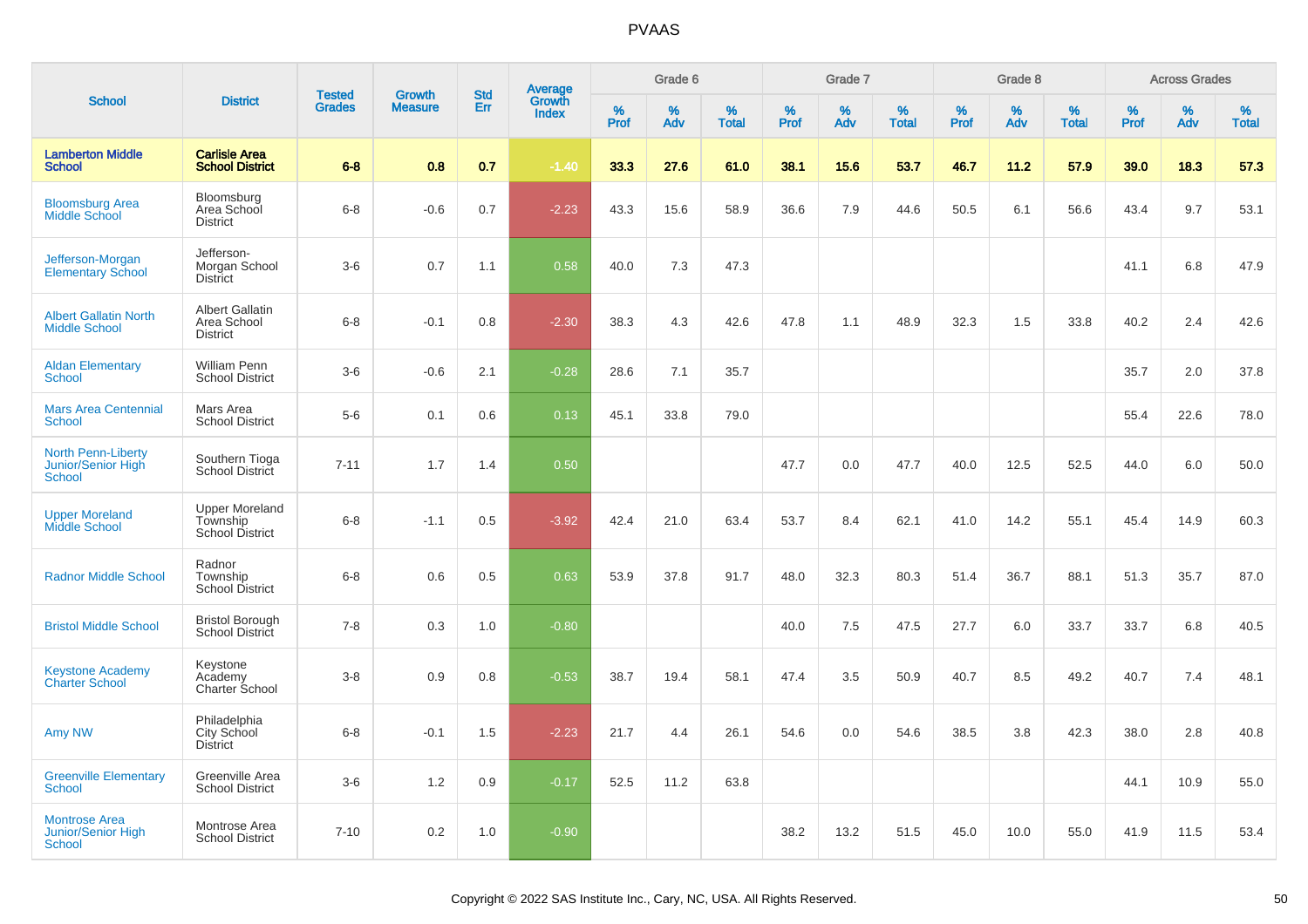|                                                                         |                                                       | <b>Tested</b> | <b>Growth</b>  | <b>Std</b> |                                   |           | Grade 6  |                   |           | Grade 7  |                   |              | Grade 8  |                   |              | <b>Across Grades</b> |                   |
|-------------------------------------------------------------------------|-------------------------------------------------------|---------------|----------------|------------|-----------------------------------|-----------|----------|-------------------|-----------|----------|-------------------|--------------|----------|-------------------|--------------|----------------------|-------------------|
| <b>School</b>                                                           | <b>District</b>                                       | <b>Grades</b> | <b>Measure</b> | Err        | Average<br>Growth<br><b>Index</b> | %<br>Prof | %<br>Adv | %<br><b>Total</b> | %<br>Prof | %<br>Adv | %<br><b>Total</b> | $\%$<br>Prof | %<br>Adv | %<br><b>Total</b> | $\%$<br>Prof | %<br>Adv             | %<br><b>Total</b> |
| <b>Lamberton Middle</b><br><b>School</b>                                | <b>Carlisle Area</b><br><b>School District</b>        | $6 - 8$       | 0.8            | 0.7        | $-1.40$                           | 33.3      | 27.6     | 61.0              | 38.1      | 15.6     | 53.7              | 46.7         | 11.2     | 57.9              | 39.0         | 18.3                 | 57.3              |
| <b>Ligonier Valley Middle</b><br>School                                 | Ligonier Valley<br>School District                    | $6 - 8$       | $-0.3$         | 0.8        | $-1.60$                           | 46.0      | 16.0     | 62.0              | 40.5      | 2.7      | 43.2              | 45.9         | 10.2     | 56.1              | 44.5         | 10.3                 | 54.8              |
| <b>Ramsay Elementary</b><br><b>School</b>                               | Mount Pleasant<br>Area School<br><b>District</b>      | $4 - 6$       | $-2.1$         | 0.8        | $-2.67$                           | 41.6      | 12.0     | 53.6              |           |          |                   |              |          |                   | 42.4         | 9.3                  | 51.7              |
| <b>Shippensburg Area</b><br><b>Middle School</b>                        | Shippensburg<br>Area School<br><b>District</b>        | $6 - 8$       | $-2.3$         | 0.5        | $-5.37$                           | 30.4      | 13.1     | 43.5              | 40.3      | 5.9      | 46.2              | 46.9         | 10.2     | 57.1              | 39.6         | 9.6                  | 49.2              |
| <b>Clarion Area</b><br><b>Elementary School</b>                         | <b>Clarion Area</b><br><b>School District</b>         | $3-6$         | $-0.1$         | 1.2        | $-0.05$                           | 46.4      | 7.1      | 53.6              |           |          |                   |              |          |                   | 46.9         | 11.4                 | 58.3              |
| <b>Blairsville Middle</b><br><b>School</b>                              | Blairsville-<br>Saltsburg<br><b>School District</b>   | $6 - 8$       | $-0.8$         | 1.0        | $-2.80$                           | 47.1      | 15.7     | 62.8              | 39.4      | 10.6     | 50.0              | 50.9         | 14.6     | 65.4              | 45.4         | 13.4                 | 58.7              |
| Saltsburg Middle/High<br><b>School</b>                                  | Blairsville-<br>Saltsburg<br><b>School District</b>   | $6 - 11$      | $-0.6$         | 1.2        | $-2.47$                           | 29.7      | 32.4     | 62.2              | 36.4      | 9.1      | 45.4              | 50.0         | 13.3     | 63.3              | 38.0         | 19.0                 | 57.0              |
| <b>G A R Middle School</b>                                              | <b>Wilkes-Barre</b><br>Area School<br><b>District</b> | $7 - 11$      | 1.7            | 1.4        | 0.71                              |           |          |                   | 22.2      | 0.0      | 22.2              | 23.4         | 2.1      | 25.5              | 22.9         | 1.2                  | 24.1              |
| <b>Forest City Regional</b><br><b>High School</b>                       | <b>Forest City</b><br>Regional<br>School District     | $7 - 12$      | 0.5            | 1.3        | $-0.60$                           |           |          |                   | 39.5      | 5.3      | 44.7              | 52.1         | 8.3      | 60.4              | 46.5         | 7.0                  | 53.5              |
| East Juniata<br>Junior/Senior High<br><b>School</b>                     | Juniata County<br>School District                     | $7 - 12$      | 0.8            | 1.2        | $-0.27$                           |           |          |                   | 44.6      | 10.7     | 55.4              | 49.0         | 4.1      | 53.1              | 46.7         | 7.6                  | 54.3              |
| <b>Upper Adams</b><br><b>Intermediate School</b>                        | <b>Upper Adams</b><br>School District                 | $4-6$         | 0.9            | 0.8        | 1.16                              | 40.2      | 16.2     | 56.4              |           |          |                   |              |          |                   | 40.3         | 13.2                 | 53.5              |
| <b>Valley Grove</b><br><b>Elementary School</b>                         | <b>Valley Grove</b><br>School District                | $3-6$         | 1.4            | 1.2        | 1.03                              | 55.9      | 8.5      | 64.4              |           |          |                   |              |          |                   | 48.6         | 9.8                  | 58.4              |
| <b>Farrell Area High</b><br><b>School/Upper Middle</b><br><b>School</b> | <b>Farrell Area</b><br><b>School District</b>         | $7 - 11$      | 0.2            | 1.4        | $-0.93$                           |           |          |                   | 20.9      | 0.0      | 20.9              | 28.2         | 0.0      | 28.2              | 24.4         | 0.0                  | 24.4              |
| <b>Forbes Road</b><br>Junior/Senior High<br><b>School</b>               | <b>Forbes Road</b><br><b>School District</b>          | $7 - 11$      | 1.9            | 2.0        | 0.19                              |           |          |                   | 57.9      | 0.0      | 57.9              | 27.8         | 0.0      | 27.8              | 43.2         | 0.0                  | 43.2              |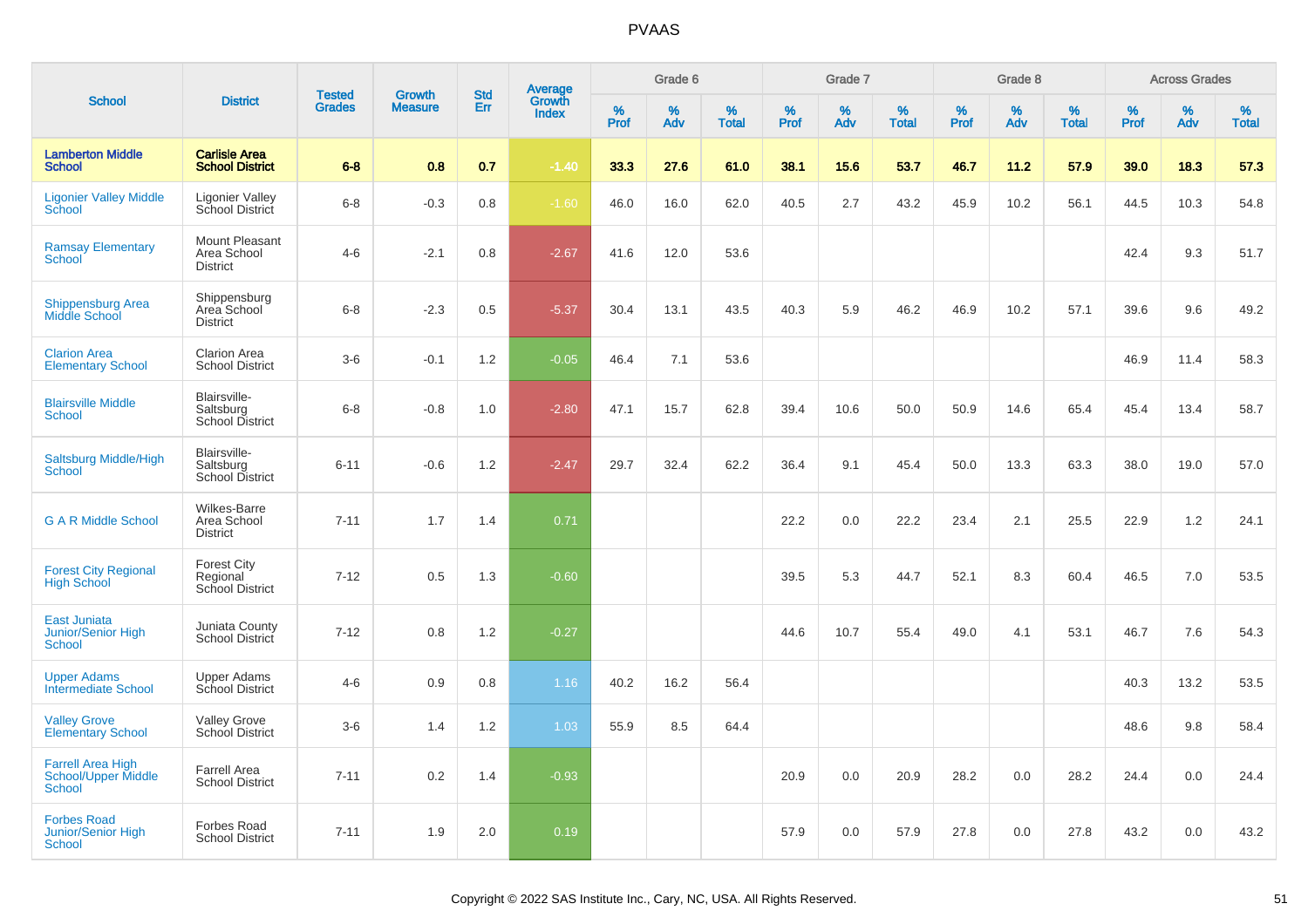|                                                                     |                                                   |                                |                                 |                   |                                          |                  | Grade 6  |                   |           | Grade 7  |                   |           | Grade 8  |                   |           | <b>Across Grades</b> |                   |
|---------------------------------------------------------------------|---------------------------------------------------|--------------------------------|---------------------------------|-------------------|------------------------------------------|------------------|----------|-------------------|-----------|----------|-------------------|-----------|----------|-------------------|-----------|----------------------|-------------------|
| <b>School</b>                                                       | <b>District</b>                                   | <b>Tested</b><br><b>Grades</b> | <b>Growth</b><br><b>Measure</b> | <b>Std</b><br>Err | <b>Average</b><br>Growth<br><b>Index</b> | %<br><b>Prof</b> | %<br>Adv | %<br><b>Total</b> | %<br>Prof | %<br>Adv | %<br><b>Total</b> | %<br>Prof | %<br>Adv | %<br><b>Total</b> | %<br>Prof | $\%$<br>Adv          | %<br><b>Total</b> |
| <b>Lamberton Middle</b><br><b>School</b>                            | <b>Carlisle Area</b><br><b>School District</b>    | $6 - 8$                        | 0.8                             | 0.7               | $-1.40$                                  | 33.3             | 27.6     | 61.0              | 38.1      | 15.6     | 53.7              | 46.7      | 11.2     | 57.9              | 39.0      | 18.3                 | 57.3              |
| <b>Abington Heights</b><br>Middle School                            | Abington<br>Heights School<br><b>District</b>     | $5 - 11$                       | $-0.6$                          | 0.5               | $-1.34$                                  | 50.9             | 18.8     | 69.6              | 63.6      | 10.7     | 74.3              |           |          |                   | 57.6      | 12.6                 | 70.2              |
| Pittsburgh Mifflin K-8                                              | Pittsburgh<br>School District                     | $3 - 8$                        | 1.5                             | 1.3               | $-1.45$                                  | 23.1             | 0.0      | 23.1              | 5.0       | 0.0      | 5.0               | 11.1      | 3.7      | 14.8              | 19.1      | 2.3                  | 21.4              |
| <b>Cambridge Springs</b><br>Junior/Senior High<br><b>School</b>     | Penncrest<br><b>School District</b>               | $7 - 11$                       | 0.2                             | 1.1               | $-0.72$                                  |                  |          |                   | 36.4      | 7.6      | 43.9              | 37.7      | 3.8      | 41.5              | 37.0      | 5.9                  | 42.9              |
| <b>Verner Elementary</b><br><b>School</b>                           | Riverview<br><b>School District</b>               | $3-6$                          | $-3.0$                          | 1.9               | $-1.57$                                  | 46.7             | 13.3     | 60.0              |           |          |                   |           |          |                   | 47.3      | 16.1                 | 63.4              |
| <b>Crafton Elementary</b><br><b>School</b>                          | Carlynton<br>School District                      | $3-6$                          | $-0.5$                          | 1.5               | $-0.33$                                  | 45.7             | 22.9     | 68.6              |           |          |                   |           |          |                   | 47.7      | 16.6                 | 64.2              |
| <b>Frazier Middle School</b>                                        | <b>Frazier School</b><br><b>District</b>          | $6 - 8$                        | $-1.9$                          | 0.9               | $-4.06$                                  | 48.8             | 17.5     | 66.2              | 43.0      | 12.8     | 55.8              | 20.8      | 3.8      | 24.5              | 39.7      | 12.3                 | 52.0              |
| <b>Klein Elementary</b><br><b>School</b>                            | <b>Harbor Creek</b><br><b>School District</b>     | $3-6$                          | 1.0                             | 1.1               | 0.88                                     | 46.7             | 33.3     | 80.0              |           |          |                   |           |          |                   | 52.0      | 28.1                 | 80.1              |
| Donegal Junior High<br>School                                       | Donegal School<br><b>District</b>                 | $7 - 8$                        | 0.7                             | 0.7               | 0.57                                     |                  |          |                   | 44.4      | 12.4     | 56.8              | 32.4      | 16.2     | 48.6              | 38.3      | 14.3                 | 52.6              |
| <b>Maple Manor</b><br>Elementary/Middle<br><b>School</b>            | <b>Hazleton Area</b><br><b>School District</b>    | $3-8$                          | $-0.8$                          | 1.1               | $-1.63$                                  | 20.6             | 2.9      | 23.5              | 28.6      | 0.0      | 28.6              | 20.0      | 0.0      | 20.0              | 21.7      | 1.3                  | 23.0              |
| <b>York Avenue</b><br><b>Elementary School</b>                      | North Penn<br><b>School District</b>              | $3-6$                          | 1.8                             | 1.6               | 0.45                                     | 40.6             | 37.5     | 78.1              |           |          |                   |           |          |                   | 41.4      | 28.4                 | 69.8              |
| <b>Global Leadership</b><br><b>Academy Charter</b><br><b>School</b> | Global<br>Leadership<br>Academy<br>Charter School | $3 - 8$                        | 0.6                             | 1.9               | $-0.13$                                  |                  |          |                   | 14.3      | 0.0      | 14.3              | 25.0      | 0.0      | 25.0              | 13.4      | 0.0                  | 13.4              |
| <b>Cairnbrook Elementary</b><br><b>School</b>                       | Shade-Central<br>City School<br>District          | $3-6$                          | $-0.9$                          | 2.0               | $-0.44$                                  | 44.4             | 14.8     | 59.3              |           |          |                   |           |          |                   | 38.9      | 8.9                  | 47.8              |
| <b>Infinity Charter School</b>                                      | <b>Infinity Charter</b><br>School                 | $3-8$                          | $-0.5$                          | 1.3               | $-0.69$                                  | 50.0             | 38.5     | 88.5              | 62.5      | 25.0     | 87.5              | 68.2      | 18.2     | 86.4              | 56.6      | 31.5                 | 88.1              |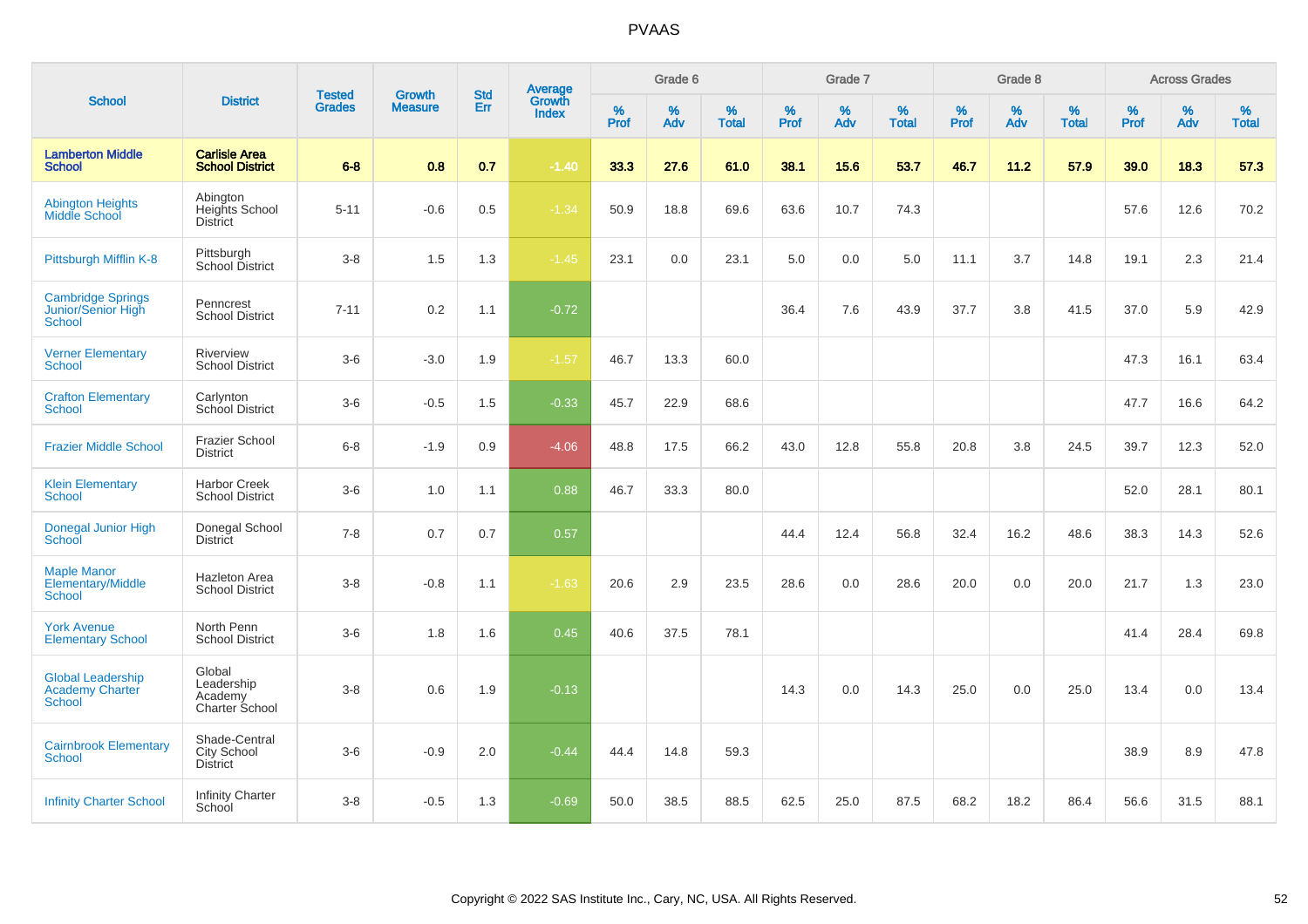|                                                             |                                                     |                                |                                 |                   |                                          |           | Grade 6  |                   |           | Grade 7  |                   |           | Grade 8     |                   |           | <b>Across Grades</b> |                   |
|-------------------------------------------------------------|-----------------------------------------------------|--------------------------------|---------------------------------|-------------------|------------------------------------------|-----------|----------|-------------------|-----------|----------|-------------------|-----------|-------------|-------------------|-----------|----------------------|-------------------|
| <b>School</b>                                               | <b>District</b>                                     | <b>Tested</b><br><b>Grades</b> | <b>Growth</b><br><b>Measure</b> | <b>Std</b><br>Err | <b>Average</b><br>Growth<br><b>Index</b> | %<br>Prof | %<br>Adv | %<br><b>Total</b> | %<br>Prof | %<br>Adv | %<br><b>Total</b> | %<br>Prof | $\%$<br>Adv | %<br><b>Total</b> | %<br>Prof | $\%$<br>Adv          | %<br><b>Total</b> |
| <b>Lamberton Middle</b><br><b>School</b>                    | <b>Carlisle Area</b><br><b>School District</b>      | $6 - 8$                        | 0.8                             | 0.7               | $-1.40$                                  | 33.3      | 27.6     | 61.0              | 38.1      | 15.6     | 53.7              | 46.7      | 11.2        | 57.9              | 39.0      | 18.3                 | 57.3              |
| <b>Carbondale Area</b><br>Junior/Senior High<br>School      | Carbondale<br>Area School<br><b>District</b>        | $7 - 10$                       | 0.8                             | 0.9               | 0.22                                     |           |          |                   | 29.4      | 3.5      | 32.9              | 42.9      | 5.7         | 48.6              | 36.8      | 4.7                  | 41.6              |
| <b>Chestnut Ridge Middle</b><br><b>School</b>               | <b>Chestnut Ridge</b><br>School District            | $3 - 7$                        | $-0.1$                          | 0.7               | $-0.10$                                  | 42.0      | 19.8     | 61.7              | 57.9      | 3.2      | 61.0              |           |             |                   | 47.3      | 12.8                 | 60.1              |
| <b>Paradise Elementary</b><br>School                        | Pequea Valley<br>School District                    | $3-6$                          | $-0.3$                          | 1.1               | $-0.24$                                  | 33.3      | 9.5      | 42.9              |           |          |                   |           |             |                   | 35.4      | 5.7                  | 41.1              |
| Academy at<br>Westinghouse                                  | Pittsburgh<br>School District                       | $5 - 11$                       | $-0.3$                          | 1.1               | $-1.66$                                  | 13.8      | 0.0      | 13.8              | 18.8      | 0.0      | 18.8              | 10.5      | 0.0         | 10.5              | 14.6      | 0.0                  | 14.6              |
| <b>Landisville Middle</b><br>School                         | Hempfield<br><b>School District</b>                 | $7 - 8$                        | $-0.9$                          | 0.7               | $-2.97$                                  |           |          |                   | 44.9      | 17.3     | 62.2              | 54.2      | 13.2        | 67.5              | 49.3      | 15.4                 | 64.7              |
| <b>Tamagua Area Middle</b><br>School                        | Tamagua Area<br><b>School District</b>              | $6 - 8$                        | $-1.1$                          | 0.6               | $-2.18$                                  | 39.1      | 7.8      | 46.9              | 37.9      | 5.2      | 43.1              | 42.2      | 7.0         | 49.3              | 39.7      | 6.6                  | 46.3              |
| <b>Rockwood Area</b><br><b>Junior/Senior High</b><br>School | Rockwood Area<br><b>School District</b>             | $7 - 11$                       | 0.1                             | 1.2               | $-0.77$                                  |           |          |                   | 63.0      | 6.5      | 69.6              | 50.8      | 19.0        | 69.8              | 56.0      | 13.8                 | 69.7              |
| <b>Fleetwood Middle</b><br>School                           | Fleetwood Area<br><b>School District</b>            | $5-8$                          | $-1.3$                          | 0.5               | $-3.59$                                  | 37.7      | 6.5      | 44.2              | 37.5      | 6.2      | 43.8              | 45.3      | 7.4         | 52.8              | 41.3      | 6.6                  | 47.9              |
| <b>Propel Charter School-</b><br><b>Braddock Hills</b>      | Propel Charter<br>School -<br><b>Braddock Hills</b> | $3 - 11$                       | $-3.7$                          | 0.8               | $-4.64$                                  | 15.8      | 3.5      | 19.3              | 19.0      | 0.0      | 19.0              | 14.5      | 2.9         | 17.4              | 15.6      | 1.9                  | 17.5              |
| <b>Vision Academy</b><br><b>Charter School</b>              | Vision Academy<br>Charter School                    | $3-8$                          | $-0.9$                          | 1.2               | $-2.67$                                  | 36.0      | 0.0      | 36.0              | 37.1      | 2.9      | 40.0              | 28.6      | 0.0         | 28.6              | 32.1      | 1.1                  | 33.2              |
| Insight PA Cyber<br><b>Charter School</b>                   | Insight PA<br>Cyber Charter<br>School               | $3 - 11$                       | $-1.0$                          | 1.6               | $-1.68$                                  | 31.6      | 5.3      | 36.8              | 37.0      | 11.1     | 48.2              | 48.2      | 11.1        | 59.3              | 41.5      | 9.2                  | 50.8              |
| <b>West Mifflin Area</b><br><b>Middle School</b>            | West Mifflin<br>Area School<br><b>District</b>      | $4 - 11$                       | $-3.0$                          | 0.5               | $-6.17$                                  | 37.7      | 5.5      | 43.2              | 39.2      | 1.0      | 40.2              | 35.4      | 4.4         | 39.9              | 38.1      | 4.3                  | 42.4              |
| <b>Harmony Area</b><br>Junior/Senior High<br>School         | Harmony Area<br>School District                     | $7 - 10$                       | 3.2                             | 3.1               | 1.03                                     |           |          |                   | 33.3      | 0.0      | 33.3              |           |             |                   | 50.0      | 4.2                  | 54.2              |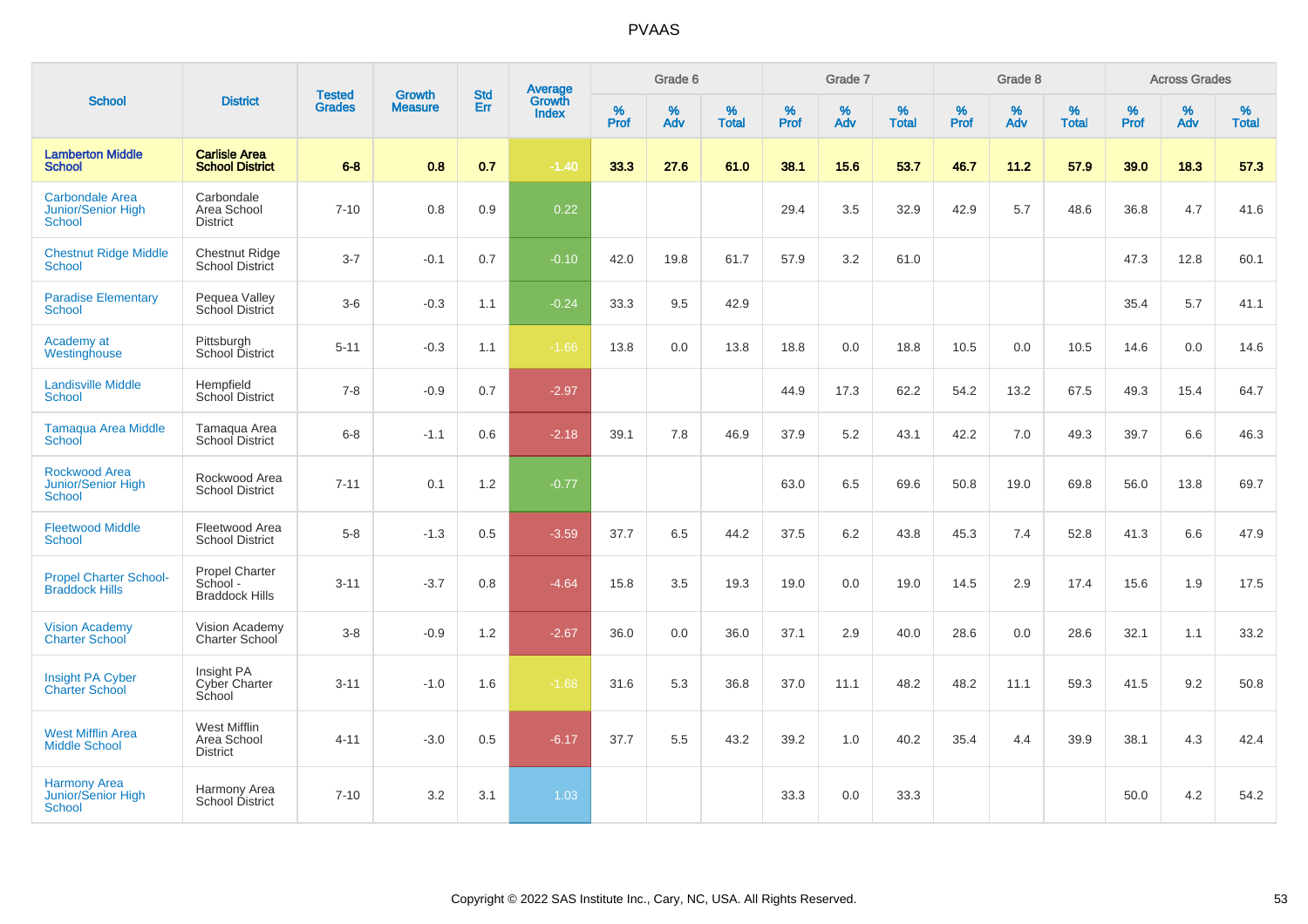|                                                                        |                                                   |                                |                          | <b>Std</b> |                                          |           | Grade 6     |                   |           | Grade 7  |                   |           | Grade 8  |                   |           | <b>Across Grades</b> |                   |
|------------------------------------------------------------------------|---------------------------------------------------|--------------------------------|--------------------------|------------|------------------------------------------|-----------|-------------|-------------------|-----------|----------|-------------------|-----------|----------|-------------------|-----------|----------------------|-------------------|
| <b>School</b>                                                          | <b>District</b>                                   | <b>Tested</b><br><b>Grades</b> | Growth<br><b>Measure</b> | Err        | <b>Average</b><br>Growth<br><b>Index</b> | %<br>Prof | $\%$<br>Adv | %<br><b>Total</b> | %<br>Prof | %<br>Adv | %<br><b>Total</b> | %<br>Prof | %<br>Adv | %<br><b>Total</b> | %<br>Prof | %<br>Adv             | %<br><b>Total</b> |
| <b>Lamberton Middle</b><br><b>School</b>                               | <b>Carlisle Area</b><br><b>School District</b>    | $6 - 8$                        | 0.8                      | 0.7        | $-1.40$                                  | 33.3      | 27.6        | 61.0              | 38.1      | 15.6     | 53.7              | 46.7      | 11.2     | 57.9              | 39.0      | 18.3                 | 57.3              |
| Northern Lebanon<br><b>Middle School</b>                               | Northern<br>Lebanon<br><b>School District</b>     | $6 - 8$                        | $-3.0$                   | 0.6        | $-6.44$                                  | 43.1      | 9.2         | 52.3              | 35.3      | 1.3      | 36.6              | 32.5      | 2.6      | 35.1              | 36.6      | 4.1                  | 40.7              |
| <b>Central Valley Middle</b><br><b>School</b>                          | <b>Central Valley</b><br><b>School District</b>   | $6 - 8$                        | $-1.8$                   | 0.6        | $-4.56$                                  | 39.3      | 25.0        | 64.3              | 50.3      | 9.2      | 59.5              | 41.9      | 8.8      | 50.7              | 44.1      | 14.2                 | 58.3              |
| <b>Pollock Robert B</b><br><b>School</b>                               | Philadelphia<br>City School<br><b>District</b>    | $3-6$                          | $-0.6$                   | 2.3        | $-0.25$                                  | 38.9      | 22.2        | 61.1              |           |          |                   |           |          |                   | 22.4      | 7.1                  | 29.4              |
| <b>Pittsburgh Allegheny</b><br>$6 - 8$                                 | Pittsburgh<br>School District                     | $6 - 8$                        | 0.1                      | 1.1        | $-0.66$                                  | 23.8      | 2.4         | 26.2              | 26.4      | 0.0      | 26.4              | 31.0      | 3.4      | 34.5              | 26.6      | 1.6                  | 28.2              |
| <b>Freeport Area Middle</b><br><b>School</b>                           | Freeport Area<br>School District                  | $6 - 8$                        | 0.4                      | 0.6        | $-0.92$                                  | 35.8      | 23.6        | 59.4              | 57.0      | 14.1     | 71.1              | 53.5      | 20.2     | 73.6              | 49.1      | 19.1                 | 68.2              |
| <b>Pleasant Hills Middle</b><br><b>School</b>                          | West Jefferson<br>Hills School<br><b>District</b> | $6 - 8$                        | $-1.0$                   | 0.5        | $-4.02$                                  | 50.7      | 20.0        | 70.7              | 60.2      | 13.1     | 73.3              | 57.9      | 17.8     | 75.7              | 56.4      | 16.8                 | 73.2              |
| <b>Mayfair School</b>                                                  | Philadelphia<br>City School<br><b>District</b>    | $3-8$                          | $-0.9$                   | 1.2        | $-1.66$                                  | 16.7      | 5.6         | 22.2              | 22.5      | 0.0      | 22.5              | 38.1      | 0.0      | 38.1              | 24.9      | 0.5                  | 25.4              |
| <b>Bache-Martin School</b>                                             | Philadelphia<br>City School<br>District           | $3-8$                          | 3.5                      | 3.5        | 0.99                                     |           |             |                   |           |          |                   | 14.3      | 7.1      | 21.4              | 22.7      | 24.7                 | 47.4              |
| <b>Oswayo Valley Middle</b><br>School                                  | Oswayo Valley<br>School District                  | $6 - 8$                        | $-1.0$                   | 1.4        | $-2.97$                                  | 40.7      | 18.5        | 59.3              | 46.2      | 0.0      | 46.2              | 51.6      | 6.4      | 58.1              | 46.4      | 8.3                  | 54.8              |
| <b>Rhoads James School</b>                                             | Philadelphia<br>City School<br>District           | $3-8$                          | 3.5                      | 3.6        | 0.98                                     | 16.7      | 8.3         | 25.0              |           |          |                   |           |          |                   | 15.7      | 2.0                  | 17.6              |
| Pittsburgh Sunnyside<br>$K-8$                                          | Pittsburgh<br>School District                     | $3 - 8$                        | 1.2                      | 1.5        | $-0.47$                                  | 50.0      | 0.0         | 50.0              | 33.3      | 3.3      | 36.7              | 46.7      | 6.7      | 53.3              | 36.1      | 3.3                  | 39.3              |
| <b>Curwensville Area</b><br><b>Junior/Senior High</b><br><b>School</b> | Curwensville<br>Area School<br><b>District</b>    | $7 - 11$                       | $-0.8$                   | 1.0        | $-2.09$                                  |           |             |                   | 42.9      | 18.6     | 61.4              | 62.0      | 8.4      | 70.4              | 52.5      | 13.5                 | 66.0              |
| <b>Slatington Elementary</b><br>School                                 | Northern Lehigh<br>School District                | $3-6$                          | $-0.1$                   | 0.9        | $-0.07$                                  | 44.4      | 6.2         | 50.6              |           |          |                   |           |          |                   | 44.1      | 6.2                  | 50.3              |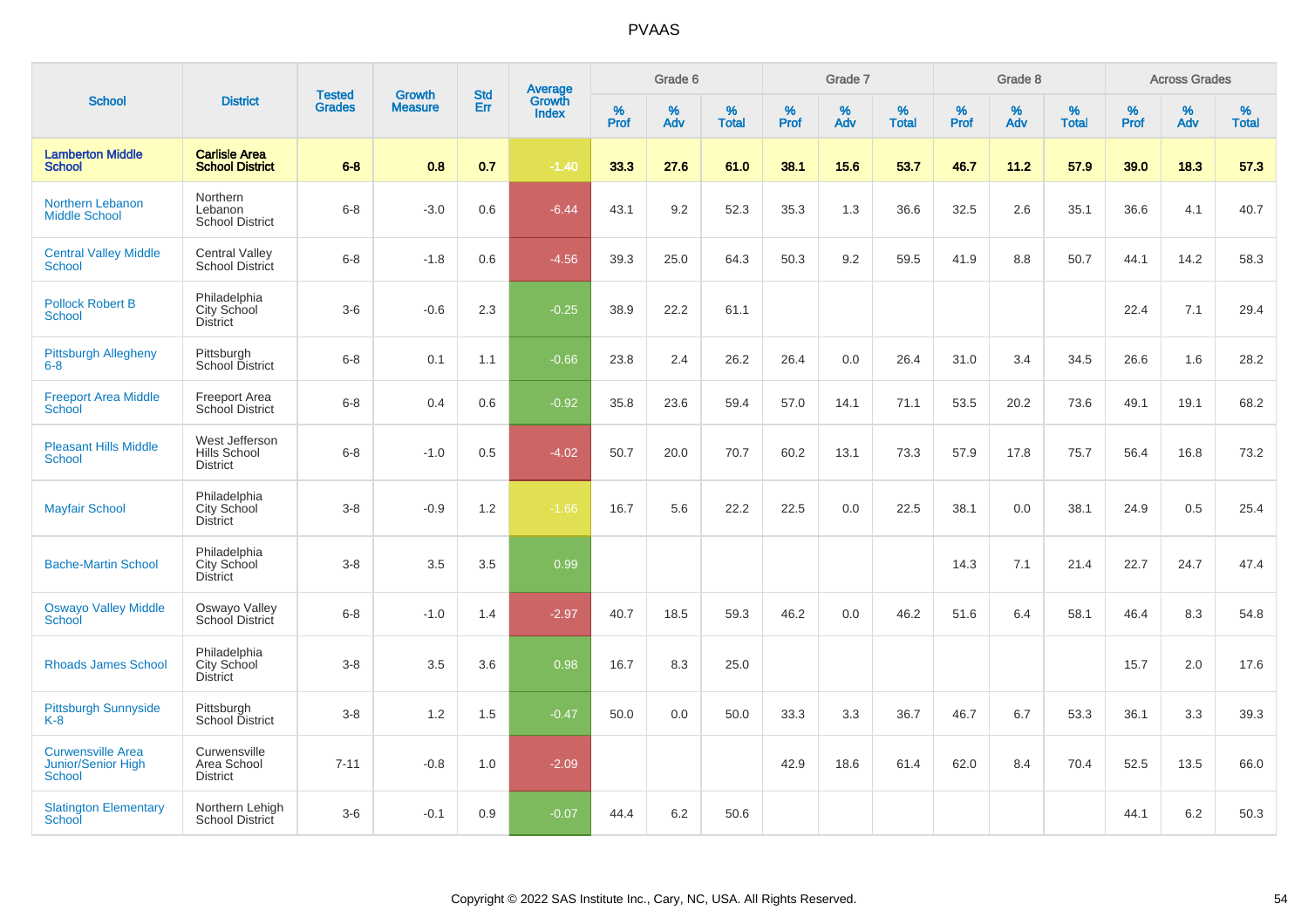|                                                          |                                                         |                                |                                 |                   |                                          |           | Grade 6     |                   |           | Grade 7  |                   |           | Grade 8  |                   |           | <b>Across Grades</b> |                   |
|----------------------------------------------------------|---------------------------------------------------------|--------------------------------|---------------------------------|-------------------|------------------------------------------|-----------|-------------|-------------------|-----------|----------|-------------------|-----------|----------|-------------------|-----------|----------------------|-------------------|
| <b>School</b>                                            | <b>District</b>                                         | <b>Tested</b><br><b>Grades</b> | <b>Growth</b><br><b>Measure</b> | <b>Std</b><br>Err | <b>Average</b><br>Growth<br><b>Index</b> | %<br>Prof | $\%$<br>Adv | %<br><b>Total</b> | %<br>Prof | %<br>Adv | %<br><b>Total</b> | %<br>Prof | %<br>Adv | %<br><b>Total</b> | %<br>Prof | $\%$<br>Adv          | %<br><b>Total</b> |
| <b>Lamberton Middle</b><br><b>School</b>                 | <b>Carlisle Area</b><br><b>School District</b>          | $6 - 8$                        | 0.8                             | 0.7               | $-1.40$                                  | 33.3      | 27.6        | 61.0              | 38.1      | 15.6     | 53.7              | 46.7      | 11.2     | 57.9              | 39.0      | 18.3                 | 57.3              |
| <b>Avalon Elementary</b><br><b>School</b>                | Northgate<br>School District                            | $3-6$                          | 1.4                             | 1.8               | 0.80                                     | 64.5      | 12.9        | 77.4              |           |          |                   |           |          |                   | 48.2      | 13.9                 | 62.0              |
| <b>Allegheny-Clarion</b><br><b>Valley Elementary</b>     | Allegheny-<br>Clarion Valley<br><b>School District</b>  | $3-6$                          | 0.9                             | 1.3               | 0.70                                     | 42.1      | 15.8        | 57.9              |           |          |                   |           |          |                   | 40.4      | 12.2                 | 52.7              |
| <b>Samuel K Faust</b><br><b>Elementary School</b>        | Bensalem<br>Township<br><b>School District</b>          | $3-6$                          | $-0.4$                          | 1.1               | $-0.33$                                  | 31.2      | 6.5         | 37.7              |           |          |                   |           |          |                   | 19.8      | 4.3                  | 24.0              |
| <b>Trinity Middle School</b>                             | <b>Trinity Area</b><br><b>School District</b>           | $6 - 8$                        | $-0.4$                          | 0.5               | $-3.12$                                  | 43.3      | 14.8        | 58.1              | 49.0      | 9.3      | 58.2              | 48.2      | 13.5     | 61.6              | 46.9      | 12.4                 | 59.4              |
| <b>New Cumberland</b><br><b>Middle School</b>            | <b>West Shore</b><br><b>School District</b>             | $6 - 8$                        | $-0.1$                          | 0.6               | $-0.83$                                  | 38.5      | 18.0        | 56.5              | 37.6      | 4.6      | 42.2              | 43.0      | 7.4      | 50.3              | 39.5      | 9.9                  | 49.5              |
| <b>W B Evans Magnet</b><br><b>School</b>                 | <b>William Penn</b><br><b>School District</b>           | $3-6$                          | 1.2                             | 2.0               | 0.59                                     | 52.6      | 0.0         | 52.6              |           |          |                   |           |          |                   | 41.8      | 4.4                  | 46.2              |
| <b>Highland School</b>                                   | Abington<br>School District                             | $3-6$                          | 0.6                             | 1.2               | 0.46                                     | 39.6      | 39.6        | 79.2              |           |          |                   |           |          |                   | 41.0      | 29.5                 | 70.5              |
| <b>Drexel Hill Middle</b><br>School                      | <b>Upper Darby</b><br>School District                   | $6 - 8$                        | $-0.6$                          | 0.5               | $-2.36$                                  | 39.8      | 7.1         | 46.9              | 27.4      | 1.4      | 28.8              | 36.5      | 4.2      | 40.6              | 34.6      | 4.3                  | 38.9              |
| <b>Dodson Elementary</b><br><b>School</b>                | Wilkes-Barre<br>Area School<br><b>District</b>          | $3-6$                          | 0.6                             | 1.8               | 0.34                                     | 20.8      | 4.2         | 25.0              |           |          |                   |           |          |                   | 19.0      | 1.0                  | 20.0              |
| <b>Greenville</b><br>Junior/Senior High<br><b>School</b> | Greenville Area<br><b>School District</b>               | $7 - 11$                       | 0.9                             | 0.9               | 0.56                                     |           |             |                   | 43.8      | 5.7      | 49.5              | 31.2      | 12.5     | 43.8              | 38.4      | 8.6                  | 47.0              |
| <b>Rommelt Elementary</b><br><b>School</b>               | South<br>Williamsport<br>Area School<br><b>District</b> | $5-6$                          | 0.8                             | 0.9               | 0.85                                     | 37.8      | 15.6        | 53.3              |           |          |                   |           |          |                   | 41.4      | 11.0                 | 52.5              |
| <b>C E Mccall Middle</b><br><b>School</b>                | Montoursville<br>Area School<br><b>District</b>         | $5-8$                          | $-1.3$                          | 0.5               | $-2.38$                                  | 55.2      | 16.8        | 72.0              | 51.5      | 7.6      | 59.1              | 45.4      | 10.6     | 56.0              | 51.5      | 11.4                 | 62.9              |
| <b>Bellefonte Area Middle</b><br>School                  | <b>Bellefonte Area</b><br><b>School District</b>        | $6-8$                          | $-1.5$                          | 0.5               | $-4.27$                                  | 40.3      | 19.3        | 59.7              | 50.6      | 6.0      | 56.6              | 32.2      | 8.8      | 41.0              | 40.4      | 11.4                 | 51.8              |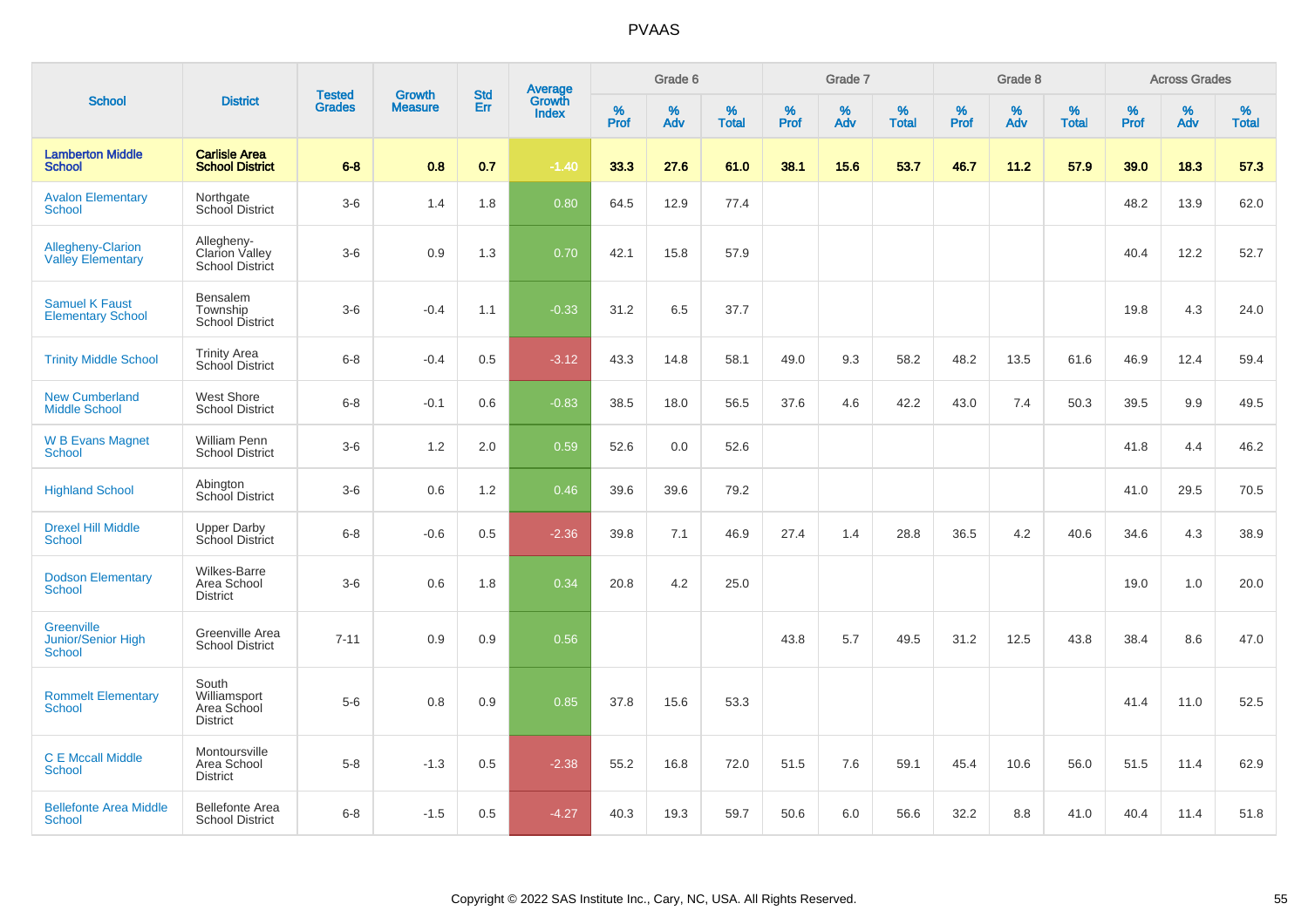|                                                                      |                                                         |                                |                                 |                   |                                          |                     | Grade 6     |                   |           | Grade 7     |                   |           | Grade 8  |                   |              | <b>Across Grades</b> |                   |
|----------------------------------------------------------------------|---------------------------------------------------------|--------------------------------|---------------------------------|-------------------|------------------------------------------|---------------------|-------------|-------------------|-----------|-------------|-------------------|-----------|----------|-------------------|--------------|----------------------|-------------------|
| <b>School</b>                                                        | <b>District</b>                                         | <b>Tested</b><br><b>Grades</b> | <b>Growth</b><br><b>Measure</b> | <b>Std</b><br>Err | <b>Average</b><br>Growth<br><b>Index</b> | $\%$<br><b>Prof</b> | $\%$<br>Adv | %<br><b>Total</b> | %<br>Prof | $\%$<br>Adv | %<br><b>Total</b> | %<br>Prof | %<br>Adv | %<br><b>Total</b> | $\%$<br>Prof | $\%$<br>Adv          | %<br><b>Total</b> |
| <b>Lamberton Middle</b><br><b>School</b>                             | <b>Carlisle Area</b><br><b>School District</b>          | $6 - 8$                        | 0.8                             | 0.7               | $-1.40$                                  | 33.3                | 27.6        | 61.0              | 38.1      | 15.6        | 53.7              | 46.7      | 11.2     | 57.9              | 39.0         | 18.3                 | 57.3              |
| <b>Pocono Mountain East</b><br><b>Junior High School</b>             | Pocono<br>Mountain<br><b>School District</b>            | $7 - 8$                        | $-1.3$                          | 1.4               | $-2.15$                                  |                     |             |                   | 45.4      | 1.8         | 47.3              | 51.1      | 2.2      | 53.3              | 48.0         | 2.0                  | 50.0              |
| <b>Lower Dauphin Middle</b><br>School                                | Lower Dauphin<br><b>School District</b>                 | $6 - 8$                        | $-1.4$                          | 0.5               | $-4.41$                                  | 42.7                | 15.9        | 58.6              | 49.4      | 8.2         | 57.6              | 33.0      | 10.9     | 43.9              | 41.8         | 11.6                 | 53.5              |
| <b>Northern Potter</b><br><b>Junior/Senior High</b><br><b>School</b> | Northern Potter<br><b>School District</b>               | $7 - 12$                       | 0.4                             | 1.7               | $-0.48$                                  |                     |             |                   | 51.6      | 9.7         | 61.3              | 38.5      | 3.8      | 42.3              | 45.6         | 7.0                  | 52.6              |
| Susquehanna<br>Community<br><b>Elementary School</b>                 | Susquehanna<br>Community<br><b>School District</b>      | $3-6$                          | 0.5                             | 1.2               | 0.44                                     | 43.1                | 12.1        | 55.2              |           |             |                   |           |          |                   | 41.4         | 13.5                 | 55.0              |
| <b>Sandycreek</b><br><b>Elementary School</b>                        | Franklin Area<br><b>School District</b>                 | $3-6$                          | 1.2                             | 1.4               | 0.86                                     | 33.3                | 14.3        | 47.6              |           |             |                   |           |          |                   | 45.5         | 9.6                  | 55.1              |
| <b>Musser Elementary</b><br><b>School</b>                            | Sharon City<br><b>School District</b>                   | $3-6$                          | 1.4                             | 1.6               | 0.62                                     | 26.9                | 15.4        | 42.3              |           |             |                   |           |          |                   | 27.3         | 5.5                  | 32.8              |
| <b>Knoch Middle School</b>                                           | South Butler<br><b>County School</b><br><b>District</b> | $6 - 8$                        | 0.4                             | 0.6               | $-0.14$                                  | 50.7                | 14.5        | 65.2              | 45.1      | 11.5        | 56.6              | 53.7      | 13.0     | 66.7              | 50.0         | 13.1                 | 63.1              |
| <b>Saint Clair Area</b><br>Elementary/Middle<br>School               | Saint Clair Area<br><b>School District</b>              | $3 - 8$                        | $-1.8$                          | 0.9               | $-2.99$                                  | 58.0                | $6.0\,$     | 64.0              | 36.5      | 7.7         | 44.2              | 41.5      | 2.4      | 43.9              | 43.9         | 4.7                  | 48.6              |
| <b>Heights/Murray</b><br><b>Elementary School</b>                    | <b>Wilkes-Barre</b><br>Area School<br><b>District</b>   | $3-6$                          | 0.1                             | 1.3               | 0.08                                     | 27.5                | 0.0         | 27.5              |           |             |                   |           |          |                   | 24.9         | 0.6                  | 25.4              |
| <b>Maureen M Welch</b><br><b>Elementary School</b>                   | Council Rock<br><b>School District</b>                  | $3-6$                          | $-0.5$                          | 1.0               | $-0.50$                                  | 48.0                | 20.8        | 68.8              |           |             |                   |           |          |                   | 47.1         | 11.1                 | 58.1              |
| <b>Olney Elementary</b><br>School                                    | Philadelphia<br><b>City School</b><br><b>District</b>   | $3 - 8$                        | $-3.1$                          | 1.8               | $-2.16$                                  | 21.4                | 0.0         | 21.4              |           |             |                   | 17.4      | 0.0      | 17.4              | 14.0         | 0.0                  | 14.0              |
| <b>Old Forge Elementary</b><br>School                                | Old Forge<br>School District                            | $3-6$                          | 0.2                             | 1.1               | 0.22                                     | 41.1                | 17.9        | 58.9              |           |             |                   |           |          |                   | 41.0         | 5.6                  | 46.6              |
| Catasauqua Middle<br>School                                          | Catasauqua<br>Area School<br><b>District</b>            | $5-8$                          | $-1.3$                          | 0.7               | $-2.04$                                  | 56.2                | 9.6         | 65.8              | 33.3      | 2.9         | 36.3              | 25.0      | 8.0      | 33.0              | 35.4         | 4.8                  | 40.2              |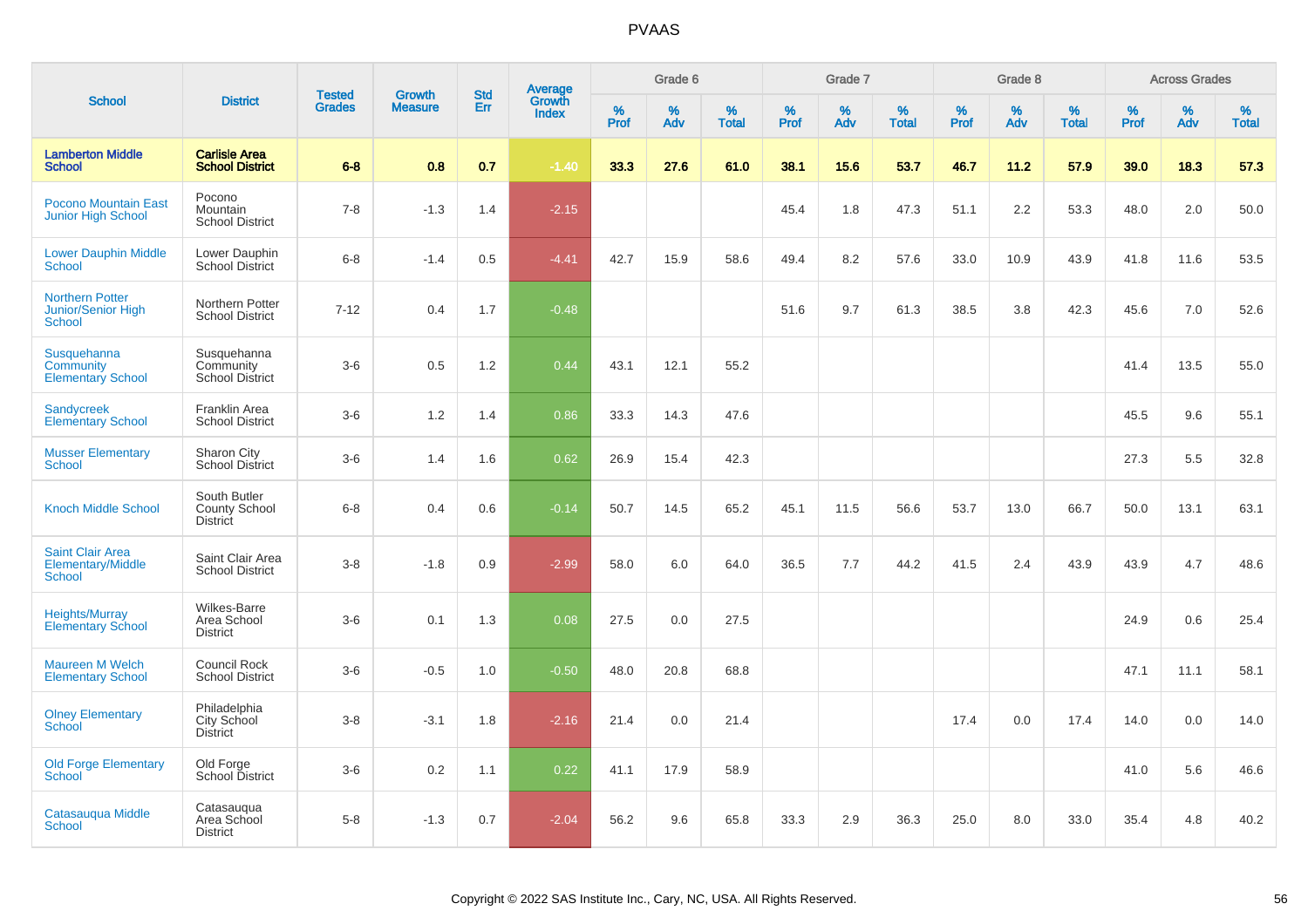|                                                                      |                                                           |                                |                                 | <b>Std</b> |                                          |           | Grade 6  |                   |           | Grade 7  |                   |           | Grade 8  |                   |           | <b>Across Grades</b> |                   |
|----------------------------------------------------------------------|-----------------------------------------------------------|--------------------------------|---------------------------------|------------|------------------------------------------|-----------|----------|-------------------|-----------|----------|-------------------|-----------|----------|-------------------|-----------|----------------------|-------------------|
| <b>School</b>                                                        | <b>District</b>                                           | <b>Tested</b><br><b>Grades</b> | <b>Growth</b><br><b>Measure</b> | Err        | <b>Average</b><br>Growth<br><b>Index</b> | %<br>Prof | %<br>Adv | %<br><b>Total</b> | %<br>Prof | %<br>Adv | %<br><b>Total</b> | %<br>Prof | %<br>Adv | %<br><b>Total</b> | %<br>Prof | %<br>Adv             | %<br><b>Total</b> |
| <b>Lamberton Middle</b><br><b>School</b>                             | <b>Carlisle Area</b><br><b>School District</b>            | $6 - 8$                        | 0.8                             | 0.7        | $-1.40$                                  | 33.3      | 27.6     | 61.0              | 38.1      | 15.6     | 53.7              | 46.7      | 11.2     | 57.9              | 39.0      | 18.3                 | 57.3              |
| <b>Darby Township</b><br>School                                      | Southeast<br>Delco School<br><b>District</b>              | $3 - 8$                        | $-1.4$                          | 1.0        | $-1.42$                                  | 25.0      | 2.8      | 27.8              | 35.5      | 3.2      | 38.7              | 32.6      | 4.1      | 36.7              | 31.3      | 2.6                  | 33.9              |
| <b>Cranberry Elementary</b><br>School                                | <b>Cranberry Area</b><br><b>School District</b>           | $3-6$                          | $-0.9$                          | 0.9        | $-0.97$                                  | 52.1      | 9.4      | 61.5              |           |          |                   |           |          |                   | 45.0      | 8.9                  | 53.8              |
| <b>Bethune Mary Mcleod</b><br>School                                 | Philadelphia<br>City School<br><b>District</b>            | $3-8$                          | 1.9                             | 2.3        | 0.29                                     | 5.9       | 0.0      | 5.9               |           |          |                   |           |          |                   | 4.3       | 0.0                  | 4.3               |
| <b>Young Scholars</b><br><b>Charter School</b>                       | Young Scholars<br>Charter School                          | $6 - 8$                        | 0.5                             | 0.9        | $-0.06$                                  | 23.2      | 5.4      | 28.6              | 14.3      | 5.7      | 20.0              | 13.0      | 0.0      | 13.0              | 16.3      | 3.4                  | 19.7              |
| <b>Midd-West Middle</b><br><b>School</b>                             | Midd-West<br><b>School District</b>                       | $6 - 7$                        | $-1.4$                          | 0.8        | $-2.88$                                  | 42.5      | 9.7      | 52.2              | 51.0      | 5.1      | 56.1              |           |          |                   | 46.1      | 7.8                  | 53.9              |
| <b>Clark Elementary</b><br><b>School</b>                             | <b>Harbor Creek</b><br><b>School District</b>             | $3-6$                          | 1.0                             | 1.3        | $-1.82$                                  | 37.2      | 33.3     | 70.6              |           |          |                   |           |          |                   | 47.3      | 28.7                 | 76.0              |
| <b>Community Academy</b><br>Of Philadelphia<br><b>Charter School</b> | Community<br>Academy Of<br>Philadelphia<br>Charter School | $3 - 11$                       | $-4.1$                          | 1.0        | $-4.18$                                  | 27.3      | 0.0      | 27.3              | 33.3      | 2.8      | 36.1              | 12.2      | 0.0      | 12.2              | 24.9      | 1.4                  | 26.3              |
| <b>Kiski Area Ihs</b>                                                | Kiski Area<br><b>School District</b>                      | $7 - 8$                        | $-1.2$                          | 0.6        | $-3.39$                                  |           |          |                   | 54.0      | 7.6      | 61.6              | 45.5      | 5.1      | 50.6              | 49.9      | 6.3                  | 56.2              |
| <b>Sullivan County</b><br>Junior/Senior High<br><b>School</b>        | <b>Sullivan County</b><br>School District                 | $7 - 10$                       | $-0.9$                          | 1.6        | $-1.51$                                  |           |          |                   | 41.2      | 5.9      | 47.1              | 40.0      | 2.9      | 42.9              | 40.6      | 4.4                  | 44.9              |
| <b>Punxsutawney Area</b><br><b>Elementary School</b>                 | Punxsutawney<br>Area School<br><b>District</b>            | $3-6$                          | 0.4                             | 0.8        | 0.54                                     | 54.9      | 13.3     | 68.1              |           |          |                   |           |          |                   | 42.9      | 15.7                 | 58.6              |
| <b>Mohawk Junior High</b><br><b>School</b>                           | Mohawk Area<br><b>School District</b>                     | $7 - 8$                        | 0.6                             | 0.9        | 0.25                                     |           |          |                   | 56.9      | 7.8      | 64.7              | 55.9      | 8.6      | 64.5              | 56.4      | 8.2                  | 64.6              |
| <b>Panther Valley</b><br>Junior/Senior High<br>School                | Panther Valley<br><b>School District</b>                  | $7 - 12$                       | 0.6                             | 0.9        | 0.25                                     |           |          |                   | 34.9      | 2.8      | 37.6              | 33.0      | 4.7      | 37.7              | 34.0      | 3.7                  | 37.7              |
| Susquehanna<br>Community<br>Junior/Senior High<br><b>School</b>      | Susquehanna<br>Community<br><b>School District</b>        | $7 - 11$                       | $-0.3$                          | 1.3        | $-1.04$                                  |           |          |                   | 43.5      | 6.5      | 50.0              | 36.7      | 2.0      | 38.8              | 40.0      | 4.2                  | 44.2              |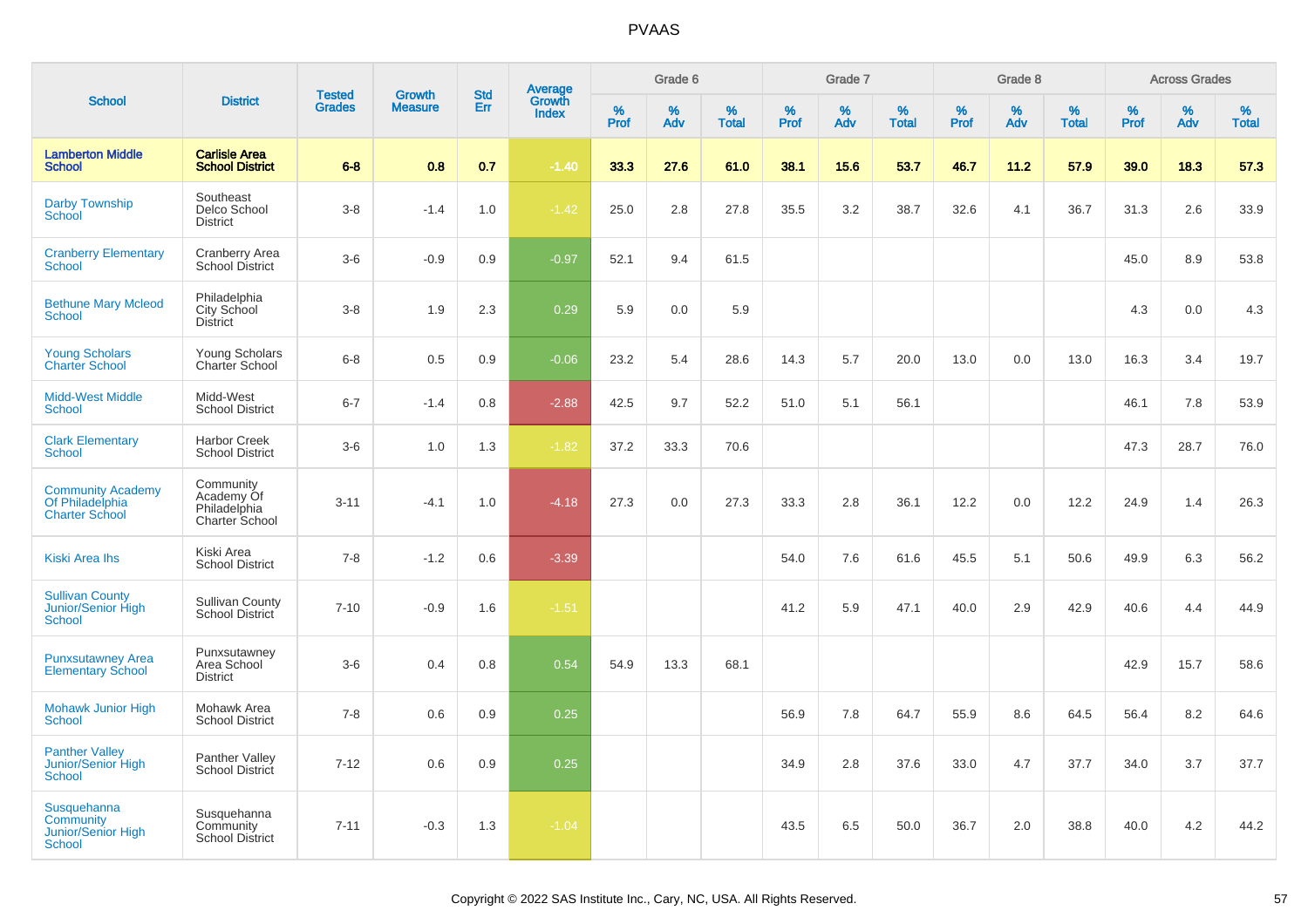|                                                                 |                                                        | <b>Tested</b> | <b>Growth</b>  | <b>Std</b> | <b>Average</b><br>Growth |                  | Grade 6     |                   |              | Grade 7     |                   |                     | Grade 8  |                   |                  | <b>Across Grades</b> |                   |
|-----------------------------------------------------------------|--------------------------------------------------------|---------------|----------------|------------|--------------------------|------------------|-------------|-------------------|--------------|-------------|-------------------|---------------------|----------|-------------------|------------------|----------------------|-------------------|
| <b>School</b>                                                   | <b>District</b>                                        | <b>Grades</b> | <b>Measure</b> | Err        | <b>Index</b>             | %<br><b>Prof</b> | $\%$<br>Adv | %<br><b>Total</b> | $\%$<br>Prof | $\%$<br>Adv | %<br><b>Total</b> | $\%$<br><b>Prof</b> | %<br>Adv | %<br><b>Total</b> | %<br><b>Prof</b> | $\%$<br>Adv          | %<br><b>Total</b> |
| <b>Lamberton Middle</b><br><b>School</b>                        | <b>Carlisle Area</b><br><b>School District</b>         | $6 - 8$       | 0.8            | 0.7        | $-1.40$                  | 33.3             | 27.6        | 61.0              | 38.1         | 15.6        | 53.7              | 46.7                | 11.2     | 57.9              | 39.0             | 18.3                 | 57.3              |
| <b>North Coventry</b><br><b>Elementary School</b>               | Owen J Roberts<br><b>School District</b>               | $3-6$         | 0.8            | 1.1        | $-0.70$                  | 37.9             | 25.8        | 63.6              |              |             |                   |                     |          |                   | 40.6             | 28.1                 | 68.8              |
| <b>Indian Valley Middle</b><br>School                           | Souderton Area<br><b>School District</b>               | $6 - 8$       | $-1.8$         | 0.5        | $-4.64$                  | 51.7             | 17.1        | 68.8              | 59.7         | 12.0        | 71.7              | 44.8                | 14.8     | 59.6              | 52.6             | 14.5                 | 67.1              |
| <b>Victory Elementary</b><br>School                             | Franklin Area<br><b>School District</b>                | $3-6$         | 1.2            | 1.6        | $-0.79$                  | 54.6             | 12.1        | 66.7              |              |             |                   |                     |          |                   | 40.3             | 6.2                  | 46.5              |
| <b>Monessen Middle</b><br>School                                | Monessen City<br><b>School District</b>                | $6 - 8$       | $-2.4$         | 1.4        | $-2.59$                  | 18.0             | 2.6         | 20.5              | 13.3         | 0.0         | 13.3              | 4.8                 | 0.0      | 4.8               | 13.3             | 1.1                  | 14.4              |
| <b>Pine-Richland Middle</b><br><b>School</b>                    | Pine-Richland<br><b>School District</b>                | $6-8$         | $-1.3$         | 0.5        | $-4.62$                  |                  |             |                   | 57.0         | 18.5        | 75.6              | 56.2                | 27.0     | 83.3              | 56.6             | 22.8                 | 79.5              |
| <b>Erie Rise Leadership</b><br><b>Academy Charter</b><br>School | Erie Rise<br>Leadership<br>Academy<br>Charter School   | $3-8$         | 0.0            | 1.2        | $-0.41$                  | 6.9              | 0.0         | 6.9               | 4.8          | 2.4         | 7.1               | 0.0                 | 0.0      | 0.0               | 7.8              | 0.5                  | 8.3               |
| <b>Blossburg Elementary</b><br><b>School</b>                    | Southern Tioga<br>School District                      | $3-6$         | $-1.9$         | 1.9        | $-0.98$                  | 27.3             | 9.1         | 36.4              |              |             |                   |                     |          |                   | 32.1             | 2.8                  | 34.9              |
| <b>Upper Adams Middle</b><br>School                             | <b>Upper Adams</b><br>School District                  | $7 - 8$       | 0.4            | 0.8        | $-0.01$                  |                  |             |                   | 38.1         | 6.7         | 44.8              | 51.5                | 0.0      | 51.5              | 45.6             | 3.0                  | 48.5              |
| <b>Iroquois Junior/Senior</b><br><b>High School</b>             | Iroquois School<br><b>District</b>                     | $7 - 11$      | 0.6            | 0.9        | 0.45                     |                  |             |                   | 38.8         | 6.1         | 44.9              | 44.0                | 10.0     | 54.0              | 41.4             | 8.1                  | 49.5              |
| <b>Propel Charter School</b><br>- Hazelwood                     | <b>Propel Charter</b><br>School-<br>Hazelwood          | $3-8$         | $-0.7$         | 1.2        | $-1.40$                  | 14.3             | 0.0         | 14.3              | 14.3         | 4.8         | 19.0              | 16.0                | 0.0      | 16.0              | 10.2             | 0.6                  | 10.8              |
| <b>Panther Valley</b><br>Intermediate School                    | Panther Valley<br>School District                      | $4 - 6$       | $-0.3$         | 0.8        | $-0.38$                  | 33.1             | 1.6         | 34.7              |              |             |                   |                     |          |                   | 28.4             | 2.8                  | 31.2              |
| <b>Williams Valley</b><br><b>Elementary School</b>              | <b>Williams Valley</b><br><b>School District</b>       | $3-6$         | 0.8            | 1.2        | 0.52                     | 42.1             | 7.0         | 49.1              |              |             |                   |                     |          |                   | 40.9             | 4.6                  | 45.4              |
| <b>Mt Penn Elementary</b><br>School                             | Antietam<br><b>School District</b>                     | $3-6$         | 0.4            | 1.1        | 0.31                     | 35.6             | 5.1         | 40.7              |              |             |                   |                     |          |                   | 31.4             | 3.9                  | 35.4              |
| <b>Upper Dauphin Area</b><br><b>Middle School</b>               | <b>Upper Dauphin</b><br>Area School<br><b>District</b> | $5 - 8$       | $-1.6$         | 0.7        | $-2.12$                  | 41.7             | 16.7        | 58.3              | 48.6         | 8.1         | 56.8              | 41.4                | 8.6      | 50.0              | 43.2             | 9.0                  | 52.2              |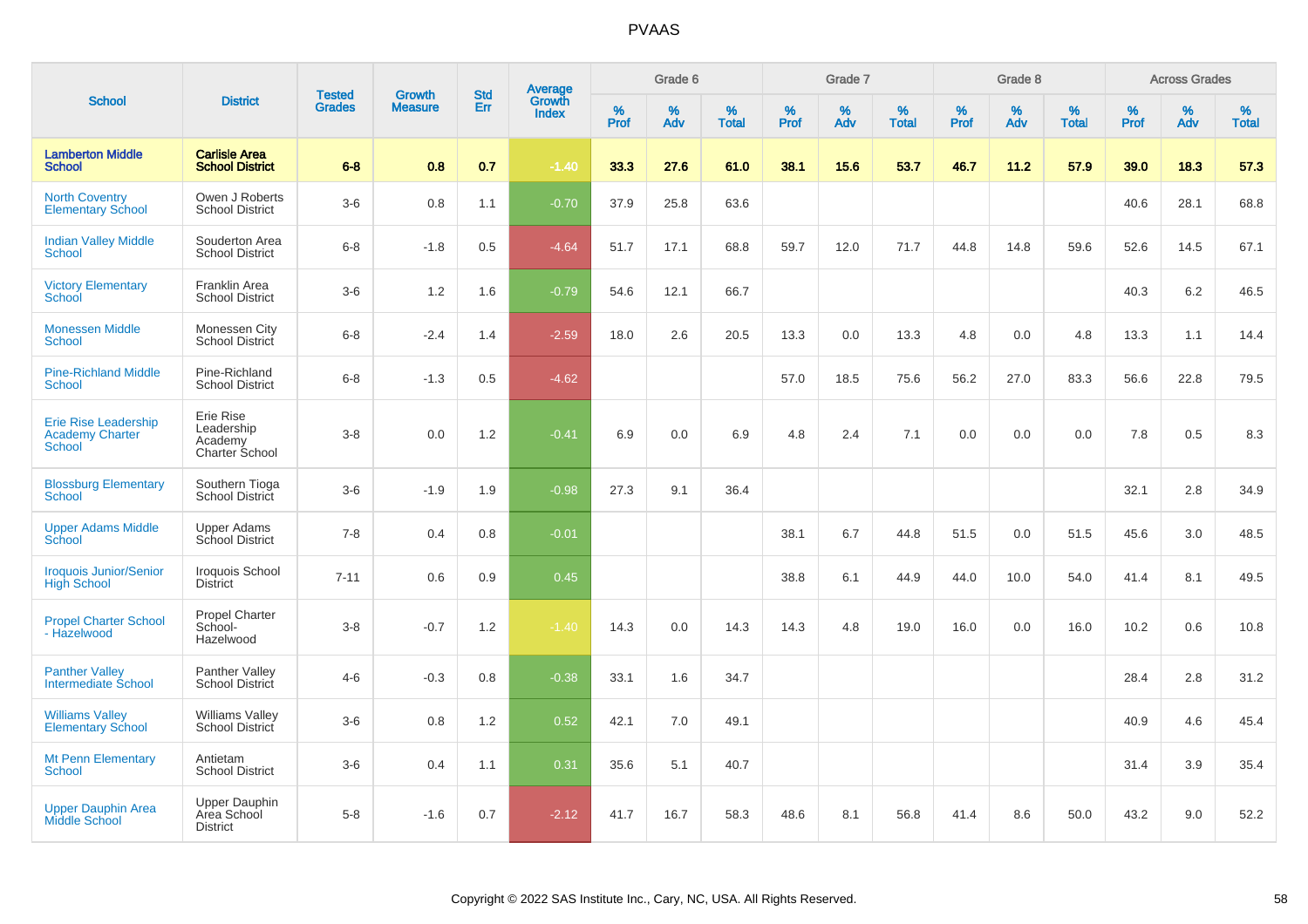|                                                                  |                                                   |                                |                                 |                   |                                          |                  | Grade 6  |                   |           | Grade 7     |                   |           | Grade 8  |                   |           | <b>Across Grades</b> |                   |
|------------------------------------------------------------------|---------------------------------------------------|--------------------------------|---------------------------------|-------------------|------------------------------------------|------------------|----------|-------------------|-----------|-------------|-------------------|-----------|----------|-------------------|-----------|----------------------|-------------------|
| <b>School</b>                                                    | <b>District</b>                                   | <b>Tested</b><br><b>Grades</b> | <b>Growth</b><br><b>Measure</b> | <b>Std</b><br>Err | <b>Average</b><br>Growth<br><b>Index</b> | %<br><b>Prof</b> | %<br>Adv | %<br><b>Total</b> | %<br>Prof | $\%$<br>Adv | %<br><b>Total</b> | %<br>Prof | %<br>Adv | %<br><b>Total</b> | %<br>Prof | $\%$<br>Adv          | %<br><b>Total</b> |
| <b>Lamberton Middle</b><br><b>School</b>                         | <b>Carlisle Area</b><br><b>School District</b>    | $6 - 8$                        | 0.8                             | 0.7               | $-1.40$                                  | 33.3             | 27.6     | 61.0              | 38.1      | 15.6        | 53.7              | 46.7      | 11.2     | 57.9              | 39.0      | 18.3                 | 57.3              |
| <b>Alliance For Progress</b><br><b>Charter School</b>            | Alliance For<br>Progress<br><b>Charter School</b> | $3 - 8$                        | $-1.1$                          | 1.2               | $-0.97$                                  | 32.0             | 0.0      | 32.0              | 26.9      | 0.0         | 26.9              | 3.4       | 0.0      | 3.4               | 19.4      | 0.0                  | 19.4              |
| <b>Shamokin Area</b><br><b>Intermediate School</b>               | Shamokin Area<br><b>School District</b>           | $5-6$                          | 0.5                             | 0.8               | $-1.30$                                  | 32.6             | 9.4      | 42.0              |           |             |                   |           |          |                   | 37.9      | 5.8                  | 43.7              |
| <b>Miller Middle School</b>                                      | <b>Central Greene</b><br><b>School District</b>   | $7 - 8$                        | $-1.6$                          | 0.8               | $-3.43$                                  |                  |          |                   | 34.8      | 5.2         | 40.0              | 32.1      | 1.8      | 33.9              | 33.5      | 3.6                  | 37.0              |
| <b>Lafayette Middle</b><br>School                                | Uniontown Area<br><b>School District</b>          | $6 - 8$                        | $-1.1$                          | 1.4               | $-1.67$                                  | 13.6             | 0.0      | 13.6              | 12.1      | 0.0         | 12.1              | 39.3      | 0.0      | 39.3              | 21.7      | 0.0                  | 21.7              |
| <b>Steel Valley Middle</b><br><b>School</b>                      | <b>Steel Valley</b><br><b>School District</b>     | $5-8$                          | $-3.0$                          | 0.7               | $-4.12$                                  | 39.0             | 15.2     | 54.2              | 26.8      | 3.7         | 30.5              | 26.7      | 6.7      | 33.3              | 32.6      | 6.0                  | 38.5              |
| <b>East Norriton Middle</b><br><b>School</b>                     | Norristown Area<br><b>School District</b>         | $5-8$                          | $-2.8$                          | 0.6               | $-4.31$                                  | 35.0             | 6.8      | 41.8              | 34.1      | 5.9         | 40.0              | 26.4      | 3.3      | 29.7              | 30.9      | 3.7                  | 34.6              |
| <b>Martin School</b>                                             | Lancaster<br><b>School District</b>               | $3 - 8$                        | $-3.0$                          | 0.9               | $-5.25$                                  | 26.5             | 4.1      | 30.6              | 22.4      | 3.0         | 25.4              | 15.8      | 2.6      | 18.4              | 25.1      | 3.3                  | 28.4              |
| <b>Carver High School</b>                                        | Philadelphia<br>City School<br><b>District</b>    | $7 - 11$                       | 2.2                             | 3.4               | 0.65                                     |                  |          |                   | 76.5      | 11.8        | 88.2              |           |          |                   | 70.8      | 8.3                  | 79.2              |
| <b>Morrisville High School</b><br>(8381)                         | Morrisville<br>Borough School<br>District         | $6 - 11$                       | $-0.3$                          | 1.1               | $-1.01$                                  | 19.2             | 1.9      | 21.2              | 32.7      | 0.0         | 32.7              | 27.9      | 0.0      | 27.9              | 26.5      | 0.7                  | 27.2              |
| <b>Clearfield Area</b><br><b>Elementary School</b>               | Clearfield Area<br><b>School District</b>         | $3-6$                          | $-0.7$                          | 0.8               | $-0.96$                                  | 35.8             | 5.8      | 41.6              |           |             |                   |           |          |                   | 35.0      | 7.4                  | 42.4              |
| <b>Austin Area</b><br><b>Junior/Senior High</b><br><b>School</b> | Austin Area<br><b>School District</b>             | $7 - 11$                       | $-0.6$                          | 2.2               | $-1.09$                                  |                  |          |                   | 26.7      | 0.0         | 26.7              | 56.2      | 6.2      | 62.5              | 41.9      | 3.2                  | 45.2              |
| <b>Cedar Crest Middle</b><br><b>School</b>                       | Cornwall-<br>Lebanon<br><b>School District</b>    | $6 - 8$                        | $-0.5$                          | 0.4               | $-2.77$                                  | 45.0             | 15.9     | 60.9              | 48.6      | 7.2         | 55.8              | 49.4      | 12.2     | 61.6              | 47.6      | 11.9                 | 59.5              |
| <b>Keystone Oaks Middle</b><br>School                            | <b>Keystone Oaks</b><br>School District           | $6 - 8$                        | $-2.4$                          | 0.7               | $-5.58$                                  | 35.4             | 25.7     | 61.1              | 45.1      | 13.3        | 58.4              | 41.1      | 12.5     | 53.6              | 40.5      | 17.2                 | 57.7              |
| <b>Reach Cyber Charter</b><br><b>School</b>                      | Reach Cyber<br>Charter School                     | $3 - 11$                       | $-2.6$                          | 0.9               | $-2.78$                                  | 52.2             | 8.7      | 60.9              | 38.5      | 1.9         | 40.4              | 47.5      | 5.1      | 52.5              | 46.8      | 5.5                  | 52.3              |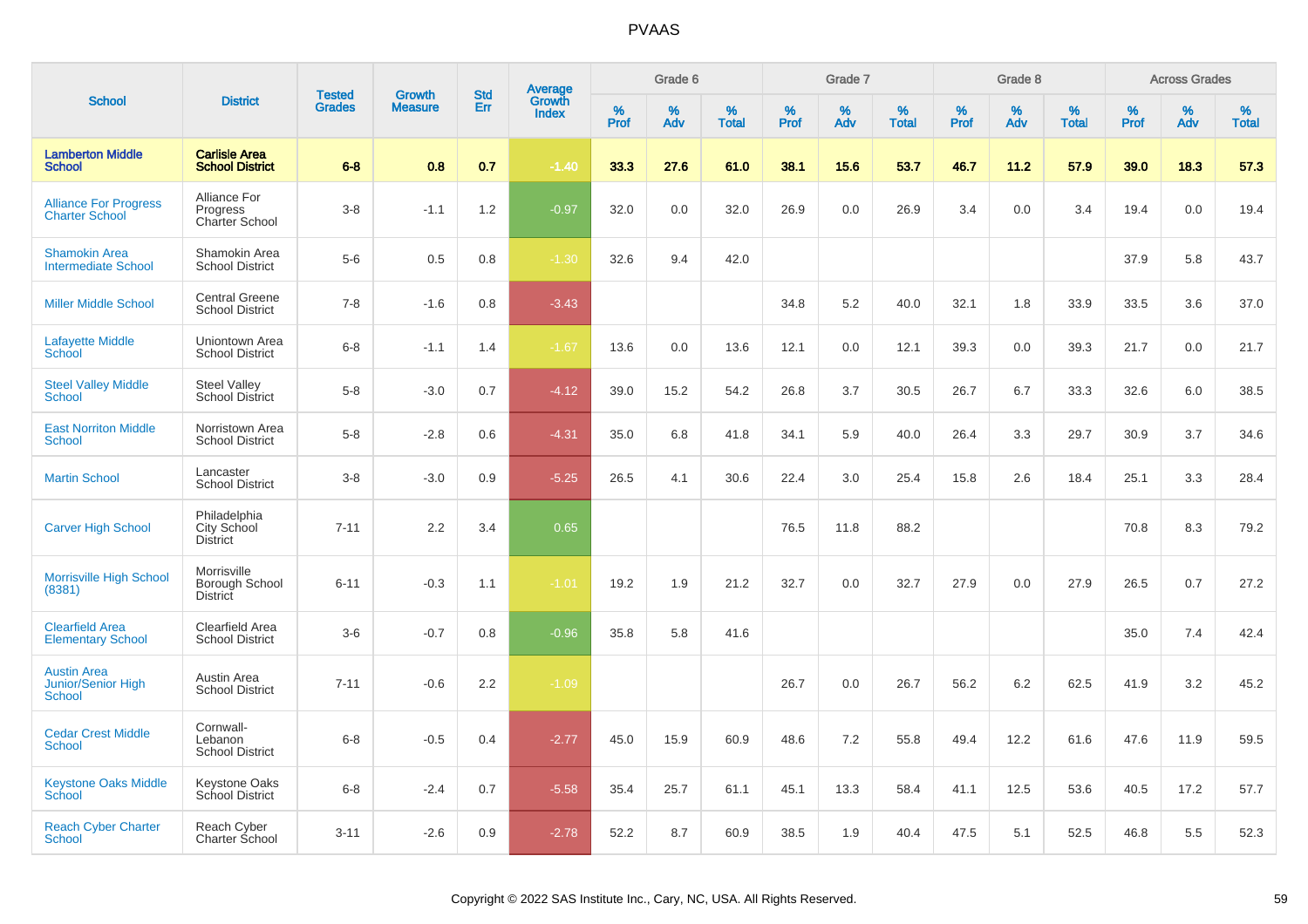|                                                                               |                                                                    | <b>Tested</b> | <b>Growth</b>  | <b>Std</b> |                                   |                  | Grade 6     |                   |           | Grade 7  |                   |              | Grade 8  |                   |              | <b>Across Grades</b> |                   |
|-------------------------------------------------------------------------------|--------------------------------------------------------------------|---------------|----------------|------------|-----------------------------------|------------------|-------------|-------------------|-----------|----------|-------------------|--------------|----------|-------------------|--------------|----------------------|-------------------|
| <b>School</b>                                                                 | <b>District</b>                                                    | <b>Grades</b> | <b>Measure</b> | Err        | Average<br>Growth<br><b>Index</b> | %<br><b>Prof</b> | $\%$<br>Adv | %<br><b>Total</b> | %<br>Prof | %<br>Adv | %<br><b>Total</b> | $\%$<br>Prof | %<br>Adv | %<br><b>Total</b> | $\%$<br>Prof | $\%$<br>Adv          | %<br><b>Total</b> |
| <b>Lamberton Middle</b><br><b>School</b>                                      | <b>Carlisle Area</b><br><b>School District</b>                     | $6 - 8$       | 0.8            | 0.7        | $-1.40$                           | 33.3             | 27.6        | 61.0              | 38.1      | 15.6     | 53.7              | 46.7         | 11.2     | 57.9              | 39.0         | 18.3                 | 57.3              |
| <b>Young Scholars of</b><br><b>Greater Allegheny</b><br><b>Charter School</b> | <b>Young Scholars</b><br>of Greater<br>Allegheny<br>Charter School | $3 - 8$       | $-1.6$         | 1.7        | $-0.93$                           | 40.0             | 0.0         | 40.0              | 35.0      | 0.0      | 35.0              |              |          |                   | 29.9         | 0.8                  | 30.8              |
| <b>Meredith William M</b><br><b>School</b>                                    | Philadelphia<br>City School<br><b>District</b>                     | $3 - 8$       | 0.2            | 1.4        | $-1.83$                           | 53.6             | 28.6        | 82.1              | 50.0      | 31.8     | 81.8              | 38.5         | 38.5     | 76.9              | 48.4         | 34.1                 | 82.4              |
| <b>Wilmington Area</b><br>Middle School                                       | Wilmington<br>Area School<br><b>District</b>                       | $5-8$         | $-0.8$         | 0.8        | $-1.50$                           | 43.3             | 11.7        | 55.0              | 33.3      | 11.8     | 45.1              | 32.2         | 10.2     | 42.4              | 42.5         | 11.8                 | 54.4              |
| Mariana Bracetti<br><b>Academy Charter</b><br>School                          | Mariana<br><b>Bracetti</b><br>Academy<br>Charter School            | $3 - 10$      | 0.4            | 0.9        | $-0.00$                           | 17.8             | 0.0         | 17.8              | 38.2      | 1.8      | 40.0              | 12.1         | 3.0      | 15.2              | 26.5         | 2.0                  | 28.5              |
| <b>Highland Middle</b><br>School                                              | <b>Blackhawk</b><br><b>School District</b>                         | $5-8$         | $-3.2$         | 0.5        | $-6.42$                           | 43.4             | 16.4        | 59.8              | 52.5      | 4.9      | 57.4              | 39.7         | 6.7      | 46.4              | 48.0         | 7.5                  | 55.5              |
| <b>Mountain View</b><br>Junior/Senior High<br><b>School</b>                   | <b>Mountain View</b><br><b>School District</b>                     | $7 - 11$      | 0.6            | 1.2        | 0.20                              |                  |             |                   | 47.2      | 5.7      | 52.8              | 55.0         | 10.0     | 65.0              | 51.3         | 8.0                  | 59.3              |
| <b>Farmdale Elementary</b><br>School                                          | Hempfield<br><b>School District</b>                                | $3-6$         | 0.6            | 1.1        | 0.33                              | 42.6             | 24.1        | 66.7              |           |          |                   |              |          |                   | 46.8         | 20.8                 | 67.6              |
| <b>North Hills Middle</b><br><b>School</b>                                    | North Hills<br><b>School District</b>                              | $6 - 8$       | $-0.9$         | 0.4        | $-2.40$                           | 45.2             | 26.0        | 71.2              | 52.0      | 20.1     | 72.0              | 48.3         | 18.4     | 66.7              | 48.4         | 21.6                 | 70.0              |
| <b>Kutztown Area Middle</b><br>School                                         | Kutztown Area<br><b>School District</b>                            | $6-9$         | $-0.6$         | 1.0        | $-0.90$                           | 46.8             | 17.7        | 64.5              | 37.5      | 17.5     | 55.0              | 50.0         | 10.3     | 60.3              | 45.9         | 14.7                 | 60.6              |
| <b>Harmony Area</b><br><b>Elementary School</b>                               | Harmony Area<br>School District                                    | $3-6$         | $-0.4$         | 2.1        | $-0.17$                           | 54.2             | 12.5        | 66.7              |           |          |                   |              |          |                   | 41.4         | 7.1                  | 48.6              |
| <b>Choconut Valley</b><br><b>Elementary School</b>                            | Montrose Area<br><b>School District</b>                            | $3-6$         | 0.9            | 1.5        | $-1.67$                           | 48.8             | 18.6        | 67.4              |           |          |                   |              |          |                   | 48.6         | 21.6                 | 70.3              |
| <b>Lakeland Elementary</b><br>School - Mayfield<br>Campus                     | Lakeland<br><b>School District</b>                                 | $3-6$         | $-3.4$         | 1.5        | $-2.24$                           | 40.5             | 0.0         | 40.5              |           |          |                   |              |          |                   | 35.1         | 6.0                  | 41.0              |
| <b>Lehighton Area Middle</b><br>School                                        | Lehighton Area<br>School District                                  | $6 - 8$       | $-1.2$         | 0.6        | $-3.77$                           | 40.8             | 8.3         | 49.2              | 42.0      | 5.8      | 47.7              | 34.2         | 9.8      | 43.9              | 38.9         | 7.9                  | 46.7              |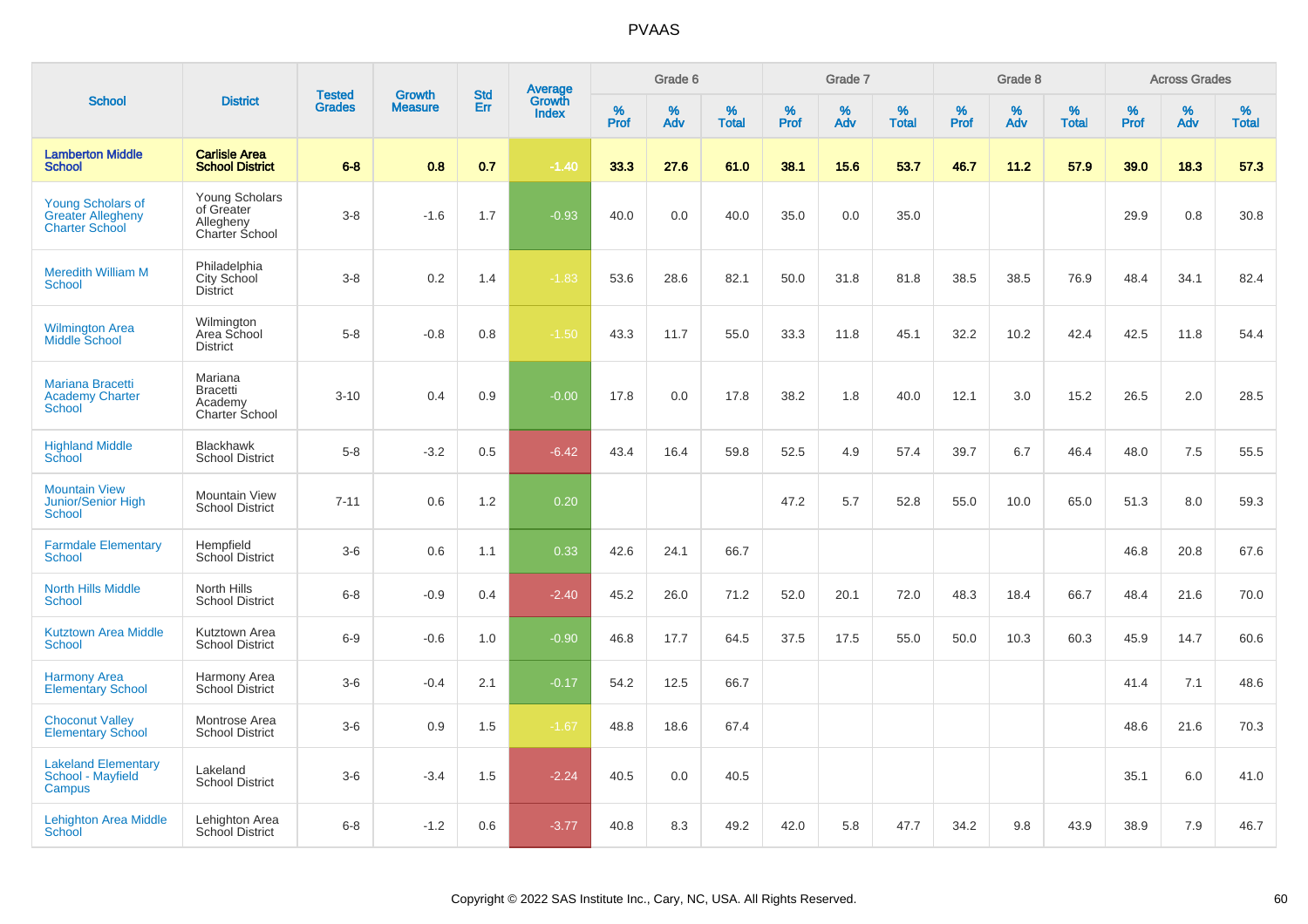|                                                                      |                                                                            |                                |                          |                   |                                          |                  | Grade 6  |                   |              | Grade 7  |                   |           | Grade 8  |                   |           | <b>Across Grades</b> |                   |
|----------------------------------------------------------------------|----------------------------------------------------------------------------|--------------------------------|--------------------------|-------------------|------------------------------------------|------------------|----------|-------------------|--------------|----------|-------------------|-----------|----------|-------------------|-----------|----------------------|-------------------|
| <b>School</b>                                                        | <b>District</b>                                                            | <b>Tested</b><br><b>Grades</b> | Growth<br><b>Measure</b> | <b>Std</b><br>Err | <b>Average</b><br>Growth<br><b>Index</b> | %<br><b>Prof</b> | %<br>Adv | %<br><b>Total</b> | $\%$<br>Prof | %<br>Adv | %<br><b>Total</b> | %<br>Prof | %<br>Adv | %<br><b>Total</b> | %<br>Prof | $\%$<br>Adv          | %<br><b>Total</b> |
| <b>Lamberton Middle</b><br><b>School</b>                             | <b>Carlisle Area</b><br><b>School District</b>                             | $6 - 8$                        | 0.8                      | 0.7               | $-1.40$                                  | 33.3             | 27.6     | 61.0              | 38.1         | 15.6     | 53.7              | 46.7      | 11.2     | 57.9              | 39.0      | 18.3                 | 57.3              |
| North Brandywine<br><b>Middle School</b>                             | Coatesville<br>Area School<br><b>District</b>                              | $7 - 7$                        | 0.4                      | 0.8               | 0.54                                     |                  |          |                   | 30.3         | 4.5      | 34.8              |           |          |                   | 30.3      | 4.5                  | 34.8              |
| <b>Center For Student</b><br><b>Lrng Charter School</b><br>Pennsbury | Center For<br>Student<br>Learning<br><b>Charter School</b><br>At Pennsbury | $6 - 12$                       | 1.9                      | 3.5               | 0.54                                     |                  |          |                   |              |          |                   | 25.0      | 8.3      | 33.3              | 26.9      | 3.8                  | 30.8              |
| <b>Ferndale Elementary</b><br>School                                 | Ferndale Area<br><b>School District</b>                                    | $3-6$                          | 0.7                      | 1.3               | 0.06                                     | 46.3             | 14.6     | 61.0              |              |          |                   |           |          |                   | 40.4      | 13.4                 | 53.8              |
| <b>Wilson Woodrow</b><br><b>Middle School</b>                        | Philadelphia<br>City School<br><b>District</b>                             | $6 - 8$                        | $-1.0$                   | 1.4               | $-1.03$                                  | 34.8             | 8.7      | 43.5              | 16.1         | 9.7      | 25.8              | 8.8       | 5.9      | 14.7              | 18.2      | 8.0                  | 26.1              |
| Pittsburgh Brookline K-<br>8                                         | Pittsburgh<br>School District                                              | $3 - 8$                        | $-1.8$                   | 1.0               | $-1.72$                                  | 37.8             | 13.3     | 51.1              | 33.3         | 0.0      | 33.3              | 34.5      | 3.4      | 37.9              | 38.5      | 7.8                  | 46.3              |
| <b>Burgettstown</b><br><b>Middle/High School</b>                     | Burgettstown<br>Area School<br><b>District</b>                             | $6 - 11$                       | $-3.1$                   | 0.8               | $-4.33$                                  | 58.5             | 7.7      | 66.2              | 32.9         | 2.4      | 35.4              | 35.6      | 5.5      | 41.1              | 41.4      | 5.0                  | 46.4              |
| <b>Garden Spot Middle</b><br>School                                  | Eastern<br>Lancaster<br>County School<br><b>District</b>                   | $7 - 8$                        | $-0.4$                   | 0.6               | $-1.43$                                  |                  |          |                   | 35.5         | 4.6      | 40.1              | 38.2      | 15.6     | 53.8              | 36.8      | 9.9                  | 46.7              |
| <b>Tri-Valley</b><br><b>Junior/Senior High</b><br><b>School</b>      | Tri-Valley<br>School District                                              | $7 - 10$                       | $-2.8$                   | 1.3               | $-3.90$                                  |                  |          |                   | 36.7         | 0.0      | 36.7              | 40.5      | 9.5      | 50.0              | 38.5      | 4.4                  | 42.9              |
| <b>Esperanza Cyber</b><br>Charter School                             | Esperanza<br>Cyber Charter<br>School                                       | $3 - 11$                       | $-2.3$                   | 1.3               | $-1.73$                                  | 8.7              | 0.0      | 8.7               | 12.8         | 0.0      | 12.8              | 9.1       | 0.0      | 9.1               | 9.4       | 0.8                  | 10.2              |
| <b>Lyndwood Elementary</b><br>School                                 | Hanover Area<br><b>School District</b>                                     | $6-6$                          | 0.9                      | 1.7               | 0.51                                     | 14.6             | 9.1      | 23.6              |              |          |                   |           |          |                   | 14.6      | 9.1                  | 23.6              |
| <b>Connellsville Area</b><br><b>Middle School</b>                    | Connellsville<br>Area School<br><b>District</b>                            | $6-8$                          | $-2.3$                   | 0.4               | $-5.28$                                  | 32.7             | 6.4      | 39.1              | 27.1         | 5.1      | 32.2              | 33.8      | 3.6      | 37.4              | 31.1      | 5.0                  | 36.0              |
| <b>Eugenio Maria De</b><br><b>Hostos Charter School</b>              | Eugenio Maria<br>De Hostos<br><b>Charter School</b>                        | $3 - 8$                        | $-0.5$                   | 1.4               | $-1.78$                                  | 16.7             | 16.7     | 33.3              | 18.2         | 9.1      | 27.3              | 46.7      | 0.0      | 46.7              | 35.0      | 6.7                  | 41.7              |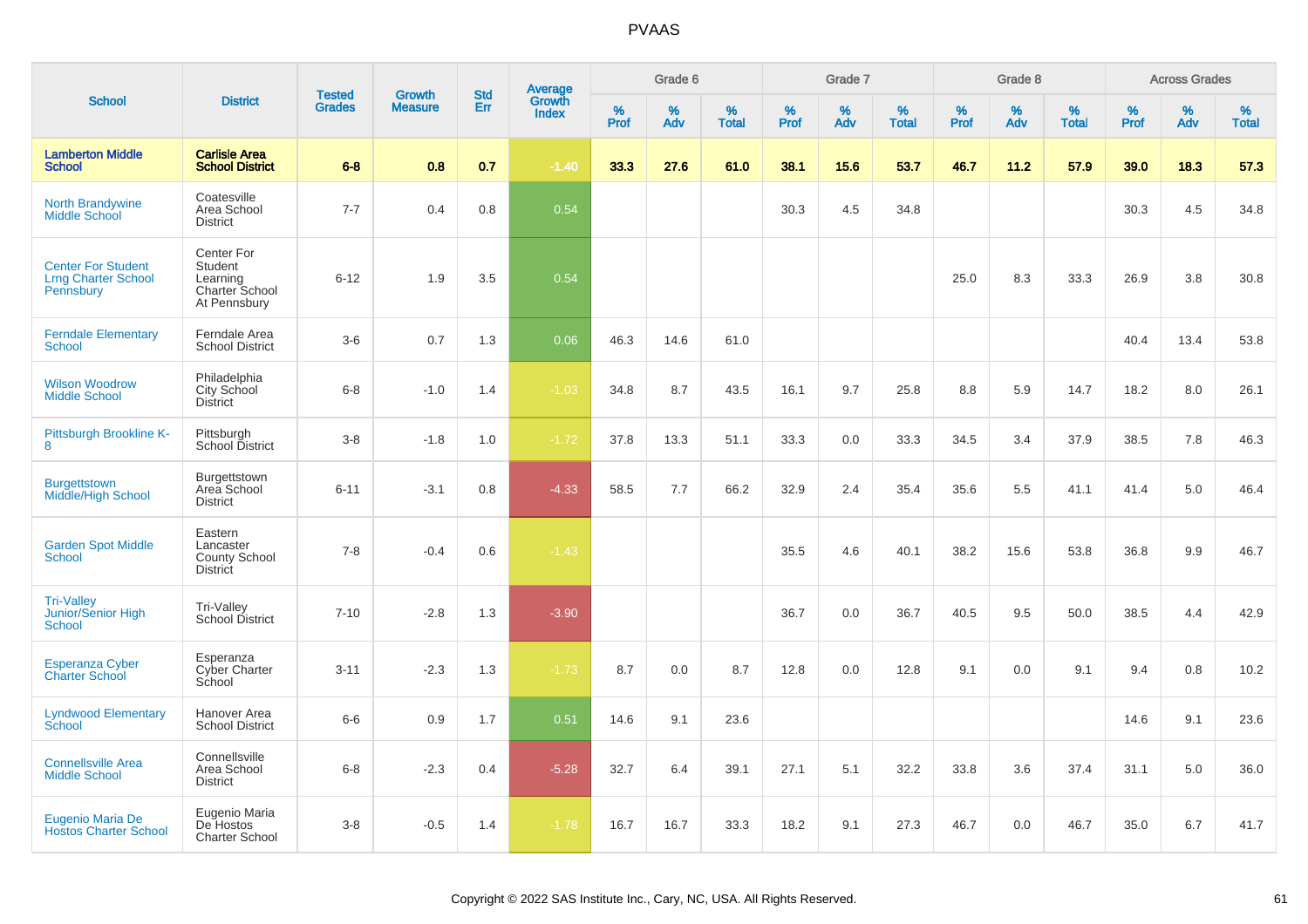|                                                                     |                                                          | <b>Tested</b> | <b>Growth</b>  | <b>Std</b> |                                          |           | Grade 6  |                   |              | Grade 7  |                   |              | Grade 8  |                   |              | <b>Across Grades</b> |                   |
|---------------------------------------------------------------------|----------------------------------------------------------|---------------|----------------|------------|------------------------------------------|-----------|----------|-------------------|--------------|----------|-------------------|--------------|----------|-------------------|--------------|----------------------|-------------------|
| <b>School</b>                                                       | <b>District</b>                                          | <b>Grades</b> | <b>Measure</b> | Err        | <b>Average</b><br>Growth<br><b>Index</b> | %<br>Prof | %<br>Adv | %<br><b>Total</b> | $\%$<br>Prof | %<br>Adv | %<br><b>Total</b> | $\%$<br>Prof | %<br>Adv | %<br><b>Total</b> | $\%$<br>Prof | %<br>Adv             | %<br><b>Total</b> |
| <b>Lamberton Middle</b><br><b>School</b>                            | <b>Carlisle Area</b><br><b>School District</b>           | $6 - 8$       | 0.8            | 0.7        | $-1.40$                                  | 33.3      | 27.6     | 61.0              | 38.1         | 15.6     | 53.7              | 46.7         | 11.2     | 57.9              | 39.0         | 18.3                 | 57.3              |
| <b>Richardson Middle</b><br><b>School</b>                           | Springfield<br>School District                           | $6 - 8$       | $-1.1$         | 0.4        | $-2.90$                                  | 53.6      | 25.6     | 79.2              | 58.6         | 20.9     | 79.5              | 51.5         | 18.2     | 69.7              | 54.6         | 21.7                 | 76.4              |
| <b>Montgomery</b><br>Elementary School                              | Montgomery<br>Area School<br><b>District</b>             | $3-6$         | 0.5            | 1.1        | $-0.10$                                  | 43.6      | 19.4     | 62.9              |              |          |                   |              |          |                   | 43.6         | 14.8                 | 58.3              |
| <b>Shaler Area Middle</b><br><b>School</b>                          | Shaler Area<br><b>School District</b>                    | $7 - 8$       | 0.0            | 0.5        | $-0.47$                                  |           |          |                   | 50.2         | 7.8      | 58.0              | 47.0         | 13.0     | 60.0              | 48.6         | 10.4                 | 59.0              |
| <b>John Hancock</b><br><b>Demonstration School</b>                  | Philadelphia<br>City School<br><b>District</b>           | $3-8$         | 0.6            | 1.4        | $-0.88$                                  | 40.0      | 0.0      | 40.0              | 46.7         | 10.0     | 56.7              | 48.5         | 0.0      | 48.5              | 39.5         | 5.9                  | 45.4              |
| <b>Franklin Towne</b><br><b>Charter Elementary</b><br><b>School</b> | <b>Franklin Towne</b><br>Charter<br>Elementary<br>School | $3-8$         | $-3.1$         | 1.2        | $-3.10$                                  | 48.2      | 7.4      | 55.6              | 53.6         | 7.1      | 60.7              | 59.1         | 0.0      | 59.1              | 50.6         | 6.8                  | 57.4              |
| <b>MaST Community</b><br><b>Charter School II</b>                   | MaST<br>Community<br>Charter School<br>$\mathbf{H}$      | $3 - 10$      | $-4.6$         | 0.7        | $-6.45$                                  | 38.7      | 4.3      | 43.0              | 50.0         | 5.9      | 55.9              |              |          |                   | 44.5         | 7.0                  | 51.5              |
| <b>Cornell High School</b>                                          | <b>Cornell School</b><br><b>District</b>                 | $7 - 11$      | $-1.6$         | 1.5        | $-2.02$                                  |           |          |                   | 35.9         | 0.0      | 35.9              | 24.3         | 2.7      | 27.0              | 30.3         | 1.3                  | 31.6              |
| <b>Washington Park</b><br><b>Elementary School</b>                  | Washington<br>School District                            | $3-6$         | $-2.2$         | 0.9        | $-2.44$                                  | 39.6      | 6.2      | 45.8              |              |          |                   |              |          |                   | 39.0         | 3.8                  | 42.8              |
| <b>Wilson West Middle</b><br><b>School</b>                          | Wilson School<br><b>District</b>                         | $6 - 8$       | $-3.0$         | 0.9        | $-5.13$                                  | 52.4      | 9.5      | 61.9              | 48.5         | 6.9      | 55.4              | 54.0         | 10.8     | 64.9              | 51.1         | 8.7                  | 59.8              |
| <b>Laurel Highlands</b><br>Middle School                            | Laurel<br>Highlands<br>School District                   | $6 - 8$       | $-1.6$         | 0.6        | $-4.07$                                  | 39.6      | 11.7     | 51.3              | 36.0         | 2.9      | 38.8              | 37.8         | 5.5      | 43.3              | 37.9         | 6.8                  | 44.6              |
| <b>Titus Elementary</b><br><b>School</b>                            | <b>Central Bucks</b><br><b>School District</b>           | $3-6$         | 0.4            | 1.0        | $-0.56$                                  | 51.6      | 26.4     | 78.0              |              |          |                   |              |          |                   | 50.0         | 22.3                 | 72.3              |
| <b>Tohickon Middle</b><br><b>School</b>                             | <b>Central Bucks</b><br><b>School District</b>           | $7-9$         | $-0.5$         | 0.6        | $-1.79$                                  |           |          |                   | 50.6         | 17.7     | 68.4              | 52.3         | 22.4     | 74.6              | 51.5         | 20.2                 | 71.7              |
| <b>Juniata Park Academy</b>                                         | Philadelphia<br>City School<br><b>District</b>           | $3-8$         | 1.0            | 2.3        | 0.13                                     |           |          |                   | 45.4         | 0.0      | 45.4              |              |          |                   | 29.6         | 0.0                  | 29.6              |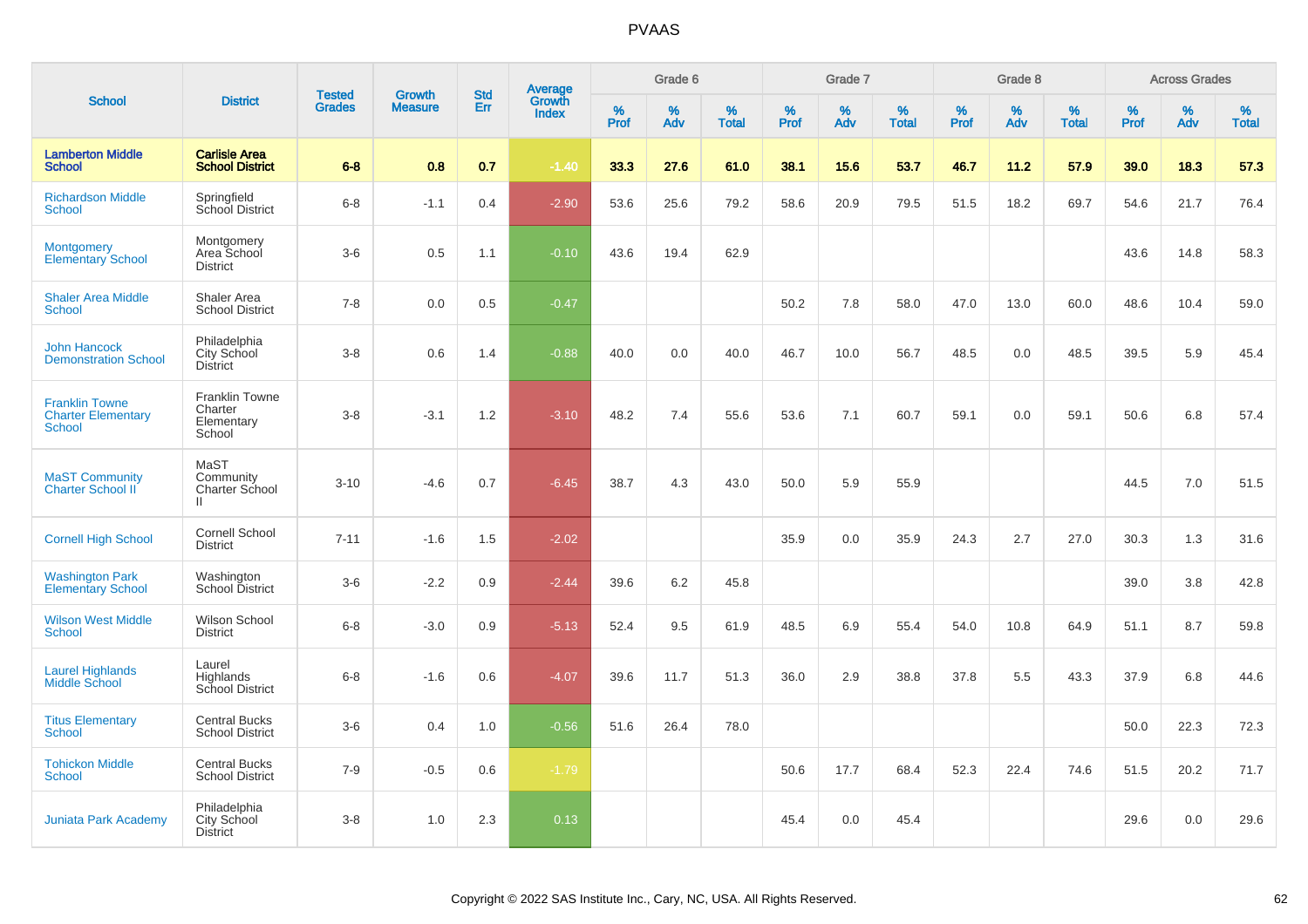| <b>School</b>                                                         |                                                                   |                                | <b>Growth</b>  | <b>Std</b> | <b>Average</b><br>Growth |                  | Grade 6  |                   |           | Grade 7  |                   |           | Grade 8  |                   |           | <b>Across Grades</b> |                   |
|-----------------------------------------------------------------------|-------------------------------------------------------------------|--------------------------------|----------------|------------|--------------------------|------------------|----------|-------------------|-----------|----------|-------------------|-----------|----------|-------------------|-----------|----------------------|-------------------|
|                                                                       | <b>District</b>                                                   | <b>Tested</b><br><b>Grades</b> | <b>Measure</b> | Err        | <b>Index</b>             | %<br><b>Prof</b> | %<br>Adv | %<br><b>Total</b> | %<br>Prof | %<br>Adv | %<br><b>Total</b> | %<br>Prof | %<br>Adv | %<br><b>Total</b> | %<br>Prof | $\%$<br>Adv          | %<br><b>Total</b> |
| <b>Lamberton Middle</b><br><b>School</b>                              | <b>Carlisle Area</b><br><b>School District</b>                    | $6-8$                          | 0.8            | 0.7        | $-1.40$                  | 33.3             | 27.6     | 61.0              | 38.1      | 15.6     | 53.7              | 46.7      | 11.2     | 57.9              | 39.0      | 18.3                 | 57.3              |
| <b>Bermudian Springs</b><br>Middle School                             | <b>Bermudian</b><br>Springs School<br><b>District</b>             | $5 - 8$                        | 0.2            | 0.6        | $-0.73$                  | 37.5             | 10.6     | 48.1              | 44.5      | 5.9      | 50.4              | 40.2      | 6.6      | 46.7              | 43.3      | 5.6                  | 48.9              |
| <b>Blacklick Valley</b><br><b>Elementary Center</b>                   | <b>Blacklick Valley</b><br>School District                        | $3-6$                          | 0.5            | 1.6        | 0.34                     | 52.6             | 7.9      | 60.5              |           |          |                   |           |          |                   | 48.0      | 5.9                  | 54.0              |
| <b>Walnut Street</b><br><b>Elementary School</b>                      | <b>William Penn</b><br><b>School District</b>                     | $3-6$                          | 0.8            | 2.0        | $-0.97$                  | 14.3             | 0.0      | 14.3              |           |          |                   |           |          |                   | 16.5      | 0.0                  | 16.5              |
| <b>Northgate Middle</b><br><b>School High School</b>                  | Northgate<br>School District                                      | $7 - 11$                       | 0.2            | 1.1        | $-0.08$                  |                  |          |                   | 36.1      | 9.8      | 45.9              | 37.5      | 17.9     | 55.4              | 36.8      | 13.7                 | 50.4              |
| <b>Waynesboro Area</b><br><b>Middle School</b>                        | Waynesboro<br>Area School<br><b>District</b>                      | $6 - 8$                        | $-2.2$         | 0.4        | $-5.34$                  | 38.4             | 14.0     | 52.4              | 37.7      | 7.2      | 44.9              | 37.5      | 12.8     | 50.3              | 37.8      | 11.2                 | 49.1              |
| <b>Conemaugh Valley</b><br><b>Elementary School</b>                   | Conemaugh<br>Valley School<br><b>District</b>                     | $3-6$                          | $-1.4$         | 1.2        | $-1.17$                  | 30.0             | 30.0     | 60.0              |           |          |                   |           |          |                   | 41.6      | 15.0                 | 56.5              |
| <b>Perseus House</b><br><b>Charter School Of</b><br><b>Excellence</b> | Perseus House<br>Charter School<br>Of Excellence                  | $6 - 11$                       | $-0.9$         | 1.2        | $-1.85$                  | 4.8              | 0.0      | 4.8               | 20.4      | 0.0      | 20.4              | 22.7      | 1.5      | 24.2              | 19.2      | 0.7                  | 19.9              |
| <b>Pittsburgh Science</b><br><b>And Technology</b><br>Academy 6-12    | Pittsburgh<br>School District                                     | $6 - 11$                       | $-0.3$         | 1.0        | $-1.04$                  | 36.6             | 41.5     | 78.0              | 72.3      | 12.8     | 85.1              | 60.6      | 15.5     | 76.1              | 57.9      | 21.4                 | 79.2              |
| <b>Titusville Middle</b><br><b>School</b>                             | <b>Titusville Area</b><br><b>School District</b>                  | $6 - 8$                        | $-0.3$         | 0.6        | $-0.98$                  | 35.2             | 12.7     | 47.9              | 46.2      | 8.3      | 54.6              | 40.9      | 11.7     | 52.6              | 40.6      | 11.0                 | 51.6              |
| <b>Centre Learning</b><br><b>Community Charter</b><br><b>School</b>   | Centre Learning<br>Community<br>Charter School                    | $5-8$                          | $-1.3$         | 2.1        | $-1.22$                  |                  |          |                   | 37.5      | 12.5     | 50.0              | 47.1      | 11.8     | 58.8              | 51.8      | 16.7                 | 68.5              |
| <b>Woodland Elementary</b><br><b>School</b>                           | Cameron<br>County School<br><b>District</b>                       | $3-6$                          | $-0.5$         | 1.5        | $-0.36$                  | 48.7             | 25.6     | 74.4              |           |          |                   |           |          |                   | 55.1      | 19.6                 | 74.7              |
| <b>Penn Hills Charter</b><br>School of<br>Entrepreneurship            | Penn Hills<br><b>Charter School</b><br>οf<br>Entrepreneurshi<br>p | $3-8$                          | $-1.5$         | 1.0        | $-3.06$                  | 37.1             | 8.6      | 45.7              | 34.2      | 0.0      | 34.2              | 45.4      | 0.0      | 45.4              | 40.8      | 6.4                  | 47.2              |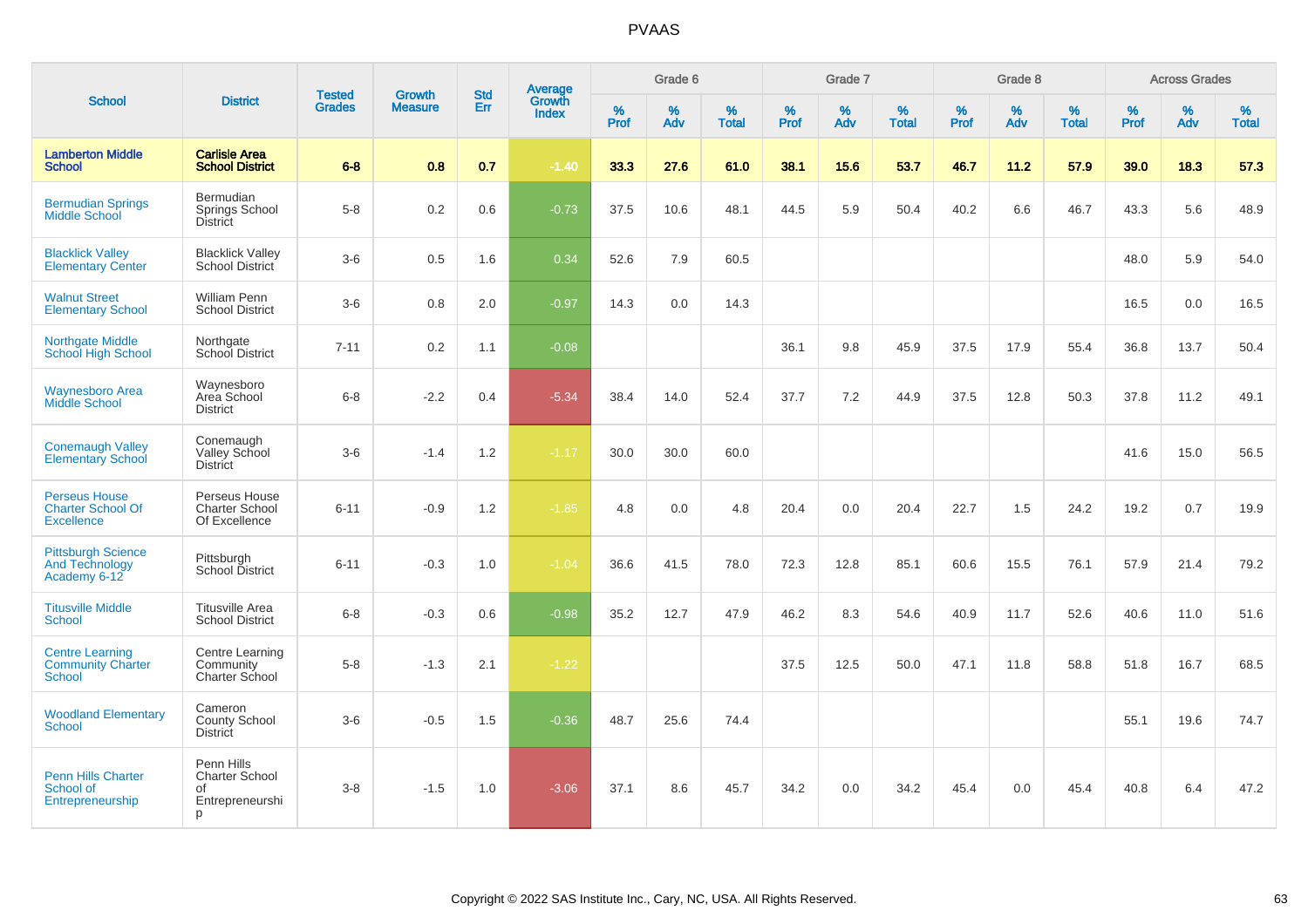|                                                       |                                                | <b>Tested</b> | <b>Growth</b>  | <b>Std</b> |                                          |                  | Grade 6     |                   |           | Grade 7     |                   |           | Grade 8  |                   |              | <b>Across Grades</b> |                   |
|-------------------------------------------------------|------------------------------------------------|---------------|----------------|------------|------------------------------------------|------------------|-------------|-------------------|-----------|-------------|-------------------|-----------|----------|-------------------|--------------|----------------------|-------------------|
| <b>School</b>                                         | <b>District</b>                                | <b>Grades</b> | <b>Measure</b> | Err        | <b>Average</b><br>Growth<br><b>Index</b> | %<br><b>Prof</b> | $\%$<br>Adv | %<br><b>Total</b> | %<br>Prof | $\%$<br>Adv | %<br><b>Total</b> | %<br>Prof | %<br>Adv | %<br><b>Total</b> | $\%$<br>Prof | $\%$<br>Adv          | %<br><b>Total</b> |
| <b>Lamberton Middle</b><br><b>School</b>              | <b>Carlisle Area</b><br><b>School District</b> | $6 - 8$       | 0.8            | 0.7        | $-1.40$                                  | 33.3             | 27.6        | 61.0              | 38.1      | 15.6        | 53.7              | 46.7      | 11.2     | 57.9              | 39.0         | 18.3                 | 57.3              |
| Mcadoo-Kelayres<br>Elementary/Middle<br><b>School</b> | <b>Hazleton Area</b><br><b>School District</b> | $3-8$         | 0.4            | 1.3        | $-1.35$                                  | 16.7             | 6.7         | 23.3              | 12.9      | 0.0         | 12.9              | 7.1       | 0.0      | 7.1               | 26.5         | 2.4                  | 28.9              |
| <b>Windber Area Middle</b><br><b>School</b>           | <b>Windber Area</b><br><b>School District</b>  | $6 - 8$       | $-0.3$         | 0.8        | $-0.64$                                  | 49.2             | 14.9        | 64.2              | 50.0      | 9.5         | 59.5              | 57.1      | 10.7     | 67.9              | 52.4         | 11.6                 | 64.0              |
| <b>Middletown Area</b><br><b>Middle School</b>        | Middletown<br>Area School<br><b>District</b>   | $6 - 8$       | $-1.3$         | 0.6        | $-2.55$                                  | 28.7             | 7.0         | 35.7              | 43.8      | 5.6         | 49.3              | 38.5      | 3.8      | 42.3              | 37.1         | 5.6                  | 42.7              |
| <b>Dassa Mckinney</b><br><b>Elementary School</b>     | Moniteau<br><b>School District</b>             | $3-6$         | $-1.1$         | 0.9        | $-1.21$                                  | 33.3             | 19.0        | 52.4              |           |             |                   |           |          |                   | 42.0         | 13.8                 | 55.8              |
| <b>Carmichaels Area</b><br><b>Middle School</b>       | Carmichaels<br>Area School<br><b>District</b>  | $6 - 8$       | $-2.3$         | 0.9        | $-4.02$                                  | 25.8             | 7.6         | 33.3              | 33.3      | 1.5         | 34.8              | 35.2      | 1.4      | 36.6              | 31.5         | 3.4                  | 35.0              |
| <b>Hillcrest Intermediate</b><br><b>School</b>        | Norwin School<br><b>District</b>               | $5-6$         | 0.1            | 0.5        | $-0.32$                                  | 41.0             | 36.7        | 77.6              |           |             |                   |           |          |                   | 50.0         | 27.9                 | 77.9              |
| <b>Duckrey Tanner</b><br><b>School</b>                | Philadelphia<br>City School<br><b>District</b> | $3 - 8$       | 1.1            | 3.6        | 0.31                                     |                  |             |                   |           |             |                   |           |          |                   | 9.1          | 0.0                  | 9.1               |
| <b>Franklin School</b>                                | Uniontown Area<br><b>School District</b>       | $3-6$         | 0.6            | 2.1        | $-0.17$                                  | 46.7             | 26.7        | 73.3              |           |             |                   |           |          |                   | 49.2         | 17.5                 | 66.7              |
| <b>Springfield Township</b><br><b>Middle School</b>   | Springfield<br>Township<br>School District     | $6 - 8$       | $-1.3$         | 0.6        | $-2.89$                                  | 51.4             | 15.0        | 66.5              | 56.3      | 10.8        | 67.1              | 47.3      | 14.0     | 61.3              | 51.8         | 13.3                 | 65.1              |
| <b>Norwin Middle School</b>                           | Norwin School<br><b>District</b>               | $7 - 8$       | $-1.3$         | 0.5        | $-3.94$                                  |                  |             |                   | 60.1      | 18.1        | 78.2              | 52.4      | 13.9     | 66.2              | 56.3         | 16.0                 | 72.3              |
| <b>Greenfield Albert M</b><br><b>School</b>           | Philadelphia<br>City School<br><b>District</b> | $3 - 8$       | $-3.2$         | 1.2        | $-4.08$                                  | 47.7             | 34.1        | 81.8              | 45.4      | 36.4        | 81.8              | 42.1      | 31.6     | 73.7              | 46.6         | 35.1                 | 81.7              |
| <b>Welsh John School</b>                              | Philadelphia<br>City School<br><b>District</b> | $3 - 7$       | 0.9            | 3.4        | 0.28                                     |                  |             |                   |           |             |                   |           |          |                   | 15.8         | 0.0                  | 15.8              |
| <b>Hill Freedman World</b><br>Academy                 | Philadelphia<br>City School<br><b>District</b> | $6 - 10$      | 0.7            | 2.7        | 0.27                                     | 43.5             | 8.7         | 52.2              |           |             |                   |           |          |                   | 44.7         | 4.3                  | 48.9              |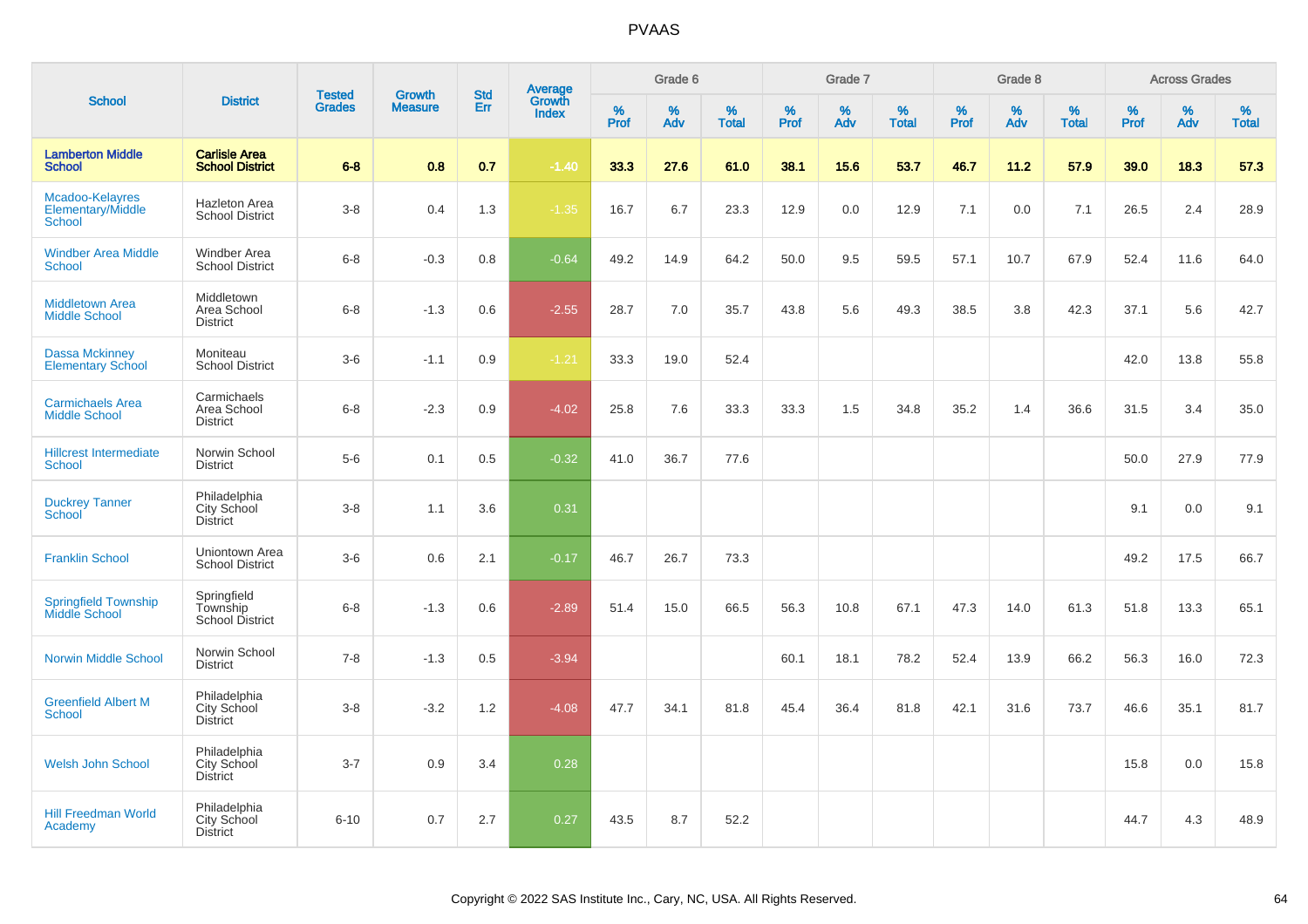|                                                                |                                                      |                                |                          | <b>Std</b> |                                          |           | Grade 6  |                   |           | Grade 7  |                   |           | Grade 8  |                   |              | <b>Across Grades</b> |                   |
|----------------------------------------------------------------|------------------------------------------------------|--------------------------------|--------------------------|------------|------------------------------------------|-----------|----------|-------------------|-----------|----------|-------------------|-----------|----------|-------------------|--------------|----------------------|-------------------|
| <b>School</b>                                                  | <b>District</b>                                      | <b>Tested</b><br><b>Grades</b> | Growth<br><b>Measure</b> | Err        | <b>Average</b><br>Growth<br><b>Index</b> | %<br>Prof | %<br>Adv | %<br><b>Total</b> | %<br>Prof | %<br>Adv | %<br><b>Total</b> | %<br>Prof | %<br>Adv | %<br><b>Total</b> | $\%$<br>Prof | %<br>Adv             | %<br><b>Total</b> |
| <b>Lamberton Middle</b><br><b>School</b>                       | <b>Carlisle Area</b><br><b>School District</b>       | $6 - 8$                        | 0.8                      | 0.7        | $-1.40$                                  | 33.3      | 27.6     | 61.0              | 38.1      | 15.6     | 53.7              | 46.7      | 11.2     | 57.9              | 39.0         | 18.3                 | 57.3              |
| <b>Clearfield Area</b><br>Junior/Senior High<br><b>School</b>  | Clearfield Area<br><b>School District</b>            | $7 - 10$                       | $-0.3$                   | 0.7        | $-0.85$                                  |           |          |                   | 39.0      | 1.5      | 40.4              | 32.4      | 4.1      | 36.6              | 35.6         | 2.8                  | 38.4              |
| <b>Camp Hill Middle</b><br>School                              | Camp Hill<br><b>School District</b>                  | $6 - 8$                        | $-2.5$                   | 0.8        | $-3.80$                                  | 53.3      | 8.0      | 61.3              | 63.7      | 5.5      | 69.2              | 49.6      | 15.3     | 64.9              | 55.2         | 10.1                 | 65.3              |
| <b>Henry Charles W</b><br>School                               | Philadelphia<br>City School<br><b>District</b>       | $3-8$                          | 0.9                      | 3.6        | 0.24                                     |           |          |                   |           |          |                   |           |          |                   | 40.6         | 14.1                 | 54.7              |
| <b>Southwest Middle</b><br><b>School</b>                       | <b>Reading School</b><br><b>District</b>             | $5 - 8$                        | $-0.5$                   | 1.0        | $-0.46$                                  | 14.6      | 0.0      | 14.6              | 25.0      | 0.0      | 25.0              | 15.6      | 0.0      | 15.6              | 17.6         | 0.0                  | 17.6              |
| <b>Westmont Hilltop</b><br>Junior/Senior High<br><b>School</b> | Westmont<br><b>Hilltop School</b><br><b>District</b> | $7 - 11$                       | $-1.9$                   | 0.9        | $-2.95$                                  |           |          |                   | 47.6      | 1.2      | 48.8              | 57.0      | 4.3      | 61.3              | 52.5         | 2.8                  | 55.4              |
| <b>Independence Charter</b><br><b>School West</b>              | Independence<br><b>Charter School</b><br>West        | $3 - 7$                        | $-3.2$                   | 1.8        | $-1.80$                                  | 15.4      | 7.7      | 23.1              | 15.8      | 0.0      | 15.8              |           |          |                   | 15.0         | 2.6                  | 17.7              |
| <b>Copper Beech School</b>                                     | Abington<br>School District                          | $3-6$                          | $-2.0$                   | 0.8        | $-2.40$                                  | 40.3      | 24.2     | 64.5              |           |          |                   |           |          |                   | 41.7         | 21.3                 | 63.0              |
| Lehman-Jackson<br><b>Elementary School</b>                     | Lake-Lehman<br><b>School District</b>                | $3-6$                          | $-0.5$                   | 1.3        | $-0.38$                                  | 49.0      | 19.6     | 68.6              |           |          |                   |           |          |                   | 53.6         | 11.6                 | 65.2              |
| <b>Berlin Brothersvalley</b><br><b>Middle School</b>           | <b>Berlin</b><br>Brothersvalley<br>School District   | $5-8$                          | $-1.0$                   | 0.8        | $-3.05$                                  | 42.4      | 15.2     | 57.6              | 55.8      | 3.8      | 59.6              | 54.2      | 6.2      | 60.4              | 52.5         | 7.3                  | 59.8              |
| <b>Pennfield Middle</b><br><b>School</b>                       | North Penn<br><b>School District</b>                 | $6 - 9$                        | $-0.2$                   | 0.6        | $-0.74$                                  |           |          |                   | 53.0      | 12.8     | 65.8              | 50.8      | 20.0     | 70.8              | 51.8         | 16.6                 | 68.4              |
| 6th Grade Center                                               | Quakertown<br>Community<br><b>School District</b>    | $6 - 6$                        | 0.2                      | 0.7        | 0.21                                     | 40.2      | 19.6     | 59.8              |           |          |                   |           |          |                   | 40.2         | 19.6                 | 59.8              |
| Tulpehocken<br>Junior/Senior High<br>School                    | Tulpehocken<br>Area School<br><b>District</b>        | $7 - 12$                       | $-0.8$                   | 0.9        | $-1.63$                                  |           |          |                   | 39.8      | 4.8      | 44.7              | 42.7      | 6.4      | 49.1              | 41.3         | 5.6                  | 47.0              |
| <b>Hickory High School</b>                                     | Hermitage<br>School District                         | $7 - 12$                       | 0.2                      | 1.0        | 0.20                                     |           |          |                   |           |          |                   | 51.0      | 19.3     | 70.3              | 51.0         | 19.3                 | 70.3              |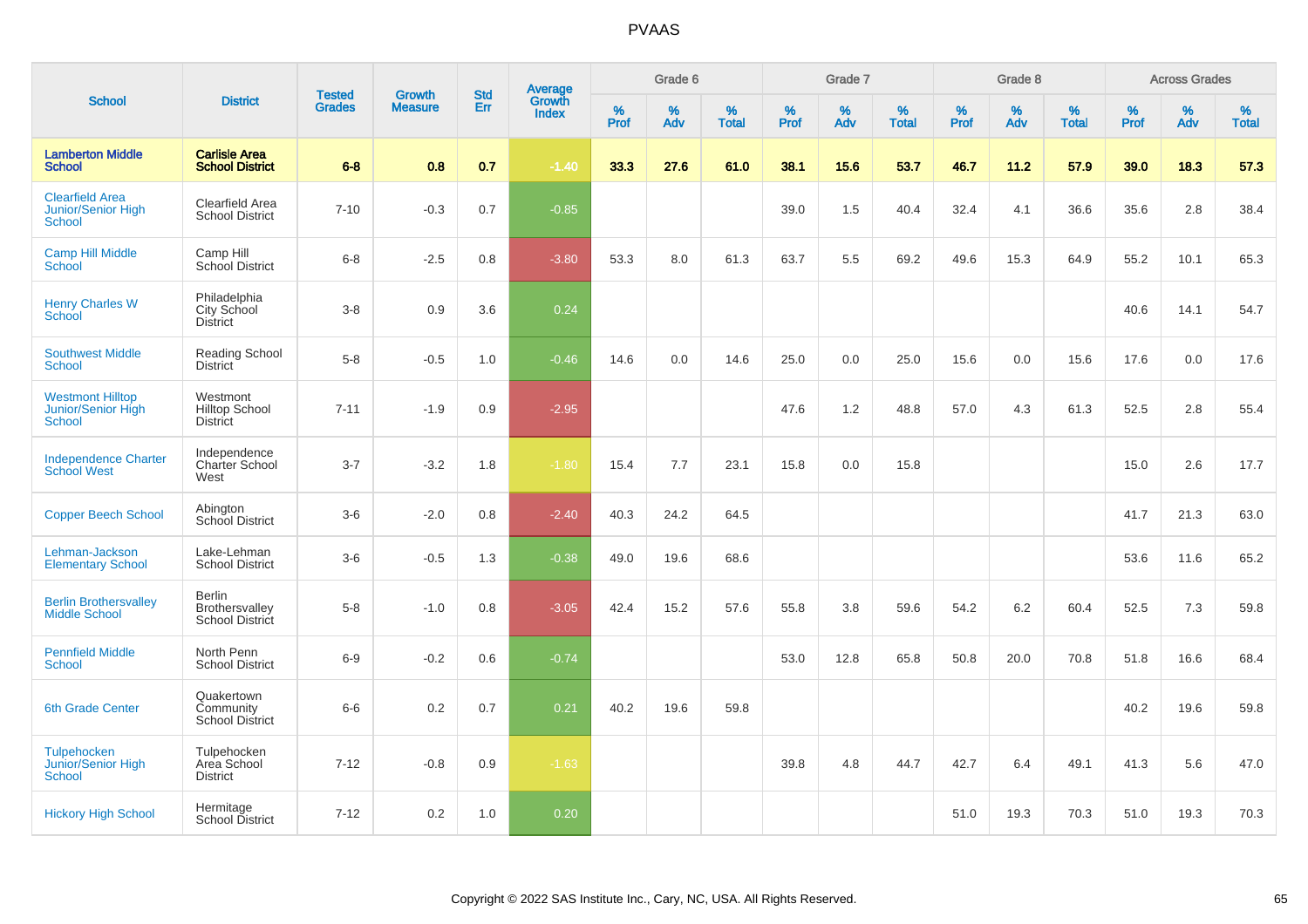| <b>School</b>                                               |                                                          | <b>Tested</b> | <b>Growth</b>  | <b>Std</b> |                                          |           | Grade 6  |                   |                  | Grade 7  |                   |           | Grade 8  |                   |              | <b>Across Grades</b> |                   |
|-------------------------------------------------------------|----------------------------------------------------------|---------------|----------------|------------|------------------------------------------|-----------|----------|-------------------|------------------|----------|-------------------|-----------|----------|-------------------|--------------|----------------------|-------------------|
|                                                             | <b>District</b>                                          | <b>Grades</b> | <b>Measure</b> | Err        | <b>Average</b><br>Growth<br><b>Index</b> | %<br>Prof | %<br>Adv | %<br><b>Total</b> | %<br><b>Prof</b> | %<br>Adv | %<br><b>Total</b> | %<br>Prof | %<br>Adv | %<br><b>Total</b> | $\%$<br>Prof | $\%$<br>Adv          | %<br><b>Total</b> |
| <b>Lamberton Middle</b><br><b>School</b>                    | <b>Carlisle Area</b><br><b>School District</b>           | $6 - 8$       | 0.8            | 0.7        | $-1.40$                                  | 33.3      | 27.6     | 61.0              | 38.1             | 15.6     | 53.7              | 46.7      | 11.2     | 57.9              | 39.0         | 18.3                 | 57.3              |
| <b>Keystone Education</b><br><b>Center Charter School</b>   | Keystone<br>Education<br><b>Center Charter</b><br>School | $3 - 12$      | 0.7            | 3.3        | 0.20                                     |           |          |                   |                  |          |                   | 0.0       | 0.0      | 0.0               | 0.0          | 0.0                  | 0.0               |
| <b>Southmoreland Middle</b><br><b>School</b>                | Southmoreland<br><b>School District</b>                  | $6 - 8$       | $-3.7$         | 0.7        | $-6.39$                                  | 41.4      | 8.1      | 49.6              | 43.1             | 4.6      | 47.7              | 49.5      | 4.8      | 54.4              | 44.6         | 5.9                  | 50.5              |
| <b>Exeter Township</b><br><b>Junior High School</b>         | Exeter<br>Township<br><b>School District</b>             | $7 - 8$       | 0.0            | 0.6        | $-0.14$                                  |           |          |                   | 49.8             | 9.8      | 59.6              | 45.0      | 14.8     | 59.8              | 47.5         | 12.2                 | 59.7              |
| <b>Hershey Middle</b><br><b>School</b>                      | Derry Township<br>School District                        | $6 - 8$       | $-3.6$         | 1.7        | $-4.50$                                  | 38.2      | 44.1     | 82.4              | 66.7             | 20.8     | 87.5              | 46.7      | 53.3     | 100.0             | 49.3         | 38.4                 | 87.7              |
| <b>West Hazleton</b><br>Elementary/Middle<br><b>School</b>  | Hazleton Area<br><b>School District</b>                  | $3-8$         | $-0.4$         | 1.3        | $-1.37$                                  | 14.7      | 2.9      | 17.6              | 36.4             | 4.6      | 40.9              | 25.0      | 0.0      | 25.0              | 24.3         | 1.1                  | 25.4              |
| <b>Goodnoe Elementary</b><br><b>School</b>                  | Council Rock<br><b>School District</b>                   | $3-6$         | $-2.1$         | 0.8        | $-2.51$                                  | 48.3      | 40.0     | 88.3              |                  |          |                   |           |          |                   | 53.0         | 27.5                 | 80.5              |
| <b>Chichester Middle</b><br><b>School</b>                   | Chichester<br><b>School District</b>                     | $5-8$         | $-4.2$         | 0.7        | $-5.88$                                  | 39.2      | 8.1      | 47.3              | 31.6             | 6.3      | 38.0              | 40.6      | 0.0      | 40.6              | 34.3         | 3.9                  | 38.2              |
| Greensburg-Salem<br>Middle School                           | Greensburg<br>Salem School<br><b>District</b>            | $6 - 8$       | $-1.4$         | 0.5        | $-2.72$                                  | 40.1      | 13.8     | 53.9              | 44.0             | 5.5      | 49.4              | 48.3      | 7.2      | 55.6              | 44.2         | 8.7                  | 52.9              |
| <b>Scott Middle School</b>                                  | Coatesville<br>Area School<br>District                   | $6-6$         | 0.1            | 0.8        | 0.17                                     | 30.4      | 2.8      | 33.2              |                  |          |                   |           |          |                   | 30.4         | 2.8                  | 33.2              |
| <b>Williamson Senior</b><br><b>High School</b>              | Northern Tioga<br><b>School District</b>                 | $7 - 10$      | $-0.1$         | 0.9        | $-0.29$                                  |           |          |                   | 40.2             | 2.3      | 42.5              | 52.0      | 6.9      | 58.8              | 46.6         | 4.8                  | 51.3              |
| <b>Blaine James G</b><br><b>School</b>                      | Philadelphia<br>City School<br><b>District</b>           | $3-8$         | $-0.1$         | 2.3        | $-0.04$                                  | 25.0      | 0.0      | 25.0              |                  |          |                   |           |          |                   | 10.4         | 0.0                  | 10.4              |
| <b>Hambright Elementary</b><br><b>School</b>                | Penn Manor<br><b>School District</b>                     | $3-6$         | 0.1            | 1.0        | $-1.14$                                  | 37.2      | 15.1     | 52.3              |                  |          |                   |           |          |                   | 43.6         | 10.8                 | 54.4              |
| <b>Environmental Charter</b><br><b>School At Frick Park</b> | Environmental<br><b>Charter School</b><br>At Frick Park  | $3-9$         | $-2.5$         | 0.7        | $-3.49$                                  | 41.5      | 10.6     | 52.1              | 46.6             | 13.6     | 60.2              | 25.4      | 11.9     | 37.3              | 43.3         | 14.6                 | 57.9              |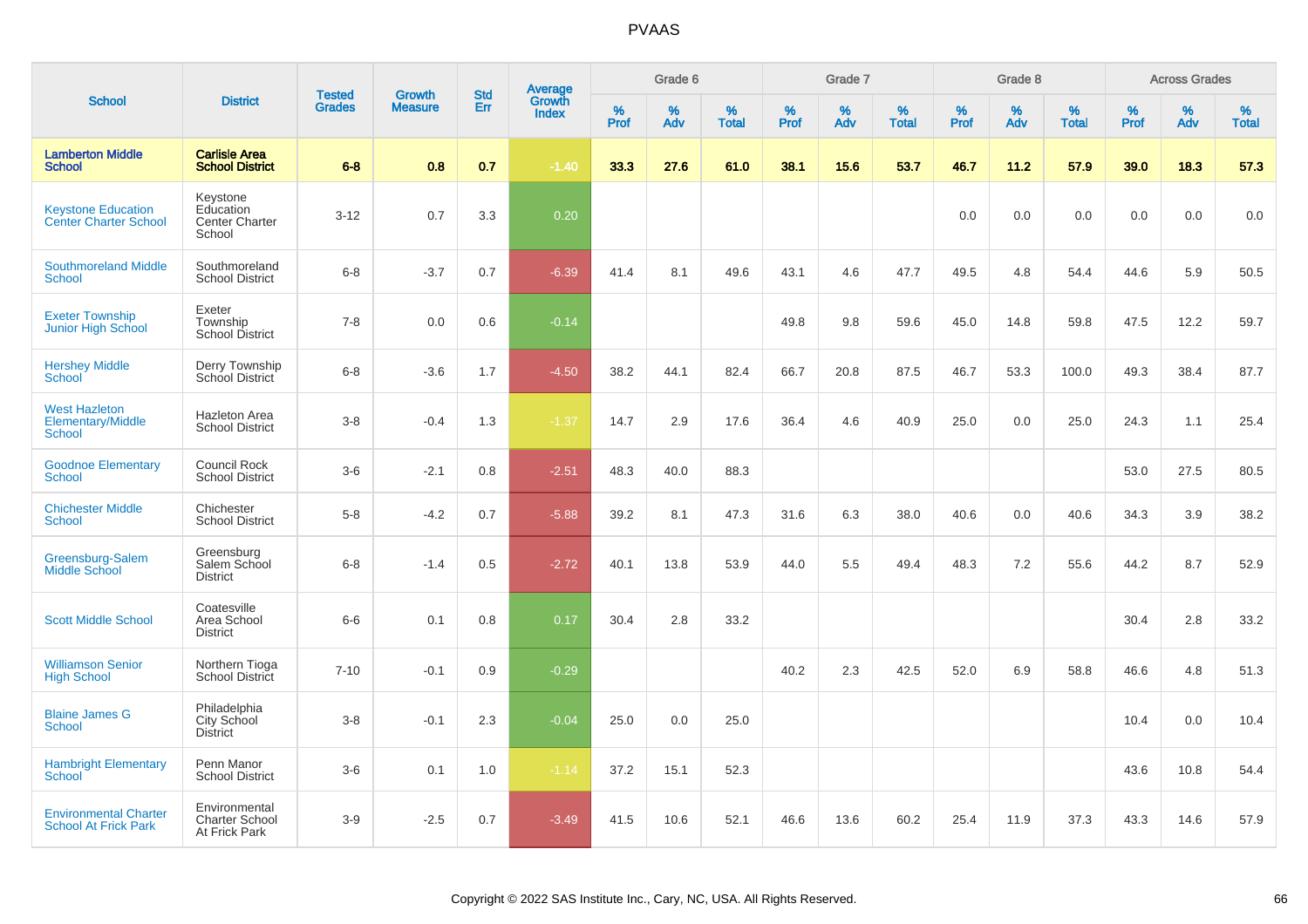| <b>School</b>                                       |                                                               |                                |                                 |                   |                                          |                     | Grade 6     |                   |                     | Grade 7  |                   |                     | Grade 8  |                   |              | <b>Across Grades</b> |                   |
|-----------------------------------------------------|---------------------------------------------------------------|--------------------------------|---------------------------------|-------------------|------------------------------------------|---------------------|-------------|-------------------|---------------------|----------|-------------------|---------------------|----------|-------------------|--------------|----------------------|-------------------|
|                                                     | <b>District</b>                                               | <b>Tested</b><br><b>Grades</b> | <b>Growth</b><br><b>Measure</b> | <b>Std</b><br>Err | <b>Average</b><br>Growth<br><b>Index</b> | $\%$<br><b>Prof</b> | $\%$<br>Adv | %<br><b>Total</b> | $\%$<br><b>Prof</b> | %<br>Adv | %<br><b>Total</b> | $\%$<br><b>Prof</b> | %<br>Adv | %<br><b>Total</b> | $\%$<br>Prof | $\%$<br>Adv          | %<br><b>Total</b> |
| <b>Lamberton Middle</b><br><b>School</b>            | <b>Carlisle Area</b><br><b>School District</b>                | $6 - 8$                        | 0.8                             | 0.7               | $-1.40$                                  | 33.3                | 27.6        | 61.0              | 38.1                | 15.6     | 53.7              | 46.7                | 11.2     | 57.9              | 39.0         | 18.3                 | 57.3              |
| <b>Salisbury Elementary</b><br><b>School</b>        | Pequea Valley<br>School District                              | $3-6$                          | $-1.1$                          | 1.5               | $-0.78$                                  | 43.3                | 3.3         | 46.7              |                     |          |                   |                     |          |                   | 36.9         | 9.4                  | 46.3              |
| <b>Urban Pathways 6-12</b><br><b>Charter School</b> | Urban<br>Pathways 6-12<br>Charter School                      | $6 - 11$                       | $-0.2$                          | 2.1               | $-0.24$                                  |                     |             |                   | 22.2                | 0.0      | 22.2              | 0.0                 | 0.0      | 0.0               | 15.9         | 0.0                  | 15.9              |
| <b>Commodore Perry</b><br><b>School</b>             | Commodore<br>Perry School<br><b>District</b>                  | $3-6$                          | $-0.8$                          | 1.6               | $-0.51$                                  | 41.9                | 6.4         | 48.4              |                     |          |                   |                     |          |                   | 51.3         | 11.8                 | 63.0              |
| <b>Fairfield Area Middle</b><br><b>School</b>       | <b>Fairfield Area</b><br><b>School District</b>               | $5-8$                          | $-1.0$                          | 0.8               | $-1.24$                                  | 44.3                | 6.6         | 50.8              | 45.4                | 1.8      | 47.3              | 37.0                | 5.6      | 42.6              | 44.8         | 4.4                  | 49.1              |
| <b>Purchase Line</b><br><b>Elementary School</b>    | Purchase Line<br>School District                              | $3-6$                          | 0.1                             | 1.2               | $-0.38$                                  | 40.9                | 6.1         | 47.0              |                     |          |                   |                     |          |                   | 42.2         | 8.1                  | 50.2              |
| Lake-Noxen<br><b>Elementary School</b>              | Lake-Lehman<br><b>School District</b>                         | $3-6$                          | $-1.4$                          | 1.5               | $-0.90$                                  | 37.5                | 0.0         | 37.5              |                     |          |                   |                     |          |                   | 42.2         | 10.4                 | 52.6              |
| <b>Nazareth Area Middle</b><br><b>School</b>        | Nazareth Area<br><b>School District</b>                       | $7 - 8$                        | $-1.7$                          | 0.5               | $-4.30$                                  |                     |             |                   | 56.3                | 8.8      | 65.0              | 51.9                | 8.5      | 60.5              | 54.1         | 8.6                  | 62.8              |
| <b>Barclay Elementary</b><br>School                 | <b>Central Bucks</b><br><b>School District</b>                | $3-6$                          | 0.1                             | 1.0               | $-0.79$                                  | 50.8                | 17.9        | 68.7              |                     |          |                   |                     |          |                   | 47.4         | 11.8                 | 59.1              |
| 21st Century Cyber<br><b>Charter School</b>         | 21st Century<br>Cyber Charter<br>School                       | $6 - 12$                       | $-2.2$                          | 0.7               | $-4.36$                                  | 48.2                | 16.7        | 64.9              | 54.9                | 10.5     | 65.4              | 58.0                | 6.7      | 64.7              | 54.2         | 10.8                 | 65.0              |
| <b>Crossroads Middle</b><br><b>School</b>           | <b>West Shore</b><br><b>School District</b>                   | $6-8$                          | $-1.6$                          | 0.5               | $-4.03$                                  | 43.4                | 14.1        | 57.6              | 46.4                | 11.8     | 58.3              | 45.7                | 11.7     | 57.4              | 45.2         | 12.5                 | 57.8              |
| <b>Valley Junior/Senior</b><br><b>High School</b>   | <b>New</b><br>Kensington-<br>Arnold School<br><b>District</b> | $7 - 11$                       | $-0.7$                          | 1.0               | $-1.07$                                  |                     |             |                   | 27.0                | 0.0      | 27.0              | 25.9                | 3.5      | 29.4              | 26.4         | 1.7                  | 28.2              |
| <b>Dunmore Elementary</b><br>Center                 | Dunmore<br>School District                                    | $3-6$                          | $-0.6$                          | 1.0               | $-0.59$                                  | 48.9                | 14.1        | 63.0              |                     |          |                   |                     |          |                   | 46.7         | 12.3                 | 59.1              |
| Pittsburgh Morrow K-8                               | Pittsburgh<br>School District                                 | $3 - 8$                        | $-0.9$                          | 1.0               | $-0.88$                                  | 22.2                | 0.0         | 22.2              | 27.8                | 0.0      | 27.8              | 29.2                | 0.0      | 29.2              | 24.2         | 1.5                  | 25.6              |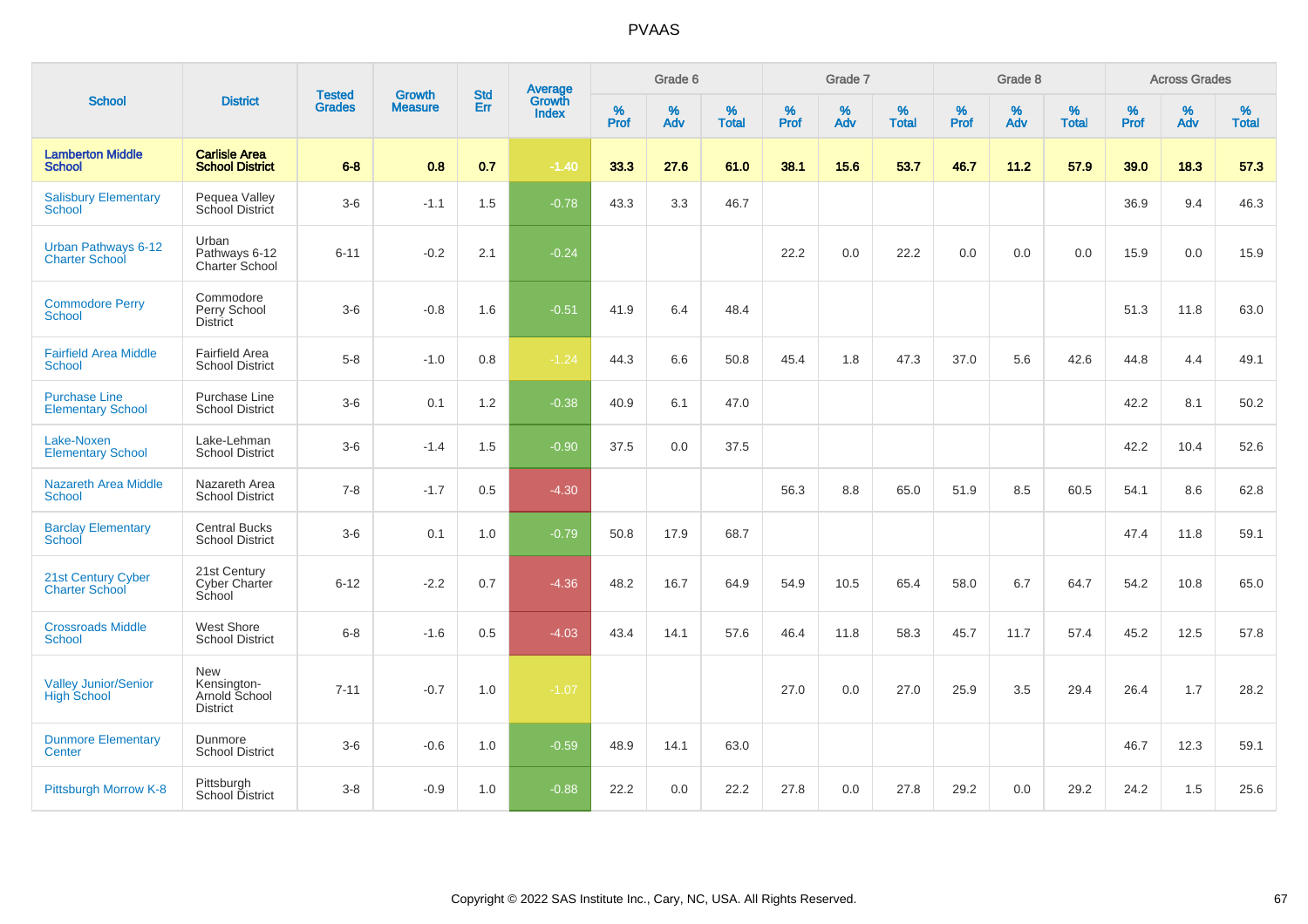| <b>School</b>                                                                            |                                                                           |                                |                                 | <b>Std</b> |                                          |                  | Grade 6  |                   |           | Grade 7  |                   |           | Grade 8  |                   |              | <b>Across Grades</b> |                   |
|------------------------------------------------------------------------------------------|---------------------------------------------------------------------------|--------------------------------|---------------------------------|------------|------------------------------------------|------------------|----------|-------------------|-----------|----------|-------------------|-----------|----------|-------------------|--------------|----------------------|-------------------|
|                                                                                          | <b>District</b>                                                           | <b>Tested</b><br><b>Grades</b> | <b>Growth</b><br><b>Measure</b> | Err        | <b>Average</b><br>Growth<br><b>Index</b> | %<br><b>Prof</b> | %<br>Adv | %<br><b>Total</b> | %<br>Prof | %<br>Adv | %<br><b>Total</b> | %<br>Prof | %<br>Adv | %<br><b>Total</b> | $\%$<br>Prof | %<br>Adv             | %<br><b>Total</b> |
| <b>Lamberton Middle</b><br><b>School</b>                                                 | <b>Carlisle Area</b><br><b>School District</b>                            | $6 - 8$                        | 0.8                             | 0.7        | $-1.40$                                  | 33.3             | 27.6     | 61.0              | 38.1      | 15.6     | 53.7              | 46.7      | 11.2     | 57.9              | 39.0         | 18.3                 | 57.3              |
| <b>Columbia Middle</b><br><b>School</b>                                                  | Columbia<br>Borough School<br>District                                    | $5-8$                          | $-0.9$                          | 0.8        | $-3.77$                                  | 31.0             | 8.4      | 39.4              | 20.0      | 4.3      | 24.3              | 21.9      | 1.4      | 23.3              | 26.9         | 4.9                  | 31.8              |
| <b>Rocky Grove</b><br>Junior/Senior High<br>School                                       | <b>Valley Grove</b><br>School District                                    | $7 - 10$                       | $-0.0$                          | 1.2        | $-0.06$                                  |                  |          |                   | 43.4      | 9.4      | 52.8              | 56.9      | 7.8      | 64.7              | 50.0         | 8.6                  | 58.6              |
| <b>Avonworth Middle</b><br><b>School</b>                                                 | Avonworth<br><b>School District</b>                                       | $6 - 8$                        | $-0.7$                          | 0.8        | $-1.40$                                  |                  |          |                   | 62.3      | 7.7      | 70.0              | 60.7      | 16.2     | 76.9              | 61.5         | 11.7                 | 73.3              |
| <b>South Park Middle</b><br><b>School</b>                                                | South Park<br><b>School District</b>                                      | $5-8$                          | $-0.8$                          | 0.6        | $-2.32$                                  | 40.0             | 13.3     | 53.3              | 47.9      | 12.6     | 60.5              | 55.8      | 7.7      | 63.5              | 50.6         | 9.5                  | 60.1              |
| <b>Ridley Middle School</b>                                                              | <b>Ridley School</b><br><b>District</b>                                   | $6 - 8$                        | $-0.9$                          | 0.4        | $-3.14$                                  | 38.5             | 12.4     | 50.9              | 39.6      | 5.9      | 45.6              | 41.1      | 7.5      | 48.6              | 39.7         | 8.7                  | 48.4              |
| <b>Indian Crest Middle</b><br><b>School</b>                                              | Souderton Area<br><b>School District</b>                                  | $6 - 8$                        | $-2.6$                          | 0.5        | $-5.70$                                  | 44.2             | 15.2     | 59.4              | 52.9      | 7.9      | 60.8              | 49.5      | 7.8      | 57.4              | 48.8         | 10.3                 | 59.2              |
| <b>Rice Elementary</b><br><b>School</b>                                                  | Crestwood<br><b>School District</b>                                       | $3-6$                          | $-1.6$                          | 0.9        | $-1.86$                                  | 47.2             | 29.7     | 76.9              |           |          |                   |           |          |                   | 48.2         | 16.7                 | 64.9              |
| <b>Commodore Perry</b><br>Junior/Senior High<br><b>School</b>                            | Commodore<br>Perry School<br><b>District</b>                              | $7 - 11$                       | $-0.7$                          | 1.6        | $-0.62$                                  |                  |          |                   | 48.6      | 8.1      | 56.8              | 38.5      | 26.9     | 65.4              | 44.4         | 15.9                 | 60.3              |
| <b>Blacklick Valley</b><br>Junior/Senior High<br>School                                  | <b>Blacklick Valley</b><br>School District                                | $7 - 11$                       | $-0.8$                          | 1.3        | $-0.94$                                  |                  |          |                   | 36.2      | 0.0      | 36.2              | 34.2      | 0.0      | 34.2              | 35.2         | 0.0                  | 35.2              |
| <b>Global Leadership</b><br><b>Academy Charter</b><br>School Southwest at<br><b>Huey</b> | Global<br>Leadership<br>Academy<br>Charter School<br>Southwest at<br>Huey | $3-8$                          | $-0.4$                          | 1.8        | $-1.72$                                  | 0.0              | 0.0      | 0.0               |           |          |                   | 21.4      | 0.0      | 21.4              | 11.1         | 0.0                  | 11.1              |
| A J Mcmullen School                                                                      | Uniontown Area<br><b>School District</b>                                  | $6 - 8$                        | $-1.0$                          | 1.4        | $-0.88$                                  | 34.4             | 18.8     | 53.1              | 50.0      | 5.9      | 55.9              | 37.5      | 0.0      | 37.5              | 41.1         | 8.9                  | 50.0              |
| Steelton-Highspire<br><b>Elementary School</b>                                           | Steelton-<br>Highspire<br>School District                                 | $3-6$                          | $-0.0$                          | 1.1        | $-0.83$                                  | 11.5             | 0.0      | 11.5              |           |          |                   |           |          |                   | 12.1         | 0.0                  | 12.1              |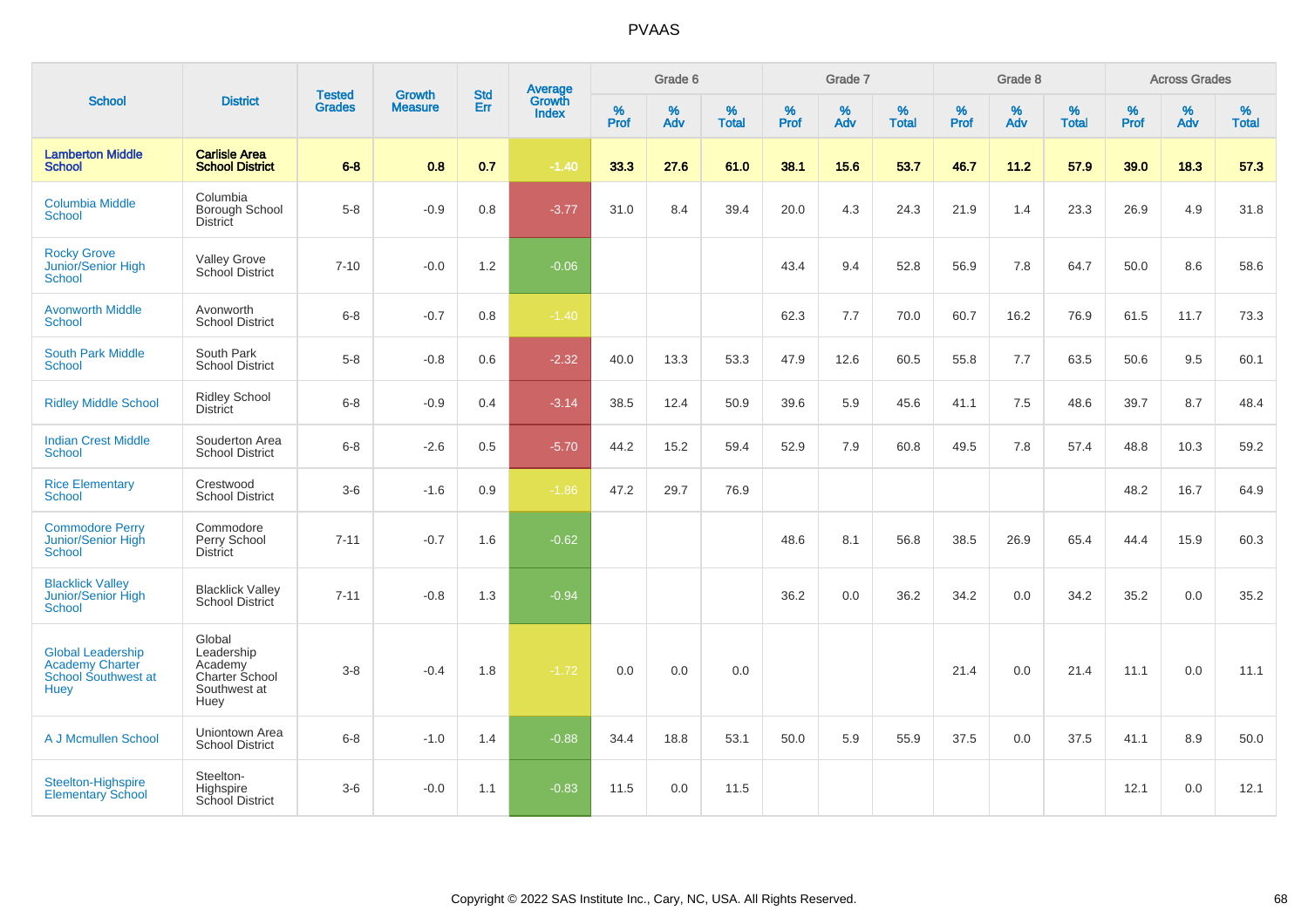|                                                               |                                                          |                                |                                 |                   |                                          |                  | Grade 6  |                   |           | Grade 7  |                   |           | Grade 8  |                   |              | <b>Across Grades</b> |                   |
|---------------------------------------------------------------|----------------------------------------------------------|--------------------------------|---------------------------------|-------------------|------------------------------------------|------------------|----------|-------------------|-----------|----------|-------------------|-----------|----------|-------------------|--------------|----------------------|-------------------|
| <b>School</b>                                                 | <b>District</b>                                          | <b>Tested</b><br><b>Grades</b> | <b>Growth</b><br><b>Measure</b> | <b>Std</b><br>Err | <b>Average</b><br>Growth<br><b>Index</b> | %<br><b>Prof</b> | %<br>Adv | %<br><b>Total</b> | %<br>Prof | %<br>Adv | %<br><b>Total</b> | %<br>Prof | %<br>Adv | %<br><b>Total</b> | $\%$<br>Prof | %<br>Adv             | %<br><b>Total</b> |
| <b>Lamberton Middle</b><br><b>School</b>                      | <b>Carlisle Area</b><br><b>School District</b>           | $6 - 8$                        | 0.8                             | 0.7               | $-1.40$                                  | 33.3             | 27.6     | 61.0              | 38.1      | 15.6     | 53.7              | 46.7      | 11.2     | 57.9              | 39.0         | 18.3                 | 57.3              |
| Roy A. Hunt<br><b>Elementary School</b>                       | New<br>Kensington-<br>Arnold School<br><b>District</b>   | $3-6$                          | $-1.2$                          | 0.9               | $-1.42$                                  | 21.2             | 10.6     | 31.7              |           |          |                   |           |          |                   | 27.4         | 5.2                  | 32.6              |
| <b>Washington Martha</b><br><b>School</b>                     | Philadelphia<br>City School<br>District                  | $3 - 8$                        | $-0.1$                          | 3.4               | $-0.02$                                  |                  |          |                   |           |          |                   | 25.0      | 6.2      | 31.2              | 18.6         | 4.6                  | 23.3              |
| <b>Mitchell Elementary</b><br><b>School</b>                   | Philadelphia<br>City School<br><b>District</b>           | $3 - 8$                        | $-0.1$                          | 3.7               | $-0.03$                                  |                  |          |                   |           |          |                   | 9.1       | 0.0      | 9.1               | 9.1          | 0.0                  | 9.1               |
| <b>Appleman Elementary</b><br>School                          | Benton Area<br><b>School District</b>                    | $3-6$                          | $-1.4$                          | 1.2               | $-1.16$                                  | 43.5             | 8.7      | 52.2              |           |          |                   |           |          |                   | 43.4         | 10.4                 | 53.8              |
| Philipsburg-Osceola<br>Area Middle School                     | Philipsburg-<br>Osceola Area<br><b>School District</b>   | $6 - 8$                        | $-3.5$                          | 0.7               | $-5.78$                                  | 41.3             | 11.9     | 53.2              | 35.2      | 2.4      | 37.6              | 33.3      | 6.2      | 39.6              | 36.7         | 6.7                  | 43.3              |
| <b>Belmont Hills</b><br><b>Elementary School</b>              | <b>Bensalem</b><br>Township<br><b>School District</b>    | $3-6$                          | $-2.7$                          | 1.2               | $-2.30$                                  | 38.7             | 3.2      | 41.9              |           |          |                   |           |          |                   | 33.3         | 7.4                  | 40.7              |
| <b>Mercer Area Middle</b><br><b>School</b>                    | Mercer Area<br><b>School District</b>                    | $7 - 10$                       | $-2.0$                          | 1.0               | $-2.60$                                  |                  |          |                   | 46.8      | 14.3     | 61.0              | 61.3      | 8.0      | 69.3              | 54.0         | 11.2                 | 65.1              |
| <b>Newtown Elementary</b><br><b>School</b>                    | Council Rock<br><b>School District</b>                   | $3-6$                          | $-2.8$                          | 0.9               | $-3.06$                                  | 56.8             | 29.6     | 86.4              |           |          |                   |           |          |                   | 55.3         | 20.9                 | 76.2              |
| <b>Northern Middle</b><br><b>School</b>                       | Northern York<br><b>County School</b><br><b>District</b> | $6 - 8$                        | $-1.3$                          | 0.5               | $-4.18$                                  | 39.4             | 14.4     | 53.8              | 45.2      | 8.2      | 53.4              | 39.9      | 7.2      | 47.1              | 41.4         | 9.9                  | 51.3              |
| <b>Williams Valley</b><br>Junior/Senior High<br><b>School</b> | <b>Williams Valley</b><br>School District                | $7 - 11$                       | $-0.4$                          | 1.1               | $-0.41$                                  |                  |          |                   | 35.5      | 2.6      | 38.2              | 41.3      | 9.5      | 50.8              | 38.1         | 5.8                  | 43.9              |
| <b>Pleasant View</b><br><b>Elementary School</b>              | Red Lion Area<br><b>School District</b>                  | $3-6$                          | $-0.6$                          | 1.1               | $-0.55$                                  | 31.0             | 18.3     | 49.3              |           |          |                   |           |          |                   | 43.7         | 9.9                  | 53.6              |
| Pittsburgh Carmalt K-8                                        | Pittsburgh<br>School District                            | $3 - 8$                        | $-2.3$                          | 0.9               | $-2.50$                                  | 28.6             | 10.2     | 38.8              | 39.1      | 2.2      | 41.3              | 24.2      | 0.0      | 24.2              | 33.7         | 7.8                  | 41.5              |
| <b>Widener Partnership</b><br><b>Charter School</b>           | Widener<br>Partnership<br><b>Charter School</b>          | $3 - 7$                        | $-1.6$                          | 1.1               | $-1.43$                                  | 15.8             | 2.6      | 18.4              | 14.0      | 0.0      | 14.0              |           |          |                   | 9.6          | 1.4                  | 11.0              |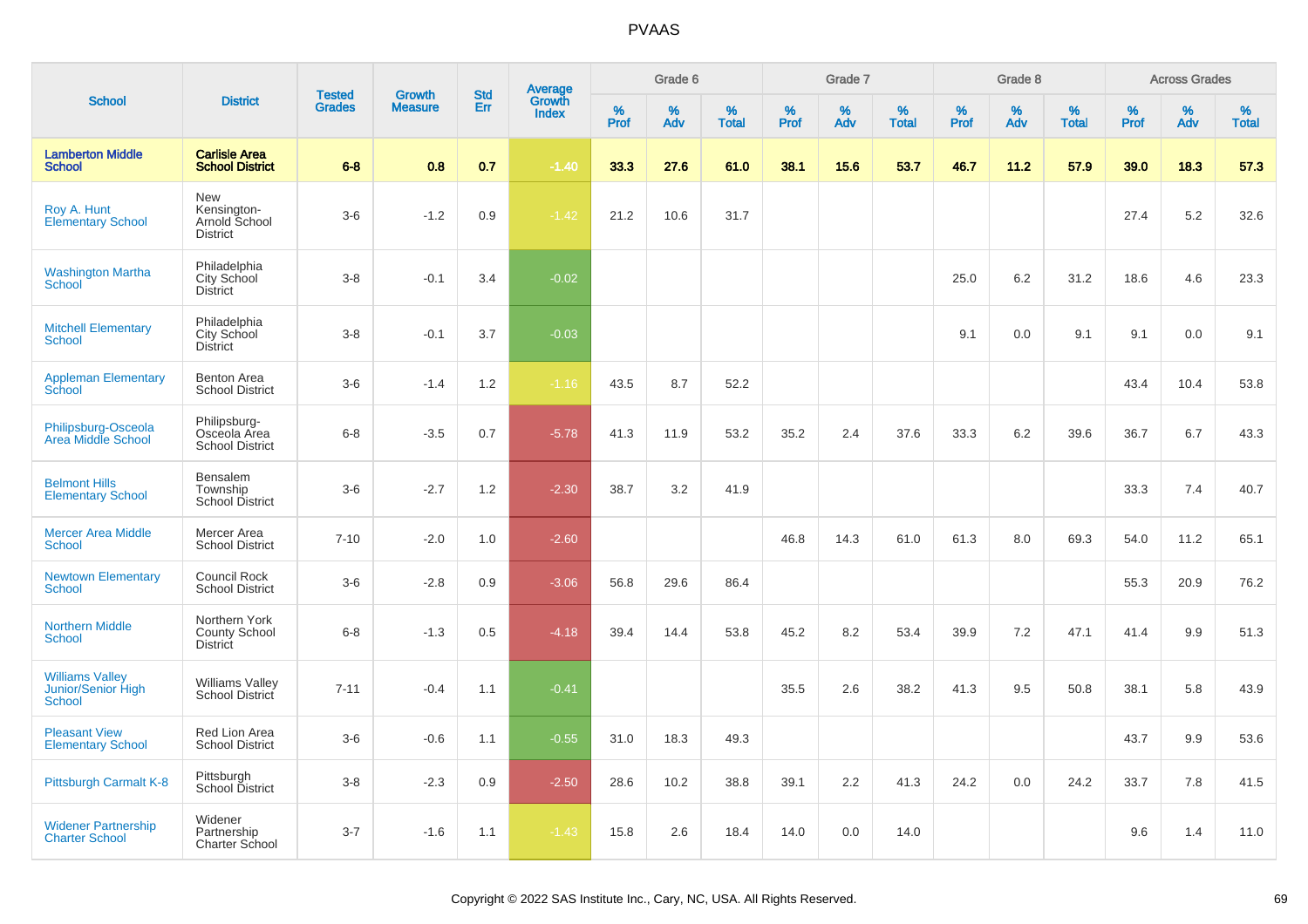|                                                                             |                                                       |                                |                                 | <b>Std</b> |                                          |                  | Grade 6  |                   |           | Grade 7     |                      |           | Grade 8  |                   |              | <b>Across Grades</b> |                   |
|-----------------------------------------------------------------------------|-------------------------------------------------------|--------------------------------|---------------------------------|------------|------------------------------------------|------------------|----------|-------------------|-----------|-------------|----------------------|-----------|----------|-------------------|--------------|----------------------|-------------------|
| <b>School</b>                                                               | <b>District</b>                                       | <b>Tested</b><br><b>Grades</b> | <b>Growth</b><br><b>Measure</b> | <b>Err</b> | <b>Average</b><br>Growth<br><b>Index</b> | %<br><b>Prof</b> | %<br>Adv | %<br><b>Total</b> | %<br>Prof | $\%$<br>Adv | $\%$<br><b>Total</b> | %<br>Prof | %<br>Adv | %<br><b>Total</b> | $\%$<br>Prof | $\%$<br>Adv          | %<br><b>Total</b> |
| <b>Lamberton Middle</b><br><b>School</b>                                    | <b>Carlisle Area</b><br><b>School District</b>        | $6 - 8$                        | 0.8                             | 0.7        | $-1.40$                                  | 33.3             | 27.6     | 61.0              | 38.1      | 15.6        | 53.7                 | 46.7      | 11.2     | 57.9              | 39.0         | 18.3                 | 57.3              |
| <b>Fitzpatrick Aloysius L</b><br><b>School</b>                              | Philadelphia<br>City School<br><b>District</b>        | $3-8$                          | $-0.3$                          | 2.4        | $-1.26$                                  |                  |          |                   |           |             |                      | 36.4      | 0.0      | 36.4              | 29.0         | 0.0                  | 29.0              |
| <b>West York Area Middle</b><br><b>School</b>                               | West York Area<br><b>School District</b>              | $6 - 8$                        | $-1.4$                          | 0.5        | $-2.72$                                  | 39.1             | 9.4      | 48.5              | 35.8      | 5.3         | 41.1                 | 41.7      | 5.4      | 47.1              | 38.8         | 6.7                  | 45.5              |
| <b>Comegys Benjamin B</b><br>School                                         | Philadelphia<br>City School<br><b>District</b>        | $3 - 8$                        | $-0.4$                          | 3.4        | $-0.11$                                  |                  |          |                   |           |             |                      |           |          |                   | 13.0         | 0.0                  | 13.0              |
| <b>East Forest</b><br><b>Junior/Senior High</b><br><b>School</b>            | Forest Area<br><b>School District</b>                 | $7 - 11$                       | $-0.5$                          | 3.7        | $-0.12$                                  |                  |          |                   |           |             |                      | 54.6      | 0.0      | 54.6              | 50.0         | 5.6                  | 55.6              |
| <b>Lakeland Elementary</b><br><b>School - Scott Campus</b>                  | Lakeland<br><b>School District</b>                    | $3-6$                          | $-0.1$                          | 1.2        | $-0.90$                                  | 37.5             | 19.6     | 57.1              |           |             |                      |           |          |                   | 42.2         | 13.7                 | 55.9              |
| <b>Ambridge Area Middle</b><br><b>School</b>                                | Ambridge Area<br>School District                      | $6 - 8$                        | $-1.2$                          | 0.7        | $-2.22$                                  | 37.2             | 12.8     | 50.0              | 35.2      | 8.8         | 44.0                 | 37.8      | 6.7      | 44.5              | 36.7         | 9.2                  | 46.0              |
| <b>Deep Roots Charter</b><br>School                                         | Deep Roots<br><b>Charter School</b>                   | $3-6$                          | $-2.5$                          | 1.4        | $-1.72$                                  | 19.0             | 2.4      | 21.4              |           |             |                      |           |          |                   | 19.2         | 0.7                  | 19.9              |
| <b>Downingtown Middle</b><br><b>School</b>                                  | Downingtown<br>Area School<br><b>District</b>         | $7 - 8$                        | $-1.1$                          | 1.0        | $-1.74$                                  |                  |          |                   | 60.7      | 18.0        | 78.7                 | 47.2      | 26.4     | 73.6              | 56.6         | 20.6                 | 77.1              |
| <b>Clarion-Limestone</b><br><b>Area Junior/Senior</b><br><b>High School</b> | Clarion-<br>Limestone Area<br><b>School District</b>  | $7-12$                         | $-0.7$                          | 1.3        | $-0.58$                                  |                  |          |                   | 41.7      | 16.7        | 58.3                 | 44.7      | 12.8     | 57.4              | 43.2         | 14.7                 | 57.9              |
| <b>Springhouse Middle</b><br>School                                         | Parkland<br><b>School District</b>                    | $6 - 8$                        | $-2.2$                          | 0.4        | $-5.23$                                  | 44.6             | 33.3     | 78.0              | 51.9      | 18.7        | 70.6                 | 48.5      | 17.8     | 66.3              | 48.4         | 23.5                 | 71.9              |
| <b>Richboro Elementary</b><br><b>School</b>                                 | Council Rock<br><b>School District</b>                | $3-6$                          | $-0.9$                          | 1.2        | $-0.76$                                  | 54.6             | 18.2     | 72.7              |           |             |                      |           |          |                   | 52.1         | 13.3                 | 65.4              |
| J T Lambert<br><b>Intermediate School</b>                                   | East<br>Stroudsburg<br>Area School<br><b>District</b> | $6 - 8$                        | $-2.8$                          | 0.8        | $-3.61$                                  | 42.2             | 9.5      | 51.7              | 41.4      | 2.9         | 44.2                 | 23.4      | 9.1      | 32.5              | 37.0         | 7.1                  | 44.1              |
| <b>Tilden William T</b><br><b>Middle School</b>                             | Philadelphia<br>City School<br><b>District</b>        | $6 - 8$                        | $-0.5$                          | 3.3        | $-0.15$                                  |                  |          |                   |           |             |                      | 11.8      | 0.0      | 11.8              | 17.1         | 2.9                  | 20.0              |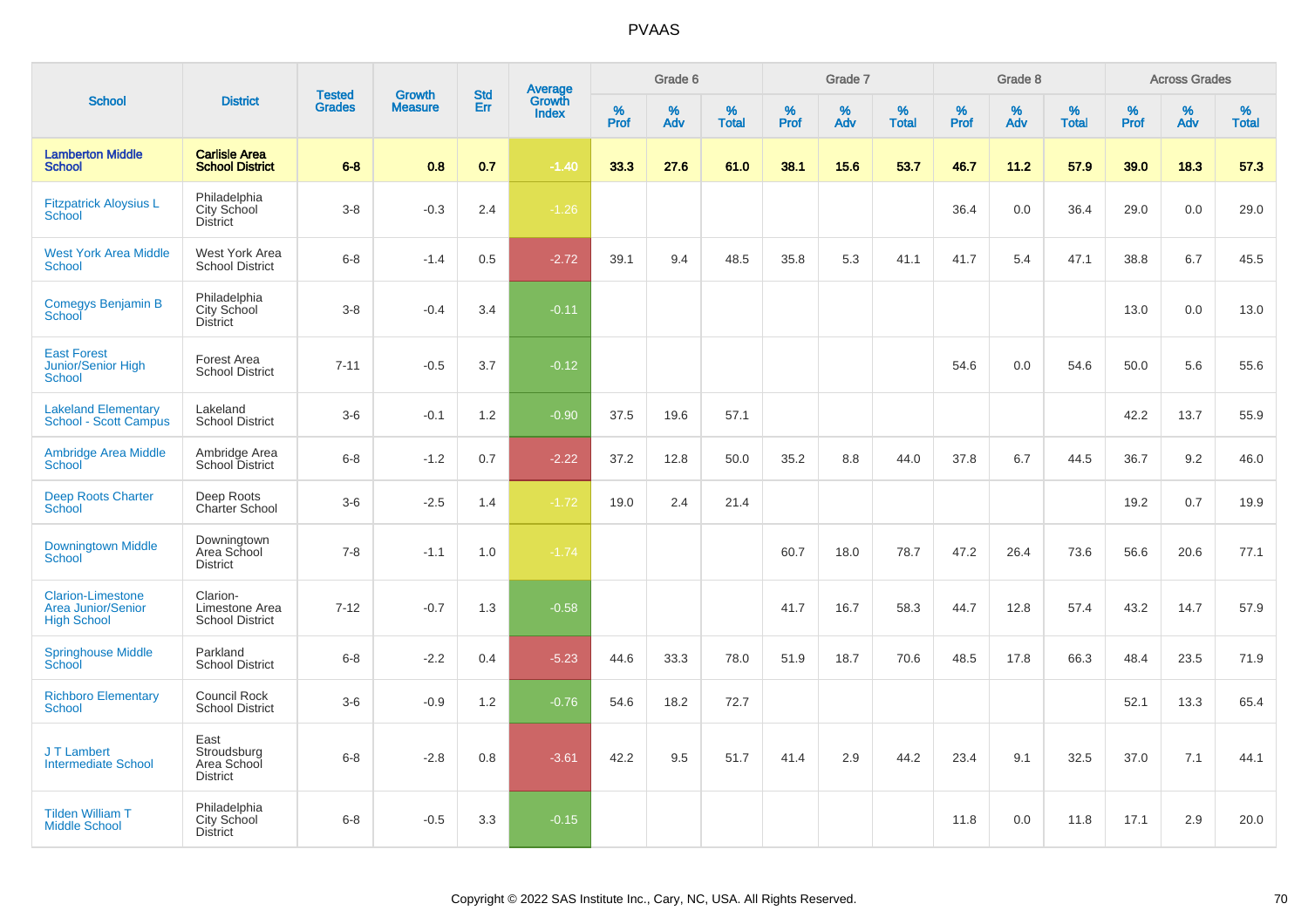| <b>School</b>                                                  |                                                |                                |                                 |                          |                                          |                     | Grade 6     |                   |              | Grade 7     |                   |              | Grade 8     |                   |              | <b>Across Grades</b> |                   |
|----------------------------------------------------------------|------------------------------------------------|--------------------------------|---------------------------------|--------------------------|------------------------------------------|---------------------|-------------|-------------------|--------------|-------------|-------------------|--------------|-------------|-------------------|--------------|----------------------|-------------------|
|                                                                | <b>District</b>                                | <b>Tested</b><br><b>Grades</b> | <b>Growth</b><br><b>Measure</b> | <b>Std</b><br><b>Err</b> | <b>Average</b><br>Growth<br><b>Index</b> | $\%$<br><b>Prof</b> | $\%$<br>Adv | %<br><b>Total</b> | $\%$<br>Prof | $\%$<br>Adv | %<br><b>Total</b> | $\%$<br>Prof | $\%$<br>Adv | %<br><b>Total</b> | $\%$<br>Prof | $\%$<br>Adv          | %<br><b>Total</b> |
| <b>Lamberton Middle</b><br><b>School</b>                       | <b>Carlisle Area</b><br><b>School District</b> | $6 - 8$                        | 0.8                             | 0.7                      | $-1.40$                                  | 33.3                | 27.6        | 61.0              | 38.1         | 15.6        | 53.7              | 46.7         | 11.2        | 57.9              | 39.0         | 18.3                 | 57.3              |
| <b>Kissel Hill Elementary</b><br>School                        | <b>Warwick School</b><br><b>District</b>       | $3-6$                          | $-0.7$                          | 1.1                      | $-0.66$                                  | 35.7                | 24.3        | 60.0              |              |             |                   |              |             |                   | 42.9         | 14.6                 | 57.5              |
| <b>Austin Area</b><br><b>Elementary School</b>                 | Austin Area<br><b>School District</b>          | $3-6$                          | $-0.4$                          | 2.4                      | $-0.54$                                  | 61.5                | 0.0         | 61.5              |              |             |                   |              |             |                   | 39.5         | 4.6                  | 44.2              |
| <b>California Area</b><br><b>Intermediate Middle</b><br>School | California Area<br><b>School District</b>      | $5-6$                          | $-0.2$                          | 1.2                      | $-1.22$                                  | 40.0                | 9.2         | 49.2              |              |             |                   |              |             |                   | 45.4         | 6.7                  | 52.1              |
| <b>Munoz-Marin Luis</b>                                        | Philadelphia<br>City School<br><b>District</b> | $3 - 8$                        | $-0.7$                          | 3.7                      | $-0.18$                                  |                     |             |                   |              |             |                   |              |             |                   | 10.0         | 0.0                  | 10.0              |
| <b>Propel Charter School-</b><br>Montour                       | Propel Charter<br>School-Montour               | $3 - 10$                       | $-1.8$                          | 0.8                      | $-2.37$                                  | 22.7                | 3.0         | 25.8              | 21.5         | 0.0         | 21.5              | 23.4         | 3.1         | 26.6              | 21.5         | 3.2                  | 24.7              |
| <b>Mastery Charter</b><br>School - Mann<br>Campus              | Mastery Charter<br>School-Mann<br>Campus       | $3-6$                          | $-2.7$                          | 1.7                      | $-1.60$                                  | 27.8                | 0.0         | 27.8              |              |             |                   |              |             |                   | 18.4         | 0.0                  | 18.4              |
| <b>Moniteau</b><br>Junior/Senior High<br><b>School</b>         | Moniteau<br><b>School District</b>             | $7 - 11$                       | $-2.0$                          | 1.0                      | $-2.59$                                  |                     |             |                   | 32.1         | 6.0         | 38.1              | 44.6         | 1.4         | 46.0              | 38.0         | 3.8                  | 41.8              |
| Pittsburgh Milliones 6-<br>12                                  | Pittsburgh<br>School District                  | $6 - 11$                       | $-4.4$                          | 1.6                      | $-3.59$                                  | 4.6                 | 0.0         | 4.6               | 0.0          | 0.0         | 0.0               | 14.3         | 0.0         | 14.3              | 6.4          | 0.0                  | 6.4               |
| <b>Sandburg Middle</b><br>School                               | Neshaminy<br><b>School District</b>            | $5-8$                          | $-3.3$                          | 0.6                      | $-6.49$                                  | 47.7                | 13.1        | 60.8              | 39.2         | 7.2         | 46.4              | 45.3         | 10.2        | 55.5              | 43.2         | 8.3                  | 51.5              |
| <b>Hillcrest Elementary</b><br>School                          | Council Rock<br><b>School District</b>         | $3-6$                          | $-1.4$                          | 1.1                      | $-1.25$                                  | 40.0                | 30.0        | 70.0              |              |             |                   |              |             |                   | 50.2         | 20.1                 | 70.3              |
| Pennsylvania<br><b>Leadership Charter</b><br>School            | Pennsylvania<br>Leadership<br>Charter School   | $3 - 11$                       | $-1.6$                          | 0.5                      | $-3.16$                                  | 51.3                | 16.2        | 67.5              | 43.2         | 14.2        | 57.4              | 48.7         | 11.8        | 60.5              | 49.6         | 15.0                 | 64.6              |
| Pocono Mountain<br><b>West Junior High</b><br>School           | Pocono<br>Mountain<br><b>School District</b>   | $7 - 8$                        | $-1.2$                          | 1.2                      | $-1.12$                                  |                     |             |                   | 38.6         | 1.8         | 40.4              | 23.6         | 1.8         | 25.4              | 31.2         | 1.8                  | 33.0              |
| Carlynton<br>Junior/Senior High<br>School                      | Carlynton<br><b>School District</b>            | $7 - 11$                       | $-0.5$                          | 0.9                      | $-0.54$                                  |                     |             |                   | 30.8         | 7.5         | 38.3              | 40.8         | 7.9         | 48.7              | 35.0         | 7.6                  | 42.6              |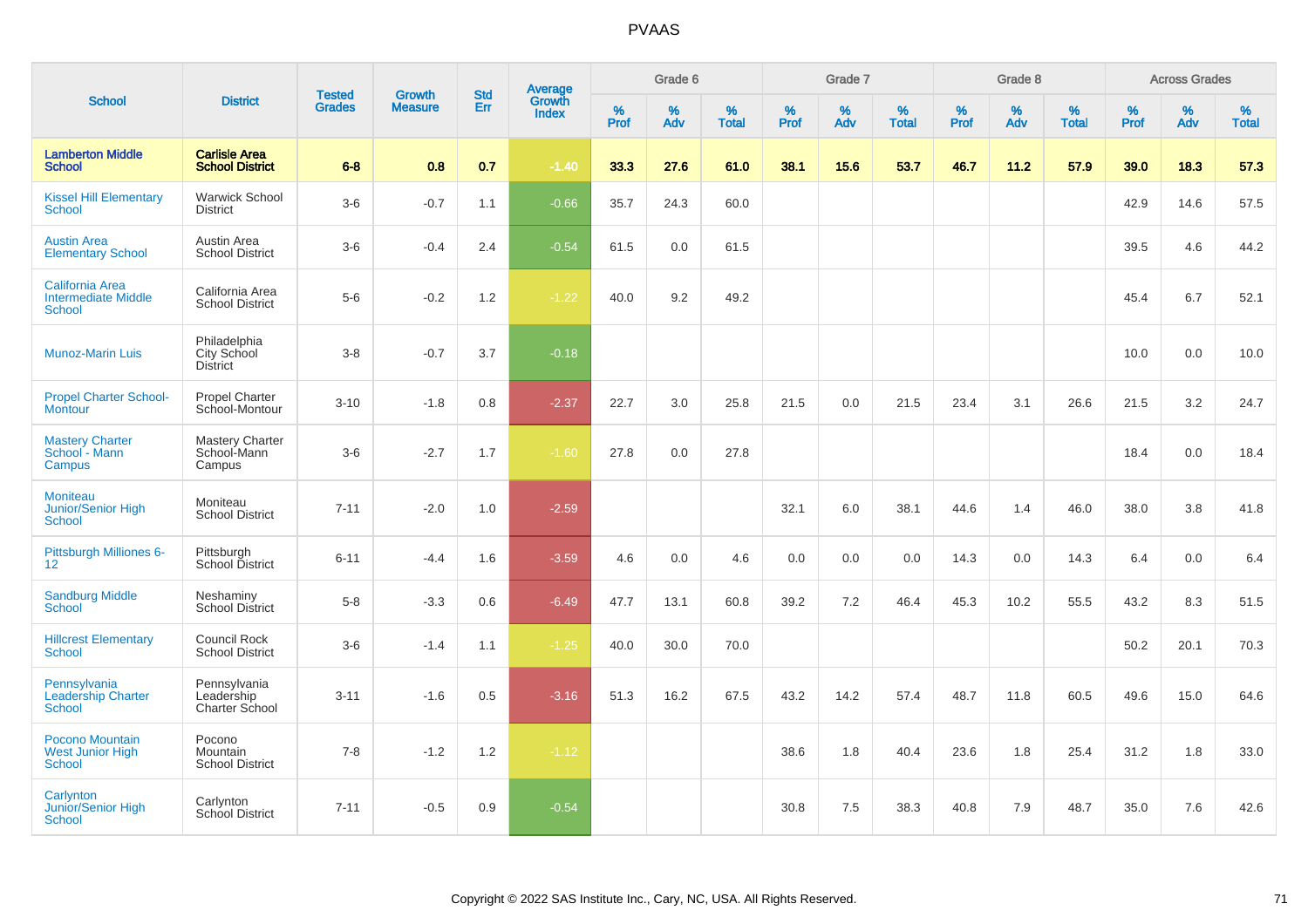|                                                                            |                                                                        |                                | <b>Growth</b>  |                   |                                          |                  | Grade 6     |                   |                     | Grade 7     |                   |              | Grade 8  |                   |                     | <b>Across Grades</b> |                   |
|----------------------------------------------------------------------------|------------------------------------------------------------------------|--------------------------------|----------------|-------------------|------------------------------------------|------------------|-------------|-------------------|---------------------|-------------|-------------------|--------------|----------|-------------------|---------------------|----------------------|-------------------|
| <b>School</b>                                                              | <b>District</b>                                                        | <b>Tested</b><br><b>Grades</b> | <b>Measure</b> | <b>Std</b><br>Err | <b>Average</b><br>Growth<br><b>Index</b> | %<br><b>Prof</b> | $\%$<br>Adv | %<br><b>Total</b> | $\%$<br><b>Prof</b> | $\%$<br>Adv | %<br><b>Total</b> | $\%$<br>Prof | %<br>Adv | %<br><b>Total</b> | $\%$<br><b>Prof</b> | $\%$<br>Adv          | %<br><b>Total</b> |
| <b>Lamberton Middle</b><br><b>School</b>                                   | <b>Carlisle Area</b><br><b>School District</b>                         | $6 - 8$                        | 0.8            | 0.7               | $-1.40$                                  | 33.3             | 27.6        | 61.0              | 38.1                | 15.6        | 53.7              | 46.7         | 11.2     | 57.9              | 39.0                | 18.3                 | 57.3              |
| <b>Mount Carmel Area</b><br><b>Elementary School</b>                       | <b>Mount Carmel</b><br>Area School<br><b>District</b>                  | $3-6$                          | $-1.6$         | 0.8               | $-1.89$                                  | 31.9             | 8.0         | 39.8              |                     |             |                   |              |          |                   | 34.6                | 6.1                  | 40.7              |
| <b>Mastery Charter</b><br>School-Francis D.<br><b>Pastorius Elementary</b> | <b>Mastery Charter</b><br>School-Francis<br>D. Pastorius<br>Elementary | $3 - 8$                        | $-1.7$         | 1.5               | $-1.76$                                  | 28.6             | 3.6         | 32.1              | 22.7                | 0.0         | 22.7              |              |          |                   | 14.3                | 0.8                  | 15.1              |
| Larry J. Macaluso<br><b>Elementary School</b>                              | Red Lion Area<br><b>School District</b>                                | $3-6$                          | $-3.0$         | 1.0               | $-2.90$                                  | 43.1             | 8.3         | 51.4              |                     |             |                   |              |          |                   | 41.0                | 7.4                  | 48.4              |
| <b>Southern Middle</b><br><b>School</b>                                    | Southern York<br><b>County School</b><br><b>District</b>               | $7 - 8$                        | $-1.2$         | 0.6               | $-2.47$                                  |                  |             |                   | 42.2                | 9.2         | 51.5              | 49.0         | 8.5      | 57.5              | 45.6                | 8.9                  | 54.4              |
| <b>Independence Charter</b><br>School                                      | Independence<br>Charter School                                         | $3 - 8$                        | $-2.1$         | 0.7               | $-2.90$                                  | 39.0             | 18.3        | 57.3              | 38.3                | 11.1        | 49.4              | 50.9         | 7.0      | 57.9              | 35.6                | 11.9                 | 47.5              |
| <b>Lehigh Valley Dual</b><br><b>Language Charter</b><br>School             | Lehigh Valley<br>Dual Language<br>Charter School                       | $3 - 8$                        | $-0.8$         | 2.5               | $-1.32$                                  | 58.3             | 0.0         | 58.3              |                     |             |                   |              |          |                   | 34.3                | 0.0                  | 34.3              |
| <b>Bell Avenue School</b>                                                  | <b>William Penn</b><br><b>School District</b>                          | $3-6$                          | $-2.0$         | 1.8               | $-1.16$                                  | 31.6             | 5.3         | 36.8              |                     |             |                   |              |          |                   | 12.4                | 1.0                  | 13.3              |
| Neshannock<br>Junior/Senior High<br><b>School</b>                          | Neshannock<br>Township<br>School District                              | $7 - 10$                       | $-2.1$         | 0.9               | $-2.64$                                  |                  |             |                   | 62.0                | 14.0        | 76.0              | 51.3         | 6.4      | 57.7              | 57.3                | 10.7                 | 68.0              |
| <b>Port Allegany</b><br><b>Elementary School</b>                           | Port Allegany<br>School District                                       | $3-6$                          | $-2.4$         | 1.0               | $-2.26$                                  | 31.9             | 2.9         | 34.8              |                     |             |                   |              |          |                   | 34.2                | 6.5                  | 40.8              |
| <b>Martin Meylin Middle</b><br>School                                      | Lampeter-<br>Strasburg<br><b>School District</b>                       | $6 - 8$                        | $-1.2$         | 0.5               | $-3.03$                                  | 48.3             | 27.6        | 75.9              | 56.8                | 10.2        | 67.0              | 49.8         | 10.2     | 59.9              | 51.6                | 16.1                 | 67.7              |
| <b>Liberty Elementary</b><br>School                                        | Southern Tioga<br>School District                                      | $3-6$                          | $-0.7$         | 1.9               | $-0.74$                                  | 50.0             | 5.6         | 55.6              |                     |             |                   |              |          |                   | 40.0                | 7.1                  | 47.1              |
| Daniel J Flood<br><b>Elementary School</b>                                 | <b>Wilkes-Barre</b><br>Area School<br><b>District</b>                  | $3-6$                          | $-1.4$         | 1.5               | $-0.89$                                  | 22.6             | 3.2         | 25.8              |                     |             |                   |              |          |                   | 25.6                | 2.5                  | 28.1              |
| <b>Lakeview Middle-High</b><br>School                                      | Lakeview<br><b>School District</b>                                     | $6 - 11$                       | $-3.6$         | 0.9               | $-4.08$                                  | 46.5             | 16.9        | 63.4              | 37.1                | 8.1         | 45.2              | 43.1         | 9.2      | 52.3              | 42.4                | 11.6                 | 54.0              |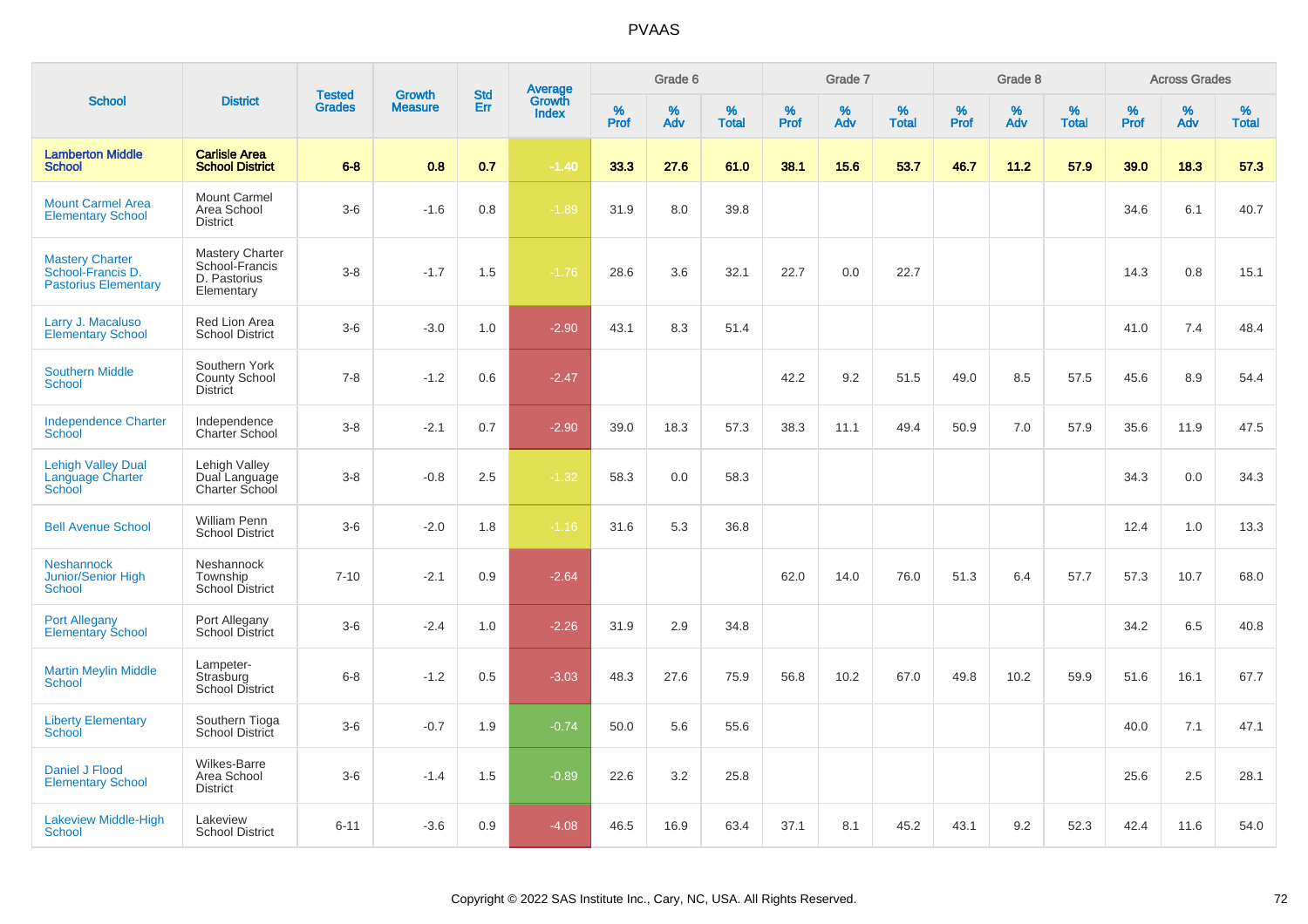|                                                                 |                                                       |                                |                                 |                   |                                          |                  | Grade 6     |                   |                     | Grade 7  |                      |           | Grade 8  |                   |              | <b>Across Grades</b> |                   |
|-----------------------------------------------------------------|-------------------------------------------------------|--------------------------------|---------------------------------|-------------------|------------------------------------------|------------------|-------------|-------------------|---------------------|----------|----------------------|-----------|----------|-------------------|--------------|----------------------|-------------------|
| <b>School</b>                                                   | <b>District</b>                                       | <b>Tested</b><br><b>Grades</b> | <b>Growth</b><br><b>Measure</b> | <b>Std</b><br>Err | <b>Average</b><br>Growth<br><b>Index</b> | %<br><b>Prof</b> | $\%$<br>Adv | %<br><b>Total</b> | $\%$<br><b>Prof</b> | %<br>Adv | $\%$<br><b>Total</b> | %<br>Prof | %<br>Adv | %<br><b>Total</b> | $\%$<br>Prof | %<br>Adv             | %<br><b>Total</b> |
| <b>Lamberton Middle</b><br><b>School</b>                        | <b>Carlisle Area</b><br><b>School District</b>        | $6 - 8$                        | 0.8                             | 0.7               | $-1.40$                                  | 33.3             | 27.6        | 61.0              | 38.1                | 15.6     | 53.7                 | 46.7      | 11.2     | 57.9              | 39.0         | 18.3                 | 57.3              |
| La Academia<br><b>Partnership Charter</b><br><b>School</b>      | La Academia<br>Partnership<br>Charter School          | $6 - 11$                       | $-4.8$                          | 1.8               | $-2.67$                                  | 14.3             | 0.0         | 14.3              | 4.2                 | 0.0      | 4.2                  | 0.0       | 0.0      | 0.0               | 5.6          | 0.0                  | 5.6               |
| <b>Dover Area Middle</b><br><b>School</b>                       | Dover Area<br><b>School District</b>                  | $6 - 8$                        | $-0.9$                          | 0.5               | $-2.32$                                  | 42.2             | 17.6        | 59.8              | 49.0                | 6.8      | 55.8                 | 45.3      | 5.8      | 51.1              | 45.5         | 10.2                 | 55.7              |
| <b>Tobyhanna</b><br><b>Elementary Center</b>                    | Pocono<br>Mountain<br><b>School District</b>          | $3-6$                          | $-0.8$                          | 2.0               | $-0.41$                                  | 70.6             | 0.0         | 70.6              |                     |          |                      |           |          |                   | 65.3         | 7.4                  | 72.6              |
| <b>Iroquois Elementary</b><br>School                            | Iroquois School<br><b>District</b>                    | $3-6$                          | $-0.9$                          | 1.0               | $-0.92$                                  | 40.0             | 18.8        | 58.8              |                     |          |                      |           |          |                   | 43.2         | 15.6                 | 58.8              |
| <b>Mill Creek Elementary</b><br><b>School</b>                   | <b>Central Bucks</b><br><b>School District</b>        | $3-6$                          | $-2.6$                          | 0.9               | $-2.97$                                  | 43.5             | 23.2        | 66.7              |                     |          |                      |           |          |                   | 48.2         | 17.2                 | 65.4              |
| Dr David W Kistler<br><b>Elementary School</b>                  | <b>Wilkes-Barre</b><br>Area School<br><b>District</b> | $3-6$                          | $-0.6$                          | 1.4               | $-0.76$                                  | 42.5             | 2.5         | 45.0              |                     |          |                      |           |          |                   | 25.4         | 5.7                  | 31.1              |
| Maplewood<br>Junior/Senior High<br>School                       | Penncrest<br><b>School District</b>                   | $7 - 11$                       | $-0.7$                          | 1.1               | $-0.64$                                  |                  |             |                   | 38.5                | 4.6      | 43.1                 | 25.7      | 8.1      | 33.8              | 31.6         | 6.5                  | 38.1              |
| Commonwealth<br><b>Charter Academy</b><br><b>Charter School</b> | Commonwealth<br>Charter<br>Academy<br>Charter School  | $3 - 10$                       | $-3.1$                          | 0.9               | $-3.43$                                  | 56.0             | 12.0        | 68.0              | 49.1                | 8.8      | 57.9                 | 39.6      | 4.2      | 43.8              | 45.3         | 10.1                 | 55.4              |
| <b>Disston Hamilton</b><br>School                               | Philadelphia<br>City School<br><b>District</b>        | $3 - 8$                        | $-1.5$                          | 3.3               | $-0.45$                                  | 7.7              | 0.0         | 7.7               |                     |          |                      |           |          |                   | 18.6         | 0.0                  | 18.6              |
| <b>Penndale Middle</b><br><b>School</b>                         | North Penn<br><b>School District</b>                  | $7 - 9$                        | $-1.5$                          | 0.5               | $-3.55$                                  |                  |             |                   | 51.6                | 13.2     | 64.8                 | 45.2      | 17.2     | 62.4              | 48.8         | 14.9                 | 63.8              |
| <b>Greater Johnstown</b><br><b>Middle School</b>                | Greater<br>Johnstown<br><b>School District</b>        | $5 - 7$                        | $-1.4$                          | 0.6               | $-3.20$                                  | 21.0             | 2.7         | 23.6              | 26.7                | 0.6      | 27.3                 |           |          |                   | 23.3         | 1.1                  | 24.4              |
| <b>Emory H Markle</b><br><b>Middle School</b>                   | South Western<br><b>School District</b>               | $6 - 8$                        | $-1.4$                          | 0.4               | $-4.58$                                  | 38.6             | 21.7        | 60.3              | 37.6                | 5.8      | 43.3                 | 46.6      | 7.6      | 54.2              | 40.8         | 12.1                 | 52.9              |
| <b>Russell C Struble</b><br><b>Elementary School</b>            | Bensalem<br>Township<br>School District               | $3-6$                          | $-1.1$                          | 1.2               | $-0.88$                                  | 43.6             | 16.1        | 59.7              |                     |          |                      |           |          |                   | 41.4         | 9.6                  | 51.0              |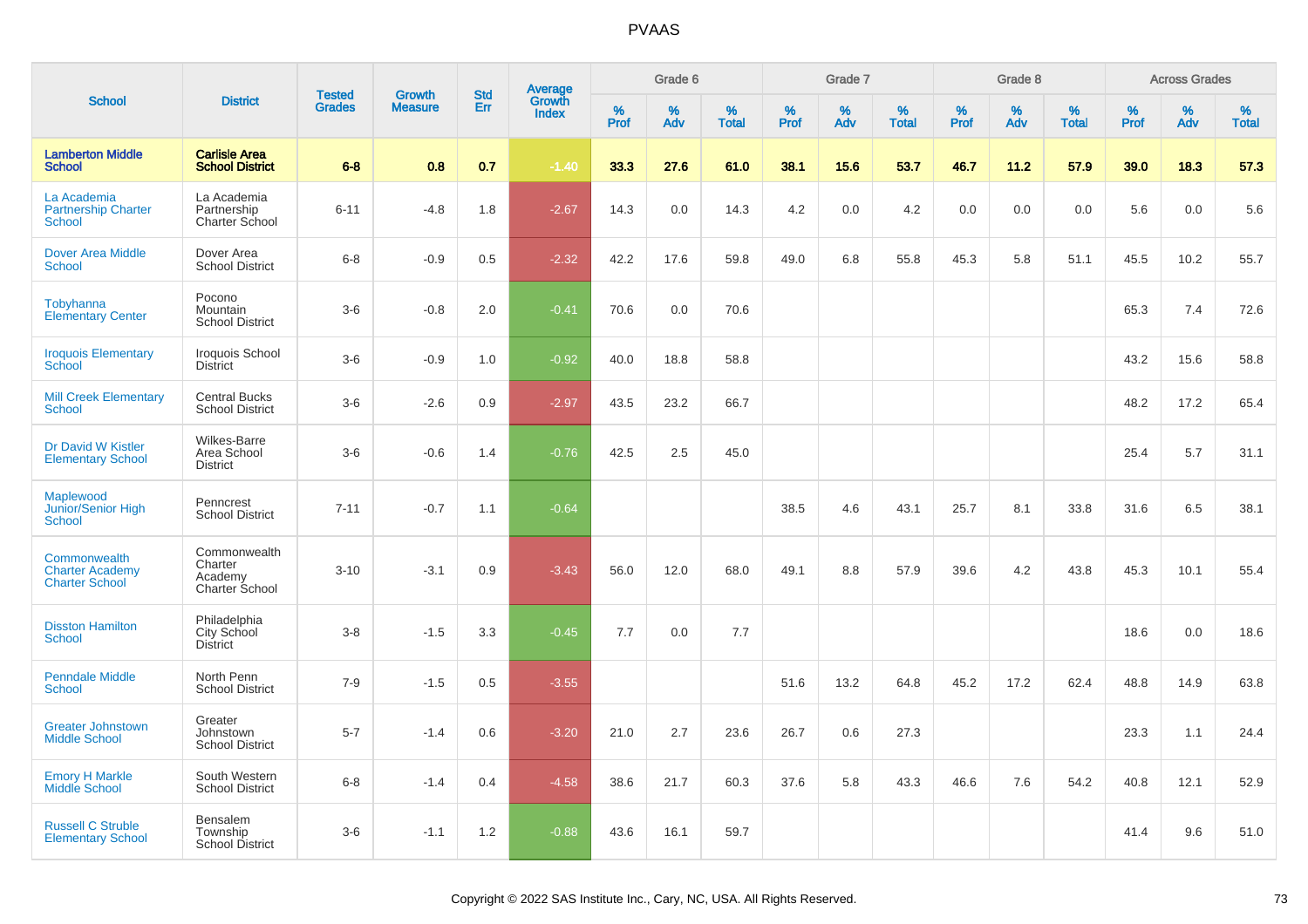| <b>School</b>                                             |                                                       |                                |                                 | <b>Std</b> |                                          |           | Grade 6     |                   |              | Grade 7     |                   |              | Grade 8  |                   |              | <b>Across Grades</b> |                   |
|-----------------------------------------------------------|-------------------------------------------------------|--------------------------------|---------------------------------|------------|------------------------------------------|-----------|-------------|-------------------|--------------|-------------|-------------------|--------------|----------|-------------------|--------------|----------------------|-------------------|
|                                                           | <b>District</b>                                       | <b>Tested</b><br><b>Grades</b> | <b>Growth</b><br><b>Measure</b> | Err        | <b>Average</b><br>Growth<br><b>Index</b> | %<br>Prof | $\%$<br>Adv | %<br><b>Total</b> | $\%$<br>Prof | $\%$<br>Adv | %<br><b>Total</b> | $\%$<br>Prof | %<br>Adv | %<br><b>Total</b> | $\%$<br>Prof | $\%$<br>Adv          | %<br><b>Total</b> |
| <b>Lamberton Middle</b><br><b>School</b>                  | <b>Carlisle Area</b><br><b>School District</b>        | $6 - 8$                        | 0.8                             | 0.7        | $-1.40$                                  | 33.3      | 27.6        | 61.0              | 38.1         | 15.6        | 53.7              | 46.7         | 11.2     | 57.9              | 39.0         | 18.3                 | 57.3              |
| <b>Dickson Prep STEAM</b><br>Academy                      | <b>Woodland Hills</b><br><b>School District</b>       | $6 - 8$                        | $-1.9$                          | 0.6        | $-4.06$                                  | 13.8      | 3.4         | 17.2              | 32.5         | 2.6         | 35.1              | 24.2         | 2.0      | 26.3              | 23.6         | 2.8                  | 26.4              |
| <b>New Day Charter</b><br><b>School</b>                   | New Day<br>Charter School                             | $7 - 11$                       | $-1.7$                          | 3.2        | $-0.53$                                  |           |             |                   |              |             |                   | 11.1         | 0.0      | 11.1              | 11.1         | 0.0                  | 11.1              |
| <b>Southern Lehigh</b><br>Middle School                   | Southern<br>Lehigh School<br><b>District</b>          | $7 - 8$                        | $-2.2$                          | 0.6        | $-4.56$                                  |           |             |                   | 55.9         | 17.1        | 73.0              | 56.2         | 16.8     | 73.0              | 56.1         | 16.9                 | 73.0              |
| Northern Lehigh<br><b>Middle School</b>                   | Northern Lehigh<br><b>School District</b>             | $7 - 8$                        | $-1.1$                          | 0.9        | $-1.22$                                  |           |             |                   | 37.0         | 4.2         | 41.2              | 42.9         | 5.7      | 48.6              | 39.2         | 4.8                  | 43.9              |
| Mahantongo<br><b>Elementary School</b>                    | Tri-Valley<br>School District                         | $3-6$                          | $-1.1$                          | 1.9        | $-1.09$                                  | 50.0      | 10.0        | 60.0              |              |             |                   |              |          |                   | 55.3         | 11.8                 | 67.1              |
| <b>Ross Elementary</b><br><b>School</b>                   | Lake-Lehman<br><b>School District</b>                 | $3-6$                          | $-2.2$                          | 1.7        | $-1.32$                                  | 36.4      | 4.6         | 40.9              |              |             |                   |              |          |                   | 40.7         | 11.1                 | 51.8              |
| <b>Washington Junior</b><br><b>High School</b>            | Washington<br><b>School District</b>                  | $7 - 8$                        | $-1.2$                          | 1.0        | $-1.13$                                  |           |             |                   | 28.0         | 1.2         | 29.3              | 23.5         | 1.5      | 25.0              | 26.0         | 1.3                  | 27.3              |
| <b>Solomon/Plains Middle</b><br>School                    | <b>Wilkes-Barre</b><br>Area School<br><b>District</b> | $7 - 8$                        | $-3.6$                          | 1.0        | $-4.60$                                  |           |             |                   | 28.0         | 1.2         | 29.3              | 18.8         | 3.5      | 22.4              | 23.4         | 2.4                  | 25.8              |
| <b>Baldi C C A Middle</b><br><b>School</b>                | Philadelphia<br>City School<br><b>District</b>        | $6 - 8$                        | $-3.3$                          | 1.4        | $-2.41$                                  | 36.1      | 5.6         | 41.7              | 49.2         | 17.0        | 66.1              |              |          |                   | 46.7         | 12.4                 | 59.0              |
| <b>Fell D Newlin School</b>                               | Philadelphia<br>City School<br><b>District</b>        | $3 - 8$                        | $-2.3$                          | 3.4        | $-0.67$                                  |           |             |                   |              |             |                   |              |          |                   | 13.6         | 3.4                  | 17.0              |
| <b>Hughesville</b><br>Junior/Senior High<br><b>School</b> | East Lycoming<br>School District                      | $7 - 11$                       | $-3.1$                          | 0.8        | $-4.81$                                  |           |             |                   | 57.8         | 10.7        | 68.6              | 43.0         | 12.4     | 55.4              | 50.4         | 11.6                 | 62.0              |
| <b>Montgomery</b><br>Junior/Senior High<br><b>School</b>  | Montgomery<br>Area School<br><b>District</b>          | $7 - 11$                       | $-4.5$                          | 1.1        | $-5.38$                                  |           |             |                   | 34.7         | 4.2         | 38.9              | 50.0         | 6.9      | 56.9              | 41.5         | 5.4                  | 46.9              |
| J R Fugett Middle<br>School                               | <b>West Chester</b><br>Area School<br><b>District</b> | $6 - 8$                        | $-1.8$                          | 0.7        | $-3.49$                                  | 51.3      | 29.0        | 80.3              | 54.3         | 18.1        | 72.4              | 55.2         | 15.2     | 70.5              | 53.3         | 21.8                 | 75.1              |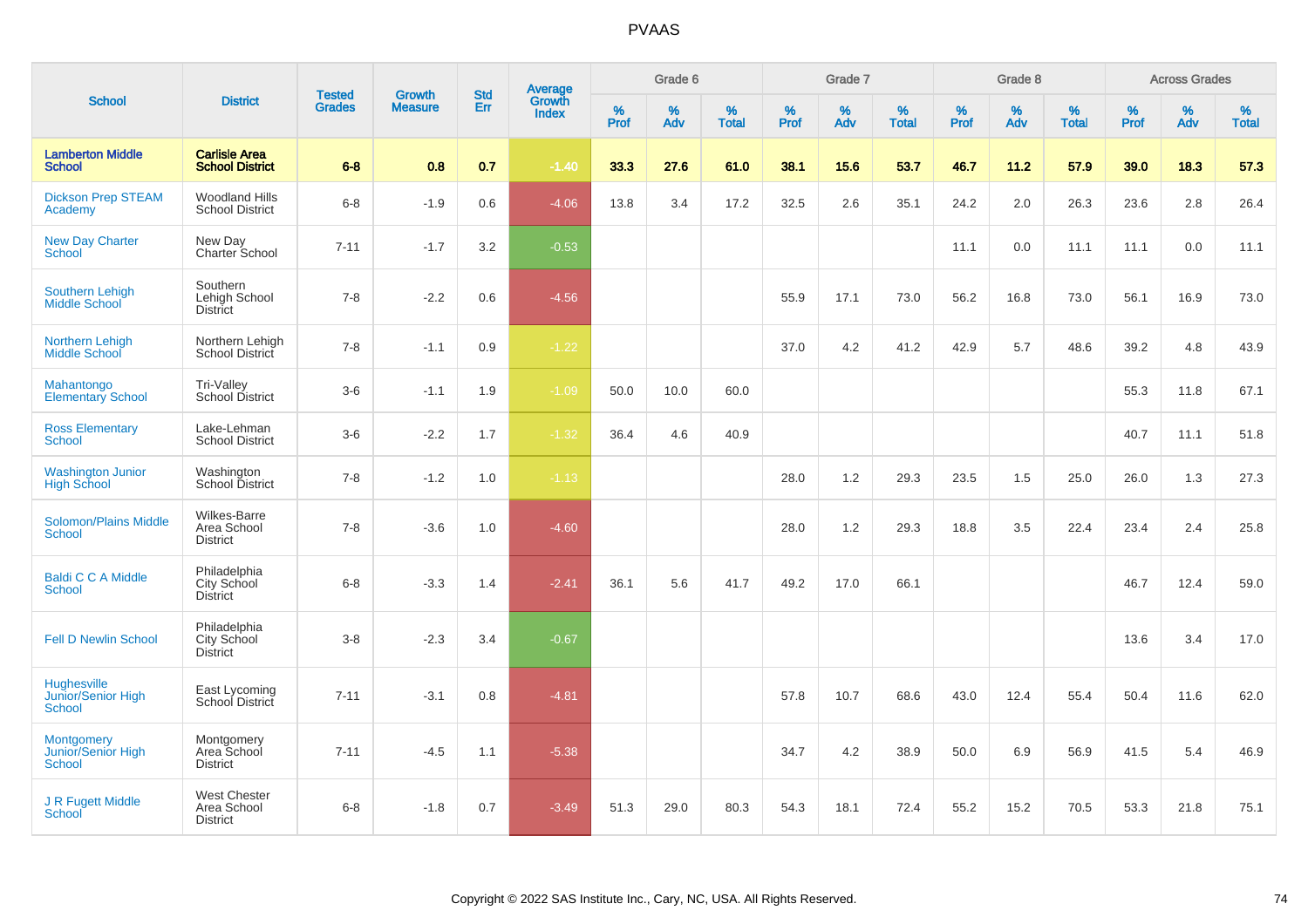|                                                               |                                                        |                                | <b>Growth</b>  | <b>Std</b> |                                          |                  | Grade 6     |                   |              | Grade 7  |                      |              | Grade 8  |                   |              | <b>Across Grades</b> |                   |
|---------------------------------------------------------------|--------------------------------------------------------|--------------------------------|----------------|------------|------------------------------------------|------------------|-------------|-------------------|--------------|----------|----------------------|--------------|----------|-------------------|--------------|----------------------|-------------------|
| <b>School</b>                                                 | <b>District</b>                                        | <b>Tested</b><br><b>Grades</b> | <b>Measure</b> | Err        | <b>Average</b><br>Growth<br><b>Index</b> | %<br><b>Prof</b> | $\%$<br>Adv | %<br><b>Total</b> | $\%$<br>Prof | %<br>Adv | $\%$<br><b>Total</b> | $\%$<br>Prof | %<br>Adv | %<br><b>Total</b> | $\%$<br>Prof | %<br>Adv             | %<br><b>Total</b> |
| <b>Lamberton Middle</b><br><b>School</b>                      | <b>Carlisle Area</b><br><b>School District</b>         | $6 - 8$                        | 0.8            | 0.7        | $-1.40$                                  | 33.3             | 27.6        | 61.0              | 38.1         | 15.6     | 53.7                 | 46.7         | 11.2     | 57.9              | 39.0         | 18.3                 | 57.3              |
| <b>Stem At Showalter</b>                                      | Chester-Upland<br><b>School District</b>               | $7 - 10$                       | $-3.3$         | 2.2        | $-1.48$                                  |                  |             |                   | 35.7         | 0.0      | 35.7                 | 15.0         | 0.0      | 15.0              | 23.5         | 0.0                  | 23.5              |
| <b>Brentwood Middle</b><br><b>School</b>                      | Brentwood<br><b>Borough School</b><br><b>District</b>  | $6 - 8$                        | $-1.8$         | 0.8        | $-2.20$                                  | 36.1             | 12.0        | 48.2              | 33.3         | 4.6      | 37.9                 | 48.6         | 6.9      | 55.6              | 39.4         | 8.1                  | 47.5              |
| <b>Achievement House</b><br><b>Charter School</b>             | Achievement<br><b>House Charter</b><br>School          | $7 - 11$                       | $-3.1$         | 1.6        | $-1.91$                                  |                  |             |                   | 52.0         | 0.0      | 52.0                 | 48.8         | 7.0      | 55.8              | 50.0         | 4.4                  | 54.4              |
| <b>L B Morris Elementary</b><br><b>School</b>                 | Jim Thorpe<br>Area School<br><b>District</b>           | $3 - 8$                        | $-3.5$         | 0.8        | $-6.78$                                  | 35.5             | 9.7         | 45.2              | 31.6         | 6.3      | 38.0                 | 42.0         | 4.4      | 46.4              | 39.7         | 8.0                  | 47.7              |
| <b>Mapletown</b><br>Junior/Senior High<br><b>School</b>       | Southeastern<br>Greene School<br><b>District</b>       | $7 - 10$                       | $-3.1$         | 1.3        | $-2.66$                                  |                  |             |                   | 36.7         | 6.1      | 42.9                 | 48.8         | 2.3      | 51.2              | 42.4         | 4.4                  | 46.7              |
| <b>Sto-Rox Junior/Senior</b><br><b>High School</b>            | Sto-Rox School<br><b>District</b>                      | $7 - 10$                       | $-2.2$         | 1.6        | $-1.38$                                  |                  |             |                   | 0.0          | 0.0      | 0.0                  | 2.9          | 0.0      | 2.9               | 1.6          | 0.0                  | 1.6               |
| Saegertown<br>Junior/Senior High<br>School                    | Penncrest<br><b>School District</b>                    | $7 - 11$                       | $-2.4$         | 1.1        | $-2.41$                                  |                  |             |                   | 40.6         | 7.2      | 47.8                 | 42.6         | 17.6     | 60.3              | 41.6         | 12.4                 | 54.0              |
| <b>West Forest</b><br><b>Elementary School</b>                | Forest Area<br><b>School District</b>                  | $3-6$                          | $-2.0$         | 2.2        | $-0.88$                                  | 33.3             | 5.6         | 38.9              |              |          |                      |              |          |                   | 46.6         | 5.2                  | 51.7              |
| <b>Southern Fulton</b><br>Junior/Senior High<br><b>School</b> | Southern Fulton<br><b>School District</b>              | $7 - 11$                       | $-1.6$         | 1.2        | $-1.32$                                  |                  |             |                   | 40.4         | 0.0      | 40.4                 | 32.0         | 8.0      | 40.0              | 36.4         | 3.7                  | 40.2              |
| <b>Shade Junior/Senior</b><br><b>High School</b>              | Shade-Central<br><b>City School</b><br><b>District</b> | $7 - 11$                       | $-4.7$         | 1.9        | $-2.74$                                  |                  |             |                   | 25.0         | 0.0      | 25.0                 | 30.4         | 0.0      | 30.4              | 27.9         | 0.0                  | 27.9              |
| <b>MaST Community</b><br><b>Charter School III</b>            | MaST<br>Community<br>Charter School<br>Ш               | $3-6$                          | $-0.7$         | 0.8        | $-0.88$                                  | 30.0             | 6.9         | 36.9              |              |          |                      |              |          |                   | 28.3         | 6.5                  | 34.8              |
| <b>Crestwood Secondary</b><br>Campus                          | Crestwood<br><b>School District</b>                    | $7 - 11$                       | $-1.1$         | 0.8        | $-1.47$                                  |                  |             |                   | 52.2         | 5.2      | 57.5                 | 49.6         | 13.0     | 62.6              | 50.9         | 9.2                  | 60.1              |
| <b>Avonworth Elementary</b><br><b>School</b>                  | Avonworth<br><b>School District</b>                    | $3-6$                          | $-0.9$         | 0.7        | $-1.21$                                  | 49.6             | 25.6        | 75.2              |              |          |                      |              |          |                   | 48.0         | 24.6                 | 72.6              |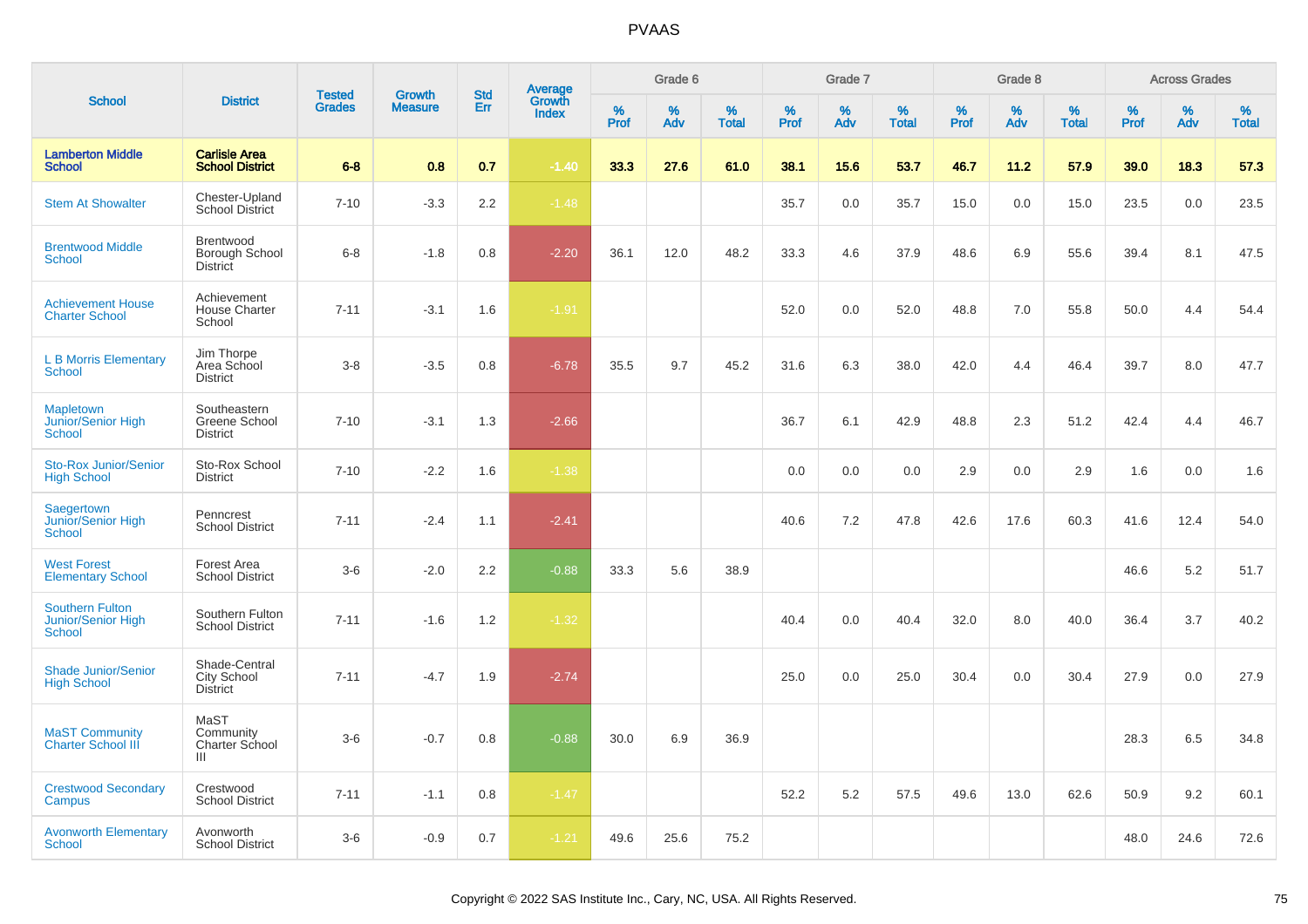|                                                                   |                                                       |                                |                                 | <b>Std</b> |                                   |           | Grade 6  |                   |           | Grade 7  |                   |           | Grade 8  |                   |              | <b>Across Grades</b> |                   |
|-------------------------------------------------------------------|-------------------------------------------------------|--------------------------------|---------------------------------|------------|-----------------------------------|-----------|----------|-------------------|-----------|----------|-------------------|-----------|----------|-------------------|--------------|----------------------|-------------------|
| <b>School</b>                                                     | <b>District</b>                                       | <b>Tested</b><br><b>Grades</b> | <b>Growth</b><br><b>Measure</b> | Err        | Average<br>Growth<br><b>Index</b> | %<br>Prof | %<br>Adv | %<br><b>Total</b> | %<br>Prof | %<br>Adv | %<br><b>Total</b> | %<br>Prof | %<br>Adv | %<br><b>Total</b> | $\%$<br>Prof | %<br>Adv             | %<br><b>Total</b> |
| <b>Lamberton Middle</b><br><b>School</b>                          | <b>Carlisle Area</b><br><b>School District</b>        | $6 - 8$                        | 0.8                             | 0.7        | $-1.40$                           | 33.3      | 27.6     | 61.0              | 38.1      | 15.6     | 53.7              | 46.7      | 11.2     | 57.9              | 39.0         | 18.3                 | 57.3              |
| <b>Mid Valley Secondary</b><br>Center                             | Mid Valley<br>School District                         | $7 - 10$                       | $-3.5$                          | 0.8        | $-5.90$                           |           |          |                   | 38.6      | 2.4      | 40.9              | 26.2      | 2.7      | 28.9              | 31.9         | 2.5                  | 34.4              |
| <b>Whitehall-Coplay</b><br><b>Middle School</b>                   | Whitehall-<br>Coplay School<br><b>District</b>        | $6 - 8$                        | $-0.9$                          | 0.4        | $-2.01$                           | 43.2      | 10.8     | 53.9              | 41.5      | 7.8      | 49.3              | 38.2      | 7.1      | 45.4              | 40.8         | 8.5                  | 49.3              |
| Octorara Area<br><b>Junior/Senior High</b><br>School              | Octorara Area<br><b>School District</b>               | $7 - 11$                       | $-2.4$                          | 0.8        | $-3.49$                           |           |          |                   | 29.1      | 5.2      | 34.3              | 40.5      | 6.0      | 46.6              | 34.4         | 5.6                  | 40.0              |
| <b>Hanover Area</b><br>Junior/Senior High<br><b>School</b>        | Hanover Area<br><b>School District</b>                | $7 - 11$                       | $-3.3$                          | 1.3        | $-2.98$                           |           |          |                   | 15.5      | 0.0      | 15.5              | 14.3      | 2.4      | 16.7              | 15.0         | 1.0                  | 16.0              |
| <b>Butler Area lhs</b>                                            | <b>Butler Area</b><br><b>School District</b>          | $7 - 9$                        | $-1.7$                          | 0.4        | $-4.97$                           |           |          |                   | 44.8      | 9.5      | 54.3              | 48.1      | 8.2      | 56.2              | 46.4         | 8.8                  | 55.2              |
| <b>Towanda Area</b><br><b>Junior/Senior High</b><br><b>School</b> | Towanda Area<br><b>School District</b>                | $7 - 11$                       | $-1.8$                          | 0.8        | $-2.23$                           |           |          |                   | 37.3      | 5.9      | 43.2              | 40.9      | 7.8      | 48.7              | 39.1         | 6.9                  | 45.9              |
| <b>Pittsburgh South</b><br>Brook 6-8                              | Pittsburgh<br>School District                         | $6 - 8$                        | $-1.9$                          | 0.8        | $-2.41$                           | 32.0      | 6.4      | 38.5              | 40.0      | 3.2      | 43.2              | 29.5      | 4.9      | 34.4              | 34.6         | 4.7                  | 39.3              |
| <b>Purchase Line</b><br>Junior/Senior High<br><b>School</b>       | Purchase Line<br><b>School District</b>               | $7 - 12$                       | $-3.1$                          | 1.1        | $-2.88$                           |           |          |                   | 39.4      | 3.0      | 42.4              | 30.9      | 3.6      | 34.6              | 35.5         | 3.3                  | 38.8              |
| <b>Agora Cyber Charter</b><br>School                              | Agora Cyber<br>Charter School                         | $3 - 11$                       | $-2.5$                          | 0.6        | $-4.31$                           | 30.1      | 7.0      | 37.1              | 29.0      | 2.8      | 31.7              | 28.3      | 2.0      | 30.3              | 30.7         | 4.8                  | 35.5              |
| <b>Bethel Elementary</b><br><b>School</b>                         | Tulpehocken<br>Area School<br><b>District</b>         | $3-6$                          | $-1.3$                          | 1.4        | $-0.91$                           | 27.9      | 11.6     | 39.5              |           |          |                   |           |          |                   | 39.3         | 10.7                 | 50.0              |
| <b>Palmyra Area Middle</b><br>School                              | Palmyra Area<br>School District                       | $6 - 8$                        | $-1.8$                          | 0.5        | $-3.95$                           | 44.9      | 24.2     | 69.1              | 58.9      | 12.6     | 71.5              | 53.4      | 10.9     | 64.3              | 52.3         | 16.1                 | 68.4              |
| <b>Neil Armstrong 5-6</b><br><b>Middle School</b>                 | <b>Bethel Park</b><br><b>School District</b>          | $5-6$                          | $-1.9$                          | 0.6        | $-3.10$                           | 44.4      | 30.4     | 74.8              |           |          |                   |           |          |                   | 51.8         | 22.7                 | 74.5              |
| <b>Science Leadership</b><br><b>Academy Middle</b><br>School      | Philadelphia<br><b>City School</b><br><b>District</b> | $5-8$                          | $-2.9$                          | 1.5        | $-2.00$                           | 25.0      | 0.0      | 25.0              | 23.5      | 0.0      | 23.5              | 8.3       | 8.3      | 16.7              | 26.3         | 1.3                  | 27.6              |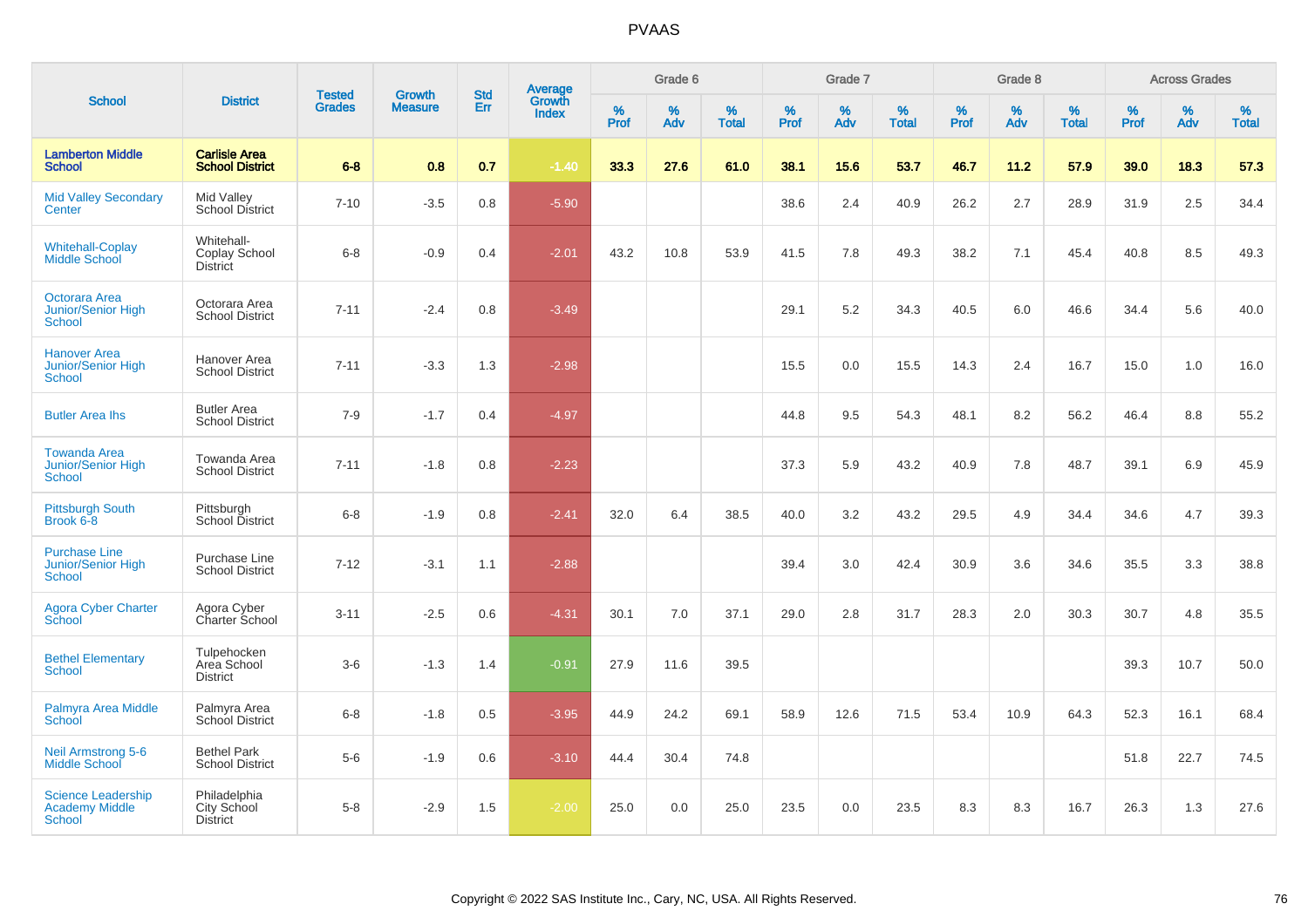| <b>School</b>                                       |                                                |                                |                                 |                   |                                          |           | Grade 6     |                   |           | Grade 7  |                   |           | Grade 8  |                   |              | <b>Across Grades</b> |                   |
|-----------------------------------------------------|------------------------------------------------|--------------------------------|---------------------------------|-------------------|------------------------------------------|-----------|-------------|-------------------|-----------|----------|-------------------|-----------|----------|-------------------|--------------|----------------------|-------------------|
|                                                     | <b>District</b>                                | <b>Tested</b><br><b>Grades</b> | <b>Growth</b><br><b>Measure</b> | <b>Std</b><br>Err | <b>Average</b><br>Growth<br><b>Index</b> | %<br>Prof | $\%$<br>Adv | %<br><b>Total</b> | %<br>Prof | %<br>Adv | %<br><b>Total</b> | %<br>Prof | %<br>Adv | %<br><b>Total</b> | $\%$<br>Prof | $\%$<br>Adv          | %<br><b>Total</b> |
| <b>Lamberton Middle</b><br><b>School</b>            | <b>Carlisle Area</b><br><b>School District</b> | $6 - 8$                        | 0.8                             | 0.7               | $-1.40$                                  | 33.3      | 27.6        | 61.0              | 38.1      | 15.6     | 53.7              | 46.7      | 11.2     | 57.9              | 39.0         | 18.3                 | 57.3              |
| <b>Wheatland Middle</b><br><b>School</b>            | Lancaster<br><b>School District</b>            | $6 - 8$                        | $-4.1$                          | 0.6               | $-6.78$                                  | 23.4      | 5.8         | 29.2              | 28.8      | 1.4      | 30.1              | 12.3      | 2.8      | 15.1              | 22.4         | 3.4                  | 25.9              |
| <b>Shikellamy Middle</b><br><b>School (8372)</b>    | Shikellamy<br><b>School District</b>           | $6 - 8$                        | $-4.0$                          | 0.5               | $-7.82$                                  | 29.1      | 9.8         | 38.9              | 41.5      | 8.5      | 50.0              | 35.8      | 7.4      | 43.2              | 35.3         | 8.6                  | 43.9              |
| <b>Keystone</b><br>Junior/Senior High<br>School     | Keystone<br>School District                    | $7 - 11$                       | $-2.6$                          | 1.1               | $-2.45$                                  |           |             |                   | 50.0      | 16.2     | 66.2              | 46.8      | 9.7      | 56.4              | 48.5         | 13.2                 | 61.8              |
| <b>Northwest Area</b><br><b>Intermediate School</b> | Northwest Area<br><b>School District</b>       | $3-6$                          | $-2.7$                          | 1.2               | $-2.23$                                  | 26.7      | 8.3         | 35.0              |           |          |                   |           |          |                   | 32.9         | 3.8                  | 36.6              |
| <b>Tunkhannock High</b><br><b>School</b>            | Tunkhannock<br>Area School<br><b>District</b>  | $8 - 11$                       | $-1.0$                          | 1.0               | $-0.96$                                  |           |             |                   |           |          |                   | 40.1      | 8.2      | 48.3              | 40.1         | 8.2                  | 48.3              |
| <b>Canton Junior/Senior</b><br><b>High School</b>   | Canton Area<br><b>School District</b>          | $7 - 11$                       | $-3.8$                          | 1.2               | $-3.75$                                  |           |             |                   | 40.0      | 0.0      | 40.0              | 37.5      | 3.1      | 40.6              | 38.7         | 1.7                  | 40.3              |
| <b>Johnsonburg Area</b><br><b>High School</b>       | Johnsonburg<br>Area School<br><b>District</b>  | $7 - 11$                       | $-3.3$                          | 1.3               | $-2.58$                                  |           |             |                   | 41.9      | 9.3      | 51.2              | 44.2      | 2.3      | 46.5              | 43.0         | 5.8                  | 48.8              |
| Northwest Area High<br><b>School</b>                | Northwest Area<br><b>School District</b>       | $7 - 10$                       | $-1.7$                          | 1.2               | $-1.42$                                  |           |             |                   | 28.0      | 0.0      | 28.0              | 37.7      | 3.8      | 41.5              | 33.0         | 1.9                  | 35.0              |
| <b>Universal Bluford</b><br><b>Charter School</b>   | Universal<br><b>Bluford Charter</b><br>School  | $3-6$                          | $-2.8$                          | $1.2$             | $-2.37$                                  | 23.3      | 0.0         | 23.3              |           |          |                   |           |          |                   | 22.3         | 1.8                  | 24.1              |
| <b>Forest Hills</b><br><b>Elementary School</b>     | <b>Forest Hills</b><br><b>School District</b>  | $3-6$                          | $-0.8$                          | 0.8               | $-1.03$                                  | 48.3      | 6.7         | 55.0              |           |          |                   |           |          |                   | 45.6         | 10.0                 | 55.6              |
| <b>Lebanon Middle</b><br>School                     | Lebanon<br><b>School District</b>              | $6 - 8$                        | $-1.1$                          | 0.4               | $-2.70$                                  | 21.7      | 5.5         | 27.2              | 20.0      | 2.5      | 22.5              | 21.9      | 1.2      | 23.0              | 21.2         | 3.0                  | 24.2              |
| <b>South Side Middle</b><br><b>School</b>           | South Side<br>Area School<br><b>District</b>   | $6 - 8$                        | $-2.9$                          | 0.9               | $-3.27$                                  | 33.9      | 8.1         | 41.9              | 57.6      | 6.1      | 63.6              | 49.3      | 8.4      | 57.8              | 47.2         | 7.5                  | 54.8              |
| <b>Penn Treaty School</b>                           | Philadelphia<br>City School<br><b>District</b> | $6 - 11$                       | $-3.6$                          | 3.5               | $-1.03$                                  |           |             |                   | 8.3       | 0.0      | 8.3               |           |          |                   | 3.4          | 0.0                  | 3.4               |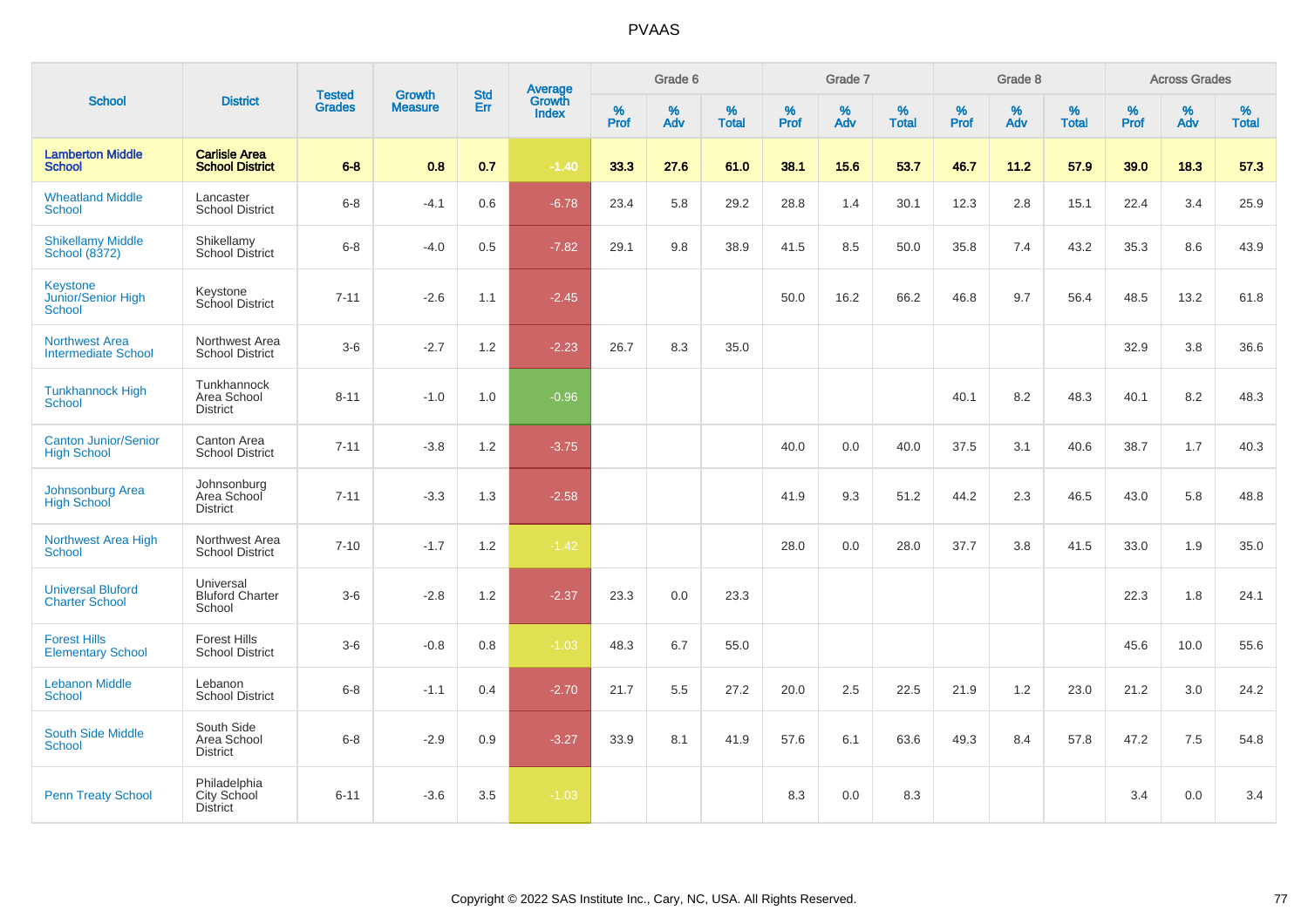|                                                           |                                                           | <b>Tested</b> | <b>Growth</b>  | <b>Std</b> | Average                |                  | Grade 6  |                   |           | Grade 7  |                   |              | Grade 8  |                   |              | <b>Across Grades</b> |                   |
|-----------------------------------------------------------|-----------------------------------------------------------|---------------|----------------|------------|------------------------|------------------|----------|-------------------|-----------|----------|-------------------|--------------|----------|-------------------|--------------|----------------------|-------------------|
| <b>School</b>                                             | <b>District</b>                                           | <b>Grades</b> | <b>Measure</b> | <b>Err</b> | Growth<br><b>Index</b> | %<br><b>Prof</b> | %<br>Adv | %<br><b>Total</b> | %<br>Prof | %<br>Adv | %<br><b>Total</b> | $\%$<br>Prof | %<br>Adv | %<br><b>Total</b> | $\%$<br>Prof | %<br>Adv             | %<br><b>Total</b> |
| <b>Lamberton Middle</b><br><b>School</b>                  | <b>Carlisle Area</b><br><b>School District</b>            | $6 - 8$       | 0.8            | 0.7        | $-1.40$                | 33.3             | 27.6     | 61.0              | 38.1      | 15.6     | 53.7              | 46.7         | 11.2     | 57.9              | 39.0         | 18.3                 | 57.3              |
| <b>Pittsburgh Manchester</b><br>$K-8$                     | Pittsburgh<br>School District                             | $3-8$         | $-3.0$         | 2.8        | $-1.05$                | 12.5             | 0.0      | 12.5              |           |          |                   |              |          |                   | 15.2         | 3.0                  | 18.2              |
| <b>West Forest</b><br>Junior/Senior High<br><b>School</b> | Forest Area<br><b>School District</b>                     | $7 - 11$      | $-3.1$         | 1.9        | $-1.66$                |                  |          |                   | 19.2      | 11.5     | 30.8              | 15.0         | 5.0      | 20.0              | 17.4         | 8.7                  | 26.1              |
| <b>Beaver Falls Middle</b><br>School                      | <b>Big Beaver</b><br>Falls Area<br><b>School District</b> | $6 - 8$       | $-2.3$         | 0.7        | $-3.18$                | 30.8             | 1.9      | 32.7              | 29.7      | 5.0      | 34.6              | 27.8         | 2.1      | 29.9              | 29.5         | 3.0                  | 32.5              |
| <b>Doyle Elementary</b><br>School                         | <b>Central Bucks</b><br><b>School District</b>            | $3-6$         | $-1.3$         | 1.2        | $-3.06$                | 49.0             | 34.7     | 83.7              |           |          |                   |              |          |                   | 49.1         | 26.1                 | 75.2              |
| <b>Hickory Grove</b><br><b>Elementary School</b>          | <b>Brookville Area</b><br>School District                 | $3-6$         | $-2.0$         | 0.9        | $-2.24$                | 37.1             | 12.4     | 49.4              |           |          |                   |              |          |                   | 41.0         | 11.6                 | 52.6              |
| <b>Laurel Elementary</b><br><b>School</b>                 | Laurel School<br><b>District</b>                          | $3-6$         | $-2.0$         | 1.0        | $-1.93$                | 35.7             | 21.4     | 57.1              |           |          |                   |              |          |                   | 47.9         | 16.8                 | 64.7              |
| <b>Hopkinson Francis</b><br><b>School</b>                 | Philadelphia<br>City School<br><b>District</b>            | $3-8$         | $-4.1$         | 3.6        | $-1.13$                |                  |          |                   |           |          |                   |              |          |                   | 15.2         | 2.2                  | 17.4              |
| <b>Pine Run Elementary</b><br><b>School</b>               | <b>Central Bucks</b><br><b>School District</b>            | $3-6$         | $-1.4$         | 1.2        | $-2.04$                | 35.4             | 39.6     | 75.0              |           |          |                   |              |          |                   | 50.0         | 28.2                 | 78.2              |
| Lackawanna Trail<br><b>Elementary Center</b>              | Lackawanna<br><b>Trail School</b><br><b>District</b>      | $3-6$         | $-1.9$         | 1.1        | $-1.68$                | 38.8             | 14.9     | 53.7              |           |          |                   |              |          |                   | 47.0         | 13.2                 | 60.2              |
| <b>Nitschmann Middle</b><br><b>School</b>                 | Bethlehem Area<br><b>School District</b>                  | $6-8$         | $-2.3$         | 0.7        | $-3.23$                | 31.3             | 9.6      | 40.9              | 44.5      | 5.9      | 50.4              | 35.5         | 9.2      | 44.7              | 37.4         | 8.1                  | 45.5              |
| <b>Union Area Middle</b><br><b>School</b>                 | <b>Union Area</b><br><b>School District</b>               | $6 - 8$       | $-2.5$         | 1.0        | $-2.47$                | 41.4             | 15.5     | 56.9              | 44.6      | 5.4      | 50.0              | 55.6         | 8.9      | 64.4              | 46.5         | 10.1                 | 56.6              |
| <b>Lenape Middle School</b>                               | <b>Central Bucks</b><br>School District                   | $7 - 9$       | $-4.4$         | 0.6        | $-9.11$                |                  |          |                   | 55.0      | 20.0     | 75.0              | 56.1         | 17.0     | 73.1              | 55.6         | 18.5                 | 74.1              |
| <b>Amy At Martin</b>                                      | Philadelphia<br>City School<br><b>District</b>            | $6 - 8$       | $-6.4$         | 1.9        | $-3.39$                | 31.2             | 0.0      | 31.2              | 0.0       | 0.0      | 0.0               | 9.1          | 0.0      | 9.1               | 13.3         | 0.0                  | 13.3              |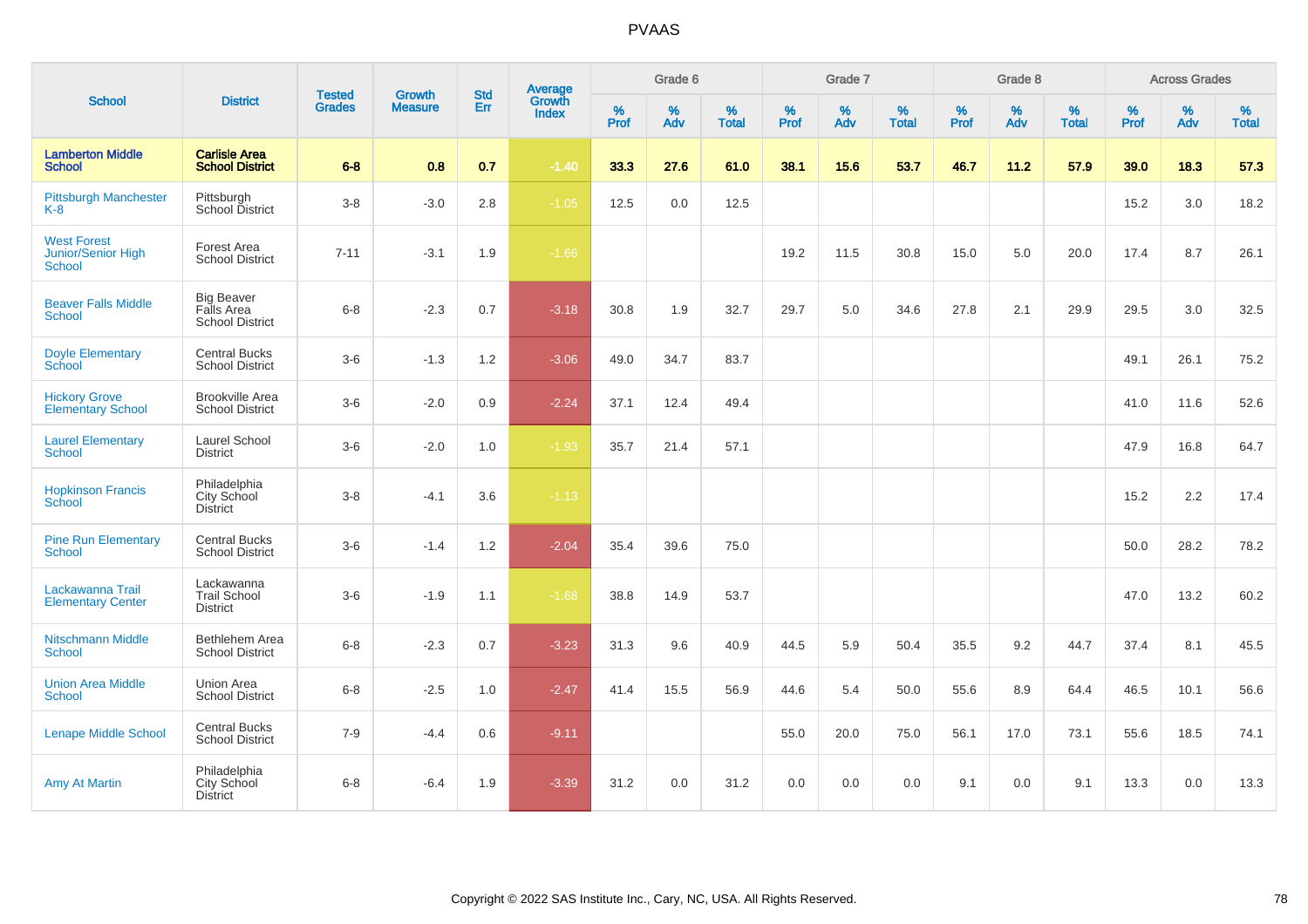|                                                                  |                                                       | <b>Tested</b> | <b>Growth</b>  | <b>Std</b> |                                          |                  | Grade 6     |                   |                     | Grade 7     |                   |                  | Grade 8  |                   |                  | <b>Across Grades</b> |                   |
|------------------------------------------------------------------|-------------------------------------------------------|---------------|----------------|------------|------------------------------------------|------------------|-------------|-------------------|---------------------|-------------|-------------------|------------------|----------|-------------------|------------------|----------------------|-------------------|
| <b>School</b>                                                    | <b>District</b>                                       | <b>Grades</b> | <b>Measure</b> | Err        | <b>Average</b><br>Growth<br><b>Index</b> | %<br><b>Prof</b> | $\%$<br>Adv | %<br><b>Total</b> | $\%$<br><b>Prof</b> | $\%$<br>Adv | %<br><b>Total</b> | %<br><b>Prof</b> | %<br>Adv | %<br><b>Total</b> | %<br><b>Prof</b> | %<br>Adv             | %<br><b>Total</b> |
| <b>Lamberton Middle</b><br><b>School</b>                         | <b>Carlisle Area</b><br><b>School District</b>        | $6 - 8$       | 0.8            | 0.7        | $-1.40$                                  | 33.3             | 27.6        | 61.0              | 38.1                | 15.6        | 53.7              | 46.7             | 11.2     | 57.9              | 39.0             | 18.3                 | 57.3              |
| Cook-Wissahickon<br>School                                       | Philadelphia<br>City School<br><b>District</b>        | $3 - 8$       | $-3.8$         | 3.2        | $-1.20$                                  | 50.0             | 6.2         | 56.2              |                     |             |                   |                  |          |                   | 44.8             | 12.5                 | 57.3              |
| <b>Baden Academy</b><br><b>Charter School</b>                    | Baden<br>Academy<br>Charter School                    | $3-6$         | $-1.3$         | 1.1        | $-1.32$                                  | 46.6             | 10.3        | 56.9              |                     |             |                   |                  |          |                   | 42.3             | 7.1                  | 49.4              |
| Salisbury-Elk Lick<br><b>Elementary School</b>                   | Salisbury-Elk<br>Lick School<br><b>District</b>       | $3-6$         | $-3.6$         | 1.8        | $-2.02$                                  | 50.0             | 0.0         | 50.0              |                     |             |                   |                  |          |                   | 48.8             | 3.8                  | 52.5              |
| Salisbury-Elk Lick<br><b>Junior/Senior High</b><br><b>School</b> | Salisbury-Elk<br>Lick School<br><b>District</b>       | $7 - 11$      | $-4.2$         | 1.9        | $-2.19$                                  |                  |             |                   | 30.0                | 0.0         | 30.0              | 28.6             | 4.8      | 33.3              | 29.3             | 2.4                  | 31.7              |
| <b>Portage Area</b><br>Junior/Senior High<br><b>School</b>       | Portage Area<br>School District                       | $7 - 10$      | $-3.1$         | 1.1        | $-2.74$                                  |                  |             |                   | 54.0                | 3.2         | 57.1              | 49.1             | 7.6      | 56.6              | 51.7             | 5.2                  | 56.9              |
| <b>Forrest Edwin School</b>                                      | Philadelphia<br>City School<br><b>District</b>        | $3-6$         | $-2.5$         | 2.0        | $-1.28$                                  | 21.4             | 0.0         | 21.4              |                     |             |                   |                  |          |                   | 15.0             | 0.0                  | 15.0              |
| <b>Avon Grove</b><br><b>Intermediate School</b>                  | Avon Grove<br><b>School District</b>                  | $3-6$         | $-0.6$         | 0.5        | $-5.64$                                  | 44.6             | 18.7        | 63.3              |                     |             |                   |                  |          |                   | 43.3             | 15.3                 | 58.6              |
| Lehman Intermediate<br><b>School</b>                             | East<br>Stroudsburg<br>Area School<br><b>District</b> | $5-8$         | $-3.2$         | 0.9        | $-3.71$                                  | 37.8             | 9.5         | 47.3              | 40.0                | 4.6         | 44.6              | 40.7             | 1.2      | 42.0              | 39.6             | 5.0                  | 44.6              |
| <b>Intermediate School</b>                                       | Governor Mifflin<br><b>School District</b>            | $5-6$         | $-2.7$         | 0.6        | $-4.62$                                  | 31.4             | 11.7        | 43.1              |                     |             |                   |                  |          |                   | 34.7             | 7.7                  | 42.4              |
| <b>Fort Cherry</b><br><b>Elementary Center</b>                   | Fort Cherry<br><b>School District</b>                 | $3-6$         | $-3.9$         | 1.1        | $-3.37$                                  | 31.6             | 33.3        | 64.9              |                     |             |                   |                  |          |                   | 48.1             | 15.0                 | 63.1              |
| Yough<br>Intermediate/Middle<br><b>School</b>                    | Yough School<br><b>District</b>                       | $5-8$         | $-4.7$         | 0.6        | $-8.25$                                  | 39.6             | 15.7        | 55.2              | 42.3                | 8.2         | 50.5              | 36.7             | 5.8      | 42.5              | 39.0             | 7.9                  | 46.9              |
| <b>Maple Point Middle</b><br>School                              | Neshaminy<br><b>School District</b>                   | $5-8$         | $-2.4$         | 0.4        | $-5.49$                                  | 45.8             | 16.9        | 62.7              | 46.4                | 9.4         | 55.7              | 42.7             | 10.0     | 52.8              | 46.4             | 10.7                 | 57.0              |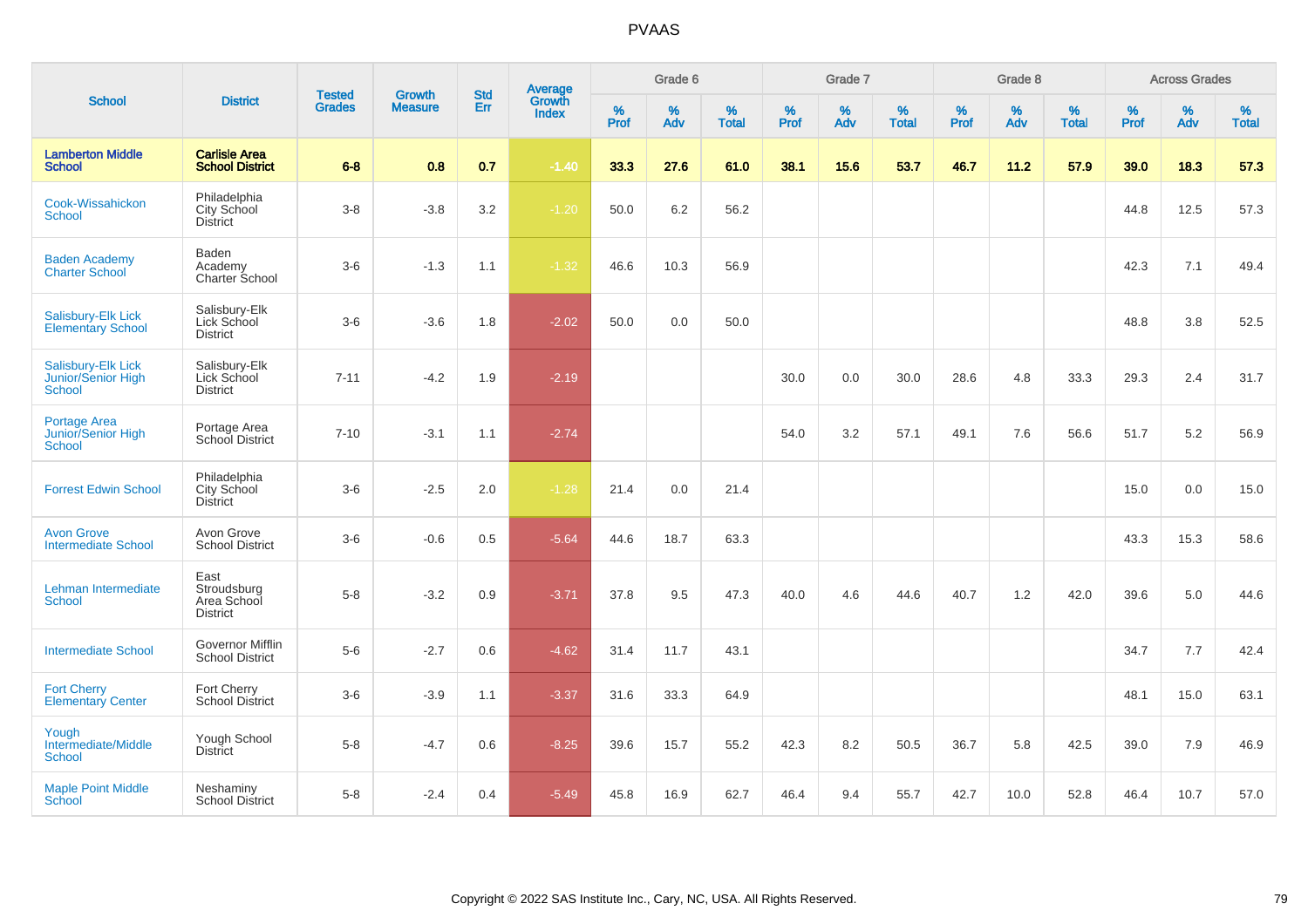|                                                                          |                                                        |                                |                                 | <b>Std</b> |                                   |                     | Grade 6     |                   |              | Grade 7  |                      |              | Grade 8  |                   |              | <b>Across Grades</b> |                   |
|--------------------------------------------------------------------------|--------------------------------------------------------|--------------------------------|---------------------------------|------------|-----------------------------------|---------------------|-------------|-------------------|--------------|----------|----------------------|--------------|----------|-------------------|--------------|----------------------|-------------------|
| <b>School</b>                                                            | <b>District</b>                                        | <b>Tested</b><br><b>Grades</b> | <b>Growth</b><br><b>Measure</b> | Err        | Average<br>Growth<br><b>Index</b> | $\%$<br><b>Prof</b> | $\%$<br>Adv | %<br><b>Total</b> | $\%$<br>Prof | %<br>Adv | $\%$<br><b>Total</b> | $\%$<br>Prof | %<br>Adv | %<br><b>Total</b> | $\%$<br>Prof | %<br>Adv             | %<br><b>Total</b> |
| <b>Lamberton Middle</b><br><b>School</b>                                 | <b>Carlisle Area</b><br><b>School District</b>         | $6 - 8$                        | 0.8                             | 0.7        | $-1.40$                           | 33.3                | 27.6        | 61.0              | 38.1         | 15.6     | 53.7                 | 46.7         | 11.2     | 57.9              | 39.0         | 18.3                 | 57.3              |
| <b>E N Peirce Middle</b><br><b>School</b>                                | <b>West Chester</b><br>Area School<br><b>District</b>  | $6 - 8$                        | $-2.4$                          | 0.5        | $-5.74$                           | 53.8                | 16.0        | 69.8              | 53.1         | 16.1     | 69.2                 | 56.0         | 14.0     | 70.0              | 54.2         | 15.4                 | 69.6              |
| <b>Executive Education</b><br><b>Academy Charter</b><br><b>School</b>    | Executive<br>Education<br>Academy<br>Charter School    | $3 - 10$                       | $-5.5$                          | 1.6        | $-3.40$                           | 12.5                | 6.2         | 18.8              |              |          |                      | 38.1         | 0.0      | 38.1              | 31.4         | 2.9                  | 34.3              |
| <b>Penrose School</b>                                                    | Philadelphia<br>City School<br><b>District</b>         | $3 - 8$                        | $-4.5$                          | 3.2        | $-1.39$                           |                     |             |                   |              |          |                      |              |          |                   | 14.8         | 0.0                  | 14.8              |
| <b>Reynolds Middle</b><br><b>School</b>                                  | Lancaster<br><b>School District</b>                    | $6 - 8$                        | $-3.0$                          | 0.7        | $-4.12$                           | 18.0                | 9.8         | 27.8              | 28.6         | 3.6      | 32.1                 | 28.4         | 2.7      | 31.1              | 24.1         | 6.0                  | 30.1              |
| <b>Wilson Southern</b><br><b>Middle School</b>                           | Wilson School<br><b>District</b>                       | $6 - 8$                        | $-4.3$                          | 0.9        | $-4.88$                           | 51.1                | 14.8        | 65.9              | 47.6         | 11.1     | 58.7                 | 44.2         | 11.5     | 55.8              | 48.3         | 12.8                 | 61.1              |
| <b>Hamilton Andrew</b><br><b>School</b>                                  | Philadelphia<br>City School<br><b>District</b>         | $3 - 8$                        | $-5.0$                          | 3.5        | $-1.43$                           | 0.0                 | 7.7         | 7.7               |              |          |                      |              |          |                   | 7.8          | 2.0                  | 9.8               |
| <b>East Allegheny</b><br>Junior/Senior High<br><b>School</b>             | East Allegheny<br>School District                      | $7 - 11$                       | $-2.7$                          | 0.9        | $-2.85$                           |                     |             |                   | 30.8         | 2.6      | 33.3                 | 22.6         | 3.9      | 26.5              | 26.1         | 3.3                  | 29.4              |
| Coatesville<br>Intermediate High<br><b>School</b>                        | Coatesville<br>Area School<br><b>District</b>          | $8 - 9$                        | $-1.3$                          | 0.9        | $-1.44$                           |                     |             |                   |              |          |                      | 26.4         | 3.0      | 29.4              | 26.4         | 3.0                  | 29.4              |
| <b>First Philadelphia</b><br><b>Preparatory Charter</b><br><b>School</b> | First<br>Philadelphia<br>Preparatory<br>Charter School | $3-8$                          | $-3.5$                          | 0.7        | $-5.28$                           | 22.8                | 1.1         | 23.9              | 7.6          | 0.0      | 7.6                  | 18.9         | 4.0      | 23.0              | 16.4         | 1.6                  | 17.9              |
| Solomon/Plains<br><b>Elementary School</b>                               | <b>Wilkes-Barre</b><br>Area School<br><b>District</b>  | $3-6$                          | $-2.3$                          | 1.1        | $-1.98$                           | 39.4                | 22.7        | 62.1              |              |          |                      |              |          |                   | 40.4         | 11.7                 | 52.1              |
| <b>Penn Alexander</b><br><b>School</b>                                   | Philadelphia<br>City School<br><b>District</b>         | $3-8$                          | $-3.3$                          | 1.4        | $-2.43$                           | 60.5                | 21.0        | 81.6              | 69.6         | 21.7     | 91.3                 |              |          |                   | 46.6         | 36.5                 | 83.2              |
| <b>Spruance Gilbert</b><br>School                                        | Philadelphia<br><b>City School</b><br><b>District</b>  | $3 - 8$                        | $-4.0$                          | 2.8        | $-1.46$                           |                     |             |                   |              |          |                      |              |          |                   | 12.5         | 1.4                  | 13.9              |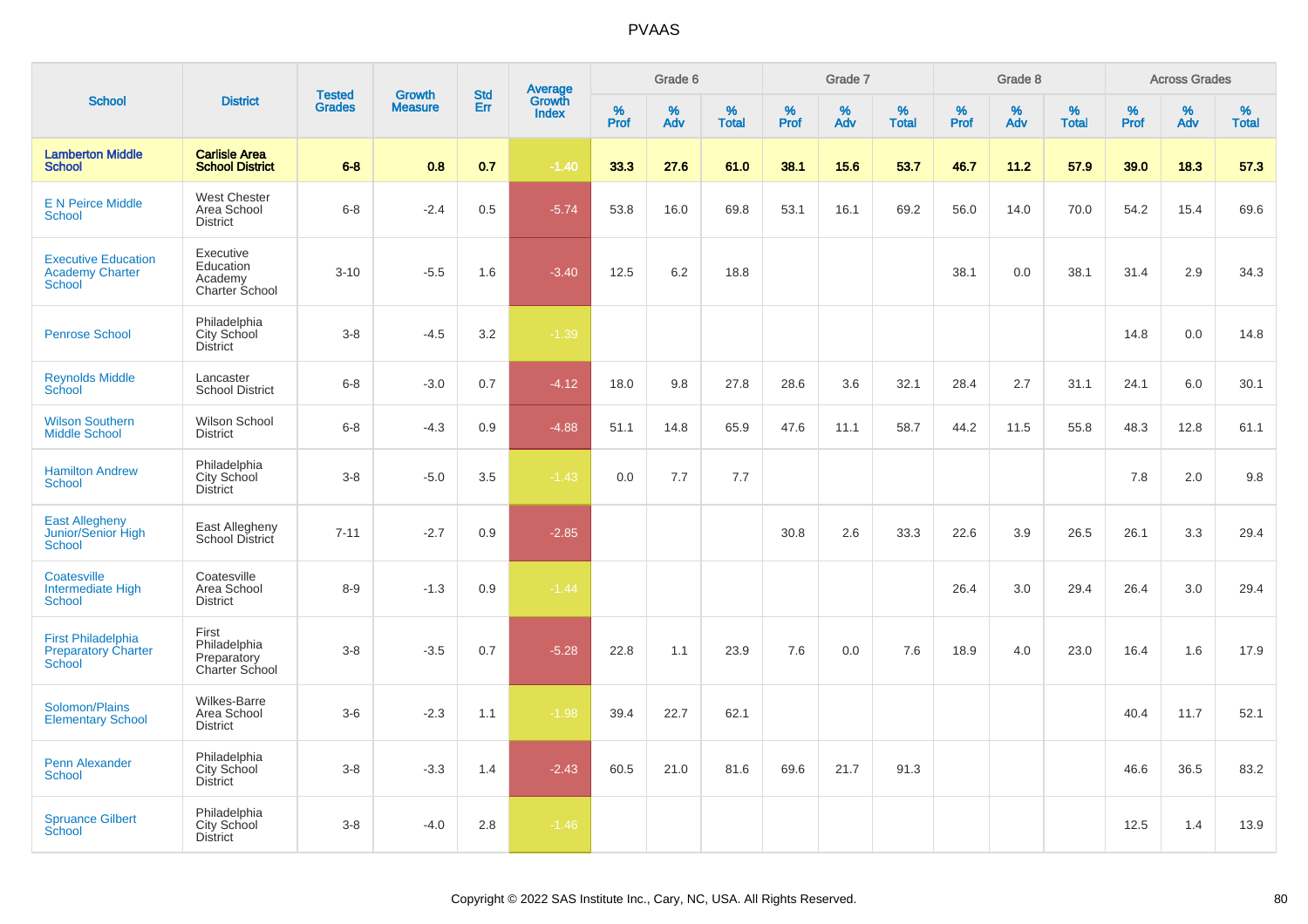|                                                      |                                                      |                                |                                 | <b>Std</b> |                                          |           | Grade 6     |                   |           | Grade 7  |                   |           | Grade 8     |                   |           | <b>Across Grades</b> |                   |
|------------------------------------------------------|------------------------------------------------------|--------------------------------|---------------------------------|------------|------------------------------------------|-----------|-------------|-------------------|-----------|----------|-------------------|-----------|-------------|-------------------|-----------|----------------------|-------------------|
| <b>School</b>                                        | <b>District</b>                                      | <b>Tested</b><br><b>Grades</b> | <b>Growth</b><br><b>Measure</b> | Err        | <b>Average</b><br>Growth<br><b>Index</b> | %<br>Prof | $\%$<br>Adv | %<br><b>Total</b> | %<br>Prof | %<br>Adv | %<br><b>Total</b> | %<br>Prof | $\%$<br>Adv | %<br><b>Total</b> | %<br>Prof | $\%$<br>Adv          | %<br><b>Total</b> |
| <b>Lamberton Middle</b><br><b>School</b>             | <b>Carlisle Area</b><br><b>School District</b>       | $6 - 8$                        | 0.8                             | 0.7        | $-1.40$                                  | 33.3      | 27.6        | 61.0              | 38.1      | 15.6     | 53.7              | 46.7      | 11.2        | 57.9              | 39.0      | 18.3                 | 57.3              |
| <b>Kirkbride Eliza B</b><br><b>School</b>            | Philadelphia<br>City School<br><b>District</b>       | $3-8$                          | $-4.7$                          | 2.4        | $-1.97$                                  |           |             |                   | 25.0      | 0.0      | 25.0              |           |             |                   | 22.7      | 2.3                  | 25.0              |
| <b>Cocalico Middle</b><br><b>School</b>              | Cocalico School<br><b>District</b>                   | $6-8$                          | $-3.2$                          | 0.5        | $-6.61$                                  | 45.9      | 22.8        | 68.7              | 50.9      | 7.0      | 57.9              | 35.9      | 14.1        | 50.0              | 44.6      | 14.7                 | 59.3              |
| <b>Annville-Cleona Middle</b><br><b>School</b>       | Annville-Cleona<br><b>School District</b>            | $6 - 8$                        | $-3.3$                          | 0.9        | $-4.00$                                  |           |             |                   | 54.6      | 12.7     | 67.3              | 32.4      | 17.6        | 50.0              | 43.6      | 15.1                 | 58.7              |
| <b>Holicong Middle</b><br><b>School</b>              | <b>Central Bucks</b><br><b>School District</b>       | $7 - 9$                        | $-3.1$                          | 0.5        | $-6.50$                                  |           |             |                   | 55.4      | 15.9     | 71.3              | 54.8      | 12.4        | 67.2              | 55.1      | 14.2                 | 69.3              |
| <b>Meehan Austin Middle</b><br><b>School</b>         | Philadelphia<br>City School<br><b>District</b>       | $7 - 8$                        | $-4.5$                          | 1.7        | $-2.64$                                  |           |             |                   | 11.8      | 2.9      | 14.7              | 38.5      | 3.8         | 42.3              | 23.3      | 3.3                  | 26.7              |
| <b>Neil A Armstrong</b><br><b>Middle School</b>      | <b>Bristol</b><br>Township<br><b>School District</b> | $6-8$                          | $-3.2$                          | 0.7        | $-4.73$                                  | 32.8      | 6.2         | 39.1              | 33.9      | 2.5      | 36.4              | 21.6      | 3.4         | 25.0              | 29.6      | 4.1                  | 33.7              |
| <b>Strath Haven Middle</b><br><b>School</b>          | Wallingford-<br>Swarthmore<br><b>School District</b> | $6 - 8$                        | $-1.8$                          | 0.5        | $-3.52$                                  | 42.2      | 32.8        | 75.0              | 46.2      | 21.9     | 68.0              | 47.0      | 22.8        | 69.8              | 44.9      | 26.4                 | 71.3              |
| <b>Schuylkill Haven</b><br><b>Senior High School</b> | Schuylkill<br>Haven Area<br><b>School District</b>   | $8 - 11$                       | $-2.2$                          | 1.4        | $-1.58$                                  |           |             |                   |           |          |                   | 46.5      | 3.5         | 50.0              | 46.5      | 3.5                  | 50.0              |
| <b>Linton Middle School</b>                          | Penn Hills<br><b>School District</b>                 | $6 - 8$                        | $-4.1$                          | 0.6        | $-8.35$                                  | 17.4      | 6.2         | 23.6              | 13.7      | 1.6      | 15.3              | 20.5      | 4.4         | 24.8              | 17.0      | 3.9                  | 20.9              |
| <b>Mount Carmel Area JH</b>                          | Mount Carmel<br>Area School<br><b>District</b>       | $7 - 8$                        | $-3.4$                          | 0.9        | $-4.02$                                  |           |             |                   | 30.6      | 0.0      | 30.6              | 29.0      | 2.6         | 31.6              | 29.8      | 1.3                  | 31.1              |
| <b>Charles W Longer</b><br><b>Elementary School</b>  | Hollidaysburg<br>Area School<br><b>District</b>      | $3-6$                          | $-1.8$                          | 1.1        | $-2.15$                                  | 37.5      | 14.1        | 51.6              |           |          |                   |           |             |                   | 46.3      | 12.7                 | 59.0              |
| <b>Hegins-Hubley</b><br><b>Elementary School</b>     | Tri-Valley<br>School District                        | $3-6$                          | $-2.4$                          | 1.4        | $-2.04$                                  | 27.6      | 3.4         | 31.0              |           |          |                   |           |             |                   | 36.0      | 8.1                  | 44.2              |
| <b>Beaver Area Middle</b><br><b>School</b>           | Beaver Area<br><b>School District</b>                | $7 - 8$                        | $-3.9$                          | 0.8        | $-5.01$                                  |           |             |                   | 66.4      | 13.3     | 79.6              | 53.6      | 16.1        | 69.6              | 60.0      | 14.7                 | 74.7              |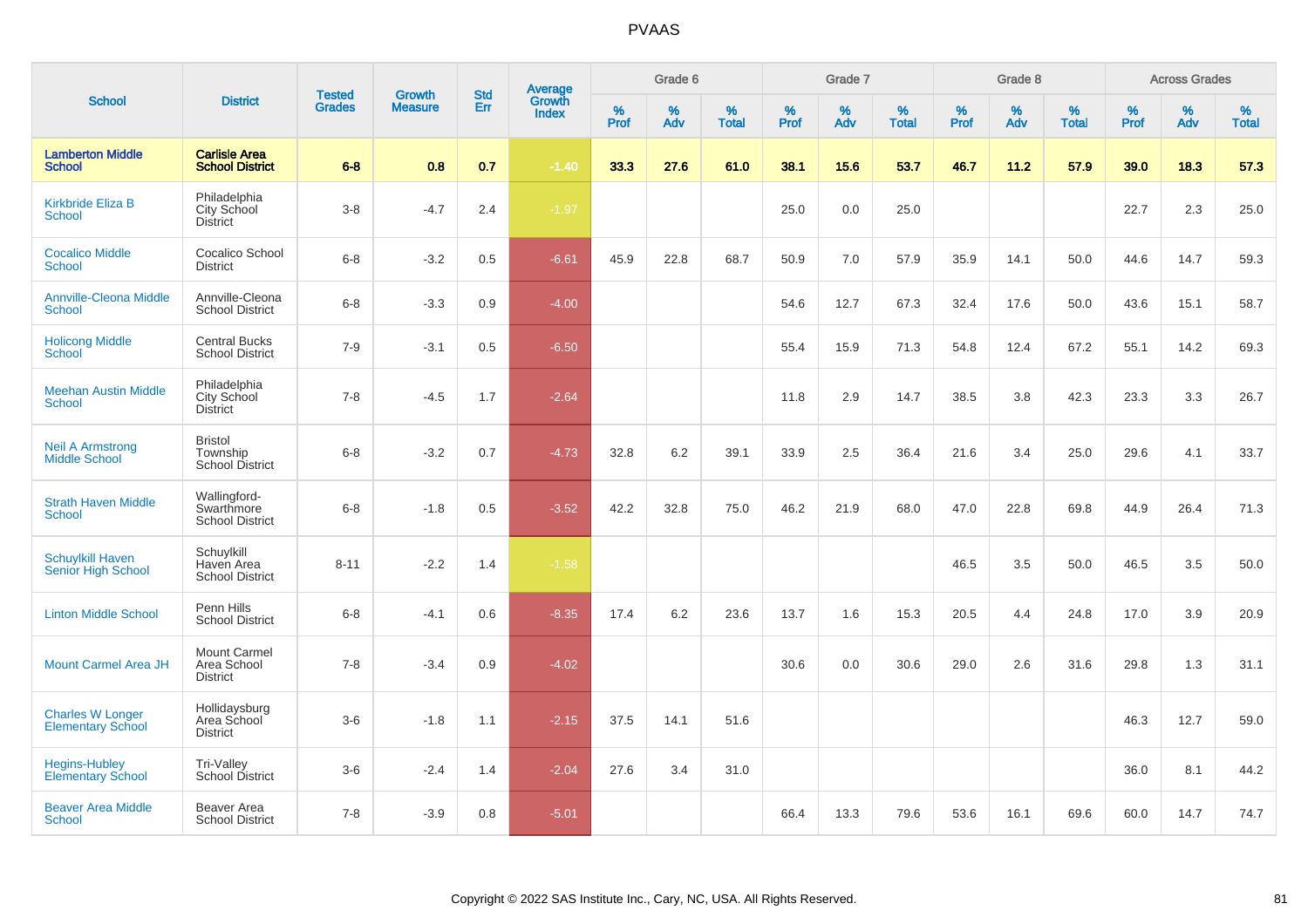|                                                         |                                                   |                                | <b>Growth</b>  | <b>Std</b> |                                          |                  | Grade 6     |                   |           | Grade 7     |                   |           | Grade 8  |                   |              | <b>Across Grades</b> |                      |
|---------------------------------------------------------|---------------------------------------------------|--------------------------------|----------------|------------|------------------------------------------|------------------|-------------|-------------------|-----------|-------------|-------------------|-----------|----------|-------------------|--------------|----------------------|----------------------|
| <b>School</b>                                           | <b>District</b>                                   | <b>Tested</b><br><b>Grades</b> | <b>Measure</b> | Err        | <b>Average</b><br>Growth<br><b>Index</b> | %<br><b>Prof</b> | $\%$<br>Adv | %<br><b>Total</b> | %<br>Prof | $\%$<br>Adv | %<br><b>Total</b> | %<br>Prof | %<br>Adv | %<br><b>Total</b> | $\%$<br>Prof | $\%$<br>Adv          | $\%$<br><b>Total</b> |
| <b>Lamberton Middle</b><br><b>School</b>                | <b>Carlisle Area</b><br><b>School District</b>    | $6 - 8$                        | 0.8            | 0.7        | $-1.40$                                  | 33.3             | 27.6        | 61.0              | 38.1      | 15.6        | 53.7              | 46.7      | 11.2     | 57.9              | 39.0         | 18.3                 | 57.3                 |
| Masterman Julia R<br><b>Sec School</b>                  | Philadelphia<br>City School<br>District           | $5 - 10$                       | $-7.1$         | 1.3        | $-5.33$                                  | 15.6             | 78.1        | 93.8              | 25.0      | 75.0        | 100.0             | 45.8      | 50.0     | 95.8              | 41.1         | 55.1                 | 96.3                 |
| <b>Arts Academy Charter</b><br><b>School</b>            | Arts Academy<br>Charter School                    | $5-8$                          | $-3.5$         | 1.1        | $-3.11$                                  | 46.7             | 2.2         | 48.9              | 49.1      | 1.9         | 50.9              | 45.2      | 3.2      | 48.4              | 46.6         | 2.0                  | 48.6                 |
| <b>Collegium Charter</b><br>School                      | Collegium<br>Charter School                       | $3 - 10$                       | $-4.5$         | 0.5        | $-9.56$                                  | 26.2             | 4.2         | 30.4              | 26.3      | 1.1         | 27.4              | 25.0      | 3.4      | 28.4              | 31.5         | 3.2                  | 34.7                 |
| <b>Minersville Area</b><br>Junior/Senior High<br>School | Minersville Area<br><b>School District</b>        | $7 - 11$                       | $-3.3$         | 1.1        | $-3.09$                                  |                  |             |                   | 40.0      | 4.0         | 44.0              | 46.6      | 1.4      | 48.0              | 43.2         | 2.7                  | 46.0                 |
| <b>Strong Vincent Middle</b><br>School                  | Erie City School<br><b>District</b>               | $6 - 8$                        | $-3.4$         | 0.5        | $-6.67$                                  | 20.5             | 6.0         | 26.5              | 21.4      | 2.3         | 23.7              | 24.0      | 5.0      | 29.0              | 22.0         | 4.4                  | 26.3                 |
| <b>Mars Area Middle</b><br><b>School</b>                | Mars Area<br><b>School District</b>               | $7 - 8$                        | $-2.2$         | 0.6        | $-3.74$                                  |                  |             |                   | 51.8      | 17.4        | 69.3              | 56.1      | 9.4      | 65.6              | 54.0         | 13.5                 | 67.4                 |
| <b>Wyoming Area</b><br><b>Intermediate Center</b>       | <b>Wyoming Area</b><br>School District            | $4 - 6$                        | $-2.5$         | 0.9        | $-2.87$                                  | 38.8             | 2.9         | 41.8              |           |             |                   |           |          |                   | 43.1         | 6.3                  | 49.4                 |
| <b>Williamsport Area</b><br><b>Middle School</b>        | Williamsport<br>Area School<br><b>District</b>    | $7 - 8$                        | $-3.0$         | 0.5        | $-6.70$                                  |                  |             |                   | 34.9      | 4.8         | 39.7              | 26.4      | 5.9      | 32.3              | 30.7         | 5.4                  | 36.1                 |
| <b>Centerville Elementary</b><br><b>School</b>          | Hempfield<br><b>School District</b>               | $3-6$                          | $-2.7$         | 1.2        | $-2.21$                                  | 51.6             | 14.5        | 66.1              |           |             |                   |           |          |                   | 55.7         | 17.2                 | 72.8                 |
| <b>Central Manor</b><br><b>Elementary School</b>        | Penn Manor<br><b>School District</b>              | $3-6$                          | $-2.6$         | 0.9        | $-2.80$                                  | 54.4             | 11.1        | 65.6              |           |             |                   |           |          |                   | 47.6         | 20.2                 | 67.8                 |
| <b>Northwestern Middle</b><br><b>School</b>             | Northwestern<br><b>School District</b>            | $6 - 8$                        | $-4.7$         | 0.7        | $-6.63$                                  | 41.4             | 16.1        | 57.5              | 41.9      | 1.9         | 43.8              | 36.4      | 6.4      | 42.7              | 39.7         | 7.6                  | 47.4                 |
| Aliquippa Elementary<br>School                          | Aliquippa<br>School District                      | $3-6$                          | $-3.0$         | 1.2        | $-2.54$                                  | 12.5             | 3.1         | 15.6              |           |             |                   |           |          |                   | 14.3         | 0.8                  | 15.1                 |
| <b>West Greene</b><br><b>Elementary Center</b>          | West Greene<br><b>School District</b>             | $3-6$                          | $-4.2$         | 1.5        | $-2.88$                                  | 36.8             | 15.8        | 52.6              |           |             |                   |           |          |                   | 50.3         | 12.6                 | 62.9                 |
| <b>Chartiers Valley</b><br><b>Middle School</b>         | <b>Chartiers Valley</b><br><b>School District</b> | $6 - 8$                        | $-2.5$         | 0.5        | $-5.05$                                  | 46.2             | 15.4        | 61.5              | 46.5      | 8.7         | 55.2              | 42.9      | 7.6      | 50.5              | 45.2         | 10.5                 | 55.7                 |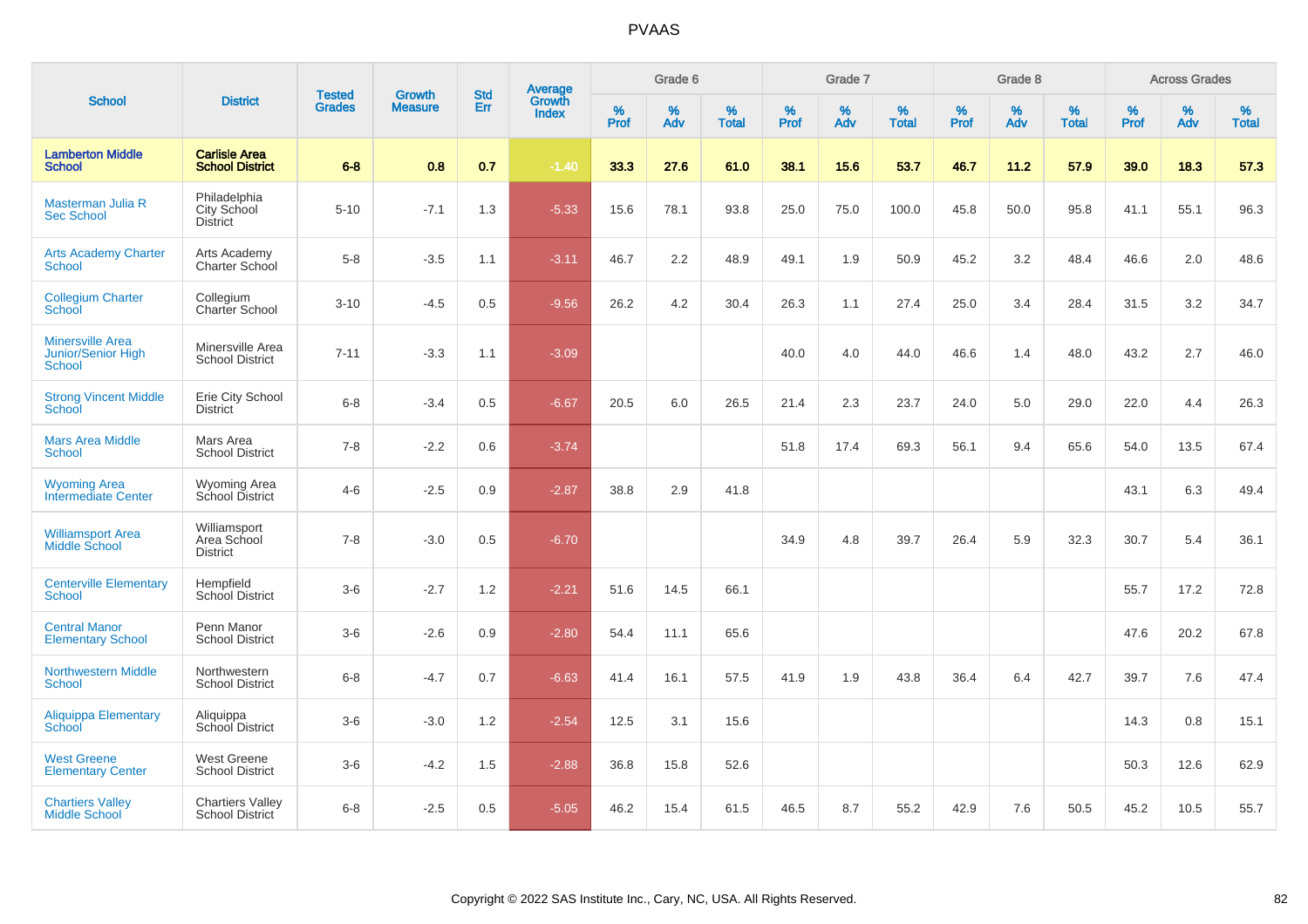|                                                                        |                                                   |                                |                                 | <b>Std</b> |                                          |           | Grade 6  |                   |           | Grade 7  |                   |           | Grade 8  |                   |           | <b>Across Grades</b> |                   |
|------------------------------------------------------------------------|---------------------------------------------------|--------------------------------|---------------------------------|------------|------------------------------------------|-----------|----------|-------------------|-----------|----------|-------------------|-----------|----------|-------------------|-----------|----------------------|-------------------|
| <b>School</b>                                                          | <b>District</b>                                   | <b>Tested</b><br><b>Grades</b> | <b>Growth</b><br><b>Measure</b> | <b>Err</b> | <b>Average</b><br>Growth<br><b>Index</b> | %<br>Prof | %<br>Adv | %<br><b>Total</b> | %<br>Prof | %<br>Adv | %<br><b>Total</b> | %<br>Prof | %<br>Adv | %<br><b>Total</b> | %<br>Prof | $\%$<br>Adv          | %<br><b>Total</b> |
| <b>Lamberton Middle</b><br><b>School</b>                               | <b>Carlisle Area</b><br><b>School District</b>    | $6 - 8$                        | 0.8                             | 0.7        | $-1.40$                                  | 33.3      | 27.6     | 61.0              | 38.1      | 15.6     | 53.7              | 46.7      | 11.2     | 57.9              | 39.0      | 18.3                 | 57.3              |
| <b>Tunkhannock Stem</b><br>Academy                                     | Tunkhannock<br>Area School<br><b>District</b>     | $7 - 7$                        | $-2.1$                          | 1.1        | $-1.93$                                  |           |          |                   | 33.3      | 3.1      | 36.4              |           |          |                   | 33.3      | 3.1                  | 36.4              |
| <b>Rolling Hills</b><br><b>Elementary School</b>                       | <b>Council Rock</b><br><b>School District</b>     | $3-6$                          | $-2.3$                          | 1.2        | $-3.34$                                  | 42.9      | 10.7     | 53.6              |           |          |                   |           |          |                   | 49.6      | 14.1                 | 63.6              |
| <b>Forest City Regional</b><br><b>Elementary School</b>                | Forest City<br>Regional<br>School District        | $3-6$                          | $-5.0$                          | 1.3        | $-3.88$                                  | 36.7      | 6.1      | 42.9              |           |          |                   |           |          |                   | 42.8      | 9.6                  | 52.4              |
| <b>West Hempfield</b><br><b>Middle School</b>                          | Hempfield Area<br><b>School District</b>          | $6 - 8$                        | $-3.0$                          | 0.6        | $-4.81$                                  | 39.2      | 17.7     | 56.9              | 46.4      | 10.9     | 57.2              | 48.4      | 11.5     | 59.8              | 44.6      | 13.3                 | 58.0              |
| <b>Ringgold Middle</b><br><b>School</b>                                | Ringgold<br>School District                       | $5-8$                          | $-6.9$                          | 0.5        | $-14.61$                                 | 29.5      | 0.6      | 30.1              | 21.8      | 3.5      | 25.3              | 31.7      | 4.3      | 36.0              | 26.6      | 2.5                  | 29.0              |
| <b>Dobson James School</b>                                             | Philadelphia<br>City School<br><b>District</b>    | $3-8$                          | $-6.5$                          | 3.3        | $-1.98$                                  |           |          |                   |           |          |                   |           |          |                   | 47.5      | 10.0                 | 57.5              |
| <b>South Allegheny</b><br><b>Middle School</b>                         | South<br>Allegheny<br>School District             | $6 - 8$                        | $-5.7$                          | 1.1        | $-5.15$                                  | 33.3      | 6.2      | 39.6              | 31.6      | 5.3      | 36.8              | 41.5      | 12.2     | 53.7              | 35.4      | 7.9                  | 43.3              |
| <b>Great Valley Middle</b><br><b>School</b>                            | <b>Great Valley</b><br><b>School District</b>     | $6 - 8$                        | $-2.2$                          | 0.4        | $-4.89$                                  | 43.6      | 32.2     | 75.8              | 52.8      | 16.7     | 69.6              | 57.2      | 18.6     | 75.8              | 51.2      | 22.6                 | 73.8              |
| New Brighton Area<br>Middle School                                     | New Brighton<br>Area School<br><b>District</b>    | $6-8$                          | $-4.2$                          | 0.7        | $-5.88$                                  | 37.0      | 7.0      | 44.0              | 33.0      | 5.0      | 38.0              | 27.6      | 3.8      | 31.4              | 32.5      | 5.2                  | 37.7              |
| <b>Warwick Middle</b><br><b>School</b>                                 | <b>Warwick School</b><br><b>District</b>          | $7 - 8$                        | $-2.3$                          | 0.5        | $-4.52$                                  |           |          |                   | 46.4      | 8.0      | 54.4              | 50.5      | 9.6      | 60.1              | 48.6      | 8.9                  | 57.4              |
| <b>Willow Hill School</b>                                              | Abington<br><b>School District</b>                | $3-6$                          | $-3.2$                          | 1.4        | $-2.26$                                  | 50.0      | 17.6     | 67.6              |           |          |                   |           |          |                   | 47.8      | 12.4                 | 60.2              |
| <b>Propel Charter School-</b><br>Mckeesport                            | Propel Charter<br>School-<br>Mckeesport           | $3-8$                          | $-7.2$                          | 1.0        | $-7.15$                                  | 32.4      | 0.0      | 32.4              | 34.2      | 2.6      | 36.8              | 29.7      | 2.7      | 32.4              | 32.1      | 1.4                  | 33.5              |
| <b>Lincoln Park</b><br><b>Performing Arts</b><br><b>Charter School</b> | Lincoln Park<br>Performing Arts<br>Charter School | $7 - 11$                       | $-3.9$                          | 1.1        | $-3.56$                                  |           |          |                   | 66.1      | 5.4      | 71.4              | 59.8      | 17.2     | 77.0              | 62.2      | 12.6                 | 74.8              |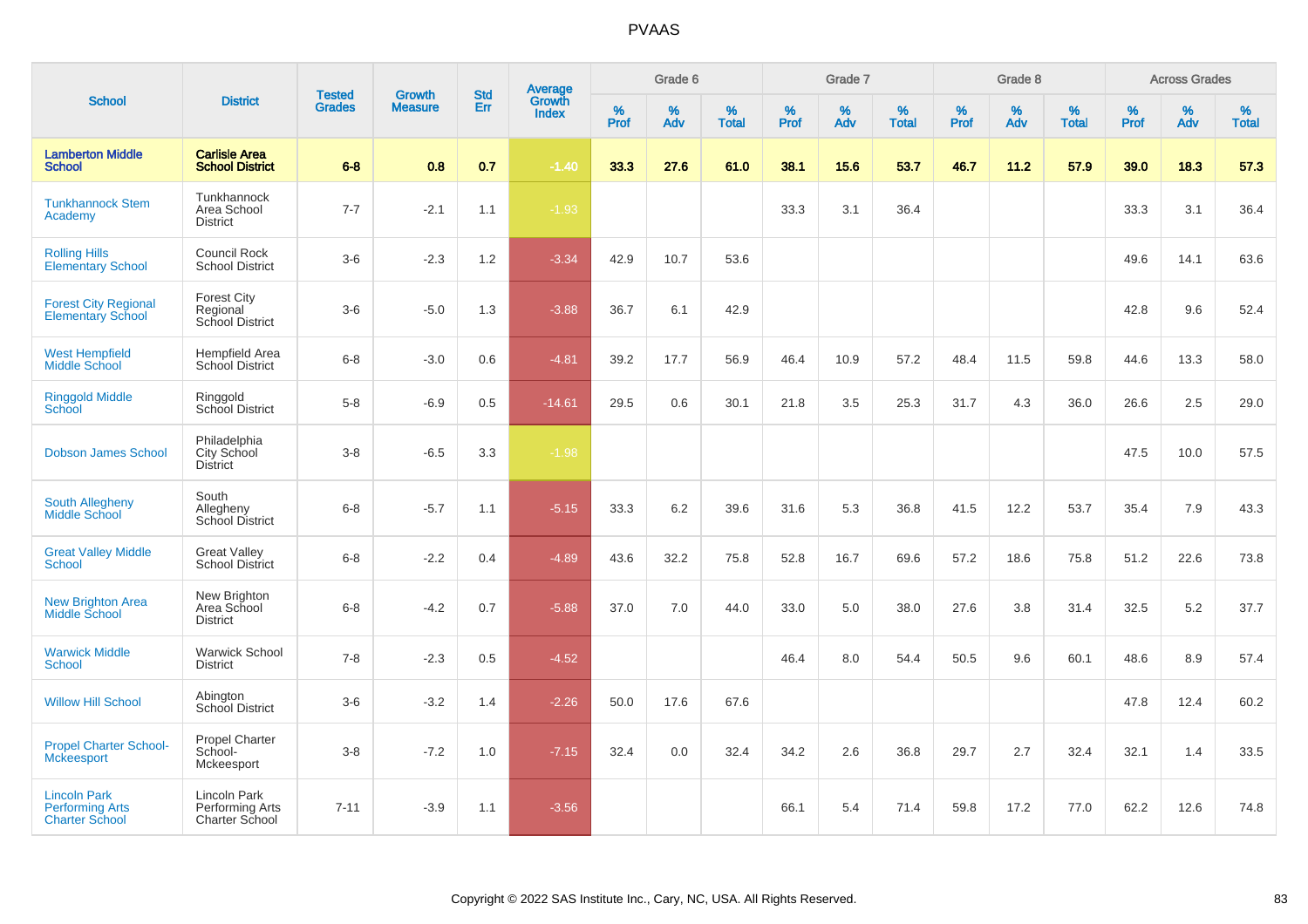| <b>School</b>                                                  |                                                       |                                |                                 | <b>Std</b> |                                   |              | Grade 6     |                   |              | Grade 7     |                   |              | Grade 8     |                   |              | <b>Across Grades</b> |                   |
|----------------------------------------------------------------|-------------------------------------------------------|--------------------------------|---------------------------------|------------|-----------------------------------|--------------|-------------|-------------------|--------------|-------------|-------------------|--------------|-------------|-------------------|--------------|----------------------|-------------------|
|                                                                | <b>District</b>                                       | <b>Tested</b><br><b>Grades</b> | <b>Growth</b><br><b>Measure</b> | Err        | Average<br>Growth<br><b>Index</b> | $\%$<br>Prof | $\%$<br>Adv | %<br><b>Total</b> | $\%$<br>Prof | $\%$<br>Adv | %<br><b>Total</b> | $\%$<br>Prof | $\%$<br>Adv | %<br><b>Total</b> | $\%$<br>Prof | $\%$<br>Adv          | %<br><b>Total</b> |
| <b>Lamberton Middle</b><br><b>School</b>                       | <b>Carlisle Area</b><br><b>School District</b>        | $6-8$                          | 0.8                             | 0.7        | $-1.40$                           | 33.3         | 27.6        | 61.0              | 38.1         | 15.6        | 53.7              | 46.7         | 11.2        | 57.9              | 39.0         | 18.3                 | 57.3              |
| <b>Pottstown Middle</b><br><b>School</b>                       | Pottstown<br><b>School District</b>                   | $5-8$                          | $-5.4$                          | 0.5        | $-10.65$                          | 20.1         | 2.1         | 22.2              | 16.9         | 0.6         | 17.5              | 16.5         | 1.6         | 18.1              | 19.2         | 1.4                  | 20.5              |
| <b>Tamanend Middle</b><br><b>School</b>                        | <b>Central Bucks</b><br><b>School District</b>        | $7 - 9$                        | $-3.1$                          | 0.6        | $-5.41$                           |              |             |                   | 54.2         | 13.4        | 67.6              | 53.8         | 20.1        | 74.0              | 54.0         | 16.2                 | 70.3              |
| <b>Valley Elementary</b><br>School                             | Bensalem<br>Township<br>School District               | $3-6$                          | $-3.1$                          | 1.0        | $-3.06$                           | 29.9         | 3.9         | 33.8              |              |             |                   |              |             |                   | 24.5         | 4.8                  | 29.3              |
| <b>Ephrata Middle School</b>                                   | Ephrata Area<br>School District                       | $6-9$                          | $-1.9$                          | 0.5        | $-3.57$                           |              |             |                   | 41.0         | 5.2         | 46.2              | 39.6         | 7.4         | 47.0              | 39.8         | 6.2                  | 46.0              |
| <b>Coudersport Area</b><br>Junior/Senior High<br><b>School</b> | Coudersport<br>Area School<br><b>District</b>         | $7 - 11$                       | $-3.7$                          | 1.2        | $-3.07$                           |              |             |                   | 35.8         | 3.8         | 39.6              | 30.2         | 0.0         | 30.2              | 33.0         | 1.9                  | 34.9              |
| Montessori Regional<br><b>Charter School</b>                   | Montessori<br>Regional<br>Charter School              | $3-6$                          | $-3.8$                          | 1.1        | $-3.39$                           | 37.3         | 8.5         | 45.8              |              |             |                   |              |             |                   | 32.2         | 4.5                  | 36.7              |
| <b>Dunmore</b><br><b>Junior/Senior High</b><br><b>School</b>   | Dunmore<br><b>School District</b>                     | $7 - 11$                       | $-3.9$                          | 0.9        | $-4.28$                           |              |             |                   | 45.9         | 1.8         | 47.7              | 34.5         | 6.0         | 40.5              | 40.9         | 3.6                  | 44.6              |
| <b>Troy Intermediate</b><br>School                             | Troy Area<br>School District                          | $3-6$                          | $-3.1$                          | 0.9        | $-3.57$                           | 25.5         | 5.9         | 31.4              |              |             |                   |              |             |                   | 37.2         | 5.6                  | 42.8              |
| <b>Lincoln Junior/Senior</b><br><b>High School</b>             | <b>Ellwood City</b><br>Area School<br><b>District</b> | $7 - 11$                       | $-2.6$                          | 0.8        | $-3.13$                           |              |             |                   | 43.3         | 10.8        | 54.2              | 41.3         | 8.3         | 49.5              | 42.4         | 9.6                  | 52.0              |
| <b>Stetser Elementary</b><br><b>School</b>                     | Chester-Upland<br>School District                     | $3-6$                          | $-6.0$                          | 2.8        | $-2.16$                           | 15.0         | 0.0         | 15.0              |              |             |                   |              |             |                   | 25.0         | 3.1                  | 28.1              |
| Gamp                                                           | Philadelphia<br>City School<br><b>District</b>        | $5 - 10$                       | $-5.6$                          | 1.9        | $-3.00$                           | 58.8         | 29.4        | 88.2              | 64.3         | 7.1         | 71.4              |              |             |                   | 61.7         | 19.2                 | 80.8              |
| <b>Central Cambria</b><br><b>Middle School</b>                 | Central<br>Cambria School<br><b>District</b>          | $6 - 8$                        | $-3.6$                          | 0.7        | $-5.43$                           | 33.6         | 13.3        | 46.9              | 48.2         | 4.4         | 52.6              | 38.9         | 4.8         | 43.6              | 40.2         | 7.4                  | 47.6              |
| <b>Stanton Edwin M</b><br><b>School</b>                        | Philadelphia<br>City School<br><b>District</b>        | $3 - 7$                        | $-5.2$                          | 2.3        | $-2.39$                           |              |             |                   | 6.7          | 0.0         | 6.7               |              |             |                   | 12.1         | 4.6                  | 16.7              |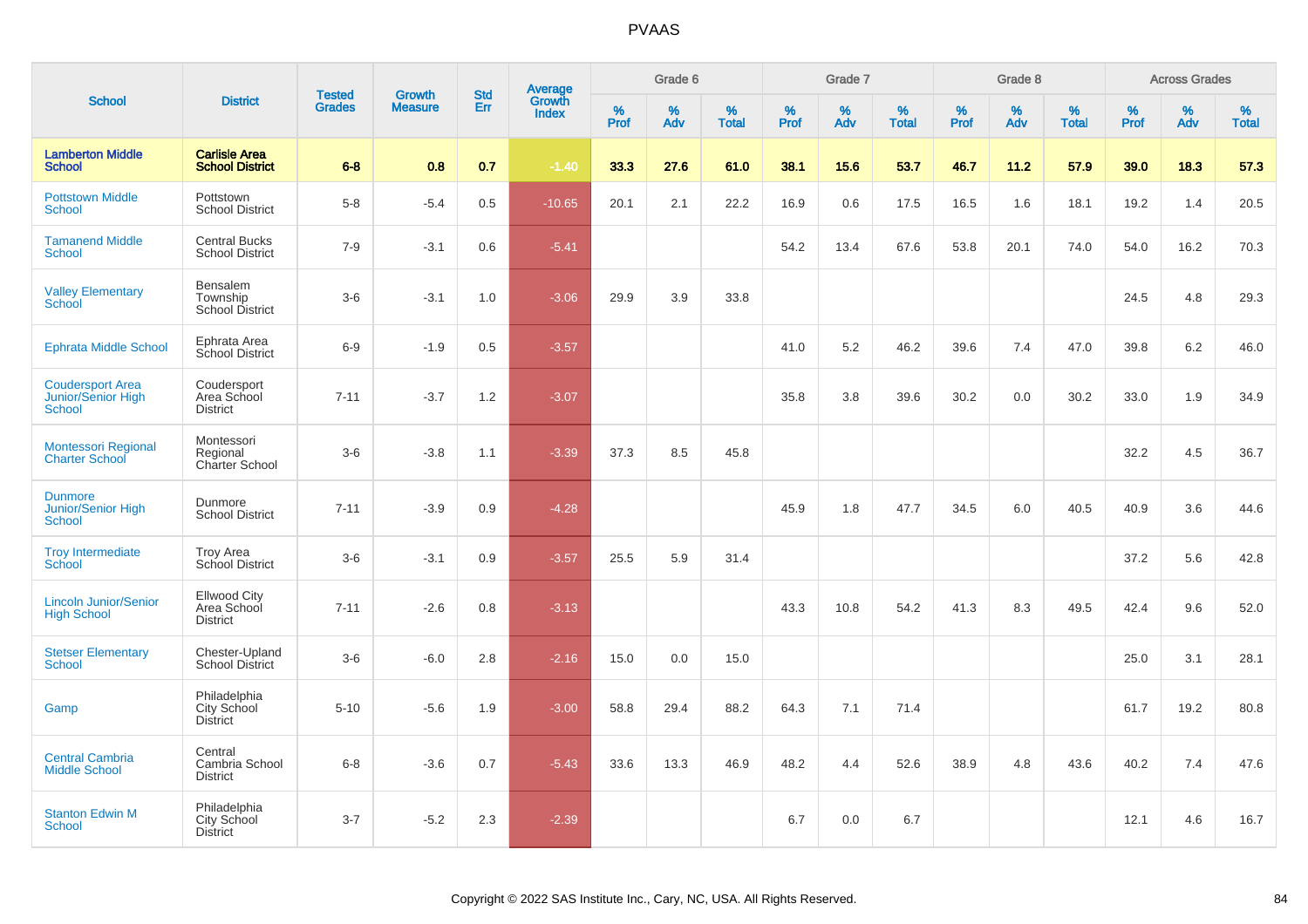|                                                              |                                                    |                                | <b>Growth</b>  | <b>Std</b> |              | Grade 6<br><b>Average</b><br>Growth |             |                   | Grade 7      |          |                   |                  | Grade 8  |                   | <b>Across Grades</b> |             |                   |
|--------------------------------------------------------------|----------------------------------------------------|--------------------------------|----------------|------------|--------------|-------------------------------------|-------------|-------------------|--------------|----------|-------------------|------------------|----------|-------------------|----------------------|-------------|-------------------|
| <b>School</b>                                                | <b>District</b>                                    | <b>Tested</b><br><b>Grades</b> | <b>Measure</b> | Err        | <b>Index</b> | %<br><b>Prof</b>                    | $\%$<br>Adv | %<br><b>Total</b> | $\%$<br>Prof | %<br>Adv | %<br><b>Total</b> | %<br><b>Prof</b> | %<br>Adv | %<br><b>Total</b> | $\%$<br><b>Prof</b>  | $\%$<br>Adv | %<br><b>Total</b> |
| <b>Lamberton Middle</b><br><b>School</b>                     | <b>Carlisle Area</b><br><b>School District</b>     | $6 - 8$                        | 0.8            | 0.7        | $-1.40$      | 33.3                                | 27.6        | 61.0              | 38.1         | 15.6     | 53.7              | 46.7             | 11.2     | 57.9              | 39.0                 | 18.3        | 57.3              |
| <b>Waynesburg Central</b><br><b>Elementary School</b>        | <b>Central Greene</b><br><b>School District</b>    | $3-6$                          | $-1.9$         | 0.9        | $-2.70$      | 40.4                                | 9.6         | 50.0              |              |          |                   |                  |          |                   | 37.0                 | 6.2         | 43.3              |
| <b>Propel Charter School-</b><br>Pitcairn                    | <b>Propel Charter</b><br>School-Pitcairn           | $3 - 8$                        | $-5.3$         | 1.2        | $-4.63$      | 29.6                                | 11.1        | 40.7              | 18.2         | 0.0      | 18.2              | 16.7             | 0.0      | 16.7              | 17.3                 | 2.5         | 19.8              |
| <b>Elkins Park School</b>                                    | Cheltenham<br><b>School District</b>               | $5-6$                          | $-2.4$         | 0.8        | $-2.83$      | 50.0                                | 17.9        | 67.9              |              |          |                   |                  |          |                   | 46.7                 | 15.3        | 62.0              |
| <b>Cameron County</b><br>Junior/Senior High<br><b>School</b> | Cameron<br><b>County School</b><br><b>District</b> | $7 - 12$                       | $-4.7$         | 1.4        | $-3.33$      |                                     |             |                   | 39.0         | 0.0      | 39.0              | 43.2             | 5.4      | 48.6              | 41.0                 | 2.6         | 43.6              |
| <b>Sullivan Co</b><br><b>Elementary School</b><br>(8180)     | <b>Sullivan County</b><br>School District          | $3-6$                          | $-5.3$         | 1.3        | $-4.00$      | 62.0                                | 6.0         | 68.0              |              |          |                   |                  |          |                   | 39.8                 | 6.6         | 46.4              |
| <b>Poquessing Middle</b><br>School                           | Neshaminy<br><b>School District</b>                | $5-8$                          | $-2.7$         | 0.5        | $-5.65$      | 45.4                                | 11.4        | 56.8              | 44.1         | 5.6      | 49.7              | 38.7             | 7.1      | 45.8              | 45.4                 | 7.8         | 53.2              |
| <b>Orefield Middle School</b>                                | Parkland<br><b>School District</b>                 | $6 - 8$                        | $-4.1$         | 0.5        | $-8.09$      | 39.1                                | 25.9        | 65.0              | 48.1         | 16.0     | 64.2              | 44.4             | 11.1     | 55.6              | 43.6                 | 18.0        | 61.6              |
| <b>Pennridge South</b><br>Middle School                      | Pennridge<br>School District                       | $6 - 8$                        | $-4.8$         | 0.7        | $-6.90$      | 37.3                                | 15.4        | 52.7              | 38.2         | 4.9      | 43.1              | 40.6             | 7.6      | 48.1              | 38.7                 | 9.4         | 48.1              |
| <b>Brookville</b><br>Junior/Senior High<br>School            | <b>Brookville Area</b><br><b>School District</b>   | $7 - 11$                       | $-4.7$         | 0.8        | $-5.92$      |                                     |             |                   | 34.4         | 0.8      | 35.2              | 45.0             | 7.3      | 52.3              | 39.3                 | 3.8         | 43.2              |
| <b>Logan Elementary</b><br>School                            | East Allegheny<br>School District                  | $3-6$                          | $-3.3$         | 0.9        | $-3.45$      | 26.2                                | 7.1         | 33.3              |              |          |                   |                  |          |                   | 27.4                 | 4.4         | 31.8              |
| <b>Cedarbrook Middle</b><br><b>School</b>                    | Cheltenham<br><b>School District</b>               | $7 - 8$                        | $-3.0$         | 0.8        | $-3.57$      |                                     |             |                   | 48.3         | 9.4      | 57.7              | 35.2             | 7.7      | 42.9              | 43.2                 | 8.7         | 51.9              |
| <b>Jackson Middle School</b>                                 | Lancaster<br><b>School District</b>                | $6 - 8$                        | $-3.4$         | 0.7        | $-5.05$      | 19.0                                | 0.9         | 19.8              | 6.5          | 0.0      | 6.5               | 12.8             | 0.0      | 12.8              | 12.6                 | 0.3         | 12.9              |
| <b>Fred S Engle Middle</b><br>School                         | Avon Grove<br><b>School District</b>               | $7 - 8$                        | $-2.4$         | 0.5        | $-4.57$      |                                     |             |                   | 59.7         | 14.8     | 74.5              | 47.3             | 17.0     | 64.3              | 53.8                 | 15.9        | 69.7              |
| <b>Strayer Middle School</b>                                 | Quakertown<br>Community<br><b>School District</b>  | $6 - 8$                        | $-3.5$         | 0.5        | $-7.99$      |                                     |             |                   | 40.4         | 7.5      | 47.8              | 42.6             | 17.3     | 59.9              | 41.5                 | 12.4        | 53.9              |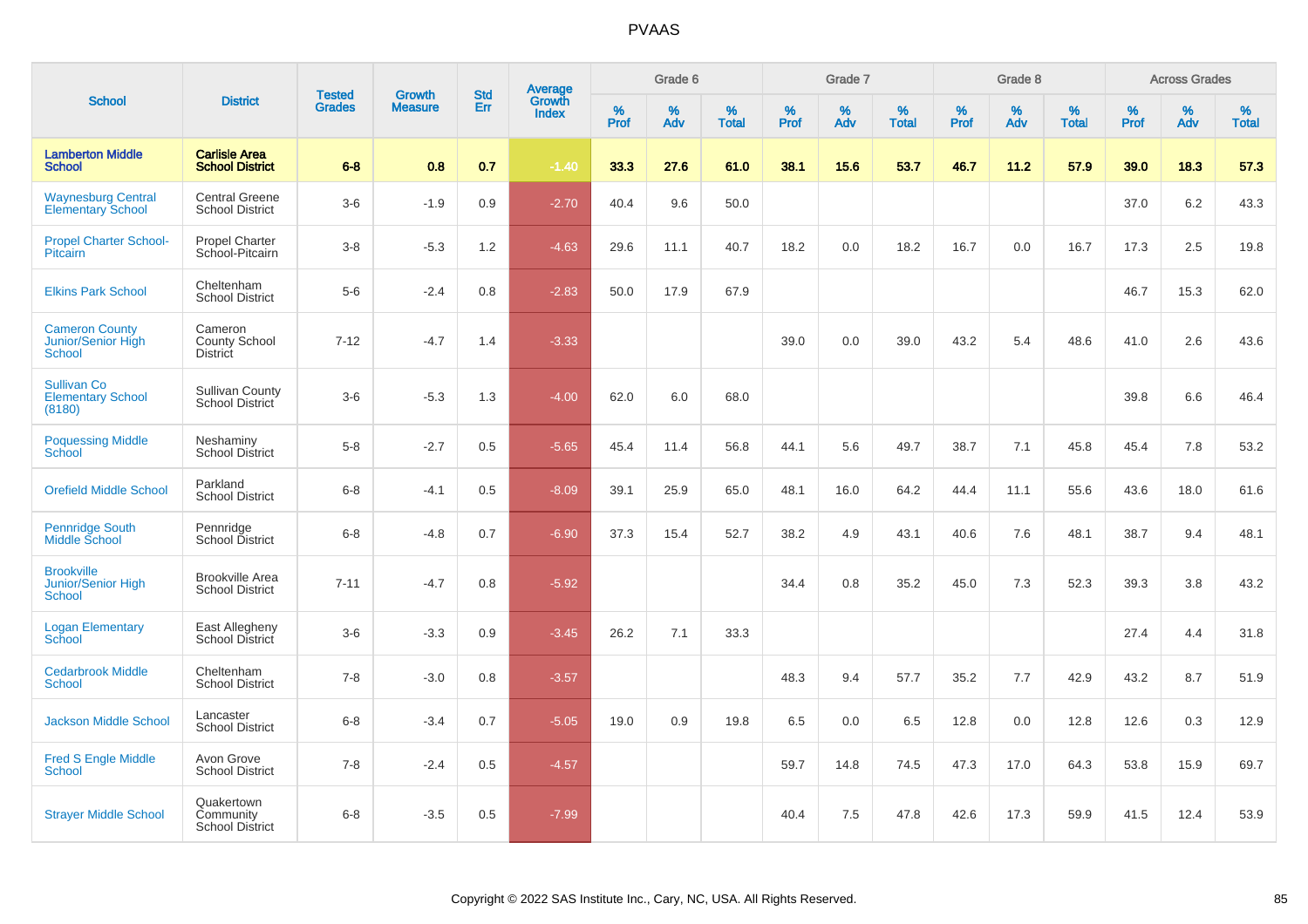|                                                                          |                                                       |                                | <b>Growth</b>  | <b>Std</b> |              | <b>Average</b><br>Growth |             | Grade 6              |              | Grade 7     |                      |              | Grade 8     |                      | <b>Across Grades</b> |             |                      |  |
|--------------------------------------------------------------------------|-------------------------------------------------------|--------------------------------|----------------|------------|--------------|--------------------------|-------------|----------------------|--------------|-------------|----------------------|--------------|-------------|----------------------|----------------------|-------------|----------------------|--|
| <b>School</b>                                                            | <b>District</b>                                       | <b>Tested</b><br><b>Grades</b> | <b>Measure</b> | Err        | <b>Index</b> | $\%$<br><b>Prof</b>      | $\%$<br>Adv | $\%$<br><b>Total</b> | $\%$<br>Prof | $\%$<br>Adv | $\%$<br><b>Total</b> | $\%$<br>Prof | $\%$<br>Adv | $\%$<br><b>Total</b> | $\%$<br><b>Prof</b>  | $\%$<br>Adv | $\%$<br><b>Total</b> |  |
| <b>Lamberton Middle</b><br><b>School</b>                                 | <b>Carlisle Area</b><br><b>School District</b>        | $6 - 8$                        | 0.8            | 0.7        | $-1.40$      | 33.3                     | 27.6        | 61.0                 | 38.1         | 15.6        | 53.7                 | 46.7         | 11.2        | 57.9                 | 39.0                 | 18.3        | 57.3                 |  |
| <b>Steelton-Highspire</b><br><b>High School</b>                          | Steelton-<br>Highspire<br>School District             | $7 - 11$                       | $-3.8$         | 0.9        | $-4.17$      |                          |             |                      | 3.8          | 0.0         | 3.8                  | 5.9          | 0.0         | 5.9                  | 4.8                  | 0.0         | 4.8                  |  |
| <b>Cornwells Elementary</b><br><b>School</b>                             | Bensalem<br>Township<br>School District               | $3-6$                          | $-3.3$         | 1.3        | $-2.58$      | 24.1                     | 5.2         | 29.3                 |              |             |                      |              |             |                      | 27.7                 | 6.1         | 33.8                 |  |
| <b>Paxon Hollow Middle</b><br><b>School</b>                              | Marple<br><b>Newtown</b><br><b>School District</b>    | $6-8$                          | $-3.8$         | 0.5        | $-7.22$      | 48.1                     | 22.9        | 71.0                 | 51.1         | 9.4         | 60.6                 | 52.8         | 7.4         | 60.2                 | 50.4                 | 14.0        | 64.4                 |  |
| <b>Mcmurray Elementary</b><br><b>School</b>                              | Peters<br>Township<br>School District                 | $4 - 6$                        | $-2.7$         | 0.5        | $-5.10$      | 48.1                     | 33.6        | 81.7                 |              |             |                      |              |             |                      | 48.4                 | 37.4        | 85.8                 |  |
| <b>Anderson Add B</b><br>School                                          | Philadelphia<br>City School<br><b>District</b>        | $3-8$                          | $-8.8$         | 1.8        | $-4.94$      | 7.1                      | 0.0         | 7.1                  |              |             |                      | 5.9          | 0.0         | 5.9                  | 8.0                  | 1.3         | 9.3                  |  |
| <b>Charles A Huston</b><br><b>Middle School</b>                          | <b>Burrell School</b><br><b>District</b>              | $6 - 8$                        | $-4.9$         | 0.9        | $-5.70$      | 46.2                     | 7.7         | 53.8                 | 46.8         | 6.5         | 53.2                 | 40.0         | 5.0         | 45.0                 | 44.6                 | 6.5         | 51.2                 |  |
| <b>Pennbrook Middle</b><br><b>School</b>                                 | North Penn<br><b>School District</b>                  | $6 - 9$                        | $-3.2$         | 0.6        | $-5.06$      |                          |             |                      | 58.5         | 13.7        | 72.2                 | 49.7         | 18.4        | 68.1                 | 54.4                 | 15.9        | 70.3                 |  |
| <b>West Middlesex Area</b><br><b>Junior/Senior High</b><br><b>School</b> | West Middlesex<br>Area School<br><b>District</b>      | $7 - 10$                       | $-7.7$         | 1.3        | $-6.12$      |                          |             |                      | 44.4         | 5.6         | 50.0                 | 35.7         | 4.8         | 40.5                 | 40.6                 | 5.2         | 45.8                 |  |
| <b>Mountain View</b><br><b>Elementary School</b>                         | <b>Greater Latrobe</b><br><b>School District</b>      | $3-6$                          | $-2.8$         | 1.0        | $-3.19$      | 46.3                     | 20.7        | 67.1                 |              |             |                      |              |             |                      | 52.4                 | 17.2        | 69.6                 |  |
| <b>Bridesburg School</b>                                                 | Philadelphia<br>City School<br><b>District</b>        | $3-8$                          | $-6.7$         | 1.4        | $-4.63$      |                          |             |                      | 30.4         | 4.4         | 34.8                 | 15.6         | 3.1         | 18.8                 | 24.4                 | 1.6         | 26.0                 |  |
| <b>Pennridge North</b><br>Middle School                                  | Pennridge<br>School District                          | $6 - 8$                        | $-3.3$         | 0.6        | $-5.98$      | 48.7                     | 21.3        | 70.0                 | 53.1         | 10.1        | 63.1                 | 52.8         | 16.4        | 69.2                 | 51.6                 | 15.6        | 67.2                 |  |
| <b>Rostraver Elementary</b><br><b>School</b>                             | <b>Belle Vernon</b><br>Area School<br><b>District</b> | $3-6$                          | $-4.3$         | 1.2        | $-3.56$      | 43.1                     | 7.8         | 51.0                 |              |             |                      |              |             |                      | 50.2                 | 8.1         | 58.3                 |  |
| <b>Baggaley Elementary</b><br>School                                     | <b>Greater Latrobe</b><br><b>School District</b>      | $3-6$                          | $-8.2$         | 1.0        | $-8.29$      | 37.7                     | 23.4        | 61.0                 |              |             |                      |              |             |                      | 44.9                 | 14.9        | 59.8                 |  |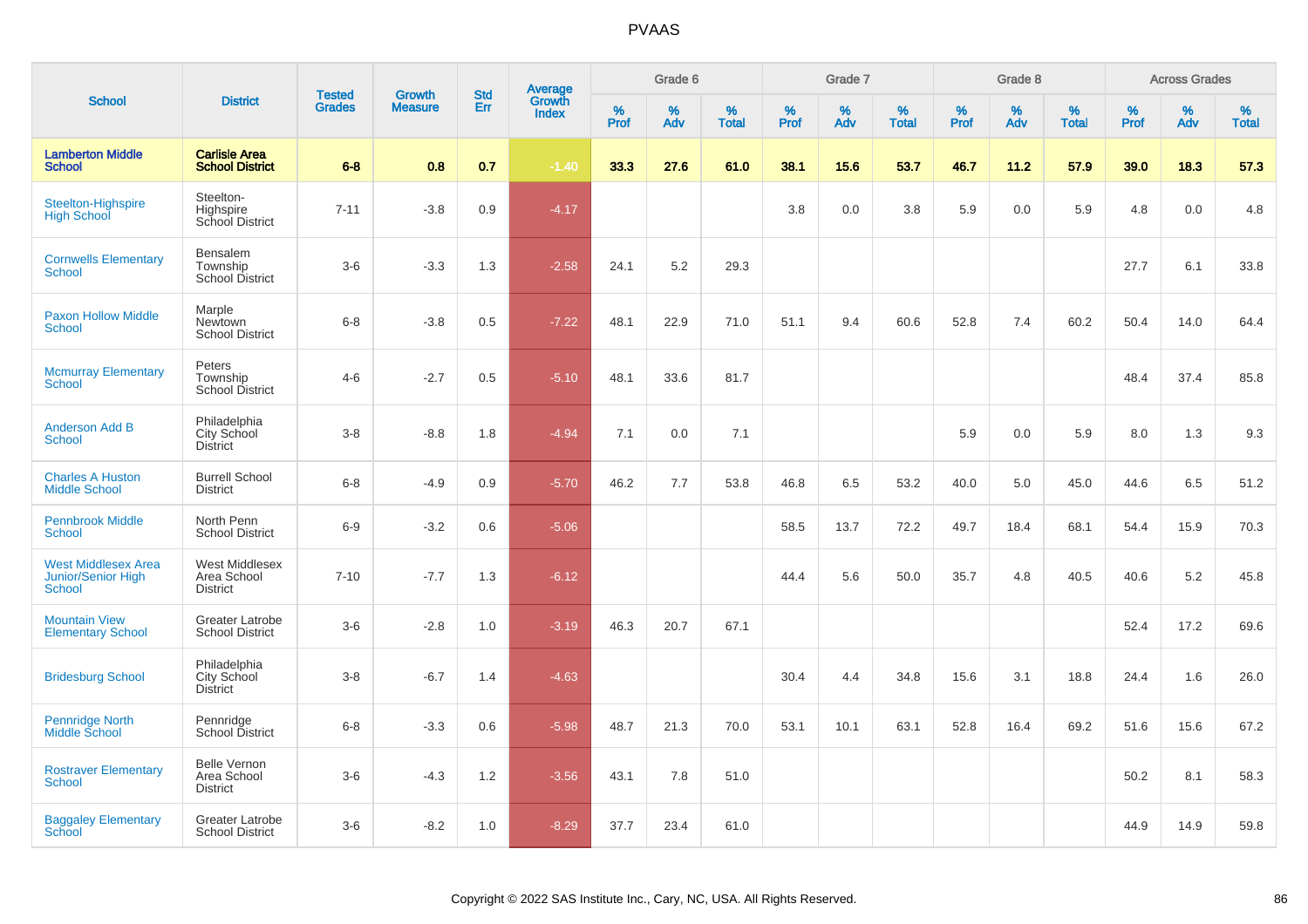|                                                       |                                                         |                                | <b>Growth</b>  |                   |                                          |                  | Grade 6     |                   |           | Grade 7  |                   |           | Grade 8  |                   |              | <b>Across Grades</b> |                   |
|-------------------------------------------------------|---------------------------------------------------------|--------------------------------|----------------|-------------------|------------------------------------------|------------------|-------------|-------------------|-----------|----------|-------------------|-----------|----------|-------------------|--------------|----------------------|-------------------|
| <b>School</b>                                         | <b>District</b>                                         | <b>Tested</b><br><b>Grades</b> | <b>Measure</b> | <b>Std</b><br>Err | <b>Average</b><br>Growth<br><b>Index</b> | %<br><b>Prof</b> | $\%$<br>Adv | %<br><b>Total</b> | %<br>Prof | %<br>Adv | %<br><b>Total</b> | %<br>Prof | %<br>Adv | %<br><b>Total</b> | $\%$<br>Prof | $\%$<br>Adv          | %<br><b>Total</b> |
| <b>Lamberton Middle</b><br><b>School</b>              | <b>Carlisle Area</b><br><b>School District</b>          | $6 - 8$                        | 0.8            | 0.7               | $-1.40$                                  | 33.3             | 27.6        | 61.0              | 38.1      | 15.6     | 53.7              | 46.7      | 11.2     | 57.9              | 39.0         | 18.3                 | 57.3              |
| <b>Latrobe Elementary</b><br><b>School</b>            | Greater Latrobe<br><b>School District</b>               | $3-6$                          | $-5.3$         | 1.0               | $-5.41$                                  | 43.2             | 19.8        | 63.0              |           |          |                   |           |          |                   | 42.9         | 15.1                 | 58.0              |
| <b>Sol Feinstone</b><br><b>Elementary School</b>      | Council Rock<br><b>School District</b>                  | $3-6$                          | $-4.8$         | 0.9               | $-5.60$                                  | 51.6             | 29.5        | 81.0              |           |          |                   |           |          |                   | 56.1         | 24.2                 | 80.3              |
| <b>North Salem</b><br><b>Elementary School</b>        | Dover Area<br><b>School District</b>                    | $3-6$                          | $-4.6$         | 1.5               | $-2.94$                                  |                  |             |                   |           |          |                   |           |          |                   | 50.0         | 10.7                 | 60.7              |
| <b>Mount Pleasant Area</b><br>Junior High School      | <b>Mount Pleasant</b><br>Area School<br><b>District</b> | $7 - 8$                        | $-3.6$         | 0.8               | $-4.70$                                  |                  |             |                   | 42.2      | 2.8      | 45.1              | 38.7      | 6.4      | 45.2              | 40.6         | 4.5                  | 45.1              |
| Northampton Area<br>Middle School                     | Northampton<br>Area School<br><b>District</b>           | $6 - 8$                        | $-5.3$         | 0.8               | $-6.32$                                  | 34.5             | 19.5        | 54.0              | 26.8      | 7.0      | 33.8              | 42.1      | 5.3      | 47.4              | 34.0         | 12.4                 | 46.5              |
| <b>Woodrow Wilson</b><br><b>Middle School</b>         | Erie City School<br><b>District</b>                     | $6 - 8$                        | $-3.9$         | 0.5               | $-7.39$                                  | 14.4             | 2.1         | 16.6              | 18.0      | 2.2      | 20.2              | 19.3      | 1.1      | 20.4              | 17.2         | 1.8                  | 19.0              |
| Carbondale<br><b>Elementary School</b>                | Carbondale<br>Area School<br><b>District</b>            | $3-6$                          | $-3.3$         | 0.9               | $-3.50$                                  | 23.3             | 2.2         | 25.6              |           |          |                   |           |          |                   | 26.4         | 2.4                  | 28.7              |
| <b>Karns City High</b><br>School                      | Karns City Area<br>School District                      | $7 - 11$                       | $-4.0$         | 0.8               | $-4.85$                                  |                  |             |                   | 47.8      | 1.7      | 49.6              | 41.1      | 1.9      | 43.0              | 44.6         | 1.8                  | 46.4              |
| <b>Maritime Academy</b><br><b>Charter School</b>      | Maritime<br>Academy<br>Charter School                   | $3 - 10$                       | $-6.3$         | 0.7               | $-9.48$                                  | 18.1             | 2.4         | 20.5              | 24.1      | 3.4      | 27.6              | 22.7      | 0.0      | 22.7              | 19.4         | 1.9                  | 21.3              |
| <b>Tunkhannock Area</b><br><b>Intermediate School</b> | Tunkhannock<br>Area School<br><b>District</b>           | $3-6$                          | $-5.3$         | 0.8               | $-7.07$                                  | 35.9             | 12.5        | 48.4              |           |          |                   |           |          |                   | 35.9         | 7.3                  | 43.2              |
| <b>North Wales</b><br><b>Elementary School</b>        | North Penn<br><b>School District</b>                    | $3-6$                          | $-4.1$         | 1.3               | $-5.67$                                  | 45.0             | 10.0        | 55.0              |           |          |                   |           |          |                   | 48.4         | 20.3                 | 68.7              |
| <b>Acmetonia Elementary</b><br><b>School</b>          | Allegheny<br>Valley School<br>District                  | $3-6$                          | $-3.9$         | $1.2$             | $-3.31$                                  | 44.4             | 9.3         | 53.7              |           |          |                   |           |          |                   | 48.1         | 8.6                  | 56.6              |
| <b>Kiski Area Upper</b><br><b>Elementary School</b>   | Kiski Area<br><b>School District</b>                    | $5-6$                          | $-3.3$         | 0.6               | $-5.51$                                  | 41.2             | 18.5        | 59.7              |           |          |                   |           |          |                   | 45.9         | 11.5                 | 57.4              |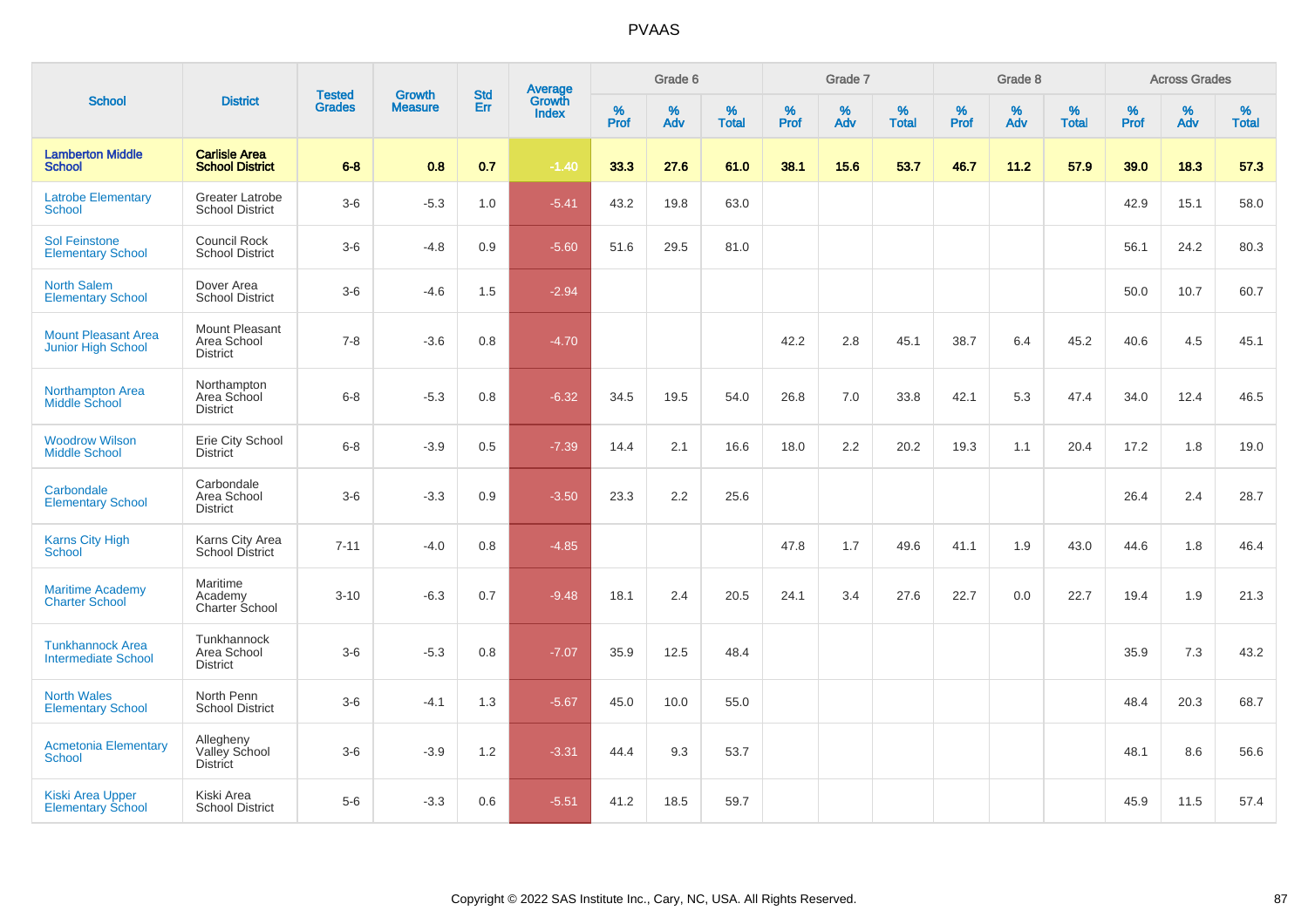|                                                         |                                                         |                                |                                 | <b>Std</b> |                                          |           | Grade 6  |                   |           | Grade 7  |                   |           | Grade 8  |                   | <b>Across Grades</b> |          |                   |  |
|---------------------------------------------------------|---------------------------------------------------------|--------------------------------|---------------------------------|------------|------------------------------------------|-----------|----------|-------------------|-----------|----------|-------------------|-----------|----------|-------------------|----------------------|----------|-------------------|--|
| <b>School</b>                                           | <b>District</b>                                         | <b>Tested</b><br><b>Grades</b> | <b>Growth</b><br><b>Measure</b> | Err        | <b>Average</b><br>Growth<br><b>Index</b> | %<br>Prof | %<br>Adv | %<br><b>Total</b> | %<br>Prof | %<br>Adv | %<br><b>Total</b> | %<br>Prof | %<br>Adv | %<br><b>Total</b> | %<br>Prof            | %<br>Adv | %<br><b>Total</b> |  |
| <b>Lamberton Middle</b><br><b>School</b>                | <b>Carlisle Area</b><br><b>School District</b>          | $6 - 8$                        | 0.8                             | 0.7        | $-1.40$                                  | 33.3      | 27.6     | 61.0              | 38.1      | 15.6     | 53.7              | 46.7      | 11.2     | 57.9              | 39.0                 | 18.3     | 57.3              |  |
| <b>Boyertown Area</b><br>Middle School-East             | Boyertown Area<br>School District                       | $6 - 8$                        | $-3.6$                          | 0.6        | $-6.46$                                  | 39.6      | 15.2     | 54.8              | 47.1      | 14.9     | 62.0              | 45.0      | 8.5      | 53.5              | 44.0                 | 13.4     | 57.4              |  |
| <b>Unami Middle School</b>                              | <b>Central Bucks</b><br><b>School District</b>          | $7 - 9$                        | $-4.3$                          | 0.6        | $-7.26$                                  |           |          |                   | 56.0      | 17.9     | 73.9              | 42.5      | 16.9     | 59.4              | 49.1                 | 17.4     | 66.4              |  |
| <b>Roberto Clemente</b><br><b>Charter School</b>        | Roberto<br>Clemente<br>Charter School                   | $3 - 12$                       | $-5.1$                          | 1.0        | $-5.25$                                  | 23.1      | 5.1      | 28.2              | 11.6      | 0.0      | 11.6              | 12.2      | 0.0      | 12.2              | 15.5                 | 1.7      | 17.2              |  |
| <b>Stetson Middle School</b>                            | <b>West Chester</b><br>Area School<br><b>District</b>   | $6 - 8$                        | $-3.8$                          | 0.6        | $-6.20$                                  | 50.0      | 29.9     | 79.9              | 53.6      | 9.8      | 63.4              | 63.4      | 12.9     | 76.3              | 54.1                 | 18.5     | 72.6              |  |
| <b>Riverview</b><br>Junior/Senior High<br><b>School</b> | Riverview<br><b>School District</b>                     | $7 - 11$                       | $-5.7$                          | 1.1        | $-5.28$                                  |           |          |                   | 55.7      | 1.6      | 57.4              | 38.2      | 10.5     | 48.7              | 46.0                 | 6.6      | 52.6              |  |
| <b>Mastery Charter</b><br>School-Smedley<br>Campus      | <b>Mastery Charter</b><br>School -<br>Smedley<br>Campus | $3-6$                          | $-4.0$                          | 1.3        | $-3.20$                                  | 31.0      | 1.7      | 32.8              |           |          |                   |           |          |                   | 21.4                 | 2.2      | 23.6              |  |
| C E Cole Intermediate<br><b>School</b>                  | Muhlenberg<br><b>School District</b>                    | $4 - 6$                        | $-1.9$                          | 0.6        | $-5.81$                                  | 23.8      | 0.9      | 24.7              |           |          |                   |           |          |                   | 29.8                 | 4.5      | 34.3              |  |
| <b>Robert K Shafer</b><br><b>Middle School</b>          | Bensalem<br>Township<br>School District                 | $6 - 8$                        | $-3.4$                          | 0.6        | $-5.30$                                  |           |          |                   | 30.3      | 5.6      | 35.9              | 26.8      | 10.0     | 36.8              | 28.6                 | 7.8      | 36.4              |  |
| <b>Marsh Creek Sixth</b><br><b>Grade Center</b>         | Downingtown<br>Area School<br><b>District</b>           | $6-6$                          | $-2.4$                          | 0.7        | $-3.37$                                  | 42.9      | 39.9     | 82.8              |           |          |                   |           |          |                   | 42.9                 | 39.9     | 82.8              |  |
| <b>Manheim Township</b><br><b>Middle School</b>         | Manheim<br>Township<br><b>School District</b>           | $6 - 8$                        | $-2.9$                          | 0.5        | $-6.03$                                  |           |          |                   | 51.0      | 15.4     | 66.4              | 42.6      | 17.7     | 60.2              | 47.0                 | 16.5     | 63.5              |  |
| <b>Allison Park</b><br><b>Elementary School</b>         | Chartiers-<br><b>Houston School</b><br><b>District</b>  | $3-6$                          | $-3.3$                          | 1.0        | $-3.61$                                  | 55.8      | 18.2     | 74.0              |           |          |                   |           |          |                   | 54.0                 | 17.6     | 71.6              |  |
| <b>Bobtown Elementary</b><br><b>School</b>              | Southeastern<br>Greene School<br><b>District</b>        | $3-6$                          | $-6.1$                          | 1.6        | $-3.88$                                  | 42.4      | 12.1     | 54.6              |           |          |                   |           |          |                   | 40.3                 | 20.9     | 61.2              |  |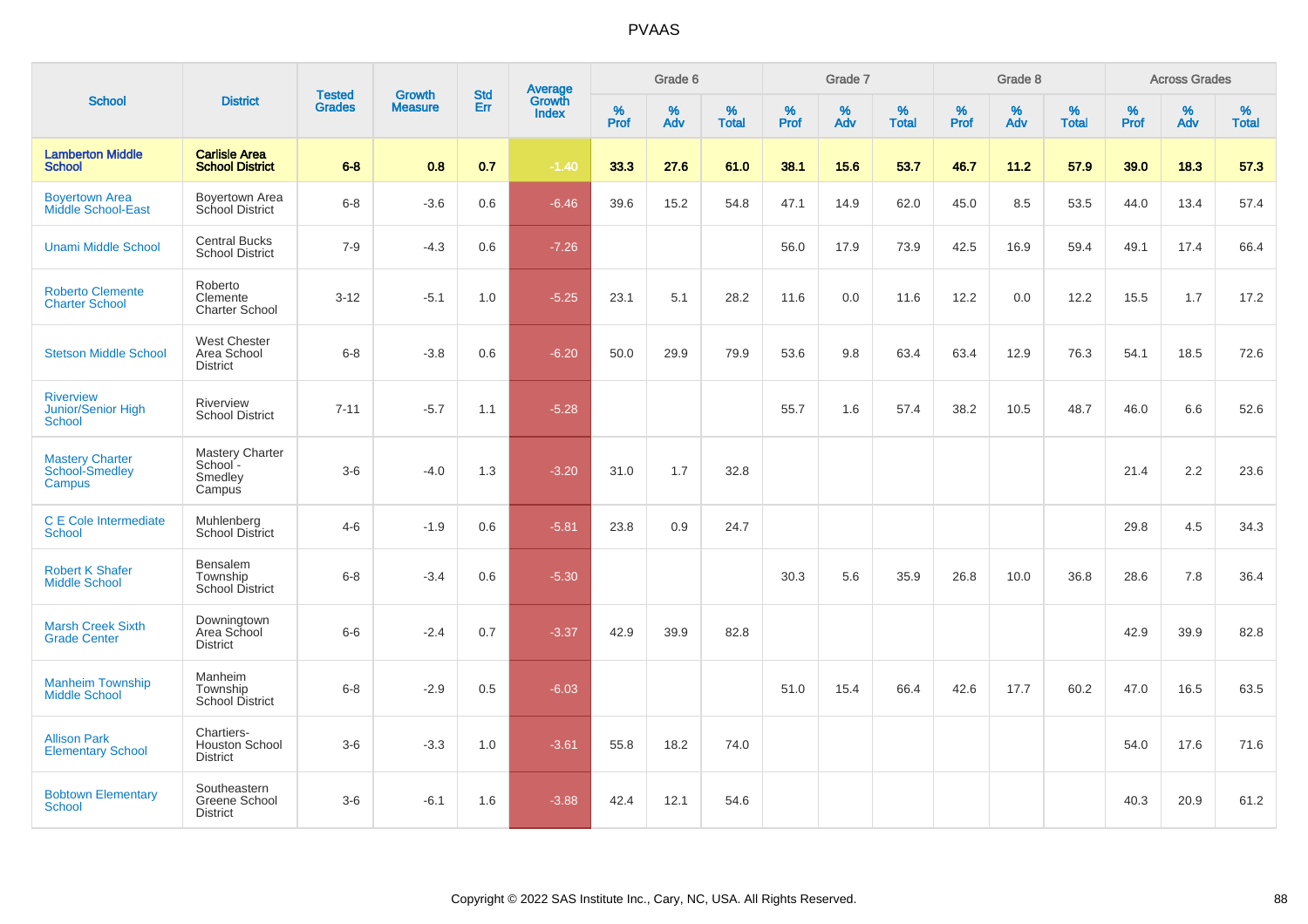|                                                                |                                                      |                                | <b>Growth</b>  | <b>Std</b> |                                          |                  | Grade 6  |                   |           | Grade 7  |                   |           | Grade 8  |                   | <b>Across Grades</b> |             |                   |
|----------------------------------------------------------------|------------------------------------------------------|--------------------------------|----------------|------------|------------------------------------------|------------------|----------|-------------------|-----------|----------|-------------------|-----------|----------|-------------------|----------------------|-------------|-------------------|
| <b>School</b>                                                  | <b>District</b>                                      | <b>Tested</b><br><b>Grades</b> | <b>Measure</b> | Err        | <b>Average</b><br>Growth<br><b>Index</b> | %<br><b>Prof</b> | %<br>Adv | %<br><b>Total</b> | %<br>Prof | %<br>Adv | %<br><b>Total</b> | %<br>Prof | %<br>Adv | %<br><b>Total</b> | %<br>Prof            | $\%$<br>Adv | %<br><b>Total</b> |
| <b>Lamberton Middle</b><br><b>School</b>                       | <b>Carlisle Area</b><br><b>School District</b>       | $6 - 8$                        | 0.8            | 0.7        | $-1.40$                                  | 33.3             | 27.6     | 61.0              | 38.1      | 15.6     | 53.7              | 46.7      | 11.2     | 57.9              | 39.0                 | 18.3        | 57.3              |
| <b>Perkiomen Valley</b><br><b>Middle School-East</b>           | Perkiomen<br><b>Valley School</b><br><b>District</b> | $6 - 8$                        | $-4.7$         | 0.5        | $-9.26$                                  | 55.8             | 22.1     | 77.9              | 49.5      | 13.2     | 62.7              | 49.4      | 10.6     | 60.0              | 51.6                 | 15.3        | 66.8              |
| <b>Muhlenberg Middle</b><br><b>School</b>                      | Muhlenberg<br><b>School District</b>                 | $7 - 9$                        | $-3.7$         | 0.5        | $-7.04$                                  |                  |          |                   | 27.9      | 2.0      | 29.9              | 26.4      | 1.4      | 27.8              | 27.1                 | 1.7         | 28.8              |
| <b>Evans City Middle</b><br><b>School</b>                      | Seneca Valley<br>School District                     | $5-6$                          | $-4.6$         | 0.6        | $-8.08$                                  | 45.2             | 23.4     | 68.6              |           |          |                   |           |          |                   | 49.5                 | 13.6        | 63.0              |
| <b>Perkiomen Valley</b><br><b>Middle School-West</b>           | Perkiomen<br><b>Valley School</b><br><b>District</b> | $6 - 8$                        | $-4.3$         | 0.6        | $-7.71$                                  | 49.2             | 20.9     | 70.2              | 53.1      | 11.7     | 64.8              | 48.0      | 14.3     | 62.3              | 50.0                 | 16.1        | 66.1              |
| <b>Ryan Gloyer Middle</b><br>School                            | Seneca Valley<br>School District                     | $7 - 8$                        | $-2.9$         | 0.4        | $-7.40$                                  |                  |          |                   | 53.1      | 9.9      | 63.0              | 51.5      | 14.6     | 66.0              | 52.3                 | 12.1        | 64.4              |
| <b>Key Francis Scott</b><br>School                             | Philadelphia<br>City School<br><b>District</b>       | $3-6$                          | $-6.5$         | 1.7        | $-3.75$                                  | 8.3              | 0.0      | 8.3               |           |          |                   |           |          |                   | 11.7                 | 0.0         | 11.7              |
| <b>Mahanoy Area</b><br>Junior/Senior High<br><b>School</b>     | Mahanoy Area<br>School District                      | $7 - 10$                       | $-6.3$         | 1.2        | $-5.42$                                  |                  |          |                   | 20.0      | 2.0      | 22.0              | 14.9      | 1.5      | 16.4              | 17.1                 | 1.7         | 18.8              |
| <b>Roosevelt Middle</b><br>School                              | <b>Bristol</b><br>Township<br>School District        | $6 - 8$                        | $-4.6$         | 0.6        | $-8.17$                                  | 27.9             | 4.8      | 32.7              | 27.3      | 2.0      | 29.2              | 25.9      | 2.4      | 28.2              | 27.0                 | 3.1         | 30.1              |
| Lackawanna Trail<br><b>Junior/Senior High</b><br><b>School</b> | Lackawanna<br><b>Trail School</b><br><b>District</b> | $7 - 10$                       | $-5.9$         | 1.0        | $-5.78$                                  |                  |          |                   | 45.1      | 5.6      | 50.7              | 31.6      | 4.0      | 35.5              | 38.1                 | 4.8         | 42.9              |
| <b>Wyomissing Area</b><br>Junior/Senior High<br><b>School</b>  | Wyomissing<br>Area School<br><b>District</b>         | $7 - 12$                       | $-4.9$         | 0.8        | $-6.10$                                  |                  |          |                   | 47.3      | 11.6     | 58.9              | 46.8      | 13.8     | 60.6              | 47.1                 | 12.6        | 59.7              |
| <b>Dallas Middle School</b>                                    | Dallas School<br><b>District</b>                     | $6 - 8$                        | $-6.8$         | 0.6        | $-10.74$                                 | 50.7             | 12.7     | 63.4              | 49.2      | 3.2      | 52.4              | 48.7      | 14.3     | 63.0              | 49.6                 | 10.1        | 59.7              |
| <b>Wyoming Area Sec</b><br>Center                              | <b>Wyoming Area</b><br>School District               | $7 - 10$                       | $-5.7$         | 0.9        | $-6.55$                                  |                  |          |                   | 50.0      | 3.3      | 53.3              | 35.8      | 9.4      | 45.3              | 42.4                 | 6.6         | 49.0              |
| <b>Harbor Creek Junior</b><br><b>High School</b>               | <b>Harbor Creek</b><br><b>School District</b>        | $7 - 8$                        | $-5.4$         | 0.7        | $-7.47$                                  |                  |          |                   | 55.9      | 13.3     | 69.2              | 45.4      | 12.3     | 57.8              | 50.5                 | 12.8        | 63.3              |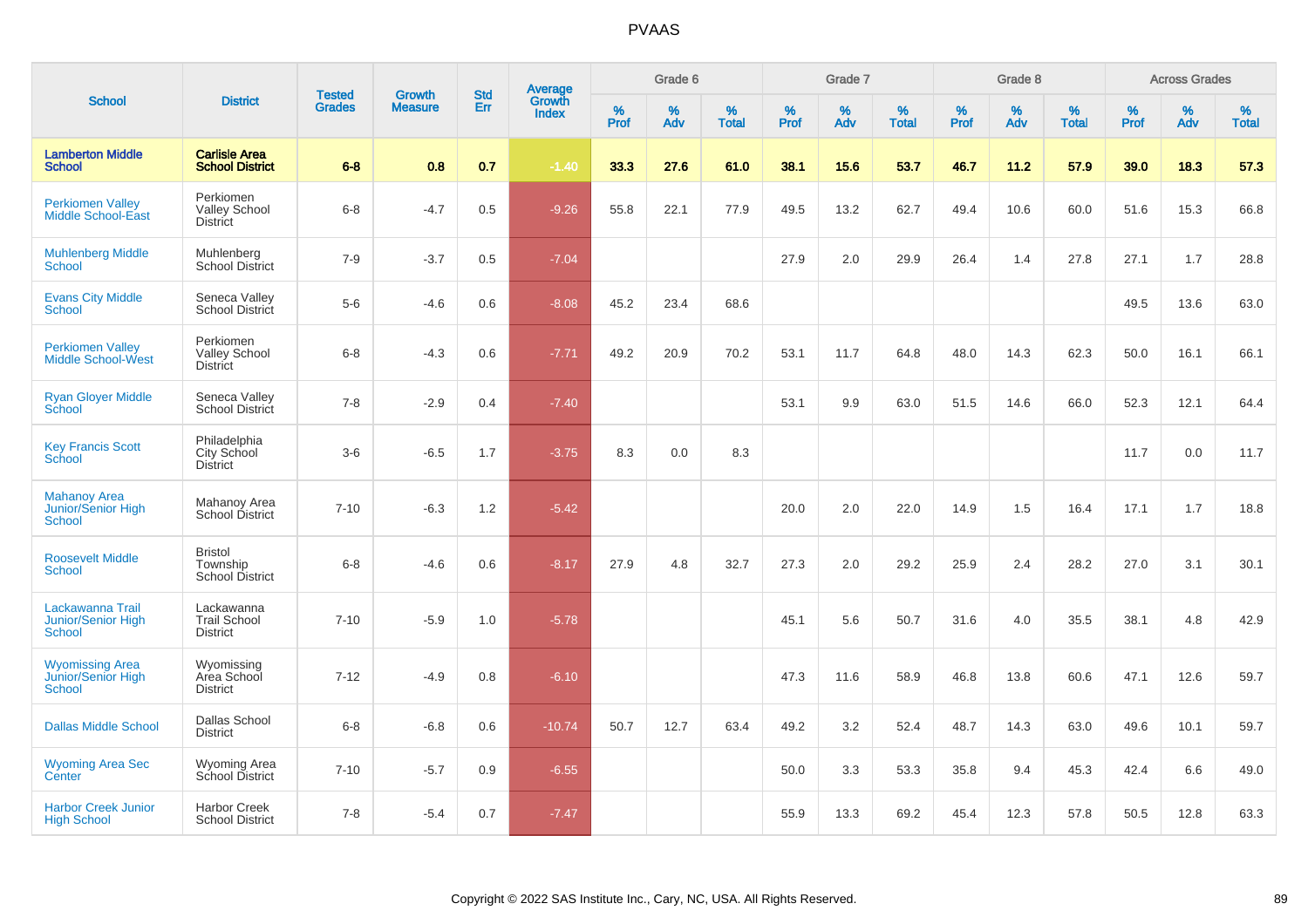|                                                        |                                                |                                | <b>Growth</b>  | <b>Std</b> | <b>Average</b><br>Growth |                  | Grade 6  |                   |           | Grade 7     |                   |           | Grade 8  |                   |           | <b>Across Grades</b> |                   |
|--------------------------------------------------------|------------------------------------------------|--------------------------------|----------------|------------|--------------------------|------------------|----------|-------------------|-----------|-------------|-------------------|-----------|----------|-------------------|-----------|----------------------|-------------------|
| <b>School</b>                                          | <b>District</b>                                | <b>Tested</b><br><b>Grades</b> | <b>Measure</b> | Err        | <b>Index</b>             | %<br><b>Prof</b> | %<br>Adv | %<br><b>Total</b> | %<br>Prof | $\%$<br>Adv | %<br><b>Total</b> | %<br>Prof | %<br>Adv | %<br><b>Total</b> | %<br>Prof | %<br>Adv             | %<br><b>Total</b> |
| <b>Lamberton Middle</b><br><b>School</b>               | <b>Carlisle Area</b><br><b>School District</b> | $6 - 8$                        | 0.8            | 0.7        | $-1.40$                  | 33.3             | 27.6     | 61.0              | 38.1      | 15.6        | 53.7              | 46.7      | 11.2     | 57.9              | 39.0      | 18.3                 | 57.3              |
| <b>Boyertown Area</b><br><b>Middle School-West</b>     | <b>Bovertown Area</b><br>School District       | $6 - 8$                        | $-4.9$         | 0.6        | $-7.95$                  | 37.4             | 12.1     | 49.4              | 45.8      | 9.9         | 55.6              | 39.6      | 8.5      | 48.1              | 40.8      | 10.4                 | 51.2              |
| <b>Nazareth Area</b><br><b>Intermediate School</b>     | Nazareth Area<br><b>School District</b>        | $4 - 6$                        | $-3.3$         | 0.5        | $-6.13$                  | 44.1             | 23.4     | 67.5              |           |             |                   |           |          |                   | 44.6      | 19.3                 | 63.9              |
| <b>Wilson Area</b><br><b>Intermediate School</b>       | <b>Wilson Area</b><br><b>School District</b>   | $5 - 8$                        | $-5.9$         | 0.5        | $-11.16$                 | 40.8             | 18.3     | 59.2              | 28.8      | 6.9         | 35.6              | 38.6      | 8.3      | 47.0              | 40.5      | 11.0                 | 51.4              |
| <b>Garnet Valley Middle</b><br><b>School</b>           | <b>Garnet Valley</b><br><b>School District</b> | $6 - 8$                        | $-4.5$         | 0.4        | $-10.16$                 | 51.3             | 23.0     | 74.4              | 53.8      | 10.5        | 64.3              | 53.4      | 12.2     | 65.6              | 52.8      | 15.4                 | 68.2              |
| <b>Landis Run</b><br><b>Intermediate School</b>        | Manheim<br>Township<br><b>School District</b>  | $5-6$                          | $-2.7$         | 0.4        | $-6.04$                  | 40.3             | 34.9     | 75.2              |           |             |                   |           |          |                   | 44.0      | 26.5                 | 70.5              |
| <b>Penn's Grove School</b>                             | Oxford Area<br><b>School District</b>          | $7 - 8$                        | $-6.1$         | 0.6        | $-9.88$                  |                  |          |                   | 44.6      | 7.0         | 51.6              | 30.2      | 3.9      | 34.2              | 37.6      | 5.5                  | 43.1              |
| <b>Neshannock Memorial</b><br><b>Elementary School</b> | Neshannock<br>Township<br>School District      | $3-6$                          | $-4.3$         | 1.0        | $-4.67$                  | 57.4             | 20.6     | 77.9              |           |             |                   |           |          |                   | 54.4      | 15.0                 | 69.4              |
| <b>Reynolds Elementary</b><br>School                   | Reynolds<br>School District                    | $3-6$                          | $-7.6$         | 1.0        | $-7.34$                  | 44.2             | 1.3      | 45.4              |           |             |                   |           |          |                   | 41.3      | 3.3                  | 44.6              |
| <b>Bellevue Elementary</b><br><b>School</b>            | Northgate<br>School District                   | $3-6$                          | $-7.4$         | 1.6        | $-7.07$                  | 53.3             | 10.0     | 63.3              |           |             |                   |           |          |                   | 52.7      | 10.9                 | 63.6              |
| <b>New Castle Junior</b><br><b>High School</b>         | New Castle<br>Area School<br><b>District</b>   | $6 - 8$                        | $-5.5$         | 0.5        | $-11.02$                 | 18.2             | 4.2      | 22.4              | 18.0      | 0.0         | 18.0              | 21.7      | 1.0      | 22.7              | 19.3      | 1.8                  | 21.1              |
| <b>Dallastown Area</b><br><b>Middle School</b>         | Dallastown<br>Area School<br><b>District</b>   | $7 - 8$                        | $-4.0$         | 0.5        | $-8.39$                  |                  |          |                   | 45.9      | 9.5         | 55.4              | 44.2      | 11.2     | 55.4              | 45.2      | 10.3                 | 55.4              |
| <b>Lincoln Middle School</b>                           | Lancaster<br><b>School District</b>            | $6 - 8$                        | $-7.7$         | 0.7        | $-11.59$                 | 17.6             | 4.4      | 22.1              | 14.9      | 1.5         | 16.4              | 17.7      | 3.1      | 20.8              | 16.7      | 3.0                  | 19.7              |
| <b>Holme Thomas School</b>                             | Philadelphia<br>City School<br><b>District</b> | $3-6$                          | $-14.3$        | 2.8        | $-5.02$                  |                  |          |                   |           |             |                   |           |          |                   | 21.5      | 4.6                  | 26.2              |
| <b>Holiday Park</b><br><b>Elementary School</b>        | Plum Borough<br>School District                | $5-6$                          | $-4.7$         | 0.6        | $-8.20$                  | 45.8             | 25.1     | 70.9              |           |             |                   |           |          |                   | 49.3      | 16.6                 | 65.9              |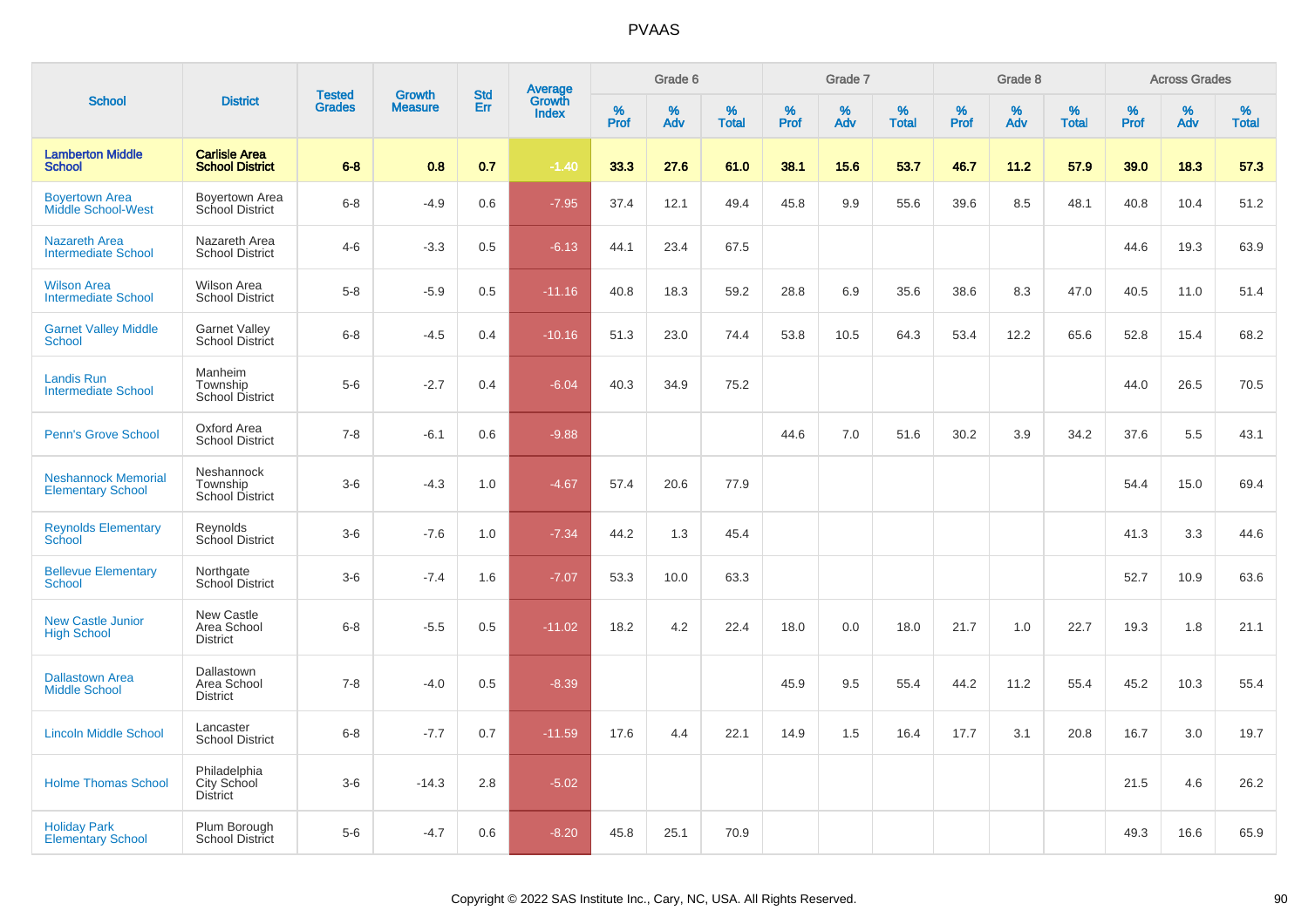|                                                     |                                                      |                                |                                 | <b>Std</b> |                                          |           | Grade 6  |                   |           | Grade 7  |                   |           | Grade 8  |                   |           | <b>Across Grades</b> |                   |
|-----------------------------------------------------|------------------------------------------------------|--------------------------------|---------------------------------|------------|------------------------------------------|-----------|----------|-------------------|-----------|----------|-------------------|-----------|----------|-------------------|-----------|----------------------|-------------------|
| <b>School</b>                                       | <b>District</b>                                      | <b>Tested</b><br><b>Grades</b> | <b>Growth</b><br><b>Measure</b> | Err        | <b>Average</b><br>Growth<br><b>Index</b> | %<br>Prof | %<br>Adv | %<br><b>Total</b> | %<br>Prof | %<br>Adv | %<br><b>Total</b> | %<br>Prof | %<br>Adv | %<br><b>Total</b> | %<br>Prof | %<br>Adv             | %<br><b>Total</b> |
| <b>Lamberton Middle</b><br><b>School</b>            | <b>Carlisle Area</b><br><b>School District</b>       | $6 - 8$                        | 0.8                             | 0.7        | $-1.40$                                  | 33.3      | 27.6     | 61.0              | 38.1      | 15.6     | 53.7              | 46.7      | 11.2     | 57.9              | 39.0      | 18.3                 | 57.3              |
| <b>Elizabethtown Area</b><br><b>Middle School</b>   | Elizabethtown<br>Area School<br><b>District</b>      | $7 - 8$                        | $-5.1$                          | 0.6        | $-8.70$                                  |           |          |                   | 46.4      | 4.7      | 51.2              | 44.1      | 10.0     | 54.2              | 45.2      | 7.5                  | 52.7              |
| <b>Abington Junior High</b><br><b>School</b>        | Abington<br>School District                          | $7 - 9$                        | $-5.2$                          | 0.5        | $-10.79$                                 |           |          |                   | 49.6      | 11.6     | 61.3              | 41.4      | 10.4     | 51.8              | 46.2      | 11.1                 | 57.4              |
| <b>Pennridge Central</b><br>Middle School           | Pennridge<br>School District                         | $6 - 8$                        | $-6.2$                          | 0.6        | $-10.91$                                 | 40.5      | 18.2     | 58.8              | 53.2      | 8.2      | 61.4              | 43.5      | 5.6      | 49.2              | 45.8      | 10.4                 | 56.1              |
| <b>Moss Side Middle</b><br><b>School</b>            | Gateway<br>School District                           | $5-6$                          | $-3.9$                          | 0.6        | $-6.64$                                  | 42.9      | 10.8     | 53.8              |           |          |                   |           |          |                   | 46.5      | 8.2                  | 54.6              |
| <b>Jamison Elementary</b><br><b>School</b>          | <b>Central Bucks</b><br><b>School District</b>       | $3-6$                          | $-6.0$                          | 1.0        | $-6.13$                                  | 54.0      | 17.1     | 71.0              |           |          |                   |           |          |                   | 55.0      | 16.0                 | 71.0              |
| <b>Forest Hills</b><br>Junior/Senior High<br>School | <b>Forest Hills</b><br><b>School District</b>        | $7 - 11$                       | $-9.0$                          | 0.8        | $-11.40$                                 |           |          |                   | 30.9      | 3.2      | 34.2              | 22.3      | 2.5      | 24.8              | 26.6      | 2.9                  | 29.5              |
| Octorara Intermediate<br><b>School</b>              | Octorara Area<br><b>School District</b>              | $5-6$                          | $-5.5$                          | 0.8        | $-6.77$                                  | 53.8      | 8.4      | 62.2              |           |          |                   |           |          |                   | 50.0      | 8.8                  | 58.8              |
| <b>Eden Hall Upper</b><br><b>Elementary School</b>  | Pine-Richland<br><b>School District</b>              | $4 - 6$                        | $-4.6$                          | 0.5        | $-9.45$                                  | 56.2      | 26.5     | 82.7              |           |          |                   |           |          |                   | 51.2      | 28.5                 | 79.8              |
| <b>Haine Middle School</b>                          | Seneca Valley<br>School District                     | $5-6$                          | $-3.9$                          | 0.6        | $-7.13$                                  | 44.3      | 31.4     | 75.6              |           |          |                   |           |          |                   | 47.6      | 24.1                 | 71.7              |
| <b>Westmont Hilltop</b><br><b>Elementary School</b> | Westmont<br><b>Hilltop School</b><br><b>District</b> | $3-6$                          | $-6.4$                          | 0.9        | $-7.65$                                  | 36.4      | 12.1     | 48.5              |           |          |                   |           |          |                   | 37.2      | 12.4                 | 49.6              |
| <b>Oblock Junior High</b><br><b>School</b>          | Plum Borough<br>School District                      | $7 - 8$                        | $-6.8$                          | 0.6        | $-11.40$                                 |           |          |                   | 50.0      | 6.0      | 56.0              | 49.2      | 5.7      | 54.9              | 49.6      | 5.9                  | 55.5              |
| <b>Holland Middle School</b><br>(8447)              | Council Rock<br><b>School District</b>               | $7 - 8$                        | $-5.6$                          | 0.5        | $-12.15$                                 |           |          |                   | 51.1      | 6.2      | 57.3              | 41.8      | 9.7      | 51.5              | 46.5      | 8.0                  | 54.5              |
| <b>Owen J Roberts</b><br><b>Middle School</b>       | Owen J Roberts<br><b>School District</b>             | $7 - 8$                        | $-7.0$                          | 0.5        | $-14.38$                                 |           |          |                   | 56.3      | 10.6     | 67.0              | 51.6      | 11.0     | 62.6              | 54.1      | 10.8                 | 64.9              |
| <b>Shaler Area</b><br><b>Elementary School</b>      | Shaler Area<br><b>School District</b>                | $4 - 6$                        | $-8.9$                          | 0.5        | $-16.61$                                 | 39.8      | 10.6     | 50.4              |           |          |                   |           |          |                   | 44.2      | 12.2                 | 56.4              |